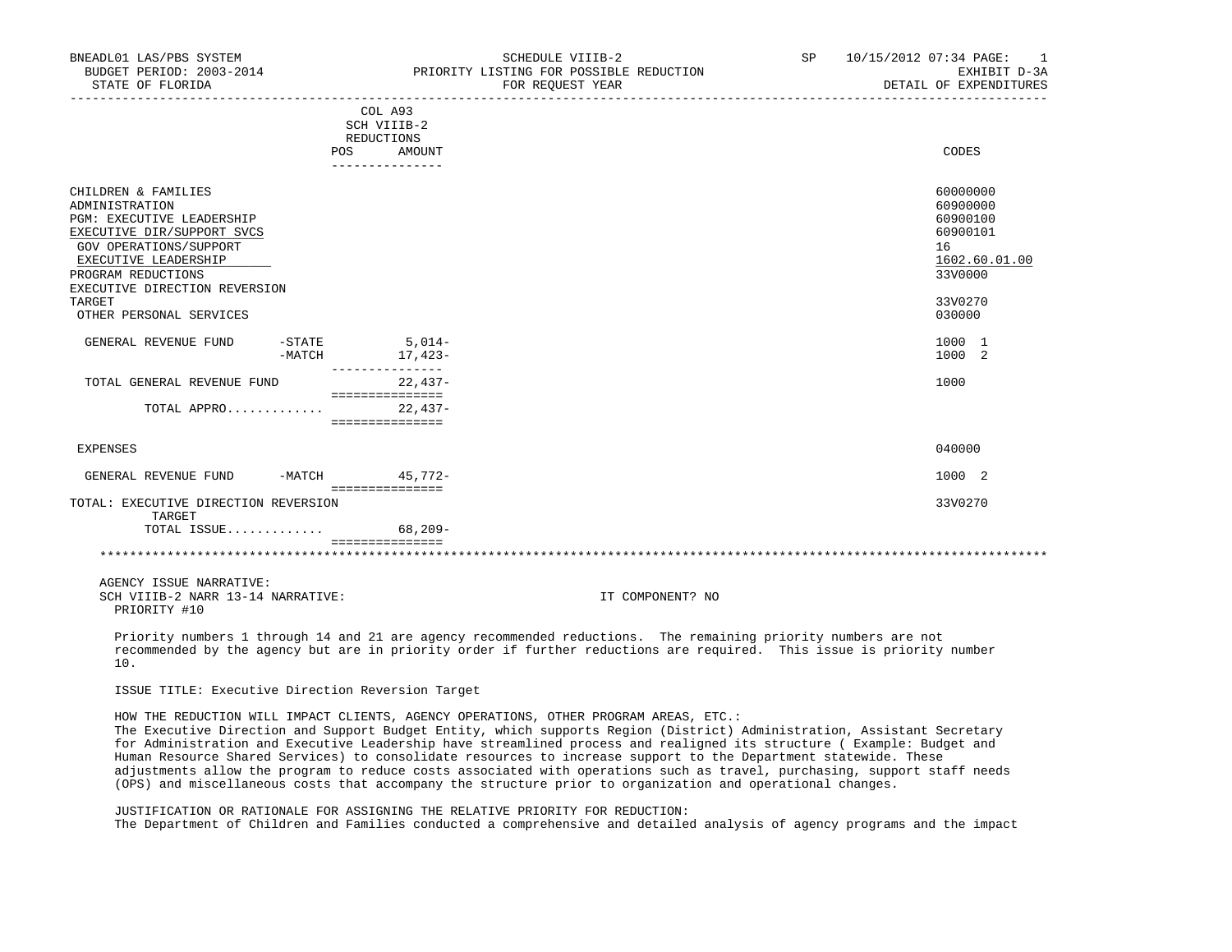|            | _______________ |       |
|------------|-----------------|-------|
| POS        | AMOUNT          | CODES |
| REDUCTIONS |                 |       |
|            | SCH VIIIB-2     |       |
|            | COL A93         |       |

| CHILDREN & FAMILIES           | 60000000      |
|-------------------------------|---------------|
| ADMINISTRATION                | 60900000      |
| PGM: EXECUTIVE LEADERSHIP     | 60900100      |
| EXECUTIVE DIR/SUPPORT SVCS    | 60900101      |
| GOV OPERATIONS/SUPPORT        | 16            |
| EXECUTIVE LEADERSHIP          | 1602.60.01.00 |
| PROGRAM REDUCTIONS            | 33V0000       |
| EXECUTIVE DIRECTION REVERSION |               |
| TARGET                        | 33V0270       |

 of General Revenue base budget funding reductions on program performance. Mandatory funding based on law, contract and requirements like federal maintenance of effort were considered as well. The goal was to identify ways to achieve General Revenue savings without lowering overall service value to Florida taxpayers. Department program managers, program experts, budget and financial experts, field and senior leadership were involved in a multi-step process. When the effort was completed the Department was able to identify a total savings of \$23,438,985 dollars and 52 FTE which could be recommended. These items are identified as priorities 1 through 15 in the VIIIB exercise and these reductions are recommended by the department. In addition the department has identified 146.5 positions in item 3300100 that should be eliminated from the department budget because these positions have become unfunded for various reasons related to management decisions designed to drive program improvement which has the effect of decreasing the size of government. The VIIIB exercise also contains another \$76,880,635 dollars in priorities 16 through 27. Although these items also emerged from the VIIIB exercise effort identified above they are not department recommendations. Rather they are a listing of possible reductions in order of Department priority if additional budget reductions related to General Revenue funding were determined to be necessary during the appropriation process.

#### CALCULATION METHODOLOGY:

 The calculation was based on categories that had high General Revenue reversions from FY 2011-12 that is directly related to the Organization and Operational changes implemented.

 IS A STATUTORY CHANGE REQUIRED TO IMPLEMENT THE REDUCTION: Not applicable.

 DISTRIBUTION METHODOLOGIES USED TO DISTRIBUTE THE REDUCTION TO OTHER ENTITIES AND THE IMPACTS TO THOSE ENTITIES: Not applicable. \*\*\*\*\*\*\*\*\*\*\*\*\*\*\*\*\*\*\*\*\*\*\*\*\*\*\*\*\*\*\*\*\*\*\*\*\*\*\*\*\*\*\*\*\*\*\*\*\*\*\*\*\*\*\*\*\*\*\*\*\*\*\*\*\*\*\*\*\*\*\*\*\*\*\*\*\*\*\*\*\*\*\*\*\*\*\*\*\*\*\*\*\*\*\*\*\*\*\*\*\*\*\*\*\*\*\*\*\*\*\*\*\*\*\*\*\*\*\*\*\*\*\*\*\*\*\*

| WELFARE TRANSITION TF                            | -FEDERL | $1 -$ | 2401 3  |  |
|--------------------------------------------------|---------|-------|---------|--|
| OTHER PERSONAL SERVICES                          |         |       | 030000  |  |
| REDUCE TEMPORARY ASSISTANCE TO<br>NEEDY FAMILIES |         |       | 33V7330 |  |
|                                                  |         |       |         |  |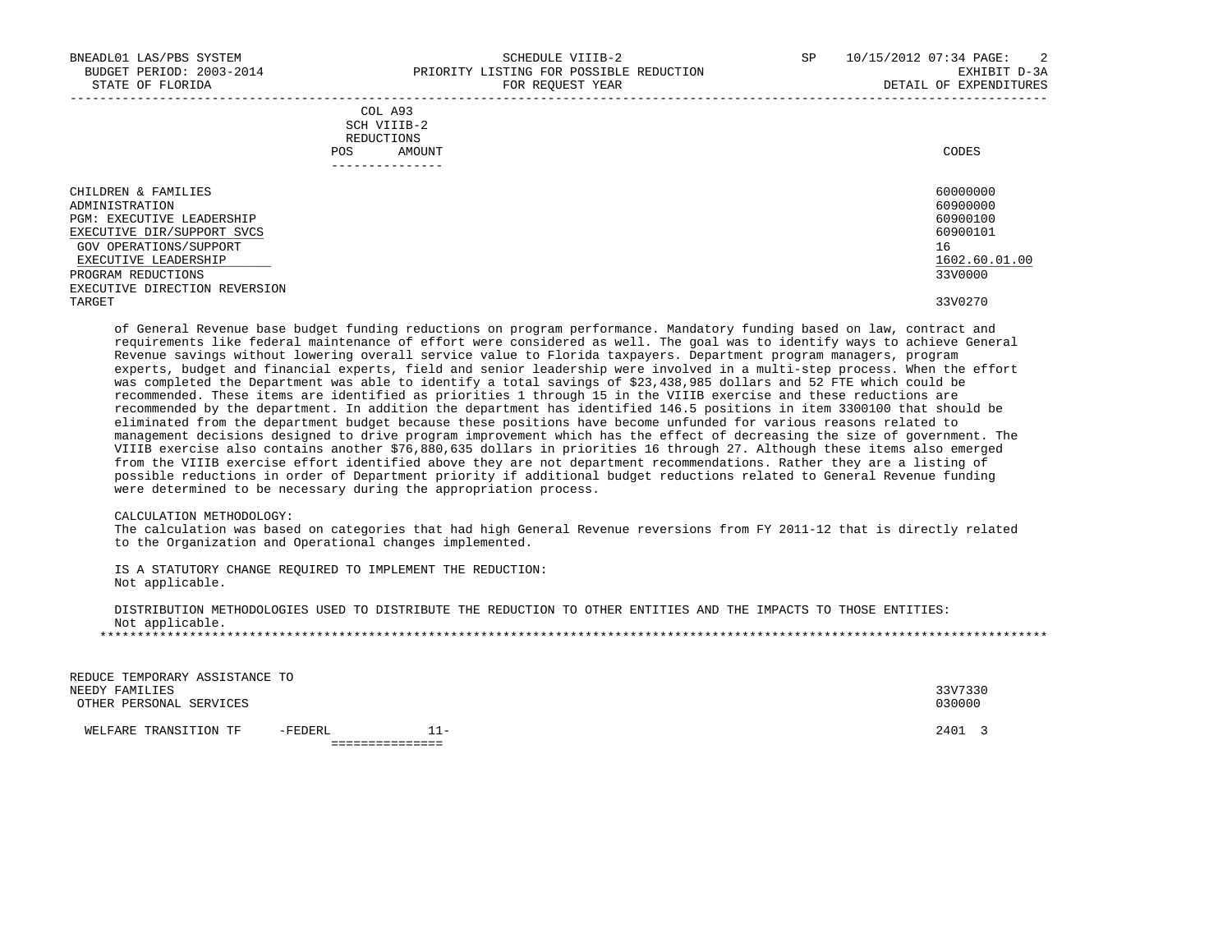| BNEADL01 LAS/PBS SYSTEM<br>BUDGET PERIOD: 2003-2014<br>STATE OF FLORIDA                                                                                                                                                                                |                                                                       |          | SCHEDULE VIIIB-2<br>PRIORITY LISTING FOR POSSIBLE REDUCTION<br>FOR REQUEST YEAR | SP 10/15/2012 07:34 PAGE: 3<br>EXHIBIT D-3A<br>DETAIL OF EXPENDITURES                               |
|--------------------------------------------------------------------------------------------------------------------------------------------------------------------------------------------------------------------------------------------------------|-----------------------------------------------------------------------|----------|---------------------------------------------------------------------------------|-----------------------------------------------------------------------------------------------------|
|                                                                                                                                                                                                                                                        | COL A93<br>SCH VIIIB-2<br>REDUCTIONS<br><b>POS</b><br>_______________ | AMOUNT   |                                                                                 | CODES                                                                                               |
| CHILDREN & FAMILIES<br>ADMINISTRATION<br><b>PGM: EXECUTIVE LEADERSHIP</b><br>EXECUTIVE DIR/SUPPORT SVCS<br>GOV OPERATIONS/SUPPORT<br>EXECUTIVE LEADERSHIP<br>PROGRAM REDUCTIONS<br>REDUCE TEMPORARY ASSISTANCE TO<br>NEEDY FAMILIES<br><b>EXPENSES</b> |                                                                       |          |                                                                                 | 60000000<br>60900000<br>60900100<br>60900101<br>16<br>1602.60.01.00<br>33V0000<br>33V7330<br>040000 |
| WELFARE TRANSITION TF -FEDERL 2.713-                                                                                                                                                                                                                   | ===============                                                       |          |                                                                                 | 2401 3                                                                                              |
| SPECIAL CATEGORIES<br>CONTRACTED SERVICES                                                                                                                                                                                                              |                                                                       |          |                                                                                 | 100000<br>100777                                                                                    |
| WELFARE TRANSITION TF - FEDERL 166-                                                                                                                                                                                                                    | ----------------                                                      |          |                                                                                 | 2401 3                                                                                              |
| LEASE/PURCHASE/EOUIPMENT                                                                                                                                                                                                                               |                                                                       |          |                                                                                 | 105281                                                                                              |
| WELFARE TRANSITION TF -FEDERL                                                                                                                                                                                                                          | ===============                                                       | $21 -$   |                                                                                 | 2401 3                                                                                              |
| TOTAL: REDUCE TEMPORARY ASSISTANCE TO<br>NEEDY FAMILIES                                                                                                                                                                                                |                                                                       |          |                                                                                 | 33V7330                                                                                             |
| TOTAL ISSUE                                                                                                                                                                                                                                            | ===============                                                       | $2.911-$ |                                                                                 |                                                                                                     |
|                                                                                                                                                                                                                                                        |                                                                       |          |                                                                                 |                                                                                                     |
| AGENCY ISSUE NARRATIVE:<br>SCH VIIIB-2 NARR 13-14 NARRATIVE:<br>PRIORITY #27                                                                                                                                                                           |                                                                       |          | IT COMPONENT? NO                                                                |                                                                                                     |

 Priority numbers 1 through 14 and 21 are agency recommended reductions. The remaining priority numbers are not recommended by the agency but are in priority order if further reductions are required. This issue is priority number 27.

ISSUE TITLE: Reduce Welfare Transition Trust Fund

HOW WILL THE REDUCTION WILL IMPACT CLIENTS, AGENCY OPERATIONS, OTHER PROGRAM AREAS, ETC.:

 The Department was assigned a target for the Welfare Transition Trust Fund (WTTF). These funds are utilized by the legislature within the agency's Executive Direction and Support Services, Family Safety and Preservation Services, Mental Health Services, Substance Abuse Services, and Economic Self Sufficiency Services budget entities in accordance with legislative decisions. Anything other than a reduction in proportion to the legislative allocation decision would appear to be a violation of legislative intent. Therefore, the Department has assigned the reduction amounts in the SSBG federal funds in proportion to the amount legislatively allocated.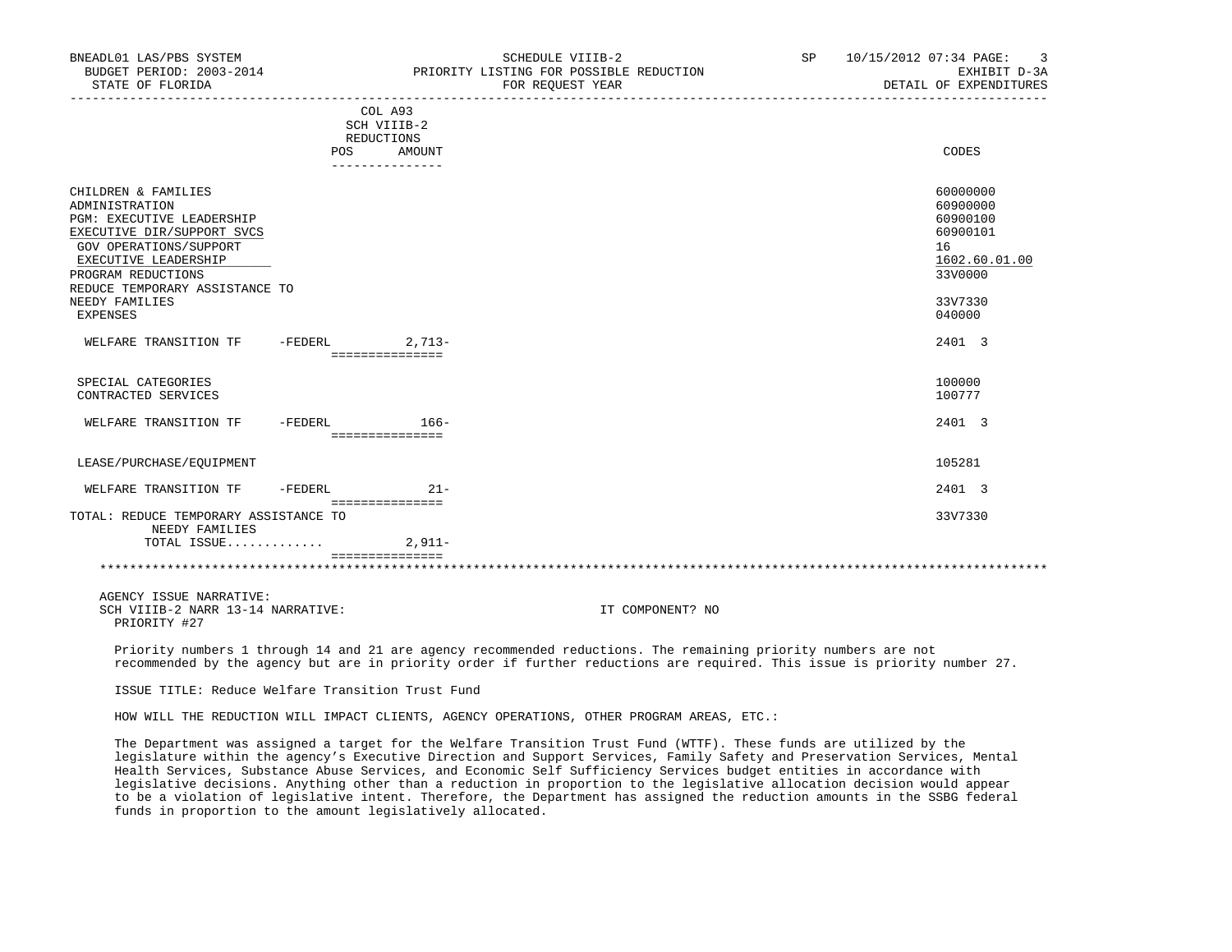| COL A93                                                                                                         |             |
|-----------------------------------------------------------------------------------------------------------------|-------------|
| the contract of the contract of the contract of the contract of the contract of the contract of the contract of |             |
| REDUCTIONS                                                                                                      |             |
| AMOUNT                                                                                                          | CODES       |
|                                                                                                                 | SCH VIIIB-2 |

| ______________                 |               |
|--------------------------------|---------------|
| CHILDREN & FAMILIES            | 60000000      |
| ADMINISTRATION                 | 60900000      |
| PGM: EXECUTIVE LEADERSHIP      | 60900100      |
| EXECUTIVE DIR/SUPPORT SVCS     | 60900101      |
| GOV OPERATIONS/SUPPORT         | 16            |
| EXECUTIVE LEADERSHIP           | 1602.60.01.00 |
| PROGRAM REDUCTIONS             | 33V0000       |
| REDUCE TEMPORARY ASSISTANCE TO |               |
| NEEDY FAMILIES                 | 33V7330       |

JUSTIFICATION OR RATIONALE FOR ASSIGNING THE RELATIVE PRIORITY FOR REDUCTION:

 The Department of Children and Families conducted a comprehensive and detailed analysis of agency programs and the impact of General Revenue base budget funding reductions on program performance. Mandatory funding based on law, contract and requirements like federal maintenance of effort were considered as well. The goal was to identify ways to achieve General Revenue savings without lowering overall service value to Florida taxpayers. Department program managers, program experts, budget and financial experts, field and senior leadership were involved in a multi-step process. When the effort was completed the Department was able to identify a total savings of \$23,438,985 dollars and 52 FTE which could be recommended. These items are identified as priorities 1 through 15 in the VIIIB exercise and these reductions are recommended by the department. In addition, the department has identified 146.5 positions in item 3300100 that should be eliminated from the department budget because these positions have become unfunded for various reasons related to management decisions designed to drive program improvement which has the effect of decreasing the size of government. The VIIIB exercise also contains another \$76,880,635 dollars in priorities 16 through 27. Although these items also emerged from the VIIIB exercise effort identified above they are not department recommendations. Rather they are a listing of possible reductions in order of Department priority if additional budget reductions related to General Revenue funding were determined to be necessary during the appropriation process.

CALCULATION METHODOLOGY:

Not applicable

IS A STATUTORY CHANGE REQUIRED TO IMPLEMENT THE REDUCTION:

Not applicable

DISTRIBUTION METHODOLOGIES USED TO DISTRIBUTE THE REDUCTION TO OTHER ENTITIES AND THE IMPACTS TO THOSE ENTITIES:

| Not applicable              |          |               |
|-----------------------------|----------|---------------|
|                             |          |               |
| TOTAL: EXECUTIVE LEADERSHIP |          | 1602.60.01.00 |
| BY FUND TYPE                |          |               |
| GENERAL REVENUE FUND        | 68,209-  | 1000          |
| TRUST FUNDS                 | $2.911-$ | 2000          |
| TOTAL PROG COMP             | 71,120-  |               |
|                             |          |               |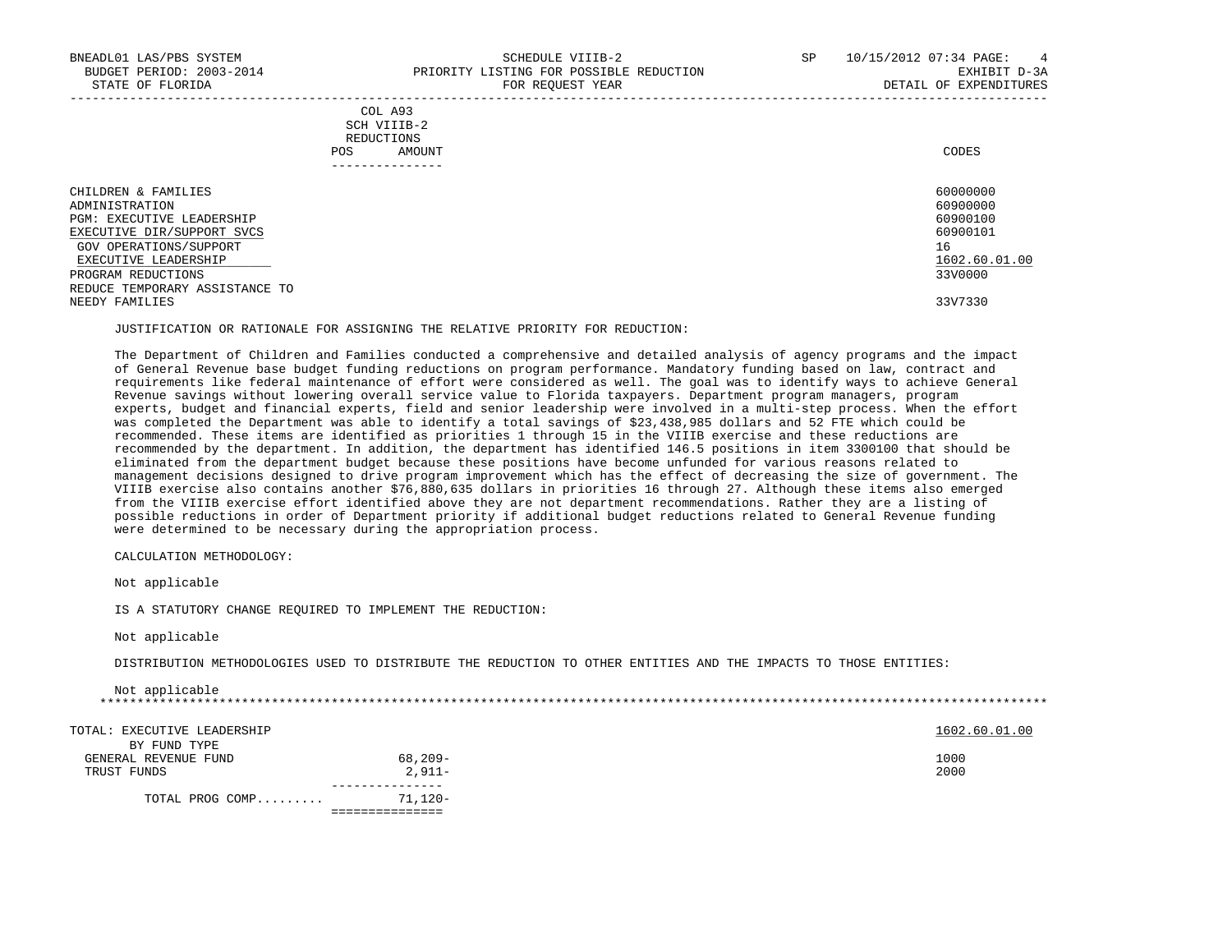| BNEADL01 LAS/PBS SYSTEM<br>BUDGET PERIOD: 2003-2014<br>STATE OF FLORIDA                                                                                                                                                                                      |        |                                                                         | SCHEDULE VIIIB-2<br>PRIORITY LISTING FOR POSSIBLE REDUCTION<br>FOR REQUEST YEAR | SP | 10/15/2012 07:34 PAGE:<br>$5^{\circ}$<br>EXHIBIT D-3A<br>DETAIL OF EXPENDITURES                               |
|--------------------------------------------------------------------------------------------------------------------------------------------------------------------------------------------------------------------------------------------------------------|--------|-------------------------------------------------------------------------|---------------------------------------------------------------------------------|----|---------------------------------------------------------------------------------------------------------------|
|                                                                                                                                                                                                                                                              | POS    | COL A93<br>SCH VIIIB-2<br><b>REDUCTIONS</b><br>AMOUNT<br>-------------- |                                                                                 |    | CODES                                                                                                         |
| CHILDREN & FAMILIES<br>ADMINISTRATION<br><b>PGM: EXECUTIVE LEADERSHIP</b><br>EXECUTIVE DIR/SUPPORT SVCS<br>GOV OPERATIONS/SUPPORT<br>ASST/SECRETARY/ADMIN<br>MANAGEMENT REDUCTIONS<br>REDUCE LEASE OBLIGATION<br>DATA PROCESSING SERVICES<br>DCF DATA CENTER |        |                                                                         |                                                                                 |    | 60000000<br>60900000<br>60900100<br>60900101<br>16<br>1602.60.02.00<br>33G0000<br>33G7100<br>210000<br>210008 |
| GENERAL REVENUE FUND                                                                                                                                                                                                                                         | -STATE | 4,654-<br>===============                                               |                                                                                 |    | 1000 1                                                                                                        |

\*\*\*\*\*\*\*\*\*\*\*\*\*\*\*\*\*\*\*\*\*\*\*\*\*\*\*\*\*\*\*\*\*\*\*\*\*\*\*\*\*\*\*\*\*\*\*\*\*\*\*\*\*\*\*\*\*\*\*\*\*\*\*\*\*\*\*\*\*\*\*\*\*\*\*\*\*\*\*\*\*\*\*\*\*\*\*\*\*\*\*\*\*\*\*\*\*\*\*\*\*\*\*\*\*\*\*\*\*\*\*\*\*\*\*\*\*\*\*\*\*\*\*\*\*\*\*

 AGENCY ISSUE NARRATIVE: SCH VIIIB-2 NARR 13-14 NARRATIVE: IT COMPONENT? NO PRIORITY #2

ISSUE TITLE: Reduce Lease Obligation

 Priority numbers 1 through 14 and 21 are agency recommended reductions. The remaining priority numbers are not recommended by the agency but are in priority order if further reductions are required. This issue is priority number 2.

 HOW THE REDUCTION WILL IMPACT CLIENTS, AGENCY OPERATIONS, OTHER PROGRAM AREAS, ETC.: A budget reduction of \$1,152,709 (\$691,043 of General Revenue, \$457,012 of unfunded Federal Grants Trust Fund, and \$4,654 in Working Capital Trust Fund "double budget") in recurring budget authority will be absorbed throughout the Department due to lease savings.

JUSTIFICATION OR RATIONALE FOR ADDIGNING THE RELATIVE PRIORITY FOR REDUCTION:

 The Department of Children and Families conducted a comprehensive and detailed analysis of agency programs and the impact of General Revenue base budget funding reductions on program performance. Mandatory funding based on law, contract and requirements like federal maintenance of effort were considered as well. The goal was to identify ways to achieve General Revenue savings without lowering overall service value to Florida taxpayers. Department program managers, program experts, budget and financial experts, field and senior leadership were involved in a multi-step process. When the effort was completed the Department was able to identify a total savings of \$23,438,985 dollars and 52 FTE which could be recommended. These items are identified as priorities 1 through 15 in the VIIIB exercise and these reductions are recommended by the department. In addition the department has identified 146.5 positions in item 3300100 that should be eliminated from the department budget because these positions have become unfunded for various reasons related to management decisions designed to drive program improvement which has the effect of decreasing the size of government. The VIIIB exercise also contains another \$76,880,635 dollars in priorities 16 through 27. Although these items also emerged from the VIIIB exercise effort identified above they are not department recommendations. Rather they are a listing of possible reductions in order of Department priority if additional budget reductions related to General Revenue funding were determined to be necessary during the appropriation process.

CALCULATION METHODOLOGY:

 An analysis was completed on private sector leases that will be expiring between now and the end of 2014 to determine the projected cost avoidance related to these leases. Based on this analysis it was determined that the Department could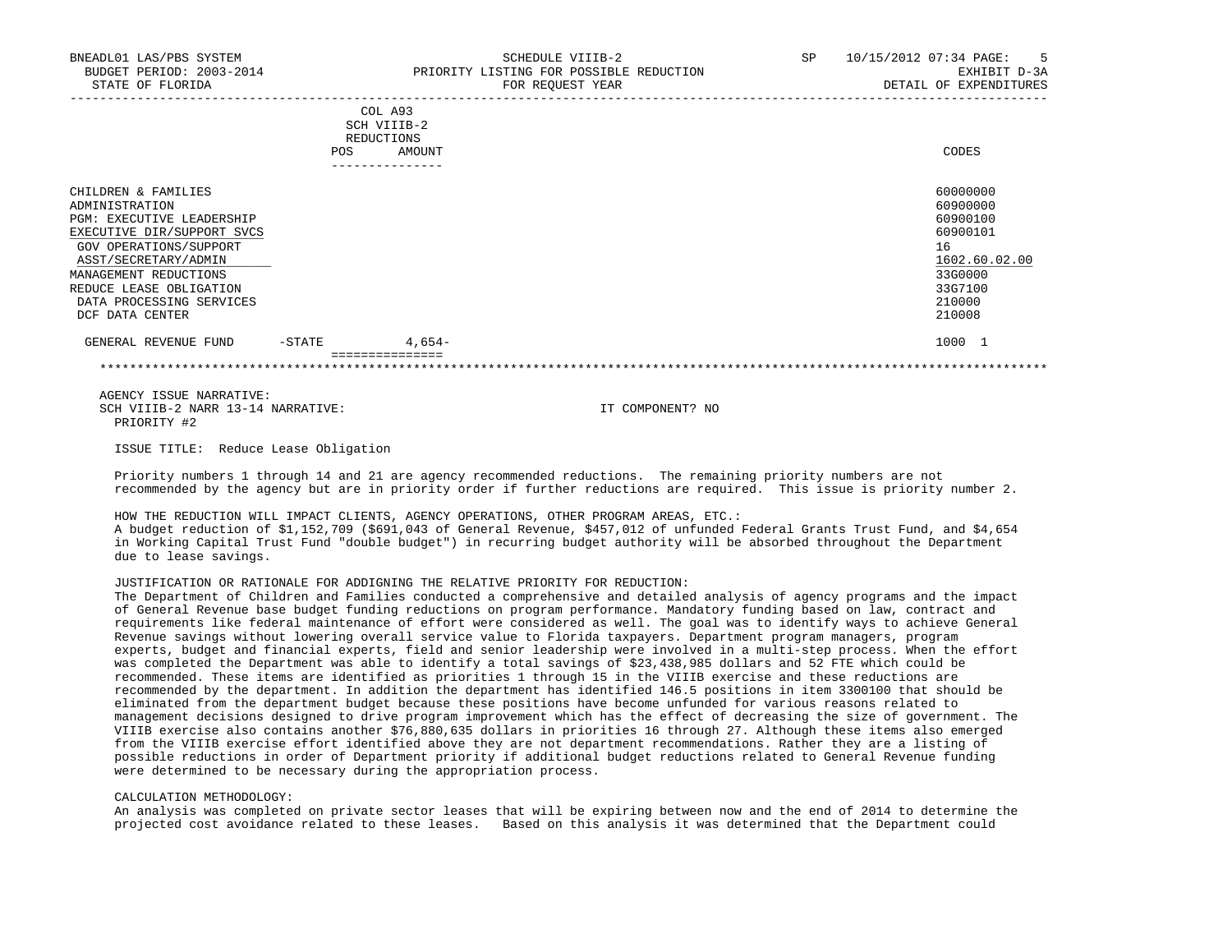COL A93 SCH VIIIB-2 REDUCTIONS POS AMOUNT CODES ---------------

| CHILDREN & FAMILIES              | 60000000      |
|----------------------------------|---------------|
| ADMINISTRATION                   | 60900000      |
| <b>PGM: EXECUTIVE LEADERSHIP</b> | 60900100      |
| EXECUTIVE DIR/SUPPORT SVCS       | 60900101      |
| GOV OPERATIONS/SUPPORT           | 16            |
| ASST/SECRETARY/ADMIN             | 1602.60.02.00 |
| MANAGEMENT REDUCTIONS            | 33G0000       |
| REDUCE LEASE OBLIGATION          | 33G7100       |

-----------------------------------------------------------------------------------------------------------------------------------

 reduce recurring General Revenue in the amount of \$691,043. The General Revenue in many of the areas impacted was being used a match to several Federal Grants and as a result of reducing the General Revenue, \$457,012 in Federal Grants Trust Fund budget authority was identified as unfunded.

 IS A STATUTORY CHANGE REQUIRED TO IMPLEMENT THE REDUCTION: Not Applicable

 DISTRIBUTION METHODOLOGIES USED TO DISTRIBUTE THE REDUCTION TO OTHER ENTITIES AND THE IMPACTS TO THOSE ENTITIES: The projected cost avoidance was identified by individual lease and spread to those Entities that were located within the service centers.

 This reduction will be effective statewide and the distribution will be based on the Fiscal Year 2013-2014 Approved Allocation Methodologies for the programs impacted. \*\*\*\*\*\*\*\*\*\*\*\*\*\*\*\*\*\*\*\*\*\*\*\*\*\*\*\*\*\*\*\*\*\*\*\*\*\*\*\*\*\*\*\*\*\*\*\*\*\*\*\*\*\*\*\*\*\*\*\*\*\*\*\*\*\*\*\*\*\*\*\*\*\*\*\*\*\*\*\*\*\*\*\*\*\*\*\*\*\*\*\*\*\*\*\*\*\*\*\*\*\*\*\*\*\*\*\*\*\*\*\*\*\*\*\*\*\*\*\*\*\*\*\*\*\*\*

| PROGRAM REDUCTIONS<br>EXECUTIVE DIRECTION REVERSION<br>TARGET<br>OTHER PERSONAL SERVICES |           |                 | 33V0000<br>33V0270<br>030000 |
|------------------------------------------------------------------------------------------|-----------|-----------------|------------------------------|
| GENERAL REVENUE FUND                                                                     | $-$ STATE | 61,912-         | 1000 1                       |
|                                                                                          |           | =============== |                              |
| EXPENSES                                                                                 |           |                 | 040000                       |
| GENERAL REVENUE FUND                                                                     | -STATE    | $213,500-$      | 1000 1                       |
| TOTAL: EXECUTIVE DIRECTION REVERSION<br>TARGET                                           |           | =============== | 33V0270                      |
| TOTAL ISSUE                                                                              |           | 275,412-        |                              |
|                                                                                          |           | =============== |                              |
|                                                                                          |           |                 |                              |

 AGENCY ISSUE NARRATIVE: SCH VIIIB-2 NARR 13-14 NARRATIVE: IT COMPONENT? NO PRIORITY #10

Priority numbers 1 through 14 and 21 are agency recommended reductions. The remaining priority numbers are not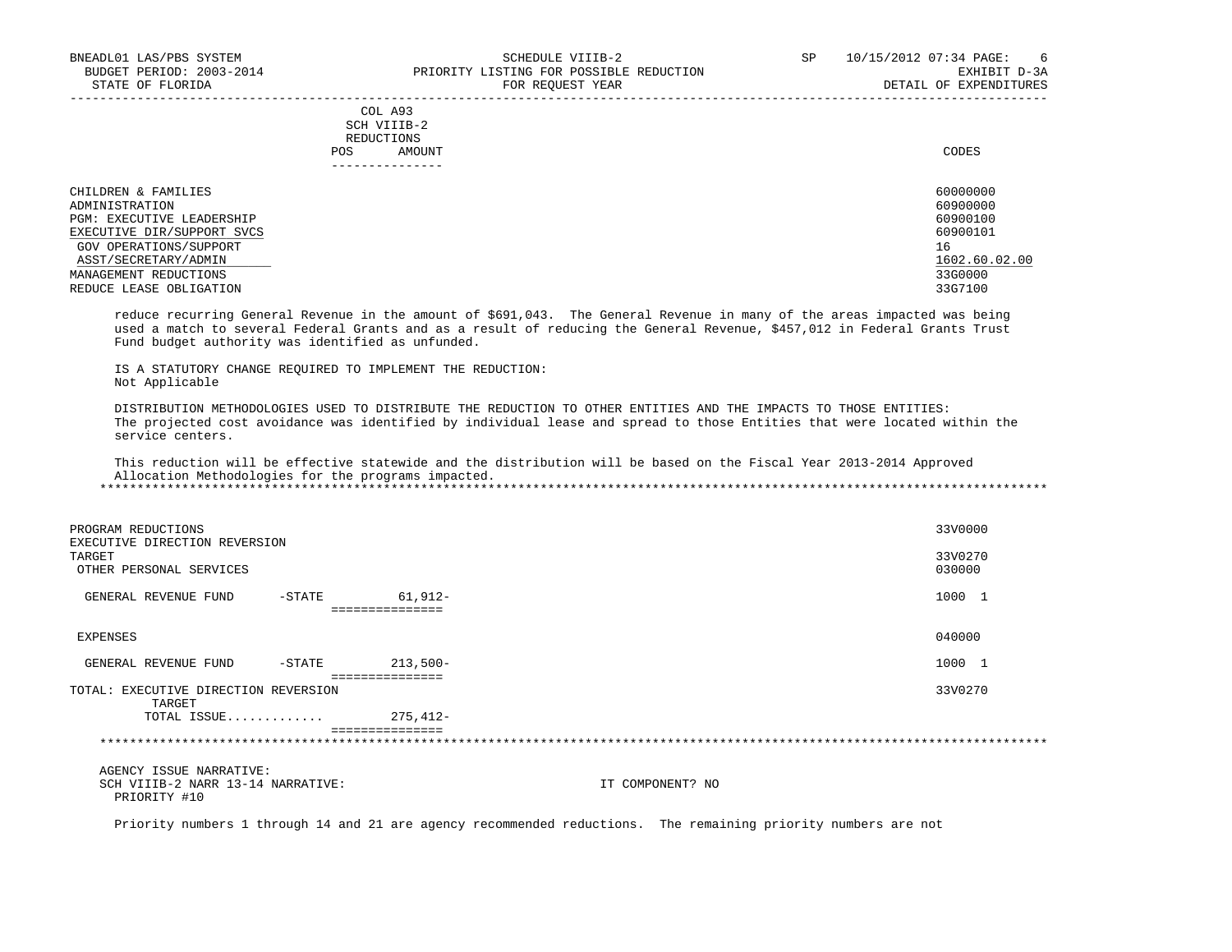|     | COL A93     |       |
|-----|-------------|-------|
|     | SCH VIIIB-2 |       |
|     | REDUCTIONS  |       |
| POS | AMOUNT      | CODES |

| ______________                |               |
|-------------------------------|---------------|
| CHILDREN & FAMILIES           | 60000000      |
| ADMINISTRATION                | 60900000      |
| PGM: EXECUTIVE LEADERSHIP     | 60900100      |
| EXECUTIVE DIR/SUPPORT SVCS    | 60900101      |
| GOV OPERATIONS/SUPPORT        | 16            |
| ASST/SECRETARY/ADMIN          | 1602.60.02.00 |
| PROGRAM REDUCTIONS            | 33V0000       |
| EXECUTIVE DIRECTION REVERSION |               |
| TARGET                        | 33V0270       |
|                               |               |

 recommended by the agency but are in priority order if further reductions are required. This issue is priority number 10.

# ISSUE TITLE: Executive Direction Reversion Target

HOW THE REDUCTION WILL IMPACT CLIENTS, AGENCY OPERATIONS, OTHER PROGRAM AREAS, ETC.:

 The Executive Direction and Support Budget Entity, which supports Region (District) Administration, Assistant Secretary for Administration and Executive Leadership have streamlined process and realigned its structure ( Example: Budget and Human Resource Shared Services) to consolidate resources to increase support to the Department statewide. These adjustments allow the program to reduce costs associated with operations such as travel, purchasing, support staff needs (OPS) and miscellaneous costs that accompany the structure prior to organization and operational changes.

# JUSTIFICATION OR RATIONALE FOR ASSIGNING THE RELATIVE PRIORITY FOR REDUCTION:

 The Department of Children and Families conducted a comprehensive and detailed analysis of agency programs and the impact of General Revenue base budget funding reductions on program performance. Mandatory funding based on law, contract and requirements like federal maintenance of effort were considered as well. The goal was to identify ways to achieve General Revenue savings without lowering overall service value to Florida taxpayers. Department program managers, program experts, budget and financial experts, field and senior leadership were involved in a multi-step process. When the effort was completed the Department was able to identify a total savings of \$23,438,985 dollars and 52 FTE which could be recommended. These items are identified as priorities 1 through 15 in the VIIIB exercise and these reductions are recommended by the department. In addition the department has identified 146.5 positions in item 3300100 that should be eliminated from the department budget because these positions have become unfunded for various reasons related to management decisions designed to drive program improvement which has the effect of decreasing the size of government. The VIIIB exercise also contains another \$76,880,635 dollars in priorities 16 through 27. Although these items also emerged from the VIIIB exercise effort identified above they are not department recommendations. Rather they are a listing of possible reductions in order of Department priority if additional budget reductions related to General Revenue funding were determined to be necessary during the appropriation process.

#### CALCULATION METHODOLOGY:

 The calculation was based on categories that had high General Revenue reversions from FY 2011-12 that is directly related to the Organization and Operational changes implemented.

 IS A STATUTORY CHANGE REQUIRED TO IMPLEMENT THE REDUCTION: Not applicable.

 DISTRIBUTION METHODOLOGIES USED TO DISTRIBUTE THE REDUCTION TO OTHER ENTITIES AND THE IMPACTS TO THOSE ENTITIES: Not applicable. \*\*\*\*\*\*\*\*\*\*\*\*\*\*\*\*\*\*\*\*\*\*\*\*\*\*\*\*\*\*\*\*\*\*\*\*\*\*\*\*\*\*\*\*\*\*\*\*\*\*\*\*\*\*\*\*\*\*\*\*\*\*\*\*\*\*\*\*\*\*\*\*\*\*\*\*\*\*\*\*\*\*\*\*\*\*\*\*\*\*\*\*\*\*\*\*\*\*\*\*\*\*\*\*\*\*\*\*\*\*\*\*\*\*\*\*\*\*\*\*\*\*\*\*\*\*\*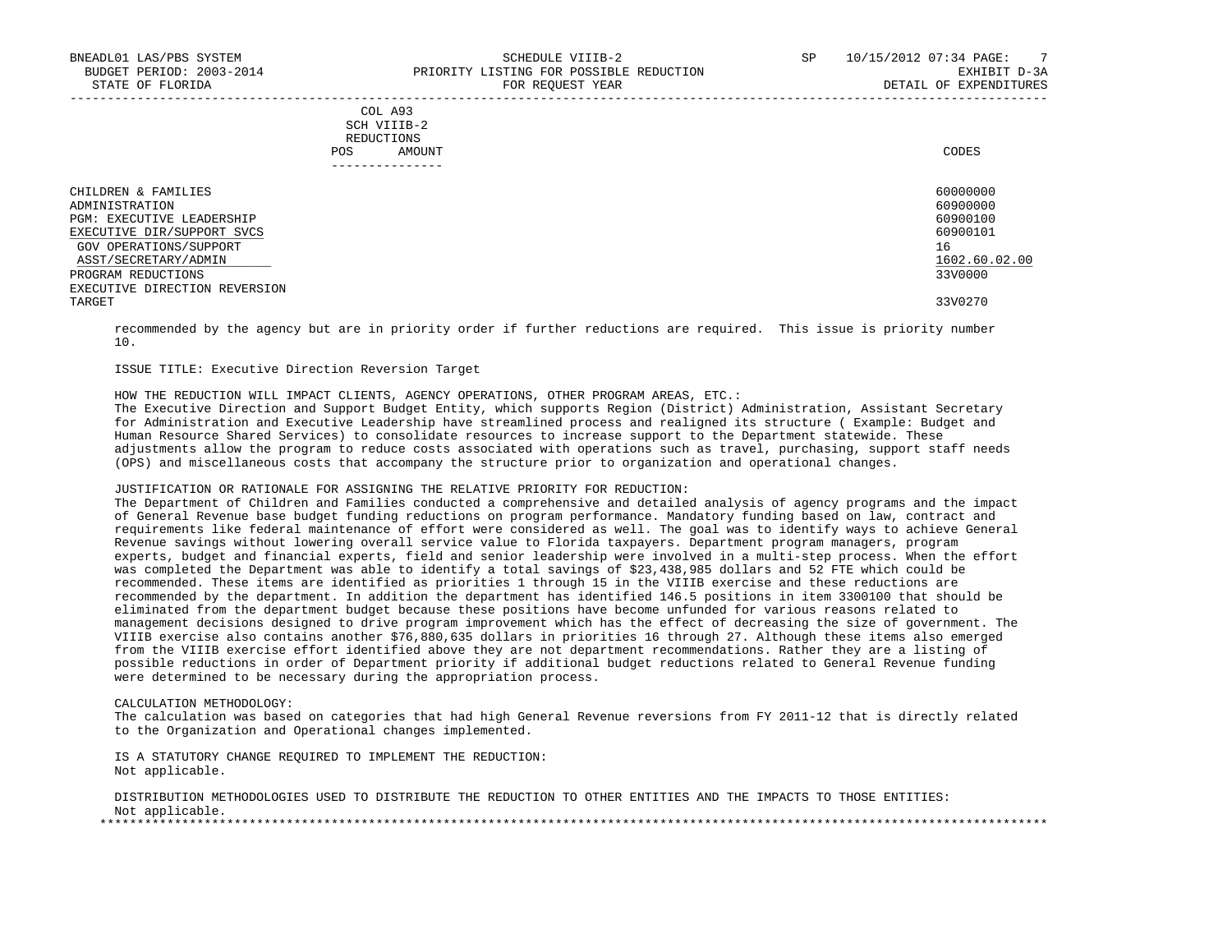| BNEADL01 LAS/PBS SYSTEM<br>BUDGET PERIOD: 2003-2014<br>STATE OF FLORIDA                                                                                                                                                                                     | SCHEDULE VIIIB-2<br>PRIORITY LISTING FOR POSSIBLE REDUCTION<br>FOR REOUEST YEAR | SP | 10/15/2012 07:34 PAGE: 8<br>EXHIBIT D-3A<br>DETAIL OF EXPENDITURES                                  |
|-------------------------------------------------------------------------------------------------------------------------------------------------------------------------------------------------------------------------------------------------------------|---------------------------------------------------------------------------------|----|-----------------------------------------------------------------------------------------------------|
|                                                                                                                                                                                                                                                             | COL A93<br>SCH VIIIB-2                                                          |    |                                                                                                     |
|                                                                                                                                                                                                                                                             | REDUCTIONS<br>POS<br>AMOUNT                                                     |    | CODES                                                                                               |
| CHILDREN & FAMILIES<br>ADMINISTRATION<br><b>PGM: EXECUTIVE LEADERSHIP</b><br>EXECUTIVE DIR/SUPPORT SVCS<br>GOV OPERATIONS/SUPPORT<br>ASST/SECRETARY/ADMIN<br>PROGRAM REDUCTIONS<br>ELIMINATE CONTRACT OVERSIGHT UNIT<br>SALARY RATE<br>SALARY RATE 954,093- | ===============                                                                 |    | 60000000<br>60900000<br>60900100<br>60900101<br>16<br>1602.60.02.00<br>33V0000<br>33V6080<br>000000 |
| SALARIES AND BENEFITS                                                                                                                                                                                                                                       | $21.50 -$                                                                       |    | 010000                                                                                              |
| GENERAL REVENUE FUND<br>-STATE                                                                                                                                                                                                                              | 1,538,859-<br>===============                                                   |    | 1000 1                                                                                              |
| TOTAL: ELIMINATE CONTRACT OVERSIGHT UNIT<br>TOTAL POSITIONS $21.50-$<br>TOTAL ISSUE 1,538,859-<br>TOTAL SALARY RATE 954,093-                                                                                                                                | ===============                                                                 |    | 33V6080                                                                                             |

\*\*\*\*\*\*\*\*\*\*\*\*\*\*\*\*\*\*\*\*\*\*\*\*\*\*\*\*\*\*\*\*\*\*\*\*\*\*\*\*\*\*\*\*\*\*\*\*\*\*\*\*\*\*\*\*\*\*\*\*\*\*\*\*\*\*\*\*\*\*\*\*\*\*\*\*\*\*\*\*\*\*\*\*\*\*\*\*\*\*\*\*\*\*\*\*\*\*\*\*\*\*\*\*\*\*\*\*\*\*\*\*\*\*\*\*\*\*\*\*\*\*\*\*\*\*\*

 AGENCY ISSUE NARRATIVE: SCH VIIIB-2 NARR 13-14 NARRATIVE: IT COMPONENT? NO

PRIORITY #24

 Priority numbers 1 through 14 and 21 are agency recommended reductions. The remaining priority numbers are not recommended by the agency but are in priority order if further reductions are required. This issue is priority number 24.

ISSUE TITLE: Eliminate Contract Oversight Unit

HOW THE REDUCTION WILL IMPACT CLIENTS, AGENCY OPERATIONS, OTHER PROGRAM AREAS, ETC.:

 The Contracting Oversight Unit is staffed to meet the Department's anticipated contract monitoring workloads of about 475 to 500 contracts after full implementation of Managing Entities in SAMH. The unit conducts internal fiscal monitoring for all CBC contracts. All of the contract monitoring and quality assurance activities for CBC Pilot Contracts in Broward and Miami/Dade and Monroe Counties are contracted out with independent organizations as required by law.

Client safety, quality of care and programmatic goals may be impacted.

JUSTIFICATION OR RATIONALE FOR ASSIGNING THE RELATIVE PRIORITY FOR REDUCTION:

 The Department of Children and Families conducted a comprehensive and detailed analysis of agency programs and the impact of General Revenue base budget funding reductions on program performance. Mandatory funding based on law, contract and requirements like federal maintenance of effort were considered as well. The goal was to identify ways to achieve General Revenue savings without lowering overall service value to Florida taxpayers. Department program managers, program experts, budget and financial experts, field and senior leadership were involved in a multi-step process. When the effort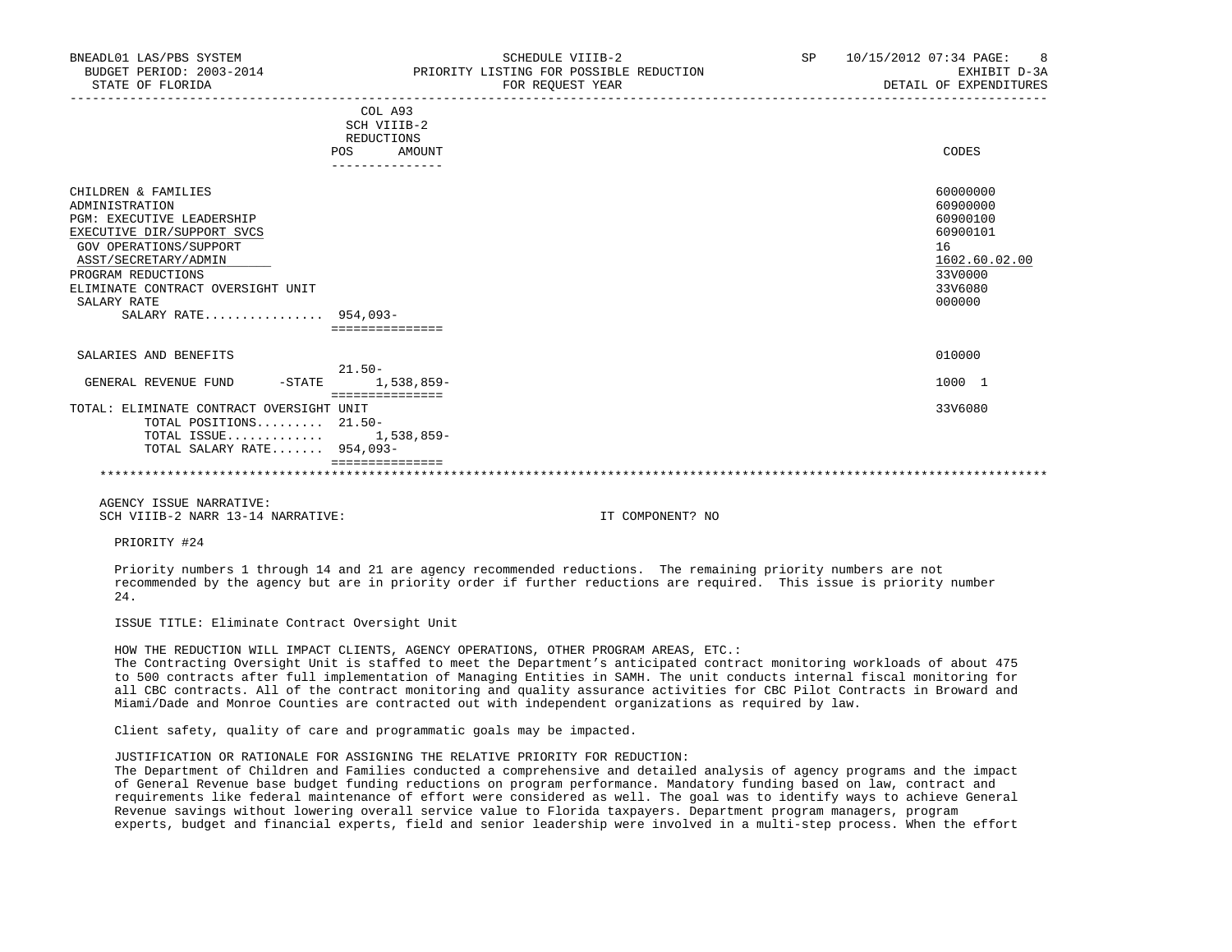|            | _______________ |       |
|------------|-----------------|-------|
| POS        | AMOUNT          | CODES |
| REDUCTIONS |                 |       |
|            | SCH VIIIB-2     |       |
|            | COL A93         |       |

| CHILDREN & FAMILIES               | 60000000      |
|-----------------------------------|---------------|
| ADMINISTRATION                    | 60900000      |
| PGM: EXECUTIVE LEADERSHIP         | 60900100      |
| EXECUTIVE DIR/SUPPORT SVCS        | 60900101      |
| GOV OPERATIONS/SUPPORT            | 16            |
| ASST/SECRETARY/ADMIN              | 1602.60.02.00 |
| PROGRAM REDUCTIONS                | 33V0000       |
| ELIMINATE CONTRACT OVERSIGHT UNIT | 33V6080       |

 was completed the Department was able to identify a total savings of \$23,438,985 dollars and 52 FTE which could be recommended. These items are identified as priorities 1 through 15 in the VIIIB exercise and these reductions are recommended by the department. In addition the department has identified 146.5 positions in item 3300100 that should be eliminated from the department budget because these positions have become unfunded for various reasons related to management decisions designed to drive program improvement which has the effect of decreasing the size of government. The VIIIB exercise also contains another \$76,880,635 dollars in priorities 16 through 27. Although these items also emerged from the VIIIB exercise effort identified above they are not department recommendations. Rather they are a listing of possible reductions in order of Department priority if additional budget reductions related to General Revenue funding were determined to be necessary during the appropriation process.

 CALCULATION METHODOLOGY: The Unit will be eliminated.

#### IS A STATUTORY CHANGE REQUIRED TO IMPLEMENT THE REDUCTION:

 Yes. The Department of Children and Families (DCF) is statutorily required to perform a contract monitoring function by independent staff. Contracted Client Services, Contract Oversight Unit (COU) performs monitoring to support 402.7305(4), F.S. Contract Monitoring Requirements and Process require the Department of Children and Families to establish contract monitoring units that are properly trained to perform monitoring based on an annual risk assessment, planning onsite monitoring, desk reviews and reporting.

 DISTRIBUTION METHODOLOGIES USED TO DISTRIBUTE THE REDUCTION TO OTHER ENTITIES AND THE IMPACTS TO THOSE ENTITIES: This is solely a Department function. The Department's ability to identify and mitigate financial and programmatic risk among its contracts will shift to regional and programmatic contract managers. \*\*\*\*\*\*\*\*\*\*\*\*\*\*\*\*\*\*\*\*\*\*\*\*\*\*\*\*\*\*\*\*\*\*\*\*\*\*\*\*\*\*\*\*\*\*\*\*\*\*\*\*\*\*\*\*\*\*\*\*\*\*\*\*\*\*\*\*\*\*\*\*\*\*\*\*\*\*\*\*\*\*\*\*\*\*\*\*\*\*\*\*\*\*\*\*\*\*\*\*\*\*\*\*\*\*\*\*\*\*\*\*\*\*\*\*\*\*\*\*\*\*\*\*\*\*\*

 POSITION DETAIL OF SALARIES AND BENEFITS: LAPSE LAPSED SALARIES FTE BASE RATE ADDITIVES BENEFITS SUBTOTAL % AND BENEFITS ---------- -------------- -------------- -------------- -------------- ------ -------------- A93 - SCH VIIIB-2 REDUCTIONS CHANGES TO CURRENTLY AUTHORIZED POSITIONS P101 PROPOSED CLASS CODE  $C0003$  001 21.50- 21.50----------- -------------- -------------- -------------- -------------- ------ --------------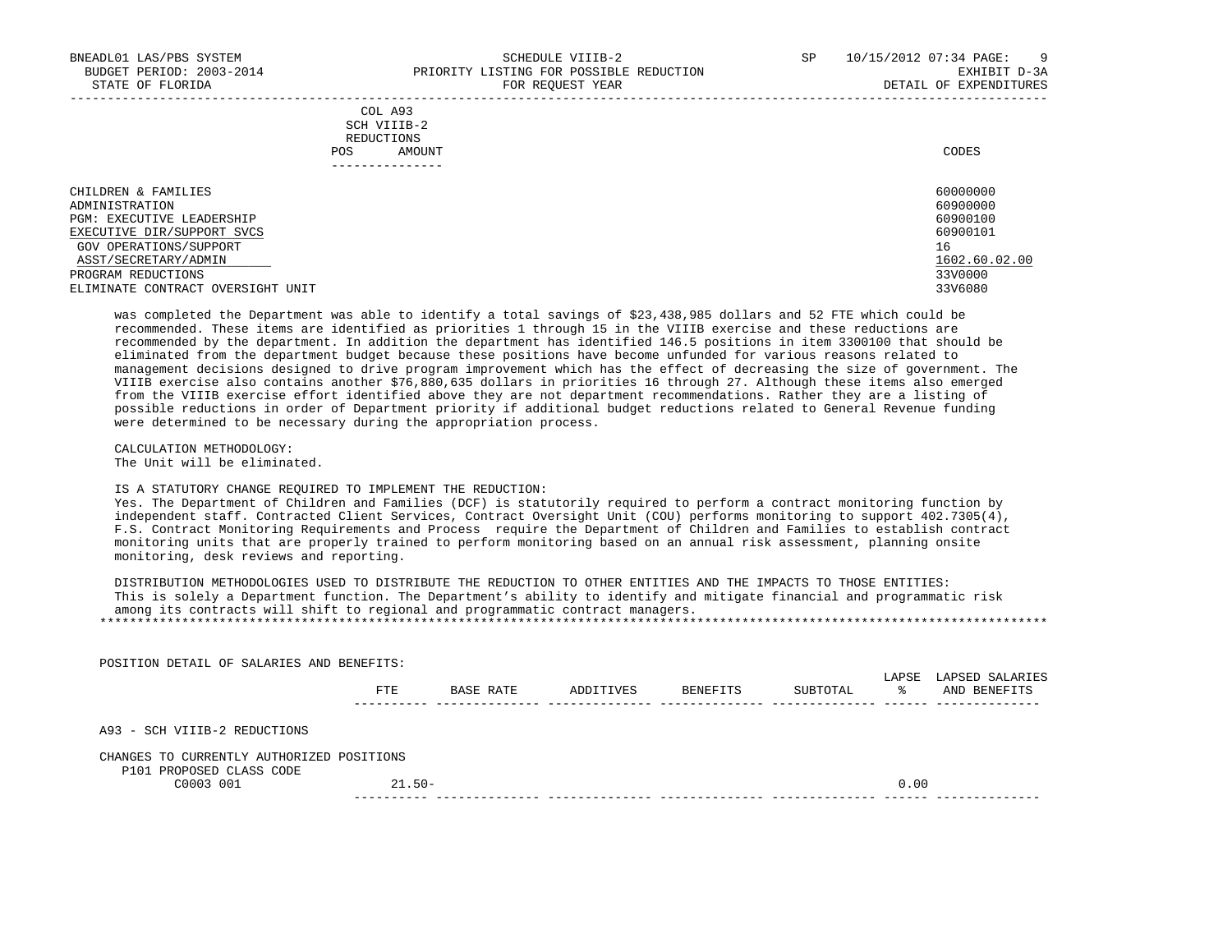| BNEADL01 LAS/PBS SYSTEM<br>BUDGET PERIOD: 2003-2014<br>STATE OF FLORIDA                                                                                                                                       |                                                                       |           | SCHEDULE VIIIB-2<br>PRIORITY LISTING FOR POSSIBLE REDUCTION<br>FOR REQUEST YEAR |          |            | SP 10/15/2012 07:34 PAGE: 10<br>EXHIBIT D-3A<br>DETAIL OF EXPENDITURES                    |
|---------------------------------------------------------------------------------------------------------------------------------------------------------------------------------------------------------------|-----------------------------------------------------------------------|-----------|---------------------------------------------------------------------------------|----------|------------|-------------------------------------------------------------------------------------------|
|                                                                                                                                                                                                               | COL A93<br>SCH VIIIB-2<br>REDUCTIONS<br>POS AMOUNT<br>--------------- |           |                                                                                 |          |            | CODES                                                                                     |
| CHILDREN & FAMILIES<br>ADMINISTRATION<br>PGM: EXECUTIVE LEADERSHIP<br>EXECUTIVE DIR/SUPPORT SVCS<br>GOV OPERATIONS/SUPPORT<br>ASST/SECRETARY/ADMIN<br>PROGRAM REDUCTIONS<br>ELIMINATE CONTRACT OVERSIGHT UNIT |                                                                       |           |                                                                                 |          |            | 60000000<br>60900000<br>60900100<br>60900101<br>16<br>1602.60.02.00<br>33V0000<br>33V6080 |
| POSITION DETAIL OF SALARIES AND BENEFITS:                                                                                                                                                                     | FTE                                                                   | BASE RATE | ADDITIVES BENEFITS                                                              | SUBTOTAL | $^{\circ}$ | LAPSE LAPSED SALARIES<br>AND BENEFITS                                                     |
| A93 - SCH VIIIB-2 REDUCTIONS<br>CHANGES TO CURRENTLY AUTHORIZED POSITIONS<br>TOTALS FOR ISSUE BY FUND<br>1000 GENERAL REVENUE FUND                                                                            |                                                                       |           |                                                                                 |          |            |                                                                                           |
|                                                                                                                                                                                                               | $21.50 -$                                                             |           |                                                                                 |          |            | ==============                                                                            |
| RA06 RATE ADJ - NO FTE - NO SALARY - NO BENEFITS<br>C0004 001                                                                                                                                                 |                                                                       | 954,093-  |                                                                                 |          |            |                                                                                           |
| TOTAL SALARY RATE                                                                                                                                                                                             |                                                                       | 954,093-  |                                                                                 |          |            | ==============                                                                            |
| OTHER SALARY AMOUNT<br>1000 GENERAL REVENUE FUND                                                                                                                                                              |                                                                       |           |                                                                                 |          |            | 1,538,859-                                                                                |
|                                                                                                                                                                                                               |                                                                       |           |                                                                                 |          |            | 1,538,859-<br>==============                                                              |
|                                                                                                                                                                                                               |                                                                       |           |                                                                                 |          |            |                                                                                           |
| ELIMINATE CIVIL RIGHTS UNIT<br>SALARY RATE<br>SALARY RATE 403,416-                                                                                                                                            | ===============                                                       |           |                                                                                 |          |            | 33V6090<br>000000                                                                         |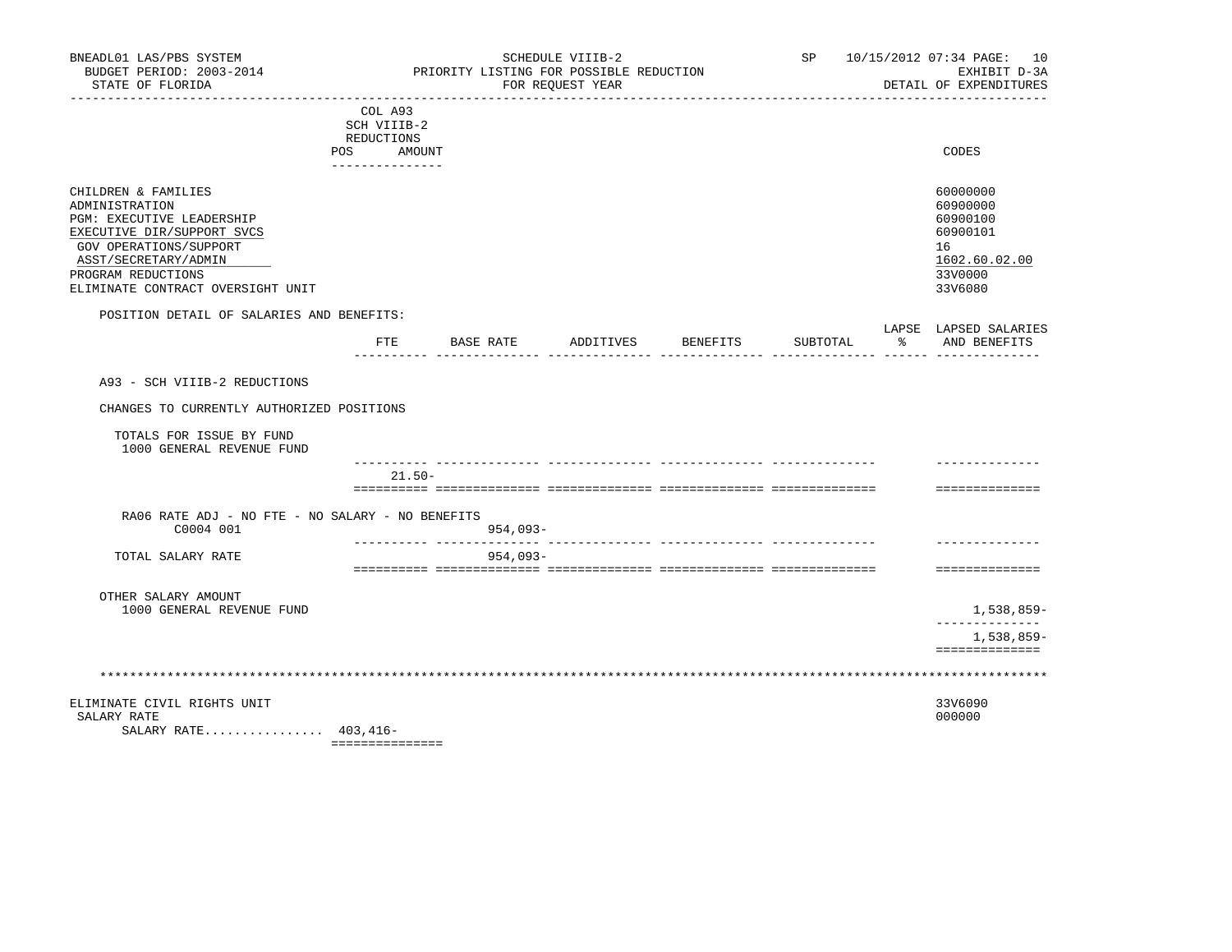| BNEADL01 LAS/PBS SYSTEM<br>BUDGET PERIOD: 2003-2014<br>STATE OF FLORIDA                                                                                                                                                                                                      | SCHEDULE VIIIB-2<br>PRIORITY LISTING FOR POSSIBLE REDUCTION<br>FOR REQUEST YEAR | SP | 10/15/2012 07:34 PAGE:<br>11<br>EXHIBIT D-3A<br>DETAIL OF EXPENDITURES                                        |
|------------------------------------------------------------------------------------------------------------------------------------------------------------------------------------------------------------------------------------------------------------------------------|---------------------------------------------------------------------------------|----|---------------------------------------------------------------------------------------------------------------|
|                                                                                                                                                                                                                                                                              | COL A93<br>SCH VIIIB-2<br>REDUCTIONS                                            |    |                                                                                                               |
|                                                                                                                                                                                                                                                                              | AMOUNT<br>POS<br>--------------                                                 |    | CODES                                                                                                         |
| CHILDREN & FAMILIES<br>ADMINISTRATION<br><b>PGM: EXECUTIVE LEADERSHIP</b><br>EXECUTIVE DIR/SUPPORT SVCS<br>GOV OPERATIONS/SUPPORT<br>ASST/SECRETARY/ADMIN<br>PROGRAM REDUCTIONS<br>ELIMINATE CIVIL RIGHTS UNIT<br>SALARIES AND BENEFITS<br>GENERAL REVENUE FUND<br>$-$ STATE | $9.00 -$<br>650,671-<br>===============                                         |    | 60000000<br>60900000<br>60900100<br>60900101<br>16<br>1602.60.02.00<br>33V0000<br>33V6090<br>010000<br>1000 1 |
| TOTAL: ELIMINATE CIVIL RIGHTS UNIT<br>TOTAL POSITIONS 9.00-<br>TOTAL ISSUE 650,671-<br>TOTAL SALARY RATE $403,416-$                                                                                                                                                          | ===============                                                                 |    | 33V6090                                                                                                       |

# \*\*\*\*\*\*\*\*\*\*\*\*\*\*\*\*\*\*\*\*\*\*\*\*\*\*\*\*\*\*\*\*\*\*\*\*\*\*\*\*\*\*\*\*\*\*\*\*\*\*\*\*\*\*\*\*\*\*\*\*\*\*\*\*\*\*\*\*\*\*\*\*\*\*\*\*\*\*\*\*\*\*\*\*\*\*\*\*\*\*\*\*\*\*\*\*\*\*\*\*\*\*\*\*\*\*\*\*\*\*\*\*\*\*\*\*\*\*\*\*\*\*\*\*\*\*\*

 AGENCY ISSUE NARRATIVE: SCH VIIIB-2 NARR 13-14 NARRATIVE: IT COMPONENT? NO PRIORITY #22

 Priority numbers 1 through 14 and 21 are agency recommended reductions. The remaining priority numbers are not recommended by the agency but are in priority order if further reductions are required. This issue is priority number 22.

ISSUE TITLE: Eliminate the Civil Rights Unit

 HOW THE REDUCTION WILL IMPACT CLIENTS, AGENCY OPERATIONS, OTHER PROGRAM AREAS, ETC.: The elimination of the Civil Rights Unit will increase the Department's liability by: increased time between complaint and investigation, fewer informal inquiries and resolutions, lack of staff to facilitate mediation, training and technical assistance, and the inability to monitor Civil Rights concerns. Elimination of this unit increases the risk of non-compliance and suspension of Federal financial assistance.

 In addition, loss of this unit jeopardizes the Department's ability to meet the terms of the Department's Settlement Agreement with the U.S. Department of Health and Human Services. The Civil Rights Unit's staffing level and training are designed to ensure that it is able to responsibly monitor the Department and its subcontractors to ensure compliance with the HHS settlement agreement.

 This reduction reverses the Department's policy to centralize these functions to reduce fragmentation and instability while increasing efficiency with these complex compliance requirements.

JUSTIFICATION OR RATIONALE FOR ASSIGNING THE RELATIVE PRIORITY FOR REDUCTION:

 The Department of Children and Families conducted a comprehensive and detailed analysis of agency programs and the impact of General Revenue base budget funding reductions on program performance. Mandatory funding based on law, contract and requirements like federal maintenance of effort were considered as well. The goal was to identify ways to achieve General Revenue savings without lowering overall service value to Florida taxpayers. Department program managers, program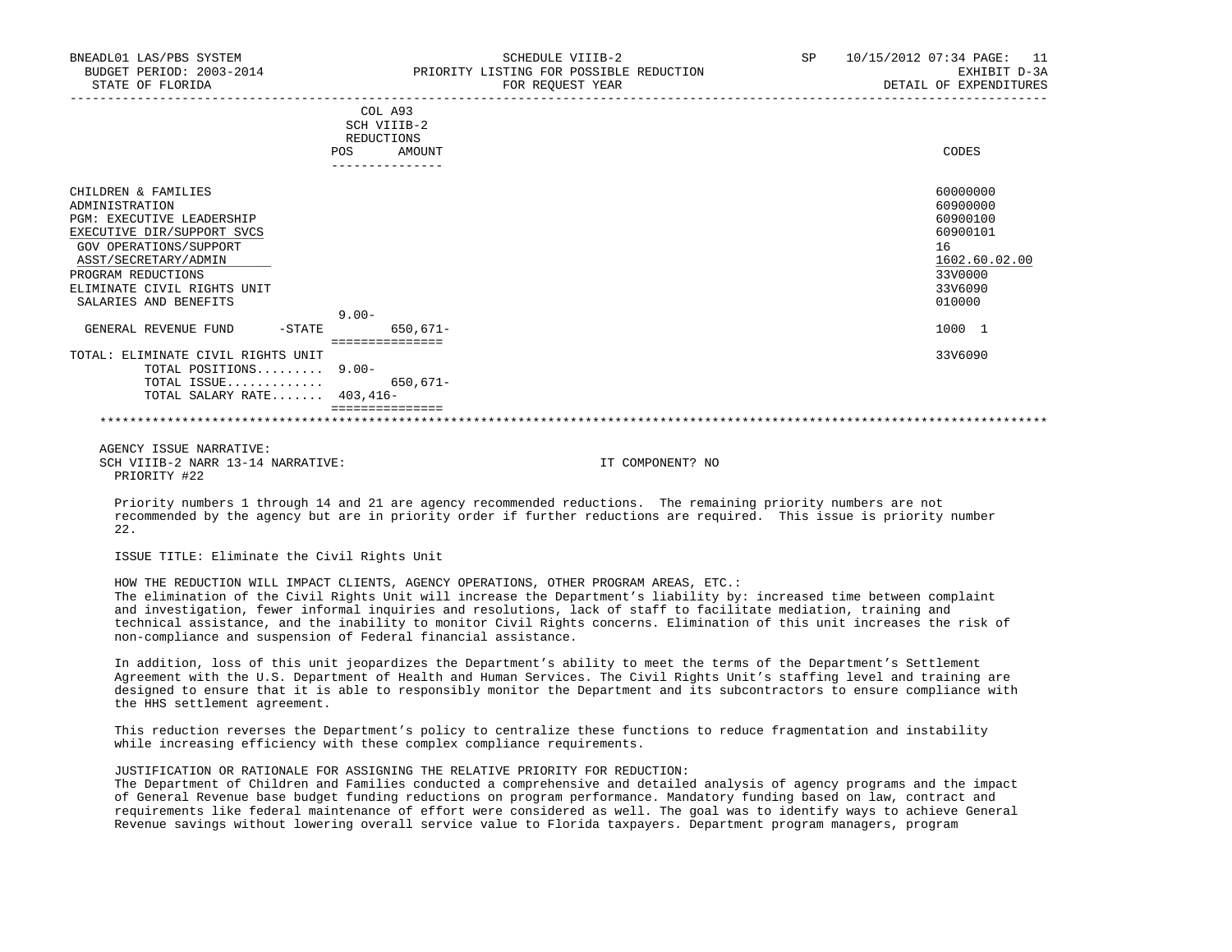|            | _______________ |       |
|------------|-----------------|-------|
| POS        | AMOUNT          | CODES |
| REDUCTIONS |                 |       |
|            | SCH VIIIB-2     |       |
|            | COL A93         |       |

| CHILDREN & FAMILIES         | 60000000      |
|-----------------------------|---------------|
| ADMINISTRATION              | 60900000      |
| PGM: EXECUTIVE LEADERSHIP   | 60900100      |
| EXECUTIVE DIR/SUPPORT SVCS  | 60900101      |
| GOV OPERATIONS/SUPPORT      | 16            |
| ASST/SECRETARY/ADMIN        | 1602.60.02.00 |
| PROGRAM REDUCTIONS          | 33V0000       |
| ELIMINATE CIVIL RIGHTS UNIT | 33V6090       |

 experts, budget and financial experts, field and senior leadership were involved in a multi-step process. When the effort was completed the Department was able to identify a total savings of \$23,438,985 dollars and 52 FTE which could be recommended. These items are identified as priorities 1 through 15 in the VIIIB exercise and these reductions are recommended by the department. In addition the department has identified 146.5 positions in item 3300100 that should be eliminated from the department budget because these positions have become unfunded for various reasons related to management decisions designed to drive program improvement which has the effect of decreasing the size of government. The VIIIB exercise also contains another \$76,880,635 dollars in priorities 16 through 27. Although these items also emerged from the VIIIB exercise effort identified above they are not department recommendations. Rather they are a listing of possible reductions in order of Department priority if additional budget reductions related to General Revenue funding were determined to be necessary during the appropriation process.

 CALCULATION METHODOLOGY: Elimination of the program.

IS A STATUTORY CHANGE REQUIRED TO IMPLEMENT THE REDUCTION:

 The Office of Civil Rights coordinates and administers federal and state mandated civil rights compliance activities relating to the Department and its contracted client service providers. Additionally, Florida Statutes Chapter 110.112 and the Equal Employment Opportunity Act of 1972 require the Department to establish and maintain a comprehensive Equal Employment Opportunity/Affirmative Action program.

 DISTRIBUTION METHODOLOGIES USED TO DISTRIBUTE THE REDUCTION TO OTHER ENTITIES AND THE IMPACTS TO THOSE ENTITIES: Not applicable. \*\*\*\*\*\*\*\*\*\*\*\*\*\*\*\*\*\*\*\*\*\*\*\*\*\*\*\*\*\*\*\*\*\*\*\*\*\*\*\*\*\*\*\*\*\*\*\*\*\*\*\*\*\*\*\*\*\*\*\*\*\*\*\*\*\*\*\*\*\*\*\*\*\*\*\*\*\*\*\*\*\*\*\*\*\*\*\*\*\*\*\*\*\*\*\*\*\*\*\*\*\*\*\*\*\*\*\*\*\*\*\*\*\*\*\*\*\*\*\*\*\*\*\*\*\*\*

| POSITION DETAIL OF SALARIES AND BENEFITS:                             |          |           |           |          |          |            |                                 |
|-----------------------------------------------------------------------|----------|-----------|-----------|----------|----------|------------|---------------------------------|
|                                                                       | FTE      | BASE RATE | ADDITIVES | BENEFITS | SUBTOTAL | LAPSE<br>° | LAPSED SALARIES<br>AND BENEFITS |
| A93 - SCH VIIIB-2 REDUCTIONS                                          |          |           |           |          |          |            |                                 |
| CHANGES TO CURRENTLY AUTHORIZED POSITIONS<br>P101 PROPOSED CLASS CODE |          |           |           |          |          |            |                                 |
| C0005 001                                                             | $9.00 -$ |           |           |          |          | 0.00       |                                 |
|                                                                       |          |           |           |          |          |            |                                 |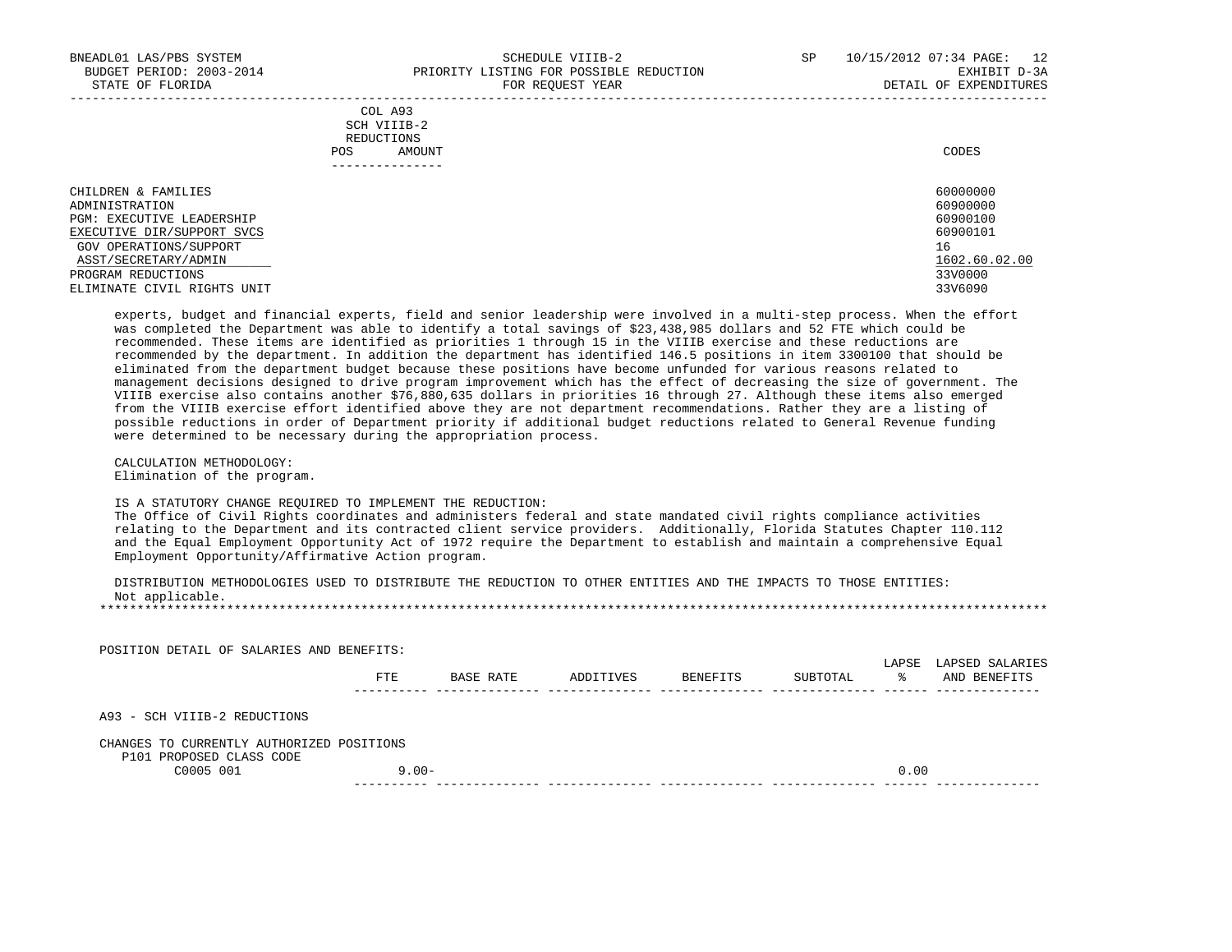| BNEADL01 LAS/PBS SYSTEM<br>BUDGET PERIOD: 2003-2014<br>STATE OF FLORIDA                                                                                                                                 | SCHEDULE VIIIB-2<br>SP<br>PRIORITY LISTING FOR POSSIBLE REDUCTION<br>FOR REQUEST YEAR |                       |          |                                                                                           | 10/15/2012 07:34 PAGE: 13<br>EXHIBIT D-3A<br>DETAIL OF EXPENDITURES |  |
|---------------------------------------------------------------------------------------------------------------------------------------------------------------------------------------------------------|---------------------------------------------------------------------------------------|-----------------------|----------|-------------------------------------------------------------------------------------------|---------------------------------------------------------------------|--|
|                                                                                                                                                                                                         | COL A93<br>SCH VIIIB-2<br>REDUCTIONS<br>POS<br>AMOUNT<br>---------------              |                       |          | CODES                                                                                     |                                                                     |  |
| CHILDREN & FAMILIES<br>ADMINISTRATION<br>PGM: EXECUTIVE LEADERSHIP<br>EXECUTIVE DIR/SUPPORT SVCS<br>GOV OPERATIONS/SUPPORT<br>ASST/SECRETARY/ADMIN<br>PROGRAM REDUCTIONS<br>ELIMINATE CIVIL RIGHTS UNIT |                                                                                       |                       |          | 60000000<br>60900000<br>60900100<br>60900101<br>16<br>1602.60.02.00<br>33V0000<br>33V6090 |                                                                     |  |
| POSITION DETAIL OF SALARIES AND BENEFITS:                                                                                                                                                               | ETE<br>BASE RATE                                                                      | ADDITIVES<br>BENEFITS | SUBTOTAL | LAPSE LAPSED SALARIES<br>$\frac{1}{6}$<br>AND BENEFITS                                    |                                                                     |  |
| A93 - SCH VIIIB-2 REDUCTIONS<br>CHANGES TO CURRENTLY AUTHORIZED POSITIONS                                                                                                                               |                                                                                       |                       |          |                                                                                           |                                                                     |  |
| TOTALS FOR ISSUE BY FUND<br>1000 GENERAL REVENUE FUND                                                                                                                                                   |                                                                                       |                       |          |                                                                                           |                                                                     |  |
|                                                                                                                                                                                                         | $9.00 -$                                                                              |                       |          | ==============                                                                            |                                                                     |  |
| RA06 RATE ADJ - NO FTE - NO SALARY - NO BENEFITS<br>C0006 001                                                                                                                                           | $403, 416 -$                                                                          |                       |          |                                                                                           |                                                                     |  |
| TOTAL SALARY RATE                                                                                                                                                                                       | $403, 416 -$                                                                          |                       |          | ==============                                                                            |                                                                     |  |
| OTHER SALARY AMOUNT<br>1000 GENERAL REVENUE FUND                                                                                                                                                        |                                                                                       |                       |          | $650,671-$<br>-----------<br>$650,671-$<br>==============                                 |                                                                     |  |
|                                                                                                                                                                                                         |                                                                                       |                       |          |                                                                                           |                                                                     |  |
| STAFF REDUCTION EFFICIENCIES IN<br>INFORMATION TECHNOLOGY<br>DATA PROCESSING SERVICES<br>DCF DATA CENTER                                                                                                |                                                                                       |                       |          | 33V6100<br>210000<br>210008                                                               |                                                                     |  |
| GENERAL REVENUE FUND                                                                                                                                                                                    | $-MATCH$ 1,000,000-<br>----------------                                               |                       |          | 1000 2                                                                                    |                                                                     |  |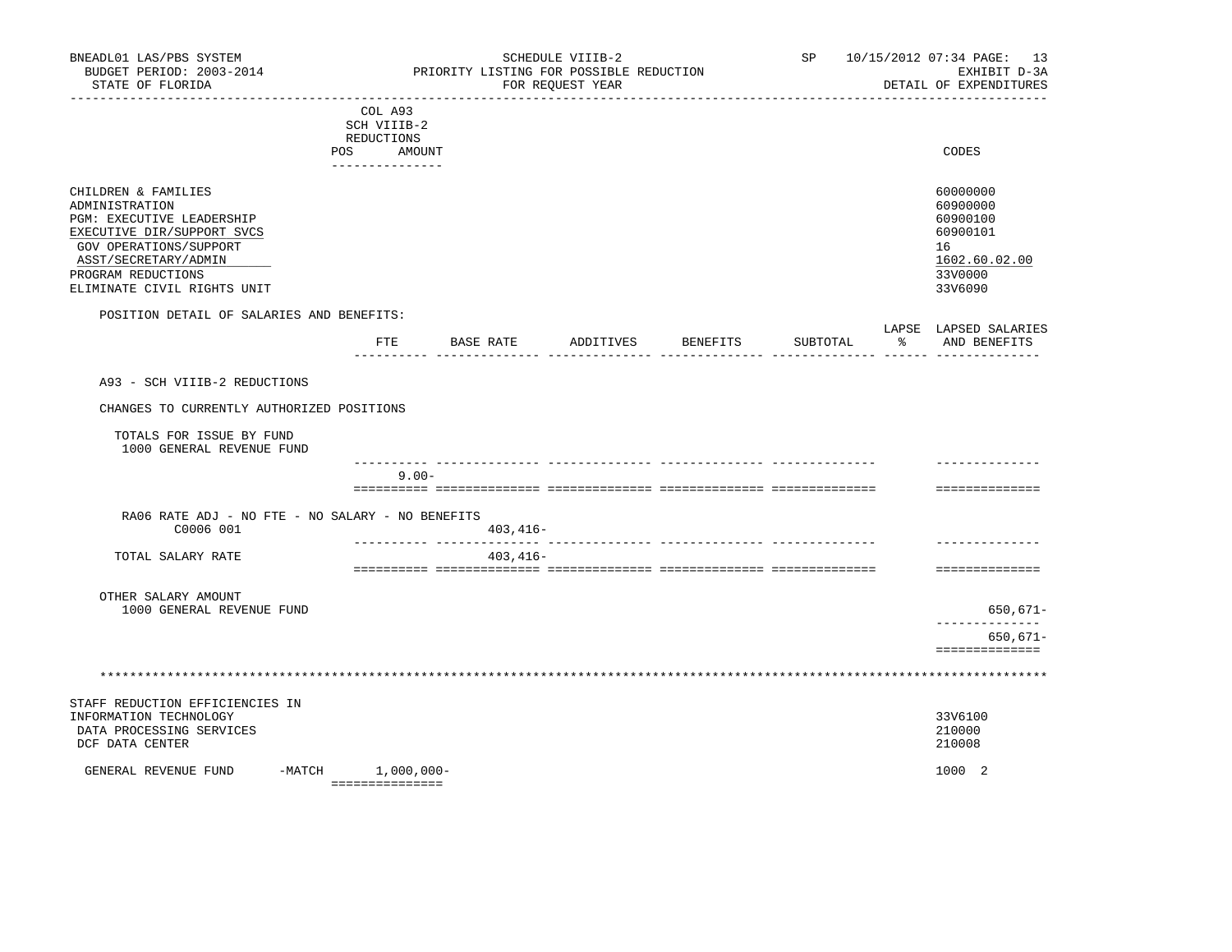|            | _______________ |       |
|------------|-----------------|-------|
| POS        | AMOUNT          | CODES |
| REDUCTIONS |                 |       |
|            | SCH VIIIB-2     |       |
|            | COL A93         |       |

| CHILDREN & FAMILIES             | 60000000      |
|---------------------------------|---------------|
| ADMINISTRATION                  | 60900000      |
| PGM: EXECUTIVE LEADERSHIP       | 60900100      |
| EXECUTIVE DIR/SUPPORT SVCS      | 60900101      |
| GOV OPERATIONS/SUPPORT          | 16            |
| ASST/SECRETARY/ADMIN            | 1602.60.02.00 |
| PROGRAM REDUCTIONS              | 33V0000       |
| STAFF REDUCTION EFFICIENCIES IN |               |
| INFORMATION TECHNOLOGY          | 33V6100       |
|                                 |               |

 AGENCY ISSUE NARRATIVE: SCH VIIIB-2 NARR 13-14 NARRATIVE: IT COMPONENT? NO PRIORITY #3

 Priority numbers 1 thorough 14 and 21 are agency recommended reductions. The remaining priority numbers are not recommended by the agency but are in priority order if further reductions are required. This issue is priority number 3.

ISSUE TITLE: Staff Reduction Efficiencies in Information Technology

 HOW THE REDUCTION WILL IMPACT CLIENTS, AGENCY OPERATIONS, OTHER PROGRAM AREAS, ETC.: The Department of Children and Families (DCF) Office of Information Technology Services (OITS) created a shared services organization (SSO) to streamline IT functions, gain efficiencies with the standardization of business processes and practices, improve service delivery, and realize cost reductions.

 The reduction of \$1,000,000 in General Revenue is a result of improved efficiencies and standardization of services realized by OITS.

# JUSTIFICATION OR RATIONALE FOR ASSIGNING THE RELATIVE PRIORITY FOR REDUCTION:

 The Department of Children and Families conducted a comprehensive and detailed analysis of agency programs and the impact of General Revenue base budget funding reductions on program performance. Mandatory funding based on law, contract and requirements like federal maintenance of effort were considered as well. The goal was to identify ways to achieve General Revenue savings without lowering overall service value to Florida taxpayers. Department program managers, program experts, budget and financial experts, field and senior leadership were involved in a multi-step process. When the effort was completed the Department was able to identify a total savings of \$23,438,985 dollars and 52 FTE which could be recommended. These items are identified as priorities 1 through 15 in the VIIIB exercise and these reductions are recommended by the department. In addition the department has identified 146.5 positions in item 3300100 that should be eliminated from the department budget because these positions have become unfunded for various reasons related to management decisions designed to drive program improvement which has the effect of decreasing the size of government. The VIIIB exercise also contains another \$76,880,635 dollars in priorities 16 through 27. Although these items also emerged from the VIIIB exercise effort identified above they are not department recommendations. Rather they are a listing of possible reductions in order of Department priority if additional budget reductions related to General Revenue funding were determined to be necessary during the appropriation process.

CALCULATION METHODOLOGY:

 The calculation was achieved through a reduction in workforce requirements as a result of improved efficiencies and standardization of services within OITS.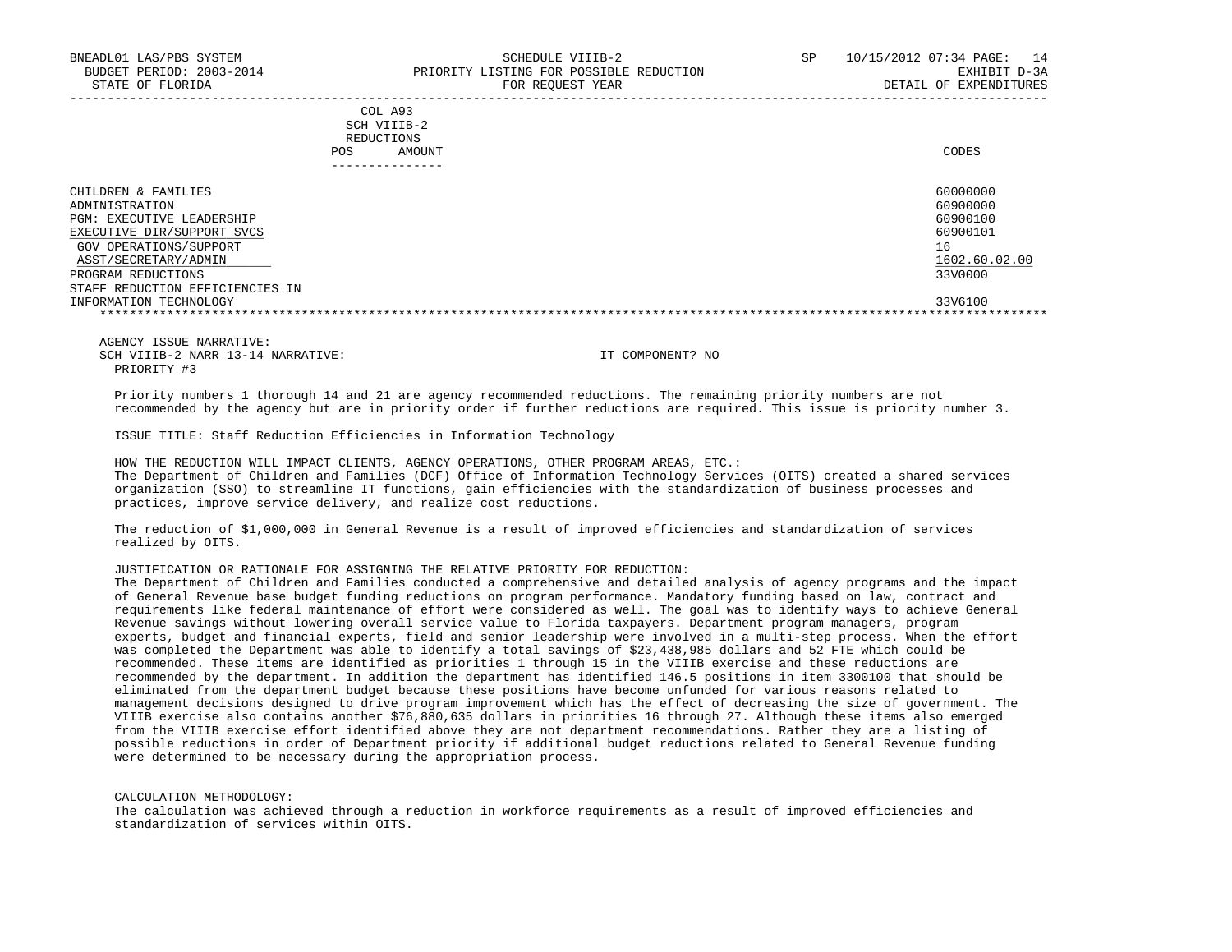|                                                                                                                                                                                                                                       |                 | COL A93<br>SCH VIIIB-2<br>REDUCTIONS |                                                                                                                  |                                                                                           |
|---------------------------------------------------------------------------------------------------------------------------------------------------------------------------------------------------------------------------------------|-----------------|--------------------------------------|------------------------------------------------------------------------------------------------------------------|-------------------------------------------------------------------------------------------|
|                                                                                                                                                                                                                                       | POS             | AMOUNT<br>---------------            |                                                                                                                  | <b>CODES</b>                                                                              |
| CHILDREN & FAMILIES<br>ADMINISTRATION<br>PGM: EXECUTIVE LEADERSHIP<br>EXECUTIVE DIR/SUPPORT SVCS<br>GOV OPERATIONS/SUPPORT<br>ASST/SECRETARY/ADMIN<br>PROGRAM REDUCTIONS<br>STAFF REDUCTION EFFICIENCIES IN<br>INFORMATION TECHNOLOGY |                 |                                      |                                                                                                                  | 60000000<br>60900000<br>60900100<br>60900101<br>16<br>1602.60.02.00<br>33V0000<br>33V6100 |
| IS A STATUTORY CHANGE REQUIRED TO IMPLEMENT THE REDUCTION:<br>Not applicable.                                                                                                                                                         |                 |                                      |                                                                                                                  |                                                                                           |
| Not applicable.                                                                                                                                                                                                                       |                 |                                      | DISTRIBUTION METHODOLOGIES USED TO DISTRIBUTE THE REDUCTION TO OTHER ENTITIES AND THE IMPACTS TO THOSE ENTITIES: |                                                                                           |
| REDUCE SOCIAL SERVICES BLOCK GRANT<br>TRUST FUND<br>EXPENSES                                                                                                                                                                          |                 |                                      |                                                                                                                  | 33V7320<br>040000                                                                         |
| SOCIAL SVCS BLK GRT TF - FEDERL                                                                                                                                                                                                       |                 | $239 -$<br>===============           |                                                                                                                  | 2639 3                                                                                    |
| DATA PROCESSING SERVICES<br>DCF DATA CENTER                                                                                                                                                                                           |                 |                                      |                                                                                                                  | 210000<br>210008                                                                          |
| SOCIAL SVCS BLK GRT TF                                                                                                                                                                                                                | -FEDERL 10,994- | ===============                      |                                                                                                                  | 2639 3                                                                                    |
| SOUTHWOOD SRC                                                                                                                                                                                                                         |                 |                                      |                                                                                                                  | 210021                                                                                    |
| SOCIAL SVCS BLK GRT TF                                                                                                                                                                                                                | -FEDERL         | $809 -$<br>----------------          |                                                                                                                  | 2639 3                                                                                    |
| NORTHWOOD SRC (NSRC)                                                                                                                                                                                                                  |                 |                                      |                                                                                                                  | 210022                                                                                    |
| SOCIAL SVCS BLK GRT TF                                                                                                                                                                                                                | -FEDERL         | $319-$<br>===============            |                                                                                                                  | 2639 3                                                                                    |
| TOTAL: REDUCE SOCIAL SERVICES BLOCK GRANT                                                                                                                                                                                             |                 |                                      |                                                                                                                  | 33V7320                                                                                   |

TRUST FUND

TOTAL ISSUE............. 12,361-

===============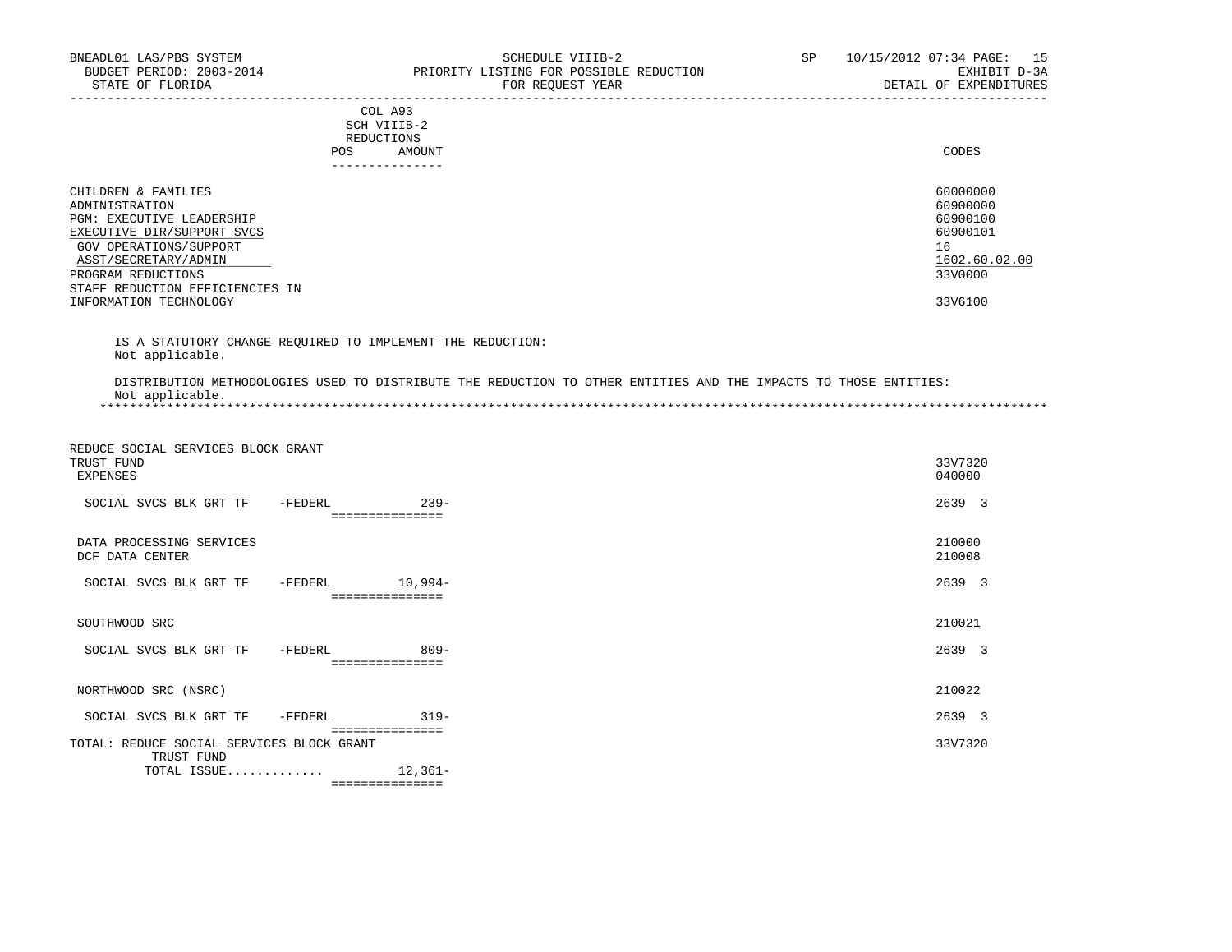| COL A93     |                 |
|-------------|-----------------|
| SCH VIIIB-2 |                 |
| REDUCTIONS  |                 |
| POS         | CODES<br>AMOUNT |

| ______________                     |               |
|------------------------------------|---------------|
| CHILDREN & FAMILIES                | 60000000      |
| ADMINISTRATION                     | 60900000      |
| PGM: EXECUTIVE LEADERSHIP          | 60900100      |
| EXECUTIVE DIR/SUPPORT SVCS         | 60900101      |
| GOV OPERATIONS/SUPPORT             | 16            |
| ASST/SECRETARY/ADMIN               | 1602.60.02.00 |
| PROGRAM REDUCTIONS                 | 33V0000       |
| REDUCE SOCIAL SERVICES BLOCK GRANT |               |
| TRUST FUND                         | 33V7320       |
|                                    |               |

 AGENCY ISSUE NARRATIVE: SCH VIIIB-2 NARR 13-14 NARRATIVE: IT COMPONENT? NO PRIORITY #26

 Priority numbers 1 through 14 and 21 are agency recommended reductions. The remaining priority numbers are not recommended by the agency but are in priority order if further reductions are required. This issue is priority number 26.

ISSUE TITLE: Reduce Social Services Block Grant Trust Fund

HOW WILL THE REDUCTION WILL IMPACT CLIENTS, AGENCY OPERATIONS, OTHER PROGRAM AREAS, ETC.:

 The Department was assigned a target for the Social Services Block Grant (SSBG) federal funds. These funds are utilized by the legislature within the agency's Executive Direction and Support Services, Family Safety and Preservation Services, Mental Health Services and Substance Abuse Services budget entities in accordance with legislative decisions. Anything other than a reduction in proportion to the legislative allocation decision would appear to be a violation of legislative intent. Therefore, the Department has assigned the reduction amounts in the SSBG federal funds in proportion to the amount legislatively allocated.

JUSTIFICATION OR RATIONALE FOR ASSIGNING THE RELATIVE PRIORITY FOR REDUCTION:

 The Department of Children and Families conducted a comprehensive and detailed analysis of agency programs and the impact of General Revenue base budget funding reductions on program performance. Mandatory funding based on law, contract and requirements like federal maintenance of effort were considered as well. The goal was to identify ways to achieve General Revenue savings without lowering overall service value to Florida taxpayers. Department program managers, program experts, budget and financial experts, field and senior leadership were involved in a multi-step process. When the effort was completed the Department was able to identify a total savings of \$23,438,985 dollars and 52 FTE which could be recommended. These items are identified as priorities 1 through 15 in the VIIIB exercise and these reductions are recommended by the department. In addition, the department has identified 146.5 positions in item 3300100 that should be eliminated from the department budget because these positions have become unfunded for various reasons related to management decisions designed to drive program improvement which has the effect of decreasing the size of government. The VIIIB exercise also contains another \$76,880,635 dollars in priorities 16 through 27. Although these items also emerged from the VIIIB exercise effort identified above they are not department recommendations. Rather they are a listing of possible reductions in order of Department priority if additional budget reductions related to General Revenue funding were determined to be necessary during the appropriation process.

CALCULATION METHODOLOGY: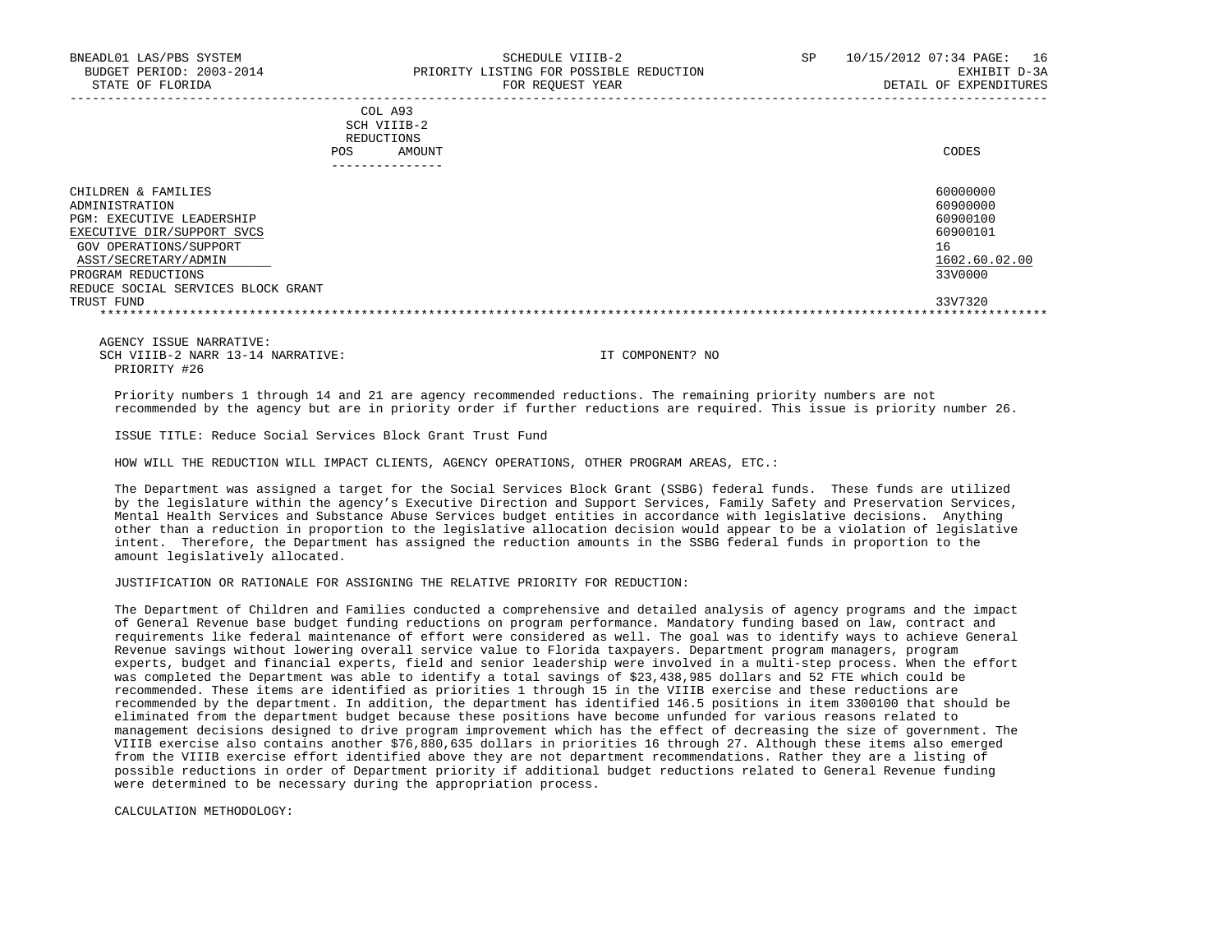|                          |            | COL A93         |          |
|--------------------------|------------|-----------------|----------|
|                          |            | SCH VIIIB-2     |          |
|                          |            | REDUCTIONS      |          |
|                          | <b>POS</b> | AMOUNT          | CODES    |
|                          |            | --------------- |          |
| CHILDREN & FAMILIES      |            |                 | 60000000 |
| ADMINISTRATION           |            |                 | 60900000 |
| DOM: DUDOURTHE IDIODOUTD |            |                 | 0.000100 |

|                                    | - - - - - - - - |
|------------------------------------|-----------------|
| PGM: EXECUTIVE LEADERSHIP          | 60900100        |
| EXECUTIVE DIR/SUPPORT SVCS         | 60900101        |
| GOV OPERATIONS/SUPPORT             | 16              |
| ASST/SECRETARY/ADMIN               | 1602.60.02.00   |
| PROGRAM REDUCTIONS                 | 33V0000         |
| REDUCE SOCIAL SERVICES BLOCK GRANT |                 |
| TRUST FUND                         | 33V7320         |
|                                    |                 |

Not applicable

IS A STATUTORY CHANGE REQUIRED TO IMPLEMENT THE REDUCTION:

Not applicable

DISTRIBUTION METHODOLOGIES USED TO DISTRIBUTE THE REDUCTION TO OTHER ENTITIES AND THE IMPACTS TO THOSE ENTITIES:

Not applicable

\*\*\*\*\*\*\*\*\*\*\*\*\*\*\*\*\*\*\*\*\*\*\*\*\*\*\*\*\*\*\*\*\*\*\*\*\*\*\*\*\*\*\*\*\*\*\*\*\*\*\*\*\*\*\*\*\*\*\*\*\*\*\*\*\*\*\*\*\*\*\*\*\*\*\*\*\*\*\*\*\*\*\*\*\*\*\*\*\*\*\*\*\*\*\*\*\*\*\*\*\*\*\*\*\*\*\*\*\*\*\*\*\*\*\*\*\*\*\*\*\*\*\*\*\*\*\*

| REDUCE TEMPORARY ASSISTANCE TO<br>NEEDY FAMILIES<br>EXPENSES |         |                             | 33V7330<br>040000 |
|--------------------------------------------------------------|---------|-----------------------------|-------------------|
| WELFARE TRANSITION TF                                        | -FEDERL | $1,226-$<br>=============== | 2401 3            |
| SPECIAL CATEGORIES<br>CONTRACTED SERVICES                    |         |                             | 100000<br>100777  |
| WELFARE TRANSITION TF                                        | -FEDERL | $67 -$<br>===============   | 2401 3            |
| DATA PROCESSING SERVICES<br>DCF DATA CENTER                  |         |                             | 210000<br>210008  |
| WELFARE TRANSITION TF                                        | -FEDERL | $22,649-$<br>=============  | 2401 3            |
| NORTHWOOD SRC (NSRC)                                         |         |                             | 210022            |
| WELFARE TRANSITION TF                                        | -FEDERL | $345 -$<br>===============  | 2401 3            |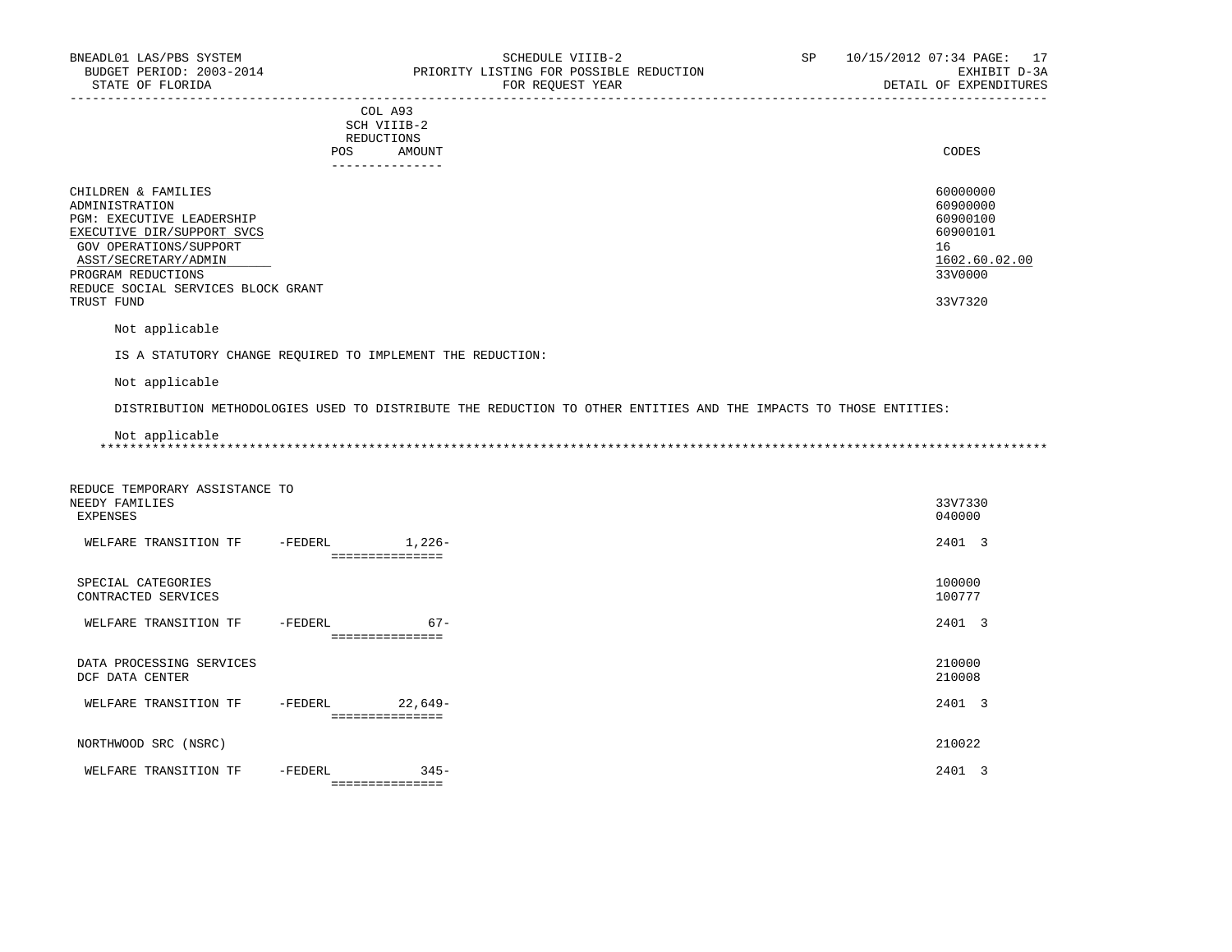| POS                                                                                                                                                                                                                                 | COL A93<br>SCH VIIIB-2<br>REDUCTIONS<br>AMOUNT<br>_______________ | CODES                                                                                     |
|-------------------------------------------------------------------------------------------------------------------------------------------------------------------------------------------------------------------------------------|-------------------------------------------------------------------|-------------------------------------------------------------------------------------------|
| CHILDREN & FAMILIES<br>ADMINISTRATION<br><b>PGM: EXECUTIVE LEADERSHIP</b><br>EXECUTIVE DIR/SUPPORT SVCS<br>GOV OPERATIONS/SUPPORT<br>ASST/SECRETARY/ADMIN<br>PROGRAM REDUCTIONS<br>REDUCE TEMPORARY ASSISTANCE TO<br>NEEDY FAMILIES |                                                                   | 60000000<br>60900000<br>60900100<br>60900101<br>16<br>1602.60.02.00<br>33V0000<br>33V7330 |
| TOTAL: REDUCE TEMPORARY ASSISTANCE TO<br>NEEDY FAMILIES                                                                                                                                                                             |                                                                   | 33V7330                                                                                   |
| TOTAL ISSUE                                                                                                                                                                                                                         | $24, 287 -$                                                       |                                                                                           |

 AGENCY ISSUE NARRATIVE: SCH VIIIB-2 NARR 13-14 NARRATIVE: IT COMPONENT? NO PRIORITY #27

 Priority numbers 1 through 14 and 21 are agency recommended reductions. The remaining priority numbers are not recommended by the agency but are in priority order if further reductions are required. This issue is priority number 27.

ISSUE TITLE: Reduce Welfare Transition Trust Fund

HOW WILL THE REDUCTION WILL IMPACT CLIENTS, AGENCY OPERATIONS, OTHER PROGRAM AREAS, ETC.:

 The Department was assigned a target for the Welfare Transition Trust Fund (WTTF). These funds are utilized by the legislature within the agency's Executive Direction and Support Services, Family Safety and Preservation Services, Mental Health Services, Substance Abuse Services, and Economic Self Sufficiency Services budget entities in accordance with legislative decisions. Anything other than a reduction in proportion to the legislative allocation decision would appear to be a violation of legislative intent. Therefore, the Department has assigned the reduction amounts in the SSBG federal funds in proportion to the amount legislatively allocated.

## JUSTIFICATION OR RATIONALE FOR ASSIGNING THE RELATIVE PRIORITY FOR REDUCTION:

 The Department of Children and Families conducted a comprehensive and detailed analysis of agency programs and the impact of General Revenue base budget funding reductions on program performance. Mandatory funding based on law, contract and requirements like federal maintenance of effort were considered as well. The goal was to identify ways to achieve General Revenue savings without lowering overall service value to Florida taxpayers. Department program managers, program experts, budget and financial experts, field and senior leadership were involved in a multi-step process. When the effort was completed the Department was able to identify a total savings of \$23,438,985 dollars and 52 FTE which could be recommended. These items are identified as priorities 1 through 15 in the VIIIB exercise and these reductions are recommended by the department. In addition, the department has identified 146.5 positions in item 3300100 that should be eliminated from the department budget because these positions have become unfunded for various reasons related to management decisions designed to drive program improvement which has the effect of decreasing the size of government. The VIIIB exercise also contains another \$76,880,635 dollars in priorities 16 through 27. Although these items also emerged from the VIIIB exercise effort identified above they are not department recommendations. Rather they are a listing of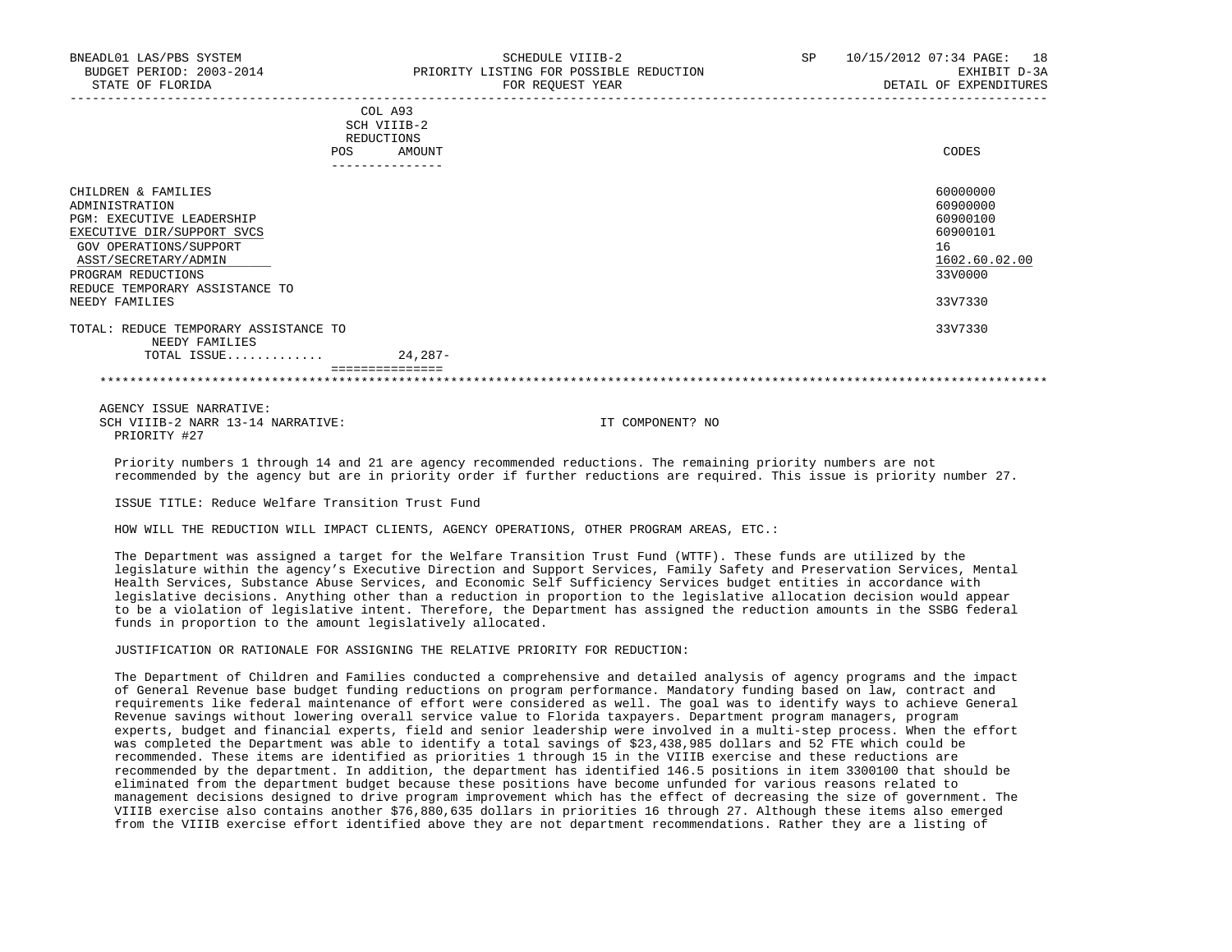# COL A93 SCH VIIIB-2 REDUCTIONS POS AMOUNT CODES AND A LOCAL CODES AND A LOCAL CODES AND A LOCAL CODES CODES AND A LOCAL CODES AND A LOCAL CODES ---------------

| CHILDREN & FAMILIES              | 60000000      |
|----------------------------------|---------------|
| ADMINISTRATION                   | 60900000      |
| <b>PGM: EXECUTIVE LEADERSHIP</b> | 60900100      |
| EXECUTIVE DIR/SUPPORT SVCS       | 60900101      |
| GOV OPERATIONS/SUPPORT           | 16            |
| ASST/SECRETARY/ADMIN             | 1602.60.02.00 |
| PROGRAM REDUCTIONS               | 33V0000       |
| REDUCE TEMPORARY ASSISTANCE TO   |               |
| NEEDY FAMILIES                   | 33V7330       |

-----------------------------------------------------------------------------------------------------------------------------------

 possible reductions in order of Department priority if additional budget reductions related to General Revenue funding were determined to be necessary during the appropriation process.

CALCULATION METHODOLOGY:

Not applicable

IS A STATUTORY CHANGE REQUIRED TO IMPLEMENT THE REDUCTION:

Not applicable

DISTRIBUTION METHODOLOGIES USED TO DISTRIBUTE THE REDUCTION TO OTHER ENTITIES AND THE IMPACTS TO THOSE ENTITIES:

 Not applicable \*\*\*\*\*\*\*\*\*\*\*\*\*\*\*\*\*\*\*\*\*\*\*\*\*\*\*\*\*\*\*\*\*\*\*\*\*\*\*\*\*\*\*\*\*\*\*\*\*\*\*\*\*\*\*\*\*\*\*\*\*\*\*\*\*\*\*\*\*\*\*\*\*\*\*\*\*\*\*\*\*\*\*\*\*\*\*\*\*\*\*\*\*\*\*\*\*\*\*\*\*\*\*\*\*\*\*\*\*\*\*\*\*\*\*\*\*\*\*\*\*\*\*\*\*\*\*

TOTAL: ASST/SECRETARY/ADMIN 1602.60.02.00  $1602.6002.00$ BY FUND TYPE

| DI FUND IIFE           |              |
|------------------------|--------------|
| GENERAL REVENUE FUND   | $3,469,596-$ |
| TRUST FUNDS            | $36.648-$    |
|                        |              |
| TOTAL POSITIONS 30.50- |              |
| TOTAL PROG COMP        | $3.506.244-$ |

 TOTAL SALARY RATE....... 1,357,509- ===============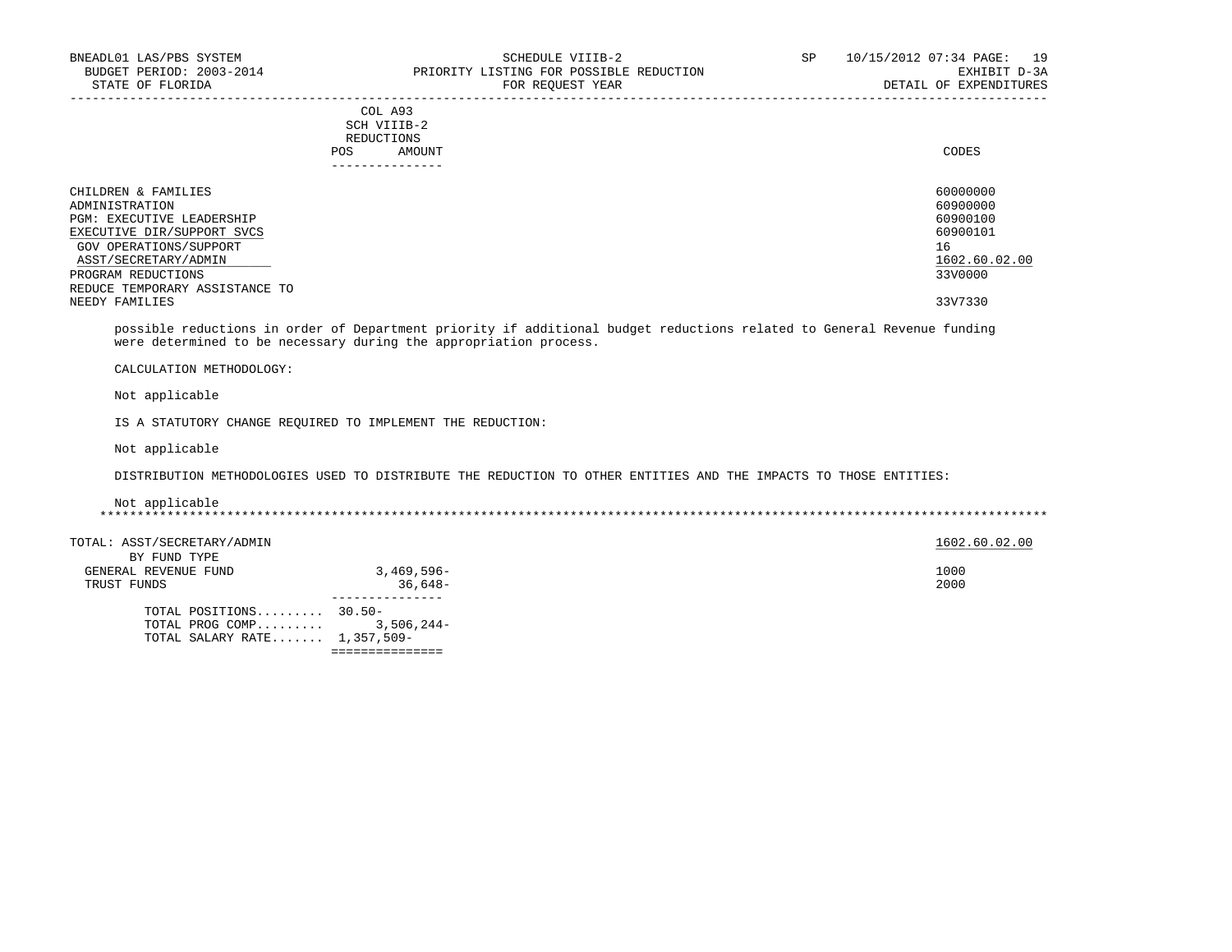|     | COL A93     |       |
|-----|-------------|-------|
|     | SCH VIIIB-2 |       |
|     | REDUCTIONS  |       |
| POS | AMOUNT      | CODES |
|     |             |       |

|                                                                                                                                                                                                                              |           | -------------   |                                                                                                     |
|------------------------------------------------------------------------------------------------------------------------------------------------------------------------------------------------------------------------------|-----------|-----------------|-----------------------------------------------------------------------------------------------------|
| CHILDREN & FAMILIES<br>ADMINISTRATION<br><b>PGM: EXECUTIVE LEADERSHIP</b><br>EXECUTIVE DIR/SUPPORT SVCS<br>GOV OPERATIONS/SUPPORT<br>DISTRICT ADMINISTRATION<br>MANAGEMENT REDUCTIONS<br>REDUCE LEASE OBLIGATION<br>EXPENSES |           |                 | 60000000<br>60900000<br>60900100<br>60900101<br>16<br>1602.60.03.00<br>33G0000<br>33G7100<br>040000 |
| GENERAL REVENUE FUND                                                                                                                                                                                                         | $-$ STATE | 4,996-          | 1000                                                                                                |
|                                                                                                                                                                                                                              |           | --------------- |                                                                                                     |

\*\*\*\*\*\*\*\*\*\*\*\*\*\*\*\*\*\*\*\*\*\*\*\*\*\*\*\*\*\*\*\*\*\*\*\*\*\*\*\*\*\*\*\*\*\*\*\*\*\*\*\*\*\*\*\*\*\*\*\*\*\*\*\*\*\*\*\*\*\*\*\*\*\*\*\*\*\*\*\*\*\*\*\*\*\*\*\*\*\*\*\*\*\*\*\*\*\*\*\*\*\*\*\*\*\*\*\*\*\*\*\*\*\*\*\*\*\*\*\*\*\*\*\*\*\*\*

 AGENCY ISSUE NARRATIVE: SCH VIIIB-2 NARR 13-14 NARRATIVE: IT COMPONENT? NO PRIORITY #2

ISSUE TITLE: Reduce Lease Obligation

 Priority numbers 1 through 14 and 21 are agency recommended reductions. The remaining priority numbers are not recommended by the agency but are in priority order if further reductions are required. This issue is priority number 2.

 HOW THE REDUCTION WILL IMPACT CLIENTS, AGENCY OPERATIONS, OTHER PROGRAM AREAS, ETC.: A budget reduction of \$1,152,709 (\$691,043 of General Revenue, \$457,012 of unfunded Federal Grants Trust Fund, and \$4,654 in Working Capital Trust Fund "double budget") in recurring budget authority will be absorbed throughout the Department due to lease savings.

JUSTIFICATION OR RATIONALE FOR ADDIGNING THE RELATIVE PRIORITY FOR REDUCTION:

 The Department of Children and Families conducted a comprehensive and detailed analysis of agency programs and the impact of General Revenue base budget funding reductions on program performance. Mandatory funding based on law, contract and requirements like federal maintenance of effort were considered as well. The goal was to identify ways to achieve General Revenue savings without lowering overall service value to Florida taxpayers. Department program managers, program experts, budget and financial experts, field and senior leadership were involved in a multi-step process. When the effort was completed the Department was able to identify a total savings of \$23,438,985 dollars and 52 FTE which could be recommended. These items are identified as priorities 1 through 15 in the VIIIB exercise and these reductions are recommended by the department. In addition the department has identified 146.5 positions in item 3300100 that should be eliminated from the department budget because these positions have become unfunded for various reasons related to management decisions designed to drive program improvement which has the effect of decreasing the size of government. The VIIIB exercise also contains another \$76,880,635 dollars in priorities 16 through 27. Although these items also emerged from the VIIIB exercise effort identified above they are not department recommendations. Rather they are a listing of possible reductions in order of Department priority if additional budget reductions related to General Revenue funding were determined to be necessary during the appropriation process.

#### CALCULATION METHODOLOGY:

 An analysis was completed on private sector leases that will be expiring between now and the end of 2014 to determine the projected cost avoidance related to these leases. Based on this analysis it was determined that the Department could reduce recurring General Revenue in the amount of \$691,043. The General Revenue in many of the areas impacted was being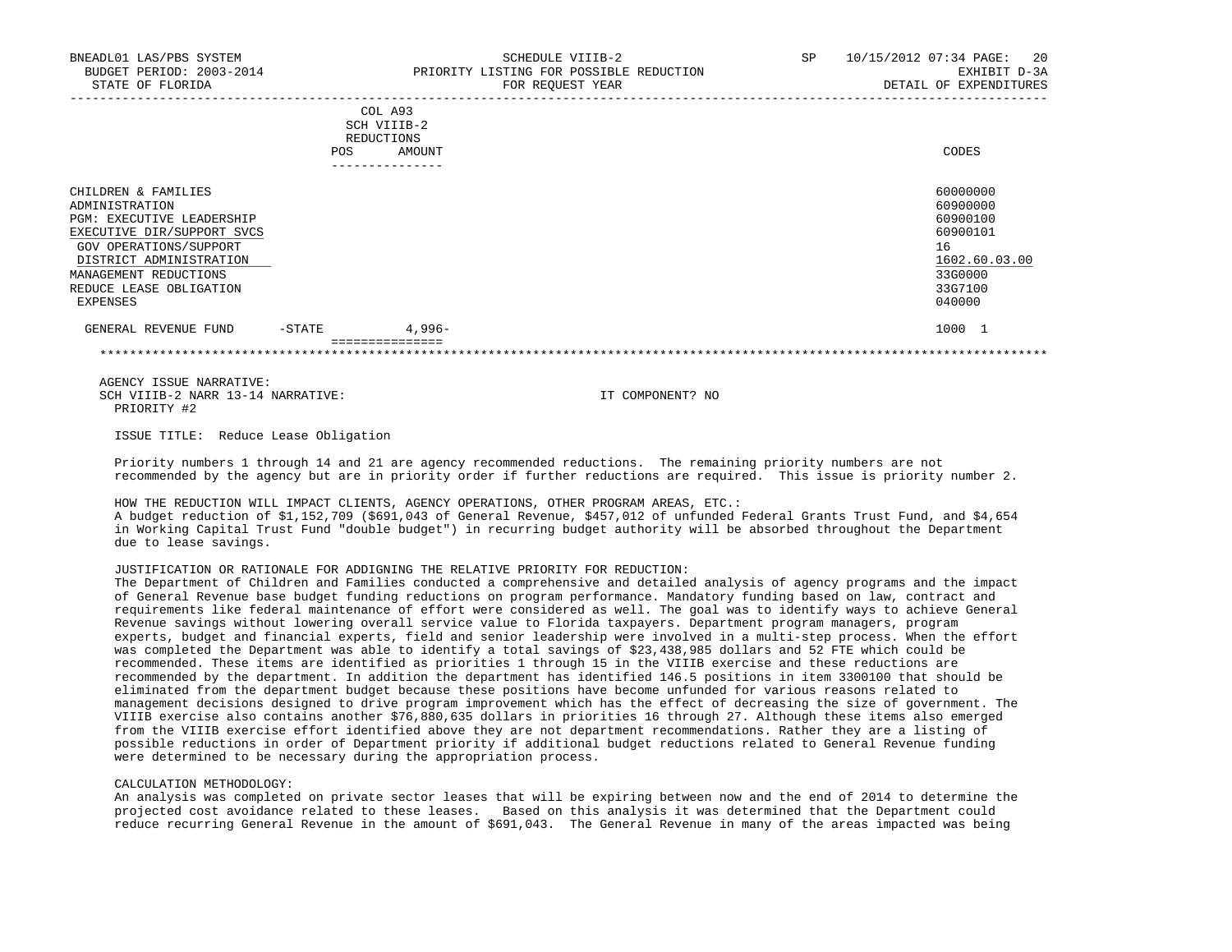|            | _______________ |       |
|------------|-----------------|-------|
| POS        | AMOUNT          | CODES |
| REDUCTIONS |                 |       |
|            | SCH VIIIB-2     |       |
|            | COL A93         |       |

| CHILDREN & FAMILIES        | 60000000        |
|----------------------------|-----------------|
| ADMINISTRATION             | 60900000        |
| PGM: EXECUTIVE LEADERSHIP  | 60900100        |
| EXECUTIVE DIR/SUPPORT SVCS | 60900101        |
| GOV OPERATIONS/SUPPORT     | 16 <sup>1</sup> |
| DISTRICT ADMINISTRATION    | 1602.60.03.00   |
| MANAGEMENT REDUCTIONS      | 33G0000         |
| REDUCE LEASE OBLIGATION    | 33G7100         |

 used a match to several Federal Grants and as a result of reducing the General Revenue, \$457,012 in Federal Grants Trust Fund budget authority was identified as unfunded.

 IS A STATUTORY CHANGE REQUIRED TO IMPLEMENT THE REDUCTION: Not Applicable

 DISTRIBUTION METHODOLOGIES USED TO DISTRIBUTE THE REDUCTION TO OTHER ENTITIES AND THE IMPACTS TO THOSE ENTITIES: The projected cost avoidance was identified by individual lease and spread to those Entities that were located within the service centers.

 This reduction will be effective statewide and the distribution will be based on the Fiscal Year 2013-2014 Approved Allocation Methodologies for the programs impacted. \*\*\*\*\*\*\*\*\*\*\*\*\*\*\*\*\*\*\*\*\*\*\*\*\*\*\*\*\*\*\*\*\*\*\*\*\*\*\*\*\*\*\*\*\*\*\*\*\*\*\*\*\*\*\*\*\*\*\*\*\*\*\*\*\*\*\*\*\*\*\*\*\*\*\*\*\*\*\*\*\*\*\*\*\*\*\*\*\*\*\*\*\*\*\*\*\*\*\*\*\*\*\*\*\*\*\*\*\*\*\*\*\*\*\*\*\*\*\*\*\*\*\*\*\*\*\*

 PROGRAM REDUCTIONS 33V0000 EXECUTIVE DIRECTION REVERSION<br>TARGET TARGET 33V0270 EXPENSES 040000 GENERAL REVENUE FUND -STATE 12,802- 1000 1 ================= \*\*\*\*\*\*\*\*\*\*\*\*\*\*\*\*\*\*\*\*\*\*\*\*\*\*\*\*\*\*\*\*\*\*\*\*\*\*\*\*\*\*\*\*\*\*\*\*\*\*\*\*\*\*\*\*\*\*\*\*\*\*\*\*\*\*\*\*\*\*\*\*\*\*\*\*\*\*\*\*\*\*\*\*\*\*\*\*\*\*\*\*\*\*\*\*\*\*\*\*\*\*\*\*\*\*\*\*\*\*\*\*\*\*\*\*\*\*\*\*\*\*\*\*\*\*\*

 AGENCY ISSUE NARRATIVE: SCH VIIIB-2 NARR 13-14 NARRATIVE: IT COMPONENT? NO PRIORITY #10

 Priority numbers 1 through 14 and 21 are agency recommended reductions. The remaining priority numbers are not recommended by the agency but are in priority order if further reductions are required. This issue is priority number 10.

ISSUE TITLE: Executive Direction Reversion Target

 HOW THE REDUCTION WILL IMPACT CLIENTS, AGENCY OPERATIONS, OTHER PROGRAM AREAS, ETC.: The Executive Direction and Support Budget Entity, which supports Region (District) Administration, Assistant Secretary for Administration and Executive Leadership have streamlined process and realigned its structure ( Example: Budget and Human Resource Shared Services) to consolidate resources to increase support to the Department statewide. These adjustments allow the program to reduce costs associated with operations such as travel, purchasing, support staff needs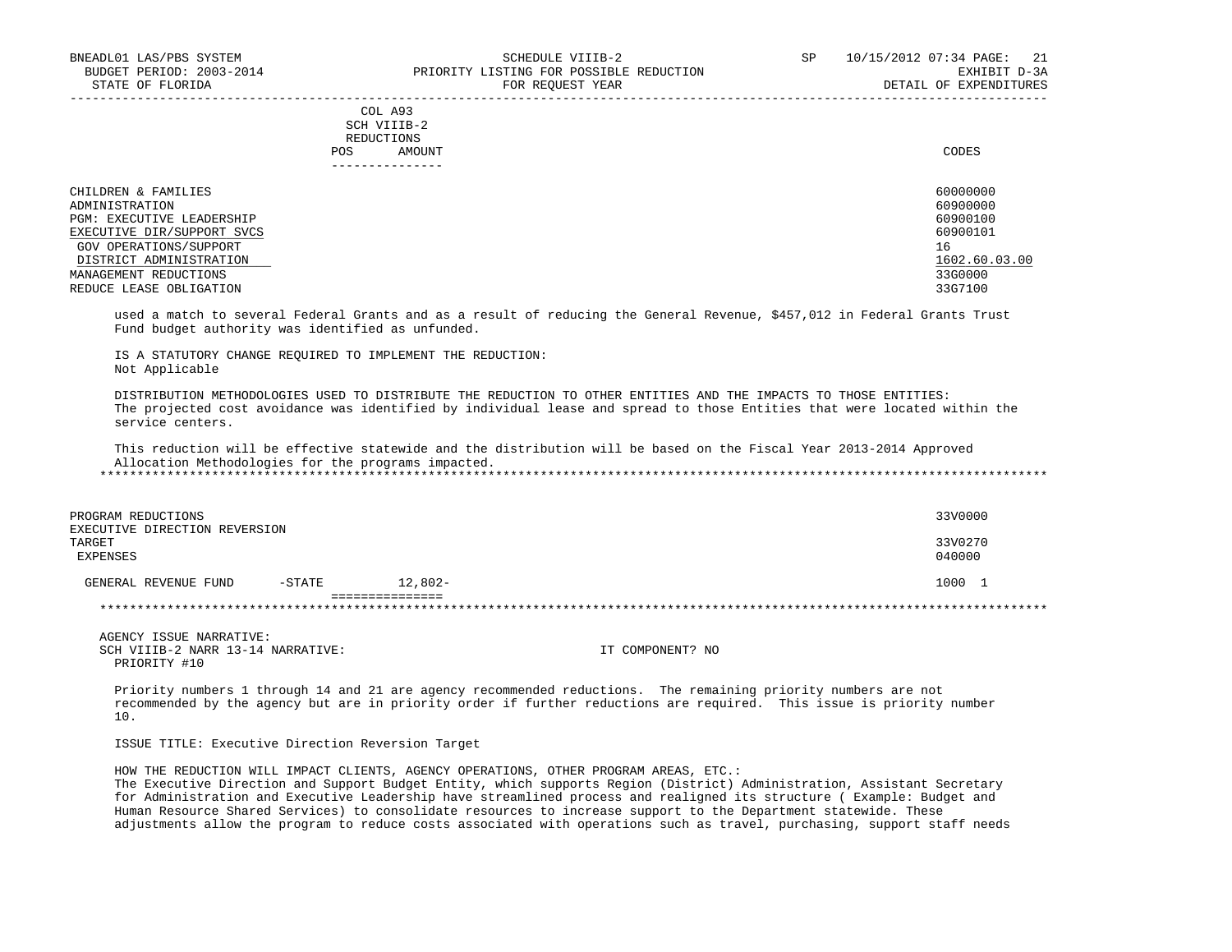| COL A93                                                                                                         |             |
|-----------------------------------------------------------------------------------------------------------------|-------------|
| the contract of the contract of the contract of the contract of the contract of the contract of the contract of |             |
| REDUCTIONS                                                                                                      |             |
| AMOUNT                                                                                                          | CODES       |
|                                                                                                                 | SCH VIIIB-2 |

| . _ _ _ _ _ _ _ _ _ _ _ _ _   |               |
|-------------------------------|---------------|
| CHILDREN & FAMILIES           | 60000000      |
| ADMINISTRATION                | 60900000      |
| PGM: EXECUTIVE LEADERSHIP     | 60900100      |
| EXECUTIVE DIR/SUPPORT SVCS    | 60900101      |
| GOV OPERATIONS/SUPPORT        | 16            |
| DISTRICT ADMINISTRATION       | 1602.60.03.00 |
| PROGRAM REDUCTIONS            | 33V0000       |
| EXECUTIVE DIRECTION REVERSION |               |
| TARGET                        | 33V0270       |

(OPS) and miscellaneous costs that accompany the structure prior to organization and operational changes.

## JUSTIFICATION OR RATIONALE FOR ASSIGNING THE RELATIVE PRIORITY FOR REDUCTION:

 The Department of Children and Families conducted a comprehensive and detailed analysis of agency programs and the impact of General Revenue base budget funding reductions on program performance. Mandatory funding based on law, contract and requirements like federal maintenance of effort were considered as well. The goal was to identify ways to achieve General Revenue savings without lowering overall service value to Florida taxpayers. Department program managers, program experts, budget and financial experts, field and senior leadership were involved in a multi-step process. When the effort was completed the Department was able to identify a total savings of \$23,438,985 dollars and 52 FTE which could be recommended. These items are identified as priorities 1 through 15 in the VIIIB exercise and these reductions are recommended by the department. In addition the department has identified 146.5 positions in item 3300100 that should be eliminated from the department budget because these positions have become unfunded for various reasons related to management decisions designed to drive program improvement which has the effect of decreasing the size of government. The VIIIB exercise also contains another \$76,880,635 dollars in priorities 16 through 27. Although these items also emerged from the VIIIB exercise effort identified above they are not department recommendations. Rather they are a listing of possible reductions in order of Department priority if additional budget reductions related to General Revenue funding were determined to be necessary during the appropriation process.

#### CALCULATION METHODOLOGY:

 The calculation was based on categories that had high General Revenue reversions from FY 2011-12 that is directly related to the Organization and Operational changes implemented.

 IS A STATUTORY CHANGE REQUIRED TO IMPLEMENT THE REDUCTION: Not applicable.

 DISTRIBUTION METHODOLOGIES USED TO DISTRIBUTE THE REDUCTION TO OTHER ENTITIES AND THE IMPACTS TO THOSE ENTITIES: Not applicable. \*\*\*\*\*\*\*\*\*\*\*\*\*\*\*\*\*\*\*\*\*\*\*\*\*\*\*\*\*\*\*\*\*\*\*\*\*\*\*\*\*\*\*\*\*\*\*\*\*\*\*\*\*\*\*\*\*\*\*\*\*\*\*\*\*\*\*\*\*\*\*\*\*\*\*\*\*\*\*\*\*\*\*\*\*\*\*\*\*\*\*\*\*\*\*\*\*\*\*\*\*\*\*\*\*\*\*\*\*\*\*\*\*\*\*\*\*\*\*\*\*\*\*\*\*\*\*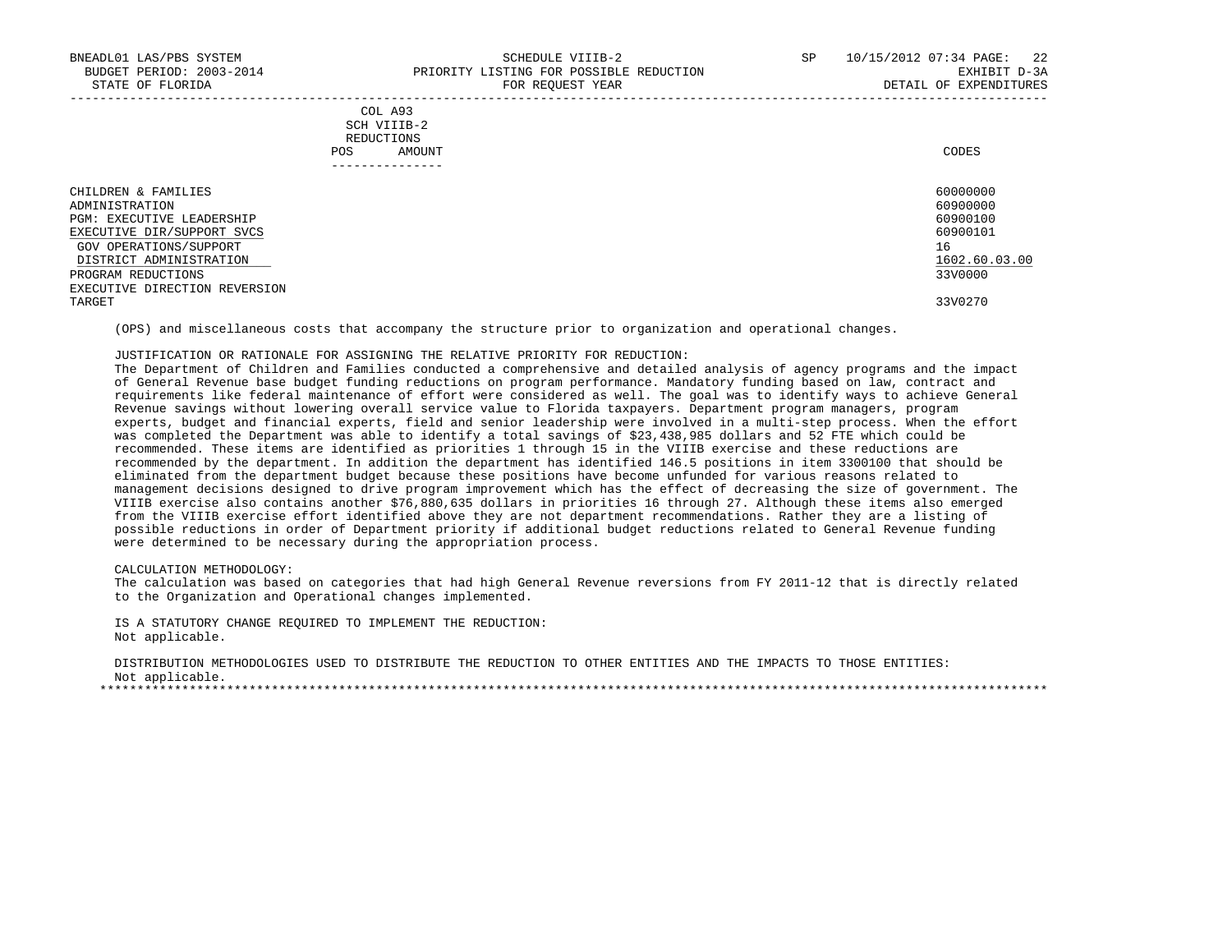| BNEADL01 LAS/PBS SYSTEM<br>BUDGET PERIOD: 2003-2014<br>STATE OF FLORIDA | SCHEDULE VIIIB-2<br>PRIORITY LISTING FOR POSSIBLE REDUCTION<br>FOR REQUEST YEAR | 10/15/2012 07:34 PAGE: 23<br>SP<br>EXHIBIT D-3A<br>DETAIL OF EXPENDITURES |
|-------------------------------------------------------------------------|---------------------------------------------------------------------------------|---------------------------------------------------------------------------|
|                                                                         | COL A93<br>SCH VIIIB-2                                                          |                                                                           |
|                                                                         | REDUCTIONS                                                                      |                                                                           |
|                                                                         | AMOUNT<br>POS.                                                                  | CODES                                                                     |
|                                                                         |                                                                                 |                                                                           |
| CHILDREN & FAMILIES                                                     |                                                                                 | 60000000                                                                  |
| ADMINISTRATION                                                          |                                                                                 | 60900000                                                                  |
| PGM: EXECUTIVE LEADERSHIP                                               |                                                                                 | 60900100                                                                  |

| EXECUTIVE DIR/SUPPORT SVCS                                | 60900101      |
|-----------------------------------------------------------|---------------|
| GOV OPERATIONS/SUPPORT                                    | 16            |
| DISTRICT ADMINISTRATION                                   | 1602.60.03.00 |
| PROGRAM REDUCTIONS                                        | 33V0000       |
| EXECUTIVE DIRECTION AND SUPPORT                           |               |
| SERVICES REDUCTION - DISTRICT                             |               |
| ADMINISTRATION                                            | 33V7020       |
| SALARY RATE                                               | 000000        |
| SALARY RATE 620,000-                                      |               |
| ===============                                           |               |
| SALARIES AND BENEFITS                                     | 010000        |
| $10.00 -$                                                 |               |
| $1,000,000-$<br>GENERAL REVENUE FUND<br>$-$ STATE         | 1000 1        |
| :==============<br>TOTAL: EXECUTIVE DIRECTION AND SUPPORT | 33V7020       |
|                                                           |               |

 SERVICES REDUCTION - DISTRICT ADMINISTRATION TOTAL POSITIONS......... 10.00- TOTAL ISSUE............. 1,000,000- TOTAL SALARY RATE....... 620,000- ===============

\*\*\*\*\*\*\*\*\*\*\*\*\*\*\*\*\*\*\*\*\*\*\*\*\*\*\*\*\*\*\*\*\*\*\*\*\*\*\*\*\*\*\*\*\*\*\*\*\*\*\*\*\*\*\*\*\*\*\*\*\*\*\*\*\*\*\*\*\*\*\*\*\*\*\*\*\*\*\*\*\*\*\*\*\*\*\*\*\*\*\*\*\*\*\*\*\*\*\*\*\*\*\*\*\*\*\*\*\*\*\*\*\*\*\*\*\*\*\*\*\*\*\*\*\*\*\*

AGENCY ISSUE NARRATIVE:

SCH VIIIB-2 NARR 13-14 NARRATIVE: IT COMPONENT? NO PRIORITY #21

 Priority numbers 1 through 14 and 21 are agency recommended reductions. The remaining priority numbers are not recommended by the agency but are in priority order if further reductions are required. This issue is priority number 21.

ISSUE TITLE: Reduction in Executive Leadership and Support Services - District Administration

 HOW THE REDUCTION WILL IMPACT CLIENTS, AGENCY OPERATIONS, OTHER PROGRAM AREAS, ETC.: Currently the District Administration (DA) Program Component supports Program Operations Managers within Family Safety

 and ACCESS Eligibility. The Department will transfer the managers from the DA Program Component to their appropriate program of oversight that aligns resources with the General Appropriations Act. This transfer will create a savings within the DA Program. In addition the 10 FTE savings is part of Program Operations Managers within Family Safety and ACCESS Eligibility and 3 vacant FTE that will not be filled per an increase operation efficiencies.

JUSTIFICATION OR RATIONALE FOR ASSIGNING THE RELATIVE PRIORITY FOR REDUCTION:

 The Department of Children and Families conducted a comprehensive and detailed analysis of agency programs and the impact of General Revenue base budget funding reductions on program performance. Mandatory funding based on law, contract and requirements like federal maintenance of effort were considered as well. The goal was to identify ways to achieve General Revenue savings without lowering overall service value to Florida taxpayers. Department program managers, program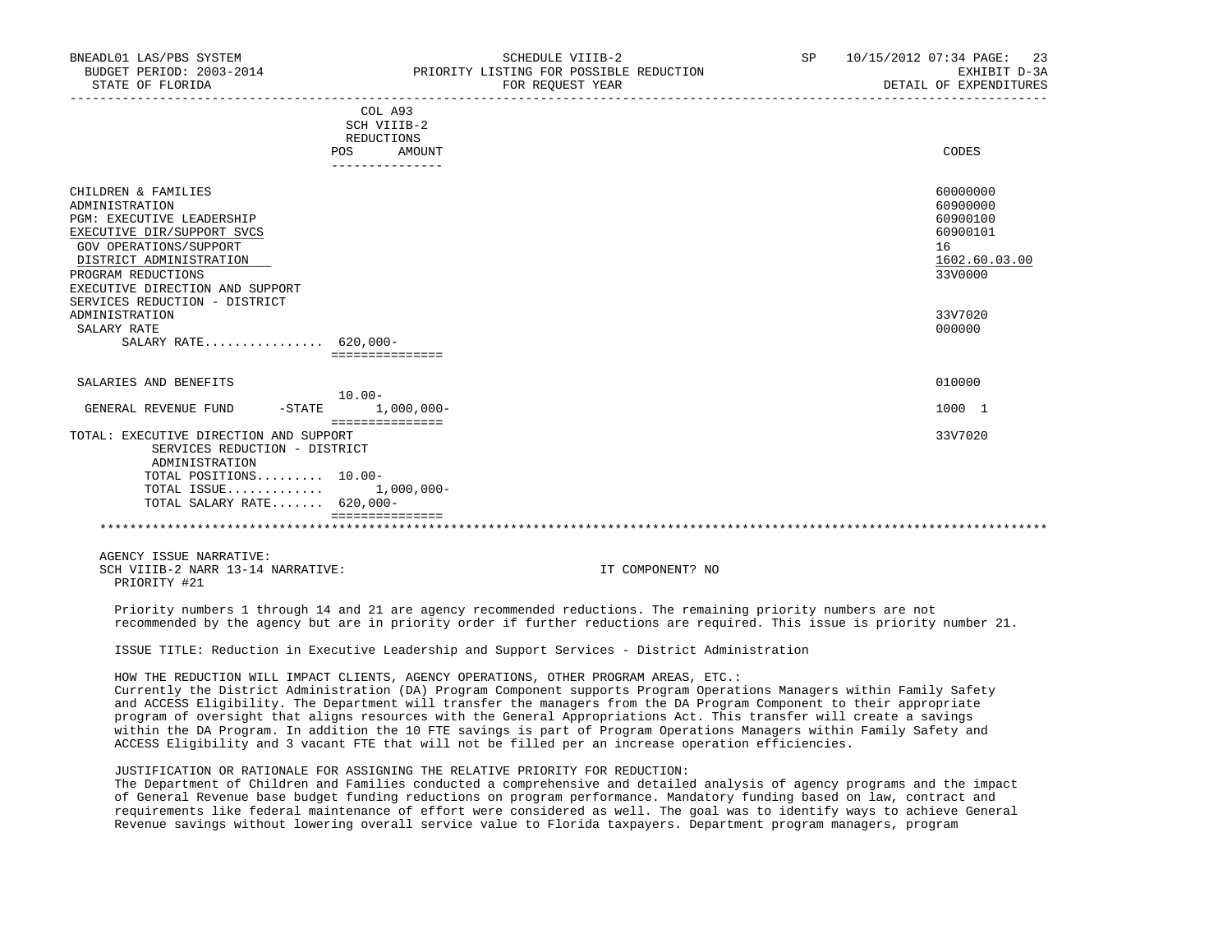|            | _______________ |       |
|------------|-----------------|-------|
| POS        | AMOUNT          | CODES |
| REDUCTIONS |                 |       |
|            | SCH VIIIB-2     |       |
|            | COL A93         |       |

| CHILDREN & FAMILIES             | 60000000      |
|---------------------------------|---------------|
| ADMINISTRATION                  | 60900000      |
| PGM: EXECUTIVE LEADERSHIP       | 60900100      |
| EXECUTIVE DIR/SUPPORT SVCS      | 60900101      |
| GOV OPERATIONS/SUPPORT          | 16            |
| DISTRICT ADMINISTRATION         | 1602.60.03.00 |
| PROGRAM REDUCTIONS              | 33V0000       |
| EXECUTIVE DIRECTION AND SUPPORT |               |
| SERVICES REDUCTION - DISTRICT   |               |
| ADMINISTRATION                  | 33V7020       |

 experts, budget and financial experts, field and senior leadership were involved in a multi-step process. When the effort was completed the Department was able to identify a total savings of \$23,438,985 dollars and 52 FTE which could be recommended. These items are identified as priorities 1 through 15 in the VIIIB exercise and these reductions are recommended by the department. In addition the department has identified 146.5 positions in item 3300100 that should be eliminated from the department budget because these positions have become unfunded for various reasons related to management decisions designed to drive program improvement which has the effect of decreasing the size of government. The VIIIB exercise also contains another \$76,880,635 dollars in priorities 16 through 27. Although these items also emerged from the VIIIB exercise effort identified above they are not department recommendations. Rather they are a listing of possible reductions in order of Department priority if additional budget reductions related to General Revenue funding were determined to be necessary during the appropriation process.

#### CALCULATION METHODOLOGY:

 The Department operates under a six region structure. There is one Family Safety Program Manager per Region (6 in total) and one ACCESS Eligibility Program Manager (the remaining 5 operations managers were transferred to the ACCESS Program over the past 2 fiscal years). The transfer is based on the Departments Operations Structure that accounts for the 7 FTE reduction and with the remaining 3 accounted for vacant FTE.

 IS A STATUTORY CHANGE REQUIRED TO IMPLEMENT THE REDUCTION: Not applicable.

 DISTRIBUTION METHODOLOGIES USED TO DISTRIBUTE THE REDUCTION TO OTHER ENTITIES AND THE IMPACTS TO THOSE ENTITIES: Not applicable. \*\*\*\*\*\*\*\*\*\*\*\*\*\*\*\*\*\*\*\*\*\*\*\*\*\*\*\*\*\*\*\*\*\*\*\*\*\*\*\*\*\*\*\*\*\*\*\*\*\*\*\*\*\*\*\*\*\*\*\*\*\*\*\*\*\*\*\*\*\*\*\*\*\*\*\*\*\*\*\*\*\*\*\*\*\*\*\*\*\*\*\*\*\*\*\*\*\*\*\*\*\*\*\*\*\*\*\*\*\*\*\*\*\*\*\*\*\*\*\*\*\*\*\*\*\*\*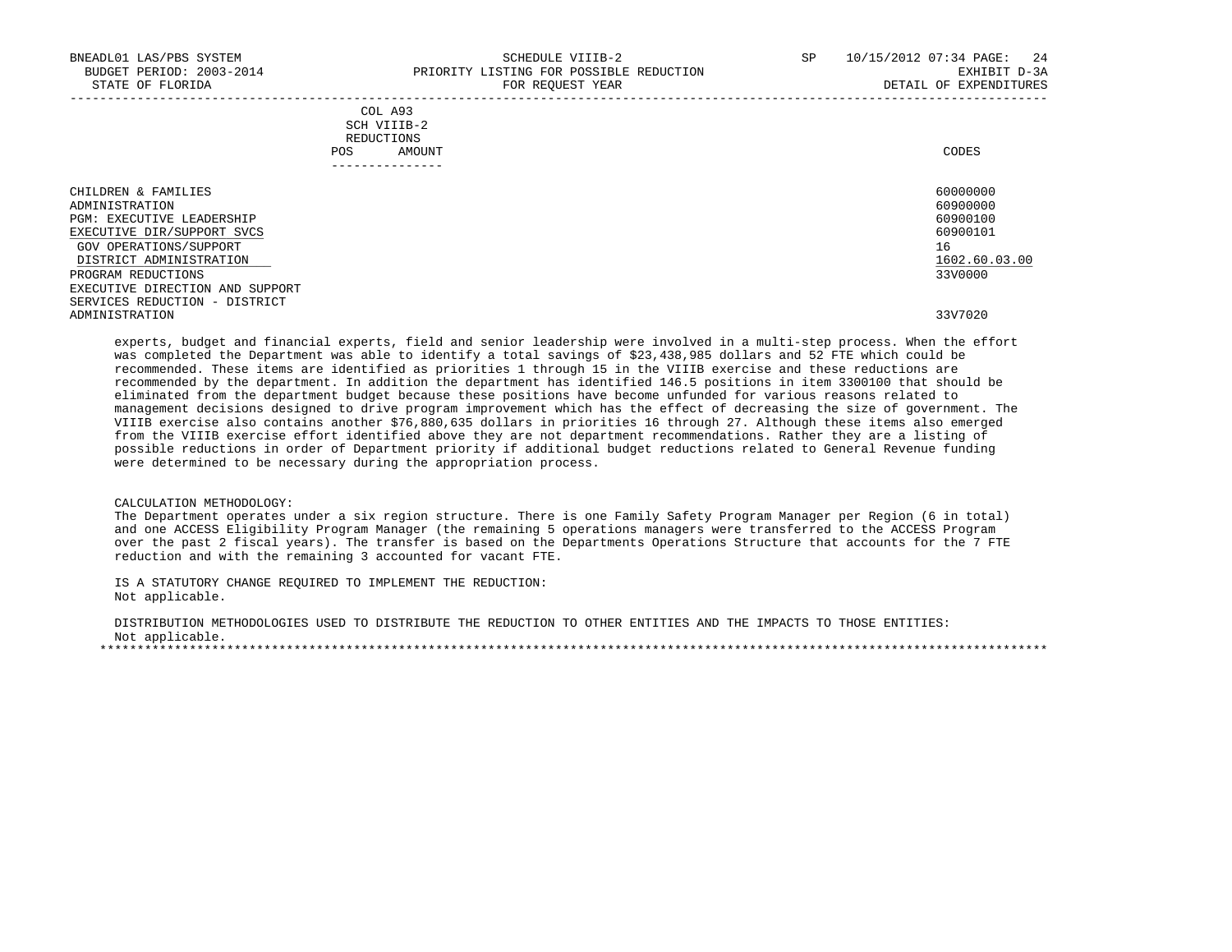| BNEADL01 LAS/PBS SYSTEM<br>BUDGET PERIOD: 2003-2014<br>STATE OF FLORIDA                                                                                                                                                                         |                                                                          | PRIORITY LISTING FOR POSSIBLE REDUCTION | SCHEDULE VIIIB-2<br>FOR REQUEST YEAR |                    |          |      | SP 10/15/2012 07:34 PAGE: 25<br>EXHIBIT D-3A<br>DETAIL OF EXPENDITURES         |
|-------------------------------------------------------------------------------------------------------------------------------------------------------------------------------------------------------------------------------------------------|--------------------------------------------------------------------------|-----------------------------------------|--------------------------------------|--------------------|----------|------|--------------------------------------------------------------------------------|
|                                                                                                                                                                                                                                                 | COL A93<br>SCH VIIIB-2<br>REDUCTIONS<br>POS<br>AMOUNT<br>_______________ |                                         |                                      |                    |          |      | CODES                                                                          |
| CHILDREN & FAMILIES<br>ADMINISTRATION<br>PGM: EXECUTIVE LEADERSHIP<br>EXECUTIVE DIR/SUPPORT SVCS<br>GOV OPERATIONS/SUPPORT<br>DISTRICT ADMINISTRATION<br>PROGRAM REDUCTIONS<br>EXECUTIVE DIRECTION AND SUPPORT<br>SERVICES REDUCTION - DISTRICT |                                                                          |                                         |                                      |                    |          |      | 60000000<br>60900000<br>60900100<br>60900101<br>16<br>1602.60.03.00<br>33V0000 |
| ADMINISTRATION                                                                                                                                                                                                                                  |                                                                          |                                         |                                      |                    |          |      | 33V7020                                                                        |
| POSITION DETAIL OF SALARIES AND BENEFITS:                                                                                                                                                                                                       | $_{\rm FTE}$                                                             | BASE RATE                               |                                      | ADDITIVES BENEFITS | SUBTOTAL |      | LAPSE LAPSED SALARIES<br>% AND BENEFITS                                        |
| A93 - SCH VIIIB-2 REDUCTIONS                                                                                                                                                                                                                    |                                                                          |                                         |                                      |                    |          |      |                                                                                |
| CHANGES TO CURRENTLY AUTHORIZED POSITIONS                                                                                                                                                                                                       |                                                                          |                                         |                                      |                    |          |      |                                                                                |
| P101 PROPOSED CLASS CODE<br>C0001 001                                                                                                                                                                                                           | 10.00-                                                                   |                                         |                                      |                    |          | 0.00 |                                                                                |
| TOTALS FOR ISSUE BY FUND                                                                                                                                                                                                                        |                                                                          |                                         |                                      |                    |          |      |                                                                                |
|                                                                                                                                                                                                                                                 | $10.00 -$                                                                |                                         |                                      |                    |          |      | --------------                                                                 |
|                                                                                                                                                                                                                                                 |                                                                          |                                         |                                      |                    |          |      | ==============                                                                 |
| RA06 RATE ADJ - NO FTE - NO SALARY - NO BENEFITS<br>C0002 001                                                                                                                                                                                   |                                                                          | $620,000 -$                             |                                      |                    |          |      |                                                                                |
| TOTAL SALARY RATE                                                                                                                                                                                                                               |                                                                          | $620,000 -$                             |                                      |                    |          |      | --------------<br>==============                                               |
| OTHER SALARY AMOUNT                                                                                                                                                                                                                             |                                                                          |                                         |                                      |                    |          |      |                                                                                |
| 1000 GENERAL REVENUE FUND                                                                                                                                                                                                                       |                                                                          |                                         |                                      |                    |          |      | $1,000,000 -$<br>--------------                                                |
|                                                                                                                                                                                                                                                 |                                                                          |                                         |                                      |                    |          |      | $1,000,000-$<br>==============                                                 |
| TOTAL: DISTRICT ADMINISTRATION                                                                                                                                                                                                                  |                                                                          |                                         |                                      |                    |          |      | 1602.60.03.00                                                                  |
| BY FUND TYPE<br>GENERAL REVENUE FUND $1,017,798-$<br>SALARY RATE 620,000-                                                                                                                                                                       | $10.00 -$<br>===============                                             |                                         |                                      |                    |          |      | 1000                                                                           |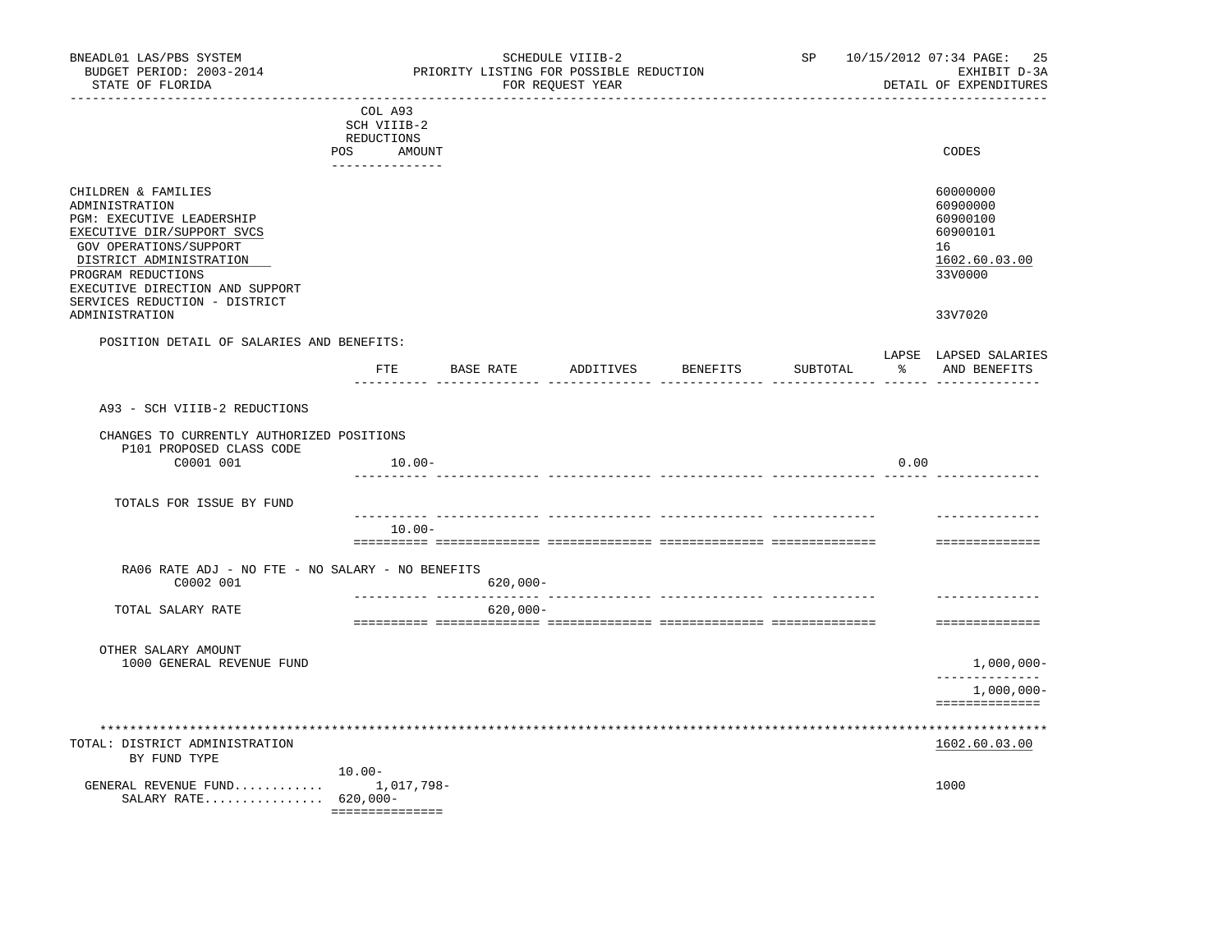|                                                                                                  | COL A93<br>SCH VIIIB-2<br>REDUCTIONS<br>AMOUNT<br>POS<br>--------------- | CODES                                        |
|--------------------------------------------------------------------------------------------------|--------------------------------------------------------------------------|----------------------------------------------|
| CHILDREN & FAMILIES<br>ADMINISTRATION<br>PGM: EXECUTIVE LEADERSHIP<br>EXECUTIVE DIR/SUPPORT SVCS |                                                                          | 60000000<br>60900000<br>60900100<br>60900101 |
| TOTAL: EXECUTIVE DIR/SUPPORT SVCS<br>BY FUND TYPE                                                |                                                                          | 60900101                                     |
| GENERAL REVENUE FUND<br>TRUST FUNDS                                                              | 4,555,603-<br>$39,559-$<br>---------------                               | 1000<br>2000                                 |
| TOTAL POSITIONS 40.50-<br>TOTAL SUB-BUREAU $4,595,162-$<br>TOTAL SALARY RATE 1,977,509-          |                                                                          |                                              |

===============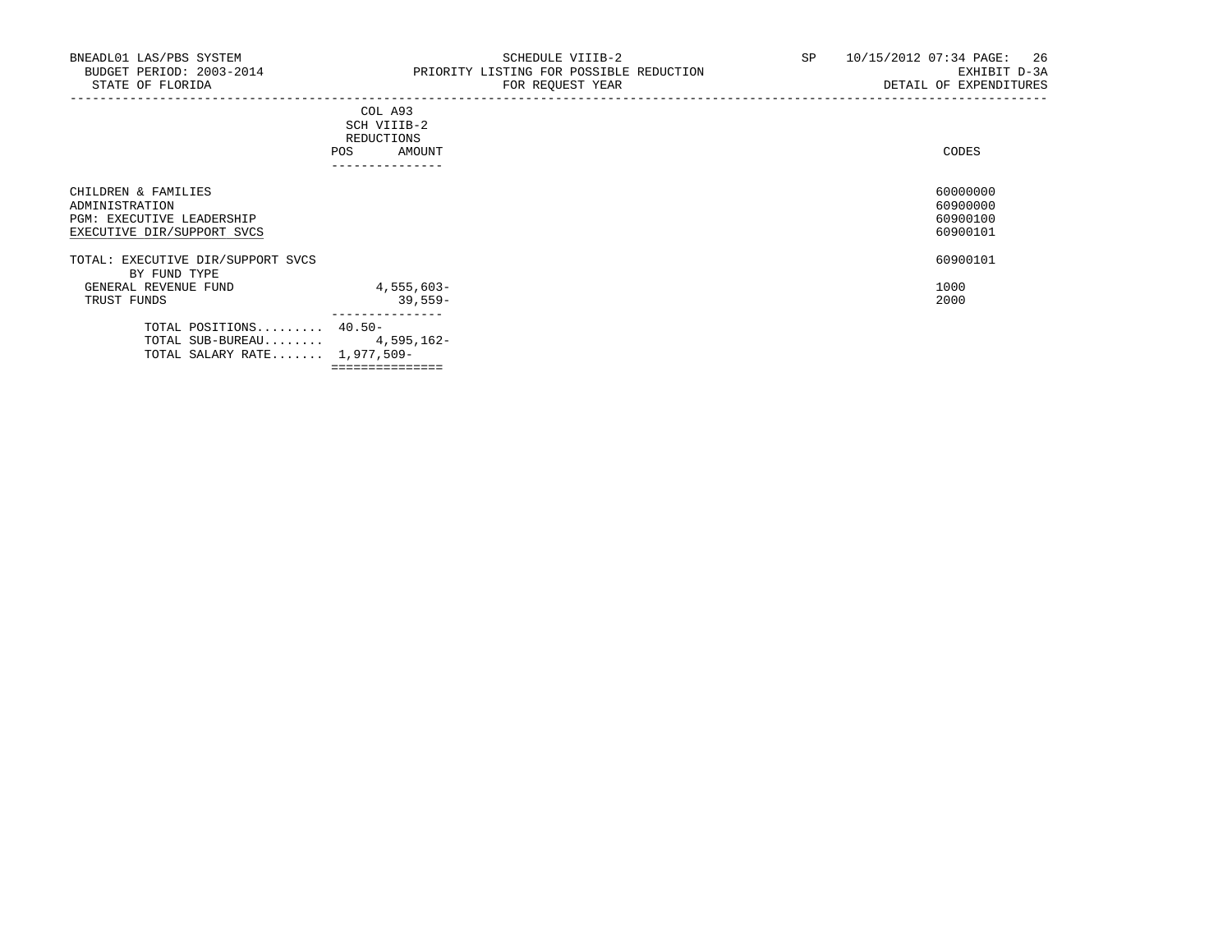| <b>POS</b>                                                                                                                                                                                                          | COL A93<br>SCH VIIIB-2<br>REDUCTIONS<br>AMOUNT | CODES                                                                                               |
|---------------------------------------------------------------------------------------------------------------------------------------------------------------------------------------------------------------------|------------------------------------------------|-----------------------------------------------------------------------------------------------------|
|                                                                                                                                                                                                                     | ---------------                                |                                                                                                     |
| CHILDREN & FAMILIES<br>ADMINISTRATION<br><b>PGM: SUPPORT SERVICES</b><br>INFORMATION TECHNOLOGY<br>GOV OPERATIONS/SUPPORT<br>INFORMATION TECHNOLOGY<br>MANAGEMENT REDUCTIONS<br>REDUCE LEASE OBLIGATION<br>EXPENSES |                                                | 60000000<br>60900000<br>60900200<br>60900202<br>16<br>1603.00.00.00<br>33G0000<br>33G7100<br>040000 |
| WORKING CAPITAL TRUST FUND-STATE                                                                                                                                                                                    | $4,654-$                                       | 2792 1                                                                                              |

 =============== \*\*\*\*\*\*\*\*\*\*\*\*\*\*\*\*\*\*\*\*\*\*\*\*\*\*\*\*\*\*\*\*\*\*\*\*\*\*\*\*\*\*\*\*\*\*\*\*\*\*\*\*\*\*\*\*\*\*\*\*\*\*\*\*\*\*\*\*\*\*\*\*\*\*\*\*\*\*\*\*\*\*\*\*\*\*\*\*\*\*\*\*\*\*\*\*\*\*\*\*\*\*\*\*\*\*\*\*\*\*\*\*\*\*\*\*\*\*\*\*\*\*\*\*\*\*\*

 AGENCY ISSUE NARRATIVE: SCH VIIIB-2 NARR 13-14 NARRATIVE: IT COMPONENT? NO PRIORITY #2

ISSUE TITLE: Reduce Lease Obligation

 Priority numbers 1 through 14 and 21 are agency recommended reductions. The remaining priority numbers are not recommended by the agency but are in priority order if further reductions are required. This issue is priority number 2.

 HOW THE REDUCTION WILL IMPACT CLIENTS, AGENCY OPERATIONS, OTHER PROGRAM AREAS, ETC.: A budget reduction of \$1,152,709 (\$691,043 of General Revenue, \$457,012 of unfunded Federal Grants Trust Fund, and \$4,654 in Working Capital Trust Fund "double budget") in recurring budget authority will be absorbed throughout the Department due to lease savings.

JUSTIFICATION OR RATIONALE FOR ADDIGNING THE RELATIVE PRIORITY FOR REDUCTION:

 The Department of Children and Families conducted a comprehensive and detailed analysis of agency programs and the impact of General Revenue base budget funding reductions on program performance. Mandatory funding based on law, contract and requirements like federal maintenance of effort were considered as well. The goal was to identify ways to achieve General Revenue savings without lowering overall service value to Florida taxpayers. Department program managers, program experts, budget and financial experts, field and senior leadership were involved in a multi-step process. When the effort was completed the Department was able to identify a total savings of \$23,438,985 dollars and 52 FTE which could be recommended. These items are identified as priorities 1 through 15 in the VIIIB exercise and these reductions are recommended by the department. In addition the department has identified 146.5 positions in item 3300100 that should be eliminated from the department budget because these positions have become unfunded for various reasons related to management decisions designed to drive program improvement which has the effect of decreasing the size of government. The VIIIB exercise also contains another \$76,880,635 dollars in priorities 16 through 27. Although these items also emerged from the VIIIB exercise effort identified above they are not department recommendations. Rather they are a listing of possible reductions in order of Department priority if additional budget reductions related to General Revenue funding were determined to be necessary during the appropriation process.

#### CALCULATION METHODOLOGY:

 An analysis was completed on private sector leases that will be expiring between now and the end of 2014 to determine the projected cost avoidance related to these leases. Based on this analysis it was determined that the Department could reduce recurring General Revenue in the amount of \$691,043. The General Revenue in many of the areas impacted was being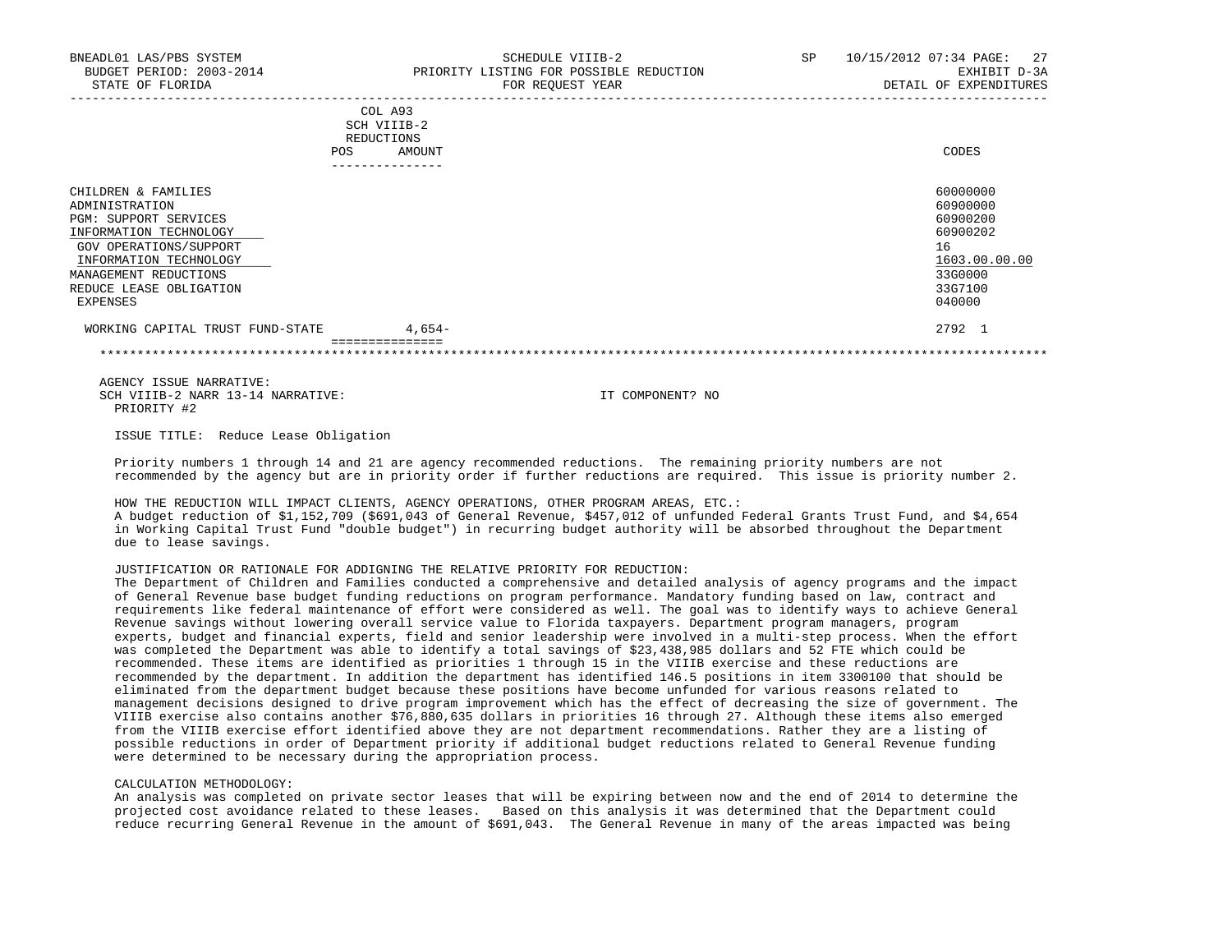|     | --------------- |       |
|-----|-----------------|-------|
| POS | AMOUNT          | CODES |
|     | REDUCTIONS      |       |
|     | SCH VIIIB-2     |       |
|     | COL A93         |       |

| CHILDREN & FAMILIES     | 60000000      |
|-------------------------|---------------|
| ADMINISTRATION          | 60900000      |
| PGM: SUPPORT SERVICES   | 60900200      |
| INFORMATION TECHNOLOGY  | 60900202      |
| GOV OPERATIONS/SUPPORT  | 16            |
| INFORMATION TECHNOLOGY  | 1603.00.00.00 |
| MANAGEMENT REDUCTIONS   | 33G0000       |
| REDUCE LEASE OBLIGATION | 33G7100       |

 used a match to several Federal Grants and as a result of reducing the General Revenue, \$457,012 in Federal Grants Trust Fund budget authority was identified as unfunded.

 IS A STATUTORY CHANGE REQUIRED TO IMPLEMENT THE REDUCTION: Not Applicable

 DISTRIBUTION METHODOLOGIES USED TO DISTRIBUTE THE REDUCTION TO OTHER ENTITIES AND THE IMPACTS TO THOSE ENTITIES: The projected cost avoidance was identified by individual lease and spread to those Entities that were located within the service centers.

 This reduction will be effective statewide and the distribution will be based on the Fiscal Year 2013-2014 Approved Allocation Methodologies for the programs impacted. \*\*\*\*\*\*\*\*\*\*\*\*\*\*\*\*\*\*\*\*\*\*\*\*\*\*\*\*\*\*\*\*\*\*\*\*\*\*\*\*\*\*\*\*\*\*\*\*\*\*\*\*\*\*\*\*\*\*\*\*\*\*\*\*\*\*\*\*\*\*\*\*\*\*\*\*\*\*\*\*\*\*\*\*\*\*\*\*\*\*\*\*\*\*\*\*\*\*\*\*\*\*\*\*\*\*\*\*\*\*\*\*\*\*\*\*\*\*\*\*\*\*\*\*\*\*\*

 PROGRAM REDUCTIONS 33V0000 STAFF REDUCTION EFFICIENCIES IN INFORMATION TECHNOLOGY 33V6100<br>SALARY RATE 6000000 SALARY RATE 2000000 CONTROL 200000 CONTROL 200000 CONTROL 200000 CONTROL 200000 CONTROL 200000 CONTROL 20000 CO SALARY RATE................ 620,000- =============== SALARIES AND BENEFITS 010000 11.00- WORKING CAPITAL TRUST FUND-RECPNT 1,000,000-<br>
2792 9 =============== TOTAL: STAFF REDUCTION EFFICIENCIES IN 33V6100 INFORMATION TECHNOLOGY TOTAL POSITIONS......... 11.00- TOTAL ISSUE............. 1,000,000- TOTAL SALARY RATE....... 620,000- =============== \*\*\*\*\*\*\*\*\*\*\*\*\*\*\*\*\*\*\*\*\*\*\*\*\*\*\*\*\*\*\*\*\*\*\*\*\*\*\*\*\*\*\*\*\*\*\*\*\*\*\*\*\*\*\*\*\*\*\*\*\*\*\*\*\*\*\*\*\*\*\*\*\*\*\*\*\*\*\*\*\*\*\*\*\*\*\*\*\*\*\*\*\*\*\*\*\*\*\*\*\*\*\*\*\*\*\*\*\*\*\*\*\*\*\*\*\*\*\*\*\*\*\*\*\*\*\* AGENCY ISSUE NARRATIVE: SCH VIIIB-2 NARR 13-14 NARRATIVE: IT COMPONENT? NO PRIORITY #3

Priority numbers 1 thorough 14 and 21 are agency recommended reductions. The remaining priority numbers are not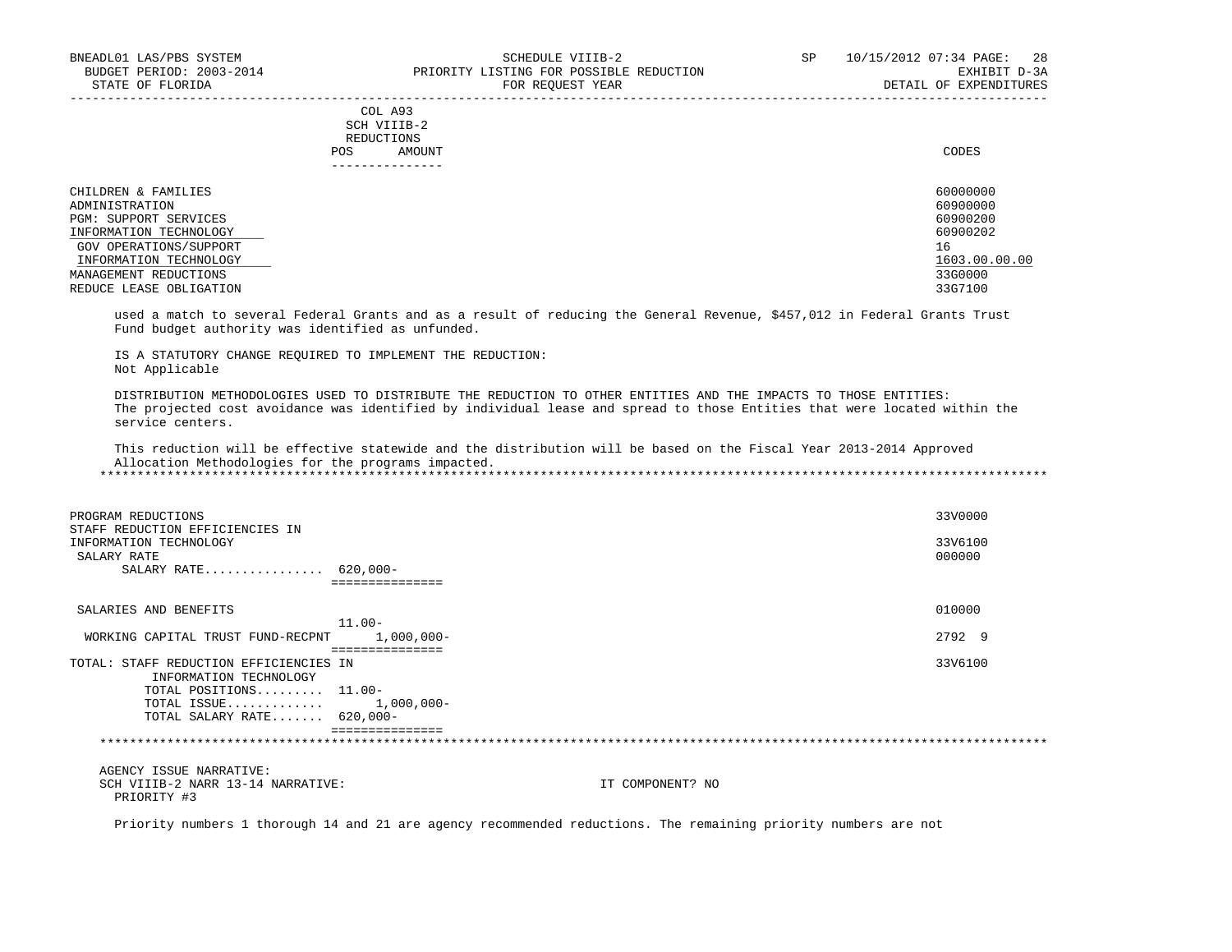# COL A93 SCH VIIIB-2 REDUCTIONS POS AMOUNT CODES ---------------

| CHILDREN & FAMILIES             | 60000000      |
|---------------------------------|---------------|
| ADMINISTRATION                  | 60900000      |
| PGM: SUPPORT SERVICES           | 60900200      |
| INFORMATION TECHNOLOGY          | 60900202      |
| GOV OPERATIONS/SUPPORT          | 16            |
| INFORMATION TECHNOLOGY          | 1603.00.00.00 |
| PROGRAM REDUCTIONS              | 33V0000       |
| STAFF REDUCTION EFFICIENCIES IN |               |
| INFORMATION TECHNOLOGY          | 33V6100       |

recommended by the agency but are in priority order if further reductions are required. This issue is priority number 3.

ISSUE TITLE: Staff Reduction Efficiencies in Information Technology

 HOW THE REDUCTION WILL IMPACT CLIENTS, AGENCY OPERATIONS, OTHER PROGRAM AREAS, ETC.: The Department of Children and Families (DCF) Office of Information Technology Services (OITS) created a shared services organization (SSO) to streamline IT functions, gain efficiencies with the standardization of business processes and practices, improve service delivery, and realize cost reductions.

 The reduction of \$1,000,000 in General Revenue is a result of improved efficiencies and standardization of services realized by OITS.

JUSTIFICATION OR RATIONALE FOR ASSIGNING THE RELATIVE PRIORITY FOR REDUCTION:

 The Department of Children and Families conducted a comprehensive and detailed analysis of agency programs and the impact of General Revenue base budget funding reductions on program performance. Mandatory funding based on law, contract and requirements like federal maintenance of effort were considered as well. The goal was to identify ways to achieve General Revenue savings without lowering overall service value to Florida taxpayers. Department program managers, program experts, budget and financial experts, field and senior leadership were involved in a multi-step process. When the effort was completed the Department was able to identify a total savings of \$23,438,985 dollars and 52 FTE which could be recommended. These items are identified as priorities 1 through 15 in the VIIIB exercise and these reductions are recommended by the department. In addition the department has identified 146.5 positions in item 3300100 that should be eliminated from the department budget because these positions have become unfunded for various reasons related to management decisions designed to drive program improvement which has the effect of decreasing the size of government. The VIIIB exercise also contains another \$76,880,635 dollars in priorities 16 through 27. Although these items also emerged from the VIIIB exercise effort identified above they are not department recommendations. Rather they are a listing of possible reductions in order of Department priority if additional budget reductions related to General Revenue funding were determined to be necessary during the appropriation process.

CALCULATION METHODOLOGY:

 The calculation was achieved through a reduction in workforce requirements as a result of improved efficiencies and standardization of services within OITS.

 IS A STATUTORY CHANGE REQUIRED TO IMPLEMENT THE REDUCTION: Not applicable.

 DISTRIBUTION METHODOLOGIES USED TO DISTRIBUTE THE REDUCTION TO OTHER ENTITIES AND THE IMPACTS TO THOSE ENTITIES: Not applicable. \*\*\*\*\*\*\*\*\*\*\*\*\*\*\*\*\*\*\*\*\*\*\*\*\*\*\*\*\*\*\*\*\*\*\*\*\*\*\*\*\*\*\*\*\*\*\*\*\*\*\*\*\*\*\*\*\*\*\*\*\*\*\*\*\*\*\*\*\*\*\*\*\*\*\*\*\*\*\*\*\*\*\*\*\*\*\*\*\*\*\*\*\*\*\*\*\*\*\*\*\*\*\*\*\*\*\*\*\*\*\*\*\*\*\*\*\*\*\*\*\*\*\*\*\*\*\*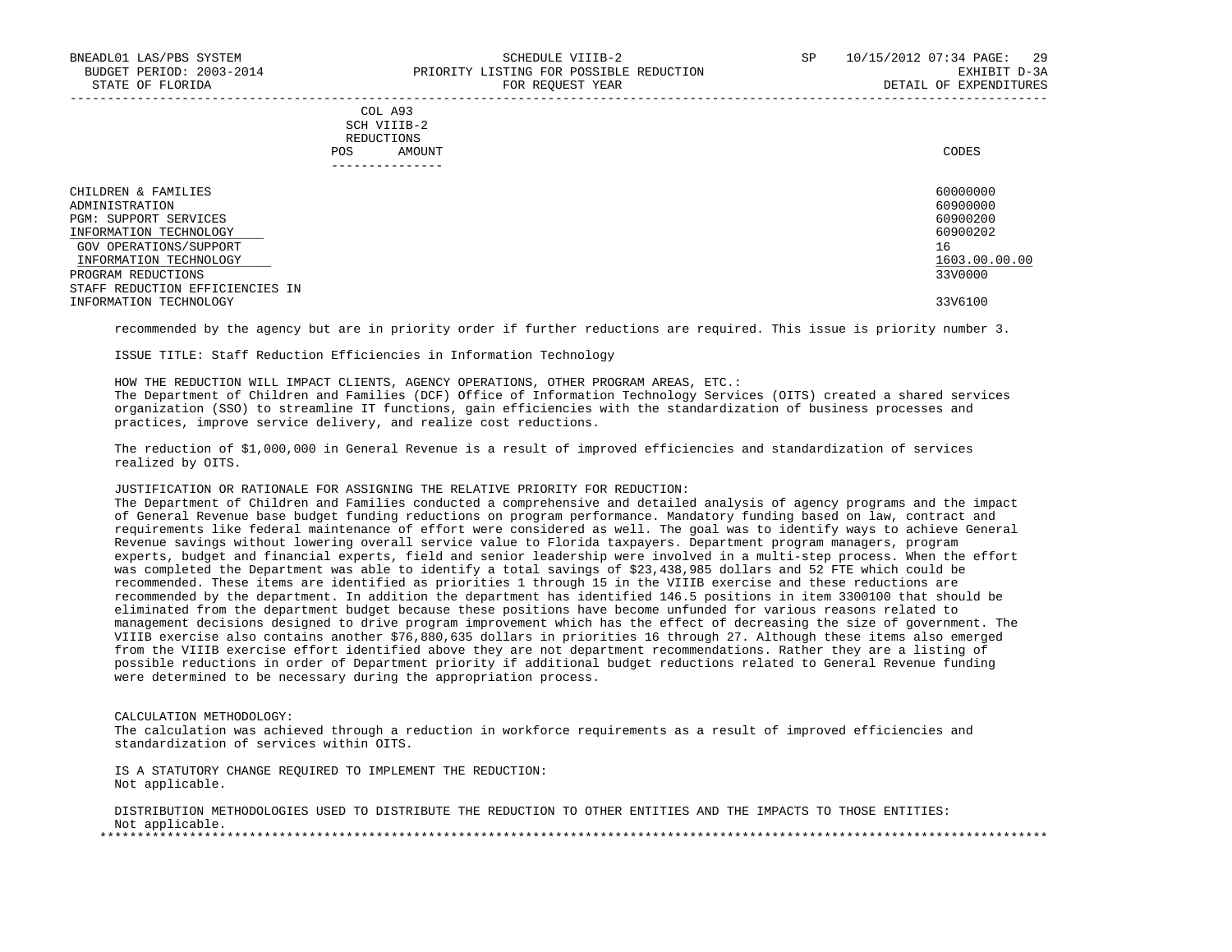| BNEADL01 LAS/PBS SYSTEM<br>BUDGET PERIOD: 2003-2014<br>STATE OF FLORIDA                                                                                                                               |                                                                          | PRIORITY LISTING FOR POSSIBLE REDUCTION | SCHEDULE VIIIB-2<br>FOR REQUEST YEAR |          | SP and the set of the set of the set of the set of the set of the set of the set of the set of the set of the set of the set of the set of the set of the set of the set of the set of the set of the set of the set of the se |      | 10/15/2012 07:34 PAGE: 30<br>EXHIBIT D-3A<br>DETAIL OF EXPENDITURES            |
|-------------------------------------------------------------------------------------------------------------------------------------------------------------------------------------------------------|--------------------------------------------------------------------------|-----------------------------------------|--------------------------------------|----------|--------------------------------------------------------------------------------------------------------------------------------------------------------------------------------------------------------------------------------|------|--------------------------------------------------------------------------------|
|                                                                                                                                                                                                       | COL A93<br>SCH VIIIB-2<br>REDUCTIONS<br>POS<br>AMOUNT<br>--------------- |                                         |                                      |          |                                                                                                                                                                                                                                |      | CODES                                                                          |
| CHILDREN & FAMILIES<br>ADMINISTRATION<br>PGM: SUPPORT SERVICES<br>INFORMATION TECHNOLOGY<br>GOV OPERATIONS/SUPPORT<br>INFORMATION TECHNOLOGY<br>PROGRAM REDUCTIONS<br>STAFF REDUCTION EFFICIENCIES IN |                                                                          |                                         |                                      |          |                                                                                                                                                                                                                                |      | 60000000<br>60900000<br>60900200<br>60900202<br>16<br>1603.00.00.00<br>33V0000 |
| INFORMATION TECHNOLOGY                                                                                                                                                                                |                                                                          |                                         |                                      |          |                                                                                                                                                                                                                                |      | 33V6100                                                                        |
| POSITION DETAIL OF SALARIES AND BENEFITS:                                                                                                                                                             | $_{\rm FTE}$                                                             | BASE RATE                               | ADDITIVES                            | BENEFITS | SUBTOTAL                                                                                                                                                                                                                       | ႜ    | LAPSE LAPSED SALARIES<br>AND BENEFITS                                          |
| A93 - SCH VIIIB-2 REDUCTIONS                                                                                                                                                                          |                                                                          |                                         |                                      |          |                                                                                                                                                                                                                                |      |                                                                                |
| CHANGES TO CURRENTLY AUTHORIZED POSITIONS<br>P101 PROPOSED CLASS CODE                                                                                                                                 |                                                                          |                                         |                                      |          |                                                                                                                                                                                                                                |      |                                                                                |
| C0007 001                                                                                                                                                                                             | $11.00-$                                                                 |                                         |                                      |          |                                                                                                                                                                                                                                | 0.00 |                                                                                |
| TOTALS FOR ISSUE BY FUND                                                                                                                                                                              |                                                                          |                                         |                                      |          |                                                                                                                                                                                                                                |      |                                                                                |
|                                                                                                                                                                                                       | $11.00 -$                                                                |                                         |                                      |          |                                                                                                                                                                                                                                |      |                                                                                |
|                                                                                                                                                                                                       |                                                                          |                                         |                                      |          |                                                                                                                                                                                                                                |      | ==============                                                                 |
| RA06 RATE ADJ - NO FTE - NO SALARY - NO BENEFITS<br>C0008 001                                                                                                                                         |                                                                          | $620,000 -$                             |                                      |          |                                                                                                                                                                                                                                |      |                                                                                |
| TOTAL SALARY RATE                                                                                                                                                                                     |                                                                          | $620,000 -$                             |                                      |          |                                                                                                                                                                                                                                |      |                                                                                |
|                                                                                                                                                                                                       |                                                                          |                                         |                                      |          |                                                                                                                                                                                                                                |      | ==============                                                                 |
| OTHER SALARY AMOUNT<br>2792 WORKING CAPITAL TRUST FUND                                                                                                                                                |                                                                          |                                         |                                      |          |                                                                                                                                                                                                                                |      | $1,000,000-$                                                                   |
|                                                                                                                                                                                                       |                                                                          |                                         |                                      |          |                                                                                                                                                                                                                                |      | -------------<br>$1,000,000-$                                                  |
|                                                                                                                                                                                                       |                                                                          |                                         |                                      |          |                                                                                                                                                                                                                                |      | ==============                                                                 |
| TOTAL: INFORMATION TECHNOLOGY<br>BY FUND TYPE                                                                                                                                                         |                                                                          |                                         |                                      |          |                                                                                                                                                                                                                                |      | ***************<br>1603.00.00.00                                               |
| SALARY RATE 620,000-                                                                                                                                                                                  | $11.00 -$<br>===============                                             |                                         |                                      |          |                                                                                                                                                                                                                                |      | 2000                                                                           |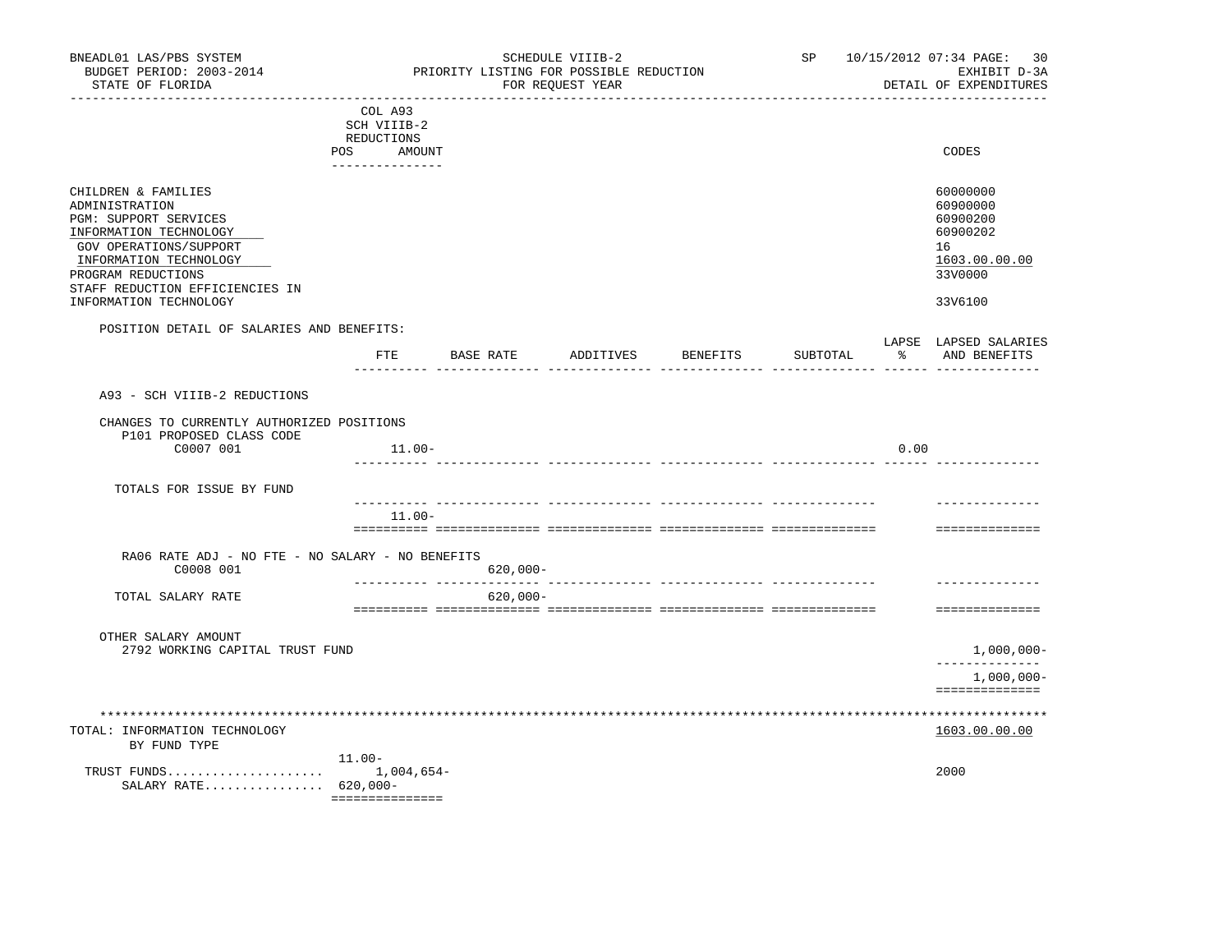|                                                                                                                                                                                                           | <b>POS</b> | COL A93<br>SCH VIIIB-2<br>REDUCTIONS<br>AMOUNT | CODES                                                                                               |
|-----------------------------------------------------------------------------------------------------------------------------------------------------------------------------------------------------------|------------|------------------------------------------------|-----------------------------------------------------------------------------------------------------|
| CHILDREN & FAMILIES<br>SERVICES<br>PGM: FAMILY SAFETY PROGRAM<br>FAMILY SAFETY/PRESERVATION<br>PUBLIC PROTECTION<br>CHILD CARE REGULATION<br>MANAGEMENT REDUCTIONS<br>REDUCE LEASE OBLIGATION<br>EXPENSES |            | ------------                                   | 60000000<br>60910000<br>60910300<br>60910310<br>12<br>1204.03.00.00<br>33G0000<br>33G7100<br>040000 |
| GENERAL REVENUE FUND                                                                                                                                                                                      | $-MATCH$   | $4,034-$<br>===============                    | 1000<br>-2                                                                                          |

 AGENCY ISSUE NARRATIVE: SCH VIIIB-2 NARR 13-14 NARRATIVE: IT COMPONENT? NO PRIORITY #2

ISSUE TITLE: Reduce Lease Obligation

 Priority numbers 1 through 14 and 21 are agency recommended reductions. The remaining priority numbers are not recommended by the agency but are in priority order if further reductions are required. This issue is priority number 2.

\*\*\*\*\*\*\*\*\*\*\*\*\*\*\*\*\*\*\*\*\*\*\*\*\*\*\*\*\*\*\*\*\*\*\*\*\*\*\*\*\*\*\*\*\*\*\*\*\*\*\*\*\*\*\*\*\*\*\*\*\*\*\*\*\*\*\*\*\*\*\*\*\*\*\*\*\*\*\*\*\*\*\*\*\*\*\*\*\*\*\*\*\*\*\*\*\*\*\*\*\*\*\*\*\*\*\*\*\*\*\*\*\*\*\*\*\*\*\*\*\*\*\*\*\*\*\*

 HOW THE REDUCTION WILL IMPACT CLIENTS, AGENCY OPERATIONS, OTHER PROGRAM AREAS, ETC.: A budget reduction of \$1,152,709 (\$691,043 of General Revenue, \$457,012 of unfunded Federal Grants Trust Fund, and \$4,654 in Working Capital Trust Fund "double budget") in recurring budget authority will be absorbed throughout the Department due to lease savings.

JUSTIFICATION OR RATIONALE FOR ADDIGNING THE RELATIVE PRIORITY FOR REDUCTION:

 The Department of Children and Families conducted a comprehensive and detailed analysis of agency programs and the impact of General Revenue base budget funding reductions on program performance. Mandatory funding based on law, contract and requirements like federal maintenance of effort were considered as well. The goal was to identify ways to achieve General Revenue savings without lowering overall service value to Florida taxpayers. Department program managers, program experts, budget and financial experts, field and senior leadership were involved in a multi-step process. When the effort was completed the Department was able to identify a total savings of \$23,438,985 dollars and 52 FTE which could be recommended. These items are identified as priorities 1 through 15 in the VIIIB exercise and these reductions are recommended by the department. In addition the department has identified 146.5 positions in item 3300100 that should be eliminated from the department budget because these positions have become unfunded for various reasons related to management decisions designed to drive program improvement which has the effect of decreasing the size of government. The VIIIB exercise also contains another \$76,880,635 dollars in priorities 16 through 27. Although these items also emerged from the VIIIB exercise effort identified above they are not department recommendations. Rather they are a listing of possible reductions in order of Department priority if additional budget reductions related to General Revenue funding were determined to be necessary during the appropriation process.

#### CALCULATION METHODOLOGY:

 An analysis was completed on private sector leases that will be expiring between now and the end of 2014 to determine the projected cost avoidance related to these leases. Based on this analysis it was determined that the Department could reduce recurring General Revenue in the amount of \$691,043. The General Revenue in many of the areas impacted was being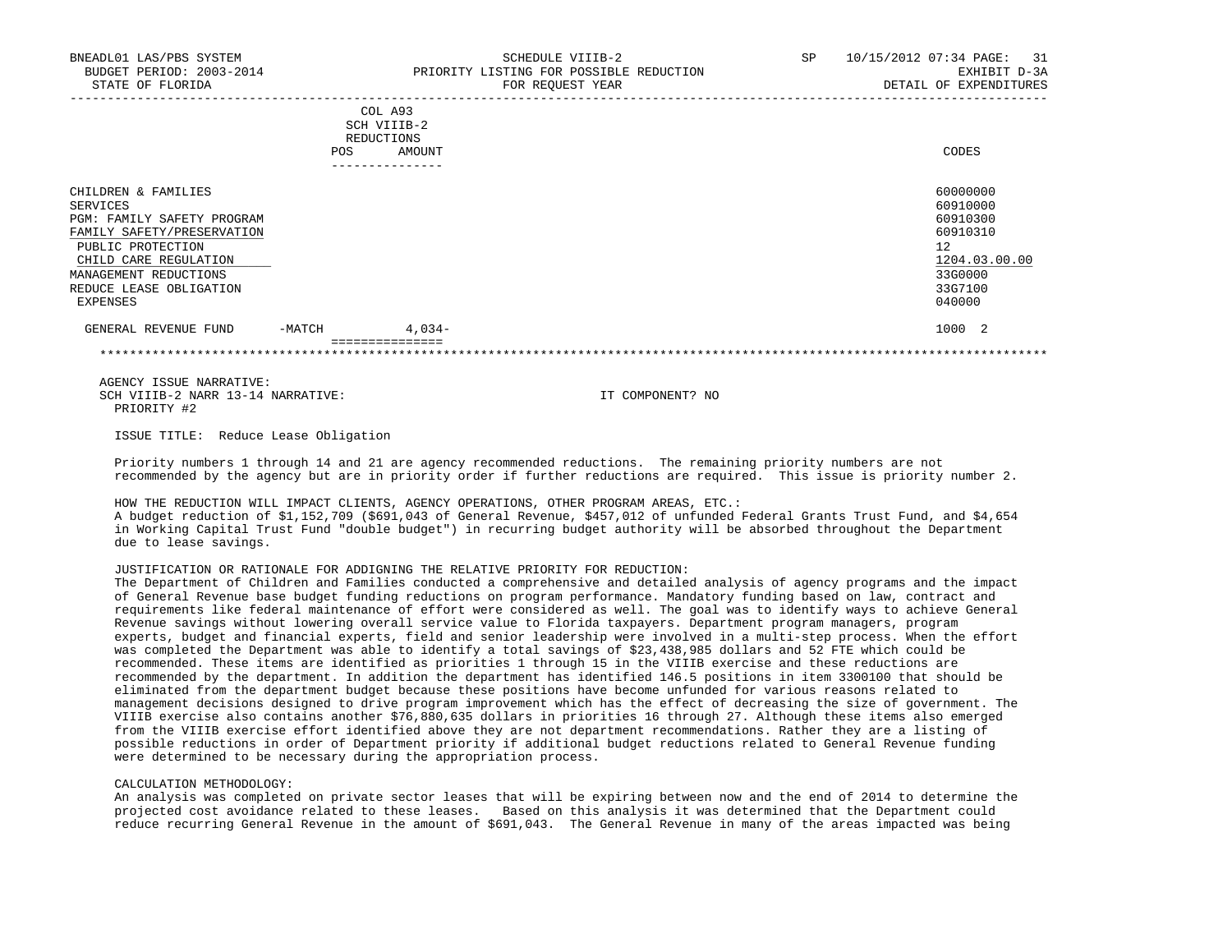# COL A93 SCH VIIIB-2 REDUCTIONS POS AMOUNT CODES ---------------

| CHILDREN & FAMILIES        | 60000000      |
|----------------------------|---------------|
| SERVICES                   | 60910000      |
| PGM: FAMILY SAFETY PROGRAM | 60910300      |
| FAMILY SAFETY/PRESERVATION | 60910310      |
| PUBLIC PROTECTION          | 12            |
| CHILD CARE REGULATION      | 1204.03.00.00 |
| MANAGEMENT REDUCTIONS      | 33G0000       |
| REDUCE LEASE OBLIGATION    | 33G7100       |

 used a match to several Federal Grants and as a result of reducing the General Revenue, \$457,012 in Federal Grants Trust Fund budget authority was identified as unfunded.

 IS A STATUTORY CHANGE REQUIRED TO IMPLEMENT THE REDUCTION: Not Applicable

 DISTRIBUTION METHODOLOGIES USED TO DISTRIBUTE THE REDUCTION TO OTHER ENTITIES AND THE IMPACTS TO THOSE ENTITIES: The projected cost avoidance was identified by individual lease and spread to those Entities that were located within the service centers.

 This reduction will be effective statewide and the distribution will be based on the Fiscal Year 2013-2014 Approved Allocation Methodologies for the programs impacted.

\*\*\*\*\*\*\*\*\*\*\*\*\*\*\*\*\*\*\*\*\*\*\*\*\*\*\*\*\*\*\*\*\*\*\*\*\*\*\*\*\*\*\*\*\*\*\*\*\*\*\*\*\*\*\*\*\*\*\*\*\*\*\*\*\*\*\*\*\*\*\*\*\*\*\*\*\*\*\*\*\*\*\*\*\*\*\*\*\*\*\*\*\*\*\*\*\*\*\*\*\*\*\*\*\*\*\*\*\*\*\*\*\*\*\*\*\*\*\*\*\*\*\*\*\*\*\*

| PROGRAM REDUCTIONS                             |                              | 33V0000           |
|------------------------------------------------|------------------------------|-------------------|
| CHILD CARE REGULATION REDUCTION<br>SALARY RATE |                              | 33V7130<br>000000 |
| SALARY RATE 93,000-                            |                              |                   |
|                                                |                              |                   |
| SALARIES AND BENEFITS                          |                              | 010000            |
| $3.00 -$                                       |                              |                   |
| FEDERAL GRANTS TRUST FUND -FEDERL              | 128,784-                     | 2261 3            |
|                                                | ===============              |                   |
| EXPENSES                                       |                              | 040000            |
|                                                |                              | 2261 3            |
| FEDERAL GRANTS TRUST FUND -FEDERL              | $23,563-$<br>=============== |                   |
|                                                |                              |                   |
| SPECIAL CATEGORIES                             |                              | 100000            |
| G/A-CHILD PROTECTION                           |                              | 103034            |
| $-MATCH$<br>GENERAL REVENUE FUND               | 152,347-                     | 1000 2            |
| FEDERAL GRANTS TRUST FUND<br>-FEDERL           | 152,347                      | 2261<br>- 3       |
|                                                | ---------------              |                   |

TOTAL APPRO.............

===============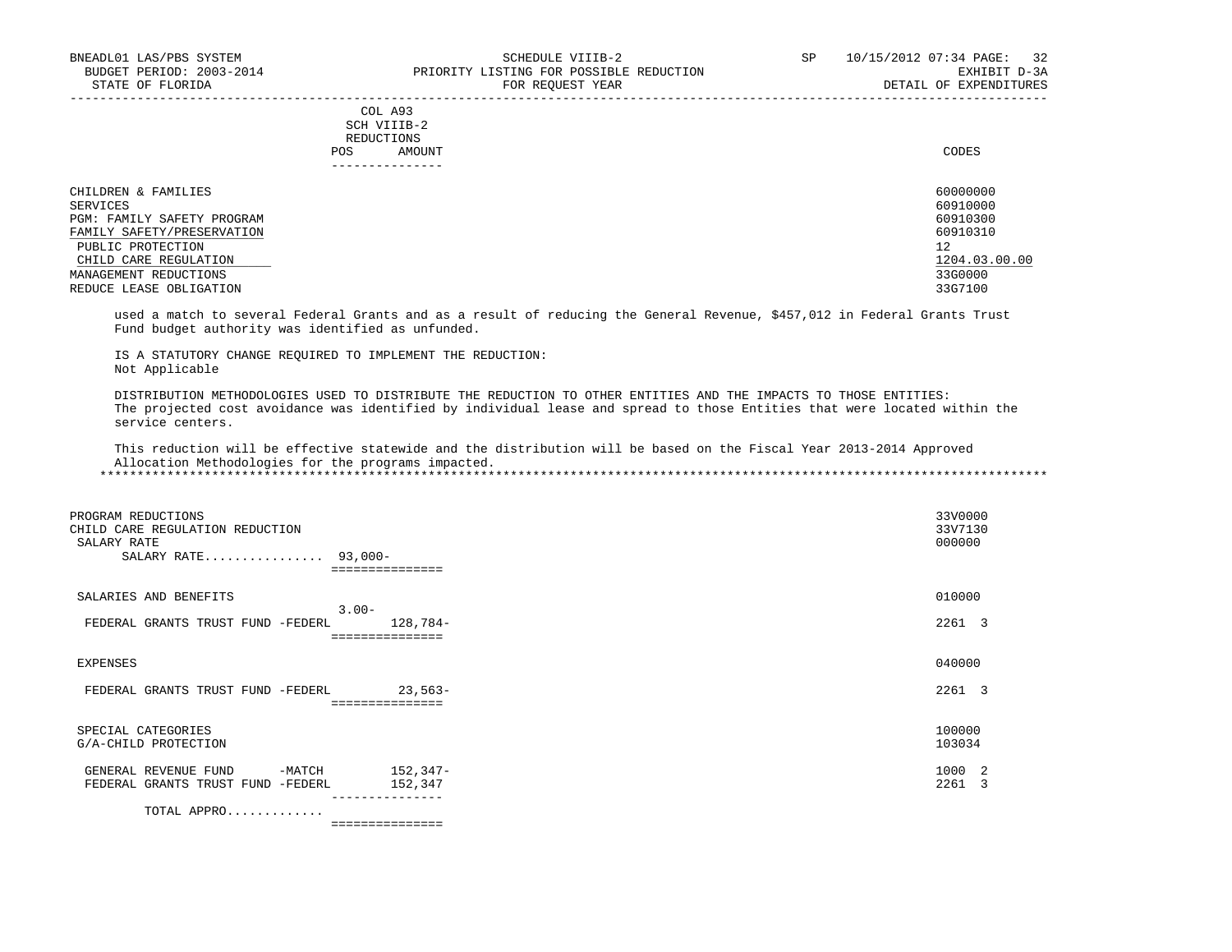| CODES                                                                                     |
|-------------------------------------------------------------------------------------------|
| 60000000<br>60910000<br>60910300<br>60910310<br>12<br>1204.03.00.00<br>33V0000<br>33V7130 |
| 33V7130                                                                                   |
|                                                                                           |

 AGENCY ISSUE NARRATIVE: SCH VIIIB-2 NARR 13-14 NARRATIVE: IT COMPONENT? NO PRIORITY#4

 Priority numbers 1 through 14 and 21 are agency recommended reductions. The remaining priority numbers are not recommended by the agency but are in priority order if further reductions are required. This issue is priority number 4.

# ISSUE TITLE: REDUCE CHILD CARE PROGRAM

 HOW THE REDUCTION WILL IMPACT CLIENTS, AGENCY OPERATIONS, OTHER PROGRAM AREAS, ETC.: DCF regulates over 7,800 programs, which include child care facilities, large family child care and family day care homes, as well as complaints involving background screening violations in religious exempt, nonpublic school, summer camp and registered home providers, and food hygiene inspections in religious exempt facilities for the purpose of participation in the USDA child care food program. From July 1, 2011 through June 30, 2012, licensing counselors conducted 25,756 inspections ensuring compliance for over 479,000 children receiving care.

 Due to the significant benefits of having ongoing and regular oversight as supported by national standards, National Association of Child Care Resource and Referral Agencies, Child Care Aware, and both the Senate Subcommittee on Children and Families and The General Accounting Office (GAO), which emphasize the importance of Quality Early Education and Care, the child care regulation program, can reduce the scope of some inspections to the key indicators of quality, conduct abbreviated inspections where possible, and increase technical assistance to ensure compliance with minimum standards while maintaining a valuable presence and resource within the programs.

## JUSTIFICATION OR RATIONALE FOR ASSIGNING THE RELATIVE PRIORITY FOR REDUCTION:

 The Department of Children and Families conducted a comprehensive and detailed analysis of agency programs and the impact of General Revenue base budget funding reductions on program performance. Mandatory funding based on law, contract and requirements like federal maintenance of effort were considered as well. The goal was to identify ways to achieve General Revenue savings without lowering overall service value to Florida taxpayers. Department program managers, program experts, budget and financial experts, field and senior leadership were involved in a multi-step process. When the effort was completed the Department was able to identify a total savings of \$23,438,985 dollars and 52 FTE which could be recommended. These items are identified as priorities 1 through 15 in the VIIIB exercise and these reductions are recommended by the department. In addition the department has identified 146.5 positions in item 3300100 that should be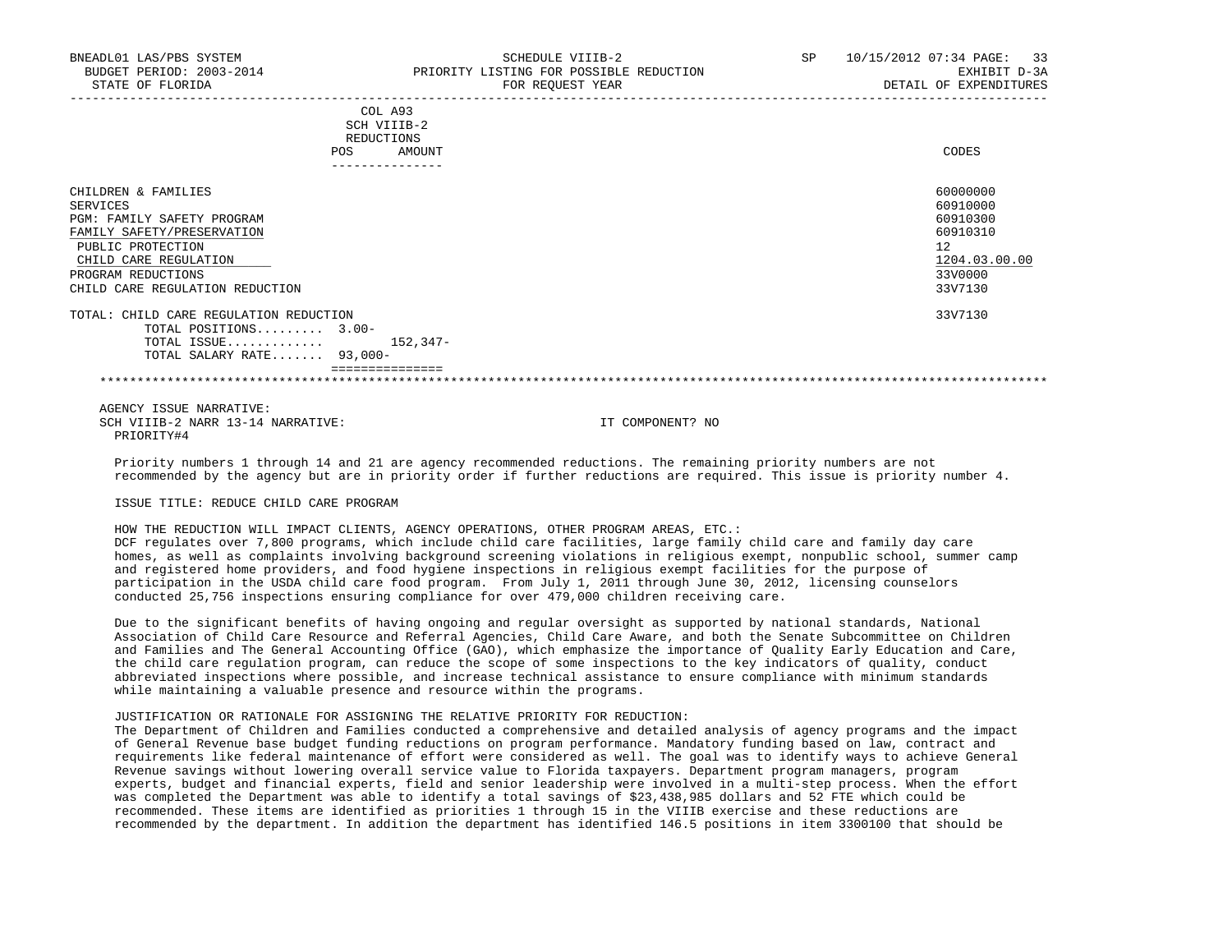|     | --------------- |       |
|-----|-----------------|-------|
| POS | AMOUNT          | CODES |
|     | REDUCTIONS      |       |
|     | SCH VIIIB-2     |       |
|     | COL A93         |       |

| CHILDREN & FAMILIES             | 60000000      |
|---------------------------------|---------------|
| SERVICES                        | 60910000      |
| PGM: FAMILY SAFETY PROGRAM      | 60910300      |
| FAMILY SAFETY/PRESERVATION      | 60910310      |
| PUBLIC PROTECTION               | 12            |
| CHILD CARE REGULATION           | 1204.03.00.00 |
| PROGRAM REDUCTIONS              | 33V0000       |
| CHILD CARE REGULATION REDUCTION | 33V7130       |

 eliminated from the department budget because these positions have become unfunded for various reasons related to management decisions designed to drive program improvement which has the effect of decreasing the size of government. The VIIIB exercise also contains another \$76,880,635 dollars in priorities 16 through 27. Although these items also emerged from the VIIIB exercise effort identified above they are not department recommendations. Rather they are a listing of possible reductions in order of Department priority if additional budget reductions related to General Revenue funding were determined to be necessary during the appropriation process.

```
 CALCULATION METHODOLOGY:
```
10% Target Reduction: General Revenue (\$152,347)

 IS A STATUTORY CHANGE REQUIRED TO IMPLEMENT THE REDUCTION: Not Applicable

 DISTRIBUTION METHODOLOGIES USED TO DISTRIBUTE THE REDUCTION TO OTHER ENTITIES AND THE IMPACTS TO THOSE ENTITIES:Our partners in the child care arena, the Department of Education, Florida's Office of Early Learning and the 31 Early Learning Coalitions rely on the Department's staff to inspect for compliance with health and safety licensing standards, which helps ensure that their Voluntary Prekindergarten and School Readiness programs are being conducted in high quality settings and meeting statutory required standards. This strategic approach will ensure their needs continue to be met. \*\*\*\*\*\*\*\*\*\*\*\*\*\*\*\*\*\*\*\*\*\*\*\*\*\*\*\*\*\*\*\*\*\*\*\*\*\*\*\*\*\*\*\*\*\*\*\*\*\*\*\*\*\*\*\*\*\*\*\*\*\*\*\*\*\*\*\*\*\*\*\*\*\*\*\*\*\*\*\*\*\*\*\*\*\*\*\*\*\*\*\*\*\*\*\*\*\*\*\*\*\*\*\*\*\*\*\*\*\*\*\*\*\*\*\*\*\*\*\*\*\*\*\*\*\*\*

| POSITION DETAIL OF SALARIES AND BENEFITS:                             |          |           |           |          |          |          |                                       |
|-----------------------------------------------------------------------|----------|-----------|-----------|----------|----------|----------|---------------------------------------|
|                                                                       | FTE      | BASE RATE | ADDITIVES | BENEFITS | SUBTOTAL | $\sim$ 8 | LAPSE LAPSED SALARIES<br>AND BENEFITS |
| A93 - SCH VIIIB-2 REDUCTIONS                                          |          |           |           |          |          |          |                                       |
| CHANGES TO CURRENTLY AUTHORIZED POSITIONS<br>P101 PROPOSED CLASS CODE |          |           |           |          |          |          |                                       |
| C0001 001                                                             | $3.00 -$ |           |           |          |          | 0.00     |                                       |
| TOTALS FOR ISSUE BY FUND                                              |          |           |           |          |          |          |                                       |
|                                                                       | $3.00 -$ |           |           |          |          |          |                                       |
|                                                                       |          |           |           |          |          |          |                                       |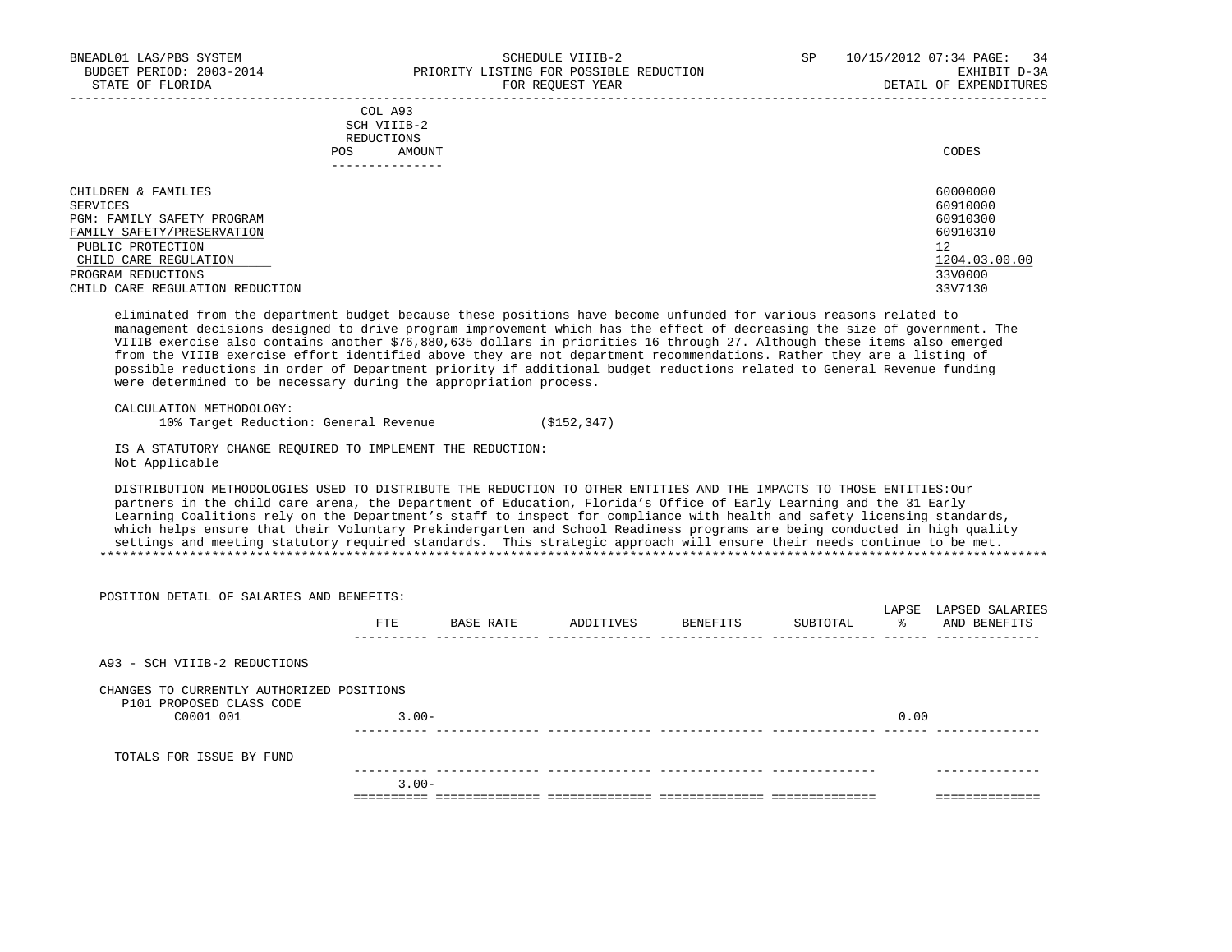| BNEADL01 LAS/PBS SYSTEM<br>BUDGET PERIOD: 2003-2014<br>STATE OF FLORIDA<br>-------------------------                                                                                               |                                                                                 |                            |           | SCHEDULE VIIIB-2<br>PRIORITY LISTING FOR POSSIBLE REDUCTION<br>FOR REQUEST YEAR | ---------------------- |          | SP 10/15/2012 07:34 PAGE: 35<br>EXHIBIT D-3A<br>DETAIL OF EXPENDITURES                                 |
|----------------------------------------------------------------------------------------------------------------------------------------------------------------------------------------------------|---------------------------------------------------------------------------------|----------------------------|-----------|---------------------------------------------------------------------------------|------------------------|----------|--------------------------------------------------------------------------------------------------------|
|                                                                                                                                                                                                    | COL A93<br>SCH VIIIB-2<br><b>REDUCTIONS</b><br>POS<br>AMOUNT<br>--------------- |                            |           |                                                                                 |                        |          | CODES                                                                                                  |
| CHILDREN & FAMILIES<br>SERVICES<br>PGM: FAMILY SAFETY PROGRAM<br>FAMILY SAFETY/PRESERVATION<br>PUBLIC PROTECTION<br>CHILD CARE REGULATION<br>PROGRAM REDUCTIONS<br>CHILD CARE REGULATION REDUCTION |                                                                                 |                            |           |                                                                                 |                        |          | 60000000<br>60910000<br>60910300<br>60910310<br>12 <sup>°</sup><br>1204.03.00.00<br>33V0000<br>33V7130 |
| POSITION DETAIL OF SALARIES AND BENEFITS:                                                                                                                                                          | $_{\rm FTE}$                                                                    |                            | BASE RATE |                                                                                 | ADDITIVES BENEFITS     | SUBTOTAL | LAPSE LAPSED SALARIES<br>% AND BENEFITS                                                                |
| A93 - SCH VIIIB-2 REDUCTIONS<br>CHANGES TO CURRENTLY AUTHORIZED POSITIONS<br>RA06 RATE ADJ - NO FTE - NO SALARY - NO BENEFITS<br>C0002 001                                                         |                                                                                 |                            | $93,000-$ |                                                                                 |                        |          |                                                                                                        |
| TOTAL SALARY RATE                                                                                                                                                                                  |                                                                                 | ---------- --------------- | $93,000-$ |                                                                                 |                        |          | ==============                                                                                         |
| OTHER SALARY AMOUNT<br>2261 FEDERAL GRANTS TRUST FUND                                                                                                                                              |                                                                                 |                            |           |                                                                                 |                        |          | 128,784-                                                                                               |
|                                                                                                                                                                                                    |                                                                                 |                            |           |                                                                                 |                        |          | 128,784-<br>==============                                                                             |
|                                                                                                                                                                                                    |                                                                                 |                            |           |                                                                                 |                        |          |                                                                                                        |
| REDUCE CHILD CARE REGULATION -<br>STATE FUND ELIMINATION<br>SALARY RATE<br>SALARY RATE 60,545-                                                                                                     | ===============                                                                 |                            |           |                                                                                 |                        |          | 33V7180<br>000000                                                                                      |
| SALARIES AND BENEFITS<br>GENERAL REVENUE FUND                                                                                                                                                      | $2.00-$<br>$-MATCH$                                                             | $97,653-$                  |           |                                                                                 |                        |          | 010000<br>1000 2                                                                                       |
|                                                                                                                                                                                                    | ===============                                                                 |                            |           |                                                                                 |                        |          |                                                                                                        |
| OTHER PERSONAL SERVICES<br>GENERAL REVENUE FUND                                                                                                                                                    | -MATCH 188,946-<br>----------------                                             |                            |           |                                                                                 |                        |          | 030000<br>1000 2                                                                                       |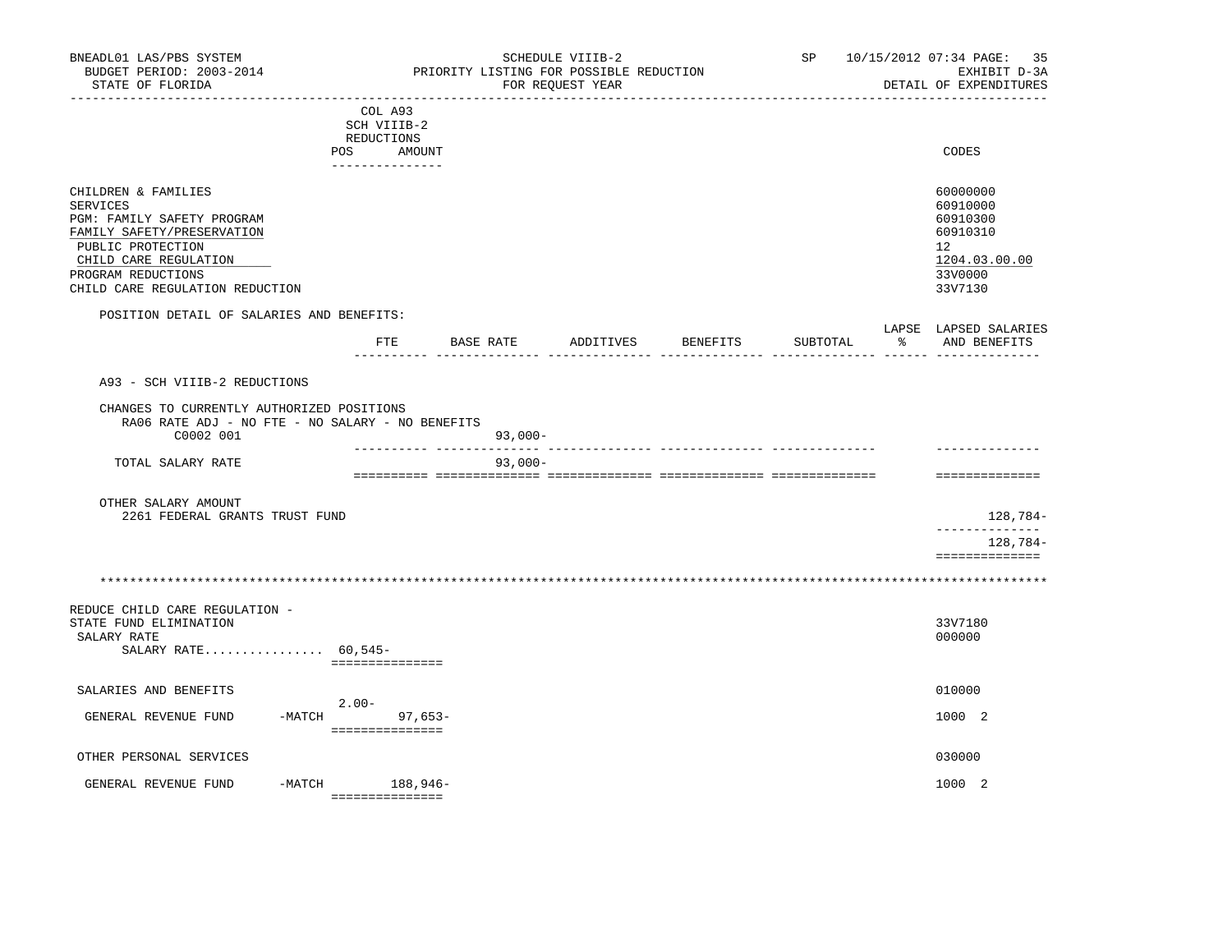| BNEADL01 LAS/PBS SYSTEM<br>BUDGET PERIOD: 2003-2014<br>STATE OF FLORIDA                                                                                                                                                                                                         | SCHEDULE VIIIB-2<br>PRIORITY LISTING FOR POSSIBLE REDUCTION<br>FOR REQUEST YEAR | SP and the set of the set of the set of the set of the set of the set of the set of the set of the set of the s | 10/15/2012 07:34 PAGE: 36<br>EXHIBIT D-3A<br>DETAIL OF EXPENDITURES                                           |
|---------------------------------------------------------------------------------------------------------------------------------------------------------------------------------------------------------------------------------------------------------------------------------|---------------------------------------------------------------------------------|-----------------------------------------------------------------------------------------------------------------|---------------------------------------------------------------------------------------------------------------|
|                                                                                                                                                                                                                                                                                 | COL A93<br>SCH VIIIB-2<br>REDUCTIONS<br>AMOUNT<br>POS                           |                                                                                                                 | CODES                                                                                                         |
|                                                                                                                                                                                                                                                                                 | ---------------                                                                 |                                                                                                                 |                                                                                                               |
| CHILDREN & FAMILIES<br>SERVICES<br>PGM: FAMILY SAFETY PROGRAM<br>FAMILY SAFETY/PRESERVATION<br>PUBLIC PROTECTION<br>CHILD CARE REGULATION<br>PROGRAM REDUCTIONS<br>REDUCE CHILD CARE REGULATION -<br>STATE FUND ELIMINATION<br>EXPENSES<br>GENERAL REVENUE FUND -MATCH 216,420- |                                                                                 |                                                                                                                 | 60000000<br>60910000<br>60910300<br>60910310<br>12<br>1204.03.00.00<br>33V0000<br>33V7180<br>040000<br>1000 2 |
|                                                                                                                                                                                                                                                                                 | ===============                                                                 |                                                                                                                 |                                                                                                               |
| SPECIAL CATEGORIES<br>CONTRACTED SERVICES                                                                                                                                                                                                                                       |                                                                                 |                                                                                                                 | 100000<br>100777                                                                                              |
| GENERAL REVENUE FUND -MATCH 106,341-                                                                                                                                                                                                                                            | ===============                                                                 |                                                                                                                 | 1000 2                                                                                                        |
| G/A-CHILD PROTECTION                                                                                                                                                                                                                                                            |                                                                                 |                                                                                                                 | 103034                                                                                                        |

| GENERAL REVENUE FUND    | -MATCH | 651,135-    |
|-------------------------|--------|-------------|
|                         |        |             |
| OPERATIONS AND MAINT TF | -STATE | $530.696 -$ |
|                         |        |             |
| TOTAL APPRO             |        | 1,181,831-  |

===============

# RISK MANAGEMENT INSURANCE 103241 GENERAL REVENUE FUND -STATE 110,118- 1000 1 =============== DEFERRED-PAY COM CONTRACTS 105280 GENERAL REVENUE FUND -MATCH 511- 511- =============== TOTAL: REDUCE CHILD CARE REGULATION - 33V7180 STATE FUND ELIMINATION TOTAL POSITIONS......... 2.00- TOTAL ISSUE............. 1,901,820-

 =============== \*\*\*\*\*\*\*\*\*\*\*\*\*\*\*\*\*\*\*\*\*\*\*\*\*\*\*\*\*\*\*\*\*\*\*\*\*\*\*\*\*\*\*\*\*\*\*\*\*\*\*\*\*\*\*\*\*\*\*\*\*\*\*\*\*\*\*\*\*\*\*\*\*\*\*\*\*\*\*\*\*\*\*\*\*\*\*\*\*\*\*\*\*\*\*\*\*\*\*\*\*\*\*\*\*\*\*\*\*\*\*\*\*\*\*\*\*\*\*\*\*\*\*\*\*\*\*

TOTAL SALARY RATE....... 60,545-

 AGENCY ISSUE NARRATIVE: SCH VIIIB-2 NARR 13-14 NARRATIVE: **IT COMPONENT?** NO PRIORITY#15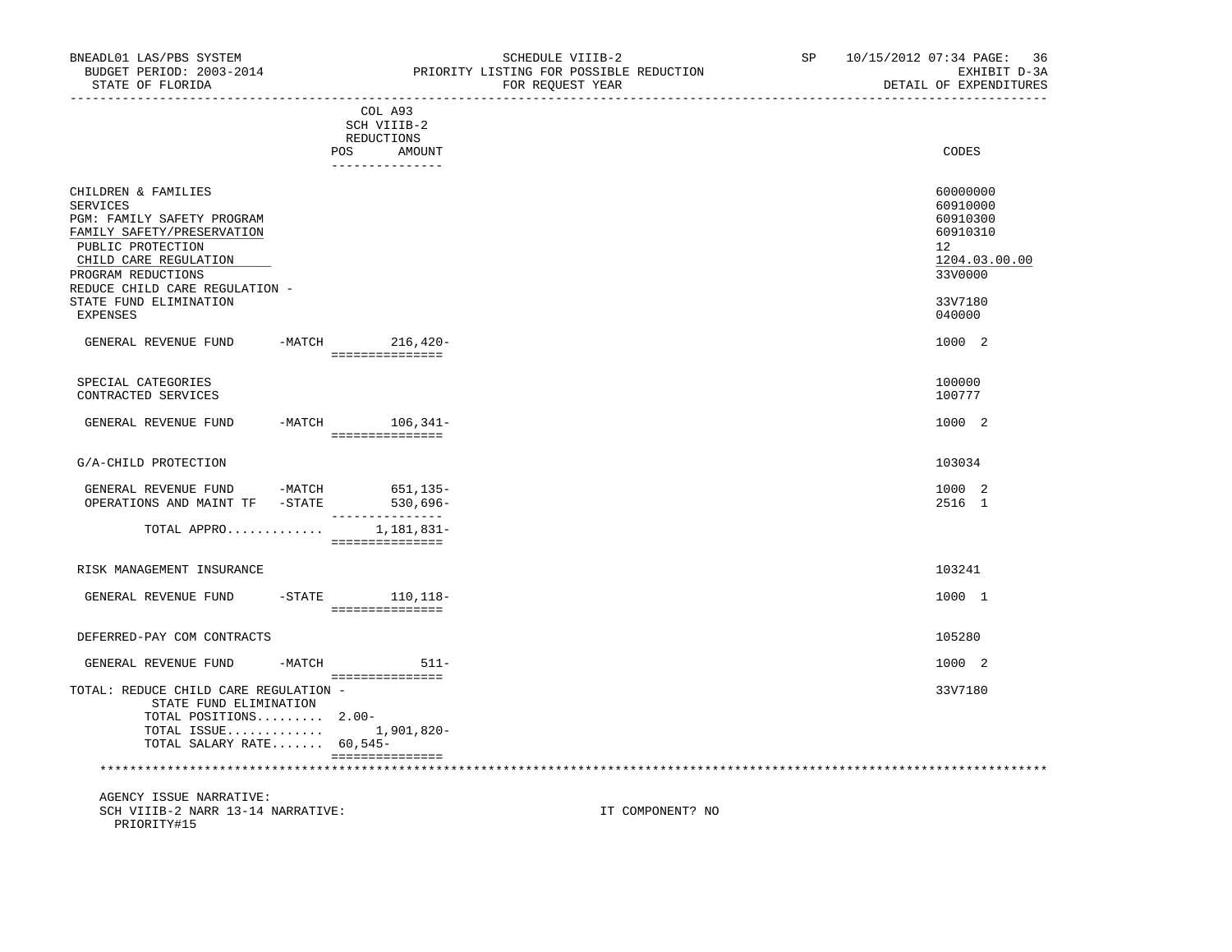### COL A93 SCH VIIIB-2 REDUCTIONS POS AMOUNT CODES ---------------

| CHILDREN & FAMILIES            | 60000000      |
|--------------------------------|---------------|
| SERVICES                       | 60910000      |
| PGM: FAMILY SAFETY PROGRAM     | 60910300      |
| FAMILY SAFETY/PRESERVATION     | 60910310      |
| PUBLIC PROTECTION              | 12            |
| CHILD CARE REGULATION          | 1204.03.00.00 |
| PROGRAM REDUCTIONS             | 33V0000       |
| REDUCE CHILD CARE REGULATION - |               |
| STATE FUND ELIMINATION         | 33V7180       |

-----------------------------------------------------------------------------------------------------------------------------------

 Priority numbers 1 through 14 and 21 are agency recommended reductions. The remaining priority numbers are not recommended by the agency but are in priority order if further reductions are required. This issue is priority number 15.

ISSUE TITLE: Reduce Child Care Regulation - State Fund Elimination

HOW THE REDUCTION WILL IMPACT CLIENTS, AGENCY OPERATIONS, OTHER PROGRAM AREAS, ETC.:

 Removing all General Revenue and state funding from each budget category will severely affect program operations. Currently, the Department regulates over 7,800 programs, which include child care facilities, large family child care and family day care homes, as well as complaints involving background screening violations in religious exempt, nonpublic school, summer camp and registered home providers, and food hygiene inspections in religious exempt facilities for the purpose of participation in the United States Department of Agriculture child care food program. From July 1, 2011 through June 30, 2012, licensing counselors conducted 25,756 inspections ensuring compliance for over 479,000 children receiving care.

 Reducing the Salary Category (\$97,653), OPS Category (\$188,946), Expenses Category (\$216,420), and Contracted Services Category (\$106,341) reduces services to customers. The loss of the proposed funding would reduce the number of career service licensing staff from 84 to 82 and additional 6.5 OPS funded positions. The loss of additional licensing staff would result in the program having to reduce the number of onsite inspections conducted for child care arrangements statewide. The purpose of these vital inspections is to ensure health and safety standards are being met by all child care providers. Licensing staff will no longer be able to conduct complaint investigations for allegations of health and safety standard violations, illegal operations and re-inspections to ensure minimum health and safety standard violations have been corrected. The focus of the limited licensing staff will shift to completing mandated inspections for child care providers only. The inability of licensing staff to follow up on complaint allegations may result in an increased number of calls to the Florida Abuse Hotline from parents, guardians or child care staff. The reduction in inspections will place over 479,000 of Florida's children at greater risk every day. Parents rely on the Department to ensure the minimum health and safety of their children while they are in care. For many of Florida's children, child care is a common experience, 5 days a week 10 hours per day. Recent events in Florida highlight the concerns for children in programs that receive little or no oversight from the Department. Most recently there were incidents in two Exempt from Licensure programs. Children were sexually abused in one center and a child was beaten by a child care worker with a criminal history; and another child was left on a van. Minimum health and safety standards, which include onsite monitoring of out-of-home child care arrangements pursuant to s. 402.311, F.S., are critical for the protection of the child. Reductions in expenses would limit staff in their ability to travel; therefore, preventing staff from doing their job. Traveling to and from inspections, complaints investigations and investigations of illegal operations is a daily occurrence for the program's licensing staff.

 Other Personal Services (OPS) funding provides staff required to process mandated credentials. These small businesses will be impacted and may be delayed in opening of the business and/or achieving compliance with licensing standards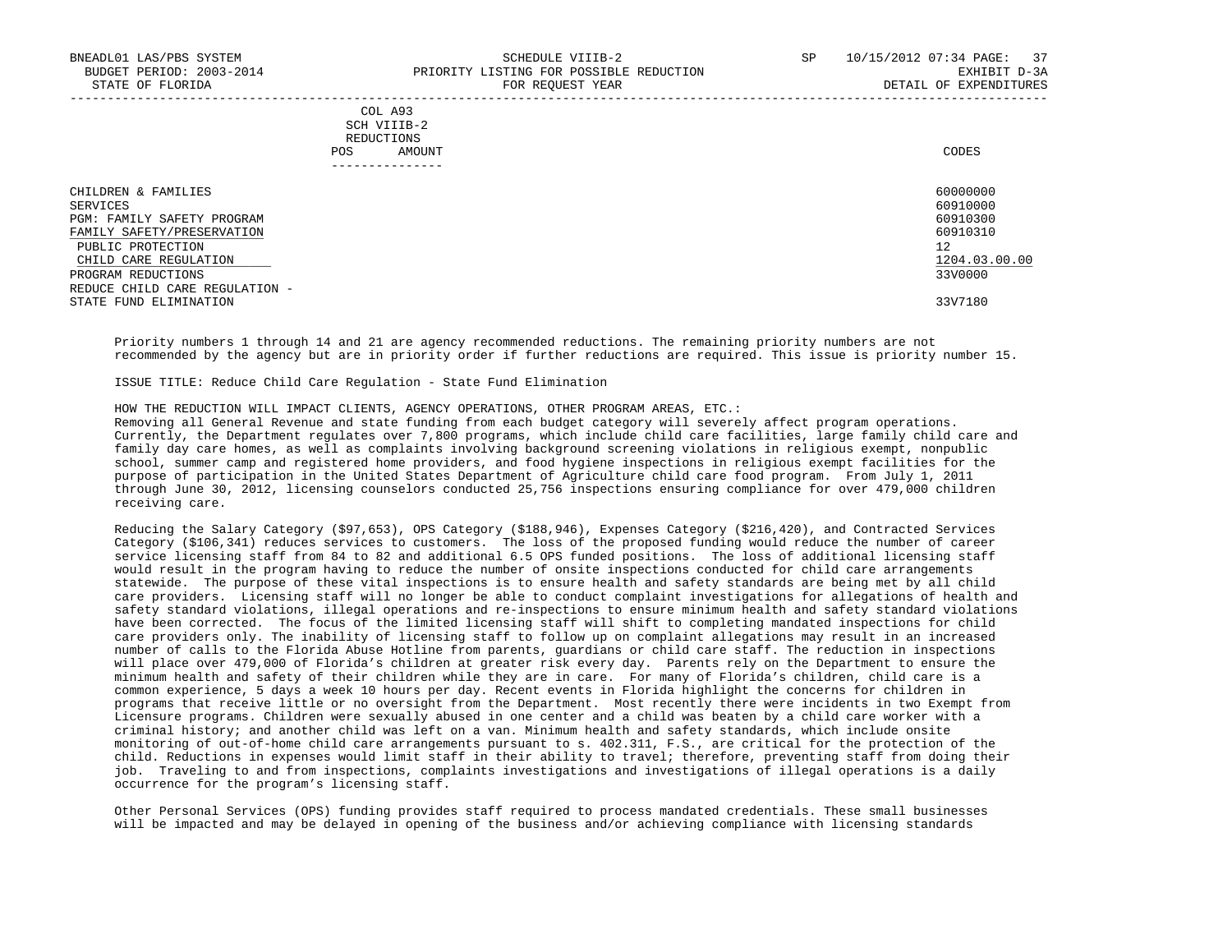| COL A93     |                 |
|-------------|-----------------|
| SCH VIIIB-2 |                 |
| REDUCTIONS  |                 |
| POS         | CODES<br>AMOUNT |

| - - - - - - - - - - - - - -    |               |
|--------------------------------|---------------|
| CHILDREN & FAMILIES            | 60000000      |
| SERVICES                       | 60910000      |
| PGM: FAMILY SAFETY PROGRAM     | 60910300      |
| FAMILY SAFETY/PRESERVATION     | 60910310      |
| PUBLIC PROTECTION              | 12            |
| CHILD CARE REGULATION          | 1204.03.00.00 |
| PROGRAM REDUCTIONS             | 33V0000       |
| REDUCE CHILD CARE REGULATION - |               |
| STATE FUND ELIMINATION         | 33V7180       |

 timely due to the Department's inability to process credential applications timely. The program issued over 7,559 credentials last fiscal year.

 Additionally, General Revenue and state funding is used to meet the required state matching dollars for the Federal Grants Trust Funds from the Child Care Development Fund (CCDF) from Florida's Office of Early Learning. The loss of General Revenue used as match would further impact the staffing levels, onsite inspections, technical assistance and program efficiencies created through the Child Care Information System.

 Reducing the Special Category 103034 (\$1,181,831) will eliminate Child Care Training Coordinating Agency (TCA) contracts. The loss of TCAs will require the elimination of instructor-led training and administration of competency exams as required by statute. Child care personnel will no longer have access to instructor-led child care training provided by the Department through contracts with Training Coordinating Agencies. During FY 2011-12 80,284 students attended instructor-led courses. Child care personnel will no longer have access to child care competency exams currently required by ss.402.305 (2), 402.313(4) and 402.3131(3), F.S. During FY 2011-12, 128,856 students took competency exams. The elimination of the Training Coordinating Agencies will also result in the Department's inability to facilitate Title VI and DHR's Limited English Proficient accommodations for trainings and competency examination as dictated by the Office of Civil Rights. The Department does not have the resources to absorb this workload; therefore, training and exemptions requirements would need to be eliminated statutorily.

 Reducing funds in the Special Category 103034 will also eliminate the Gold Seal Quality Care Program. The Child Care Program does not have the resources to absorb this workload currently performed through contract; therefore, the Gold Seal Quality Care Program would need to be eliminated statutorily as well.

 Reducing the Special Category 103034 will also reduce funding in the five counties with local licensing authority. The loss in funding which is used to support the licensing services in these five local communities has the potential to cause reversion of the licensing functionality/workload back to the state. The Program does not have sufficient resources to absorb this workload; therefore, resulting in further erosion of the inspection process due to the increased and unfunded workload.

#### JUSTIFICATION OR RATIONALE FOR ASSIGNING THE RELATIVE PRIORITY FOR REDUCTION:

 The Department of Children and Families conducted a comprehensive and detailed analysis of agency programs and the impact of General Revenue base budget funding reductions on program performance. Mandatory funding based on law, contract and requirements like federal maintenance of effort were considered as well. The goal was to identify ways to achieve General Revenue savings without lowering overall service value to Florida taxpayers. Department program managers, program experts, budget and financial experts, field and senior leadership were involved in a multi-step process. When the effort was completed the Department was able to identify a total savings of \$23,438,985 dollars and 52 FTE which could be recommended. These items are identified as priorities 1 through 15 in the VIIIB exercise and these reductions are recommended by the department. In addition the department has identified 146.5 positions in item 3300100 that should be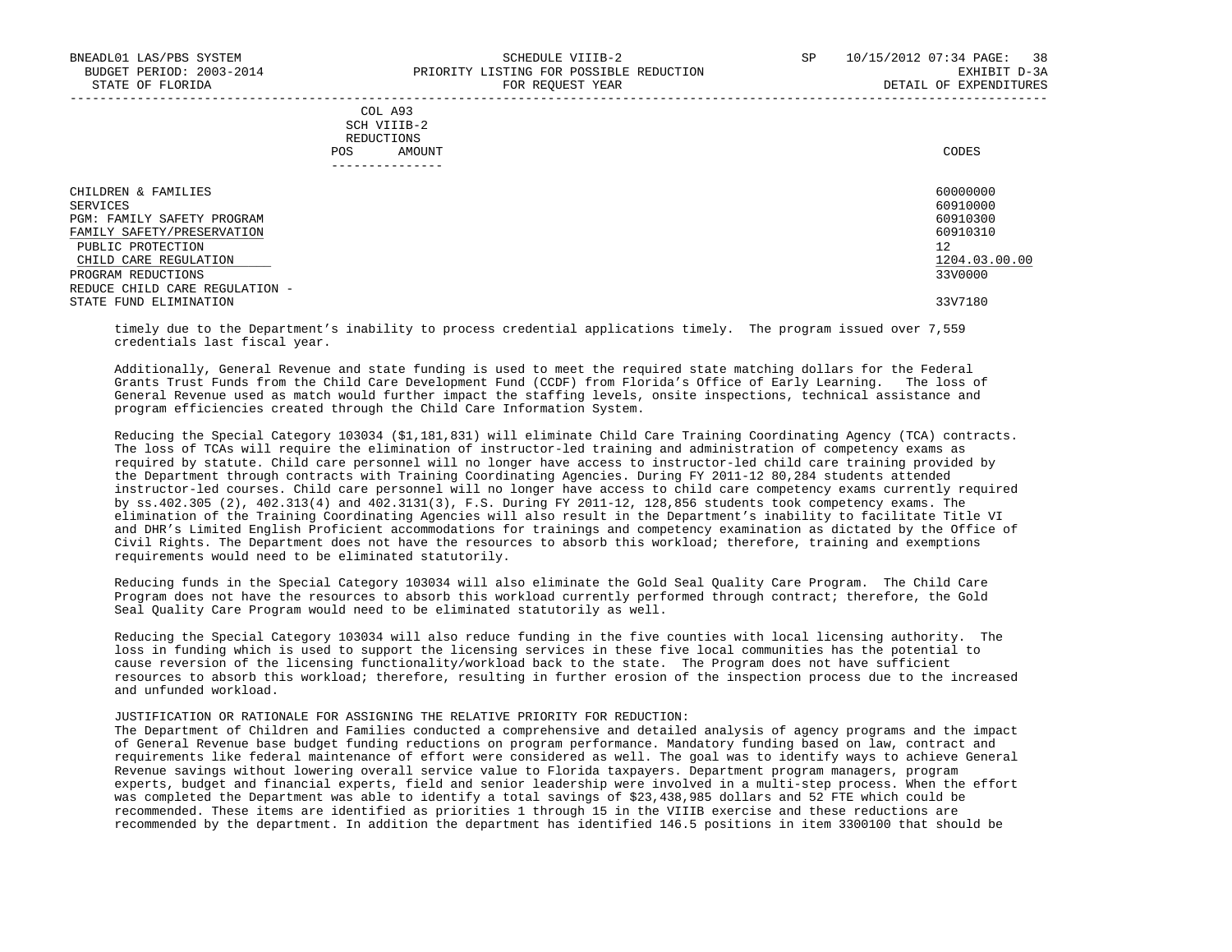|            | _______________ |       |
|------------|-----------------|-------|
| POS        | AMOUNT          | CODES |
| REDUCTIONS |                 |       |
|            | SCH VIIIB-2     |       |
|            | COL A93         |       |

| CHILDREN & FAMILIES            | 60000000      |
|--------------------------------|---------------|
| SERVICES                       | 60910000      |
| PGM: FAMILY SAFETY PROGRAM     | 60910300      |
| FAMILY SAFETY/PRESERVATION     | 60910310      |
| PUBLIC PROTECTION              | 12            |
| CHILD CARE REGULATION          | 1204.03.00.00 |
| PROGRAM REDUCTIONS             | 33V0000       |
| REDUCE CHILD CARE REGULATION - |               |
| STATE FUND ELIMINATION         | 33V7180       |

 eliminated from the department budget because these positions have become unfunded for various reasons related to management decisions designed to drive program improvement which has the effect of decreasing the size of government. The VIIIB exercise also contains another \$76,880,635 dollars in priorities 16 through 27. Although these items also emerged from the VIIIB exercise effort identified above they are not department recommendations. Rather they are a listing of possible reductions in order of Department priority if additional budget reductions related to General Revenue funding were determined to be necessary during the appropriation process.

CALCULATION METHODOLOGY:

Eliminate General Revenue and State Trust Funds Target: (\$ 2,054,167)

 The reduction amount for this issue is (\$1,901,820). This amount combined with the reduction amount of (\$152,347) in Issue Number 33V7130 fully eliminates all General Revenue and State Trust Funds in the Child Care Program.

#### IS A STATUTORY CHANGE REQUIRED TO IMPLEMENT THE REDUCTION:

 Statutory language changes will be required in ss. 402.26(6), 402.281, 402.305(1) and (2), 402.313(1) and (4), and 402.3131(3) F.S., to eliminate Gold Seal Quality Care Program, instructor-led child care training, and eliminate competency exams in lieu of establishing an assessment model of professional competency. Florida Administrative Code revisions will also be required.

 DISTRIBUTION METHODOLOGIES USED TO DISTRIBUTE THE REDUCTION TO OTHER ENTITIES AND THE IMPACTS TO THOSE ENTITIES: Child care providers that achieve Gold Seal Quality Care designation currently qualify for ad valorem tax exemption (s. 402.26, F.S.) through the Department of Revenue. This tax exemption is a tremendous benefit for providers and language could be modified to include Quality Rating Improvement System language and/or accreditation if it is determined that the ad valorem tax exemption should be maintained. DOR currently administers the tax exemption so workload should not shift. Additionally, revising Gold Seal accreditation language in s. 411.01013 and s. 1002.55, F.S, will be required by the Department of Education and the Florida Office of Early Learning if they intend to continue to utilize accreditation for eligibility in the School Readiness and Voluntary Prekindergarten Programs.

 Community child care coordinating agencies, community/state colleges, and local school districts currently involved in the coordination of instructor-led training and administration of child care competency exams will be impacted. The contract funding ranges from \$59,284 (Florida State College at Jacksonville) to \$213,492 (Miami Dade College) and will be eliminated. The Child Care Training Information Center will absorb, to the greatest extent possible, calls resulting from these contract eliminations. \*\*\*\*\*\*\*\*\*\*\*\*\*\*\*\*\*\*\*\*\*\*\*\*\*\*\*\*\*\*\*\*\*\*\*\*\*\*\*\*\*\*\*\*\*\*\*\*\*\*\*\*\*\*\*\*\*\*\*\*\*\*\*\*\*\*\*\*\*\*\*\*\*\*\*\*\*\*\*\*\*\*\*\*\*\*\*\*\*\*\*\*\*\*\*\*\*\*\*\*\*\*\*\*\*\*\*\*\*\*\*\*\*\*\*\*\*\*\*\*\*\*\*\*\*\*\*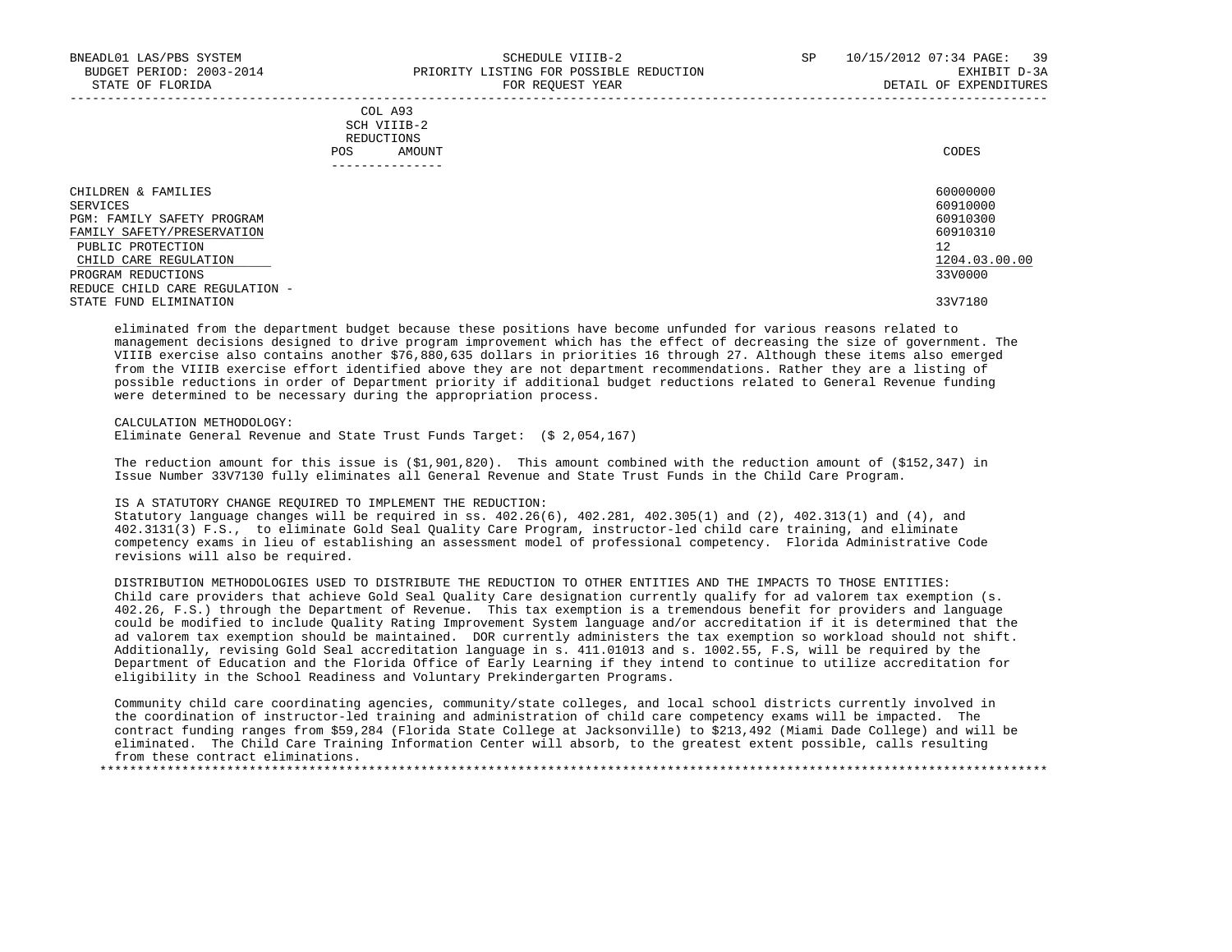| BUDGET PERIOD: 2003-2014<br>STATE OF FLORIDA                                                                                                                                                                                | SCHEDULE VIIIB-2<br>PRIORITY LISTING FOR POSSIBLE REDUCTION<br>FOR REQUEST YEAR |             |           |          |          |      | SP 10/15/2012 07:34 PAGE: 40<br>EXHIBIT D-3A<br>DETAIL OF EXPENDITURES                                 |  |
|-----------------------------------------------------------------------------------------------------------------------------------------------------------------------------------------------------------------------------|---------------------------------------------------------------------------------|-------------|-----------|----------|----------|------|--------------------------------------------------------------------------------------------------------|--|
|                                                                                                                                                                                                                             | COL A93<br>SCH VIIIB-2<br>REDUCTIONS<br>POS AMOUNT<br>---------------           |             |           |          |          |      | CODES                                                                                                  |  |
| CHILDREN & FAMILIES<br>SERVICES<br>PGM: FAMILY SAFETY PROGRAM<br>FAMILY SAFETY/PRESERVATION<br>PUBLIC PROTECTION<br>CHILD CARE REGULATION<br>PROGRAM REDUCTIONS<br>REDUCE CHILD CARE REGULATION -<br>STATE FUND ELIMINATION |                                                                                 |             |           |          |          |      | 60000000<br>60910000<br>60910300<br>60910310<br>12 <sup>°</sup><br>1204.03.00.00<br>33V0000<br>33V7180 |  |
| POSITION DETAIL OF SALARIES AND BENEFITS:                                                                                                                                                                                   | FTE                                                                             | BASE RATE   | ADDITIVES | BENEFITS | SUBTOTAL | ႜ    | LAPSE LAPSED SALARIES<br>AND BENEFITS                                                                  |  |
| A93 - SCH VIIIB-2 REDUCTIONS<br>CHANGES TO CURRENTLY AUTHORIZED POSITIONS<br>P101 PROPOSED CLASS CODE<br>C0003 001                                                                                                          | $2.00 -$                                                                        |             |           |          |          | 0.00 |                                                                                                        |  |
| TOTALS FOR ISSUE BY FUND                                                                                                                                                                                                    |                                                                                 |             |           |          |          |      |                                                                                                        |  |
|                                                                                                                                                                                                                             | $2.00 -$                                                                        |             |           |          |          |      | ==============                                                                                         |  |
| RA06 RATE ADJ - NO FTE - NO SALARY - NO BENEFITS<br>C0004 001                                                                                                                                                               |                                                                                 | $60, 545 -$ |           |          |          |      |                                                                                                        |  |
| TOTAL SALARY RATE                                                                                                                                                                                                           |                                                                                 | $60.545 -$  |           |          |          |      | ==============                                                                                         |  |
| OTHER SALARY AMOUNT                                                                                                                                                                                                         |                                                                                 |             |           |          |          |      |                                                                                                        |  |
| 1000 GENERAL REVENUE FUND                                                                                                                                                                                                   |                                                                                 |             |           |          |          |      | 97,653–<br>. _ _ _ _ _ _ _ _ _ _                                                                       |  |
|                                                                                                                                                                                                                             |                                                                                 |             |           |          |          |      | $97,653-$<br>==============                                                                            |  |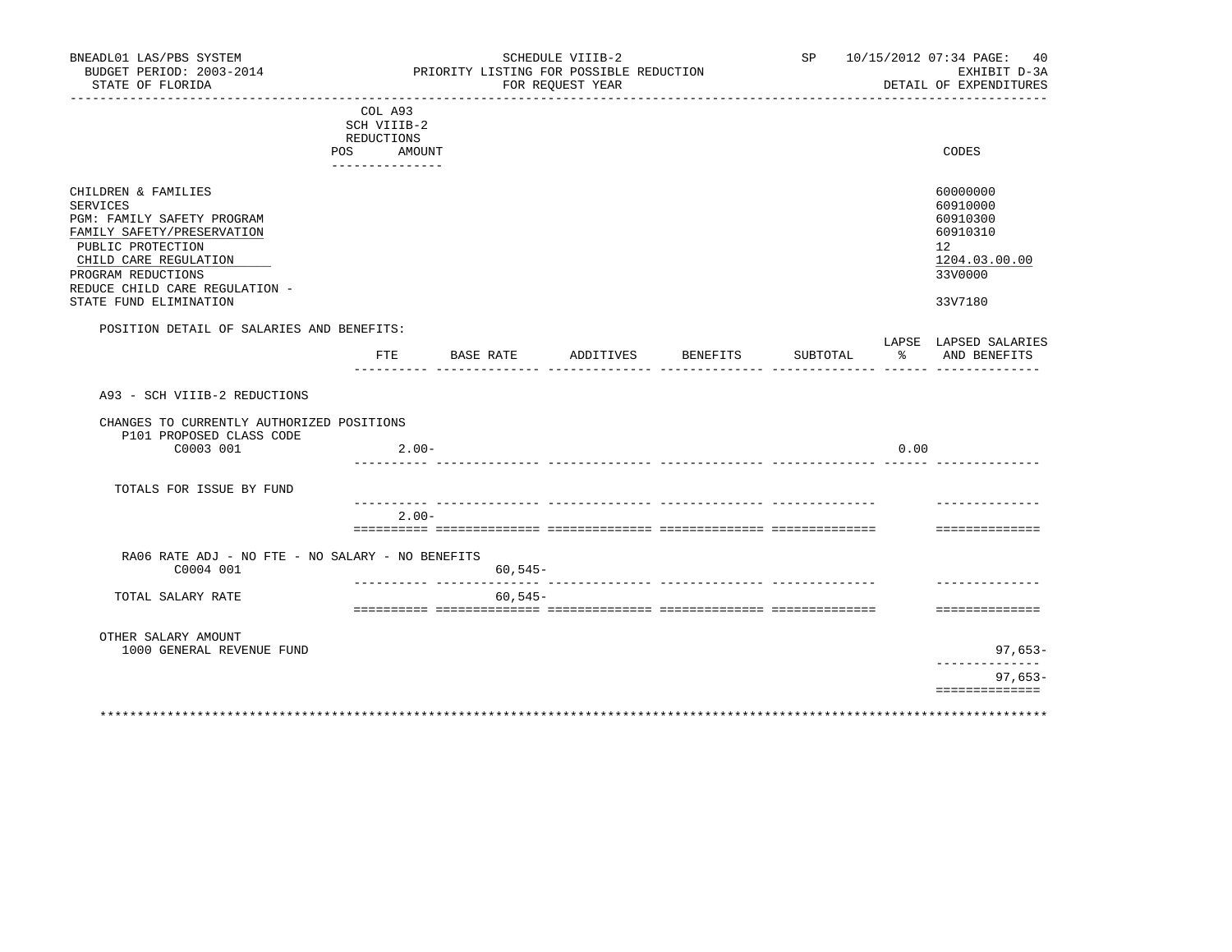|                                                                                                                                                                                                              |         | COL A93<br>SCH VIIIB-2<br>REDUCTIONS |                                     |                                                                                             |
|--------------------------------------------------------------------------------------------------------------------------------------------------------------------------------------------------------------|---------|--------------------------------------|-------------------------------------|---------------------------------------------------------------------------------------------|
|                                                                                                                                                                                                              |         | POS                                  | AMOUNT<br>---------------           | CODES                                                                                       |
| CHILDREN & FAMILIES<br><b>SERVICES</b><br>PGM: FAMILY SAFETY PROGRAM<br>FAMILY SAFETY/PRESERVATION<br>PUBLIC PROTECTION<br>CHILD CARE REGULATION<br>PROGRAM REDUCTIONS<br>REDUCE SOCIAL SERVICES BLOCK GRANT |         |                                      |                                     | 60000000<br>60910000<br>60910300<br>60910310<br>12 <sup>°</sup><br>1204.03.00.00<br>33V0000 |
| TRUST FUND<br>OTHER PERSONAL SERVICES                                                                                                                                                                        |         |                                      |                                     | 33V7320<br>030000                                                                           |
| SOCIAL SVCS BLK GRT TF                                                                                                                                                                                       |         |                                      | -FEDERL 21,531-<br>================ | 2639 3                                                                                      |
| <b>EXPENSES</b>                                                                                                                                                                                              |         |                                      |                                     | 040000                                                                                      |
| SOCIAL SVCS BLK GRT TF - FEDERL 23,776-                                                                                                                                                                      |         |                                      | ________________                    | 2639 3                                                                                      |
| SPECIAL CATEGORIES<br>CONTRACTED SERVICES                                                                                                                                                                    |         |                                      |                                     | 100000<br>100777                                                                            |
| SOCIAL SVCS BLK GRT TF                                                                                                                                                                                       |         |                                      | -FEDERL 12,118-<br>================ | 2639 3                                                                                      |
| G/A-CHILD PROTECTION                                                                                                                                                                                         |         |                                      |                                     | 103034                                                                                      |
| SOCIAL SVCS BLK GRT TF                                                                                                                                                                                       |         |                                      | -FEDERL 91,560-<br>===============  | 2639 3                                                                                      |
| DEFERRED-PAY COM CONTRACTS                                                                                                                                                                                   |         |                                      |                                     | 105280                                                                                      |
| SOCIAL SVCS BLK GRT TF                                                                                                                                                                                       | -FEDERL |                                      | $58 -$<br>===============           | 2639 3                                                                                      |
| LEASE/PURCHASE/EOUIPMENT                                                                                                                                                                                     |         |                                      |                                     | 105281                                                                                      |
| SOCIAL SVCS BLK GRT TF                                                                                                                                                                                       | -FEDERL |                                      | 1,265-<br>===============           | 2639 3                                                                                      |
| TOTAL: REDUCE SOCIAL SERVICES BLOCK GRANT<br>TRUST FUND<br>TOTAL ISSUE                                                                                                                                       |         |                                      | $150, 308 -$                        | 33V7320                                                                                     |
|                                                                                                                                                                                                              |         |                                      | ===============                     |                                                                                             |

 AGENCY ISSUE NARRATIVE: SCH VIIIB-2 NARR 13-14 NARRATIVE: IT COMPONENT? NO PRIORITY #26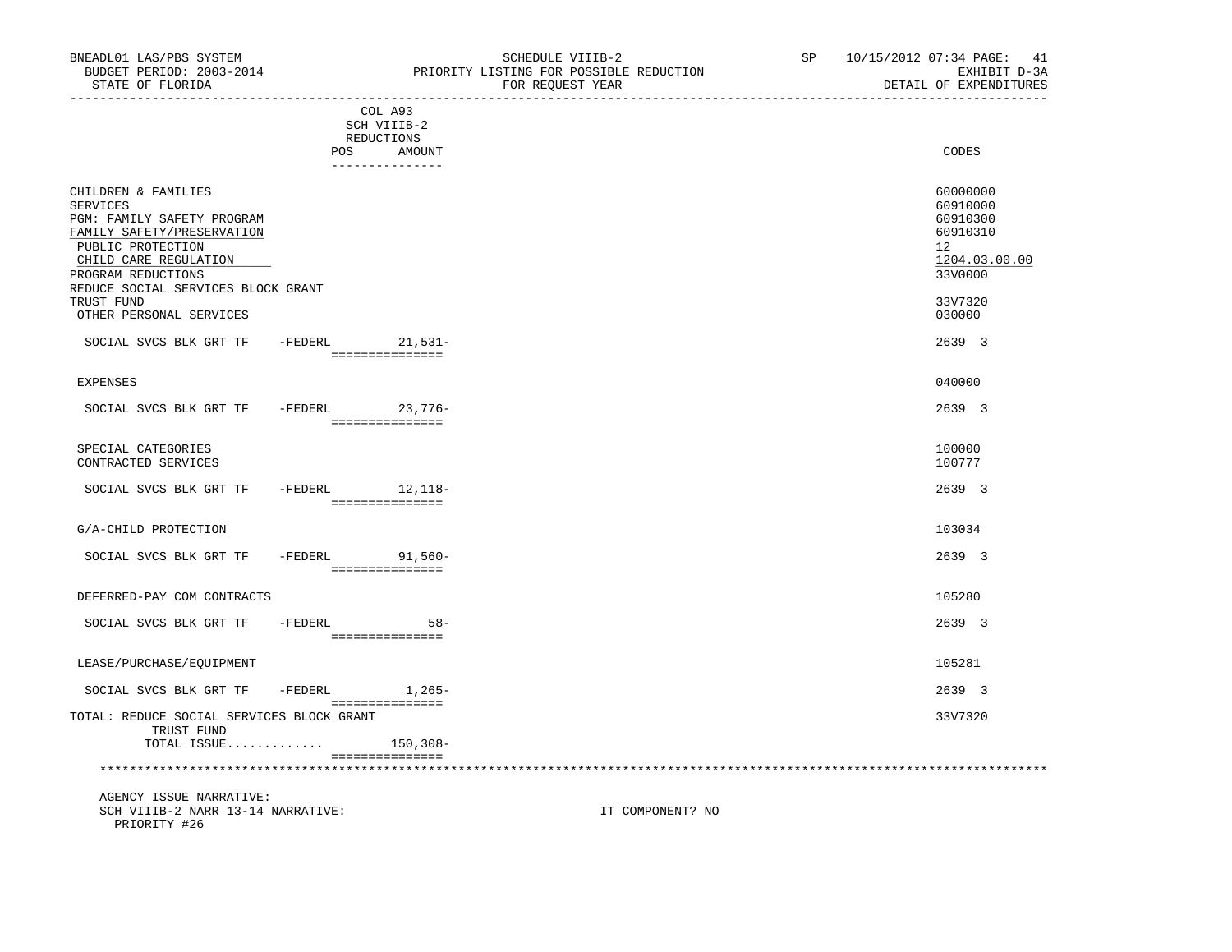### COL A93 SCH VIIIB-2 REDUCTIONS POS AMOUNT CODES ---------------

| CHILDREN & FAMILIES                | 60000000      |
|------------------------------------|---------------|
| SERVICES                           | 60910000      |
| PGM: FAMILY SAFETY PROGRAM         | 60910300      |
| FAMILY SAFETY/PRESERVATION         | 60910310      |
| PUBLIC PROTECTION                  | 12            |
| CHILD CARE REGULATION              | 1204.03.00.00 |
| PROGRAM REDUCTIONS                 | 33V0000       |
| REDUCE SOCIAL SERVICES BLOCK GRANT |               |
| TRUST FUND                         | 33V7320       |

-----------------------------------------------------------------------------------------------------------------------------------

 Priority numbers 1 through 14 and 21 are agency recommended reductions. The remaining priority numbers are not recommended by the agency but are in priority order if further reductions are required. This issue is priority number 26.

ISSUE TITLE: Reduce Social Services Block Grant Trust Fund

HOW WILL THE REDUCTION WILL IMPACT CLIENTS, AGENCY OPERATIONS, OTHER PROGRAM AREAS, ETC.:

 The Department was assigned a target for the Social Services Block Grant (SSBG) federal funds. These funds are utilized by the legislature within the agency's Executive Direction and Support Services, Family Safety and Preservation Services, Mental Health Services and Substance Abuse Services budget entities in accordance with legislative decisions. Anything other than a reduction in proportion to the legislative allocation decision would appear to be a violation of legislative intent. Therefore, the Department has assigned the reduction amounts in the SSBG federal funds in proportion to the amount legislatively allocated.

#### JUSTIFICATION OR RATIONALE FOR ASSIGNING THE RELATIVE PRIORITY FOR REDUCTION:

 The Department of Children and Families conducted a comprehensive and detailed analysis of agency programs and the impact of General Revenue base budget funding reductions on program performance. Mandatory funding based on law, contract and requirements like federal maintenance of effort were considered as well. The goal was to identify ways to achieve General Revenue savings without lowering overall service value to Florida taxpayers. Department program managers, program experts, budget and financial experts, field and senior leadership were involved in a multi-step process. When the effort was completed the Department was able to identify a total savings of \$23,438,985 dollars and 52 FTE which could be recommended. These items are identified as priorities 1 through 15 in the VIIIB exercise and these reductions are recommended by the department. In addition, the department has identified 146.5 positions in item 3300100 that should be eliminated from the department budget because these positions have become unfunded for various reasons related to management decisions designed to drive program improvement which has the effect of decreasing the size of government. The VIIIB exercise also contains another \$76,880,635 dollars in priorities 16 through 27. Although these items also emerged from the VIIIB exercise effort identified above they are not department recommendations. Rather they are a listing of possible reductions in order of Department priority if additional budget reductions related to General Revenue funding were determined to be necessary during the appropriation process.

CALCULATION METHODOLOGY:

Not applicable

IS A STATUTORY CHANGE REQUIRED TO IMPLEMENT THE REDUCTION: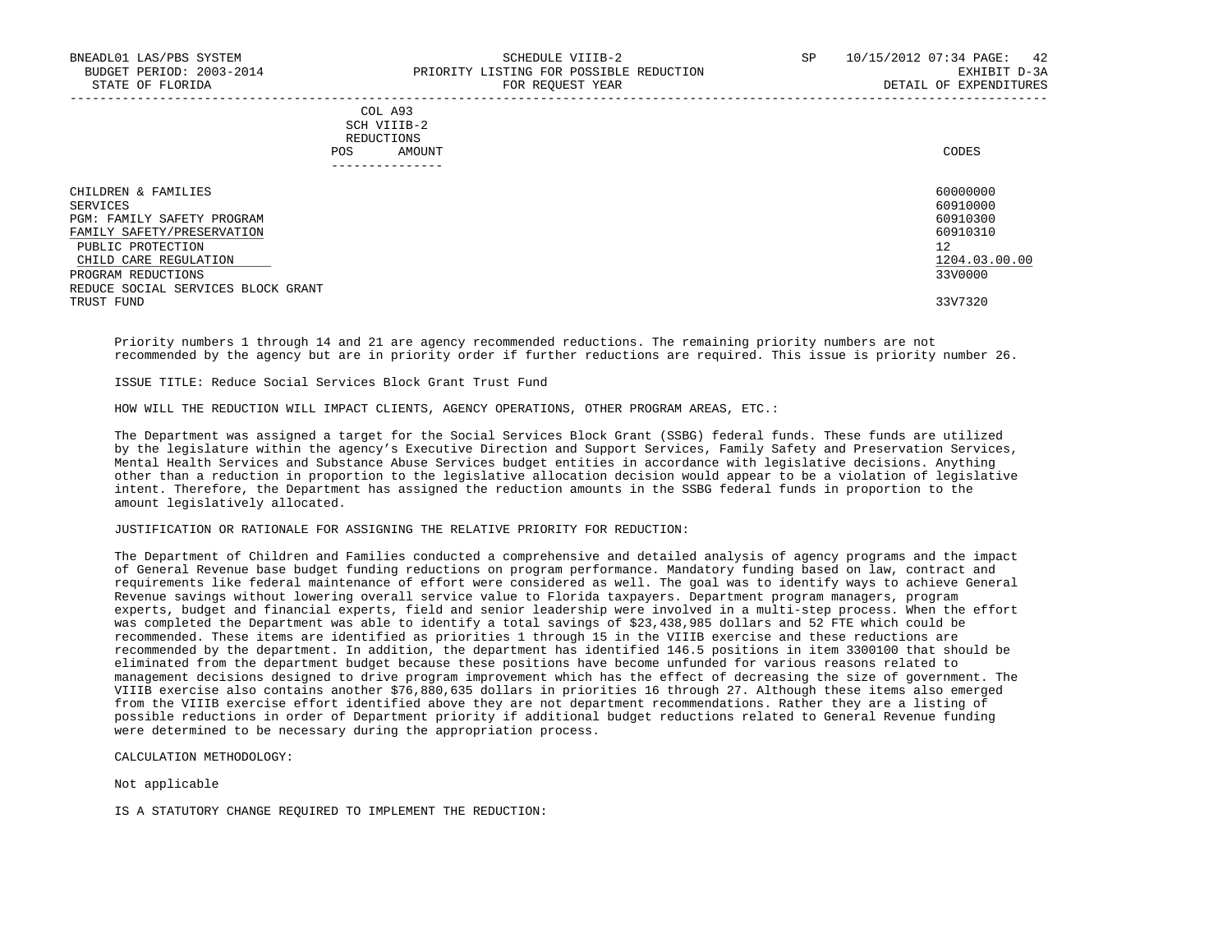| COL A93                                                                                                        |
|----------------------------------------------------------------------------------------------------------------|
| SCH VIIIB-2<br>the contract of the contract of the contract of the contract of the contract of the contract of |
| REDUCTIONS                                                                                                     |
| CODES<br>AMOUNT                                                                                                |
|                                                                                                                |

| - - - - - - - - - - - - - -        |               |
|------------------------------------|---------------|
| CHILDREN & FAMILIES                | 60000000      |
| SERVICES                           | 60910000      |
| PGM: FAMILY SAFETY PROGRAM         | 60910300      |
| FAMILY SAFETY/PRESERVATION         | 60910310      |
| PUBLIC PROTECTION                  | 12            |
| CHILD CARE REGULATION              | 1204.03.00.00 |
| PROGRAM REDUCTIONS                 | 33V0000       |
| REDUCE SOCIAL SERVICES BLOCK GRANT |               |
| TRUST FUND                         | 33V7320       |

Not applicable

DISTRIBUTION METHODOLOGIES USED TO DISTRIBUTE THE REDUCTION TO OTHER ENTITIES AND THE IMPACTS TO THOSE ENTITIES:

| Not applicable               |              |               |
|------------------------------|--------------|---------------|
| TOTAL: CHILD CARE REGULATION |              | 1204.03.00.00 |
| BY FUND TYPE                 |              |               |
| GENERAL REVENUE FUND         | 1,527,505-   | 1000          |
| TRUST FUNDS                  | 681,004-     | 2000          |
| TOTAL POSITIONS 5.00-        |              |               |
| TOTAL PROG COMP              | 2,208,509-   |               |
| TOTAL SALARY RATE $153,545-$ |              |               |
|                              | :=========== |               |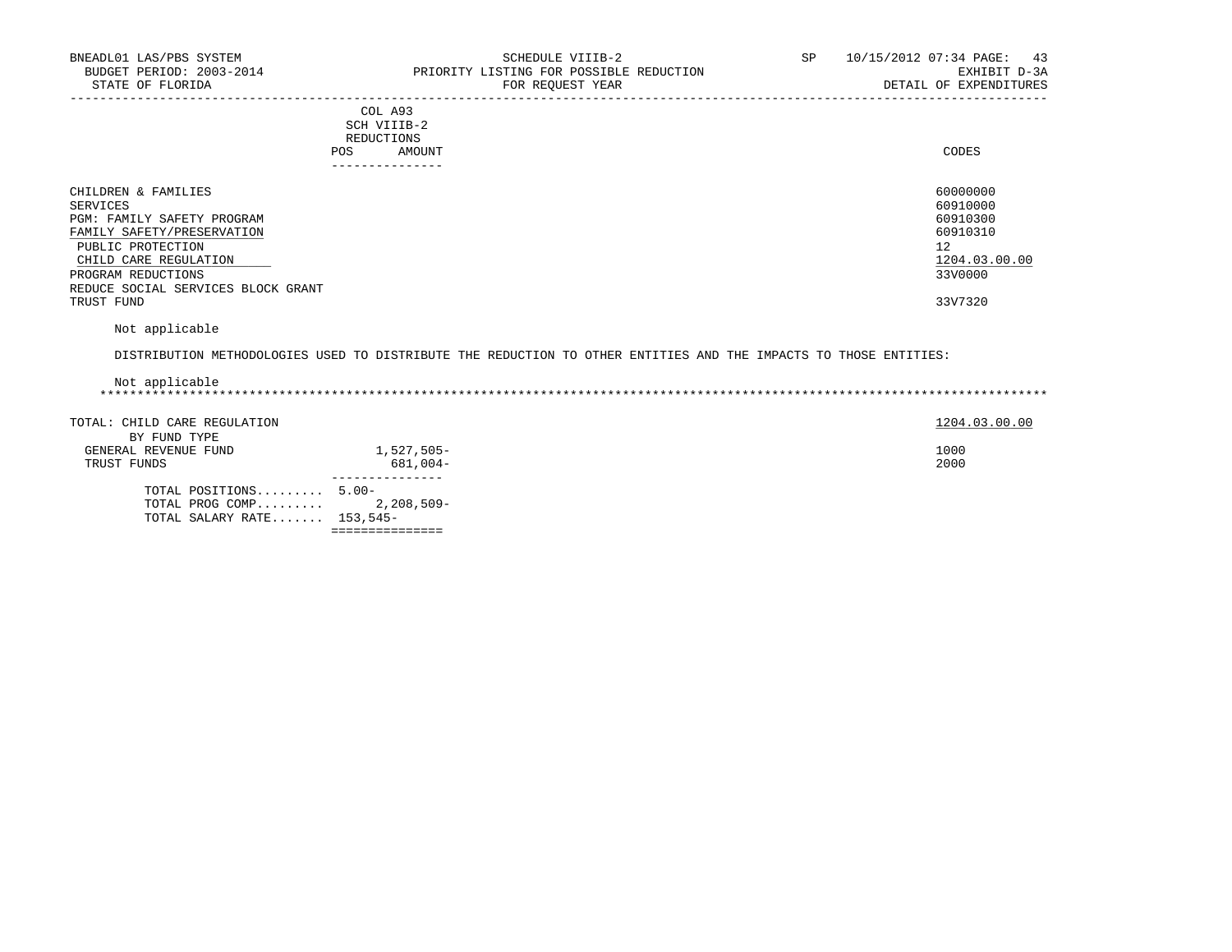| BNEADL01 LAS/PBS SYSTEM<br>BUDGET PERIOD: 2003-2014<br>STATE OF FLORIDA                                                                                                                                      |     |                                                | SCHEDULE VIIIB-2<br>PRIORITY LISTING FOR POSSIBLE REDUCTION<br>FOR REQUEST YEAR | SP and the set of the set of the set of the set of the set of the set of the set of the set of the set of the set of the set of the set of the set of the set of the set of the set of the set of the set of the set of the se | 10/15/2012 07:34 PAGE: 44<br>EXHIBIT D-3A<br>DETAIL OF EXPENDITURES                                 |
|--------------------------------------------------------------------------------------------------------------------------------------------------------------------------------------------------------------|-----|------------------------------------------------|---------------------------------------------------------------------------------|--------------------------------------------------------------------------------------------------------------------------------------------------------------------------------------------------------------------------------|-----------------------------------------------------------------------------------------------------|
|                                                                                                                                                                                                              | POS | COL A93<br>SCH VIIIB-2<br>REDUCTIONS<br>AMOUNT |                                                                                 |                                                                                                                                                                                                                                | CODES                                                                                               |
| CHILDREN & FAMILIES<br>SERVICES<br>PGM: FAMILY SAFETY PROGRAM<br>FAMILY SAFETY/PRESERVATION<br>HEALTH AND HUMAN SERVICES<br>ADULT PROTECTION<br>MANAGEMENT REDUCTIONS<br>REDUCE LEASE OBLIGATION<br>EXPENSES |     |                                                |                                                                                 |                                                                                                                                                                                                                                | 60000000<br>60910000<br>60910300<br>60910310<br>13<br>1304.06.00.00<br>33G0000<br>33G7100<br>040000 |
| GENERAL REVENUE FUND -MATCH 33,989-<br>FEDERAL GRANTS TRUST FUND -FEDERL                                                                                                                                     |     | 12,437-<br>--------------                      |                                                                                 |                                                                                                                                                                                                                                | 1000 2<br>2261 3                                                                                    |
| TOTAL APPRO                                                                                                                                                                                                  |     | 46,426-                                        |                                                                                 |                                                                                                                                                                                                                                |                                                                                                     |

 =============== \*\*\*\*\*\*\*\*\*\*\*\*\*\*\*\*\*\*\*\*\*\*\*\*\*\*\*\*\*\*\*\*\*\*\*\*\*\*\*\*\*\*\*\*\*\*\*\*\*\*\*\*\*\*\*\*\*\*\*\*\*\*\*\*\*\*\*\*\*\*\*\*\*\*\*\*\*\*\*\*\*\*\*\*\*\*\*\*\*\*\*\*\*\*\*\*\*\*\*\*\*\*\*\*\*\*\*\*\*\*\*\*\*\*\*\*\*\*\*\*\*\*\*\*\*\*\*

 AGENCY ISSUE NARRATIVE: SCH VIIIB-2 NARR 13-14 NARRATIVE: IT COMPONENT? NO PRIORITY #2

ISSUE TITLE: Reduce Lease Obligation

 Priority numbers 1 through 14 and 21 are agency recommended reductions. The remaining priority numbers are not recommended by the agency but are in priority order if further reductions are required. This issue is priority number 2.

 HOW THE REDUCTION WILL IMPACT CLIENTS, AGENCY OPERATIONS, OTHER PROGRAM AREAS, ETC.: A budget reduction of \$1,152,709 (\$691,043 of General Revenue, \$457,012 of unfunded Federal Grants Trust Fund, and \$4,654 in Working Capital Trust Fund "double budget") in recurring budget authority will be absorbed throughout the Department due to lease savings.

## JUSTIFICATION OR RATIONALE FOR ADDIGNING THE RELATIVE PRIORITY FOR REDUCTION:

 The Department of Children and Families conducted a comprehensive and detailed analysis of agency programs and the impact of General Revenue base budget funding reductions on program performance. Mandatory funding based on law, contract and requirements like federal maintenance of effort were considered as well. The goal was to identify ways to achieve General Revenue savings without lowering overall service value to Florida taxpayers. Department program managers, program experts, budget and financial experts, field and senior leadership were involved in a multi-step process. When the effort was completed the Department was able to identify a total savings of \$23,438,985 dollars and 52 FTE which could be recommended. These items are identified as priorities 1 through 15 in the VIIIB exercise and these reductions are recommended by the department. In addition the department has identified 146.5 positions in item 3300100 that should be eliminated from the department budget because these positions have become unfunded for various reasons related to management decisions designed to drive program improvement which has the effect of decreasing the size of government. The VIIIB exercise also contains another \$76,880,635 dollars in priorities 16 through 27. Although these items also emerged from the VIIIB exercise effort identified above they are not department recommendations. Rather they are a listing of possible reductions in order of Department priority if additional budget reductions related to General Revenue funding were determined to be necessary during the appropriation process.

CALCULATION METHODOLOGY: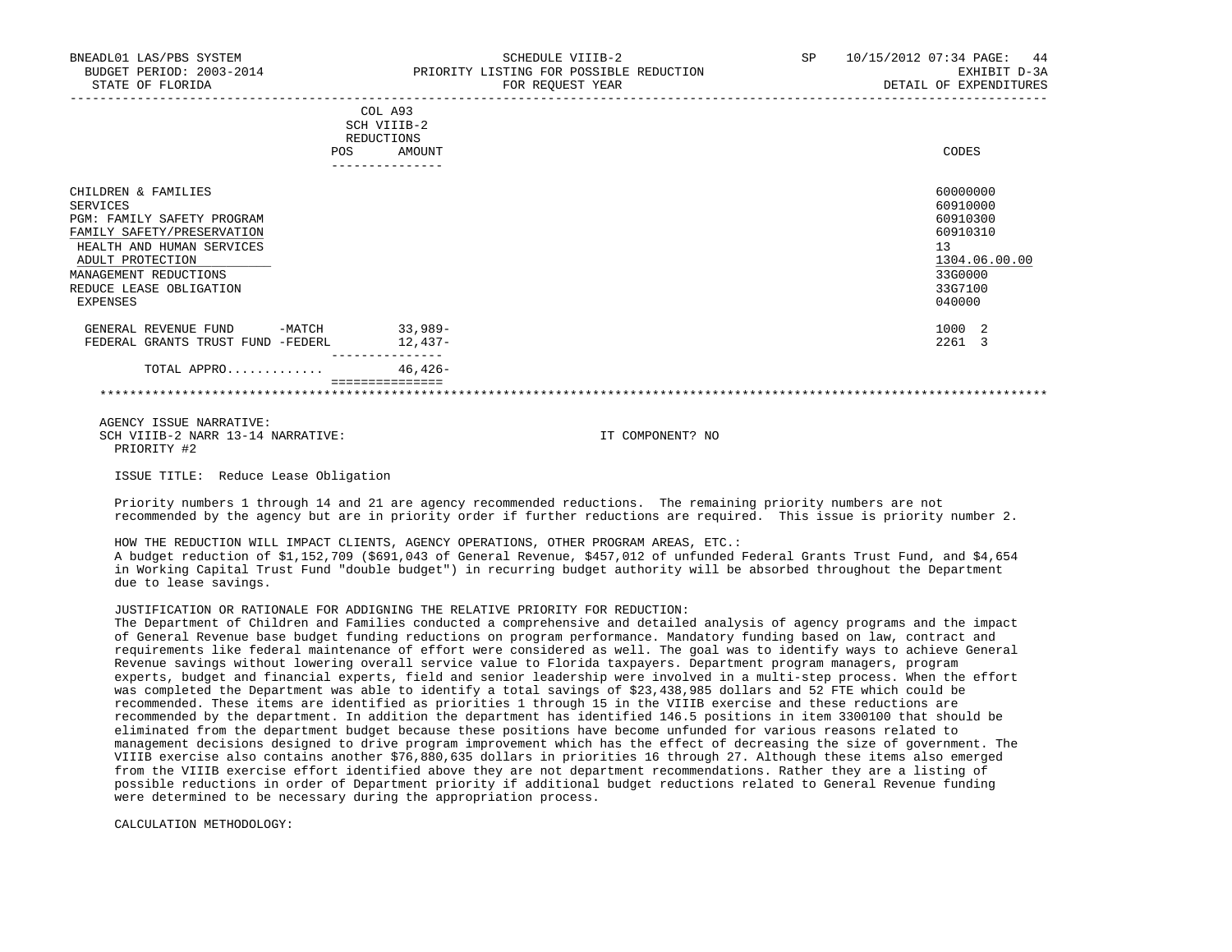|     | --------------- |       |
|-----|-----------------|-------|
| POS | AMOUNT          | CODES |
|     | REDUCTIONS      |       |
|     | SCH VIIIB-2     |       |
|     | COL A93         |       |

| CHILDREN & FAMILIES        | 60000000      |
|----------------------------|---------------|
| SERVICES                   | 60910000      |
| PGM: FAMILY SAFETY PROGRAM | 60910300      |
| FAMILY SAFETY/PRESERVATION | 60910310      |
| HEALTH AND HUMAN SERVICES  | 13            |
| ADULT PROTECTION           | 1304.06.00.00 |
| MANAGEMENT REDUCTIONS      | 33G0000       |
| REDUCE LEASE OBLIGATION    | 33G7100       |

 An analysis was completed on private sector leases that will be expiring between now and the end of 2014 to determine the projected cost avoidance related to these leases. Based on this analysis it was determined that the Department could reduce recurring General Revenue in the amount of \$691,043. The General Revenue in many of the areas impacted was being used a match to several Federal Grants and as a result of reducing the General Revenue, \$457,012 in Federal Grants Trust Fund budget authority was identified as unfunded.

 IS A STATUTORY CHANGE REQUIRED TO IMPLEMENT THE REDUCTION: Not Applicable

 DISTRIBUTION METHODOLOGIES USED TO DISTRIBUTE THE REDUCTION TO OTHER ENTITIES AND THE IMPACTS TO THOSE ENTITIES: The projected cost avoidance was identified by individual lease and spread to those Entities that were located within the service centers.

 This reduction will be effective statewide and the distribution will be based on the Fiscal Year 2013-2014 Approved Allocation Methodologies for the programs impacted.

| PROGRAM REDUCTIONS<br>REDUCE DOMESTIC VIOLENCE PROGRAM<br>SPECIAL CATEGORIES<br>G/A-DOMESTIC VIOLENCE PRG |                     |                                                   | 33V0000<br>33V7140<br>100000<br>100995 |
|-----------------------------------------------------------------------------------------------------------|---------------------|---------------------------------------------------|----------------------------------------|
| GENERAL REVENUE FUND                                                                                      | $-$ STATE<br>-MATCH | 21,774-<br>$494.686-$                             | 1000 1<br>1000 2                       |
| TOTAL GENERAL REVENUE FUND                                                                                |                     | ----------------<br>$516,460-$<br>=============== | 1000                                   |
| DOMESTIC VIOLENCE TF                                                                                      | -MATCH              | 696,540-                                          | 2157 2                                 |
| FEDERAL GRANTS TRUST FUND -FEDERL                                                                         |                     | $373.023 -$                                       | 2261 3                                 |
| TOTAL APPRO                                                                                               |                     | ===============<br>$1,586,023-$                   |                                        |
|                                                                                                           |                     | ===============                                   |                                        |

 AGENCY ISSUE NARRATIVE: SCH VIIIB-2 NARR 13-14 NARRATIVE: IT COMPONENT? NO PRIORITY #16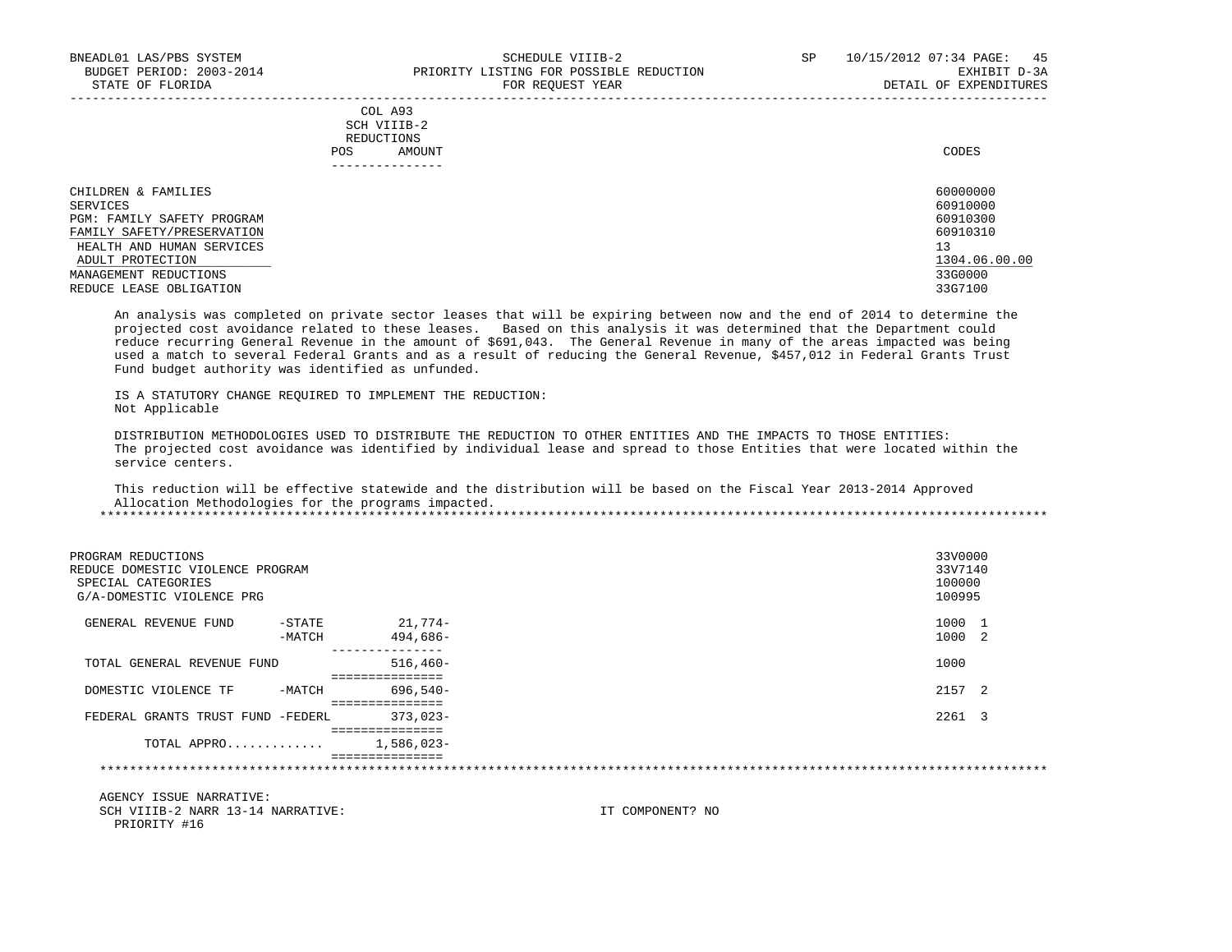#### COL A93 SCH VIIIB-2 REDUCTIONS POS AMOUNT CODES ---------------

| CHILDREN & FAMILIES              | 60000000      |
|----------------------------------|---------------|
| SERVICES                         | 60910000      |
| PGM: FAMILY SAFETY PROGRAM       | 60910300      |
| FAMILY SAFETY/PRESERVATION       | 60910310      |
| HEALTH AND HUMAN SERVICES        |               |
| ADULT PROTECTION                 | 1304.06.00.00 |
| PROGRAM REDUCTIONS               | 33V0000       |
| REDUCE DOMESTIC VIOLENCE PROGRAM | 33V7140       |

-----------------------------------------------------------------------------------------------------------------------------------

 Priority numbers 1 through 14 and 21 are agency recommended reductions. The remaining priority numbers are not recommended by the agency but are in priority order if further reductions are required. This issue is priority number 16.

ISSUE TITLE: Reduce Domestic Violence Program

 HOW THE REDUCTION WILL IMPACT CLIENTS, AGENCY OPERATIONS, OTHER PROGRAM AREAS, ETC.: The Department's Domestic Violence Program Office provides oversight for Florida's domestic violence program to ensure appropriate implementation of the state's domestic violence policies, programming, and funding. Among the Office's primary responsibilities are the administration and oversight of federal and state funding designated for domestic violence services; and the certification of the state's 42 domestic violence centers.

 Section 39.905, Florida Statutes and Chapter 65H-1, Florida Administrative Code, provides that certified domestic violence centers must provide a facility which will serve as a center to receive and house persons who are victims of domestic violence including minor children and other dependents of a victim, when such dependents are partly or wholly dependent on the victim for support or services. Minimum core services that centers must provide include: information and referral services, safety planning, counseling and case management services, temporary emergency shelter for more than 24 hours, a 24-hour hotline, training for law enforcement personnel, assessment and appropriate referral of resident children, and educational services for community awareness relative to the incidence of domestic violence, the prevention of such violence, and the services available for persons engaged in or subject to domestic violence. Centers must also participate in the provision of orientation and training programs developed for law enforcement officers, social workers, and other professionals and paraprofessionals who work with domestic violence victims to better enable such persons to deal effectively with incidents of domestic violence.

 A reduction of 10% of state funds identified for Fiscal Year 2013-2014 within the Domestic Violence Program for services is equal to \$516,460 of General Revenue and \$696,540 of Domestic Violence Trust Fund. The total proposed reduction is \$1,212,999 for domestic violence services; this is also equal to 3.9% of the total program budget if federal funds are included. These funds are allocated to the state's 42 certified domestic violence centers to provide emergency shelter and related services to domestic violence victims and their children. State funds also provide for recurring activities associated with program operations and the administration of two federal grants - Family Violence Prevention and Services Grant (FVPSA) and Violence Against Women Act Grant (VAWA).

 State funds also are used for the mandated matching funds for the FVPSA grant. By reducing state funds used for match, services would also be reduced \$373,023 in federal funds under the FVPSA grant.

 Services: The loss of state funds will have a negative impact on 42 state-certified domestic violence centers resulting in reducing their budgets and limiting the number of victims they serve in Florida. These centers receive some funding from other sources, but rely solely on state funding to support most (50-70%) critical services and operating expenses. The economic challenges facing Florida's communities during the past five years have resulted in centers' suffering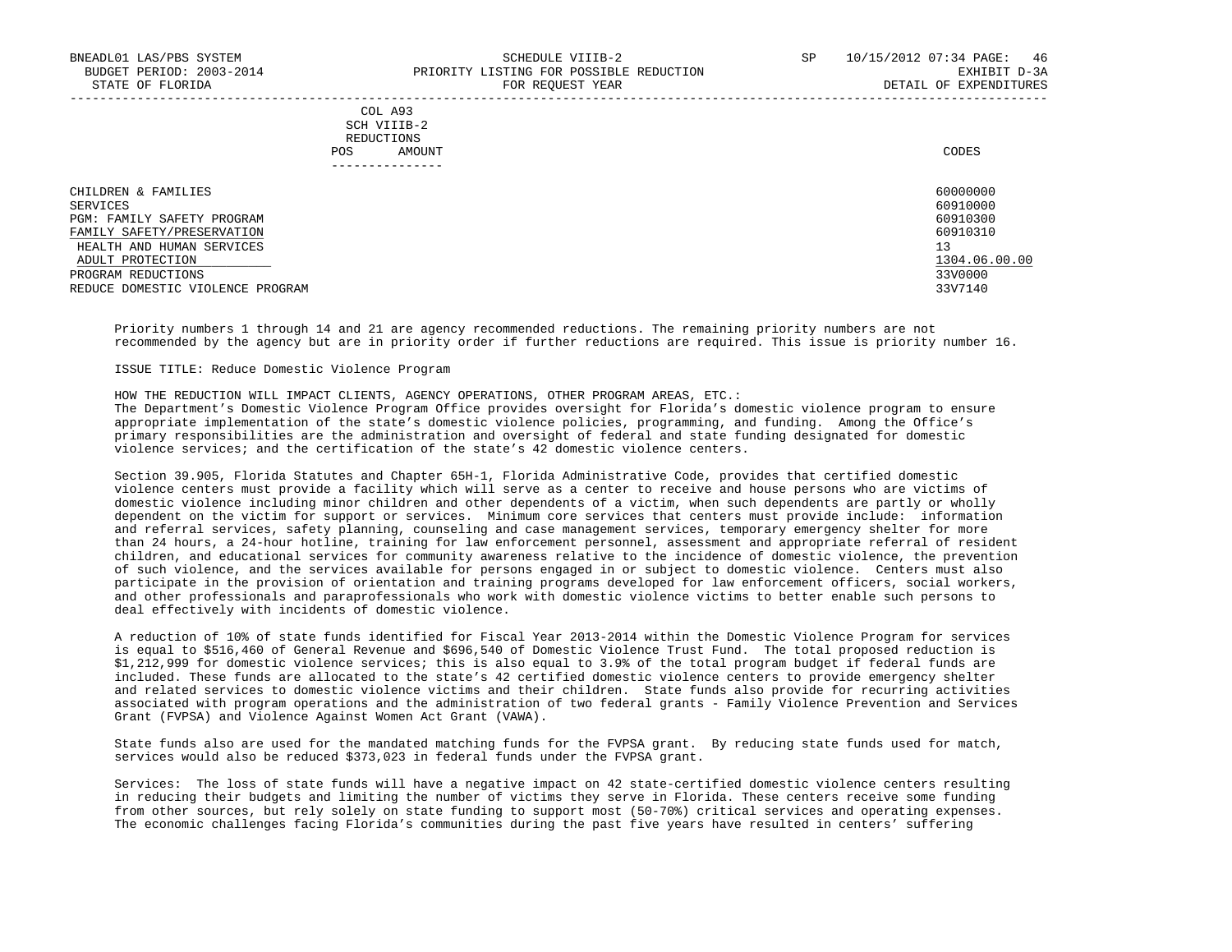|     | COL A93     |       |
|-----|-------------|-------|
|     | SCH VIIIB-2 |       |
|     | REDUCTIONS  |       |
| POS | AMOUNT      | CODES |

| CHILDREN & FAMILIES               | 60000000      |
|-----------------------------------|---------------|
| SERVICES                          | 60910000      |
| <b>PGM: FAMILY SAFETY PROGRAM</b> | 60910300      |
| FAMILY SAFETY/PRESERVATION        | 60910310      |
| HEALTH AND HUMAN SERVICES         | 13            |
| ADULT PROTECTION                  | 1304.06.00.00 |
| PROGRAM REDUCTIONS                | 33V0000       |
| REDUCE DOMESTIC VIOLENCE PROGRAM  | 33V7140       |

 reductions in their already limited budgets due to receiving less and less funding from local governments and private sources. The fifteen centers serving the rural areas of the state have especially been affected by the recession.

 The state's 42 certified domestic violence centers answered over 98,763 crisis calls and provided safe housing to 15,997 victims and their children in 2011-2012, a 9% increase over the past four years. Children who fled the violence with their parent account for 47% of the shelter residents. This same year the 42 centers turned away 3,471 victims and their children due to lack of available space, a 30% increase over the past three years. Centers also provided outreach services to 36,389 individuals; safety planning to 90,129 individuals; and counseling to 55,181 individuals. The proposed budget reduction would reduce domestic violence services and potentially place the lives of more than 5,000 children and 20,000 adults at risk.

 State funds provide a significant portion of center budgets and without these funds, programs will be in serious jeopardy of scaling back or canceling life-saving services, such as, emergency shelters; counseling, advocacy, and safety planning; transportation; outreach; transitional housing; and numerous other services, or closing their doors altogether. The loss of domestic violence funding not only compromises the safety and welfare of adult victims of domestic violence, but also has serious safety implications for their children. Without adequate funding children will potentially be deprived of the multiple services provided by the centers including child safety assessments, child care, and appropriate referrals and resources.

 A loss of funding would potentially place more responsibility on the Department and agencies under contract with the Department for child welfare services tasked with keeping children safe from further abuse and harm. Consistently, "family violence threatens child" is the second most frequent reason given for reports to the child abuse hotline. The top reason is substance misuse, which also is frequently connected to domestic violence. For example, as of June 30, 2012, family violence threatens child was alleged in 21.5% of the child abuse reports called in to the hotline (substance misuse was 25.3%). If domestic violence services are cut, then the department and child welfare agencies under contract with the department may be forced to remove more children and serve them out of their homes, which would add additional high costs to an already overburdened child welfare system.

 Scaling services back has severe consequences for the lives of victims and their children, but it also has consequences for the state as a whole including economic ramifications. Studies have confirmed that domestic violence services are highly cost-effective. The reduction of state funds will also eliminate numerous private-sector jobs by forcing lay-offs within the centers. Many state-certified domestic violence programs rely solely on state funding in order to meet the match requirements on other funding sources, particularly funding through the Family Violence Prevention and Services Act grant program, thus jeopardizing this funding source.

#### JUSTIFICATION OR RATIONALE FOR ASSIGNING THE RELATIVE PRIORITY FOR REDUCTION:

 The Department of Children and Families conducted a comprehensive and detailed analysis of agency programs and the impact of General Revenue base budget funding reductions on program performance. Mandatory funding based on law, contract and requirements like federal maintenance of effort were considered as well. The goal was to identify ways to achieve General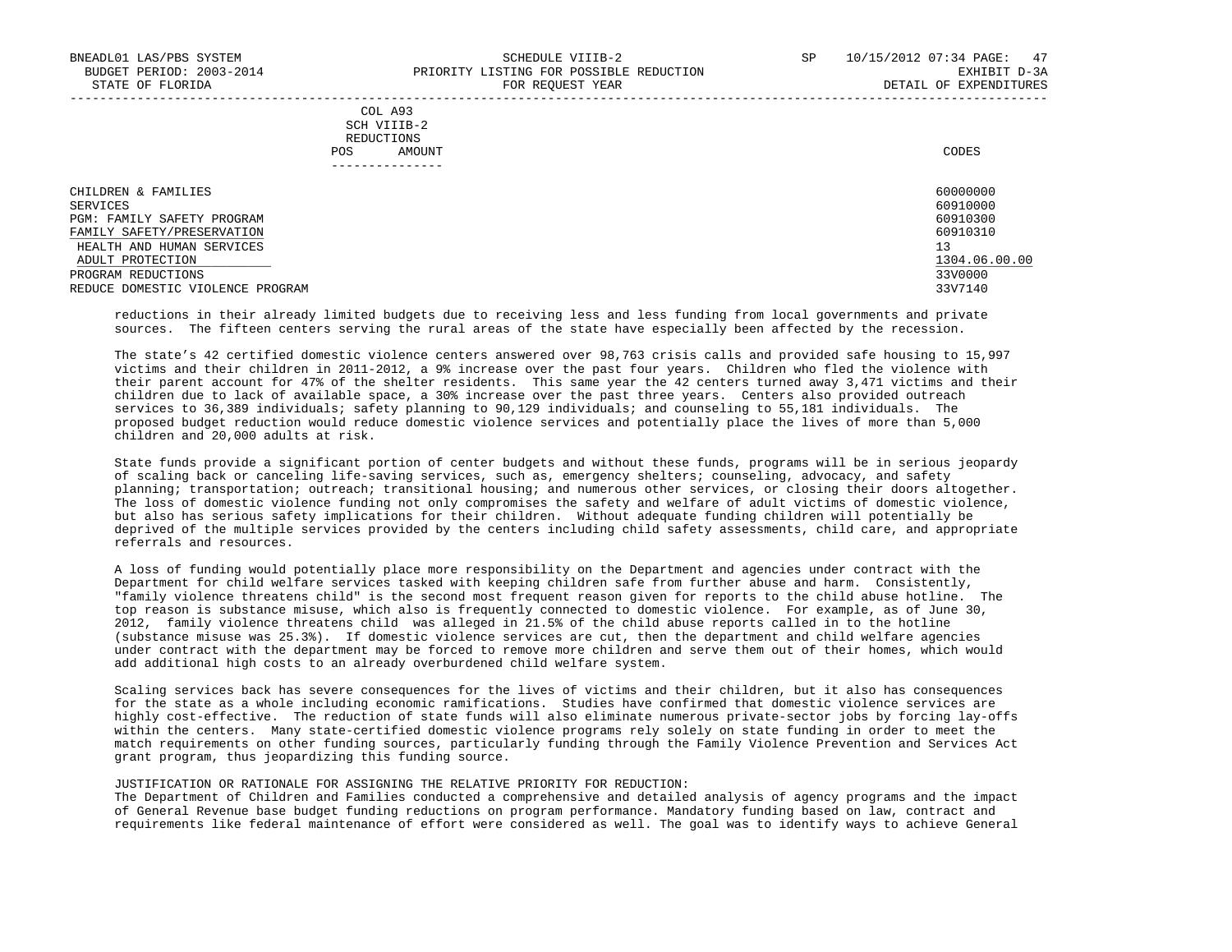|     | --------------- |       |
|-----|-----------------|-------|
| POS | AMOUNT          | CODES |
|     | REDUCTIONS      |       |
|     | SCH VIIIB-2     |       |
|     | COL A93         |       |

| CHILDREN & FAMILIES              | 60000000      |
|----------------------------------|---------------|
| SERVICES                         | 60910000      |
| PGM: FAMILY SAFETY PROGRAM       | 60910300      |
| FAMILY SAFETY/PRESERVATION       | 60910310      |
| HEALTH AND HUMAN SERVICES        | 13            |
| ADULT PROTECTION                 | 1304.06.00.00 |
| PROGRAM REDUCTIONS               | 33V0000       |
| REDUCE DOMESTIC VIOLENCE PROGRAM | 33V7140       |

 Revenue savings without lowering overall service value to Florida taxpayers. Department program managers, program experts, budget and financial experts, field and senior leadership were involved in a multi-step process. When the effort was completed the Department was able to identify a total savings of \$23,438,985 dollars and 52 FTE which could be recommended. These items are identified as priorities 1 through 15 in the VIIIB exercise and these reductions are recommended by the department. In addition the department has identified 146.5 positions in item 3300100 that should be eliminated from the department budget because these positions have become unfunded for various reasons related to management decisions designed to drive program improvement which has the effect of decreasing the size of government. The VIIIB exercise also contains another \$76,880,635 dollars in priorities 16 through 27. Although these items also emerged from the VIIIB exercise effort identified above they are not department recommendations. Rather they are a listing of possible reductions in order of Department priority if additional budget reductions related to General Revenue funding were determined to be necessary during the appropriation process.

#### CALCULATION METHODOLOGY:

 This reduction eliminates \$1,212,999 of the state General Revenue and Domestic Violence Trust Fund and \$373,023 of the Federal Grants Trust Fund budget for the Domestic Violence Program in the Adult Protection program component within the Family Safety and Preservation Services budget entity.

| 10% TARGET REDUCTION: GENERAL REVENUE FUND          | -S   | 516, 460) |
|-----------------------------------------------------|------|-----------|
| STOP GRANT FCADV PROGRAM COSTS - MATCH              | `S   | 3,731)    |
| FAMILY VIOLENCE PREVENTION AND SERVICES - MATCH     | -S   | 490,955)  |
| FLORIDA COALITION AGAINST DOMESTIC VIOLENCE         | Ŝ.   | 21,774)   |
| 10% TARGET REDUCTION: DOMESTIC VIOLENCE TRUST FUND  | ิร   | 696,540)  |
| FAMILY VIOLENCE PREVENTION AND SERVICES - MATCH     | ۰Ś   | 639,342)  |
| FLORIDA COALITION AGAINST DOMESTIC VIOLENCE - MATCH | ( \$ | 57, 198)  |

 The state funds identified above are used as state match for federal grants and reducing the funds will result in the Department's inability to earn the following amount of federal grant award:

FEDERAL GRANTS TRUST FUND

|  | FLORIDA COALITION AGAINST DOMESTIC VIOLENCE |  |  |  |  | 373,023 |
|--|---------------------------------------------|--|--|--|--|---------|
|--|---------------------------------------------|--|--|--|--|---------|

 $\_$ 

TOTAL PROGRAM REDUCTION: (\$ 1,586,023)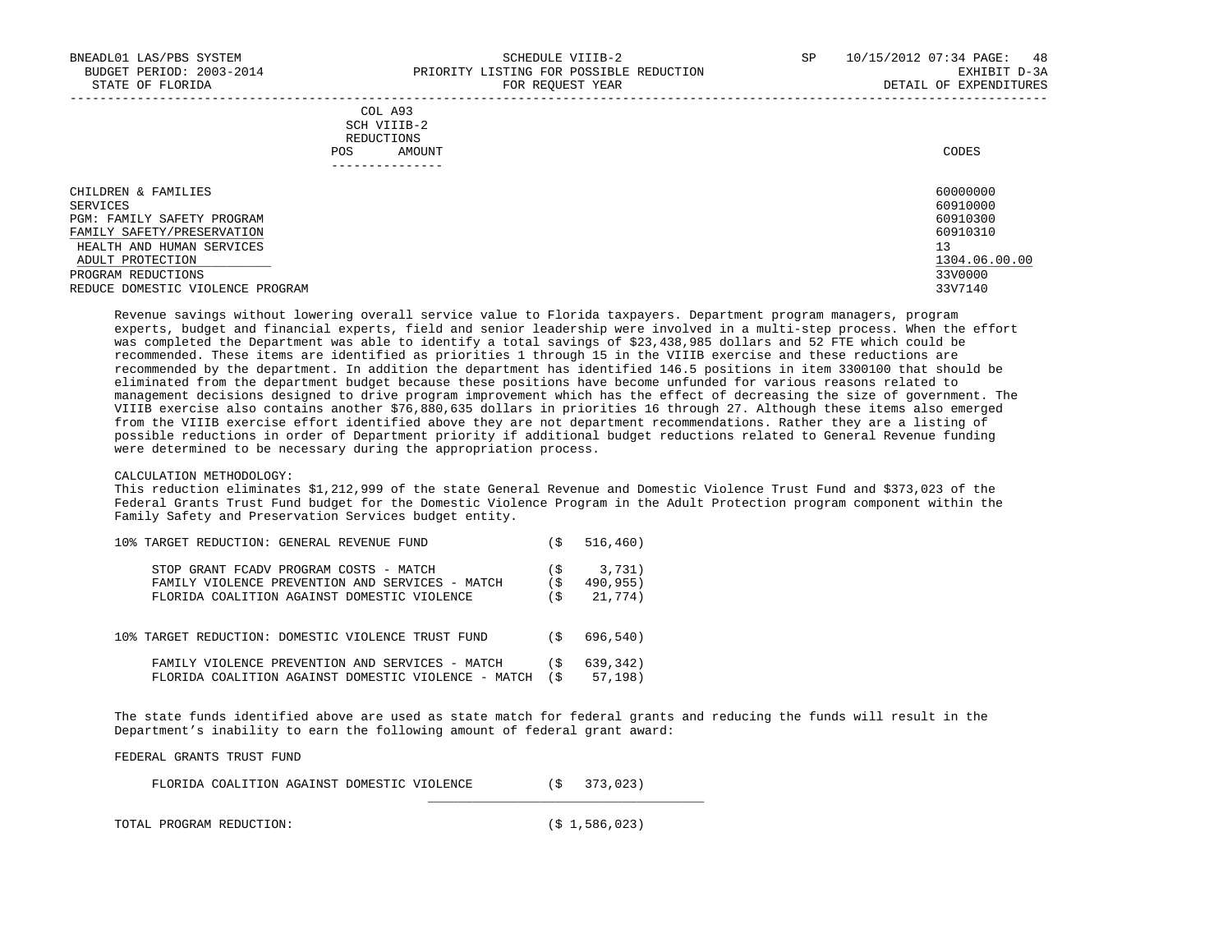-----------------------------------------------------------------------------------------------------------------------------------

|     | --------------- |       |
|-----|-----------------|-------|
| POS | AMOUNT          | CODES |
|     | REDUCTIONS      |       |
|     | SCH VIIIB-2     |       |
|     | COL A93         |       |

|                                  | POS<br>AMOUNT | CODES         |
|----------------------------------|---------------|---------------|
|                                  |               |               |
| CHILDREN & FAMILIES              |               | 60000000      |
| SERVICES                         |               | 60910000      |
| PGM: FAMILY SAFETY PROGRAM       |               | 60910300      |
| FAMILY SAFETY/PRESERVATION       |               | 60910310      |
| HEALTH AND HUMAN SERVICES        |               | 13            |
| ADULT PROTECTION                 |               | 1304.06.00.00 |
| PROGRAM REDUCTIONS               |               | 33V0000       |
| REDUCE DOMESTIC VIOLENCE PROGRAM |               | 33V7140       |

 IS A STATUTORY CHANGE REQUIRED TO IMPLEMENT THE REDUCTION: Not Applicable

 DISTRIBUTION METHODOLOGIES USED TO DISTRIBUTE THE REDUCTION TO OTHER ENTITIES AND THE IMPACTS TO THOSE ENTITIES: Not Applicable \*\*\*\*\*\*\*\*\*\*\*\*\*\*\*\*\*\*\*\*\*\*\*\*\*\*\*\*\*\*\*\*\*\*\*\*\*\*\*\*\*\*\*\*\*\*\*\*\*\*\*\*\*\*\*\*\*\*\*\*\*\*\*\*\*\*\*\*\*\*\*\*\*\*\*\*\*\*\*\*\*\*\*\*\*\*\*\*\*\*\*\*\*\*\*\*\*\*\*\*\*\*\*\*\*\*\*\*\*\*\*\*\*\*\*\*\*\*\*\*\*\*\*\*\*\*\*

 REDUCE SOCIAL SERVICES BLOCK GRANT TRUST FUND 33V7320 EXPENSES 040000 SOCIAL SVCS BLK GRT TF -FEDERL 40,443-<br>
2639 3 =============== OPERATING CAPITAL OUTLAY 060000 SOCIAL SVCS BLK GRT TF -FEDERL 87- 87- 2639 3 =============== SPECIAL CATEGORIES 100000 CONTRACTED SERVICES SOCIAL SVCS BLK GRT TF -FEDERL 1,945- 2639 3 ================ DEFERRED-PAY COM CONTRACTS 105280 SOCIAL SVCS BLK GRT TF -FEDERL 44- 2639 3 =============== LEASE/PURCHASE/EQUIPMENT 105281 SOCIAL SVCS BLK GRT TF -FEDERL 1,144-<br>
2639 3 ===============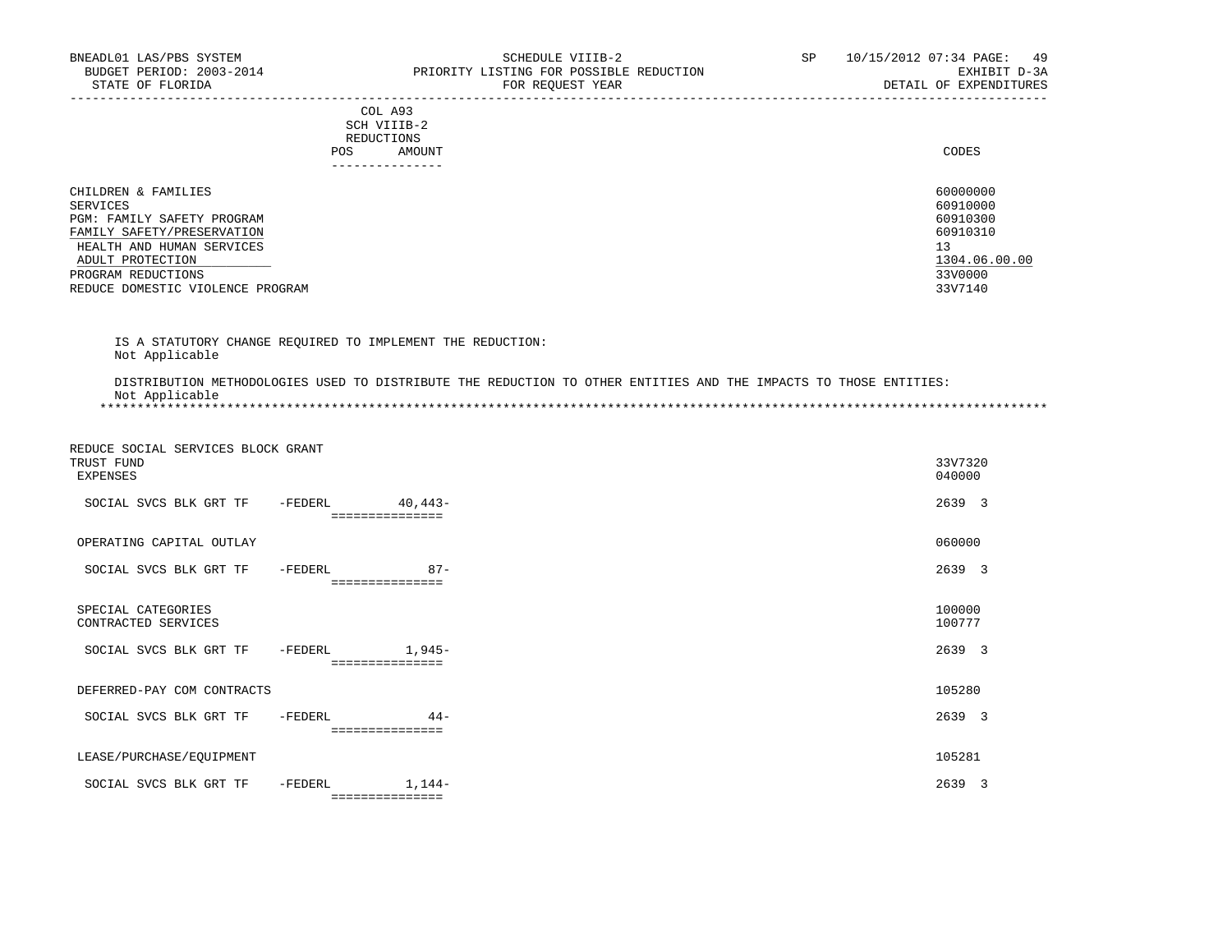|     | COL A93     |       |
|-----|-------------|-------|
|     | SCH VIIIB-2 |       |
|     | REDUCTIONS  |       |
| POS | AMOUNT      | CODES |

| CHILDREN & FAMILIES                       |           | 60000000      |
|-------------------------------------------|-----------|---------------|
| SERVICES                                  |           | 60910000      |
| PGM: FAMILY SAFETY PROGRAM                |           | 60910300      |
| FAMILY SAFETY/PRESERVATION                |           | 60910310      |
| HEALTH AND HUMAN SERVICES                 |           | 13            |
| ADULT PROTECTION                          |           | 1304.06.00.00 |
| PROGRAM REDUCTIONS                        |           | 33V0000       |
| REDUCE SOCIAL SERVICES BLOCK GRANT        |           |               |
| TRUST FUND                                |           | 33V7320       |
| TOTAL: REDUCE SOCIAL SERVICES BLOCK GRANT |           | 33V7320       |
| TRUST FUND                                |           |               |
| TOTAL ISSUE                               | $43.663-$ |               |
|                                           |           |               |
|                                           |           |               |

 AGENCY ISSUE NARRATIVE: SCH VIIIB-2 NARR 13-14 NARRATIVE: IT COMPONENT? NO PRIORITY #26

 Priority numbers 1 through 14 and 21 are agency recommended reductions. The remaining priority numbers are not recommended by the agency but are in priority order if further reductions are required. This issue is priority number 26.

ISSUE TITLE: Reduce Social Services Block Grant Trust Fund

HOW WILL THE REDUCTION WILL IMPACT CLIENTS, AGENCY OPERATIONS, OTHER PROGRAM AREAS, ETC.:

 The Department was assigned a target for the Social Services Block Grant (SSBG) federal funds. These funds are utilized by the legislature within the agency's Executive Direction and Support Services, Family Safety and Preservation Services, Mental Health Services and Substance Abuse Services budget entities in accordance with legislative decisions. Anything other than a reduction in proportion to the legislative allocation decision would appear to be a violation of legislative intent. Therefore, the Department has assigned the reduction amounts in the SSBG federal funds in proportion to the amount legislatively allocated.

JUSTIFICATION OR RATIONALE FOR ASSIGNING THE RELATIVE PRIORITY FOR REDUCTION:

 The Department of Children and Families conducted a comprehensive and detailed analysis of agency programs and the impact of General Revenue base budget funding reductions on program performance. Mandatory funding based on law, contract and requirements like federal maintenance of effort were considered as well. The goal was to identify ways to achieve General Revenue savings without lowering overall service value to Florida taxpayers. Department program managers, program experts, budget and financial experts, field and senior leadership were involved in a multi-step process. When the effort was completed the Department was able to identify a total savings of \$23,438,985 dollars and 52 FTE which could be recommended. These items are identified as priorities 1 through 15 in the VIIIB exercise and these reductions are recommended by the department. In addition, the department has identified 146.5 positions in item 3300100 that should be eliminated from the department budget because these positions have become unfunded for various reasons related to management decisions designed to drive program improvement which has the effect of decreasing the size of government. The VIIIB exercise also contains another \$76,880,635 dollars in priorities 16 through 27. Although these items also emerged from the VIIIB exercise effort identified above they are not department recommendations. Rather they are a listing of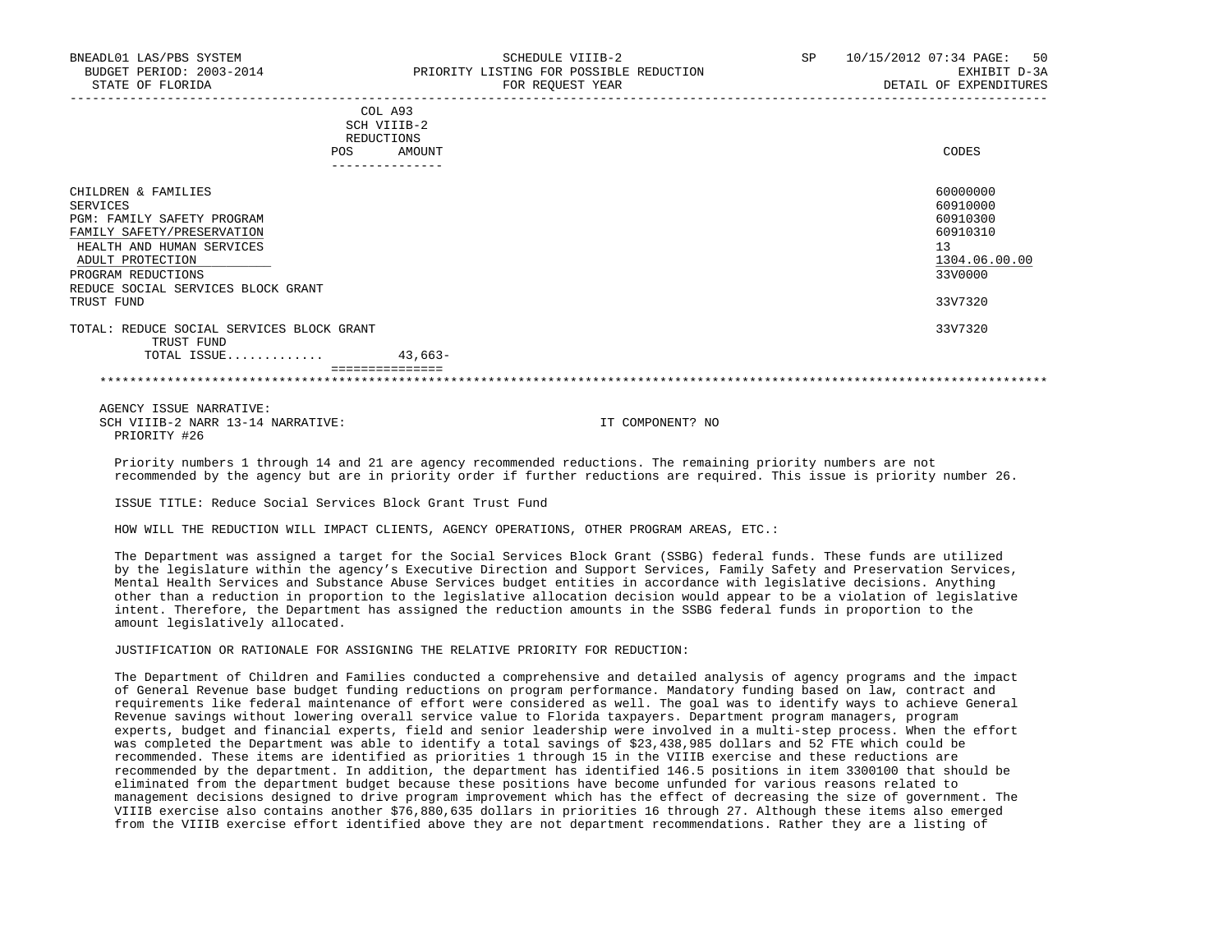### COL A93 SCH VIIIB-2 REDUCTIONS POS AMOUNT CODES ---------------

| CHILDREN & FAMILIES                | 60000000      |
|------------------------------------|---------------|
| SERVICES                           | 60910000      |
| PGM: FAMILY SAFETY PROGRAM         | 60910300      |
| FAMILY SAFETY/PRESERVATION         | 60910310      |
| HEALTH AND HUMAN SERVICES          | 13            |
| ADULT PROTECTION                   | 1304.06.00.00 |
| PROGRAM REDUCTIONS                 | 33V0000       |
| REDUCE SOCIAL SERVICES BLOCK GRANT |               |
| TRUST FUND                         | 33V7320       |

-----------------------------------------------------------------------------------------------------------------------------------

 possible reductions in order of Department priority if additional budget reductions related to General Revenue funding were determined to be necessary during the appropriation process.

CALCULATION METHODOLOGY:

Not applicable

IS A STATUTORY CHANGE REQUIRED TO IMPLEMENT THE REDUCTION:

Not applicable

DISTRIBUTION METHODOLOGIES USED TO DISTRIBUTE THE REDUCTION TO OTHER ENTITIES AND THE IMPACTS TO THOSE ENTITIES:

# Not applicable \*\*\*\*\*\*\*\*\*\*\*\*\*\*\*\*\*\*\*\*\*\*\*\*\*\*\*\*\*\*\*\*\*\*\*\*\*\*\*\*\*\*\*\*\*\*\*\*\*\*\*\*\*\*\*\*\*\*\*\*\*\*\*\*\*\*\*\*\*\*\*\*\*\*\*\*\*\*\*\*\*\*\*\*\*\*\*\*\*\*\*\*\*\*\*\*\*\*\*\*\*\*\*\*\*\*\*\*\*\*\*\*\*\*\*\*\*\*\*\*\*\*\*\*\*\*\*

| REDUCE TEMPORARY ASSISTANCE TO |         |          |         |
|--------------------------------|---------|----------|---------|
| NEEDY FAMILIES                 |         |          | 33V7330 |
| SPECIAL CATEGORIES             |         |          | 100000  |
| G/A-DOMESTIC VIOLENCE PRG      |         |          | 100995  |
| WELFARE TRANSITION TF          | -FEDERL | 541,072- | 2401 3  |
|                                |         |          |         |
|                                |         |          |         |

AGENCY ISSUE NARRATIVE:<br>SCH VIIIB-2 NARR 13-14 NARRATIVE: IT COMPONENT? NO PRIORITY #27

 Priority numbers 1 through 14 and 21 are agency recommended reductions. The remaining priority numbers are not recommended by the agency but are in priority order if further reductions are required. This issue is priority number 27.

ISSUE TITLE: Reduce Welfare Transition Trust Fund

HOW WILL THE REDUCTION WILL IMPACT CLIENTS, AGENCY OPERATIONS, OTHER PROGRAM AREAS, ETC.:

The Department was assigned a target for the Welfare Transition Trust Fund (WTTF). These funds are utilized by the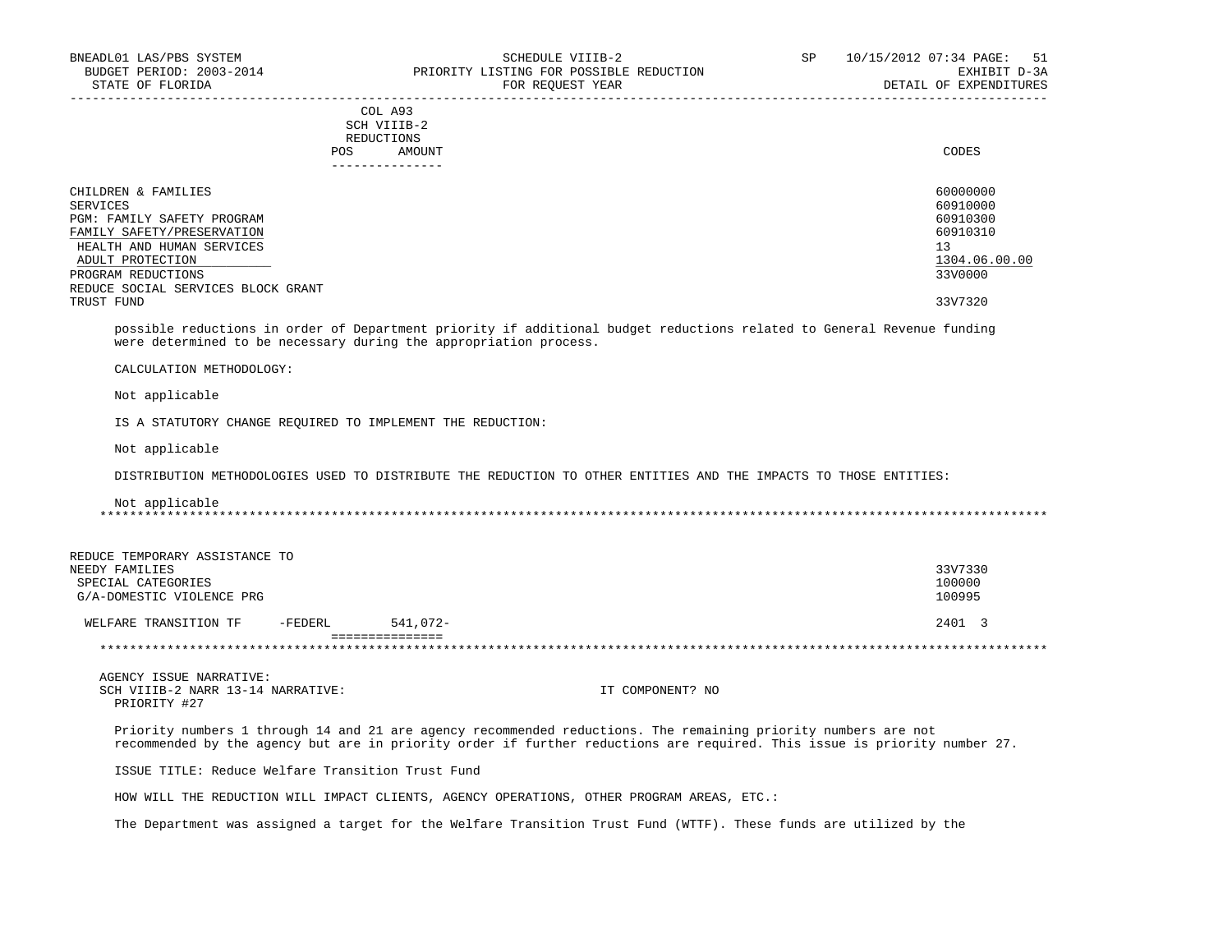|            | _______________ |       |
|------------|-----------------|-------|
| POS        | AMOUNT          | CODES |
| REDUCTIONS |                 |       |
|            | SCH VIIIB-2     |       |
|            | COL A93         |       |

| CHILDREN & FAMILIES            | 60000000      |
|--------------------------------|---------------|
| SERVICES                       | 60910000      |
| PGM: FAMILY SAFETY PROGRAM     | 60910300      |
| FAMILY SAFETY/PRESERVATION     | 60910310      |
| HEALTH AND HUMAN SERVICES      | 13            |
| ADULT PROTECTION               | 1304.06.00.00 |
| PROGRAM REDUCTIONS             | 33V0000       |
| REDUCE TEMPORARY ASSISTANCE TO |               |
| NEEDY FAMILIES                 | 33V7330       |

 legislature within the agency's Executive Direction and Support Services, Family Safety and Preservation Services, Mental Health Services, Substance Abuse Services, and Economic Self Sufficiency Services budget entities in accordance with legislative decisions. Anything other than a reduction in proportion to the legislative allocation decision would appear to be a violation of legislative intent. Therefore, the Department has assigned the reduction amounts in the SSBG federal funds in proportion to the amount legislatively allocated.

#### JUSTIFICATION OR RATIONALE FOR ASSIGNING THE RELATIVE PRIORITY FOR REDUCTION:

 The Department of Children and Families conducted a comprehensive and detailed analysis of agency programs and the impact of General Revenue base budget funding reductions on program performance. Mandatory funding based on law, contract and requirements like federal maintenance of effort were considered as well. The goal was to identify ways to achieve General Revenue savings without lowering overall service value to Florida taxpayers. Department program managers, program experts, budget and financial experts, field and senior leadership were involved in a multi-step process. When the effort was completed the Department was able to identify a total savings of \$23,438,985 dollars and 52 FTE which could be recommended. These items are identified as priorities 1 through 15 in the VIIIB exercise and these reductions are recommended by the department. In addition, the department has identified 146.5 positions in item 3300100 that should be eliminated from the department budget because these positions have become unfunded for various reasons related to management decisions designed to drive program improvement which has the effect of decreasing the size of government. The VIIIB exercise also contains another \$76,880,635 dollars in priorities 16 through 27. Although these items also emerged from the VIIIB exercise effort identified above they are not department recommendations. Rather they are a listing of possible reductions in order of Department priority if additional budget reductions related to General Revenue funding were determined to be necessary during the appropriation process.

CALCULATION METHODOLOGY:

Not applicable

IS A STATUTORY CHANGE REQUIRED TO IMPLEMENT THE REDUCTION:

Not applicable

DISTRIBUTION METHODOLOGIES USED TO DISTRIBUTE THE REDUCTION TO OTHER ENTITIES AND THE IMPACTS TO THOSE ENTITIES:

 Not applicable \*\*\*\*\*\*\*\*\*\*\*\*\*\*\*\*\*\*\*\*\*\*\*\*\*\*\*\*\*\*\*\*\*\*\*\*\*\*\*\*\*\*\*\*\*\*\*\*\*\*\*\*\*\*\*\*\*\*\*\*\*\*\*\*\*\*\*\*\*\*\*\*\*\*\*\*\*\*\*\*\*\*\*\*\*\*\*\*\*\*\*\*\*\*\*\*\*\*\*\*\*\*\*\*\*\*\*\*\*\*\*\*\*\*\*\*\*\*\*\*\*\*\*\*\*\*\*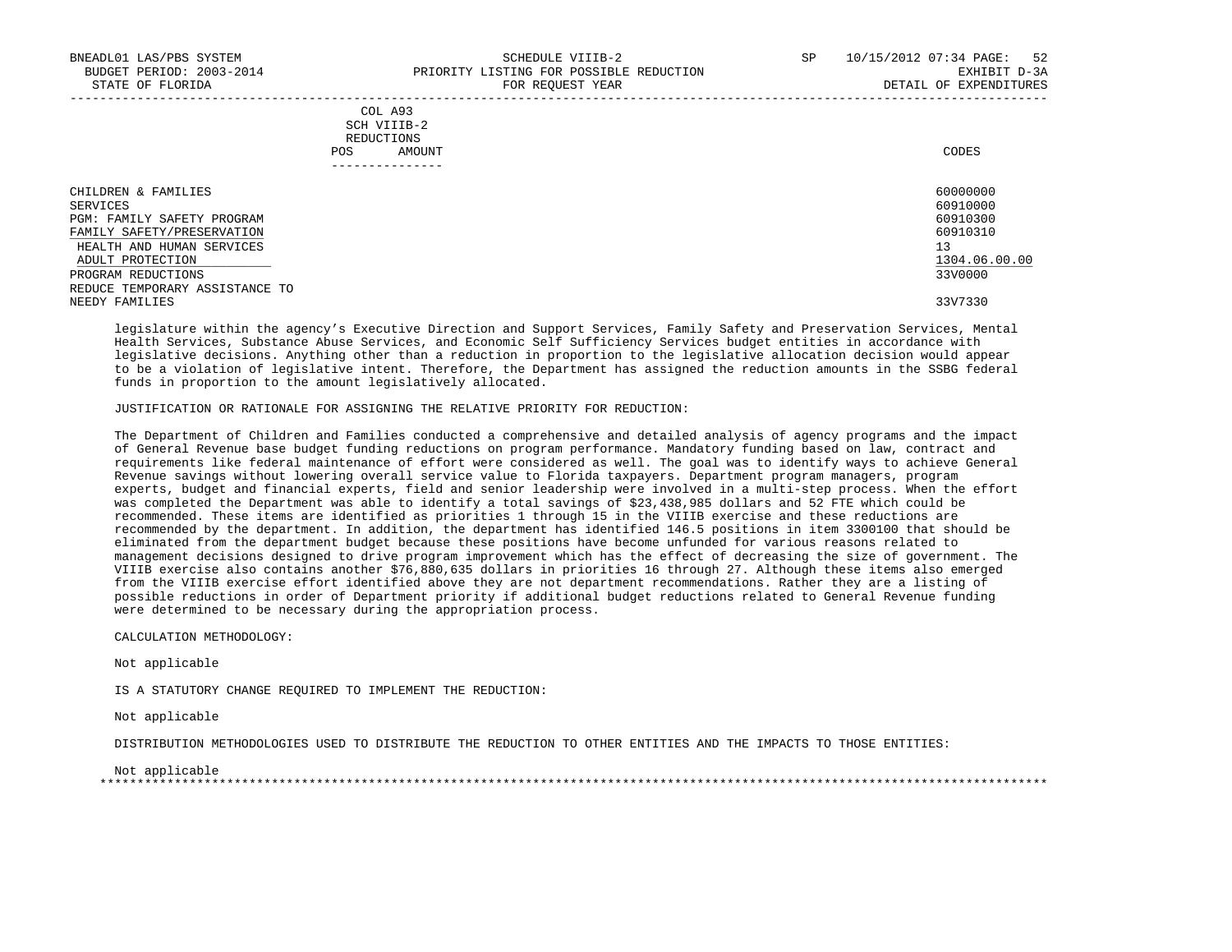## COL A93 SCH VIIIB-2 REDUCTIONS POS AMOUNT ---------------

| CHILDREN & FAMILIES<br>SERVICES<br>PGM: FAMILY SAFETY PROGRAM<br>FAMILY SAFETY/PRESERVATION<br>HEALTH AND HUMAN SERVICES<br>ADULT PROTECTION |                 | 60000000<br>60910000<br>60910300<br>60910310<br>13<br>1304.06.00.00 |
|----------------------------------------------------------------------------------------------------------------------------------------------|-----------------|---------------------------------------------------------------------|
| TOTAL: ADULT PROTECTION                                                                                                                      |                 | 1304.06.00.00                                                       |
| BY FUND TYPE<br>GENERAL REVENUE FUND                                                                                                         | $550.449 -$     | 1000                                                                |
| TRUST FUNDS                                                                                                                                  | 1,666,735-      | 2000                                                                |
| TOTAL PROG COMP                                                                                                                              | 2, 217, 184-    |                                                                     |
|                                                                                                                                              | =============== |                                                                     |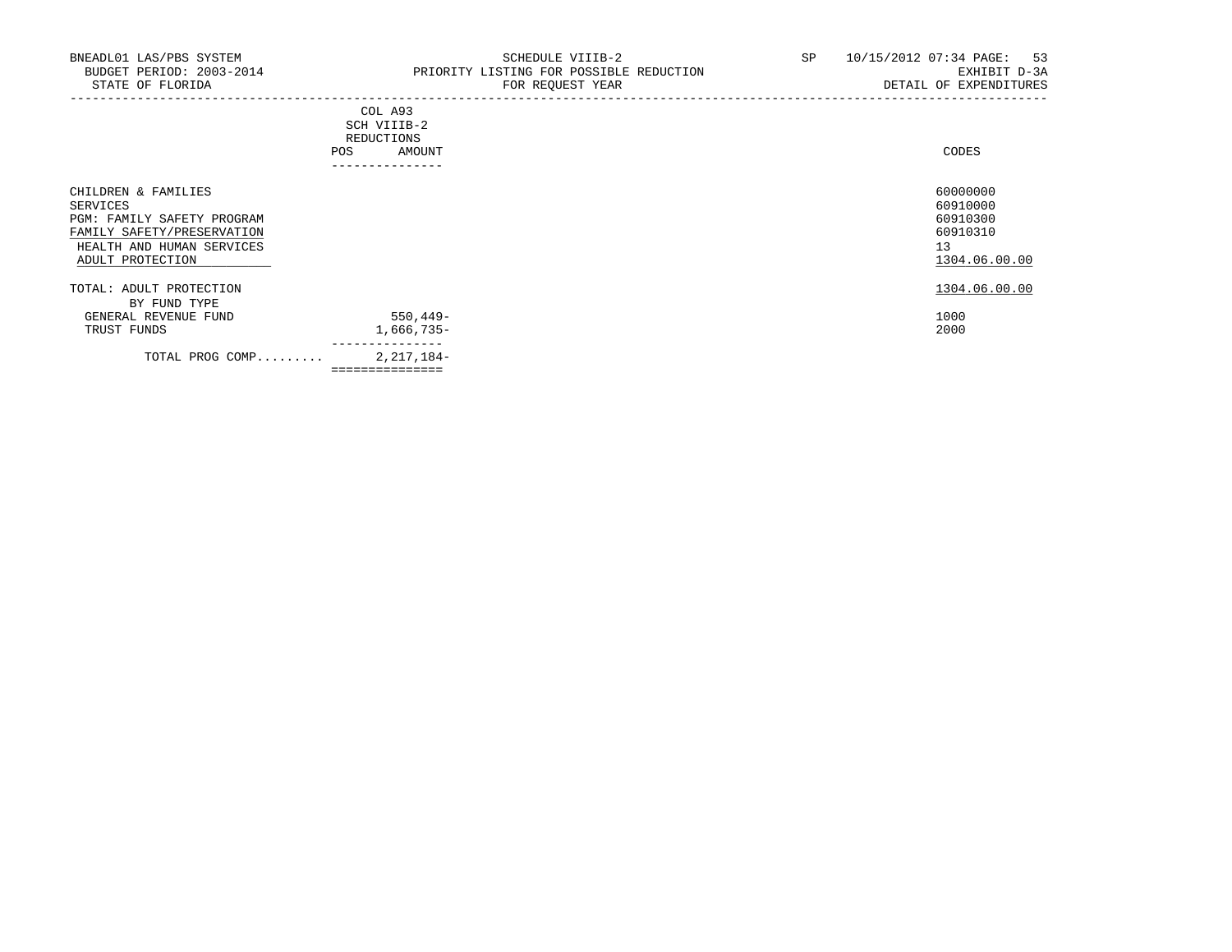| BNEADL01 LAS/PBS SYSTEM<br>BUDGET PERIOD: 2003-2014<br>STATE OF FLORIDA                                                                      | SCHEDULE VIIIB-2<br>PRIORITY LISTING FOR POSSIBLE REDUCTION<br>FOR REQUEST YEAR | -54<br><b>SP</b><br>10/15/2012 07:34 PAGE:<br>EXHIBIT D-3A<br>DETAIL OF EXPENDITURES |
|----------------------------------------------------------------------------------------------------------------------------------------------|---------------------------------------------------------------------------------|--------------------------------------------------------------------------------------|
|                                                                                                                                              | COL A93<br>SCH VIIIB-2<br>REDUCTIONS<br>AMOUNT<br><b>POS</b><br>--------------  | CODES                                                                                |
| CHILDREN & FAMILIES<br>SERVICES<br>PGM: FAMILY SAFETY PROGRAM<br>FAMILY SAFETY/PRESERVATION<br>HEALTH AND HUMAN SERVICES<br>CHILD PROTECTION |                                                                                 | 60000000<br>60910000<br>60910300<br>60910310<br>13<br>1304.07.00.00                  |

 MANAGEMENT REDUCTIONS 33G0000 REDUCE LEASE OBLIGATION 33G7100<br>EXPENSES 0910000 EXPENSES 040000 GENERAL REVENUE FUND -MATCH 167,912-<br>
1000 2 FEDERAL GRANTS TRUST FUND -FEDERL 10,476- 2261 3

 AGENCY ISSUE NARRATIVE: SCH VIIIB-2 NARR 13-14 NARRATIVE: IT COMPONENT? NO PRIORITY #2

ISSUE TITLE: Reduce Lease Obligation

TOTAL APPRO............. 178,388-

 Priority numbers 1 through 14 and 21 are agency recommended reductions. The remaining priority numbers are not recommended by the agency but are in priority order if further reductions are required. This issue is priority number 2.

\*\*\*\*\*\*\*\*\*\*\*\*\*\*\*\*\*\*\*\*\*\*\*\*\*\*\*\*\*\*\*\*\*\*\*\*\*\*\*\*\*\*\*\*\*\*\*\*\*\*\*\*\*\*\*\*\*\*\*\*\*\*\*\*\*\*\*\*\*\*\*\*\*\*\*\*\*\*\*\*\*\*\*\*\*\*\*\*\*\*\*\*\*\*\*\*\*\*\*\*\*\*\*\*\*\*\*\*\*\*\*\*\*\*\*\*\*\*\*\*\*\*\*\*\*\*\*

 HOW THE REDUCTION WILL IMPACT CLIENTS, AGENCY OPERATIONS, OTHER PROGRAM AREAS, ETC.: A budget reduction of \$1,152,709 (\$691,043 of General Revenue, \$457,012 of unfunded Federal Grants Trust Fund, and \$4,654 in Working Capital Trust Fund "double budget") in recurring budget authority will be absorbed throughout the Department due to lease savings.

## JUSTIFICATION OR RATIONALE FOR ADDIGNING THE RELATIVE PRIORITY FOR REDUCTION:

---------------

===============

 The Department of Children and Families conducted a comprehensive and detailed analysis of agency programs and the impact of General Revenue base budget funding reductions on program performance. Mandatory funding based on law, contract and requirements like federal maintenance of effort were considered as well. The goal was to identify ways to achieve General Revenue savings without lowering overall service value to Florida taxpayers. Department program managers, program experts, budget and financial experts, field and senior leadership were involved in a multi-step process. When the effort was completed the Department was able to identify a total savings of \$23,438,985 dollars and 52 FTE which could be recommended. These items are identified as priorities 1 through 15 in the VIIIB exercise and these reductions are recommended by the department. In addition the department has identified 146.5 positions in item 3300100 that should be eliminated from the department budget because these positions have become unfunded for various reasons related to management decisions designed to drive program improvement which has the effect of decreasing the size of government. The VIIIB exercise also contains another \$76,880,635 dollars in priorities 16 through 27. Although these items also emerged from the VIIIB exercise effort identified above they are not department recommendations. Rather they are a listing of possible reductions in order of Department priority if additional budget reductions related to General Revenue funding were determined to be necessary during the appropriation process.

CALCULATION METHODOLOGY: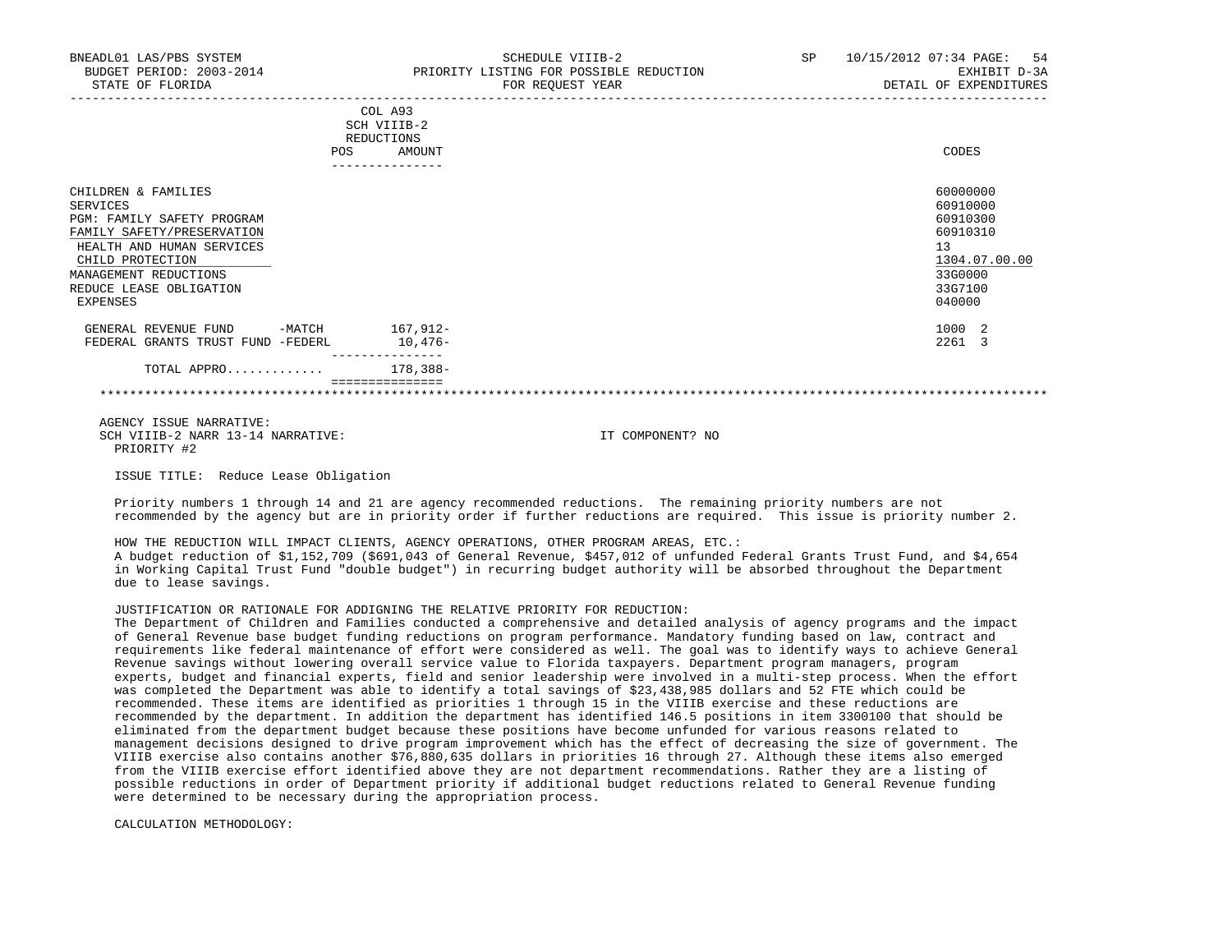|            | _______________ |       |
|------------|-----------------|-------|
| POS        | AMOUNT          | CODES |
| REDUCTIONS |                 |       |
|            | SCH VIIIB-2     |       |
|            | COL A93         |       |

| CHILDREN & FAMILIES        | 60000000      |
|----------------------------|---------------|
| SERVICES                   | 60910000      |
| PGM: FAMILY SAFETY PROGRAM | 60910300      |
| FAMILY SAFETY/PRESERVATION | 60910310      |
| HEALTH AND HUMAN SERVICES  | 13            |
| CHILD PROTECTION           | 1304.07.00.00 |
| MANAGEMENT REDUCTIONS      | 33G0000       |
| REDUCE LEASE OBLIGATION    | 33G7100       |

 An analysis was completed on private sector leases that will be expiring between now and the end of 2014 to determine the projected cost avoidance related to these leases. Based on this analysis it was determined that the Department could reduce recurring General Revenue in the amount of \$691,043. The General Revenue in many of the areas impacted was being used a match to several Federal Grants and as a result of reducing the General Revenue, \$457,012 in Federal Grants Trust Fund budget authority was identified as unfunded.

 IS A STATUTORY CHANGE REQUIRED TO IMPLEMENT THE REDUCTION: Not Applicable

 DISTRIBUTION METHODOLOGIES USED TO DISTRIBUTE THE REDUCTION TO OTHER ENTITIES AND THE IMPACTS TO THOSE ENTITIES: The projected cost avoidance was identified by individual lease and spread to those Entities that were located within the service centers.

 This reduction will be effective statewide and the distribution will be based on the Fiscal Year 2013-2014 Approved Allocation Methodologies for the programs impacted. \*\*\*\*\*\*\*\*\*\*\*\*\*\*\*\*\*\*\*\*\*\*\*\*\*\*\*\*\*\*\*\*\*\*\*\*\*\*\*\*\*\*\*\*\*\*\*\*\*\*\*\*\*\*\*\*\*\*\*\*\*\*\*\*\*\*\*\*\*\*\*\*\*\*\*\*\*\*\*\*\*\*\*\*\*\*\*\*\*\*\*\*\*\*\*\*\*\*\*\*\*\*\*\*\*\*\*\*\*\*\*\*\*\*\*\*\*\*\*\*\*\*\*\*\*\*\*

| PROGRAM REDUCTIONS<br>REDUCE COMMUNITY BASED CARE<br>SPECIAL CATEGORIES<br>G/A - COMMUNITY BASED CARE |          |              | 33V0000<br>33V7150<br>100000<br>108304 |
|-------------------------------------------------------------------------------------------------------|----------|--------------|----------------------------------------|
| GENERAL REVENUE FUND                                                                                  | $-MATCH$ | $7,346,344-$ | 1000 2                                 |
|                                                                                                       |          |              |                                        |

 AGENCY ISSUE NARRATIVE: SCH VIIIB-2 NARR 13-14 NARRATIVE: IT COMPONENT? NO PRIORITY #18

ISSUE TITLE: Reduce Community Based Care

 Priority numbers 1 through 14 and 21 are agency recommended reductions. The remaining priority numbers are not recommended by the agency but are in priority order if further reductions are required. This issue is priority number 18.

 HOW THE REDUCTION WILL IMPACT CLIENTS, AGENCY OPERATIONS, OTHER PROGRAM AREAS, ETC.: A budget reduction of \$7,346,344 in recurring General Revenue will decreases that state funds that are allocated to the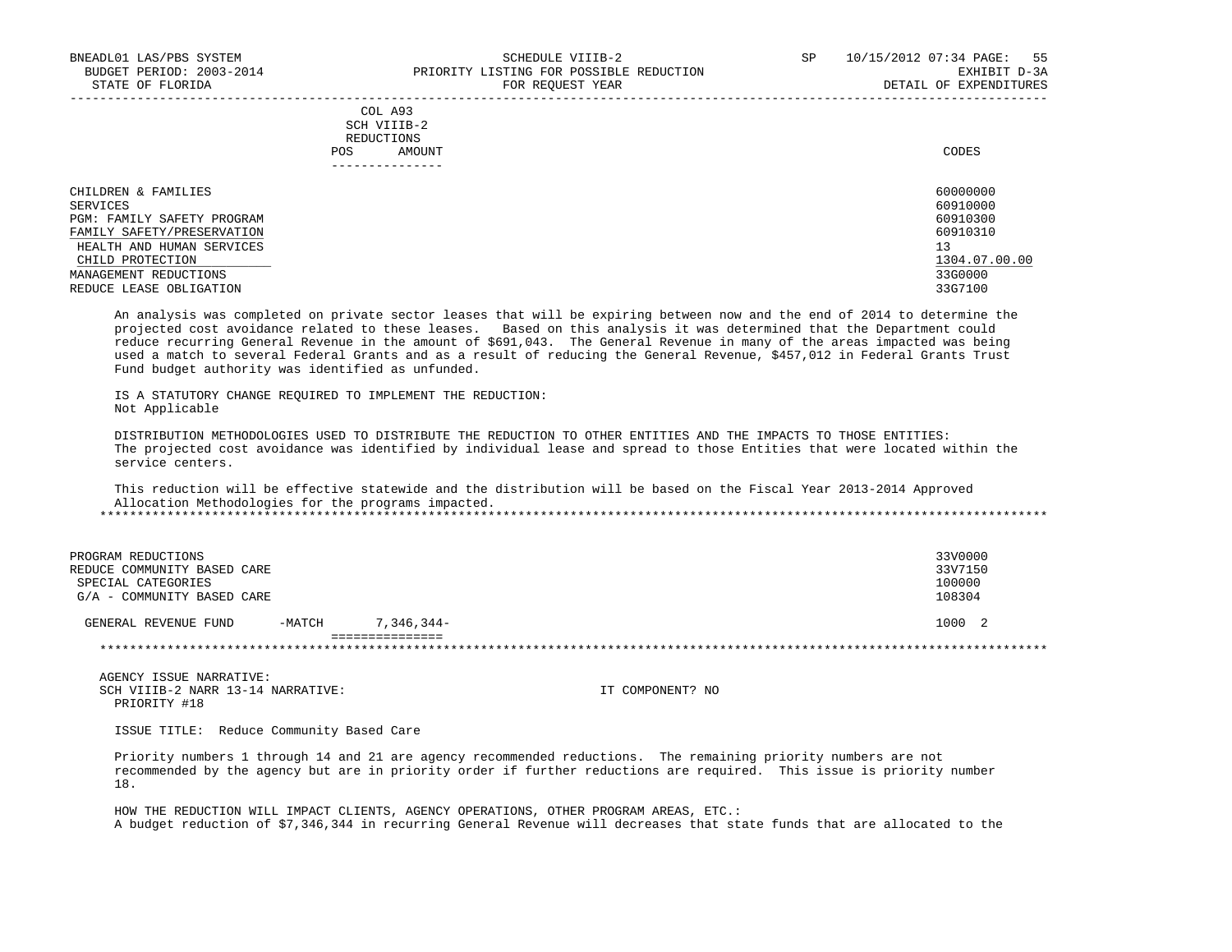| COL A93                                                                                                        |
|----------------------------------------------------------------------------------------------------------------|
| SCH VIIIB-2<br>the contract of the contract of the contract of the contract of the contract of the contract of |
| REDUCTIONS                                                                                                     |
| CODES<br>AMOUNT                                                                                                |
|                                                                                                                |

| CHILDREN & FAMILIES         | 60000000      |
|-----------------------------|---------------|
| SERVICES                    | 60910000      |
| PGM: FAMILY SAFETY PROGRAM  | 60910300      |
| FAMILY SAFETY/PRESERVATION  | 60910310      |
| HEALTH AND HUMAN SERVICES   | 13            |
| CHILD PROTECTION            | 1304.07.00.00 |
| PROGRAM REDUCTIONS          | 33V0000       |
| REDUCE COMMUNITY BASED CARE | 33V7150       |

 Community Based Care Lead Agencies for purposes that do not meet criteria for federal reimbursement but that are eligible for state funds.

 According to the terms and conditions of the federal Title IV-E Waiver, the state is required to maintain a certain level of services funding based on the expenditures from Federal Fiscal Year 2005-2006. Funding over that level may be reduced without putting the entire Title IV-E federal funding at risk, though other federal matching funds can be affected. As of the State Fiscal Year 2011-2012, the amount of state funding not required for meeting the Title IV-E commitment is almost \$47 million. Therefore, this reduction does not affect the Title IV-E Waiver under current terms and conditions.

 This reduction is an integral part of the core services funding as defined in s. 409.16713, Florida Statutes. It is used for certain activities and functions not eligible for federal reimbursement. This reduction will reduce the effectiveness of case management critical to core service delivery, as well as reducing the availability of funds for services to clients under various circumstances. The funds are currently used in a flexible manner to support clients needing services not eligible for reimbursement elsewhere, such as assessment and evaluation, consueling, transportation, home maintenance, child care, respite, in-home family support, legal services, housekeeping, information and referral, visitation and temporary housing. These funds are also used for operational and administrative supports such as cellular telephone allowances, contracts requiring deferred payments and maintenance agreements, and grant writing services.

 Community Based Care Lead Agencies will lose the flexibility for serving a limited amount of non-federal reimbursable services and clients, and for managing service delivery in the most effective manner.

### JUSTIFICATION OR RATIONALE FOR ASSIGNING THE RELATIVE PRIORITY FOR REDUCTION:

 The Department of Children and Families conducted a comprehensive and detailed analysis of agency programs and the impact of General Revenue base budget funding reductions on program performance. Mandatory funding based on law, contract and requirements like federal maintenance of effort were considered as well. The goal was to identify ways to achieve General Revenue savings without lowering overall service value to Florida taxpayers. Department program managers, program experts, budget and financial experts, field and senior leadership were involved in a multi-step process. When the effort was completed the Department was able to identify a total savings of \$23,438,985 dollars and 52 FTE which could be recommended. These items are identified as priorities 1 through 15 in the VIIIB exercise and these reductions are recommended by the department. In addition the department has identified 146.5 positions in item 3300100 that should be eliminated from the department budget because these positions have become unfunded for various reasons related to management decisions designed to drive program improvement which has the effect of decreasing the size of government. The VIIIB exercise also contains another \$76,880,635 dollars in priorities 16 through 27. Although these items also emerged from the VIIIB exercise effort identified above they are not department recommendations. Rather they are a listing of possible reductions in order of Department priority if additional budget reductions related to General Revenue funding were determined to be necessary during the appropriation process.

#### CALCULATION METHODOLOGY:

Ten percent reduction to recurring General Revenue allocated to the Community Based Care Lead Agencies, less Maintenance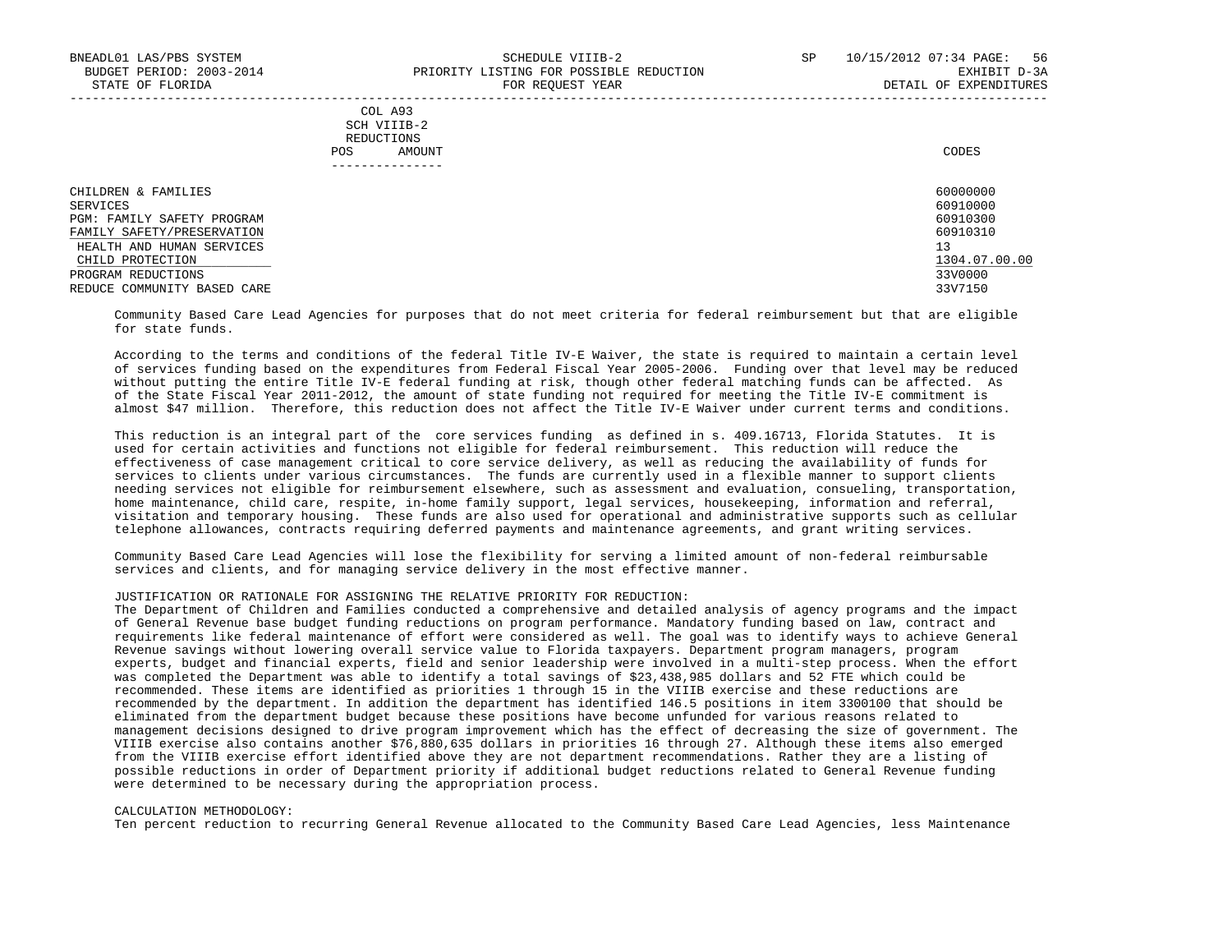|     | --------------- |       |
|-----|-----------------|-------|
| POS | AMOUNT          | CODES |
|     | REDUCTIONS      |       |
|     | SCH VIIIB-2     |       |
|     | COL A93         |       |

| CHILDREN & FAMILIES         | 60000000      |
|-----------------------------|---------------|
| SERVICES                    | 60910000      |
| PGM: FAMILY SAFETY PROGRAM  | 60910300      |
| FAMILY SAFETY/PRESERVATION  | 60910310      |
| HEALTH AND HUMAN SERVICES   | 13            |
| CHILD PROTECTION            | 1304.07.00.00 |
| PROGRAM REDUCTIONS          | 33V0000       |
| REDUCE COMMUNITY BASED CARE | 33V7150       |

of Effort for the Title IV-E Waiver and Temporary Assistance for Needy Families Grant.

IS A STATUTORY CHANGE REQUIRED TO IMPLEMENT THE REDUCTION:

 Depending on the implementation, this reduction could potentially affect: The Fostering Connections to Success and Increasing Adoptions Act of 2008 (Public Law (P.L.) 110-351); Title IV-B, subparts 1 and 2, sections 421-425, 428, 430-438, and Title IV-E, section 477 of the Act; sections 106 and 108 of CAPTA (42 U.S.C. 5106a.), as amended by P.L. 111-320, and the Child and Family Services Improvement and Innovation Act (P.L. 112-34).

 DISTRIBUTION METHODOLOGIES USED TO DISTRIBUTE THE REDUCTION TO OTHER ENTITIES AND THE IMPACTS TO THOSE ENTITIES: Reductions to Community Based Care Lead Agency contracts will largely be distributed according to the allocation methodology specified in s. 409.16713, Florida Statutes. \*\*\*\*\*\*\*\*\*\*\*\*\*\*\*\*\*\*\*\*\*\*\*\*\*\*\*\*\*\*\*\*\*\*\*\*\*\*\*\*\*\*\*\*\*\*\*\*\*\*\*\*\*\*\*\*\*\*\*\*\*\*\*\*\*\*\*\*\*\*\*\*\*\*\*\*\*\*\*\*\*\*\*\*\*\*\*\*\*\*\*\*\*\*\*\*\*\*\*\*\*\*\*\*\*\*\*\*\*\*\*\*\*\*\*\*\*\*\*\*\*\*\*\*\*\*\*

| ELIMINATE LITIGATION AND RELATED<br>EXPENSES FOR CHILD WELFARE CASES<br>EXPENSES           |                             | 33V7160<br>040000 |
|--------------------------------------------------------------------------------------------|-----------------------------|-------------------|
| OPERATIONS AND MAINT TF<br>-MATCH                                                          | $49.944-$<br>============== | 2516 2            |
| SPECIAL CATEGORIES<br>CONTRACTED SERVICES                                                  |                             | 100000<br>100777  |
| OPERATIONS AND MAINT TF<br>-MATCH                                                          | 450,000-                    | 2516 2            |
| TOTAL: ELIMINATE LITIGATION AND RELATED<br>EXPENSES FOR CHILD WELFARE CASES<br>TOTAL ISSUE | ===============<br>499,944- | 33V7160           |
|                                                                                            | ===============             |                   |
| AGENCY ISSUE NARRATIVE:                                                                    |                             |                   |

SCH VIIIB-2 NARR 13-14 NARRATIVE: IT COMPONENT? NO PRIORITY #23

ISSUE TITLE: Eliminate Litigation and Related Expenses for Child Welfare Cases

Priority numbers 1 through 14 and 21 are agency recommended reductions. The remaining priority numbers are not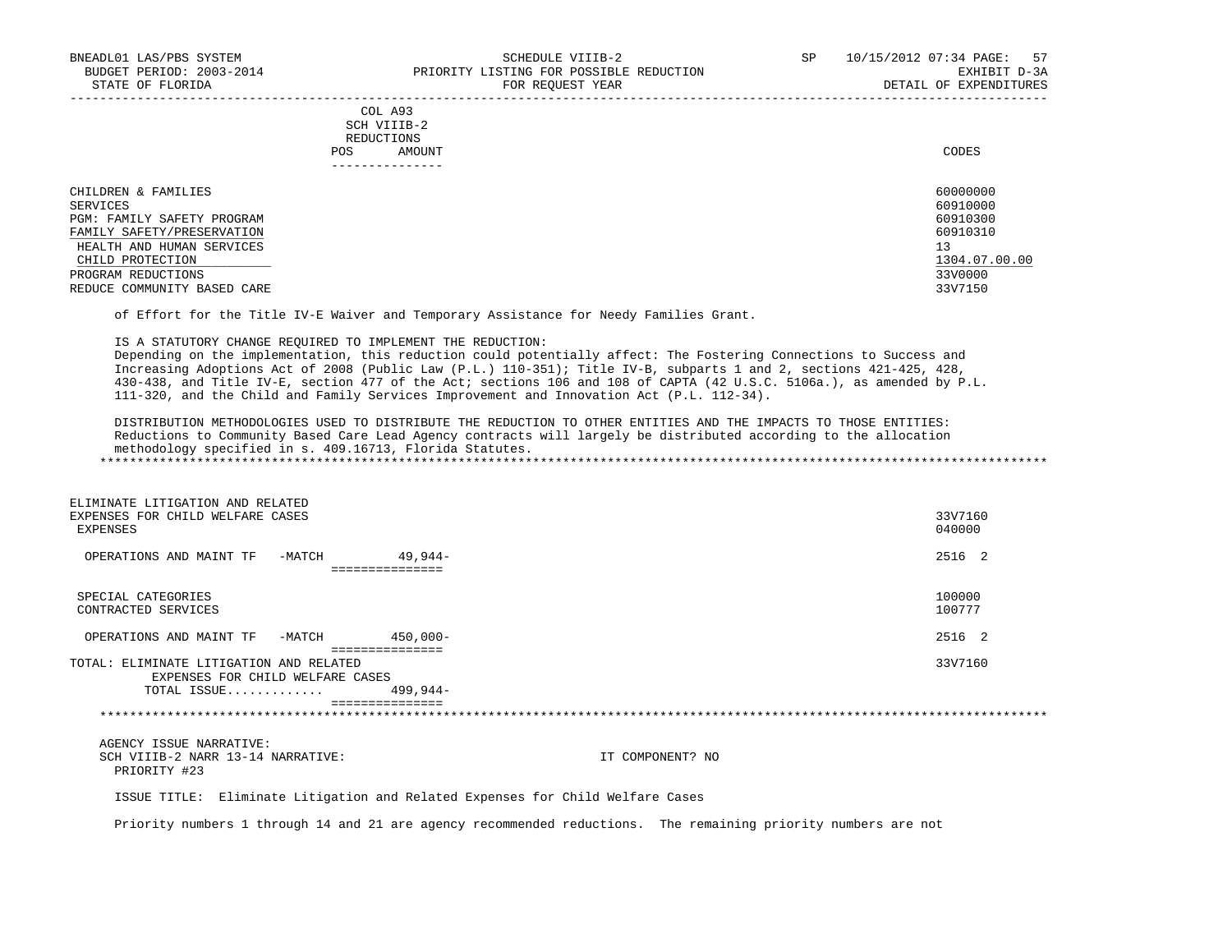| COL A93     |                 |
|-------------|-----------------|
| SCH VIIIB-2 |                 |
| REDUCTIONS  |                 |
| POS         | CODES<br>AMOUNT |

| ------------                     |               |
|----------------------------------|---------------|
| CHILDREN & FAMILIES              | 60000000      |
| SERVICES                         | 60910000      |
| PGM: FAMILY SAFETY PROGRAM       | 60910300      |
| FAMILY SAFETY/PRESERVATION       | 60910310      |
| HEALTH AND HUMAN SERVICES        | 13            |
| CHILD PROTECTION                 | 1304.07.00.00 |
| PROGRAM REDUCTIONS               | 33V0000       |
| ELIMINATE LITIGATION AND RELATED |               |
| EXPENSES FOR CHILD WELFARE CASES | 33V7160       |

 recommended by the agency but are in priority order if further reductions are required. This issue is priority number 23.

HOW THE REDUCTION WILL IMPACT CLIENTS, AGENCY OPERATIONS, OTHER PROGRAM AREAS, ETC.:

 A budget reduction of \$499,944 in recurring Operations and Maintenance Trust Fund budget authority will eliminate activities funded for Child Welfare Related Services. These activities have historically included litigation and related expenses for child welfare related cases; technical assistance in the area of privatized child welfare and managed care techniques and other costs related to administering the child welfare programs such as monitoring, technical assistance, special reviews, various membership dues, data collection and analysis and electronic communications, etc.

 The Family Safety Program could restructure the protocol for referral to outside counsel, the process of securing services for outside counsel, and the frequency that outside legal counsel is utilized as an alternative for the needs of stakeholders. In those situations, that the workload cannot be absorbed by staff in the Office of the General Counsel the cost of outside counsel will be passed along to the benefiting stakeholder/service partner. Typically, the benefiting stakeholder/service partner will be a community based care organization.

 This reduction will increase the workload for the Office of the General Counsel and potentially adversely affect clients and shift the cost burden to stakeholders.

### JUSTIFICATION OR RATIONALE FOR ASSIGNING THE RELATIVE PRIORITY FOR REDUCTION:

 The Department of Children and Families conducted a comprehensive and detailed analysis of agency programs and the impact of General Revenue base budget funding reductions on program performance. Mandatory funding based on law, contract and requirements like federal maintenance of effort were considered as well. The goal was to identify ways to achieve General Revenue savings without lowering overall service value to Florida taxpayers. Department program managers, program experts, budget and financial experts, field and senior leadership were involved in a multi-step process. When the effort was completed the Department was able to identify a total savings of \$23,438,985 dollars and 52 FTE which could be recommended. These items are identified as priorities 1 through 15 in the VIIIB exercise and these reductions are recommended by the department. In addition the department has identified 146.5 positions in item 3300100 that should be eliminated from the department budget because these positions have become unfunded for various reasons related to management decisions designed to drive program improvement which has the effect of decreasing the size of government. The VIIIB exercise also contains another \$76,880,635 dollars in priorities 16 through 27. Although these items also emerged from the VIIIB exercise effort identified above they are not department recommendations. Rather they are a listing of possible reductions in order of Department priority if additional budget reductions related to General Revenue funding were determined to be necessary during the appropriation process.

#### CALCULATION METHODOLOGY:

 Elimination of state funds within the Family Safety Program Office for Litigation and related expenses for child welfare cases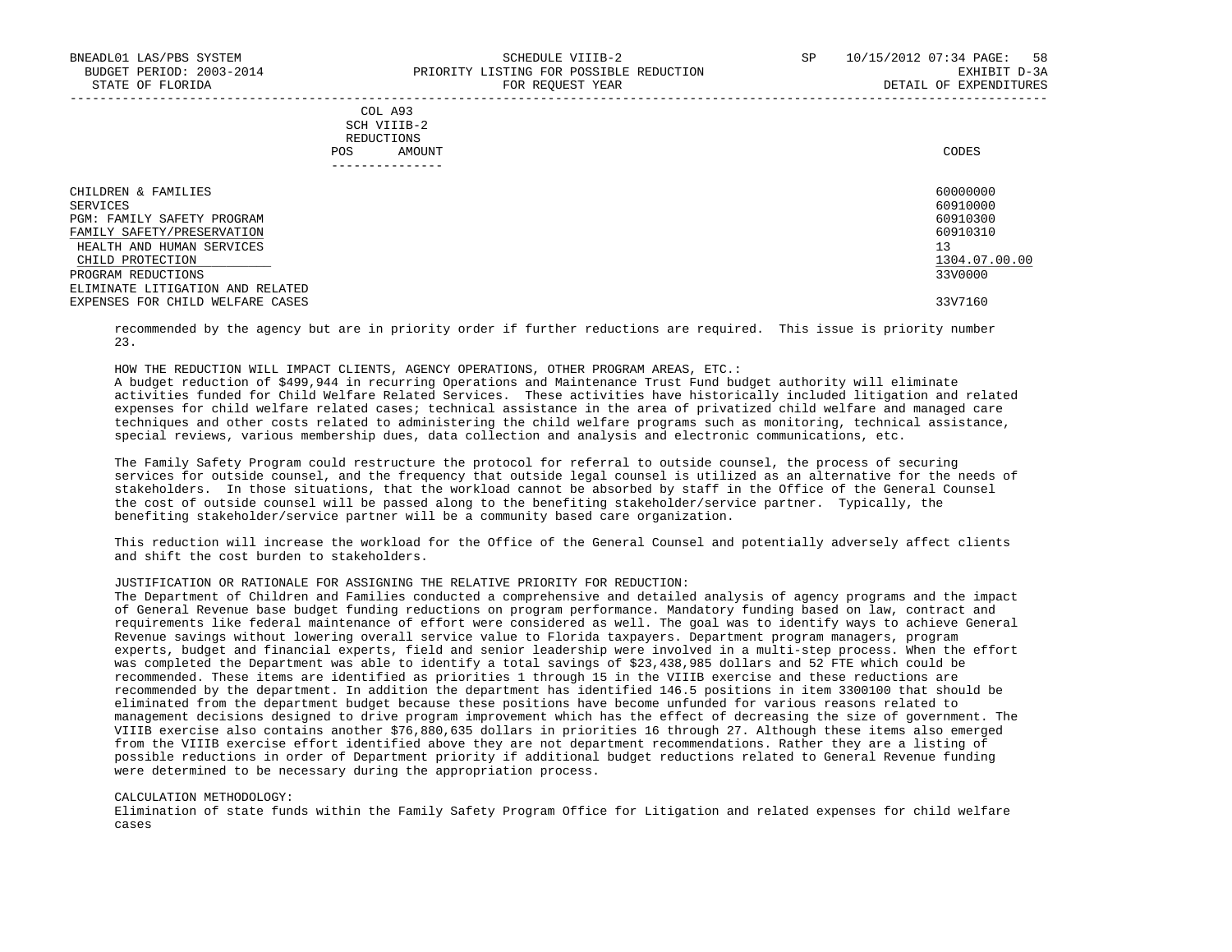|                                                                                                                                                                                                                                            | COL A93<br>SCH VIIIB-2<br>REDUCTIONS<br>AMOUNT<br><b>POS</b><br>------------- | CODES                                                                                     |
|--------------------------------------------------------------------------------------------------------------------------------------------------------------------------------------------------------------------------------------------|-------------------------------------------------------------------------------|-------------------------------------------------------------------------------------------|
| CHILDREN & FAMILIES<br>SERVICES<br>PGM: FAMILY SAFETY PROGRAM<br>FAMILY SAFETY/PRESERVATION<br>HEALTH AND HUMAN SERVICES<br>CHILD PROTECTION<br>PROGRAM REDUCTIONS<br>ELIMINATE LITIGATION AND RELATED<br>EXPENSES FOR CHILD WELFARE CASES |                                                                               | 60000000<br>60910000<br>60910300<br>60910310<br>13<br>1304.07.00.00<br>33V0000<br>33V7160 |

 IS A STATUTORY CHANGE REQUIRED TO IMPLEMENT THE REDUCTION: Not Applicable

 DISTRIBUTION METHODOLOGIES USED TO DISTRIBUTE THE REDUCTION TO OTHER ENTITIES AND THE IMPACTS TO THOSE ENTITIES: The implication of distributing this reduction to other entities will be dependent on the stakeholder requests for the Departments intervention in situations of litigious nature. \*\*\*\*\*\*\*\*\*\*\*\*\*\*\*\*\*\*\*\*\*\*\*\*\*\*\*\*\*\*\*\*\*\*\*\*\*\*\*\*\*\*\*\*\*\*\*\*\*\*\*\*\*\*\*\*\*\*\*\*\*\*\*\*\*\*\*\*\*\*\*\*\*\*\*\*\*\*\*\*\*\*\*\*\*\*\*\*\*\*\*\*\*\*\*\*\*\*\*\*\*\*\*\*\*\*\*\*\*\*\*\*\*\*\*\*\*\*\*\*\*\*\*\*\*\*\*

| REDUCE SHERIFF PROTECTIVE SERVICES<br>SPECIAL CATEGORIES<br>G/A-SHERIFFS PI GRANTS |                  |                          |  | 33V7170<br>100000<br>100782 |  |
|------------------------------------------------------------------------------------|------------------|--------------------------|--|-----------------------------|--|
| GENERAL REVENUE FUND<br>TOBACCO SETTLEMENT TF                                      | -MATCH<br>-MATCH | 1,965,467-<br>$734.858-$ |  | 1000 2<br>212222            |  |
| TOTAL APPRO                                                                        |                  | $2,700,325-$             |  |                             |  |
|                                                                                    |                  |                          |  |                             |  |

 AGENCY ISSUE NARRATIVE: SCH VIIIB-2 NARR 13-14 NARRATIVE: IT COMPONENT? NO PRIORITY #17

ISSUE TITLE: Reduce Sheriff Protective Services

 Priority numbers 1 through 14 and 21 are agency recommended reductions. The remaining priority numbers are not recommended by the agency but are in priority order if further reductions are required. This issue is priority number 17.

HOW THE REDUCTION WILL IMPACT CLIENTS, AGENCY OPERATIONS, OTHER PROGRAM AREAS, ETC.:

 The Florida Abuse Hotline is the central reporting center that operates 24 hours a day, 7 days per week to receive reports concerning children and vulnerable adults alleges to have been abused, neglected, abandoned and/or exploited. That information is assessed to determine whether the report meets the criteria for an investigation to be transmitted to the field. Child protective investigations are conducted by the Department in 61 counties and the Department contracts with Sheriff's Offices to provide this service in the remaining six counties (Broward, Hillsborough, Manatee, Pasco, Pinellas and Seminole).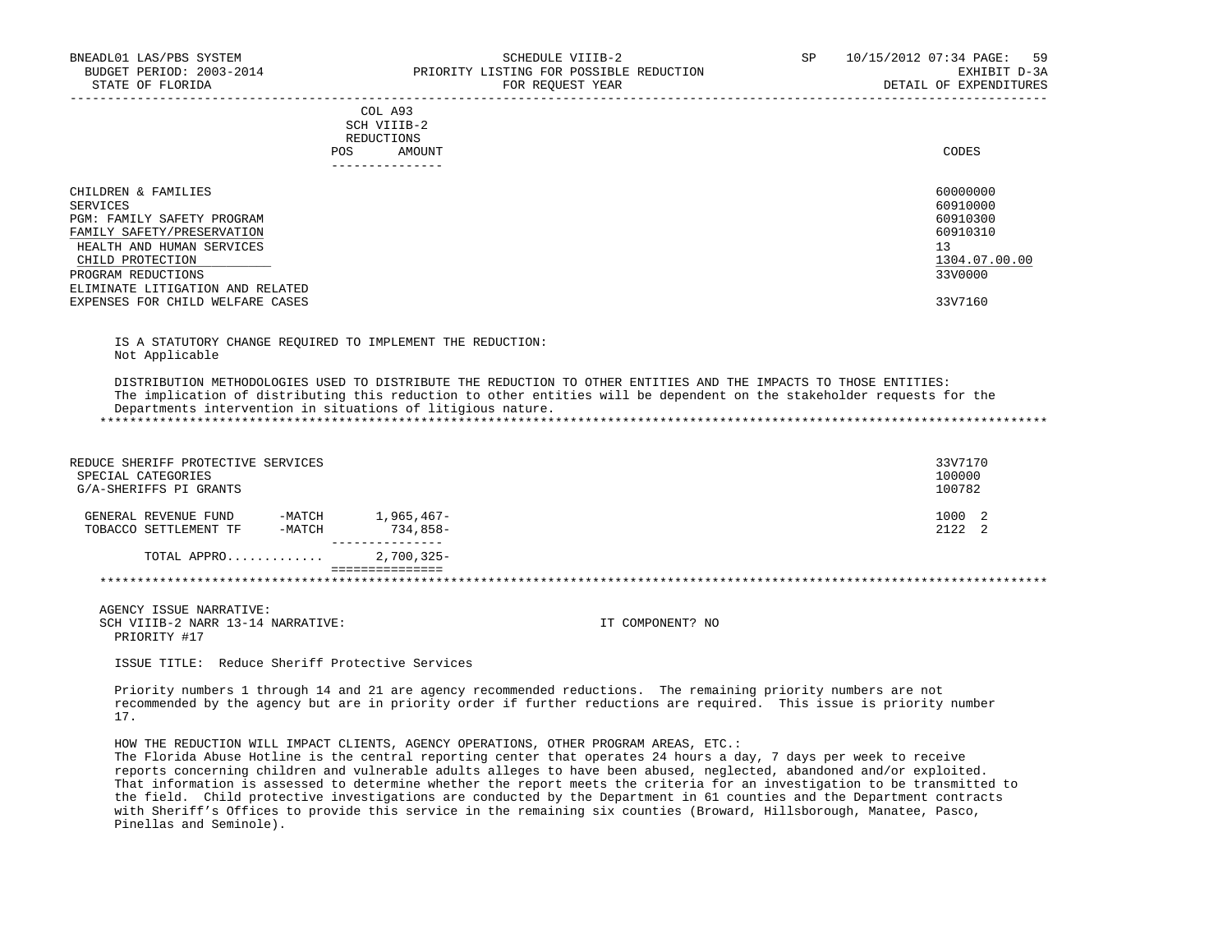#### COL A93 SCH VIIIB-2 REDUCTIONS POS AMOUNT CODES ---------------

| CHILDREN & FAMILIES                | 60000000      |
|------------------------------------|---------------|
| SERVICES                           | 60910000      |
| PGM: FAMILY SAFETY PROGRAM         | 60910300      |
| FAMILY SAFETY/PRESERVATION         | 60910310      |
| HEALTH AND HUMAN SERVICES          | 13            |
| CHILD PROTECTION                   | 1304.07.00.00 |
| PROGRAM REDUCTIONS                 | 33V0000       |
| REDUCE SHERIFF PROTECTIVE SERVICES | 33V7170       |

-----------------------------------------------------------------------------------------------------------------------------------

 A budget reduction of \$2,700,325 in recurring (\$1,965,467 of General Revenue and \$734,858 of Tobacco Settlement Trust Fund) budget authority decreases the state funds allocated for child protective investigations through a savings resulting from the Department assuming the function from the six county sheriff's offices.

 Transitioning the child protective investigative responsibilities back to the Department will require the creation of 520 Full Time Equivalent (FTE) positions (387 Child Protective Investigators, 85 administrators and supervisors and 47 clerical support staff). This is close to the number of sheriff's employees who currently conduct investigations or provide administrative or supervisory support. To re-establish the child protective investigative business operations in the impacted counties, the agency will incur transition costs, including equipment, motor pools and office space to accommodate the additional FTE positions.

 A carefully planned transition should not adversely impact clients who are served. While the majority of child protective investigators employed by sheriff's offices would likely qualify to transfer to the agency, the Department could also experience attrition.

 This reduction could have a short-term impact on the 24 hours a day 7 days a week nature of operating a child protective investigative program. The sheriff's offices have done a very commendable job of serving their communities by taking the lead in conducting child protection investigations on behalf of the agency. Because this function is limited to only six sheriff's offices, the impact would be limited to just those specified counties.

### JUSTIFICATION OR RATIONALE FOR ASSIGNING THE RELATIVE PRIORITY FOR REDUCTION:

 The Department of Children and Families conducted a comprehensive and detailed analysis of agency programs and the impact of General Revenue base budget funding reductions on program performance. Mandatory funding based on law, contract and requirements like federal maintenance of effort were considered as well. The goal was to identify ways to achieve General Revenue savings without lowering overall service value to Florida taxpayers. Department program managers, program experts, budget and financial experts, field and senior leadership were involved in a multi-step process. When the effort was completed the Department was able to identify a total savings of \$23,438,985 dollars and 52 FTE which could be recommended. These items are identified as priorities 1 through 15 in the VIIIB exercise and these reductions are recommended by the department. In addition the department has identified 146.5 positions in item 3300100 that should be eliminated from the department budget because these positions have become unfunded for various reasons related to management decisions designed to drive program improvement which has the effect of decreasing the size of government. The VIIIB exercise also contains another \$76,880,635 dollars in priorities 16 through 27. Although these items also emerged from the VIIIB exercise effort identified above they are not department recommendations. Rather they are a listing of possible reductions in order of Department priority if additional budget reductions related to General Revenue funding were determined to be necessary during the appropriation process.

#### CALCULATION METHODOLOGY:

Ten percent reduction to recurring General Revenue and Tobacco Settlement Trust Funds in the Grants and Aids Sheriffs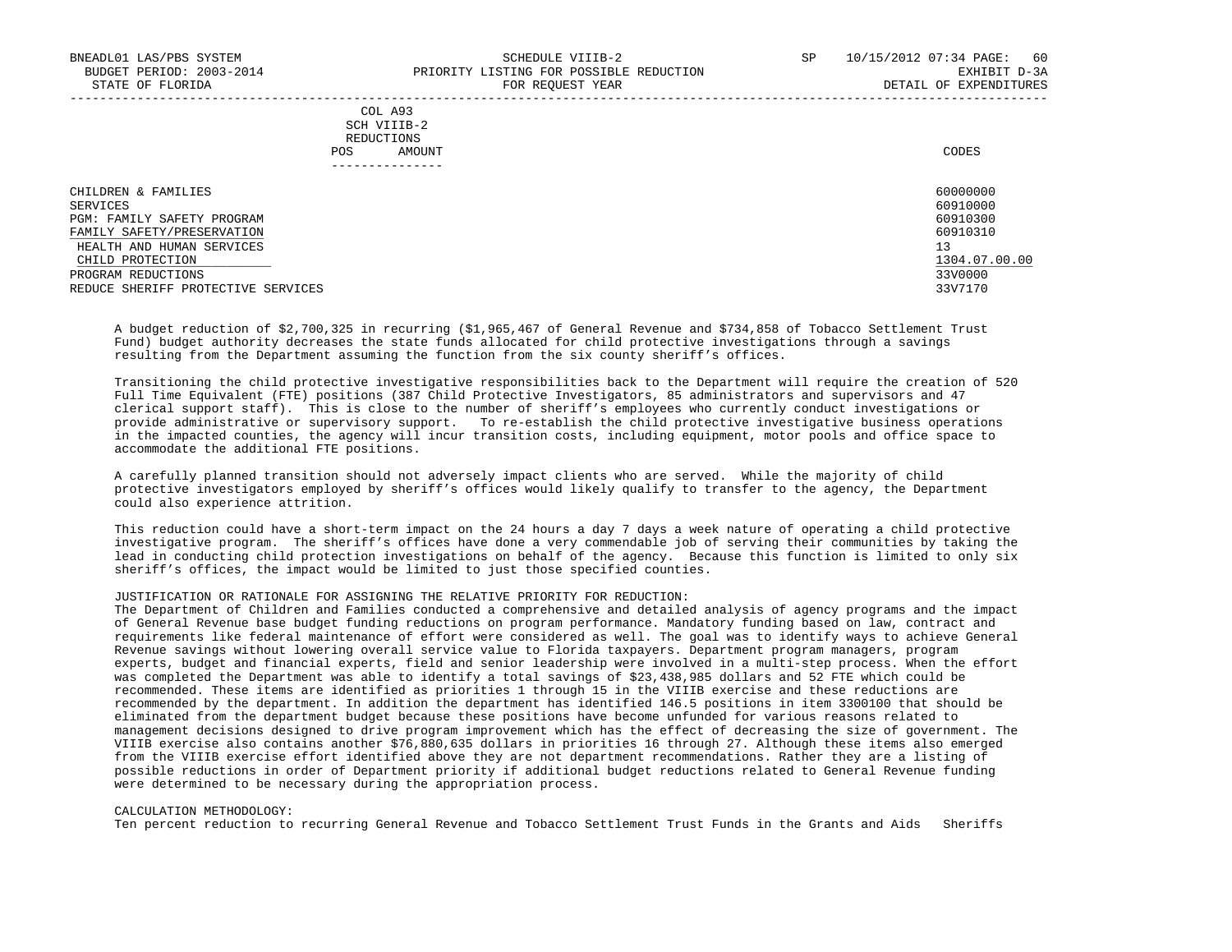|      | COL A93     |
|------|-------------|
|      | SCH VIIIB-2 |
|      | REDUCTIONS  |
| POS. | AMOUNT      |
|      |             |

|                                    | POS | AMOUNT        | CODES         |
|------------------------------------|-----|---------------|---------------|
|                                    |     | ------------- |               |
| CHILDREN & FAMILIES                |     |               | 60000000      |
| SERVICES                           |     |               | 60910000      |
| PGM: FAMILY SAFETY PROGRAM         |     |               | 60910300      |
| FAMILY SAFETY/PRESERVATION         |     |               | 60910310      |
| HEALTH AND HUMAN SERVICES          |     |               | 13            |
| CHILD PROTECTION                   |     |               | 1304.07.00.00 |
| PROGRAM REDUCTIONS                 |     |               | 33V0000       |
| REDUCE SHERIFF PROTECTIVE SERVICES |     |               | 33V7170       |
|                                    |     |               |               |

Protective Investigations Grants category for sheriffs conducting Child Protective Investigations as of July 1, 2012.

IS A STATUTORY CHANGE REQUIRED TO IMPLEMENT THE REDUCTION:

 State law affected: Section 39.3065, Florida Statute directs that the sheriffs of Pasco County, Manatee County, Broward County, and Pinellas County have the responsibility to provide all child protective investigations in their respective counties.

 DISTRIBUTION METHODOLOGIES USED TO DISTRIBUTE THE REDUCTION TO OTHER ENTITIES AND THE IMPACTS TO THOSE ENTITIES: The funds would be distributed to the affected counties using the Department's workload allocation methodology for the relevant approved operating budget cycle, adjusting for transition costs. \*\*\*\*\*\*\*\*\*\*\*\*\*\*\*\*\*\*\*\*\*\*\*\*\*\*\*\*\*\*\*\*\*\*\*\*\*\*\*\*\*\*\*\*\*\*\*\*\*\*\*\*\*\*\*\*\*\*\*\*\*\*\*\*\*\*\*\*\*\*\*\*\*\*\*\*\*\*\*\*\*\*\*\*\*\*\*\*\*\*\*\*\*\*\*\*\*\*\*\*\*\*\*\*\*\*\*\*\*\*\*\*\*\*\*\*\*\*\*\*\*\*\*\*\*\*\*

| REDUCE SOCIAL SERVICES BLOCK GRANT<br>TRUST FUND<br>OTHER PERSONAL SERVICES |         |                                 | 33V7320<br>030000 |
|-----------------------------------------------------------------------------|---------|---------------------------------|-------------------|
| SOCIAL SVCS BLK GRT TF                                                      | -FEDERL | $47,604-$<br>===============    | 2639 3            |
|                                                                             |         |                                 |                   |
| EXPENSES                                                                    |         |                                 | 040000            |
| SOCIAL SVCS BLK GRT TF                                                      | -FEDERL | $136,384-$                      | 2639 3            |
| SPECIAL CATEGORIES<br>CONTRACTED SERVICES                                   |         |                                 | 100000<br>100777  |
| SOCIAL SVCS BLK GRT TF                                                      | -FEDERL | 16,204-<br>:============        | 2639 3            |
|                                                                             |         |                                 |                   |
| G/A-SHERIFFS PI GRANTS                                                      |         |                                 | 100782            |
| SOCIAL SVCS BLK GRT TF                                                      | -FEDERL | $616, 246 -$<br>=============== | 2639 3            |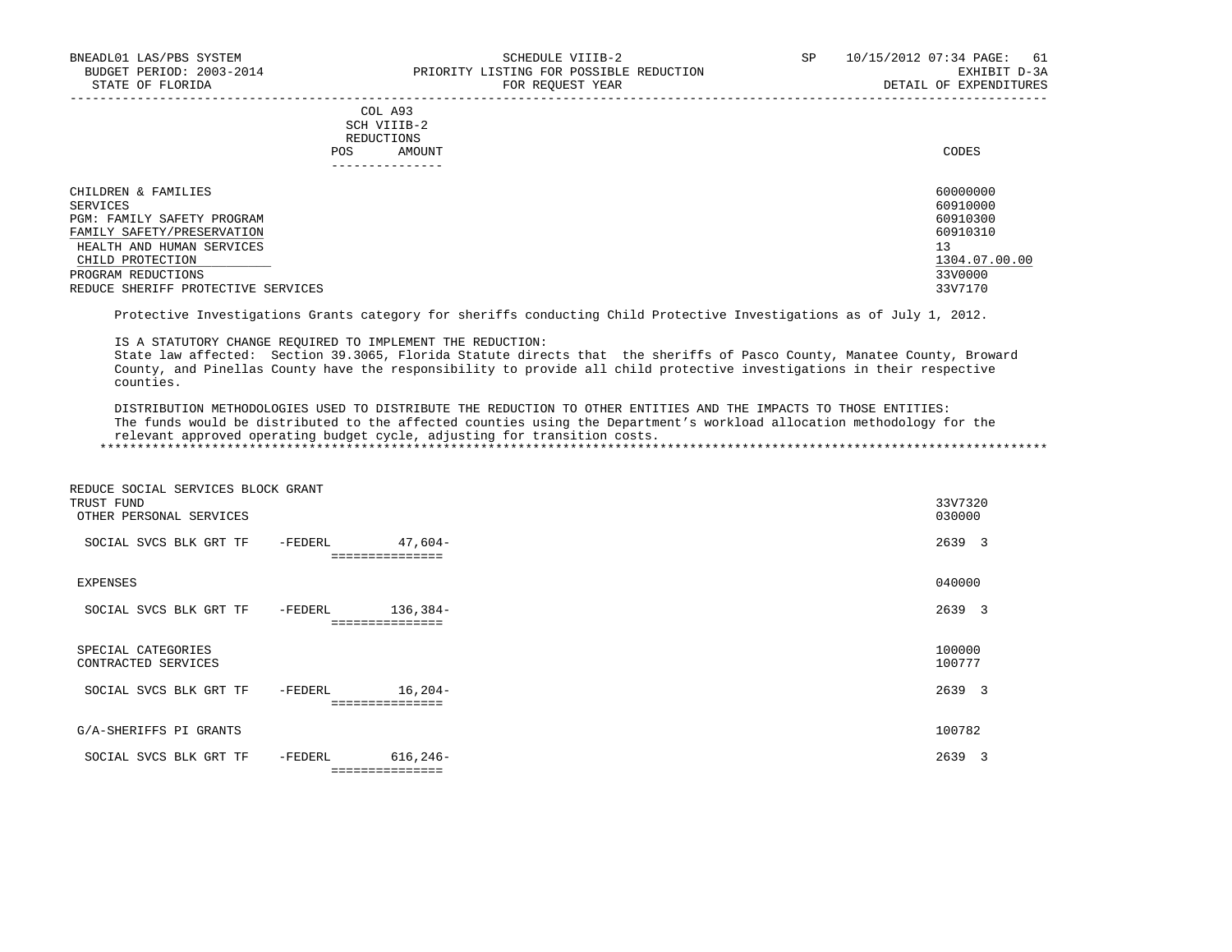| COL A93<br>SCH VIIIB-2<br>REDUCTIONS<br>POS<br>AMOUNT<br>---------------                                                                                                                                                                                                           | CODES                                                                                                         |
|------------------------------------------------------------------------------------------------------------------------------------------------------------------------------------------------------------------------------------------------------------------------------------|---------------------------------------------------------------------------------------------------------------|
| CHILDREN & FAMILIES<br><b>SERVICES</b><br><b>PGM: FAMILY SAFETY PROGRAM</b><br>FAMILY SAFETY/PRESERVATION<br>HEALTH AND HUMAN SERVICES<br>CHILD PROTECTION<br>PROGRAM REDUCTIONS<br>REDUCE SOCIAL SERVICES BLOCK GRANT<br>TRUST FUND<br>SPECIAL CATEGORIES<br>G/A-CHILD PROTECTION | 60000000<br>60910000<br>60910300<br>60910310<br>13<br>1304.07.00.00<br>33V0000<br>33V7320<br>100000<br>103034 |
| $52,005-$<br>SOCIAL SVCS BLK GRT TF<br>-FEDERL<br>===============                                                                                                                                                                                                                  | 2639 3                                                                                                        |
| G/A-RESIDENTIAL GROUP CARE                                                                                                                                                                                                                                                         | 104073                                                                                                        |
| SOCIAL SVCS BLK GRT TF<br>-FEDERL<br>$51.660 -$<br>===============                                                                                                                                                                                                                 | 2639 3                                                                                                        |
| G/A-EMERGENCY SHELTER CARE                                                                                                                                                                                                                                                         | 104074                                                                                                        |
| SOCIAL SVCS BLK GRT TF<br>-FEDERL<br>$8,101-$<br>===============                                                                                                                                                                                                                   | 2639 3                                                                                                        |
| DEFERRED-PAY COM CONTRACTS                                                                                                                                                                                                                                                         | 105280                                                                                                        |
| SOCIAL SVCS BLK GRT TF<br>$-FEDERL$<br>$29 -$<br>===============                                                                                                                                                                                                                   | 2639 3                                                                                                        |
| LEASE/PURCHASE/EQUIPMENT                                                                                                                                                                                                                                                           | 105281                                                                                                        |
| SOCIAL SVCS BLK GRT TF<br>$5,779-$<br>-FEDERL<br>===============                                                                                                                                                                                                                   | 2639 3                                                                                                        |
| G/A - COMMUNITY BASED CARE                                                                                                                                                                                                                                                         | 108304                                                                                                        |
| SOCIAL SVCS BLK GRT TF<br>-FEDERL<br>$2,639,812-$                                                                                                                                                                                                                                  | 2639 3                                                                                                        |

 =============== TOTAL: REDUCE SOCIAL SERVICES BLOCK GRANT 33V7320

 TOTAL ISSUE............. 3,573,824- =============== \*\*\*\*\*\*\*\*\*\*\*\*\*\*\*\*\*\*\*\*\*\*\*\*\*\*\*\*\*\*\*\*\*\*\*\*\*\*\*\*\*\*\*\*\*\*\*\*\*\*\*\*\*\*\*\*\*\*\*\*\*\*\*\*\*\*\*\*\*\*\*\*\*\*\*\*\*\*\*\*\*\*\*\*\*\*\*\*\*\*\*\*\*\*\*\*\*\*\*\*\*\*\*\*\*\*\*\*\*\*\*\*\*\*\*\*\*\*\*\*\*\*\*\*\*\*\*

 AGENCY ISSUE NARRATIVE: SCH VIIIB-2 NARR 13-14 NARRATIVE: IT COMPONENT? NO PRIORITY #26

TRUST FUND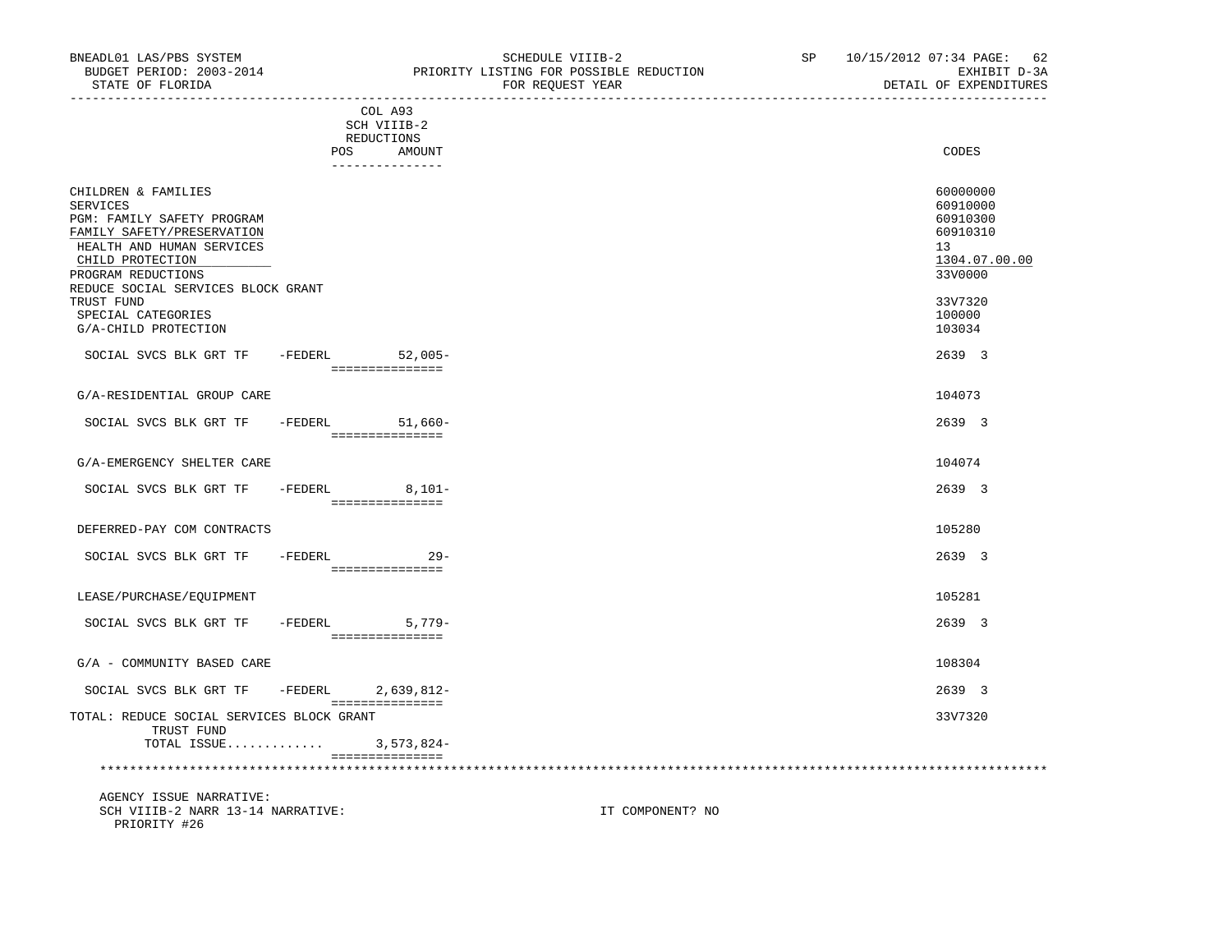### COL A93 SCH VIIIB-2 REDUCTIONS POS AMOUNT CODES ---------------

| CHILDREN & FAMILIES                | 60000000      |
|------------------------------------|---------------|
| SERVICES                           | 60910000      |
| PGM: FAMILY SAFETY PROGRAM         | 60910300      |
| FAMILY SAFETY/PRESERVATION         | 60910310      |
| HEALTH AND HUMAN SERVICES          | 13            |
| CHILD PROTECTION                   | 1304.07.00.00 |
| PROGRAM REDUCTIONS                 | 33V0000       |
| REDUCE SOCIAL SERVICES BLOCK GRANT |               |
| TRUST FUND                         | 33V7320       |

-----------------------------------------------------------------------------------------------------------------------------------

 Priority numbers 1 through 14 and 21 are agency recommended reductions. The remaining priority numbers are not recommended by the agency but are in priority order if further reductions are required. This issue is priority number 26.

ISSUE TITLE: Reduce Social Services Block Grant Trust Fund

HOW WILL THE REDUCTION WILL IMPACT CLIENTS, AGENCY OPERATIONS, OTHER PROGRAM AREAS, ETC.:

 The Department was assigned a target for the Social Services Block Grant (SSBG) federal funds. These funds are utilized by the legislature within the agency's Executive Direction and Support Services, Family Safety and Preservation Services, Mental Health Services and Substance Abuse Services budget entities in accordance with legislative decisions. Anything other than a reduction in proportion to the legislative allocation decision would appear to be a violation of legislative intent. Therefore, the Department has assigned the reduction amounts in the SSBG federal funds in proportion to the amount legislatively allocated.

#### JUSTIFICATION OR RATIONALE FOR ASSIGNING THE RELATIVE PRIORITY FOR REDUCTION:

 The Department of Children and Families conducted a comprehensive and detailed analysis of agency programs and the impact of General Revenue base budget funding reductions on program performance. Mandatory funding based on law, contract and requirements like federal maintenance of effort were considered as well. The goal was to identify ways to achieve General Revenue savings without lowering overall service value to Florida taxpayers. Department program managers, program experts, budget and financial experts, field and senior leadership were involved in a multi-step process. When the effort was completed the Department was able to identify a total savings of \$23,438,985 dollars and 52 FTE which could be recommended. These items are identified as priorities 1 through 15 in the VIIIB exercise and these reductions are recommended by the department. In addition, the department has identified 146.5 positions in item 3300100 that should be eliminated from the department budget because these positions have become unfunded for various reasons related to management decisions designed to drive program improvement which has the effect of decreasing the size of government. The VIIIB exercise also contains another \$76,880,635 dollars in priorities 16 through 27. Although these items also emerged from the VIIIB exercise effort identified above they are not department recommendations. Rather they are a listing of possible reductions in order of Department priority if additional budget reductions related to General Revenue funding were determined to be necessary during the appropriation process.

CALCULATION METHODOLOGY:

Not applicable

IS A STATUTORY CHANGE REQUIRED TO IMPLEMENT THE REDUCTION: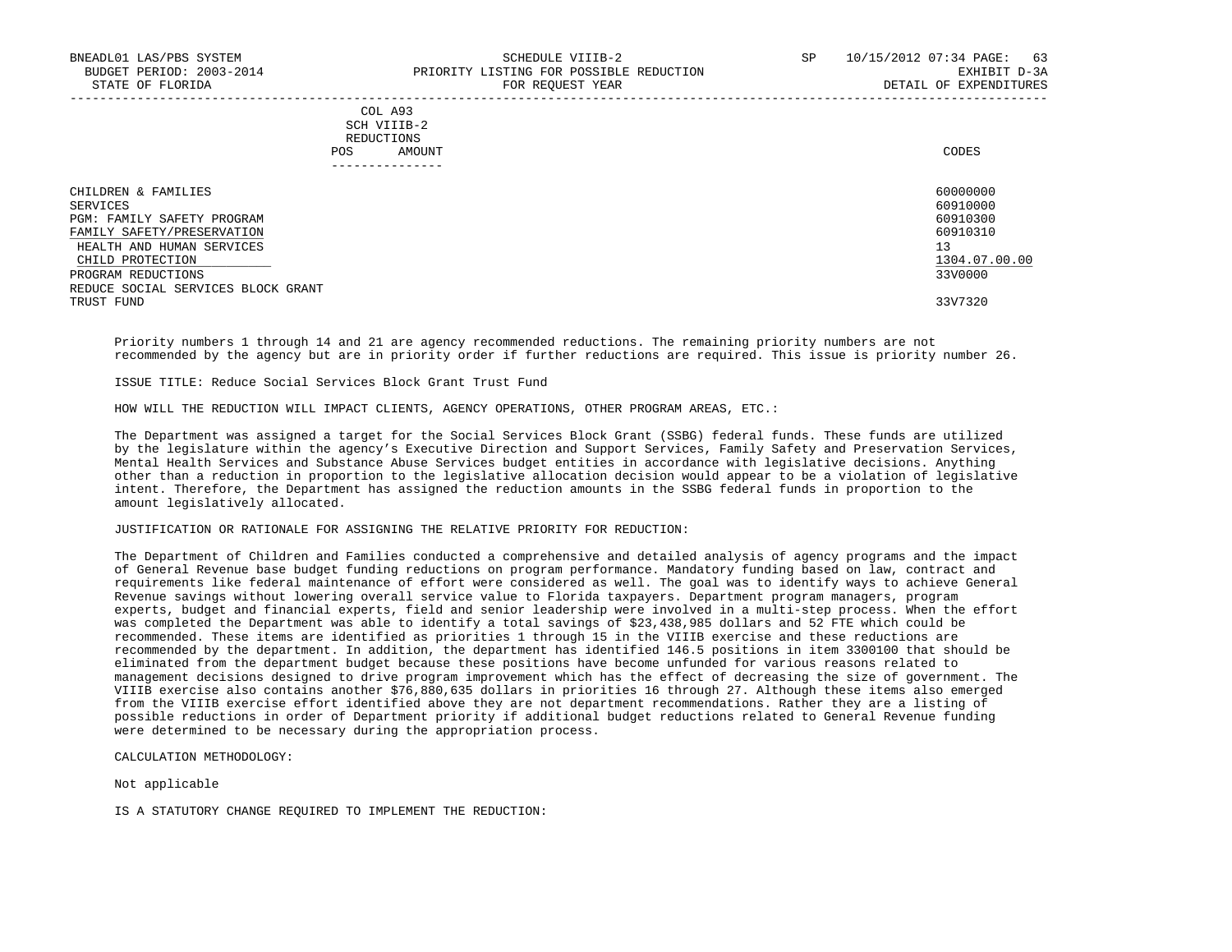| BNEADL01 LAS/PBS SYSTEM<br>BUDGET PERIOD: 2003-2014<br>STATE OF FLORIDA                                                                                                                                                | SCHEDULE VIIIB-2<br>PRIORITY LISTING FOR POSSIBLE REDUCTION<br>FOR REQUEST YEAR | SP<br>64<br>10/15/2012 07:34 PAGE:<br>EXHIBIT D-3A<br>DETAIL OF EXPENDITURES              |
|------------------------------------------------------------------------------------------------------------------------------------------------------------------------------------------------------------------------|---------------------------------------------------------------------------------|-------------------------------------------------------------------------------------------|
|                                                                                                                                                                                                                        | COL A93<br>SCH VIIIB-2<br>REDUCTIONS<br>POS<br>AMOUNT<br>--------------         | CODES                                                                                     |
| CHILDREN & FAMILIES<br>SERVICES<br>PGM: FAMILY SAFETY PROGRAM<br>FAMILY SAFETY/PRESERVATION<br>HEALTH AND HUMAN SERVICES<br>CHILD PROTECTION<br>PROGRAM REDUCTIONS<br>REDUCE SOCIAL SERVICES BLOCK GRANT<br>TRUST FUND |                                                                                 | 60000000<br>60910000<br>60910300<br>60910310<br>13<br>1304.07.00.00<br>33V0000<br>33V7320 |
|                                                                                                                                                                                                                        |                                                                                 |                                                                                           |

Not applicable

DISTRIBUTION METHODOLOGIES USED TO DISTRIBUTE THE REDUCTION TO OTHER ENTITIES AND THE IMPACTS TO THOSE ENTITIES:

| Not applicable |  |
|----------------|--|
|                |  |

| REDUCE TEMPORARY ASSISTANCE TO<br>NEEDY FAMILIES<br>OTHER PERSONAL SERVICES |         |                                 | 33V7330<br>030000     |
|-----------------------------------------------------------------------------|---------|---------------------------------|-----------------------|
| WELFARE TRANSITION TF                                                       | -FEDERL | $156, 430 -$<br>=============== | 2401 3                |
| <b>EXPENSES</b>                                                             |         |                                 | 040000                |
| WELFARE TRANSITION TF                                                       | -FEDERL | $650, 451 -$<br>=============== | 2401 3                |
| SPECIAL CATEGORIES<br>CONTRACTED SERVICES                                   |         |                                 | 100000<br>100777      |
| WELFARE TRANSITION TF                                                       | -FEDERL | $47,327-$<br>===============    | 2401 3                |
| G/A-SHERIFFS PI GRANTS                                                      |         |                                 | 100782                |
| WELFARE TRANSITION TF                                                       | -FEDERL | 655,768-<br>===============     | 2401 3                |
| G/A-CHILD ABS PREV/INTVNT                                                   |         |                                 | 103032                |
| WELFARE TRANSITION TF                                                       | -FEDERL | $403, 428 -$<br>=============== | 2401<br>$\mathcal{R}$ |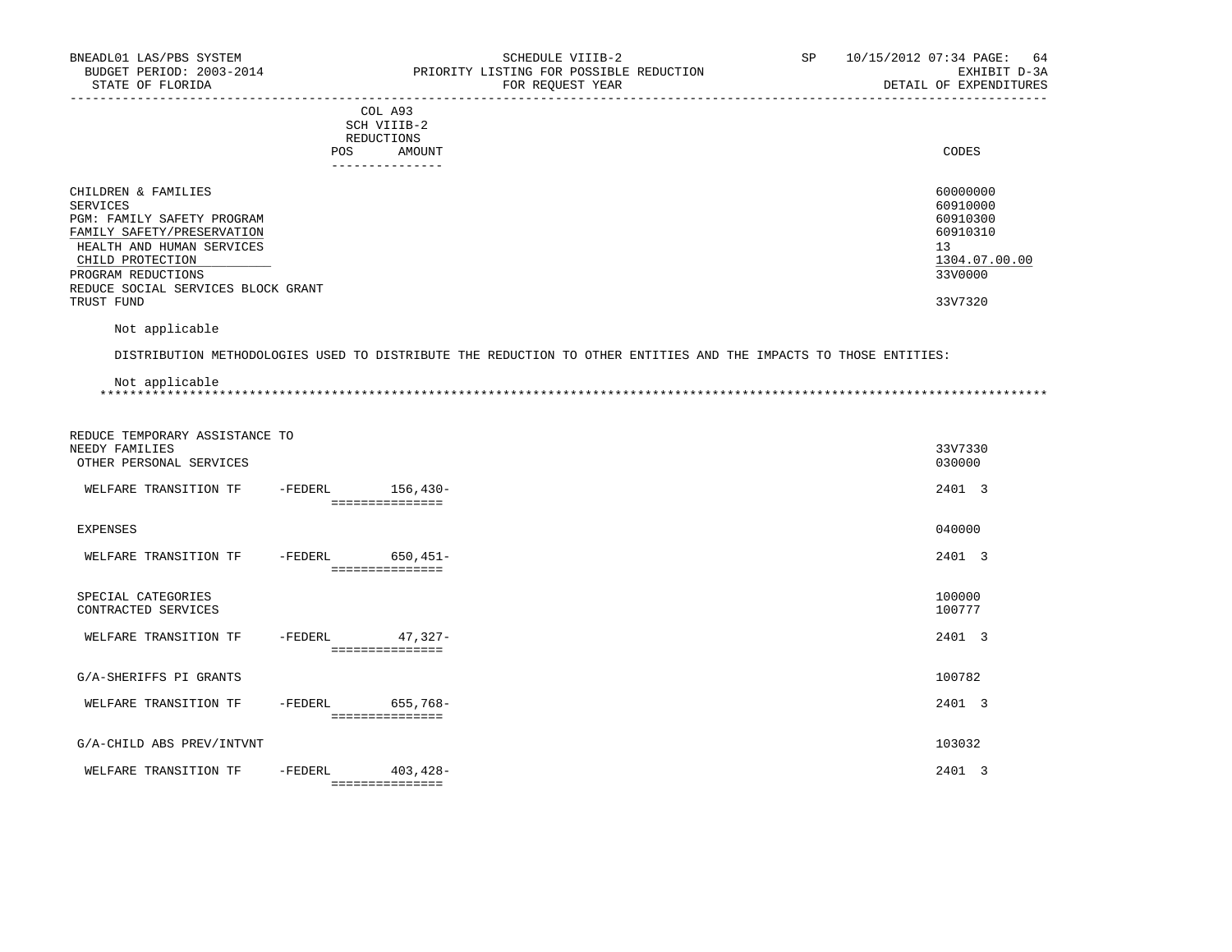| BNEADL01 LAS/PBS SYSTEM<br>BUDGET PERIOD: 2003-2014<br>STATE OF FLORIDA                                                                                                   |                                                    | SCHEDULE VIIIB-2<br>PRIORITY LISTING FOR POSSIBLE REDUCTION<br>FOR REOUEST YEAR                                                                                                                                                             | SP 10/15/2012 07:34 PAGE: 65<br>DETAIL OF EXPENDITURES        | EXHIBIT D-3A  |
|---------------------------------------------------------------------------------------------------------------------------------------------------------------------------|----------------------------------------------------|---------------------------------------------------------------------------------------------------------------------------------------------------------------------------------------------------------------------------------------------|---------------------------------------------------------------|---------------|
|                                                                                                                                                                           | COL A93<br>SCH VIIIB-2<br>REDUCTIONS<br>POS AMOUNT | ____________________________________                                                                                                                                                                                                        | CODES                                                         |               |
|                                                                                                                                                                           | ---------------                                    |                                                                                                                                                                                                                                             |                                                               |               |
| CHILDREN & FAMILIES<br><b>SERVICES</b><br>PGM: FAMILY SAFETY PROGRAM<br>FAMILY SAFETY/PRESERVATION<br>HEALTH AND HUMAN SERVICES<br>CHILD PROTECTION<br>PROGRAM REDUCTIONS |                                                    |                                                                                                                                                                                                                                             | 60000000<br>60910000<br>60910300<br>60910310<br>13<br>33V0000 | 1304.07.00.00 |
| REDUCE TEMPORARY ASSISTANCE TO<br>NEEDY FAMILIES                                                                                                                          |                                                    |                                                                                                                                                                                                                                             | 33V7330                                                       |               |
| SPECIAL CATEGORIES<br>G/A-CHILD PROTECTION                                                                                                                                |                                                    |                                                                                                                                                                                                                                             | 100000<br>103034                                              |               |
| WELFARE TRANSITION TF -FEDERL 105,193-                                                                                                                                    |                                                    |                                                                                                                                                                                                                                             | 2401 3                                                        |               |
| DEFERRED-PAY COM CONTRACTS                                                                                                                                                |                                                    |                                                                                                                                                                                                                                             | 105280                                                        |               |
| WELFARE TRANSITION TF - FEDERL 31-                                                                                                                                        | ===============                                    |                                                                                                                                                                                                                                             | 2401 3                                                        |               |
| LEASE/PURCHASE/EQUIPMENT                                                                                                                                                  |                                                    |                                                                                                                                                                                                                                             | 105281                                                        |               |
| WELFARE TRANSITION TF                                                                                                                                                     | -FEDERL 14,617-<br>___________________             |                                                                                                                                                                                                                                             | 2401 3                                                        |               |
| G/A - COMMUNITY BASED CARE                                                                                                                                                |                                                    |                                                                                                                                                                                                                                             | 108304                                                        |               |
| WELFARE TRANSITION TF -FEDERL 4,713,016-                                                                                                                                  |                                                    |                                                                                                                                                                                                                                             | 2401 3                                                        |               |
| TOTAL: REDUCE TEMPORARY ASSISTANCE TO<br>NEEDY FAMILIES                                                                                                                   |                                                    |                                                                                                                                                                                                                                             | 33V7330                                                       |               |
| TOTAL ISSUE                                                                                                                                                               | $6,746,261-$<br>===============                    |                                                                                                                                                                                                                                             |                                                               |               |
|                                                                                                                                                                           |                                                    |                                                                                                                                                                                                                                             |                                                               |               |
| AGENCY ISSUE NARRATIVE:<br>SCH VIIIB-2 NARR 13-14 NARRATIVE:<br>PRIORITY #27                                                                                              |                                                    | IT COMPONENT? NO                                                                                                                                                                                                                            |                                                               |               |
|                                                                                                                                                                           |                                                    | Priority numbers 1 through 14 and 21 are agency recommended reductions. The remaining priority numbers are not<br>recommended by the agency but are in priority order if further reductions are required. This issue is priority number 27. |                                                               |               |

ISSUE TITLE: Reduce Welfare Transition Trust Fund

HOW WILL THE REDUCTION WILL IMPACT CLIENTS, AGENCY OPERATIONS, OTHER PROGRAM AREAS, ETC.:

 The Department was assigned a target for the Welfare Transition Trust Fund (WTTF). These funds are utilized by the legislature within the agency's Executive Direction and Support Services, Family Safety and Preservation Services, Mental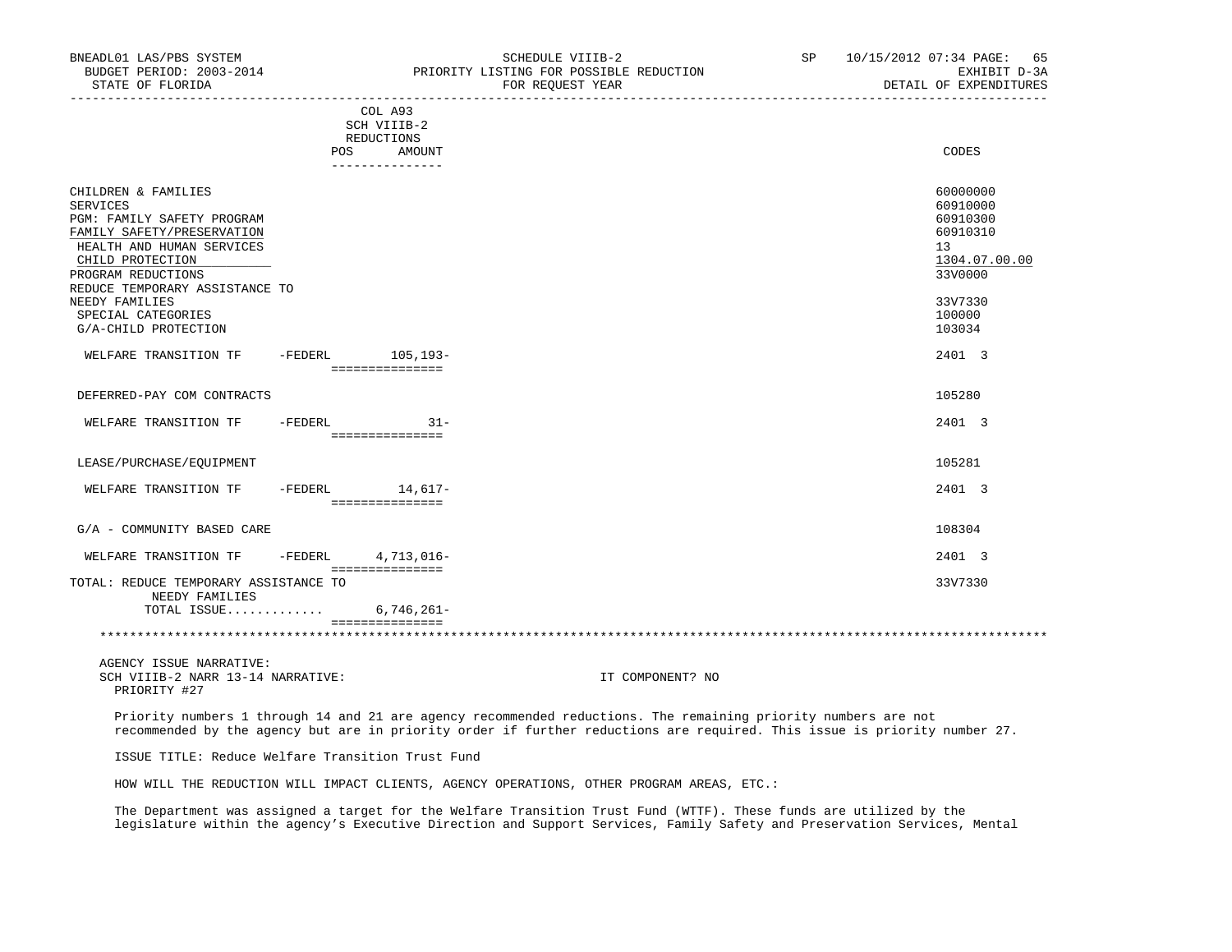|            | _______________ |       |
|------------|-----------------|-------|
| POS        | AMOUNT          | CODES |
| REDUCTIONS |                 |       |
|            | SCH VIIIB-2     |       |
|            | COL A93         |       |

| CHILDREN & FAMILIES            | 60000000      |
|--------------------------------|---------------|
| SERVICES                       | 60910000      |
| PGM: FAMILY SAFETY PROGRAM     | 60910300      |
| FAMILY SAFETY/PRESERVATION     | 60910310      |
| HEALTH AND HUMAN SERVICES      | 13            |
| CHILD PROTECTION               | 1304.07.00.00 |
| PROGRAM REDUCTIONS             | 33V0000       |
| REDUCE TEMPORARY ASSISTANCE TO |               |
| NEEDY FAMILIES                 | 33V7330       |

 Health Services, Substance Abuse Services, and Economic Self Sufficiency Services budget entities in accordance with legislative decisions. Anything other than a reduction in proportion to the legislative allocation decision would appear to be a violation of legislative intent. Therefore, the Department has assigned the reduction amounts in the SSBG federal funds in proportion to the amount legislatively allocated.

#### JUSTIFICATION OR RATIONALE FOR ASSIGNING THE RELATIVE PRIORITY FOR REDUCTION:

 The Department of Children and Families conducted a comprehensive and detailed analysis of agency programs and the impact of General Revenue base budget funding reductions on program performance. Mandatory funding based on law, contract and requirements like federal maintenance of effort were considered as well. The goal was to identify ways to achieve General Revenue savings without lowering overall service value to Florida taxpayers. Department program managers, program experts, budget and financial experts, field and senior leadership were involved in a multi-step process. When the effort was completed the Department was able to identify a total savings of \$23,438,985 dollars and 52 FTE which could be recommended. These items are identified as priorities 1 through 15 in the VIIIB exercise and these reductions are recommended by the department. In addition, the department has identified 146.5 positions in item 3300100 that should be eliminated from the department budget because these positions have become unfunded for various reasons related to management decisions designed to drive program improvement which has the effect of decreasing the size of government. The VIIIB exercise also contains another \$76,880,635 dollars in priorities 16 through 27. Although these items also emerged from the VIIIB exercise effort identified above they are not department recommendations. Rather they are a listing of possible reductions in order of Department priority if additional budget reductions related to General Revenue funding were determined to be necessary during the appropriation process.

CALCULATION METHODOLOGY:

Not applicable

IS A STATUTORY CHANGE REQUIRED TO IMPLEMENT THE REDUCTION:

Not applicable

DISTRIBUTION METHODOLOGIES USED TO DISTRIBUTE THE REDUCTION TO OTHER ENTITIES AND THE IMPACTS TO THOSE ENTITIES:

 Not applicable \*\*\*\*\*\*\*\*\*\*\*\*\*\*\*\*\*\*\*\*\*\*\*\*\*\*\*\*\*\*\*\*\*\*\*\*\*\*\*\*\*\*\*\*\*\*\*\*\*\*\*\*\*\*\*\*\*\*\*\*\*\*\*\*\*\*\*\*\*\*\*\*\*\*\*\*\*\*\*\*\*\*\*\*\*\*\*\*\*\*\*\*\*\*\*\*\*\*\*\*\*\*\*\*\*\*\*\*\*\*\*\*\*\*\*\*\*\*\*\*\*\*\*\*\*\*\*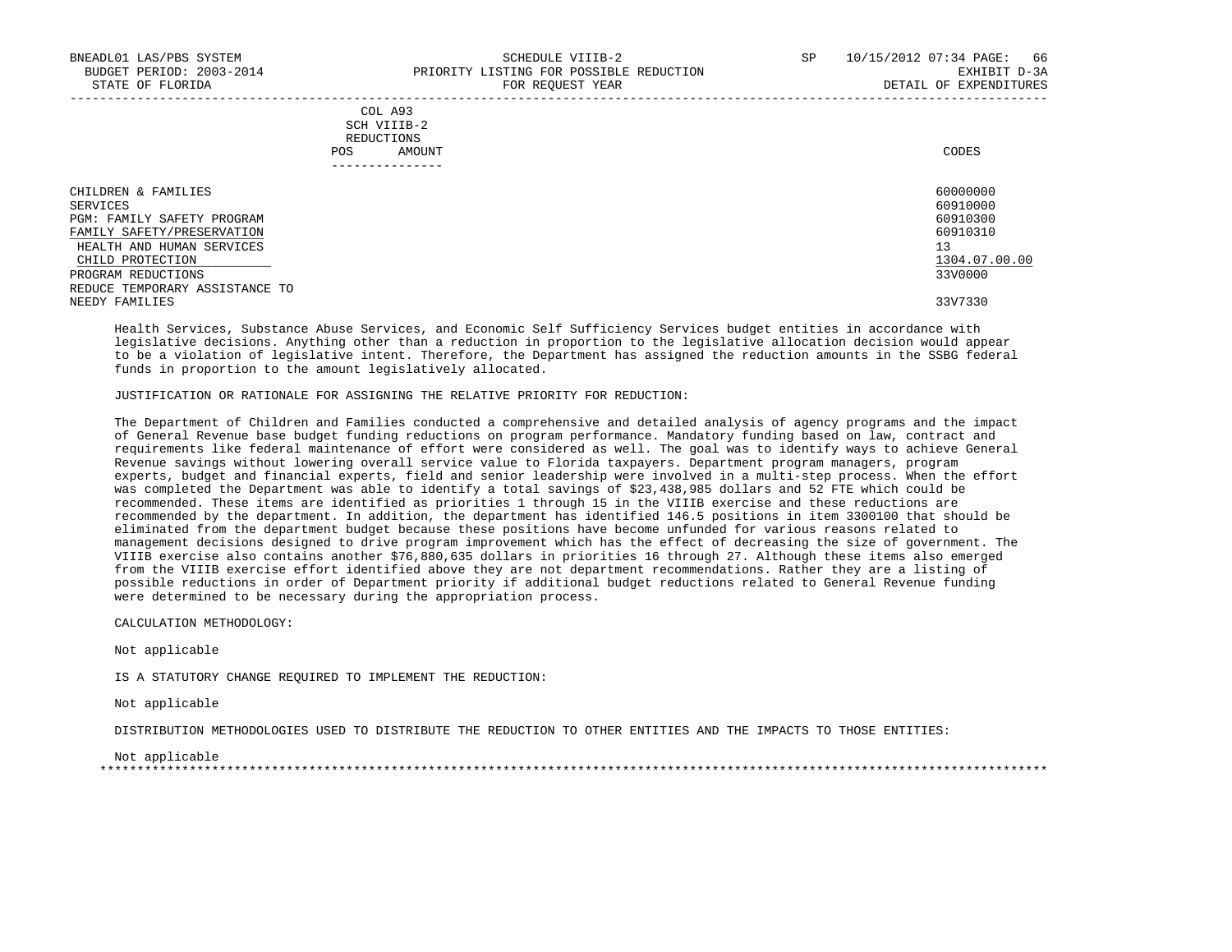| . _ _ _ _ _ _ _ _ _ _ _                                                                                                        |       |
|--------------------------------------------------------------------------------------------------------------------------------|-------|
| AMOUNT                                                                                                                         | CODES |
| <b>REDUCTIONS</b>                                                                                                              |       |
| SCH VIIIB-2<br>the contract of the contract of the contract of the contract of the contract of the contract of the contract of |       |
| COL A93                                                                                                                        |       |
|                                                                                                                                |       |

| 1304.07.00.00<br>TOTAL: CHILD PROTECTION<br>BY FUND TYPE<br>9,479,723-<br>1000<br>GENERAL REVENUE FUND<br>2000<br>$11,565,363-$<br>TRUST FUNDS<br>21,045,086-<br>TOTAL PROG COMP | CHILDREN & FAMILIES<br>SERVICES<br>PGM: FAMILY SAFETY PROGRAM<br>FAMILY SAFETY/PRESERVATION<br>HEALTH AND HUMAN SERVICES<br>CHILD PROTECTION | 60000000<br>60910000<br>60910300<br>60910310<br>13<br>1304.07.00.00 |
|----------------------------------------------------------------------------------------------------------------------------------------------------------------------------------|----------------------------------------------------------------------------------------------------------------------------------------------|---------------------------------------------------------------------|
|                                                                                                                                                                                  |                                                                                                                                              |                                                                     |
|                                                                                                                                                                                  |                                                                                                                                              |                                                                     |
|                                                                                                                                                                                  |                                                                                                                                              |                                                                     |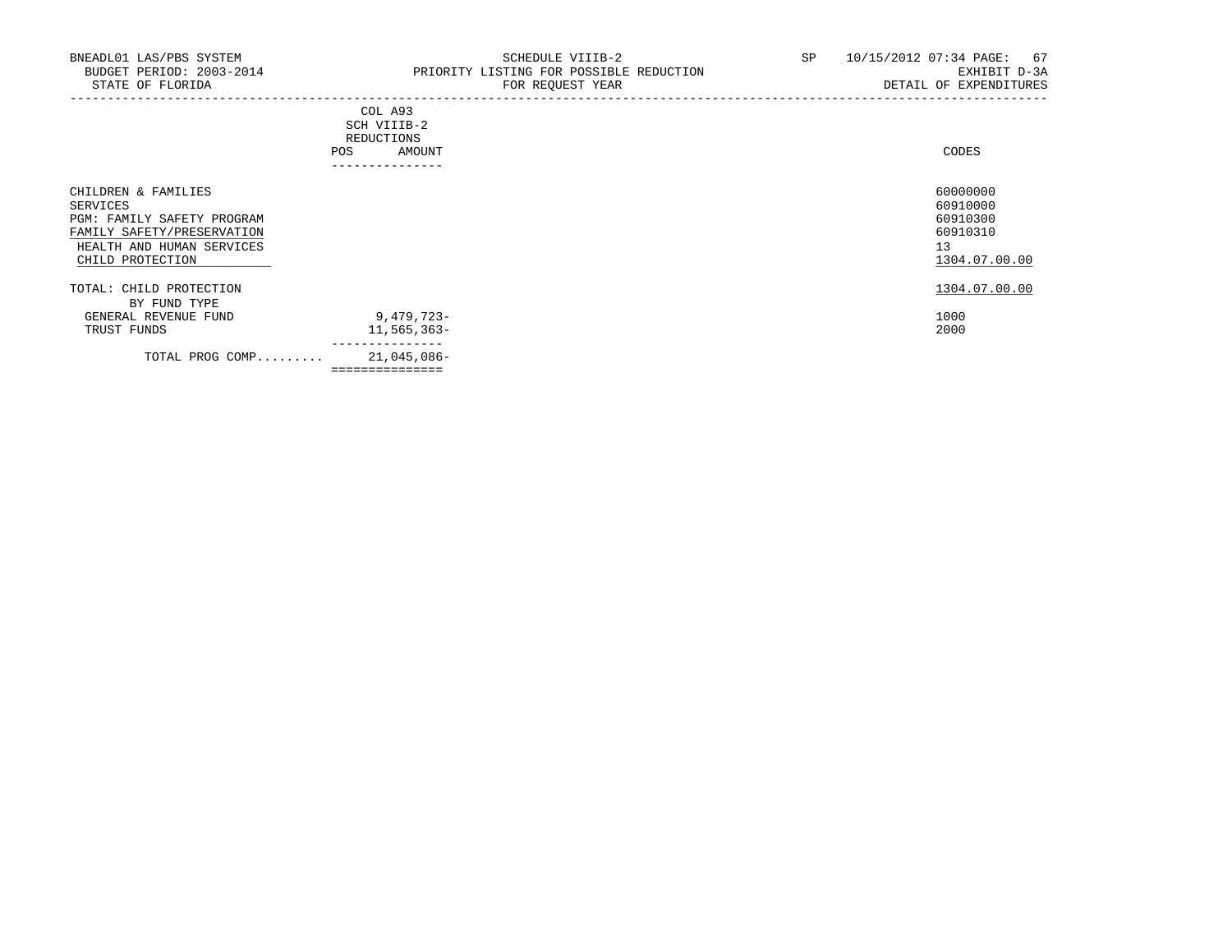| BNEADL01 LAS/PBS SYSTEM<br>BUDGET PERIOD: 2003-2014<br>STATE OF FLORIDA<br>_________________                                                                                                                  |         |                                                                      | SCHEDULE VIIIB-2<br>PRIORITY LISTING FOR POSSIBLE REDUCTION<br>FOR REQUEST YEAR | SP | 10/15/2012 07:34 PAGE: 68<br>EXHIBIT D-3A<br>DETAIL OF EXPENDITURES            |
|---------------------------------------------------------------------------------------------------------------------------------------------------------------------------------------------------------------|---------|----------------------------------------------------------------------|---------------------------------------------------------------------------------|----|--------------------------------------------------------------------------------|
|                                                                                                                                                                                                               |         | COL A93<br>SCH VIIIB-2<br>REDUCTIONS<br>POS AMOUNT<br>-------------- |                                                                                 |    | CODES                                                                          |
| CHILDREN & FAMILIES<br>SERVICES<br>PGM: FAMILY SAFETY PROGRAM<br>FAMILY SAFETY/PRESERVATION<br>HEALTH AND HUMAN SERVICES<br>FLORIDA ABUSE HOTLINE<br>PROGRAM REDUCTIONS<br>REDUCE SOCIAL SERVICES BLOCK GRANT |         |                                                                      |                                                                                 |    | 60000000<br>60910000<br>60910300<br>60910310<br>13<br>1304.08.00.00<br>33V0000 |
| TRUST FUND<br>OTHER PERSONAL SERVICES                                                                                                                                                                         |         |                                                                      |                                                                                 |    | 33V7320<br>030000                                                              |
| SOCIAL SVCS BLK GRT TF                                                                                                                                                                                        |         | -FEDERL 8,648-                                                       |                                                                                 |    | 2639 3                                                                         |
| EXPENSES                                                                                                                                                                                                      |         | ===============                                                      |                                                                                 |    | 040000                                                                         |
| SOCIAL SVCS BLK GRT TF                                                                                                                                                                                        |         | -FEDERL 25,832-<br>___________________                               |                                                                                 |    | 2639 3                                                                         |
| OPERATING CAPITAL OUTLAY                                                                                                                                                                                      |         |                                                                      |                                                                                 |    | 060000                                                                         |
| SOCIAL SVCS BLK GRT TF - FEDERL 514-                                                                                                                                                                          |         | ===============                                                      |                                                                                 |    | 2639 3                                                                         |
| SPECIAL CATEGORIES<br>CONTRACTED SERVICES                                                                                                                                                                     |         |                                                                      |                                                                                 |    | 100000<br>100777                                                               |
| SOCIAL SVCS BLK GRT TF                                                                                                                                                                                        |         | $-FEDERL$ 6,445-<br>===============                                  |                                                                                 |    | 2639 3                                                                         |
| LEASE/PURCHASE/EQUIPMENT                                                                                                                                                                                      |         |                                                                      |                                                                                 |    | 105281                                                                         |
| SOCIAL SVCS BLK GRT TF                                                                                                                                                                                        | -FEDERL | $339 -$                                                              |                                                                                 |    | 2639 3                                                                         |
| TOTAL: REDUCE SOCIAL SERVICES BLOCK GRANT<br>TRUST FUND<br>TOTAL ISSUE                                                                                                                                        |         | ===============<br>41,778-                                           |                                                                                 |    | 33V7320                                                                        |
|                                                                                                                                                                                                               |         | ===============                                                      |                                                                                 |    |                                                                                |
| AGENCY ISSUE NARRATIVE:<br>SCH VIIIB-2 NARR 13-14 NARRATIVE:<br>PRIORITY #26                                                                                                                                  |         |                                                                      | IT COMPONENT? NO                                                                |    |                                                                                |

 Priority numbers 1 through 14 and 21 are agency recommended reductions. The remaining priority numbers are not recommended by the agency but are in priority order if further reductions are required. This issue is priority number 26.

ISSUE TITLE: Reduce Social Services Block Grant Trust Fund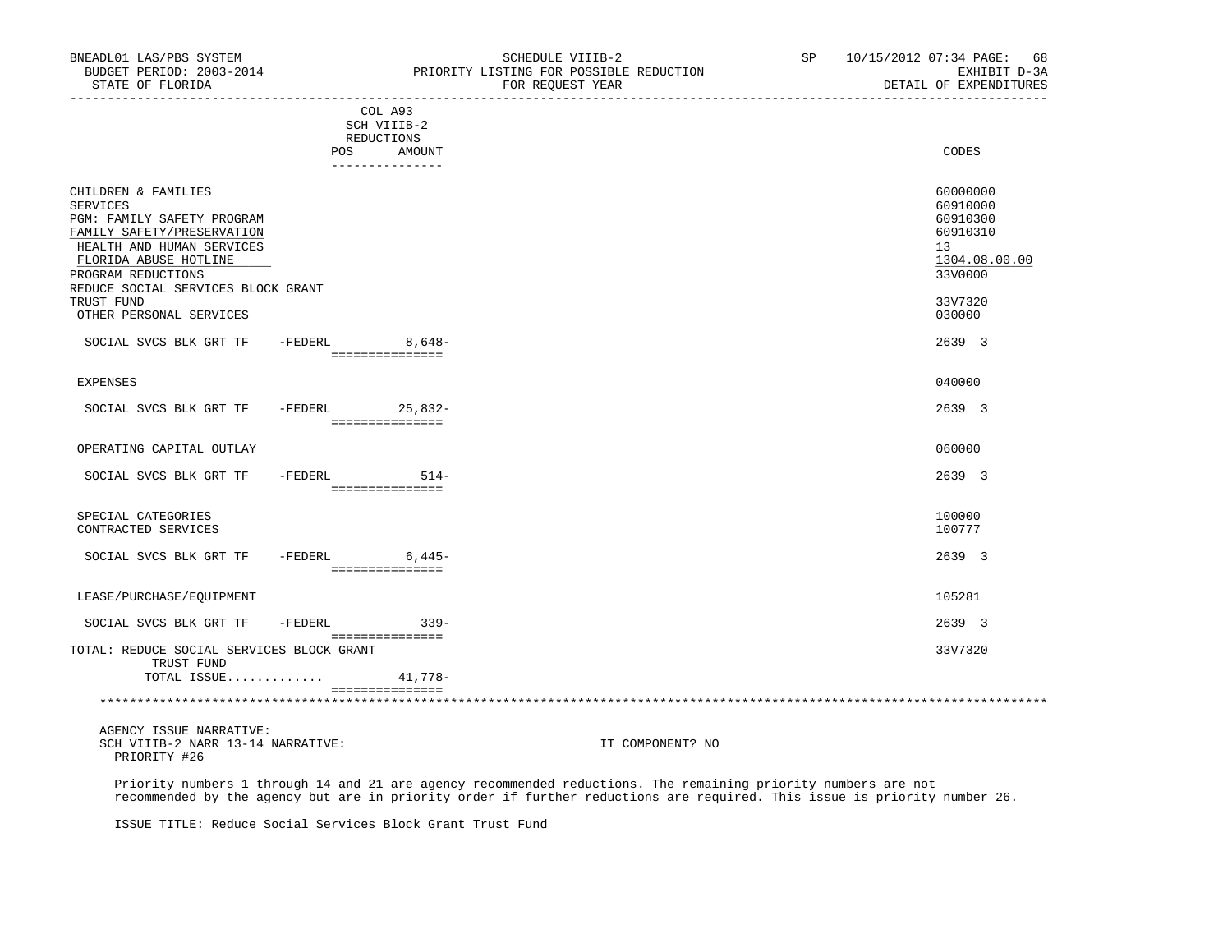| COL A93     |                 |
|-------------|-----------------|
| SCH VIIIB-2 |                 |
| REDUCTIONS  |                 |
| POS         | CODES<br>AMOUNT |

| ------------                       |               |
|------------------------------------|---------------|
| CHILDREN & FAMILIES                | 60000000      |
| SERVICES                           | 60910000      |
| PGM: FAMILY SAFETY PROGRAM         | 60910300      |
| FAMILY SAFETY/PRESERVATION         | 60910310      |
| HEALTH AND HUMAN SERVICES          | 13            |
| FLORIDA ABUSE HOTLINE              | 1304.08.00.00 |
| PROGRAM REDUCTIONS                 | 33V0000       |
| REDUCE SOCIAL SERVICES BLOCK GRANT |               |
| TRUST FUND                         | 33V7320       |

HOW WILL THE REDUCTION WILL IMPACT CLIENTS, AGENCY OPERATIONS, OTHER PROGRAM AREAS, ETC.:

 The Department was assigned a target for the Social Services Block Grant (SSBG) federal funds. These funds are utilized by the legislature within the agency's Executive Direction and Support Services, Family Safety and Preservation Services, Mental Health Services and Substance Abuse Services budget entities in accordance with legislative decisions. Anything other than a reduction in proportion to the legislative allocation decision would appear to be a violation of legislative intent. Therefore, the Department has assigned the reduction amounts in the SSBG federal funds in proportion to the amount legislatively allocated.

JUSTIFICATION OR RATIONALE FOR ASSIGNING THE RELATIVE PRIORITY FOR REDUCTION:

 The Department of Children and Families conducted a comprehensive and detailed analysis of agency programs and the impact of General Revenue base budget funding reductions on program performance. Mandatory funding based on law, contract and requirements like federal maintenance of effort were considered as well. The goal was to identify ways to achieve General Revenue savings without lowering overall service value to Florida taxpayers. Department program managers, program experts, budget and financial experts, field and senior leadership were involved in a multi-step process. When the effort was completed the Department was able to identify a total savings of \$23,438,985 dollars and 52 FTE which could be recommended. These items are identified as priorities 1 through 15 in the VIIIB exercise and these reductions are recommended by the department. In addition, the department has identified 146.5 positions in item 3300100 that should be eliminated from the department budget because these positions have become unfunded for various reasons related to management decisions designed to drive program improvement which has the effect of decreasing the size of government. The VIIIB exercise also contains another \$76,880,635 dollars in priorities 16 through 27. Although these items also emerged from the VIIIB exercise effort identified above they are not department recommendations. Rather they are a listing of possible reductions in order of Department priority if additional budget reductions related to General Revenue funding were determined to be necessary during the appropriation process.

CALCULATION METHODOLOGY:

Not applicable

IS A STATUTORY CHANGE REQUIRED TO IMPLEMENT THE REDUCTION:

Not applicable

DISTRIBUTION METHODOLOGIES USED TO DISTRIBUTE THE REDUCTION TO OTHER ENTITIES AND THE IMPACTS TO THOSE ENTITIES:

Not applicable

\*\*\*\*\*\*\*\*\*\*\*\*\*\*\*\*\*\*\*\*\*\*\*\*\*\*\*\*\*\*\*\*\*\*\*\*\*\*\*\*\*\*\*\*\*\*\*\*\*\*\*\*\*\*\*\*\*\*\*\*\*\*\*\*\*\*\*\*\*\*\*\*\*\*\*\*\*\*\*\*\*\*\*\*\*\*\*\*\*\*\*\*\*\*\*\*\*\*\*\*\*\*\*\*\*\*\*\*\*\*\*\*\*\*\*\*\*\*\*\*\*\*\*\*\*\*\*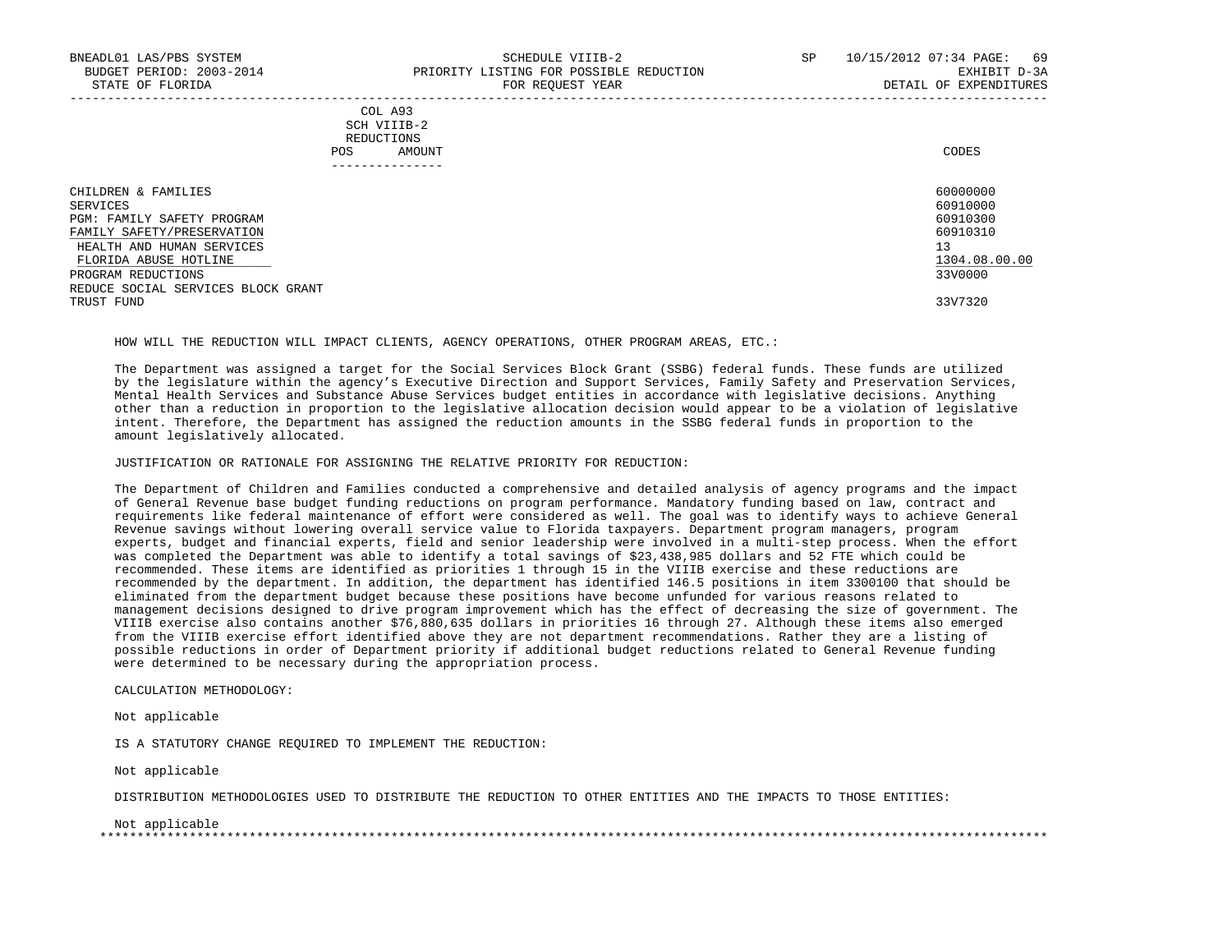| BNEADL01 LAS/PBS SYSTEM<br>BUDGET PERIOD: 2003-2014<br>STATE OF FLORIDA<br>_________________                                                                                                              |         |                                                                      | SCHEDULE VIIIB-2<br>PRIORITY LISTING FOR POSSIBLE REDUCTION<br>FOR REQUEST YEAR<br>______________________ | SP | 10/15/2012 07:34 PAGE: 70<br>EXHIBIT D-3A<br>DETAIL OF EXPENDITURES            |
|-----------------------------------------------------------------------------------------------------------------------------------------------------------------------------------------------------------|---------|----------------------------------------------------------------------|-----------------------------------------------------------------------------------------------------------|----|--------------------------------------------------------------------------------|
|                                                                                                                                                                                                           |         | COL A93<br>SCH VIIIB-2<br>REDUCTIONS<br>POS AMOUNT<br>-------------- |                                                                                                           |    | CODES                                                                          |
| CHILDREN & FAMILIES<br>SERVICES<br>PGM: FAMILY SAFETY PROGRAM<br>FAMILY SAFETY/PRESERVATION<br>HEALTH AND HUMAN SERVICES<br>FLORIDA ABUSE HOTLINE<br>PROGRAM REDUCTIONS<br>REDUCE TEMPORARY ASSISTANCE TO |         |                                                                      |                                                                                                           |    | 60000000<br>60910000<br>60910300<br>60910310<br>13<br>1304.08.00.00<br>33V0000 |
| NEEDY FAMILIES<br>OTHER PERSONAL SERVICES                                                                                                                                                                 |         |                                                                      |                                                                                                           |    | 33V7330<br>030000                                                              |
| WELFARE TRANSITION TF                                                                                                                                                                                     |         | -FEDERL 37,778-<br>----------------                                  |                                                                                                           |    | 2401 3                                                                         |
| EXPENSES                                                                                                                                                                                                  |         |                                                                      |                                                                                                           |    | 040000                                                                         |
| WELFARE TRANSITION TF                                                                                                                                                                                     |         | -FEDERL 54,372-<br>___________________                               |                                                                                                           |    | 2401 3                                                                         |
| OPERATING CAPITAL OUTLAY                                                                                                                                                                                  |         |                                                                      |                                                                                                           |    | 060000                                                                         |
| WELFARE TRANSITION TF                                                                                                                                                                                     |         | -FEDERL 783-<br>===============                                      |                                                                                                           |    | 2401 3                                                                         |
| SPECIAL CATEGORIES<br>CONTRACTED SERVICES                                                                                                                                                                 |         |                                                                      |                                                                                                           |    | 100000<br>100777                                                               |
| WELFARE TRANSITION TF                                                                                                                                                                                     |         | -FEDERL 10,759-<br>===============                                   |                                                                                                           |    | 2401 3                                                                         |
| LEASE/PURCHASE/EQUIPMENT                                                                                                                                                                                  |         |                                                                      |                                                                                                           |    | 105281                                                                         |
| WELFARE TRANSITION TF                                                                                                                                                                                     | -FEDERL | $520 -$                                                              |                                                                                                           |    | 2401 3                                                                         |
| TOTAL: REDUCE TEMPORARY ASSISTANCE TO<br>NEEDY FAMILIES<br>TOTAL ISSUE                                                                                                                                    |         | ================<br>104,212-                                         |                                                                                                           |    | 33V7330                                                                        |
|                                                                                                                                                                                                           |         | ===============                                                      |                                                                                                           |    |                                                                                |
| AGENCY ISSUE NARRATIVE:<br>SCH VIIIB-2 NARR 13-14 NARRATIVE:<br>PRIORITY #27                                                                                                                              |         |                                                                      | IT COMPONENT? NO                                                                                          |    |                                                                                |

 Priority numbers 1 through 14 and 21 are agency recommended reductions. The remaining priority numbers are not recommended by the agency but are in priority order if further reductions are required. This issue is priority number 27.

ISSUE TITLE: Reduce Welfare Transition Trust Fund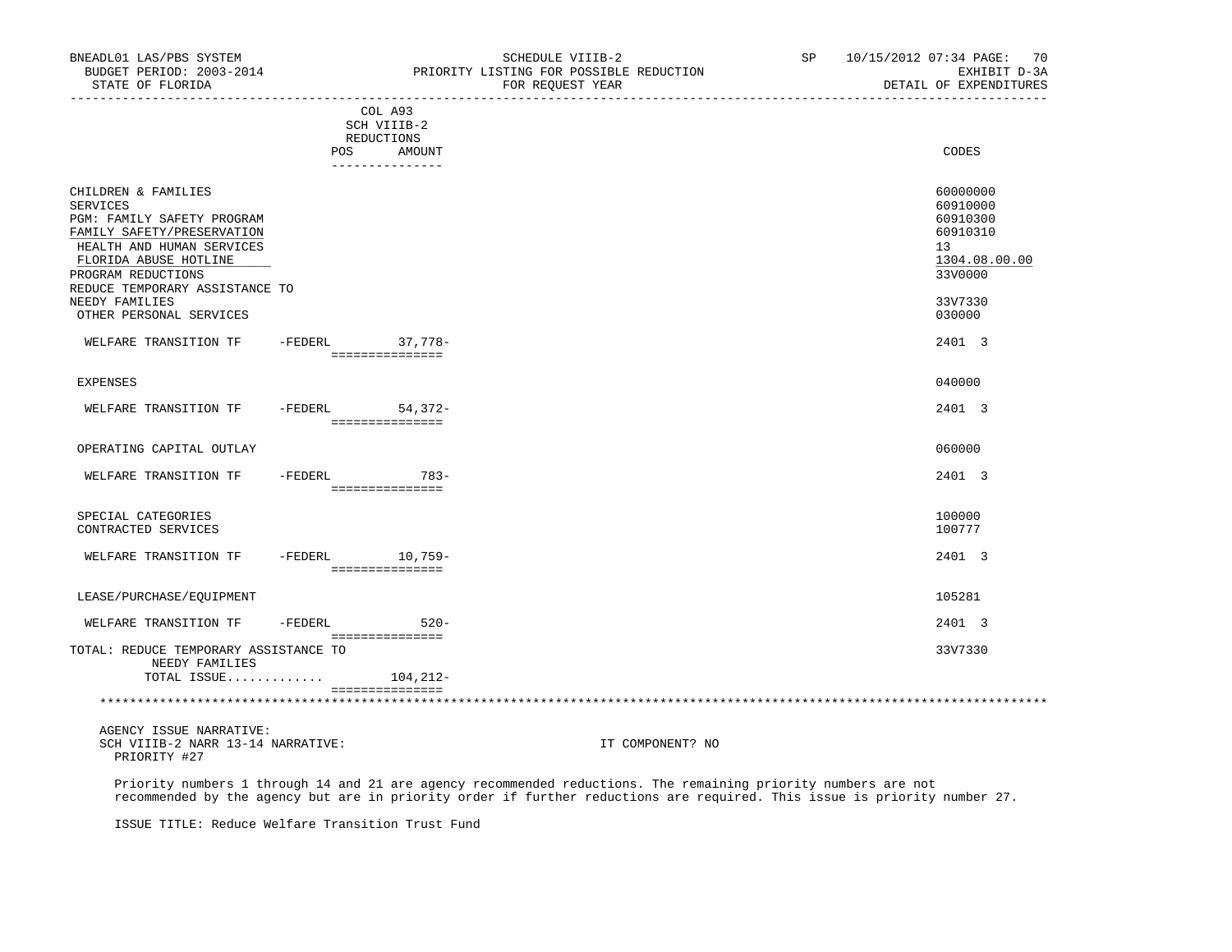|            | _______________ |       |
|------------|-----------------|-------|
| POS        | AMOUNT          | CODES |
| REDUCTIONS |                 |       |
|            | SCH VIIIB-2     |       |
|            | COL A93         |       |

| CHILDREN & FAMILIES            | 60000000      |
|--------------------------------|---------------|
| SERVICES                       | 60910000      |
| PGM: FAMILY SAFETY PROGRAM     | 60910300      |
| FAMILY SAFETY/PRESERVATION     | 60910310      |
| HEALTH AND HUMAN SERVICES      | 13            |
| FLORIDA ABUSE HOTLINE          | 1304.08.00.00 |
| PROGRAM REDUCTIONS             | 33V0000       |
| REDUCE TEMPORARY ASSISTANCE TO |               |
| NEEDY FAMILIES                 | 33V7330       |
|                                |               |

HOW WILL THE REDUCTION WILL IMPACT CLIENTS, AGENCY OPERATIONS, OTHER PROGRAM AREAS, ETC.:

 The Department was assigned a target for the Welfare Transition Trust Fund (WTTF). These funds are utilized by the legislature within the agency's Executive Direction and Support Services, Family Safety and Preservation Services, Mental Health Services, Substance Abuse Services, and Economic Self Sufficiency Services budget entities in accordance with legislative decisions. Anything other than a reduction in proportion to the legislative allocation decision would appear to be a violation of legislative intent. Therefore, the Department has assigned the reduction amounts in the SSBG federal funds in proportion to the amount legislatively allocated.

JUSTIFICATION OR RATIONALE FOR ASSIGNING THE RELATIVE PRIORITY FOR REDUCTION:

 The Department of Children and Families conducted a comprehensive and detailed analysis of agency programs and the impact of General Revenue base budget funding reductions on program performance. Mandatory funding based on law, contract and requirements like federal maintenance of effort were considered as well. The goal was to identify ways to achieve General Revenue savings without lowering overall service value to Florida taxpayers. Department program managers, program experts, budget and financial experts, field and senior leadership were involved in a multi-step process. When the effort was completed the Department was able to identify a total savings of \$23,438,985 dollars and 52 FTE which could be recommended. These items are identified as priorities 1 through 15 in the VIIIB exercise and these reductions are recommended by the department. In addition, the department has identified 146.5 positions in item 3300100 that should be eliminated from the department budget because these positions have become unfunded for various reasons related to management decisions designed to drive program improvement which has the effect of decreasing the size of government. The VIIIB exercise also contains another \$76,880,635 dollars in priorities 16 through 27. Although these items also emerged from the VIIIB exercise effort identified above they are not department recommendations. Rather they are a listing of possible reductions in order of Department priority if additional budget reductions related to General Revenue funding were determined to be necessary during the appropriation process.

CALCULATION METHODOLOGY:

Not applicable

IS A STATUTORY CHANGE REQUIRED TO IMPLEMENT THE REDUCTION:

Not applicable

DISTRIBUTION METHODOLOGIES USED TO DISTRIBUTE THE REDUCTION TO OTHER ENTITIES AND THE IMPACTS TO THOSE ENTITIES:

Not applicable

\*\*\*\*\*\*\*\*\*\*\*\*\*\*\*\*\*\*\*\*\*\*\*\*\*\*\*\*\*\*\*\*\*\*\*\*\*\*\*\*\*\*\*\*\*\*\*\*\*\*\*\*\*\*\*\*\*\*\*\*\*\*\*\*\*\*\*\*\*\*\*\*\*\*\*\*\*\*\*\*\*\*\*\*\*\*\*\*\*\*\*\*\*\*\*\*\*\*\*\*\*\*\*\*\*\*\*\*\*\*\*\*\*\*\*\*\*\*\*\*\*\*\*\*\*\*\*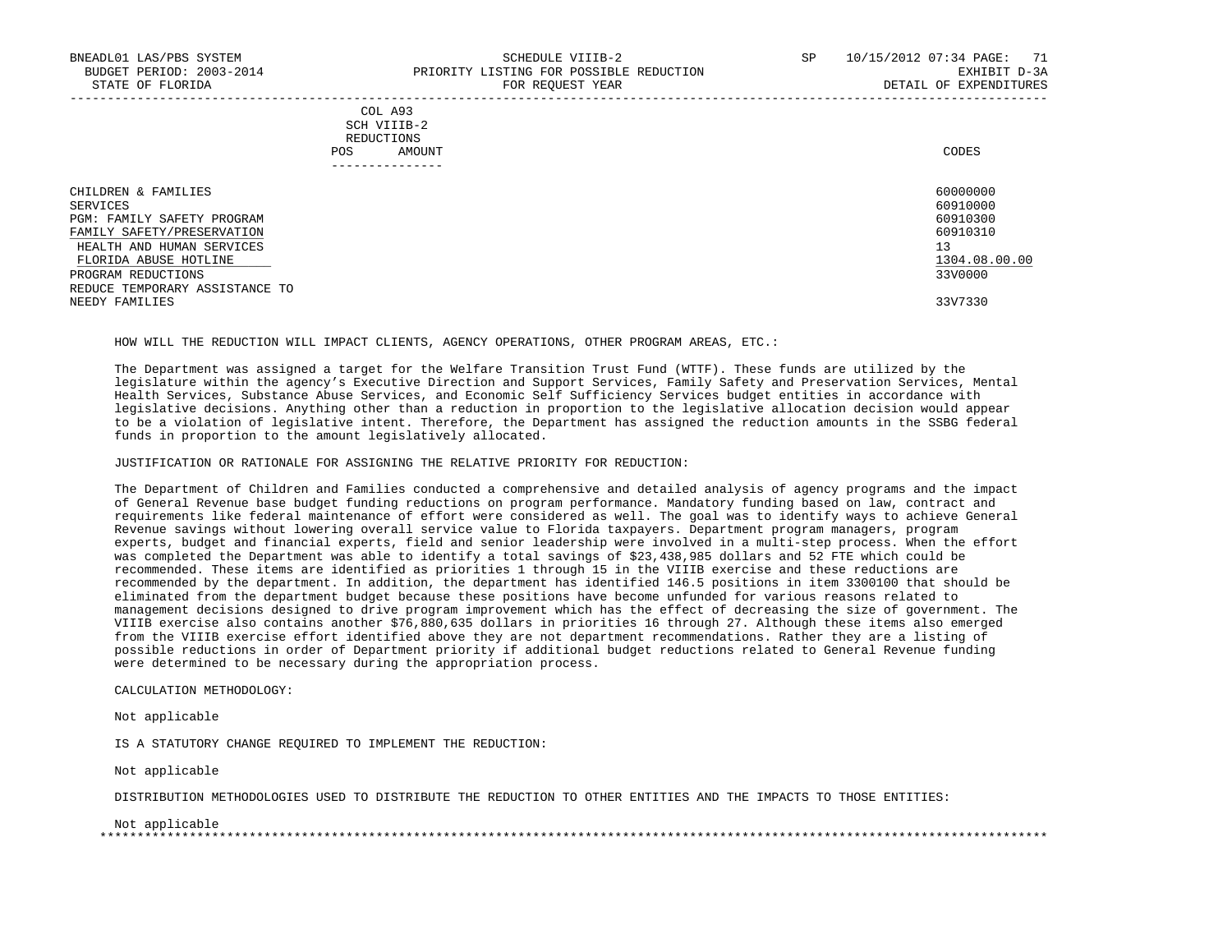## COL A93 SCH VIIIB-2 REDUCTIONS POS AMOUNT ---------------

| CHILDREN & FAMILIES          |                 | 60000000      |
|------------------------------|-----------------|---------------|
| SERVICES                     |                 | 60910000      |
| PGM: FAMILY SAFETY PROGRAM   |                 | 60910300      |
| FAMILY SAFETY/PRESERVATION   |                 | 60910310      |
| HEALTH AND HUMAN SERVICES    |                 | 13            |
| FLORIDA ABUSE HOTLINE        |                 | 1304.08.00.00 |
| TOTAL: FLORIDA ABUSE HOTLINE |                 | 1304.08.00.00 |
| BY FUND TYPE                 |                 |               |
| TRUST FUNDS                  | 145,990-        | 2000          |
|                              | =============== |               |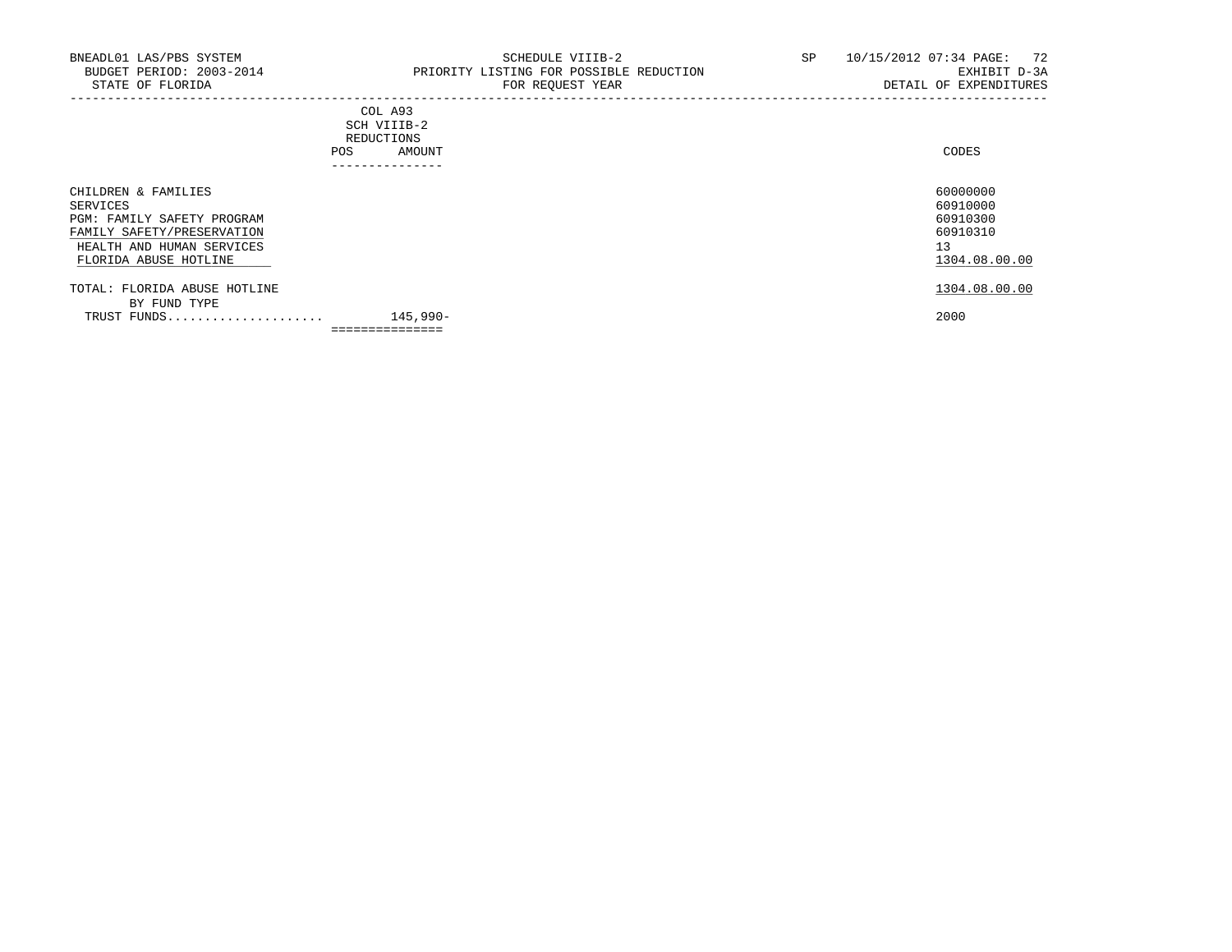| BNEADL01 LAS/PBS SYSTEM<br>BUDGET PERIOD: 2003-2014<br>STATE OF FLORIDA                                                                                                                                                    | SCHEDULE VIIIB-2<br>PRIORITY LISTING FOR POSSIBLE REDUCTION<br>FOR REQUEST YEAR                 | 10/15/2012 07:34 PAGE:<br>-73<br>SP<br>EXHIBIT D-3A<br>DETAIL OF EXPENDITURES                       |
|----------------------------------------------------------------------------------------------------------------------------------------------------------------------------------------------------------------------------|-------------------------------------------------------------------------------------------------|-----------------------------------------------------------------------------------------------------|
|                                                                                                                                                                                                                            | COL A93<br>SCH VIIIB-2<br>REDUCTIONS<br>AMOUNT<br><b>POS</b><br>. _ _ _ _ _ _ _ _ _ _ _ _ _ _ _ | CODES                                                                                               |
| CHILDREN & FAMILIES<br>SERVICES<br>PGM: FAMILY SAFETY PROGRAM<br>FAMILY SAFETY/PRESERVATION<br>GOV OPERATIONS/SUPPORT<br>EXEC LEADERSHIP/SUPPRT SVC<br>MANAGEMENT REDUCTIONS<br>REDUCE LEASE OBLIGATION<br><b>EXPENSES</b> |                                                                                                 | 60000000<br>60910000<br>60910300<br>60910310<br>16<br>1602.00.00.00<br>33G0000<br>33G7100<br>040000 |
| GENERAL REVENUE FUND<br>$-MATCH$<br>FEDERAL GRANTS TRUST FUND -FEDERL                                                                                                                                                      | $2,150-$<br>$160 -$                                                                             | 1000 2<br>2261                                                                                      |

 TOTAL APPRO............. 2,310- ===============

\*\*\*\*\*\*\*\*\*\*\*\*\*\*\*\*\*\*\*\*\*\*\*\*\*\*\*\*\*\*\*\*\*\*\*\*\*\*\*\*\*\*\*\*\*\*\*\*\*\*\*\*\*\*\*\*\*\*\*\*\*\*\*\*\*\*\*\*\*\*\*\*\*\*\*\*\*\*\*\*\*\*\*\*\*\*\*\*\*\*\*\*\*\*\*\*\*\*\*\*\*\*\*\*\*\*\*\*\*\*\*\*\*\*\*\*\*\*\*\*\*\*\*\*\*\*\*

 AGENCY ISSUE NARRATIVE: SCH VIIIB-2 NARR 13-14 NARRATIVE: IT COMPONENT? NO PRIORITY #2

ISSUE TITLE: Reduce Lease Obligation

 Priority numbers 1 through 14 and 21 are agency recommended reductions. The remaining priority numbers are not recommended by the agency but are in priority order if further reductions are required. This issue is priority number 2.

 HOW THE REDUCTION WILL IMPACT CLIENTS, AGENCY OPERATIONS, OTHER PROGRAM AREAS, ETC.: A budget reduction of \$1,152,709 (\$691,043 of General Revenue, \$457,012 of unfunded Federal Grants Trust Fund, and \$4,654 in Working Capital Trust Fund "double budget") in recurring budget authority will be absorbed throughout the Department due to lease savings.

# JUSTIFICATION OR RATIONALE FOR ADDIGNING THE RELATIVE PRIORITY FOR REDUCTION:

---------------

 The Department of Children and Families conducted a comprehensive and detailed analysis of agency programs and the impact of General Revenue base budget funding reductions on program performance. Mandatory funding based on law, contract and requirements like federal maintenance of effort were considered as well. The goal was to identify ways to achieve General Revenue savings without lowering overall service value to Florida taxpayers. Department program managers, program experts, budget and financial experts, field and senior leadership were involved in a multi-step process. When the effort was completed the Department was able to identify a total savings of \$23,438,985 dollars and 52 FTE which could be recommended. These items are identified as priorities 1 through 15 in the VIIIB exercise and these reductions are recommended by the department. In addition the department has identified 146.5 positions in item 3300100 that should be eliminated from the department budget because these positions have become unfunded for various reasons related to management decisions designed to drive program improvement which has the effect of decreasing the size of government. The VIIIB exercise also contains another \$76,880,635 dollars in priorities 16 through 27. Although these items also emerged from the VIIIB exercise effort identified above they are not department recommendations. Rather they are a listing of possible reductions in order of Department priority if additional budget reductions related to General Revenue funding were determined to be necessary during the appropriation process.

CALCULATION METHODOLOGY: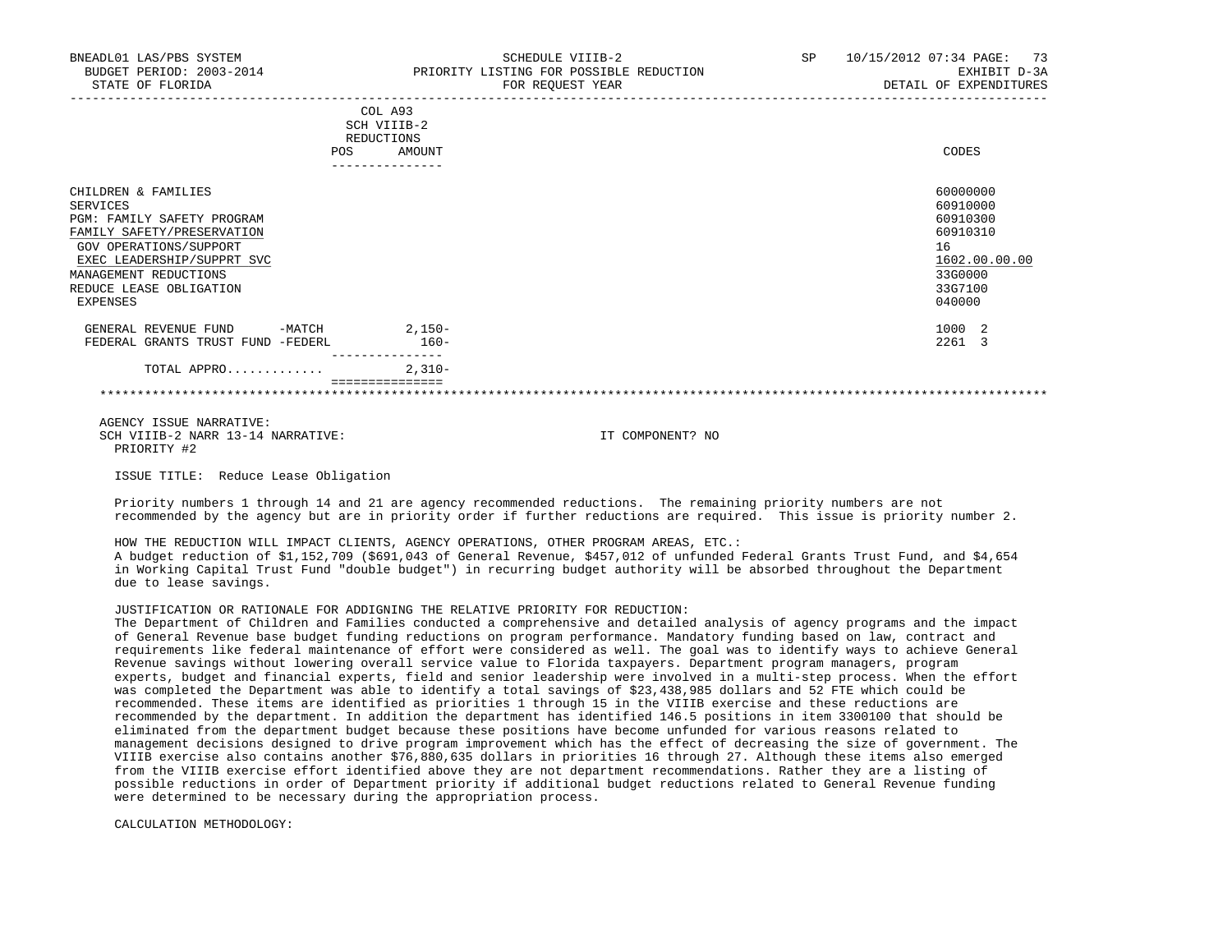|            | _______________ |       |
|------------|-----------------|-------|
| POS        | AMOUNT          | CODES |
| REDUCTIONS |                 |       |
|            | SCH VIIIB-2     |       |
|            | COL A93         |       |

| CHILDREN & FAMILIES        | 60000000      |
|----------------------------|---------------|
| SERVICES                   | 60910000      |
| PGM: FAMILY SAFETY PROGRAM | 60910300      |
| FAMILY SAFETY/PRESERVATION | 60910310      |
| GOV OPERATIONS/SUPPORT     | 16            |
| EXEC LEADERSHIP/SUPPRT SVC | 1602.00.00.00 |
| MANAGEMENT REDUCTIONS      | 33G0000       |
| REDUCE LEASE OBLIGATION    | 33G7100       |

 An analysis was completed on private sector leases that will be expiring between now and the end of 2014 to determine the projected cost avoidance related to these leases. Based on this analysis it was determined that the Department could reduce recurring General Revenue in the amount of \$691,043. The General Revenue in many of the areas impacted was being used a match to several Federal Grants and as a result of reducing the General Revenue, \$457,012 in Federal Grants Trust Fund budget authority was identified as unfunded.

 IS A STATUTORY CHANGE REQUIRED TO IMPLEMENT THE REDUCTION: Not Applicable

 DISTRIBUTION METHODOLOGIES USED TO DISTRIBUTE THE REDUCTION TO OTHER ENTITIES AND THE IMPACTS TO THOSE ENTITIES: The projected cost avoidance was identified by individual lease and spread to those Entities that were located within the service centers.

 This reduction will be effective statewide and the distribution will be based on the Fiscal Year 2013-2014 Approved Allocation Methodologies for the programs impacted.

| PROGRAM REDUCTIONS<br>FAMILY SAFETY AND PRESERVATION                   |        |             | 33V0000                     |
|------------------------------------------------------------------------|--------|-------------|-----------------------------|
| SERVICES REVERSION TARGET<br>SPECIAL CATEGORIES<br>CONTRACTED SERVICES |        |             | 33V7190<br>100000<br>100777 |
| GENERAL REVENUE FUND                                                   | -MATCH | $145.790 -$ | 1000 2                      |
|                                                                        |        |             |                             |

 AGENCY ISSUE NARRATIVE: SCH VIIIB-2 NARR 13-14 NARRATIVE: IT COMPONENT? NO PRIORITY #11

ISSUE TITLE: Family Safety and Preservation Services Reversion Target

 Priority numbers 1 through 14 and 21 are agency recommended reductions. The remaining priority numbers are not recommended by the agency but are in priority order if further reductions are required. This issue is priority number 11.

HOW THE REDUCTION WILL IMPACT CLIENTS, AGENCY OPERATIONS, OTHER PROGRAM AREAS, ETC.: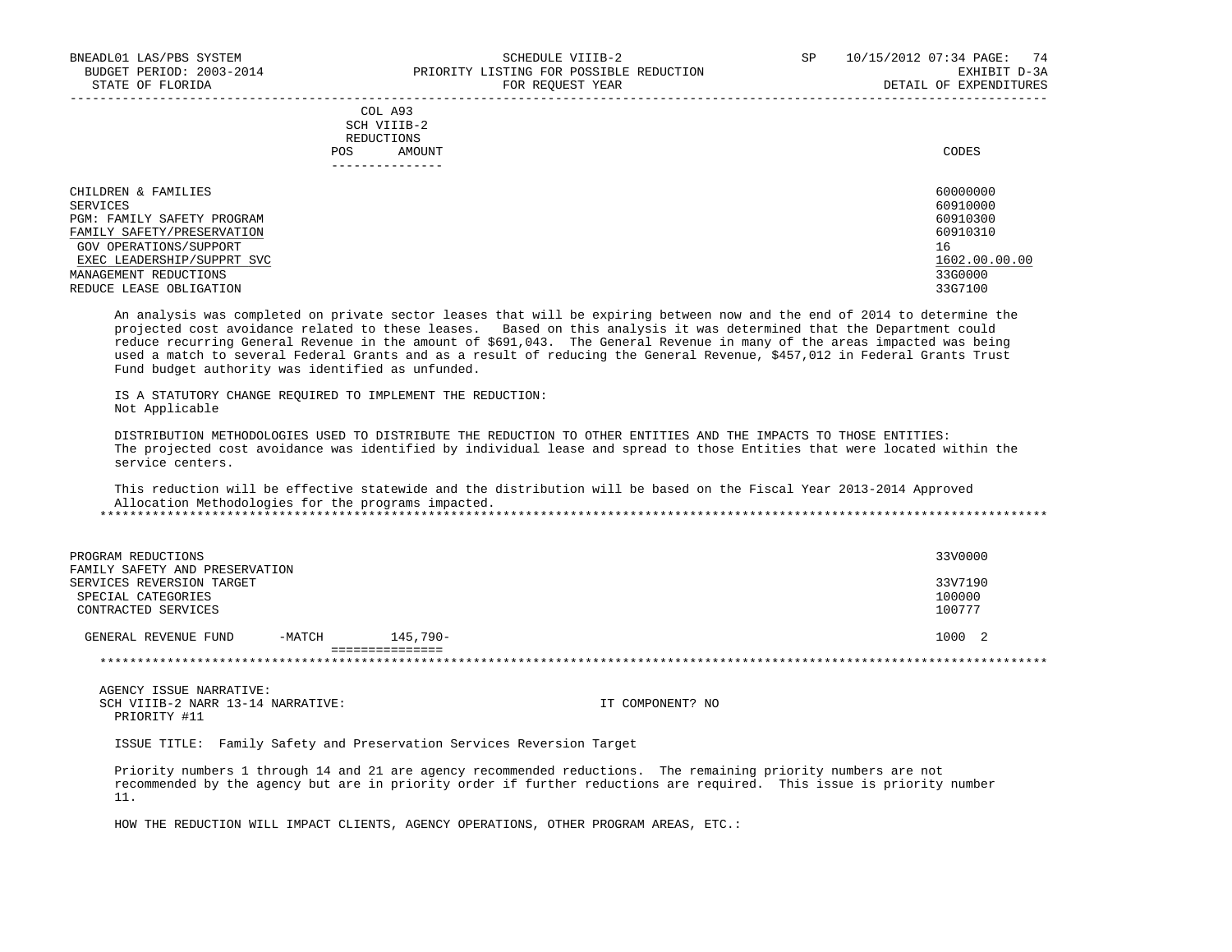| COL A93                                                                                                         |             |
|-----------------------------------------------------------------------------------------------------------------|-------------|
| the contract of the contract of the contract of the contract of the contract of the contract of the contract of |             |
| REDUCTIONS                                                                                                      |             |
| AMOUNT                                                                                                          | CODES       |
|                                                                                                                 | SCH VIIIB-2 |

| --------------                 |               |
|--------------------------------|---------------|
| CHILDREN & FAMILIES            | 60000000      |
| SERVICES                       | 60910000      |
| PGM: FAMILY SAFETY PROGRAM     | 60910300      |
| FAMILY SAFETY/PRESERVATION     | 60910310      |
| GOV OPERATIONS/SUPPORT         | 16            |
| EXEC LEADERSHIP/SUPPRT SVC     | 1602.00.00.00 |
| PROGRAM REDUCTIONS             | 33V0000       |
| FAMILY SAFETY AND PRESERVATION |               |
| SERVICES REVERSION TARGET      | 33V7190       |

 A budget reduction of \$145,790 in recurring General Revenue budget authority will be absorbed within the Family Safety Program Office with a newly negotiated agreement for services from the Florida Center for Child Welfare Practice as well as potential future negotiations to modify service deliverables.

 The Florida Center for Child Welfare Practice, housed in the University of South Florida currently supports the needs of the program by maintaining an online data information warehouse maintaining a centralized data resource for clinical and management consultation, technical assistance and best practice information. The information is maintained in a searchable, indexed structure that is available to staff and business partners.

# JUSTIFICATION OR RATIONALE FOR ASSIGNING THE RELATIVE PRIORITY FOR REDUCTION:

 The Department of Children and Families conducted a comprehensive and detailed analysis of agency programs and the impact of General Revenue base budget funding reductions on program performance. Mandatory funding based on law, contract and requirements like federal maintenance of effort were considered as well. The goal was to identify ways to achieve General Revenue savings without lowering overall service value to Florida taxpayers. Department program managers, program experts, budget and financial experts, field and senior leadership were involved in a multi-step process. When the effort was completed the Department was able to identify a total savings of \$23,438,985 dollars and 52 FTE which could be recommended. These items are identified as priorities 1 through 15 in the VIIIB exercise and these reductions are recommended by the department. In addition the department has identified 146.5 positions in item 3300100 that should be eliminated from the department budget because these positions have become unfunded for various reasons related to management decisions designed to drive program improvement which has the effect of decreasing the size of government. The VIIIB exercise also contains another \$76,880,635 dollars in priorities 16 through 27. Although these items also emerged from the VIIIB exercise effort identified above they are not department recommendations. Rather they are a listing of possible reductions in order of Department priority if additional budget reductions related to General Revenue funding were determined to be necessary during the appropriation process.

 CALCULATION METHODOLOGY: This reduction is based on modifications to service deliverables with the Florida Center for Child Welfare Practice.

 IS A STATUTORY CHANGE REQUIRED TO IMPLEMENT THE REDUCTION: Not Applicable

 DISTRIBUTION METHODOLOGIES USED TO DISTRIBUTE THE REDUCTION TO OTHER ENTITIES AND THE IMPACTS TO THOSE ENTITIES: This reduction will result from changes in a statewide contract with the Florida Center for Child Welfare Practice.

 Within the Fiscal Year 2013-2014 Legislative Budget Request, the Department has submitted an issue Realignment of Family Safety Administrative Funding Add and Deduct (Issue Numbers 2003050 and 2003060 ). This issue included the transfer of \$661,551 from the Family Safety and Preservation Services, Executive Leadership and Support Services program component to the Child Protection program component for the Florida Center for the Advancement of Child Welfare Practice. If issue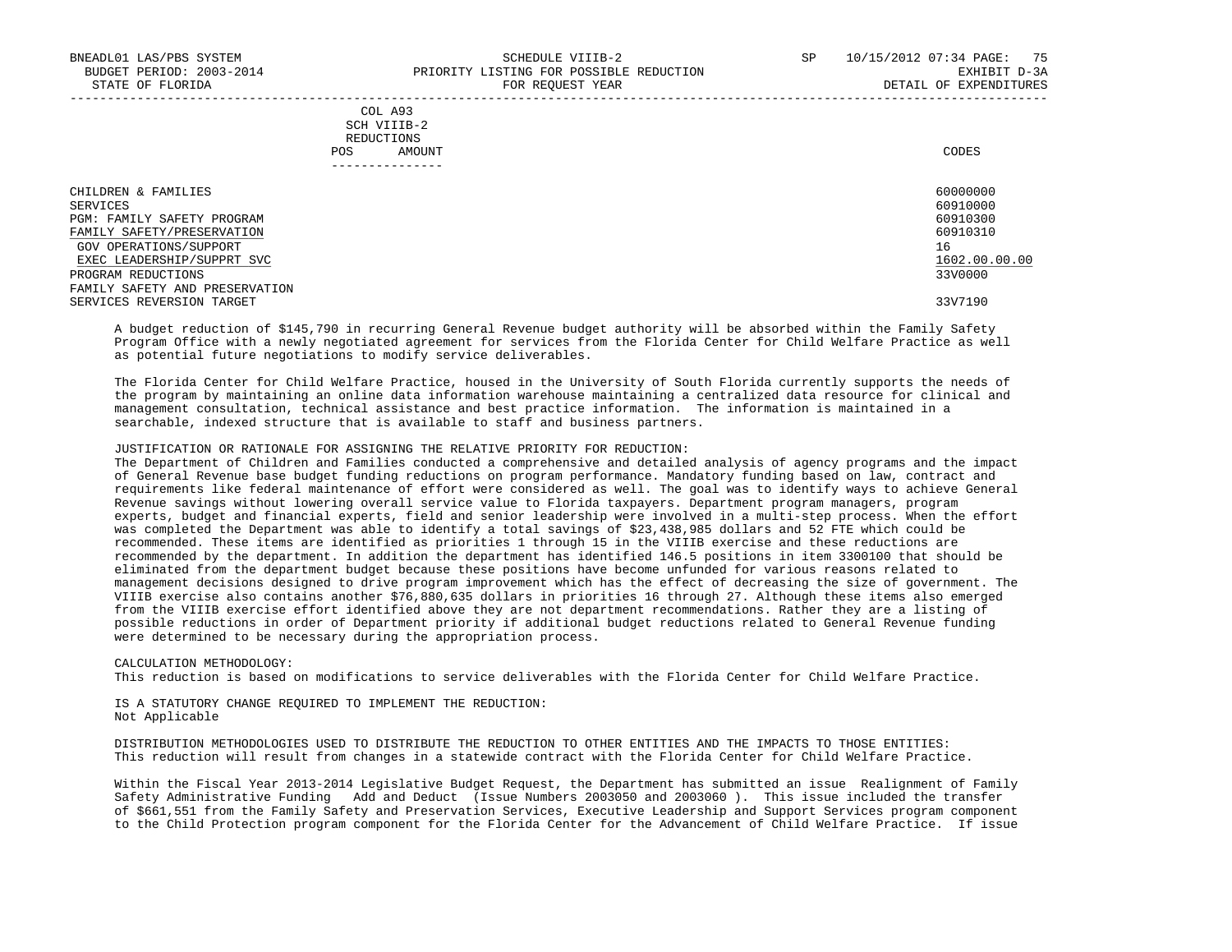| BNEADL01 LAS/PBS SYSTEM<br>BUDGET PERIOD: 2003-2014<br>STATE OF FLORIDA                     | SCHEDULE VIIIB-2<br>PRIORITY LISTING FOR POSSIBLE REDUCTION<br>FOR REOUEST YEAR | 10/15/2012 07:34 PAGE: 76<br>SP<br>EXHIBIT D-3A<br>DETAIL OF EXPENDITURES |
|---------------------------------------------------------------------------------------------|---------------------------------------------------------------------------------|---------------------------------------------------------------------------|
|                                                                                             | COL A93<br>SCH VIIIB-2<br>REDUCTIONS<br>AMOUNT<br><b>POS</b>                    | CODES                                                                     |
| CHILDREN & FAMILIES<br>SERVICES<br>PGM: FAMILY SAFETY PROGRAM<br>FAMILY SAFETY/PRESERVATION |                                                                                 | 60000000<br>60910000<br>60910300<br>60910310                              |

GOV OPERATIONS/SUPPORT 16<br>
EXEC LEADERSHIP/SUPPRT SVC 1602.00.00 EXEC LEADERSHIP/SUPPRT SVC  $\frac{1602.00}{3300000}$ PROGRAM REDUCTIONS FAMILY SAFETY AND PRESERVATION SERVICES REVERSION TARGET 33V7190

 numbers 2003050 and 2003060 are approved this issue will need to be adjusted from the Executive Leadership and Support Services program component to the Child Protection program component. \*\*\*\*\*\*\*\*\*\*\*\*\*\*\*\*\*\*\*\*\*\*\*\*\*\*\*\*\*\*\*\*\*\*\*\*\*\*\*\*\*\*\*\*\*\*\*\*\*\*\*\*\*\*\*\*\*\*\*\*\*\*\*\*\*\*\*\*\*\*\*\*\*\*\*\*\*\*\*\*\*\*\*\*\*\*\*\*\*\*\*\*\*\*\*\*\*\*\*\*\*\*\*\*\*\*\*\*\*\*\*\*\*\*\*\*\*\*\*\*\*\*\*\*\*\*\*

| REDUCE SOCIAL SERVICES BLOCK GRANT<br>TRUST FUND<br>OTHER PERSONAL SERVICES |           |                              | 33V7320<br>030000 |  |
|-----------------------------------------------------------------------------|-----------|------------------------------|-------------------|--|
| SOCIAL SVCS BLK GRT TF                                                      | -FEDERL   | $235-$<br>===============    | 2639 3            |  |
| <b>EXPENSES</b>                                                             |           |                              | 040000            |  |
| SOCIAL SVCS BLK GRT TF                                                      | $-FEDERL$ | $20,020-$<br>=============== | 2639 3            |  |
| SPECIAL CATEGORIES<br>CONTRACTED SERVICES                                   |           |                              | 100000<br>100777  |  |
| SOCIAL SVCS BLK GRT TF                                                      | -FEDERL   | $10,344-$<br>=============== | 2639 3            |  |
| G/A-CHILD PROTECTION                                                        |           |                              | 103034            |  |
| SOCIAL SVCS BLK GRT TF                                                      | -FEDERL   | $6,378-$<br>===============  | 2639 3            |  |
| DEFERRED-PAY COM CONTRACTS                                                  |           |                              | 105280            |  |
| SOCIAL SVCS BLK GRT TF                                                      | -FEDERL   | $25 -$<br>===============    | 2639 3            |  |
| LEASE/PURCHASE/EQUIPMENT                                                    |           |                              | 105281            |  |
| SOCIAL SVCS BLK GRT TF                                                      | -FEDERL   | $731 -$<br>===============   | 2639 3            |  |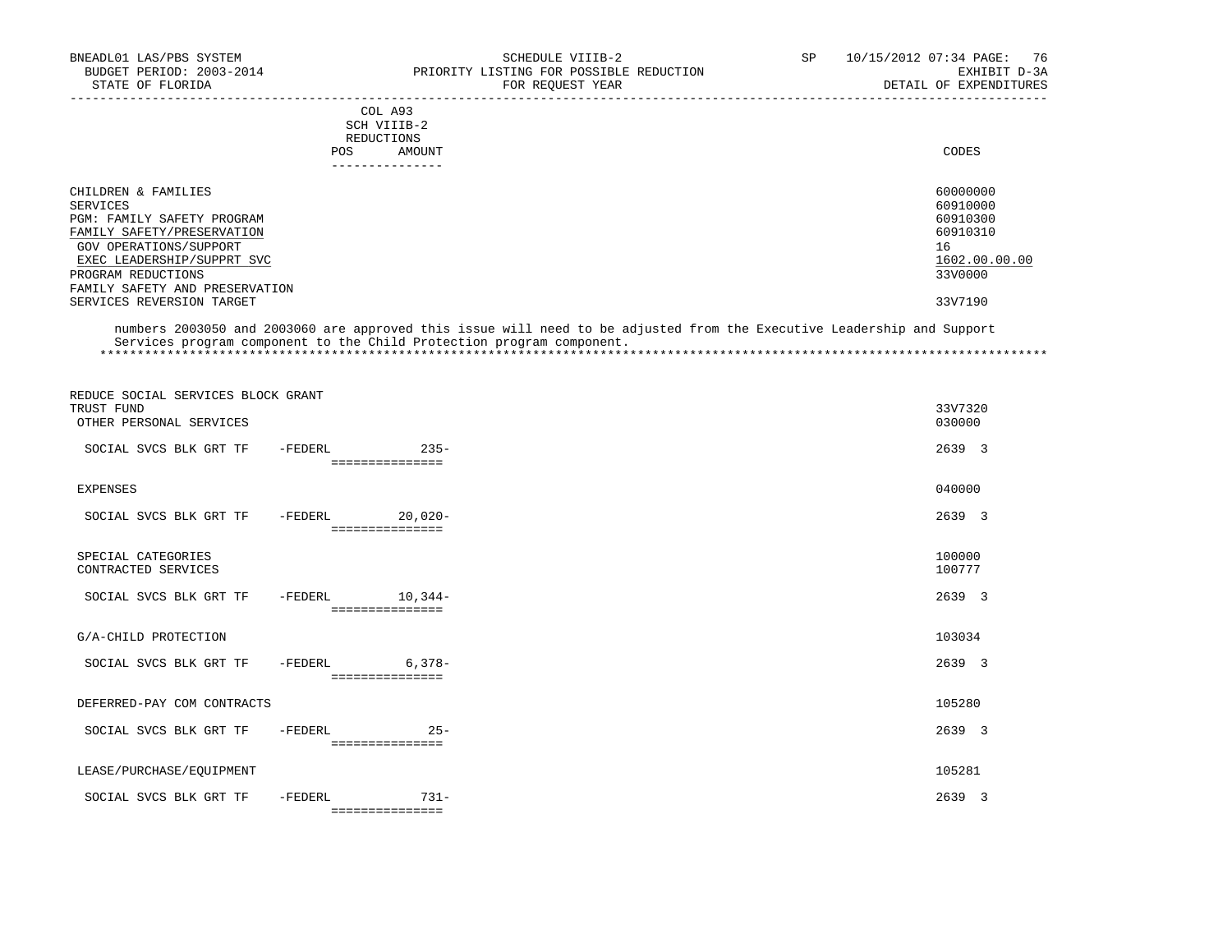| CODES<br>AMOUNT |
|-----------------|
| SCH VIIIB-2     |

|                                           | ---------- |               |
|-------------------------------------------|------------|---------------|
| CHILDREN & FAMILIES                       |            | 60000000      |
| SERVICES                                  |            | 60910000      |
| PGM: FAMILY SAFETY PROGRAM                |            | 60910300      |
| FAMILY SAFETY/PRESERVATION                |            | 60910310      |
| GOV OPERATIONS/SUPPORT                    |            | 16            |
| EXEC LEADERSHIP/SUPPRT SVC                |            | 1602.00.00.00 |
| PROGRAM REDUCTIONS                        |            | 33V0000       |
| REDUCE SOCIAL SERVICES BLOCK GRANT        |            |               |
| TRUST FUND                                |            | 33V7320       |
|                                           |            |               |
| TOTAL: REDUCE SOCIAL SERVICES BLOCK GRANT |            | 33V7320       |
| TRUST FUND                                |            |               |
| TOTAL ISSUE                               | $37.733 -$ |               |
| ===============                           |            |               |

\*\*\*\*\*\*\*\*\*\*\*\*\*\*\*\*\*\*\*\*\*\*\*\*\*\*\*\*\*\*\*\*\*\*\*\*\*\*\*\*\*\*\*\*\*\*\*\*\*\*\*\*\*\*\*\*\*\*\*\*\*\*\*\*\*\*\*\*\*\*\*\*\*\*\*\*\*\*\*\*\*\*\*\*\*\*\*\*\*\*\*\*\*\*\*\*\*\*\*\*\*\*\*\*\*\*\*\*\*\*\*\*\*\*\*\*\*\*\*\*\*\*\*\*\*\*\*

 AGENCY ISSUE NARRATIVE: SCH VIIIB-2 NARR 13-14 NARRATIVE: IT COMPONENT? NO PRIORITY #26

 Priority numbers 1 through 14 and 21 are agency recommended reductions. The remaining priority numbers are not recommended by the agency but are in priority order if further reductions are required. This issue is priority number 26.

ISSUE TITLE: Reduce Social Services Block Grant Trust Fund

HOW WILL THE REDUCTION WILL IMPACT CLIENTS, AGENCY OPERATIONS, OTHER PROGRAM AREAS, ETC.:

 The Department was assigned a target for the Social Services Block Grant (SSBG) federal funds. These funds are utilized by the legislature within the agency's Executive Direction and Support Services, Family Safety and Preservation Services, Mental Health Services and Substance Abuse Services budget entities in accordance with legislative decisions. Anything other than a reduction in proportion to the legislative allocation decision would appear to be a violation of legislative intent. Therefore, the Department has assigned the reduction amounts in the SSBG federal funds in proportion to the amount legislatively allocated.

JUSTIFICATION OR RATIONALE FOR ASSIGNING THE RELATIVE PRIORITY FOR REDUCTION:

 The Department of Children and Families conducted a comprehensive and detailed analysis of agency programs and the impact of General Revenue base budget funding reductions on program performance. Mandatory funding based on law, contract and requirements like federal maintenance of effort were considered as well. The goal was to identify ways to achieve General Revenue savings without lowering overall service value to Florida taxpayers. Department program managers, program experts, budget and financial experts, field and senior leadership were involved in a multi-step process. When the effort was completed the Department was able to identify a total savings of \$23,438,985 dollars and 52 FTE which could be recommended. These items are identified as priorities 1 through 15 in the VIIIB exercise and these reductions are recommended by the department. In addition, the department has identified 146.5 positions in item 3300100 that should be eliminated from the department budget because these positions have become unfunded for various reasons related to management decisions designed to drive program improvement which has the effect of decreasing the size of government. The VIIIB exercise also contains another \$76,880,635 dollars in priorities 16 through 27. Although these items also emerged from the VIIIB exercise effort identified above they are not department recommendations. Rather they are a listing of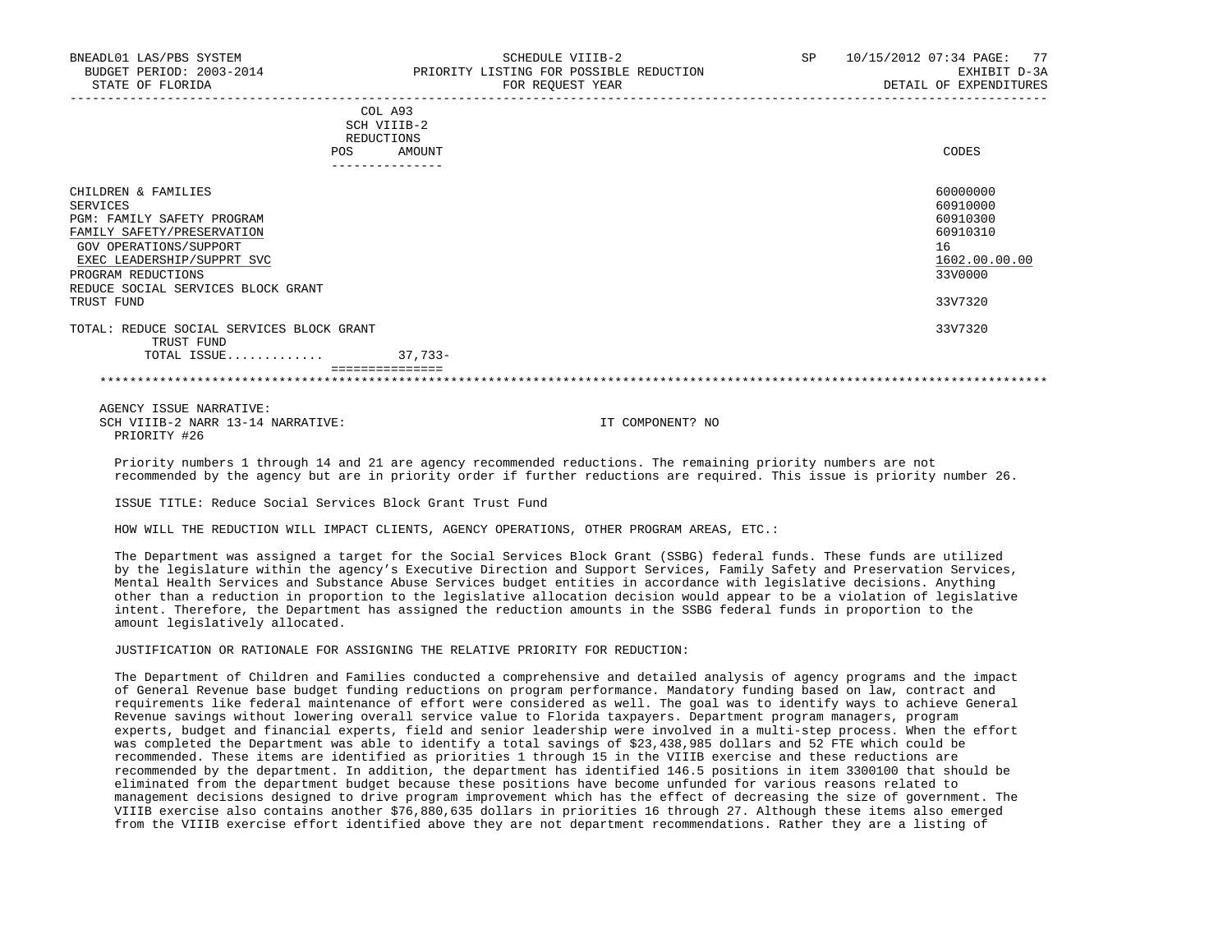# COL A93 SCH VIIIB-2 REDUCTIONS POS AMOUNT CODES AND A LOCAL AND LOCAL AND LOCAL AND LOCAL AND LOCAL AND LOCAL AND LOCAL AND LOCAL AND LOCAL AND LOCAL AND LOCAL AND LOCAL AND LOCAL AND LOCAL AND LOCAL AND LOCAL AND LOCAL AND LOCAL AND LOCAL AND LOCAL AND ---------------

| CHILDREN & FAMILIES                | 60000000      |
|------------------------------------|---------------|
| SERVICES                           | 60910000      |
| PGM: FAMILY SAFETY PROGRAM         | 60910300      |
| FAMILY SAFETY/PRESERVATION         | 60910310      |
| GOV OPERATIONS/SUPPORT             | 16            |
| EXEC LEADERSHIP/SUPPRT SVC         | 1602.00.00.00 |
| PROGRAM REDUCTIONS                 | 33V0000       |
| REDUCE SOCIAL SERVICES BLOCK GRANT |               |
| TRUST FUND                         | 33V7320       |

-----------------------------------------------------------------------------------------------------------------------------------

 possible reductions in order of Department priority if additional budget reductions related to General Revenue funding were determined to be necessary during the appropriation process.

CALCULATION METHODOLOGY:

Not applicable

IS A STATUTORY CHANGE REQUIRED TO IMPLEMENT THE REDUCTION:

Not applicable

DISTRIBUTION METHODOLOGIES USED TO DISTRIBUTE THE REDUCTION TO OTHER ENTITIES AND THE IMPACTS TO THOSE ENTITIES:

 Not applicable \*\*\*\*\*\*\*\*\*\*\*\*\*\*\*\*\*\*\*\*\*\*\*\*\*\*\*\*\*\*\*\*\*\*\*\*\*\*\*\*\*\*\*\*\*\*\*\*\*\*\*\*\*\*\*\*\*\*\*\*\*\*\*\*\*\*\*\*\*\*\*\*\*\*\*\*\*\*\*\*\*\*\*\*\*\*\*\*\*\*\*\*\*\*\*\*\*\*\*\*\*\*\*\*\*\*\*\*\*\*\*\*\*\*\*\*\*\*\*\*\*\*\*\*\*\*\*

| REDUCE TEMPORARY ASSISTANCE TO |         |                 |         |  |
|--------------------------------|---------|-----------------|---------|--|
| NEEDY FAMILIES                 |         |                 | 33V7330 |  |
| OTHER PERSONAL SERVICES        |         |                 | 030000  |  |
| WELFARE TRANSITION TF          | -FEDERL | $25 -$          | 2401 3  |  |
|                                |         | =============   |         |  |
| EXPENSES                       |         |                 | 040000  |  |
|                                |         |                 |         |  |
| WELFARE TRANSITION TF          | -FEDERL | 60,585-         | 2401 3  |  |
|                                |         | =============== |         |  |
| SPECIAL CATEGORIES             |         |                 | 100000  |  |
| CONTRACTED SERVICES            |         |                 | 100777  |  |
|                                |         |                 |         |  |
| WELFARE TRANSITION TF          | -FEDERL | $21.490-$       | 2401 3  |  |
|                                |         | =============== |         |  |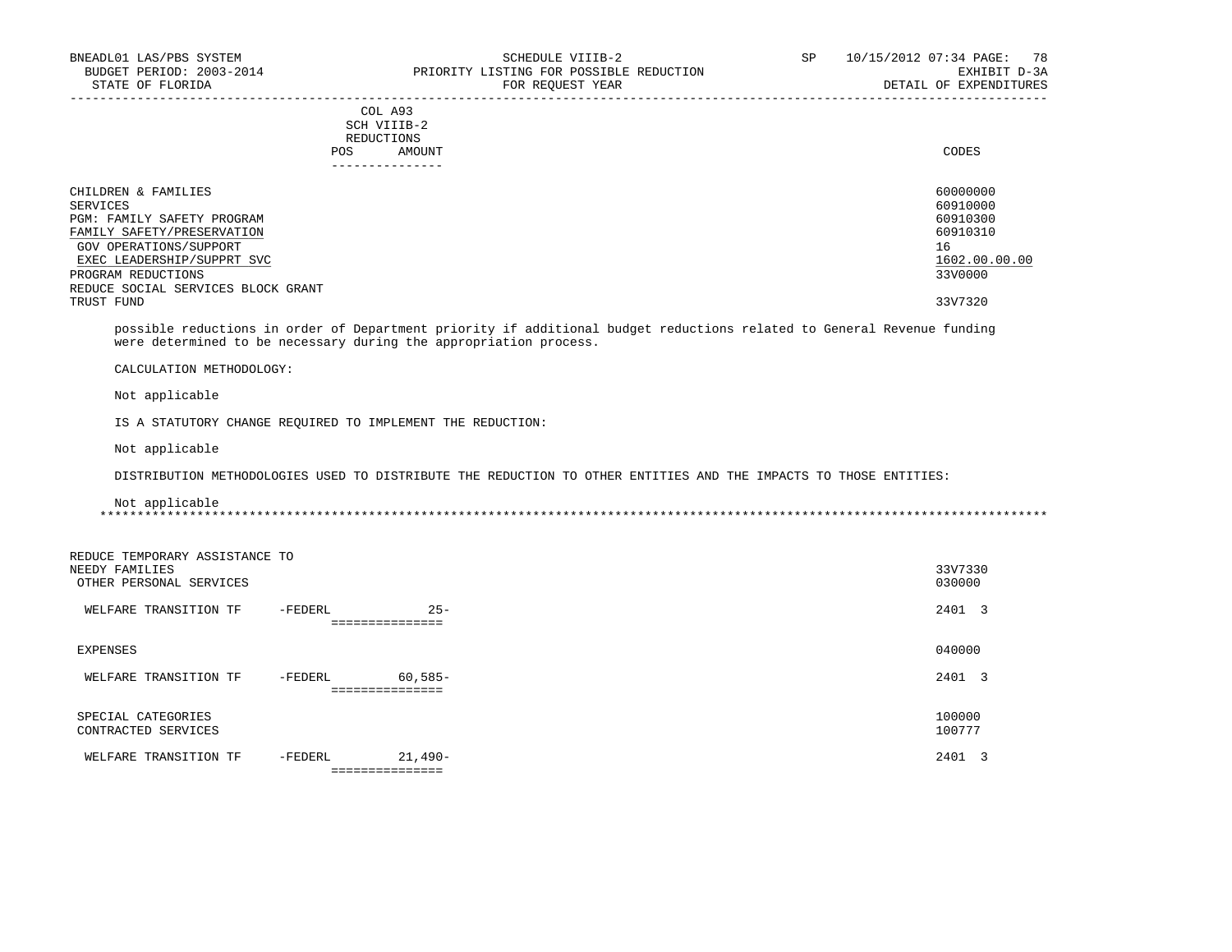| BNEADL01 LAS/PBS SYSTEM<br>BUDGET PERIOD: 2003-2014<br>STATE OF FLORIDA                                                                                                                                                                                                     |           |                                      | SCHEDULE VIIIB-2<br>PRIORITY LISTING FOR POSSIBLE REDUCTION<br>FOR REOUEST YEAR | <b>SP</b> | 10/15/2012 07:34 PAGE: 79<br>EXHIBIT D-3A<br>DETAIL OF EXPENDITURES                                           |
|-----------------------------------------------------------------------------------------------------------------------------------------------------------------------------------------------------------------------------------------------------------------------------|-----------|--------------------------------------|---------------------------------------------------------------------------------|-----------|---------------------------------------------------------------------------------------------------------------|
|                                                                                                                                                                                                                                                                             |           | COL A93<br>SCH VIIIB-2<br>REDUCTIONS |                                                                                 |           |                                                                                                               |
|                                                                                                                                                                                                                                                                             | POS       | AMOUNT<br>---------------            |                                                                                 |           | CODES                                                                                                         |
| CHILDREN & FAMILIES<br>SERVICES<br>PGM: FAMILY SAFETY PROGRAM<br>FAMILY SAFETY/PRESERVATION<br>GOV OPERATIONS/SUPPORT<br>EXEC LEADERSHIP/SUPPRT SVC<br>PROGRAM REDUCTIONS<br>REDUCE TEMPORARY ASSISTANCE TO<br>NEEDY FAMILIES<br>SPECIAL CATEGORIES<br>G/A-CHILD PROTECTION |           |                                      |                                                                                 |           | 60000000<br>60910000<br>60910300<br>60910310<br>16<br>1602.00.00.00<br>33V0000<br>33V7330<br>100000<br>103034 |
| WELFARE TRANSITION TF                                                                                                                                                                                                                                                       | $-FEDERL$ | $28.099 -$<br>===============        |                                                                                 |           | 2401 3                                                                                                        |
| DEFERRED-PAY COM CONTRACTS                                                                                                                                                                                                                                                  |           |                                      |                                                                                 |           | 105280                                                                                                        |
| WELFARE TRANSITION TF                                                                                                                                                                                                                                                       | -FEDERL   | $56 -$<br>===============            |                                                                                 |           | 2401 3                                                                                                        |
| LEASE/PURCHASE/EQUIPMENT                                                                                                                                                                                                                                                    |           |                                      |                                                                                 |           | 105281                                                                                                        |
| WELFARE TRANSITION TF                                                                                                                                                                                                                                                       | -FEDERL   | $2.203-$<br>===============          |                                                                                 |           | 2401 3                                                                                                        |
| TOTAL: REDUCE TEMPORARY ASSISTANCE TO<br>NEEDY FAMILIES                                                                                                                                                                                                                     |           |                                      |                                                                                 |           | 33V7330                                                                                                       |
| TOTAL ISSUE                                                                                                                                                                                                                                                                 |           | 112,458-<br>===============          |                                                                                 |           |                                                                                                               |
|                                                                                                                                                                                                                                                                             |           |                                      |                                                                                 |           |                                                                                                               |

 AGENCY ISSUE NARRATIVE: SCH VIIIB-2 NARR 13-14 NARRATIVE: IT COMPONENT? NO PRIORITY #27

 Priority numbers 1 through 14 and 21 are agency recommended reductions. The remaining priority numbers are not recommended by the agency but are in priority order if further reductions are required. This issue is priority number 27.

ISSUE TITLE: Reduce Welfare Transition Trust Fund

HOW WILL THE REDUCTION WILL IMPACT CLIENTS, AGENCY OPERATIONS, OTHER PROGRAM AREAS, ETC.:

 The Department was assigned a target for the Welfare Transition Trust Fund (WTTF). These funds are utilized by the legislature within the agency's Executive Direction and Support Services, Family Safety and Preservation Services, Mental Health Services, Substance Abuse Services, and Economic Self Sufficiency Services budget entities in accordance with legislative decisions. Anything other than a reduction in proportion to the legislative allocation decision would appear to be a violation of legislative intent. Therefore, the Department has assigned the reduction amounts in the SSBG federal funds in proportion to the amount legislatively allocated.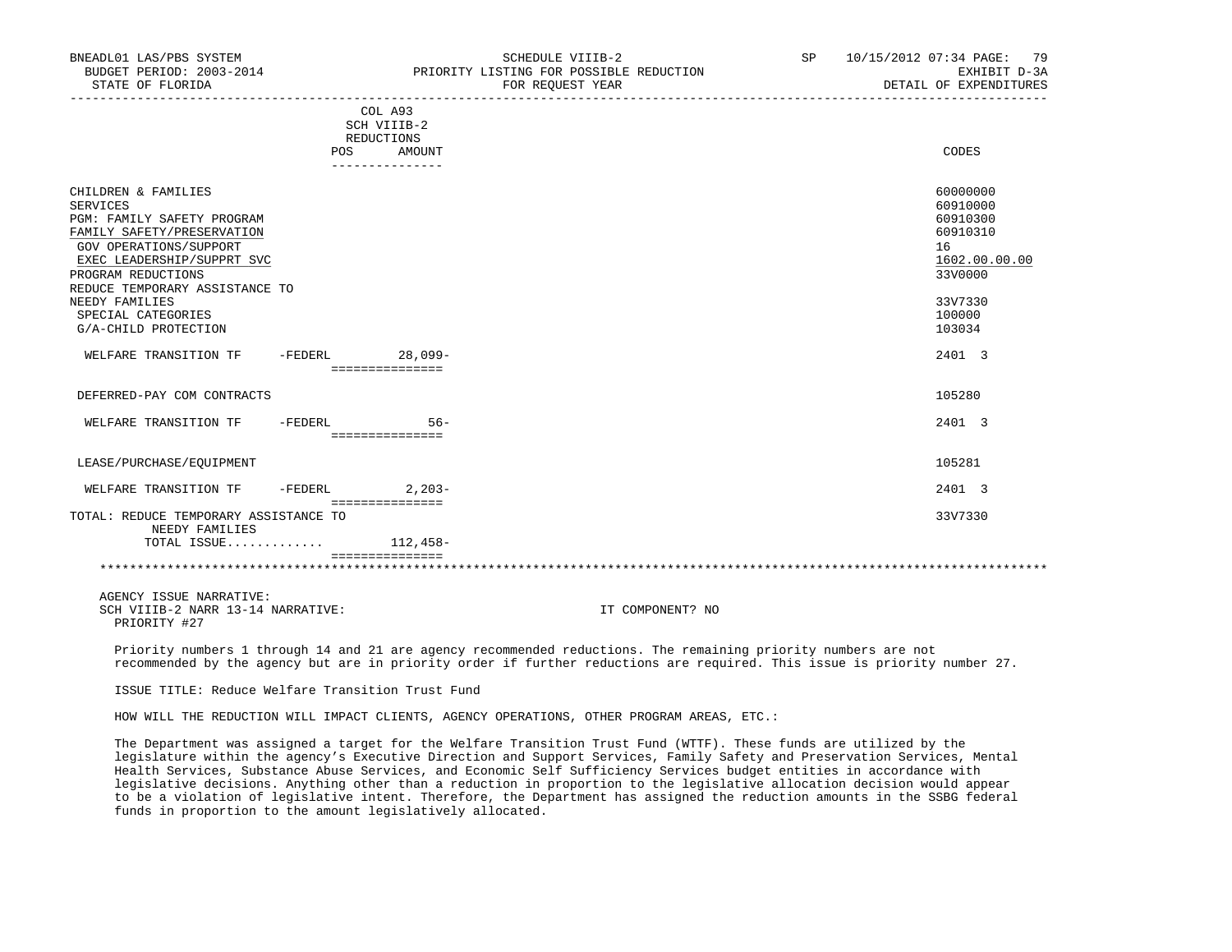|            | _______________ |       |
|------------|-----------------|-------|
| POS        | AMOUNT          | CODES |
| REDUCTIONS |                 |       |
|            | SCH VIIIB-2     |       |
|            | COL A93         |       |

| CHILDREN & FAMILIES            | 60000000      |
|--------------------------------|---------------|
| SERVICES                       | 60910000      |
| PGM: FAMILY SAFETY PROGRAM     | 60910300      |
| FAMILY SAFETY/PRESERVATION     | 60910310      |
| GOV OPERATIONS/SUPPORT         | 16            |
| EXEC LEADERSHIP/SUPPRT SVC     | 1602.00.00.00 |
| PROGRAM REDUCTIONS             | 33V0000       |
| REDUCE TEMPORARY ASSISTANCE TO |               |
| NEEDY FAMILIES                 | 33V7330       |
|                                |               |

JUSTIFICATION OR RATIONALE FOR ASSIGNING THE RELATIVE PRIORITY FOR REDUCTION:

 The Department of Children and Families conducted a comprehensive and detailed analysis of agency programs and the impact of General Revenue base budget funding reductions on program performance. Mandatory funding based on law, contract and requirements like federal maintenance of effort were considered as well. The goal was to identify ways to achieve General Revenue savings without lowering overall service value to Florida taxpayers. Department program managers, program experts, budget and financial experts, field and senior leadership were involved in a multi-step process. When the effort was completed the Department was able to identify a total savings of \$23,438,985 dollars and 52 FTE which could be recommended. These items are identified as priorities 1 through 15 in the VIIIB exercise and these reductions are recommended by the department. In addition, the department has identified 146.5 positions in item 3300100 that should be eliminated from the department budget because these positions have become unfunded for various reasons related to management decisions designed to drive program improvement which has the effect of decreasing the size of government. The VIIIB exercise also contains another \$76,880,635 dollars in priorities 16 through 27. Although these items also emerged from the VIIIB exercise effort identified above they are not department recommendations. Rather they are a listing of possible reductions in order of Department priority if additional budget reductions related to General Revenue funding were determined to be necessary during the appropriation process.

CALCULATION METHODOLOGY:

Not applicable

IS A STATUTORY CHANGE REQUIRED TO IMPLEMENT THE REDUCTION:

Not applicable

DISTRIBUTION METHODOLOGIES USED TO DISTRIBUTE THE REDUCTION TO OTHER ENTITIES AND THE IMPACTS TO THOSE ENTITIES:

| Not applicable                    |              |               |
|-----------------------------------|--------------|---------------|
|                                   |              |               |
| TOTAL: EXEC LEADERSHIP/SUPPRT SVC |              | 1602.00.00.00 |
| BY FUND TYPE                      |              |               |
| GENERAL REVENUE FUND              | 147,940-     | 1000          |
| TRUST FUNDS                       | $150.351 -$  | 2000          |
| TOTAL PROG COMP                   | $298, 291 -$ |               |
|                                   |              |               |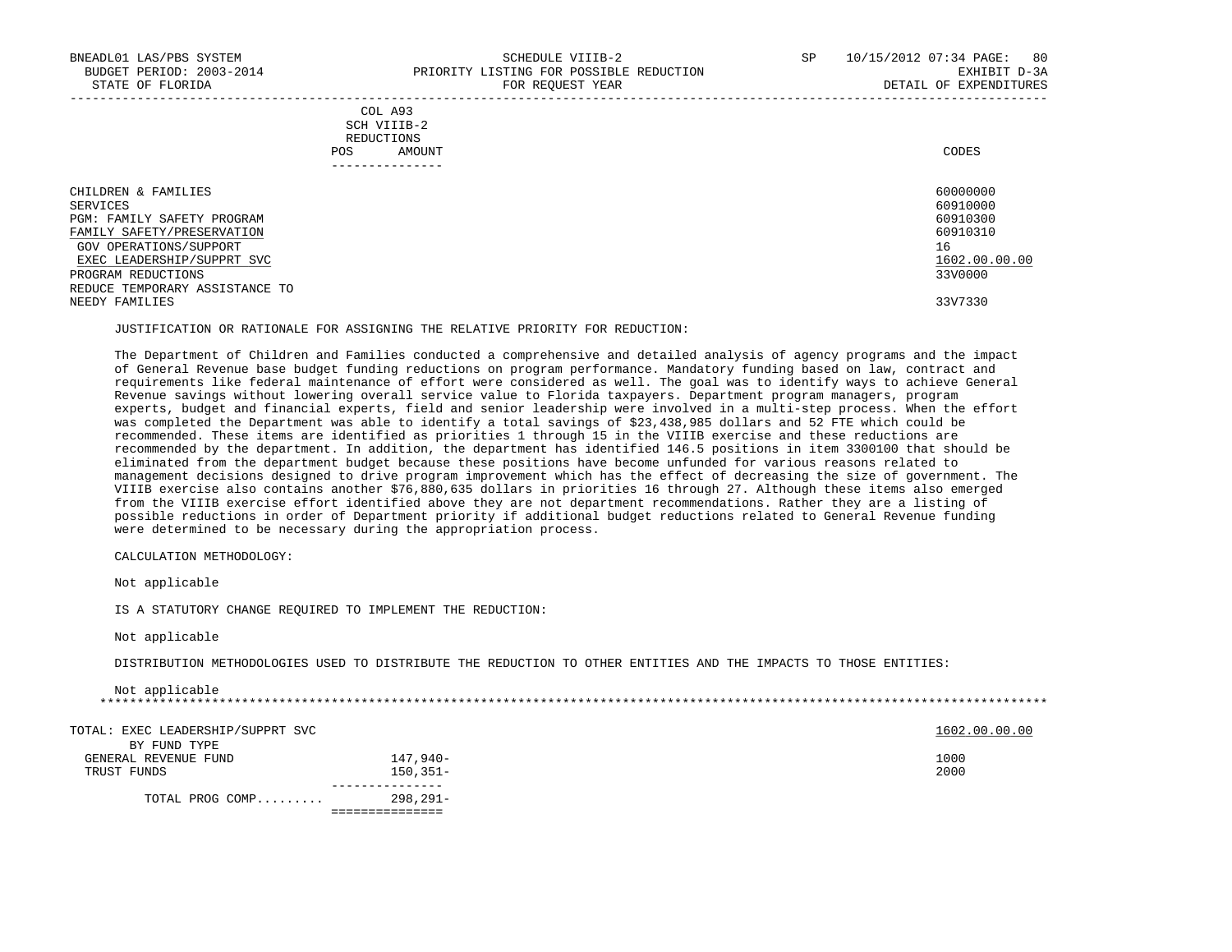|                                                                                             | COL A93<br>SCH VIIIB-2<br>REDUCTIONS<br>AMOUNT<br><b>POS</b><br>---------------- | CODES                                        |
|---------------------------------------------------------------------------------------------|----------------------------------------------------------------------------------|----------------------------------------------|
| CHILDREN & FAMILIES<br>SERVICES<br>PGM: FAMILY SAFETY PROGRAM<br>FAMILY SAFETY/PRESERVATION |                                                                                  | 60000000<br>60910000<br>60910300<br>60910310 |
| TOTAL: FAMILY SAFETY/PRESERVATION                                                           |                                                                                  | 60910310                                     |
| BY FUND TYPE<br>GENERAL REVENUE FUND<br>TRUST FUNDS                                         | 11,705,617-<br>14,209,443-                                                       | 1000<br>2000                                 |
| TOTAL POSITIONS 5.00-<br>TOTAL SALARY RATE $153,545-$                                       | ______________<br>TOTAL SUB-BUREAU 25,915,060-                                   |                                              |

===============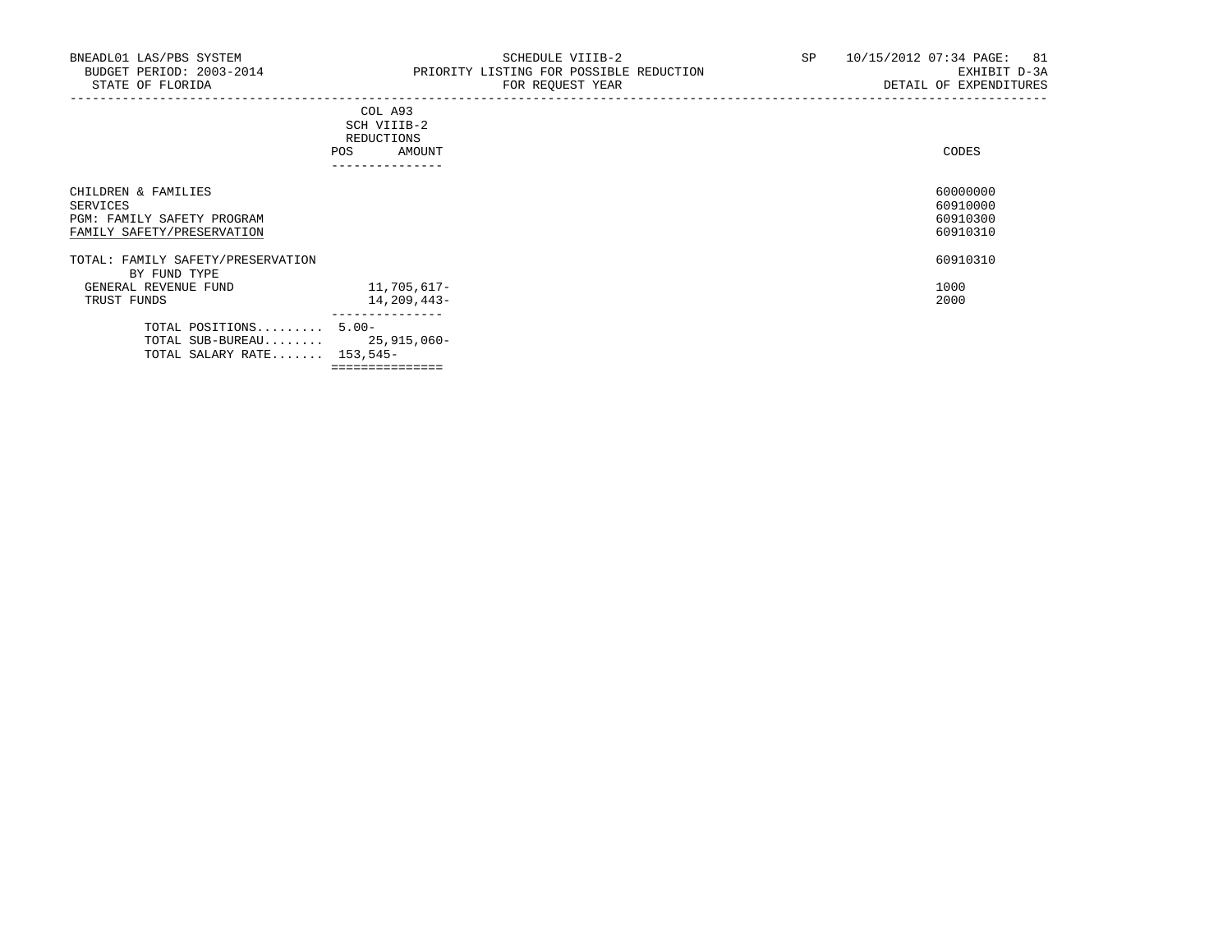|                                                                                                                                                                                                                                                                                  | <b>POS</b> | COL A93<br>SCH VIIIB-2<br><b>REDUCTIONS</b><br>AMOUNT | CODES                                                                                                         |
|----------------------------------------------------------------------------------------------------------------------------------------------------------------------------------------------------------------------------------------------------------------------------------|------------|-------------------------------------------------------|---------------------------------------------------------------------------------------------------------------|
|                                                                                                                                                                                                                                                                                  |            | ------------                                          |                                                                                                               |
| CHILDREN & FAMILIES<br><b>SERVICES</b><br>PGM: MENTAL HEALTH PROGRAM<br>MENTAL HEALTH SERVICES<br>HEALTH AND HUMAN SERVICES<br>CIVIL COMMITMENT PROGRAM<br>PROGRAM REDUCTIONS<br>SAVINGS FROM GEO CONTRACT<br>RENEGOTIATIONS<br>SPECIAL CATEGORIES<br>G/A-CONTRACT PROF SERVICES |            |                                                       | 60000000<br>60910000<br>60910500<br>60910506<br>13<br>1301.02.00.00<br>33V0000<br>33V0100<br>100000<br>100779 |
| GENERAL REVENUE FUND                                                                                                                                                                                                                                                             | -STATE     | $528,769-$                                            | 1000 1                                                                                                        |
|                                                                                                                                                                                                                                                                                  |            | ===============                                       |                                                                                                               |

\*\*\*\*\*\*\*\*\*\*\*\*\*\*\*\*\*\*\*\*\*\*\*\*\*\*\*\*\*\*\*\*\*\*\*\*\*\*\*\*\*\*\*\*\*\*\*\*\*\*\*\*\*\*\*\*\*\*\*\*\*\*\*\*\*\*\*\*\*\*\*\*\*\*\*\*\*\*\*\*\*\*\*\*\*\*\*\*\*\*\*\*\*\*\*\*\*\*\*\*\*\*\*\*\*\*\*\*\*\*\*\*\*\*\*\*\*\*\*\*\*\*\*\*\*\*\*

 AGENCY ISSUE NARRATIVE: SCH VIIIB-2 NARR 13-14 NARRATIVE: IT COMPONENT? NO PRIORITY #1

 Priority numbers 1 through 14, and 21 are agency recommended reductions. The remaining priority numbers are not recommended by the agency, but are in priority order if further reductions are required. This issue is priority number 1.

ISSUE TITLE: Savings from GEO Contract Renegotiations

 HOW THE REDUCTION WILL IMPACT CLIENTS, AGENCY OPERATIONS, OTHER PROGRAM AREAS, ETC.: The department does not expect this issue to impact client services.

## JUSTIFICATION OR RATIONALE FOR ASSIGNING THE RELATIVE PRIORITY FOR REDUCTION:

 The Department of Children and Families conducted a comprehensive and detailed analysis of agency programs and the impact of General Revenue base budget funding reductions on program performance. Mandatory funding based on law, contract and requirements like federal maintenance of effort were considered as well. The goal was to identify ways to achieve General Revenue savings without lowering overall service value to Florida taxpayers. Department program managers, program experts, budget and financial experts, field and senior leadership were involved in a multi-step process. When the effort was completed the Department was able to identify a total savings of \$23,438,985 dollars and 52 FTE which could be recommended. These items are identified as priorities 1 through 15 in the VIIIB exercise and these reductions are recommended by the department. In addition the department has identified 146.5 positions in item 3300100 that should be eliminated from the department budget because these positions have become unfunded for various reasons related to management decisions designed to drive program improvement which has the effect of decreasing the size of government. The VIIIB exercise also contains another \$76,880,635 dollars in priorities 16 through 27. Although these items also emerged from the VIIIB exercise effort identified above they are not department recommendations. Rather they are a listing of possible reductions in order of Department priority if additional budget reductions related to General Revenue funding were determined to be necessary during the appropriation process.

#### CALCULATION METHODOLOGY:

 In August 2012, the department renegotiated the bed day rates in the GEO operated facility contracts for the South Florida State Hospital (SFSH), South Florida Evaluation and Treatment Center (SFETC), and Treasure Coast Forensic Treatment Center (TCFTC).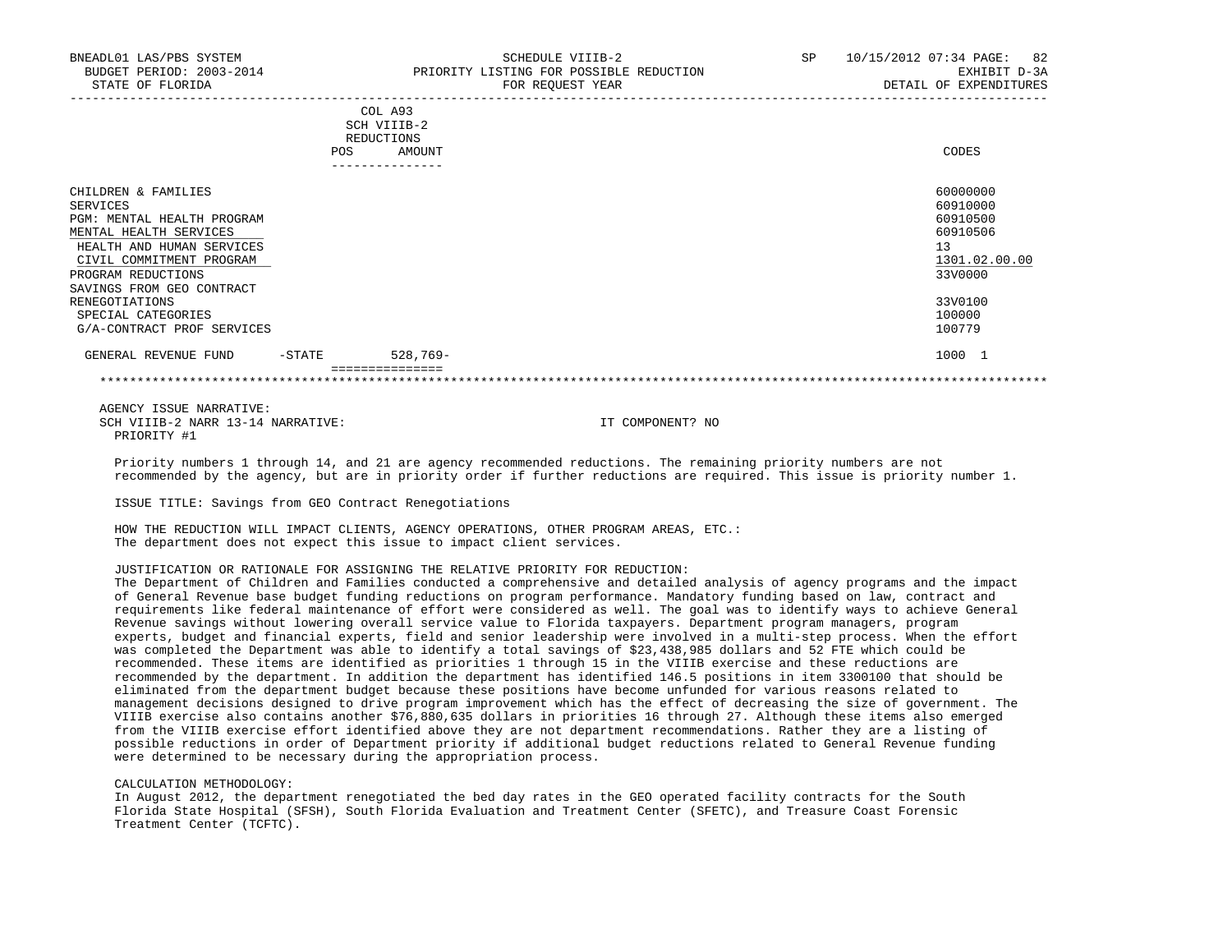| BNEADL01 LAS/PBS SYSTEM<br>BUDGET PERIOD: 2003-2014<br>STATE OF FLORIDA | SCHEDULE VIIIB-2<br>PRIORITY LISTING FOR POSSIBLE REDUCTION<br>FOR REQUEST YEAR | SP | 10/15/2012 07:34 PAGE: 83<br>EXHIBIT D-3A<br>DETAIL OF EXPENDITURES |
|-------------------------------------------------------------------------|---------------------------------------------------------------------------------|----|---------------------------------------------------------------------|
|                                                                         | COL A93<br>SCH VIIIB-2<br>REDUCTIONS<br>AMOUNT<br>POS<br>--------------         |    | CODES                                                               |
| CHILDREN & FAMILIES<br>SERVICES                                         |                                                                                 |    | 60000000<br>60910000                                                |
| PGM: MENTAL HEALTH PROGRAM                                              |                                                                                 |    | 60910500                                                            |
| MENTAL HEALTH SERVICES                                                  |                                                                                 |    | 60910506                                                            |
| HEALTH AND HUMAN SERVICES<br>CIVIL COMMITMENT PROGRAM                   |                                                                                 |    | 13<br>1301.02.00.00                                                 |
| PROGRAM REDUCTIONS                                                      |                                                                                 |    | 33V0000                                                             |
| SAVINGS FROM GEO CONTRACT                                               |                                                                                 |    |                                                                     |
| RENEGOTIATIONS                                                          |                                                                                 |    | 33V0100                                                             |

RENEGOTIATIONS 33V0100

| Facility                        | Contract Amount July 1<br>(prior to renegotiations) | Renegotiated<br>Rate<br>Savings | Cost for New Beds<br>at Renegotiated<br>Rate | Difference between<br>Savings and Cost for New Beds |
|---------------------------------|-----------------------------------------------------|---------------------------------|----------------------------------------------|-----------------------------------------------------|
| Treasure Coast<br>Forensic      |                                                     |                                 |                                              |                                                     |
| Treatment Center                | \$35,244,546                                        | \$2.010.551                     | \$1.077.151                                  | \$933,400                                           |
| South Florida                   |                                                     |                                 |                                              |                                                     |
| State Hospital                  | \$25,917,664                                        | \$1,139,603                     | \$610,834                                    | \$528,769                                           |
| South Florida<br>Evaluation and |                                                     |                                 |                                              |                                                     |
| Treatment Center                | \$23,338,151                                        | \$287,539                       | \$0.00                                       | \$287,539                                           |
|                                 |                                                     |                                 |                                              | \$1,749,708                                         |

 The department's contract with GEO for the operations of the Florida Civil Commitment Center (FCCC), houses sexually violent predators, is in the process of being renegotiated. The department anticipates an annual savings of \$250,292. This contract amendment will be executed in Fiscal Year 2012-2013.

The total anticipated savings from the renegotiation of the GEO contracts is \$2,000,000.

 IS A STATUTORY CHANGE REQUIRED TO IMPLEMENT THE REDUCTION: Not applicable.

 DISTRIBUTION METHODOLOGIES USED TO DISTRIBUTE THE REDUCTION TO OTHER ENTITIES AND THE IMPACTS TO THOSE ENTITIES: Not applicable.

\*\*\*\*\*\*\*\*\*\*\*\*\*\*\*\*\*\*\*\*\*\*\*\*\*\*\*\*\*\*\*\*\*\*\*\*\*\*\*\*\*\*\*\*\*\*\*\*\*\*\*\*\*\*\*\*\*\*\*\*\*\*\*\*\*\*\*\*\*\*\*\*\*\*\*\*\*\*\*\*\*\*\*\*\*\*\*\*\*\*\*\*\*\*\*\*\*\*\*\*\*\*\*\*\*\*\*\*\*\*\*\*\*\*\*\*\*\*\*\*\*\*\*\*\*\*\*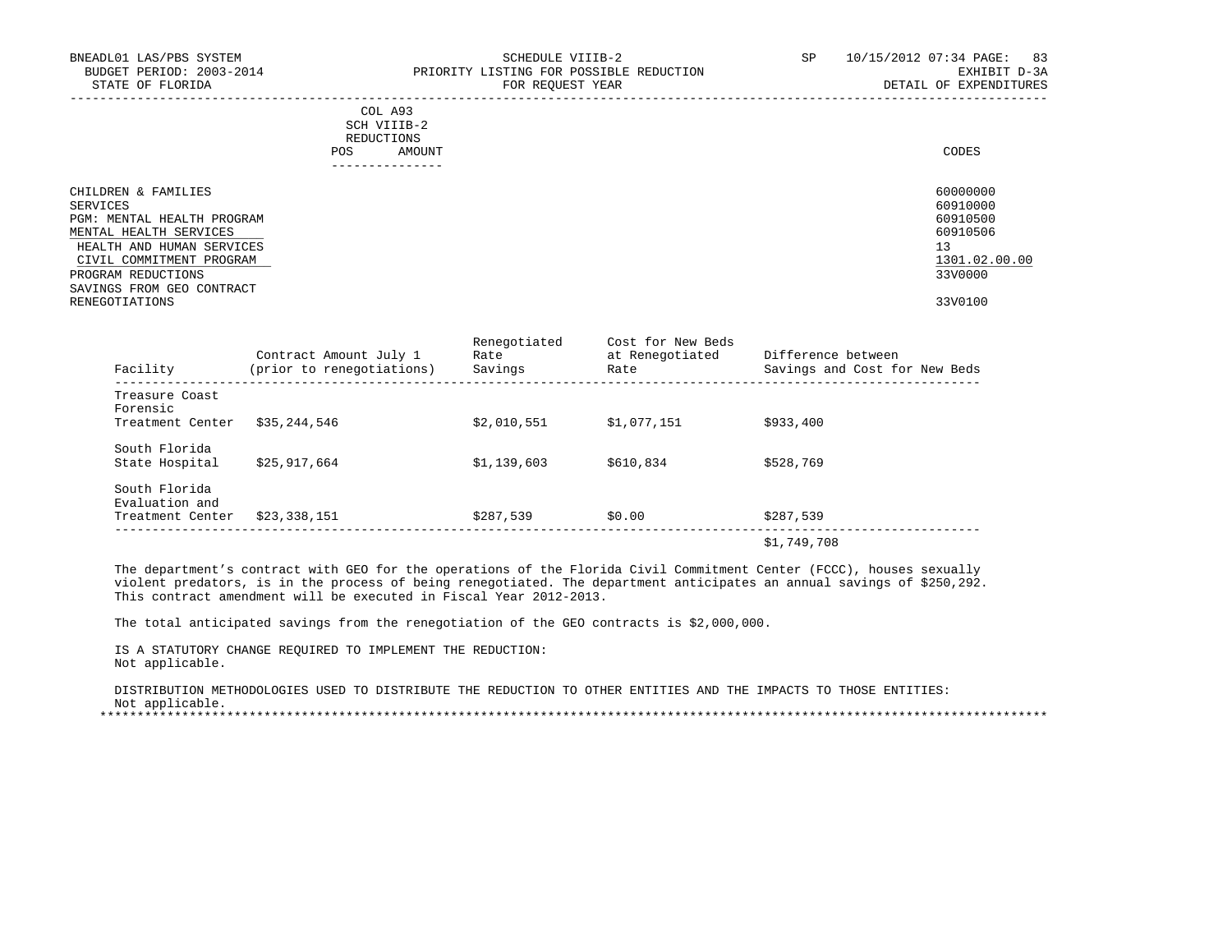| BNEADL01 LAS/PBS SYSTEM<br>BUDGET PERIOD: 2003-2014<br>STATE OF FLORIDA                                                                                                                                                                        |                                                                       | SCHEDULE VIIIB-2<br>PRIORITY LISTING FOR POSSIBLE REDUCTION<br>FOR REOUEST YEAR | SP | 10/15/2012 07:34 PAGE: 84<br>EXHIBIT D-3A<br>DETAIL OF EXPENDITURES                                 |
|------------------------------------------------------------------------------------------------------------------------------------------------------------------------------------------------------------------------------------------------|-----------------------------------------------------------------------|---------------------------------------------------------------------------------|----|-----------------------------------------------------------------------------------------------------|
|                                                                                                                                                                                                                                                | COL A93<br>SCH VIIIB-2<br>REDUCTIONS<br>POS AMOUNT<br>--------------- |                                                                                 |    | CODES                                                                                               |
| CHILDREN & FAMILIES<br><b>SERVICES</b><br>PGM: MENTAL HEALTH PROGRAM<br>MENTAL HEALTH SERVICES<br>HEALTH AND HUMAN SERVICES<br>CIVIL COMMITMENT PROGRAM<br>PROGRAM REDUCTIONS<br>MENTAL HEALTH SERVICES REVERSION<br>TARGET<br><b>EXPENSES</b> |                                                                       |                                                                                 |    | 60000000<br>60910000<br>60910500<br>60910506<br>13<br>1301.02.00.00<br>33V0000<br>33V0110<br>040000 |
| GENERAL REVENUE FUND -STATE 563,389-                                                                                                                                                                                                           | ===============                                                       |                                                                                 |    | 1000 1                                                                                              |
| SPECIAL CATEGORIES<br>PRESCRIBED MEDICINE/DRUGS                                                                                                                                                                                                |                                                                       |                                                                                 |    | 100000<br>102681                                                                                    |
| GENERAL REVENUE FUND -STATE 563,390-                                                                                                                                                                                                           | ================                                                      |                                                                                 |    | 1000 1                                                                                              |
| TOTAL: MENTAL HEALTH SERVICES REVERSION<br>TARGET                                                                                                                                                                                              |                                                                       |                                                                                 |    | 33V0110                                                                                             |
| TOTAL ISSUE $1.126.779-$                                                                                                                                                                                                                       | ===============                                                       |                                                                                 |    |                                                                                                     |
|                                                                                                                                                                                                                                                |                                                                       |                                                                                 |    |                                                                                                     |

\*\*\*\*\*\*\*\*\*\*\*\*\*\*\*\*\*\*\*\*\*\*\*\*\*\*\*\*\*\*\*\*\*\*\*\*\*\*\*\*\*\*\*\*\*\*\*\*\*\*\*\*\*\*\*\*\*\*\*\*\*\*\*\*\*\*\*\*\*\*\*\*\*\*\*\*\*\*\*\*\*\*\*\*\*\*\*\*\*\*\*\*\*\*\*\*\*\*\*\*\*\*\*\*\*\*\*\*\*\*\*\*\*\*\*\*\*\*\*\*\*\*\*\*\*\*\*

 AGENCY ISSUE NARRATIVE: SCH VIIIB-2 NARR 13-14 NARRATIVE: IT COMPONENT? NO PRIORITY #12

 Priority numbers 1 through 14, and 21 are agency recommended reductions. The remaining priority numbers are not recommended by the agency, but are in priority order if further reductions are required. This issue is priority number 12.

ISSUE TITLE: Mental Health Services Reversion Target

 HOW THE REDUCTION WILL IMPACT CLIENTS, AGENCY OPERATIONS, OTHER PROGRAM AREAS, ETC.: The department recommends a total reduction of \$1,126,779 in the Civil Commitment program component, Expenses and Prescribed Medicine/Drugs appropriation categories. This reduction is not expected to have an impact on client services.

JUSTIFICATION OR RATIONALE FOR ASSIGNING THE RELATIVE PRIORITY FOR REDUCTION:

 The Department of Children and Families conducted a comprehensive and detailed analysis of agency programs and the impact of General Revenue base budget funding reductions on program performance. Mandatory funding based on law, contract and requirements like federal maintenance of effort were considered as well. The goal was to identify ways to achieve General Revenue savings without lowering overall service value to Florida taxpayers. Department program managers, program experts, budget and financial experts, field and senior leadership were involved in a multi-step process. When the effort was completed the Department was able to identify a total savings of \$23,438,985 dollars and 52 FTE which could be recommended. These items are identified as priorities 1 through 15 in the VIIIB exercise and these reductions are recommended by the department. In addition the department has identified 146.5 positions in item 3300100 that should be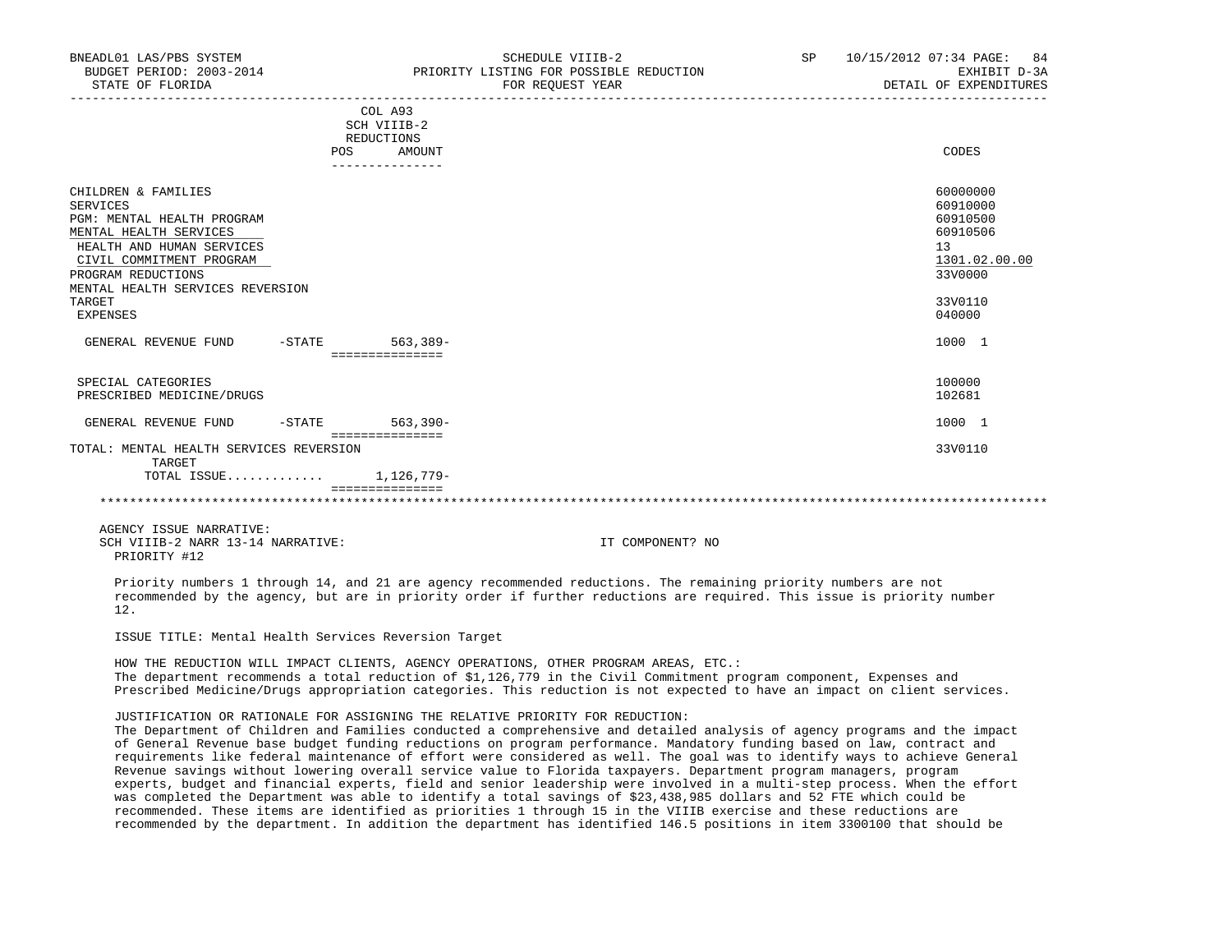|            | COL A93     |       |
|------------|-------------|-------|
|            | SCH VIIIB-2 |       |
| REDUCTIONS |             |       |
| POS        | AMOUNT      | CODES |

| - - - - - - - - - - - - - -      |               |
|----------------------------------|---------------|
| CHILDREN & FAMILIES              | 60000000      |
| SERVICES                         | 60910000      |
| PGM: MENTAL HEALTH PROGRAM       | 60910500      |
| MENTAL HEALTH SERVICES           | 60910506      |
| HEALTH AND HUMAN SERVICES        | 13            |
| CIVIL COMMITMENT PROGRAM         | 1301.02.00.00 |
| PROGRAM REDUCTIONS               | 33V0000       |
| MENTAL HEALTH SERVICES REVERSION |               |
| TARGET                           | 33V0110       |

 eliminated from the department budget because these positions have become unfunded for various reasons related to management decisions designed to drive program improvement which has the effect of decreasing the size of government. The VIIIB exercise also contains another \$76,880,635 dollars in priorities 16 through 27. Although these items also emerged from the VIIIB exercise effort identified above they are not department recommendations. Rather they are a listing of possible reductions in order of Department priority if additional budget reductions related to General Revenue funding were determined to be necessary during the appropriation process.

#### CALCULATION METHODOLOGY:

 A reduction of \$563,390 in the Prescribed Medicine/Drugs appropriation category for the state operated civil mental health treatment facilities will impact the budgets of Florida State Hospital and Northeast Florida State Hospital. During Fiscal Year 2013-2014, these facilities will realize savings associated with anti-psychotherapeutic medications that are coming off patent and will be available as a generic. As a result of the budget reduction in this category, pharmaceutical inventory will be reduced. A reduction of \$563,389 in the Expenses appropriation category can be absorbed due to reductions in discretionary spending.

 IS A STATUTORY CHANGE REQUIRED TO IMPLEMENT THE REDUCTION: These reductions would not require a statutory change.

 DISTRIBUTION METHODOLOGIES USED TO DISTRIBUTE THE REDUCTION TO OTHER ENTITIES AND THE IMPACTS TO THOSE ENTITIES: Not applicable.

\*\*\*\*\*\*\*\*\*\*\*\*\*\*\*\*\*\*\*\*\*\*\*\*\*\*\*\*\*\*\*\*\*\*\*\*\*\*\*\*\*\*\*\*\*\*\*\*\*\*\*\*\*\*\*\*\*\*\*\*\*\*\*\*\*\*\*\*\*\*\*\*\*\*\*\*\*\*\*\*\*\*\*\*\*\*\*\*\*\*\*\*\*\*\*\*\*\*\*\*\*\*\*\*\*\*\*\*\*\*\*\*\*\*\*\*\*\*\*\*\*\*\*\*\*\*\*

| REDUCE CIVIL BEDS AND TRANSFER TO<br>COMMUNITY<br>SALARY RATE<br>SALARY RATE 2,651,070- |          | =============           | 33V0120<br>000000 |  |
|-----------------------------------------------------------------------------------------|----------|-------------------------|-------------------|--|
| SALARIES AND BENEFITS                                                                   |          |                         | 010000            |  |
| GENERAL REVENUE FUND                                                                    | $-MATCH$ | $90.00 -$<br>4,275,919- | 1000 2            |  |
|                                                                                         |          |                         |                   |  |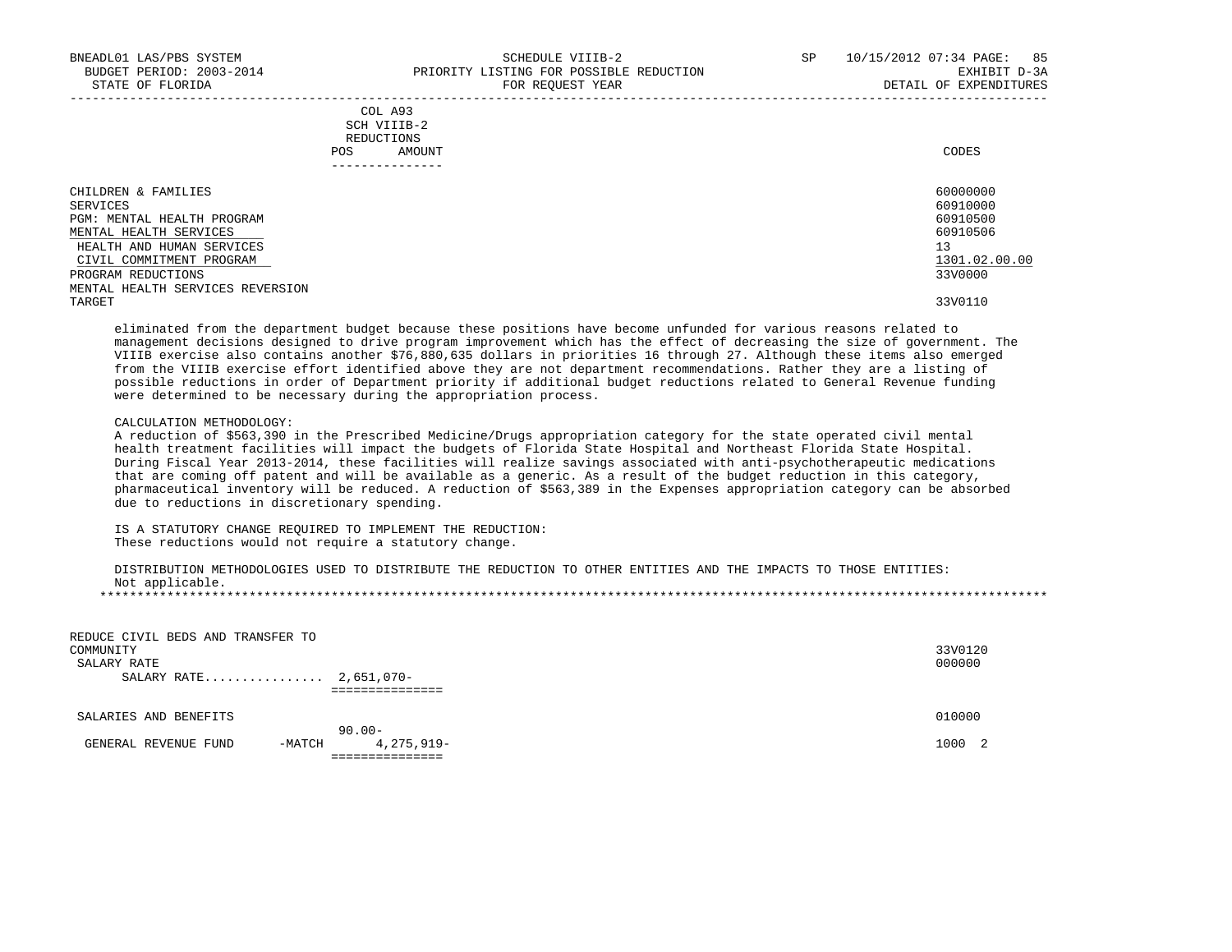|                                                                                                                                                                                                                                 |            | ______________________________                                    |                                                                                                        |
|---------------------------------------------------------------------------------------------------------------------------------------------------------------------------------------------------------------------------------|------------|-------------------------------------------------------------------|--------------------------------------------------------------------------------------------------------|
|                                                                                                                                                                                                                                 | <b>POS</b> | COL A93<br>SCH VIIIB-2<br>REDUCTIONS<br>AMOUNT<br>--------------- | CODES                                                                                                  |
| CHILDREN & FAMILIES<br><b>SERVICES</b><br>PGM: MENTAL HEALTH PROGRAM<br>MENTAL HEALTH SERVICES<br>HEALTH AND HUMAN SERVICES<br>CIVIL COMMITMENT PROGRAM<br>PROGRAM REDUCTIONS<br>REDUCE CIVIL BEDS AND TRANSFER TO<br>COMMUNITY |            |                                                                   | 60000000<br>60910000<br>60910500<br>60910506<br>13 <sup>°</sup><br>1301.02.00.00<br>33V0000<br>33V0120 |
| OTHER PERSONAL SERVICES                                                                                                                                                                                                         |            |                                                                   | 030000                                                                                                 |
| GENERAL REVENUE FUND                                                                                                                                                                                                            |            | -STATE 22, 283-<br>===============                                | 1000 1                                                                                                 |
| EXPENSES                                                                                                                                                                                                                        |            |                                                                   | 040000                                                                                                 |
| GENERAL REVENUE FUND                                                                                                                                                                                                            |            | -STATE 413, 192-<br>===============                               | 1000 1                                                                                                 |
| FOOD PRODUCTS                                                                                                                                                                                                                   |            |                                                                   | 070000                                                                                                 |
| GENERAL REVENUE FUND                                                                                                                                                                                                            |            | $-STATE$ 100, 274-<br>===============                             | 1000 1                                                                                                 |
| SPECIAL CATEGORIES<br>CONTRACTED SERVICES                                                                                                                                                                                       |            |                                                                   | 100000<br>100777                                                                                       |
| GENERAL REVENUE FUND                                                                                                                                                                                                            |            | -STATE 134,427-<br>===============                                | 1000 1                                                                                                 |
| G/A-CONTRACT PROF SERVICES                                                                                                                                                                                                      |            |                                                                   | 100779                                                                                                 |
| GENERAL REVENUE FUND                                                                                                                                                                                                            |            | $-$ STATE $184,088-$<br>---------------                           | 1000 1                                                                                                 |
| PRESCRIBED MEDICINE/DRUGS                                                                                                                                                                                                       |            |                                                                   | 102681                                                                                                 |
| GENERAL REVENUE FUND                                                                                                                                                                                                            | -STATE     | $329,931-$<br>===============                                     | 1000 1                                                                                                 |
| DEFERRED-PAY COM CONTRACTS                                                                                                                                                                                                      |            |                                                                   | 105280                                                                                                 |

GENERAL REVENUE FUND -STATE 30,806- 1000 1

===============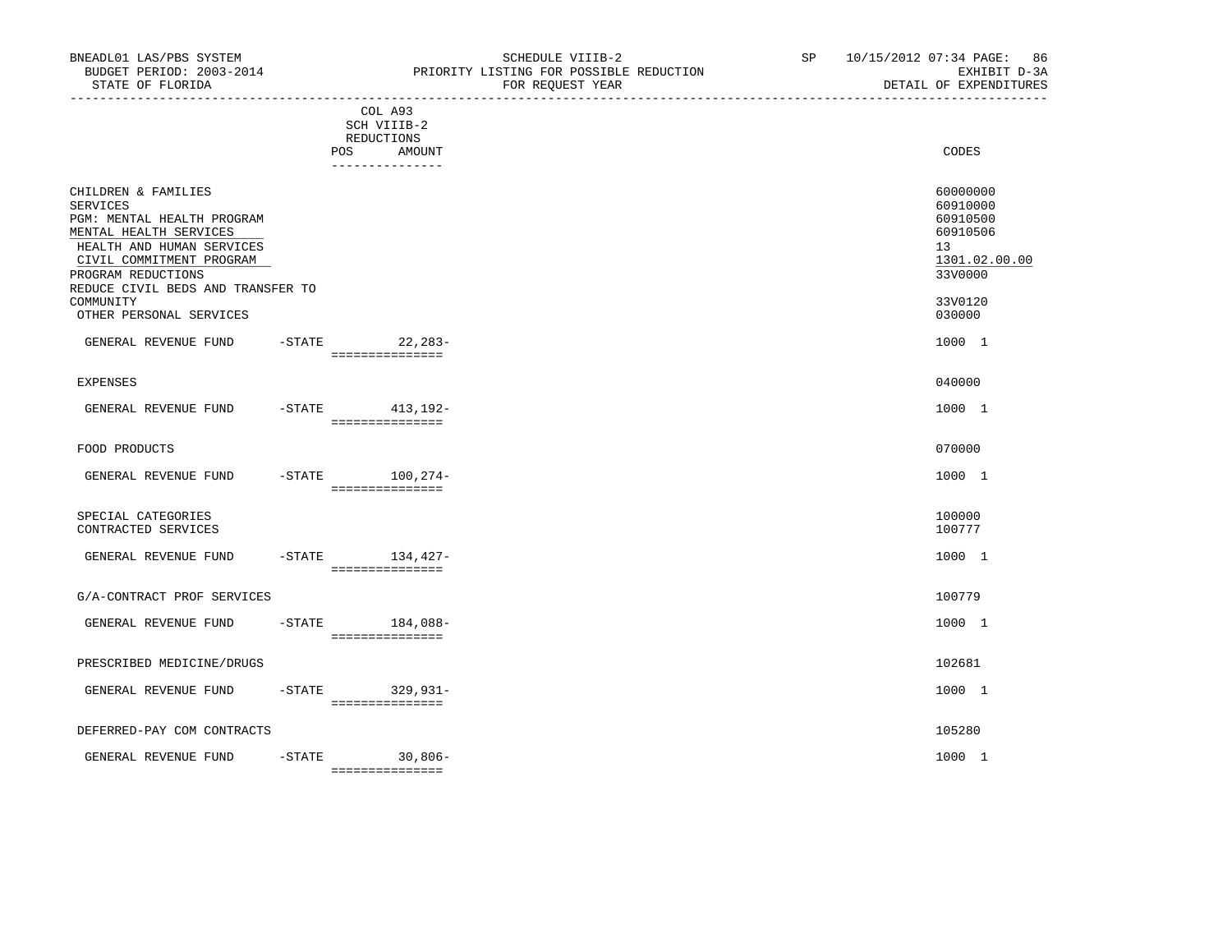| COL A93<br>SCH VIIIB-2<br>REDUCTIONS                                                                                                                                                                                                                                              |                                                                                                               |
|-----------------------------------------------------------------------------------------------------------------------------------------------------------------------------------------------------------------------------------------------------------------------------------|---------------------------------------------------------------------------------------------------------------|
| AMOUNT<br>POS                                                                                                                                                                                                                                                                     | CODES                                                                                                         |
| CHILDREN & FAMILIES<br><b>SERVICES</b><br>PGM: MENTAL HEALTH PROGRAM<br>MENTAL HEALTH SERVICES<br>HEALTH AND HUMAN SERVICES<br>CIVIL COMMITMENT PROGRAM<br>PROGRAM REDUCTIONS<br>REDUCE CIVIL BEDS AND TRANSFER TO<br>COMMUNITY<br>SPECIAL CATEGORIES<br>LEASE/PURCHASE/EQUIPMENT | 60000000<br>60910000<br>60910500<br>60910506<br>13<br>1301.02.00.00<br>33V0000<br>33V0120<br>100000<br>105281 |
| $9,080-$<br>GENERAL REVENUE FUND<br>$-$ STATE<br>===============                                                                                                                                                                                                                  | 1000 1                                                                                                        |
| TOTAL: REDUCE CIVIL BEDS AND TRANSFER TO<br>COMMUNITY<br>TOTAL POSITIONS 90.00-<br>TOTAL ISSUE<br>$5,500,000 -$<br>TOTAL SALARY RATE 2,651,070-<br>===============                                                                                                                | 33V0120                                                                                                       |

# \*\*\*\*\*\*\*\*\*\*\*\*\*\*\*\*\*\*\*\*\*\*\*\*\*\*\*\*\*\*\*\*\*\*\*\*\*\*\*\*\*\*\*\*\*\*\*\*\*\*\*\*\*\*\*\*\*\*\*\*\*\*\*\*\*\*\*\*\*\*\*\*\*\*\*\*\*\*\*\*\*\*\*\*\*\*\*\*\*\*\*\*\*\*\*\*\*\*\*\*\*\*\*\*\*\*\*\*\*\*\*\*\*\*\*\*\*\*\*\*\*\*\*\*\*\*\*

 AGENCY ISSUE NARRATIVE: SCH VIIIB-2 NARR 13-14 NARRATIVE: IT COMPONENT? NO PRIORITY #19

 Priority numbers 1 through 14, and 21 are agency recommended reductions. The remaining priority numbers are not recommended by the agency, but are in priority order if further reductions are required. This issue is priority number 19.

ISSUE TITLE: Reduce Civil Beds and Transfer to Community

 HOW THE REDUCTION WILL IMPACT CLIENTS, AGENCY OPERATIONS, OTHER PROGRAM AREAS, ETC.: Reducing the Northeast Florida State Hospital's budget by \$5,500,000 will require the closure of approximately 83 civil beds (number dependent upon the unit/ward configuration), based on the direct costs associated with operating a residential unit. The loss 83 beds at the Northeast Florida State Hospital will have a significant impact on mental health services to individuals in the Northeast and Central Regions of the state:

The closure of beds at the Northeast Florida State Hospital would tax an already under resourced community mental health system. During Fiscal Year 2011-2012, the Northeast Florida State Hospital discharged an average of 22 residents each month. If this budget reduction is approved during the 2013 Legislative Session, it would be challenging to obtain community placements for 83 individuals in order to close the beds. It is estimated that approximately 44 vacancies would be generated in two months via a typical discharge rate, which would leave an additional 39 individuals to return to the community or be transferred to another facility by June 30, 2013. Based on available resources in the community, this could be a challenge.

 - In order to assist with generating vacant beds, admissions to the Northeast Florida State Hospital would be halted as soon as a decision is made to close capacity. Individuals awaiting admission will remain in crisis stabilization units (CSUs), at a higher cost per day than the cost at the Northeast Florida State Hospital.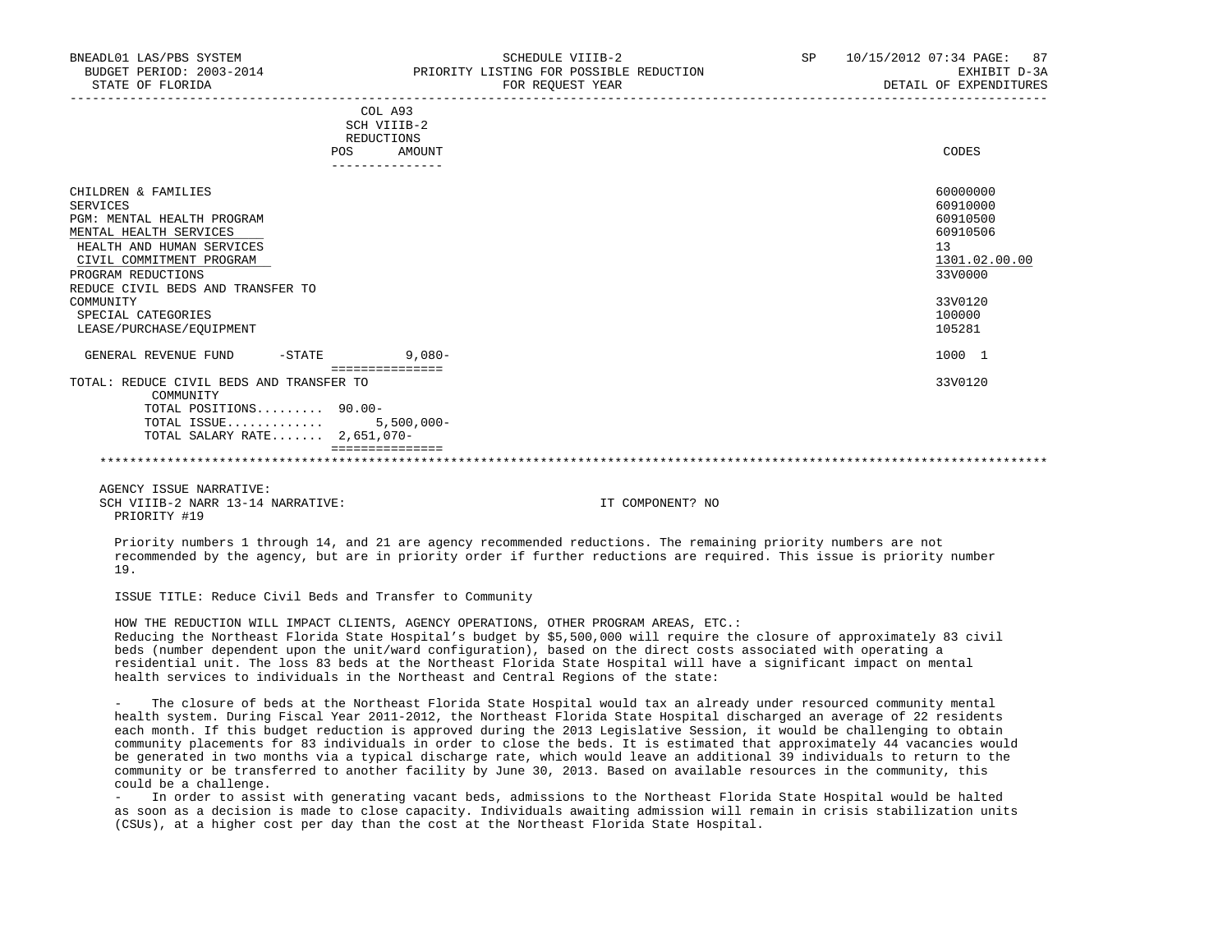| COL A93     |       |
|-------------|-------|
| SCH VIIIB-2 |       |
| REDUCTIONS  |       |
| AMOUNT      | CODES |
|             |       |

| ------------                      |               |
|-----------------------------------|---------------|
| CHILDREN & FAMILIES               | 60000000      |
| SERVICES                          | 60910000      |
| PGM: MENTAL HEALTH PROGRAM        | 60910500      |
| MENTAL HEALTH SERVICES            | 60910506      |
| HEALTH AND HUMAN SERVICES         | 13            |
| CIVIL COMMITMENT PROGRAM          | 1301.02.00.00 |
| PROGRAM REDUCTIONS                | 33V0000       |
| REDUCE CIVIL BEDS AND TRANSFER TO |               |
| COMMUNITY                         | 33V0120       |

The closure of 83 beds at the Northeast Florida State Hospital will result in extended waiting times for individuals in crisis stabilization units in the Central and Northeast Regions. Fiscal Year 2011-2012 data indicates that an individual in a crisis stabilization unit waits an average of 26 days to be admitted into the Northeast Florida State Hospital. With this change, the average waiting time for admission will increase by a minimum of 23 percent, or approximately six more days, as a very conservative estimate. In other words, individuals will wait in receiving facilities or crisis stabilization units for longer periods of time, an average of 32 days, until a bed becomes available at the Northeast Florida State Hospital. Receiving facilities in the Central and Northeast Regions could become overcrowded. Overcrowding at the receiving facilities will result in a diminished capacity to serve individuals and provide mental health care to people in acute need. Individuals in need of acute mental health services might have to go to local hospital emergency rooms for treatment or may likely be sent to jail for various offenses because of the lack of mental health treatments at overcrowded facilities.

The loss of 83 civil beds would result in the Northeast Florida State Hospital reducing its staffing by 90.00 positions, those associated with those residential beds. There are personnel costs, such as leave payouts and unemployment compensation associated with layoffs. These figures could be obtained closer to a date of closure, based on employee leave accrual and the number of employees that file for unemployment; however, these costs should be figured in when calculating savings for the first year. In a previous exercise, the department estimated leave payout costs and unemployment costs for a forensic state mental health treatment facility. Applying those costs to this situation, Human Resources estimates that it may cost a maximum of \$323,370 for the leave payout and \$643,500 for unemployment compensation. This would total approximately \$966,870 for 90.00 positions, if all 90.00 positions are deemed eligible for unemployment compensation at the maximum amount. However, the actual cost most likely will be much less.

#### JUSTIFICATION OR RATIONALE FOR ASSIGNING THE RELATIVE PRIORITY FOR REDUCTION:

 The Department of Children and Families conducted a comprehensive and detailed analysis of agency programs and the impact of General Revenue base budget funding reductions on program performance. Mandatory funding based on law, contract and requirements like federal maintenance of effort were considered as well. The goal was to identify ways to achieve General Revenue savings without lowering overall service value to Florida taxpayers. Department program managers, program experts, budget and financial experts, field and senior leadership were involved in a multi-step process. When the effort was completed the Department was able to identify a total savings of \$23,438,985 dollars and 52 FTE which could be recommended. These items are identified as priorities 1 through 15 in the VIIIB exercise and these reductions are recommended by the department. In addition the department has identified 146.5 positions in item 3300100 that should be eliminated from the department budget because these positions have become unfunded for various reasons related to management decisions designed to drive program improvement which has the effect of decreasing the size of government. The VIIIB exercise also contains another \$76,880,635 dollars in priorities 16 through 27. Although these items also emerged from the VIIIB exercise effort identified above they are not department recommendations. Rather they are a listing of possible reductions in order of Department priority if additional budget reductions related to General Revenue funding were determined to be necessary during the appropriation process.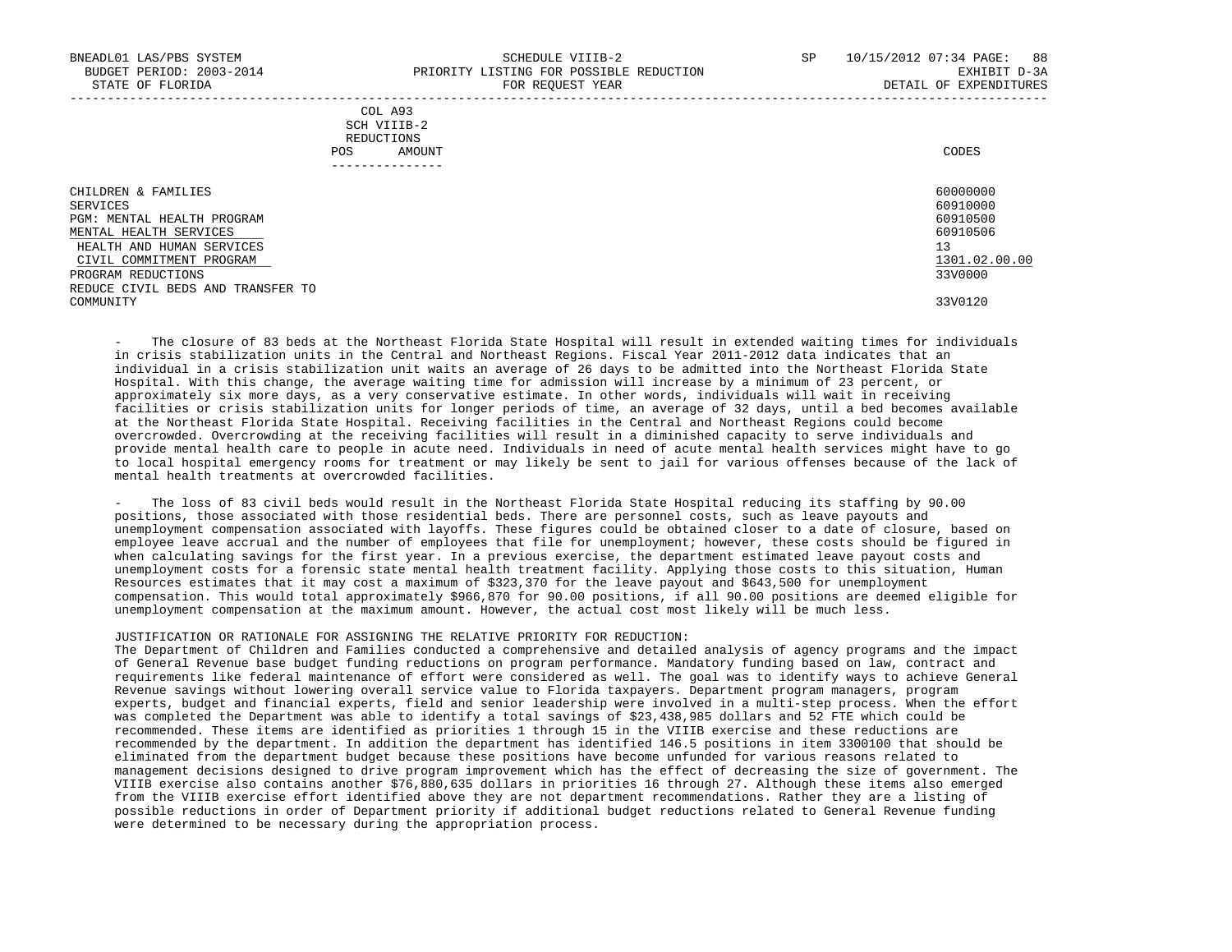|     | --------------- |       |
|-----|-----------------|-------|
| POS | AMOUNT          | CODES |
|     | REDUCTIONS      |       |
|     | SCH VIIIB-2     |       |
|     | COL A93         |       |

| CHILDREN & FAMILIES               | 60000000      |
|-----------------------------------|---------------|
| SERVICES                          | 60910000      |
| PGM: MENTAL HEALTH PROGRAM        | 60910500      |
| MENTAL HEALTH SERVICES            | 60910506      |
| HEALTH AND HUMAN SERVICES         | 13            |
| CIVIL COMMITMENT PROGRAM          | 1301.02.00.00 |
| PROGRAM REDUCTIONS                | 33V0000       |
| REDUCE CIVIL BEDS AND TRANSFER TO |               |
| COMMUNITY                         | 33V0120       |

CALCULATION METHODOLOGY:

 Using the Fiscal Year 2012-2013 Approved Operating Budget, the \$5,500,000 reduction was prorated across several appropriation categories that make up the Northeast Florida State Hospital's budget. The number of positions affected was calculated by dividing the Salaries and Benefits reduction by the average amount per position as of August 2012, \$47,060.

 IS A STATUTORY CHANGE REQUIRED TO IMPLEMENT THE REDUCTION: Not applicable.

 DISTRIBUTION METHODOLOGIES USED TO DISTRIBUTE THE REDUCTION TO OTHER ENTITIES AND THE IMPACTS TO THOSE ENTITIES: Not applicable.

\*\*\*\*\*\*\*\*\*\*\*\*\*\*\*\*\*\*\*\*\*\*\*\*\*\*\*\*\*\*\*\*\*\*\*\*\*\*\*\*\*\*\*\*\*\*\*\*\*\*\*\*\*\*\*\*\*\*\*\*\*\*\*\*\*\*\*\*\*\*\*\*\*\*\*\*\*\*\*\*\*\*\*\*\*\*\*\*\*\*\*\*\*\*\*\*\*\*\*\*\*\*\*\*\*\*\*\*\*\*\*\*\*\*\*\*\*\*\*\*\*\*\*\*\*\*\*

|                   | POSITION DETAIL OF SALARIES AND BENEFITS:                             |                   |              |                    |          |                        |                                 |
|-------------------|-----------------------------------------------------------------------|-------------------|--------------|--------------------|----------|------------------------|---------------------------------|
|                   |                                                                       | FTE               | BASE RATE    | ADDITIVES BENEFITS | SUBTOTAL | LAPSE<br>$\frac{1}{6}$ | LAPSED SALARIES<br>AND BENEFITS |
|                   | A93 - SCH VIIIB-2 REDUCTIONS                                          |                   |              |                    |          |                        |                                 |
|                   | CHANGES TO CURRENTLY AUTHORIZED POSITIONS<br>P101 PROPOSED CLASS CODE |                   |              |                    |          |                        |                                 |
|                   | C1002 001                                                             | $90.00 -$         |              |                    |          | 0.00                   |                                 |
|                   | TOTALS FOR ISSUE BY FUND                                              |                   |              |                    |          |                        |                                 |
|                   |                                                                       | $90.00 -$         |              |                    |          |                        |                                 |
|                   | RA06 RATE ADJ - NO FTE - NO SALARY - NO BENEFITS                      |                   |              |                    |          |                        |                                 |
|                   | C1003 001                                                             | ----------- ----- | $2,651,070-$ |                    |          |                        |                                 |
| TOTAL SALARY RATE |                                                                       |                   | $2,651,070-$ |                    |          |                        |                                 |
|                   |                                                                       |                   |              |                    |          |                        |                                 |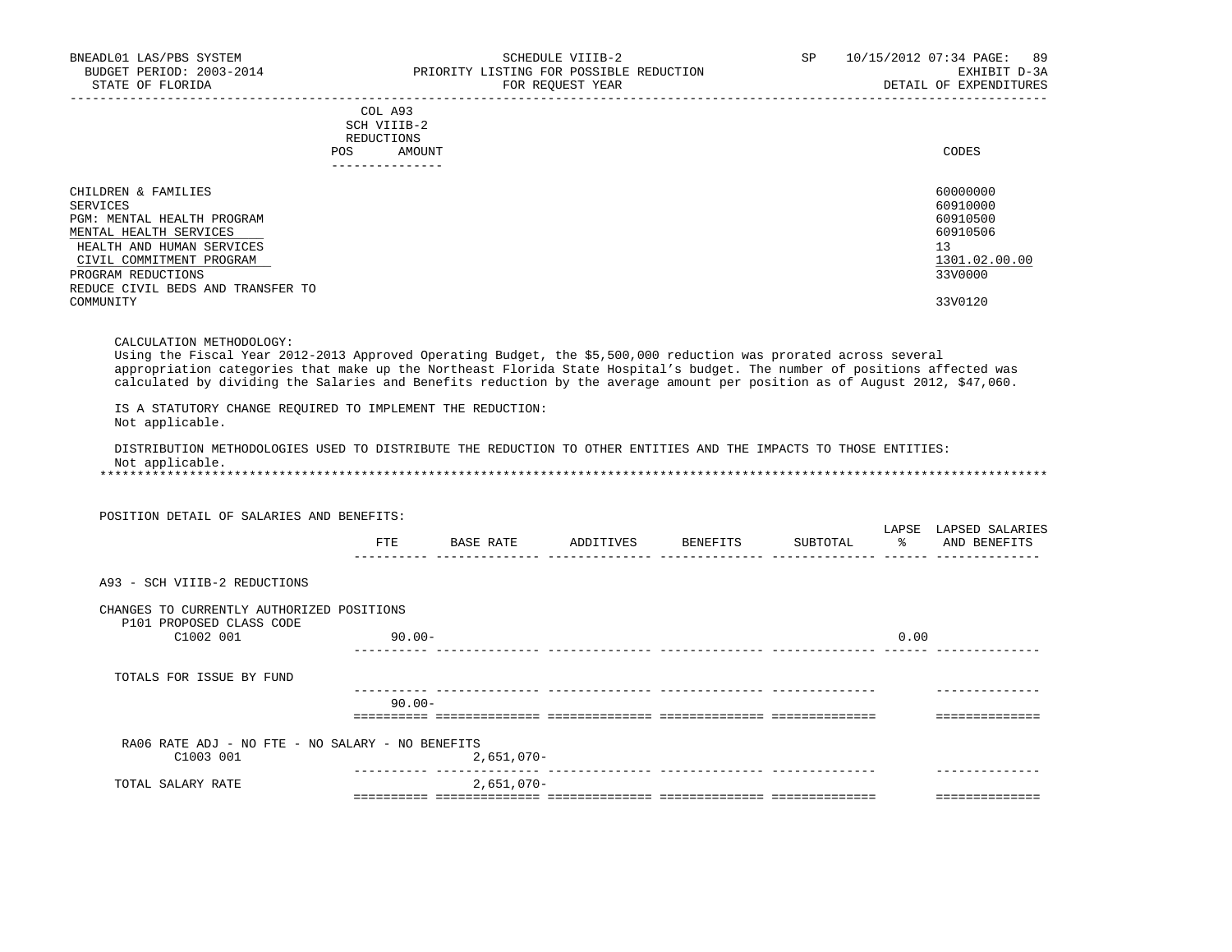| BNEADL01 LAS/PBS SYSTEM<br>BUDGET PERIOD: 2003-2014<br>STATE OF FLORIDA                                                                                                                                                  |                                                                   | SCHEDULE VIIIB-2<br>PRIORITY LISTING FOR POSSIBLE REDUCTION<br>FOR REOUEST YEAR | SP <sub>2</sub> | 10/15/2012 07:34 PAGE: 90<br>EXHIBIT D-3A<br>DETAIL OF EXPENDITURES                       |
|--------------------------------------------------------------------------------------------------------------------------------------------------------------------------------------------------------------------------|-------------------------------------------------------------------|---------------------------------------------------------------------------------|-----------------|-------------------------------------------------------------------------------------------|
| POS                                                                                                                                                                                                                      | COL A93<br>SCH VIIIB-2<br>REDUCTIONS<br>AMOUNT<br>--------------- |                                                                                 |                 | CODES                                                                                     |
| CHILDREN & FAMILIES<br>SERVICES<br>PGM: MENTAL HEALTH PROGRAM<br>MENTAL HEALTH SERVICES<br>HEALTH AND HUMAN SERVICES<br>CIVIL COMMITMENT PROGRAM<br>PROGRAM REDUCTIONS<br>REDUCE CIVIL BEDS AND TRANSFER TO<br>COMMUNITY |                                                                   |                                                                                 |                 | 60000000<br>60910000<br>60910500<br>60910506<br>13<br>1301.02.00.00<br>33V0000<br>33V0120 |
| POSITION DETAIL OF SALARIES AND BENEFITS:                                                                                                                                                                                |                                                                   |                                                                                 |                 |                                                                                           |
|                                                                                                                                                                                                                          |                                                                   | FTE BASE RATE ADDITIVES BENEFITS                                                | SUBTOTAL        | LAPSE LAPSED SALARIES<br>% AND BENEFITS                                                   |
| A93 - SCH VIIIB-2 REDUCTIONS<br>CHANGES TO CURRENTLY AUTHORIZED POSITIONS<br>OTHER SALARY AMOUNT<br>1000 GENERAL REVENUE FUND                                                                                            |                                                                   |                                                                                 |                 | 4,275,919-                                                                                |
|                                                                                                                                                                                                                          |                                                                   |                                                                                 |                 | --------------<br>4,275,919-<br>==============                                            |
|                                                                                                                                                                                                                          |                                                                   |                                                                                 |                 |                                                                                           |
| ELIMINATE CIVIL COMMITMENT CAPACITY<br>BY CLOSING THE WEST FLORIDA<br>INSTITUTIONAL FACILITY<br>SPECIAL CATEGORIES<br>G/A-CONTRACT PROF SERVICES                                                                         |                                                                   |                                                                                 |                 | 33V6070<br>100000<br>100779                                                               |
| GENERAL REVENUE FUND                                                                                                                                                                                                     | $-$ STATE 2,035,574-<br>===============                           |                                                                                 |                 | 1000 1                                                                                    |
| PRESCRIBED MEDICINE/DRUGS                                                                                                                                                                                                |                                                                   |                                                                                 |                 | 102681                                                                                    |
| GENERAL REVENUE FUND<br>$-$ STATE                                                                                                                                                                                        | $64,426-$                                                         |                                                                                 |                 | 1000 1                                                                                    |
| TOTAL: ELIMINATE CIVIL COMMITMENT CAPACITY<br>BY CLOSING THE WEST FLORIDA<br>INSTITUTIONAL FACILITY<br>TOTAL ISSUE 2,100,000-                                                                                            | ===============<br>===============                                |                                                                                 |                 | 33V6070                                                                                   |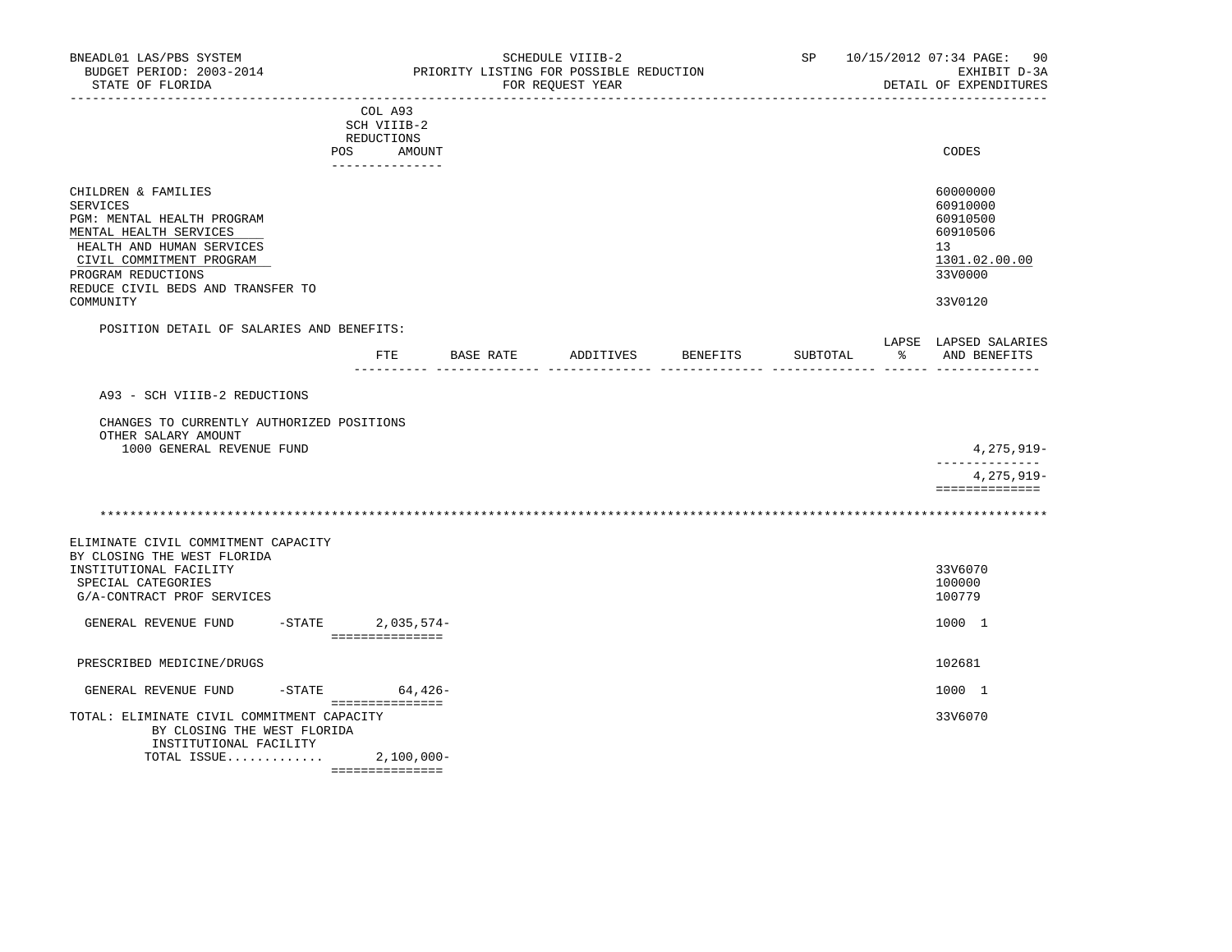| COL A93                                                                                                         |             |
|-----------------------------------------------------------------------------------------------------------------|-------------|
| the contract of the contract of the contract of the contract of the contract of the contract of the contract of |             |
| REDUCTIONS                                                                                                      |             |
| AMOUNT                                                                                                          | CODES       |
|                                                                                                                 | SCH VIIIB-2 |

| ------------                                                                                                                                     |                                                                     |
|--------------------------------------------------------------------------------------------------------------------------------------------------|---------------------------------------------------------------------|
| CHILDREN & FAMILIES<br>SERVICES<br>PGM: MENTAL HEALTH PROGRAM<br>MENTAL HEALTH SERVICES<br>HEALTH AND HUMAN SERVICES<br>CIVIL COMMITMENT PROGRAM | 60000000<br>60910000<br>60910500<br>60910506<br>13<br>1301.02.00.00 |
| PROGRAM REDUCTIONS<br>ELIMINATE CIVIL COMMITMENT CAPACITY<br>BY CLOSING THE WEST FLORIDA<br>INSTITUTIONAL FACILITY                               | 33V0000<br>33V6070                                                  |
|                                                                                                                                                  |                                                                     |

 AGENCY ISSUE NARRATIVE: SCH VIIIB-2 NARR 13-14 NARRATIVE: IT COMPONENT? NO PRIORITY #9

 Priority numbers 1 through 14, and 21 are agency recommended reductions. The remaining priority numbers are not recommended by the agency, but are in priority order if further reductions are required. This issue is priority number 9.

ISSUE TITLE: Eliminate Civil Commitment Capacity by Closing the West Florida Institutional Facility

 HOW THE REDUCTION WILL IMPACT CLIENTS, AGENCY OPERATIONS, OTHER PROGRAM AREAS, ETC.: West Florida Community Care Center (WFCCC) is a treatment facility located in Milton, Florida that is operated under contract with Lakeview Center of Baptist Healthcare. The facility has 80 beds and serves individuals within Escambia, Santa Rosa, Okaloosa, and Walton Counties (Circuit 1 within the Northwest Region) committed pursuant to Chapter 394, Florida Statutes. Individuals who are expected to need longer term treatment, who are physically aggressive or combative, or who have complicated medical factors are not admitted to the West Florida Community Care Center, but referred to Florida State Hospital (FSH) for admission.

 The total budget authority for the West Florida Community Care Center is \$5,823,880, which results in an annual state rate of \$72,799 per year and a daily state rate of \$199. However, the West Florida Community Care Center reported a total of \$7,580,048 for their Fiscal Year 2012-2013 projected budget, as funds associated with billing Medicare Parts A, B, and D, as well as Institutional Medicaid and Medicaid Crossover are received and incorporated into the total budget. Based on a total budget of \$7,580,048, the annual total cost per bed is \$94,751, and the actual average cost is \$260 per bed day.

 August 2012 data indicates that if the West Florida Community Care Center is included in the calculation of state treatment facility utilization rates, the Northwest Managing Entity area utilizes treatment facility beds (primarily Florida State Hospital and the West Florida Community Care Center) at a rate significantly higher than any other area of the state. Excluding the West Florida Community Care Center from these calculations results in a utilization rate that is the second highest in the state. Experience in other parts of the state has shown that enhanced community mental health services will result in reduced use of state treatment facilities. Expanded community alternatives in Circuit 1/Northwest Region will provide the community the capability of reducing state treatment facility use to the point where the Florida State Hospital will be able to serve the adults currently served by the West Florida Community Care Center.

 The impact on resident services should be minimal if the community is engaged in using funds diverted from the WFCCC closure in developing appropriate alternative services for the population currently served by WFCCC. Individuals who continue to require treatment in a state mental health treatment facility will be admitted to FSH, which is farther away from support systems. The community and FSH will need to work together to help minimize the impact upon families and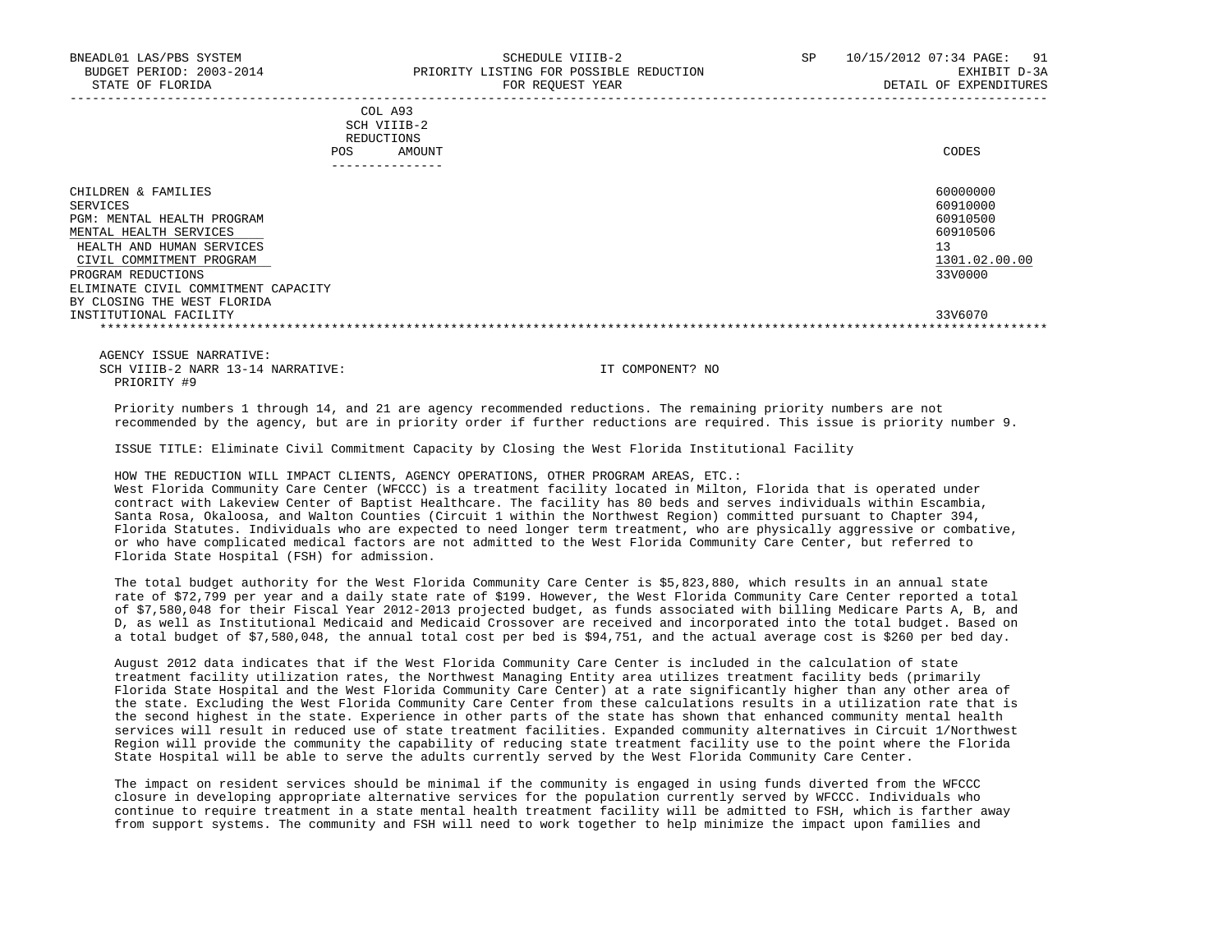| COL A93     |                 |
|-------------|-----------------|
| SCH VIIIB-2 |                 |
| REDUCTIONS  |                 |
| POS         | CODES<br>AMOUNT |

| -------------                                                                                                                                    |                                                                     |
|--------------------------------------------------------------------------------------------------------------------------------------------------|---------------------------------------------------------------------|
| CHILDREN & FAMILIES<br>SERVICES<br>PGM: MENTAL HEALTH PROGRAM<br>MENTAL HEALTH SERVICES<br>HEALTH AND HUMAN SERVICES<br>CIVIL COMMITMENT PROGRAM | 60000000<br>60910000<br>60910500<br>60910506<br>13<br>1301.02.00.00 |
| PROGRAM REDUCTIONS<br>ELIMINATE CIVIL COMMITMENT CAPACITY<br>BY CLOSING THE WEST FLORIDA                                                         | 33V0000                                                             |
| INSTITUTIONAL FACILITY                                                                                                                           | 33V6070                                                             |

# service providers.

#### JUSTIFICATION OR RATIONALE FOR ASSIGNING THE RELATIVE PRIORITY FOR REDUCTION:

 The Department of Children and Families conducted a comprehensive and detailed analysis of agency programs and the impact of General Revenue base budget funding reductions on program performance. Mandatory funding based on law, contract and requirements like federal maintenance of effort were considered as well. The goal was to identify ways to achieve General Revenue savings without lowering overall service value to Florida taxpayers. Department program managers, program experts, budget and financial experts, field and senior leadership were involved in a multi-step process. When the effort was completed the Department was able to identify a total savings of \$23,438,985 dollars and 52 FTE which could be recommended. These items are identified as priorities 1 through 15 in the VIIIB exercise and these reductions are recommended by the department. In addition the department has identified 146.5 positions in item 3300100 that should be eliminated from the department budget because these positions have become unfunded for various reasons related to management decisions designed to drive program improvement which has the effect of decreasing the size of government. The VIIIB exercise also contains another \$76,880,635 dollars in priorities 16 through 27. Although these items also emerged from the VIIIB exercise effort identified above they are not department recommendations. Rather they are a listing of possible reductions in order of Department priority if additional budget reductions related to General Revenue funding were determined to be necessary during the appropriation process.

#### CALCULATION METHODOLOGY:

 The West Florida Community Care Center's total budget is \$5,823,880 to operate 80 beds. The department's recommendation is to transfer \$3,723,880 of the West Florida Community Care Center's budget authority to the community to serve the population that would have been served at the West Florida Community Care Center, and reduce the budget by \$2,100,000. Individuals requiring state hospitalization will be referred to the Florida State Hospital. The transfer of \$3,723,800 will result in an increase in projected adults to be served since community-based services are less costly than facility services (approximately \$47,548 per person, depending on the necessary range of services). This will allow the Circuit 1/Northwest Region, and Managing Entity representatives to determine the best service array for individuals currently being served at the West Florida Community Care Center and those who might need similar levels of care in the future.

 IS A STATUTORY CHANGE REQUIRED TO IMPLEMENT THE REDUCTION: No statutory change is required to implement this reduction.

 DISTRIBUTION METHODOLOGIES USED TO DISTRIBUTE THE REDUCTION TO OTHER ENTITIES AND THE IMPACTS TO THOSE ENTITIES: The success of this proposal is dependent on engaging the community mental health system and the Circuit/Region in early 2013, to develop an action plan to ensure the success of this proposal. It is important to include the community at large, including other state agencies and business partners, to realize success and achieve these cost savings. \*\*\*\*\*\*\*\*\*\*\*\*\*\*\*\*\*\*\*\*\*\*\*\*\*\*\*\*\*\*\*\*\*\*\*\*\*\*\*\*\*\*\*\*\*\*\*\*\*\*\*\*\*\*\*\*\*\*\*\*\*\*\*\*\*\*\*\*\*\*\*\*\*\*\*\*\*\*\*\*\*\*\*\*\*\*\*\*\*\*\*\*\*\*\*\*\*\*\*\*\*\*\*\*\*\*\*\*\*\*\*\*\*\*\*\*\*\*\*\*\*\*\*\*\*\*\*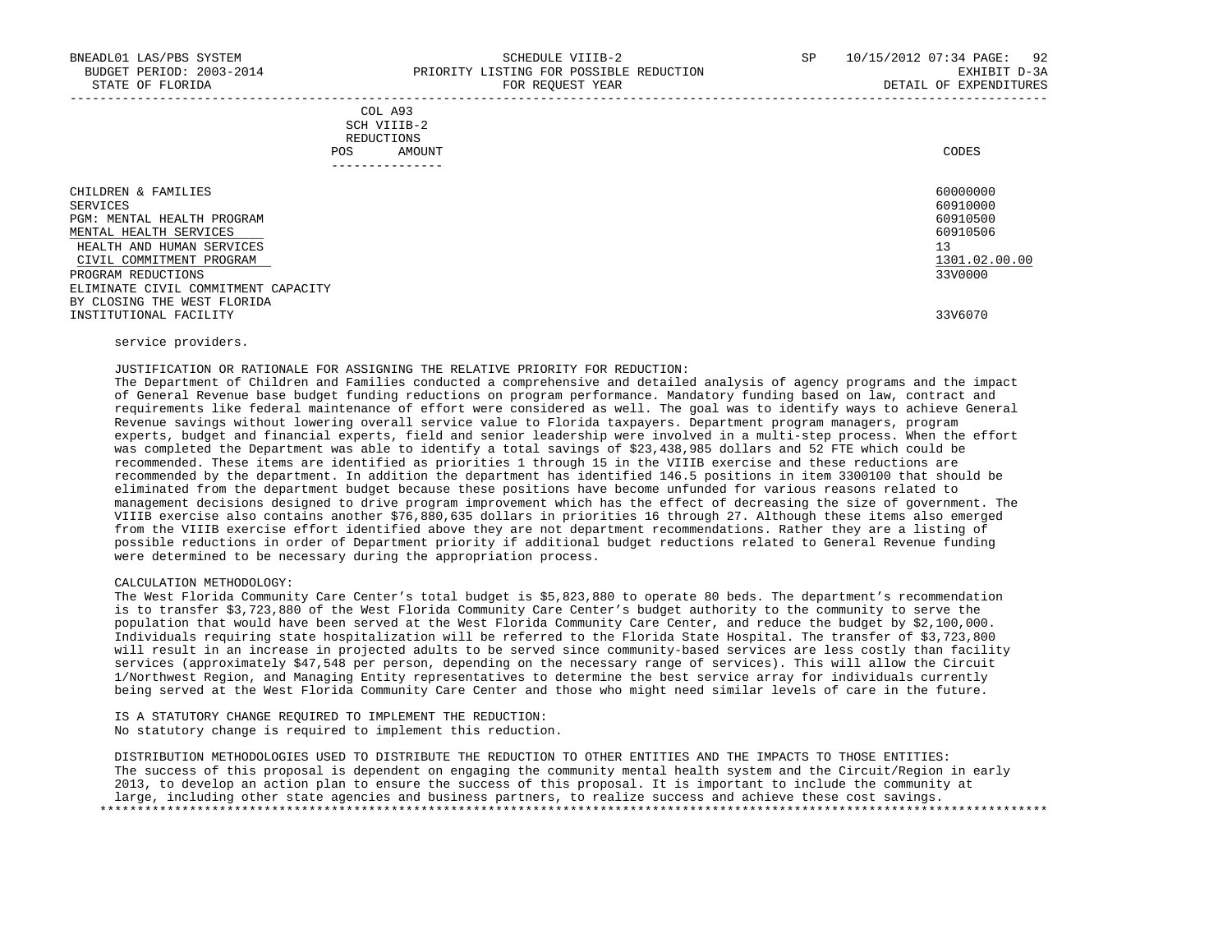| . _ _ _ _ _ _ _ _ _ _ _                                                                                                        |       |
|--------------------------------------------------------------------------------------------------------------------------------|-------|
| AMOUNT                                                                                                                         | CODES |
| <b>REDUCTIONS</b>                                                                                                              |       |
| SCH VIIIB-2<br>the contract of the contract of the contract of the contract of the contract of the contract of the contract of |       |
| COL A93                                                                                                                        |       |
|                                                                                                                                |       |

| CHILDREN & FAMILIES             |              | 60000000      |
|---------------------------------|--------------|---------------|
| SERVICES                        |              | 60910000      |
| PGM: MENTAL HEALTH PROGRAM      |              | 60910500      |
| MENTAL HEALTH SERVICES          |              | 60910506      |
| HEALTH AND HUMAN SERVICES       |              | 13            |
| CIVIL COMMITMENT PROGRAM        |              | 1301.02.00.00 |
| TOTAL: CIVIL COMMITMENT PROGRAM |              | 1301.02.00.00 |
| BY FUND TYPE                    |              |               |
|                                 | $90.00 -$    |               |
| GENERAL REVENUE FUND            | $9,255,548-$ | 1000          |
| SALARY RATE                     | 2,651,070-   |               |

===============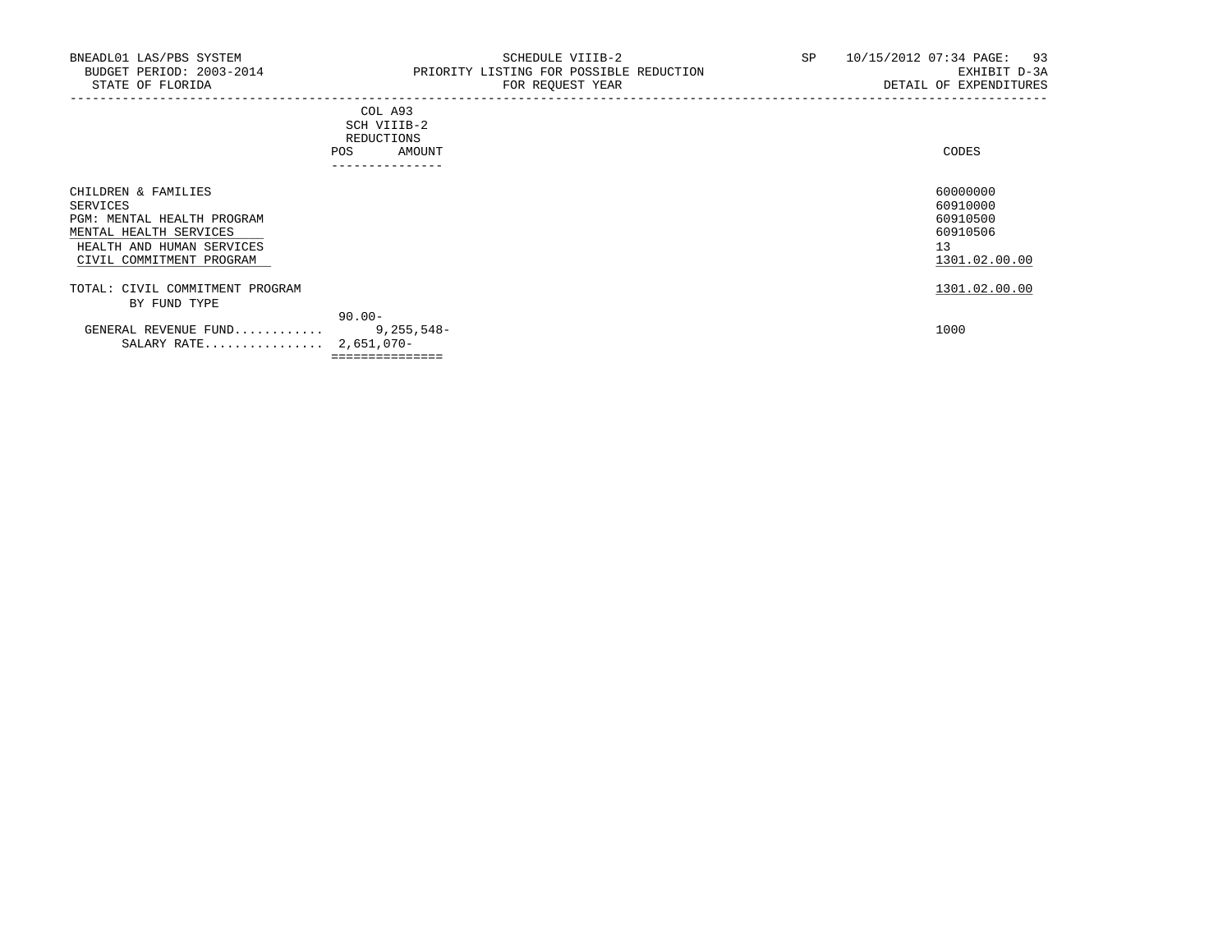|                                                                                                                                                                                                     | <b>POS</b> | COL A93<br>SCH VIIIB-2<br>REDUCTIONS<br>AMOUNT<br>---------------- | CODES                                                                          |  |
|-----------------------------------------------------------------------------------------------------------------------------------------------------------------------------------------------------|------------|--------------------------------------------------------------------|--------------------------------------------------------------------------------|--|
| CHILDREN & FAMILIES<br>SERVICES<br>PGM: MENTAL HEALTH PROGRAM<br>MENTAL HEALTH SERVICES<br>HEALTH AND HUMAN SERVICES<br>FORENSIC COMMITMENT PROG<br>PROGRAM REDUCTIONS<br>SAVINGS FROM GEO CONTRACT |            |                                                                    | 60000000<br>60910000<br>60910500<br>60910506<br>13<br>1301.03.00.00<br>33V0000 |  |
| <b>RENEGOTIATIONS</b><br>SPECIAL CATEGORIES<br>G/A-CONTRACT PROF SERVICES                                                                                                                           |            |                                                                    | 33V0100<br>100000<br>100779                                                    |  |
| GENERAL REVENUE FUND                                                                                                                                                                                | $-$ STATE  | 1,220,939-                                                         | 1000 1                                                                         |  |

 AGENCY ISSUE NARRATIVE: SCH VIIIB-2 NARR 13-14 NARRATIVE: IT COMPONENT? NO PRIORITY #1

 Priority numbers 1 through 14, and 21 are agency recommended reductions. The remaining priority numbers are not recommended by the agency, but are in priority order if further reductions are required. This issue is priority number 1.

ISSUE TITLE: Savings from GEO Contract Renegotiations

 HOW THE REDUCTION WILL IMPACT CLIENTS, AGENCY OPERATIONS, OTHER PROGRAM AREAS, ETC.: The department does not expect this issue to impact client services.

## JUSTIFICATION OR RATIONALE FOR ASSIGNING THE RELATIVE PRIORITY FOR REDUCTION:

 The Department of Children and Families conducted a comprehensive and detailed analysis of agency programs and the impact of General Revenue base budget funding reductions on program performance. Mandatory funding based on law, contract and requirements like federal maintenance of effort were considered as well. The goal was to identify ways to achieve General Revenue savings without lowering overall service value to Florida taxpayers. Department program managers, program experts, budget and financial experts, field and senior leadership were involved in a multi-step process. When the effort was completed the Department was able to identify a total savings of \$23,438,985 dollars and 52 FTE which could be recommended. These items are identified as priorities 1 through 15 in the VIIIB exercise and these reductions are recommended by the department. In addition the department has identified 146.5 positions in item 3300100 that should be eliminated from the department budget because these positions have become unfunded for various reasons related to management decisions designed to drive program improvement which has the effect of decreasing the size of government. The VIIIB exercise also contains another \$76,880,635 dollars in priorities 16 through 27. Although these items also emerged from the VIIIB exercise effort identified above they are not department recommendations. Rather they are a listing of possible reductions in order of Department priority if additional budget reductions related to General Revenue funding were determined to be necessary during the appropriation process.

#### CALCULATION METHODOLOGY:

 In August 2012, the department renegotiated the bed day rates in the GEO operated facility contracts for the South Florida State Hospital (SFSH), South Florida Evaluation and Treatment Center (SFETC), and Treasure Coast Forensic Treatment Center (TCFTC).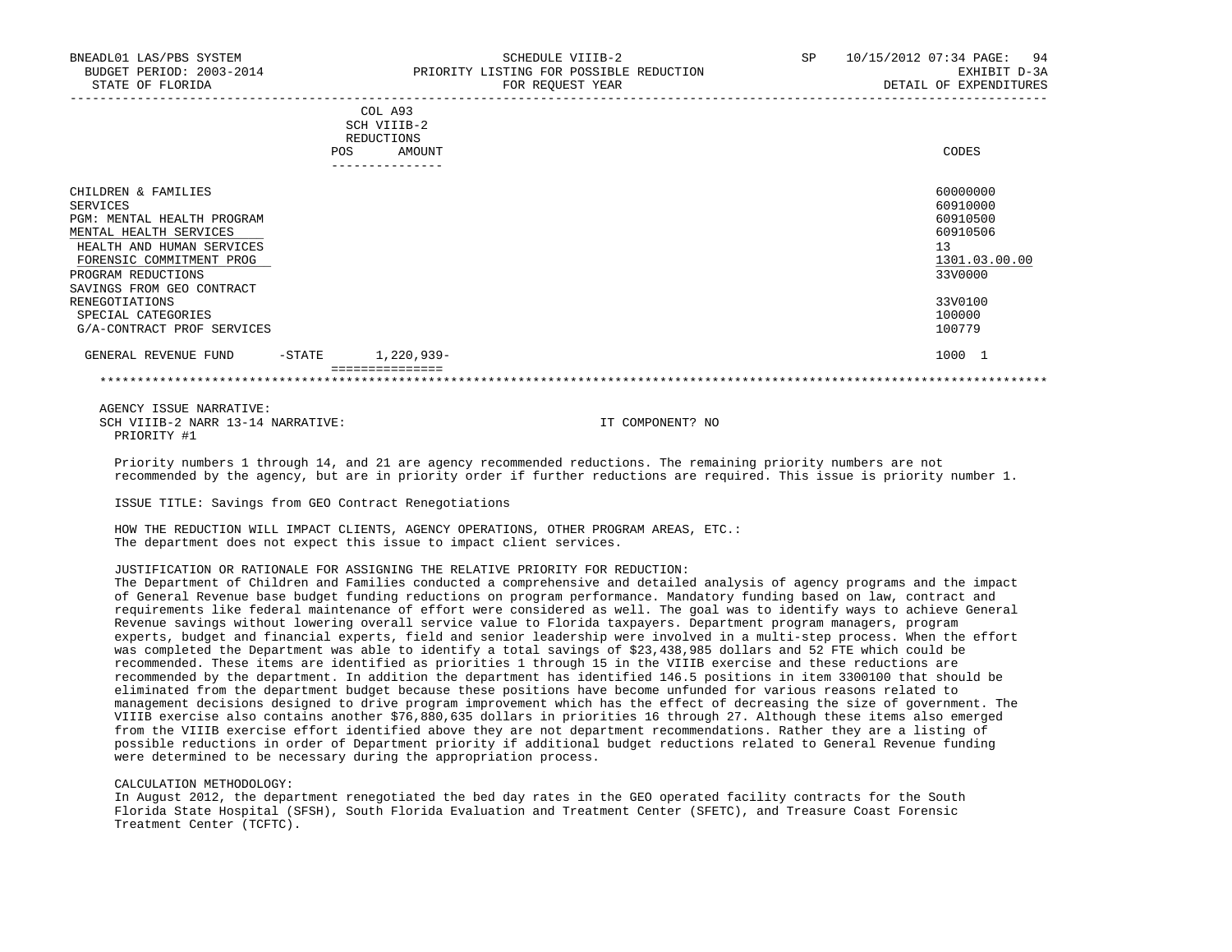| BNEADL01 LAS/PBS SYSTEM<br>BUDGET PERIOD: 2003-2014<br>STATE OF FLORIDA                 | SCHEDULE VIIIB-2<br>PRIORITY LISTING FOR POSSIBLE REDUCTION<br>FOR REQUEST YEAR | SP | 10/15/2012 07:34 PAGE: 95<br>EXHIBIT D-3A<br>DETAIL OF EXPENDITURES |
|-----------------------------------------------------------------------------------------|---------------------------------------------------------------------------------|----|---------------------------------------------------------------------|
|                                                                                         | COL A93<br>SCH VIIIB-2<br>REDUCTIONS<br>AMOUNT<br>POS<br>--------------         |    | CODES                                                               |
| CHILDREN & FAMILIES<br>SERVICES<br>PGM: MENTAL HEALTH PROGRAM<br>MENTAL HEALTH SERVICES |                                                                                 |    | 60000000<br>60910000<br>60910500<br>60910506                        |
| HEALTH AND HUMAN SERVICES<br>FORENSIC COMMITMENT PROG<br>PROGRAM REDUCTIONS             |                                                                                 |    | 13<br>1301.03.00.00<br>33V0000                                      |
| SAVINGS FROM GEO CONTRACT<br>RENEGOTIATIONS                                             |                                                                                 |    | 33V0100                                                             |

RENEGOTIATIONS 33V0100

| Facility                        | Contract Amount July 1<br>(prior to renegotiations) | Renegotiated<br>Rate<br>Savings | Cost for New Beds<br>at Renegotiated<br>Rate | Difference between<br>Savings and Cost for New Beds |
|---------------------------------|-----------------------------------------------------|---------------------------------|----------------------------------------------|-----------------------------------------------------|
| Treasure Coast<br>Forensic      |                                                     |                                 |                                              |                                                     |
| Treatment Center                | \$35,244,546                                        | \$2.010.551                     | \$1.077.151                                  | \$933,400                                           |
| South Florida                   |                                                     |                                 |                                              |                                                     |
| State Hospital                  | \$25,917,664                                        | \$1,139,603                     | \$610,834                                    | \$528,769                                           |
| South Florida<br>Evaluation and |                                                     |                                 |                                              |                                                     |
| Treatment Center                | \$23,338,151                                        | \$287,539                       | \$0.00                                       | \$287,539                                           |
|                                 |                                                     |                                 |                                              | \$1,749,708                                         |

 The department's contract with GEO for the operations of the Florida Civil Commitment Center (FCCC), houses sexually violent predators, is in the process of being renegotiated. The department anticipates an annual savings of \$250,292. This contract amendment will be executed in Fiscal Year 2012-2013.

The total anticipated savings from the renegotiation of the GEO contracts is \$2,000,000.

 IS A STATUTORY CHANGE REQUIRED TO IMPLEMENT THE REDUCTION: Not applicable.

 DISTRIBUTION METHODOLOGIES USED TO DISTRIBUTE THE REDUCTION TO OTHER ENTITIES AND THE IMPACTS TO THOSE ENTITIES: Not applicable.

\*\*\*\*\*\*\*\*\*\*\*\*\*\*\*\*\*\*\*\*\*\*\*\*\*\*\*\*\*\*\*\*\*\*\*\*\*\*\*\*\*\*\*\*\*\*\*\*\*\*\*\*\*\*\*\*\*\*\*\*\*\*\*\*\*\*\*\*\*\*\*\*\*\*\*\*\*\*\*\*\*\*\*\*\*\*\*\*\*\*\*\*\*\*\*\*\*\*\*\*\*\*\*\*\*\*\*\*\*\*\*\*\*\*\*\*\*\*\*\*\*\*\*\*\*\*\*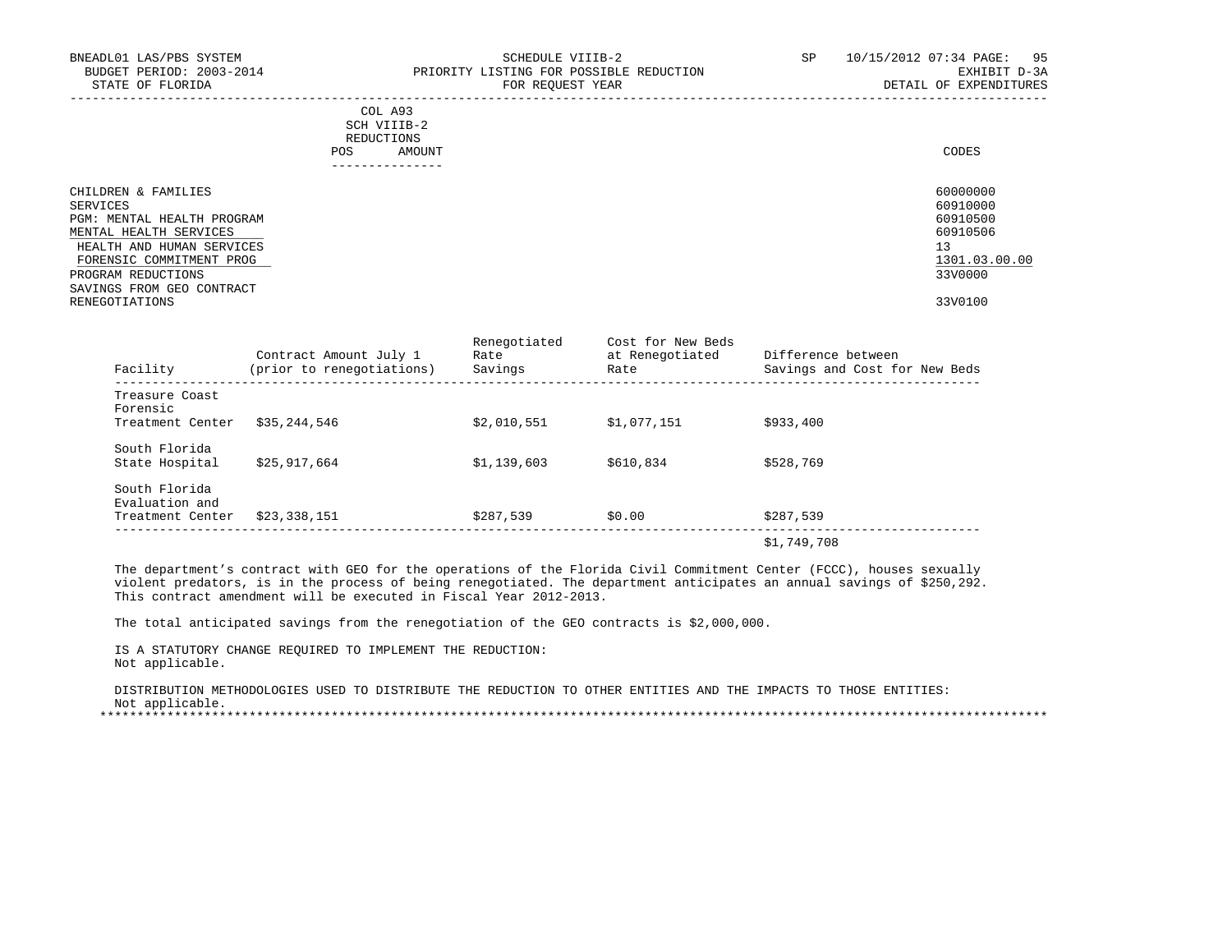|                                                                                                                                                                                                                                                                       | <b>POS</b> | COL A93<br>SCH VIIIB-2<br><b>REDUCTIONS</b><br>AMOUNT | CODES                                                                                                         |
|-----------------------------------------------------------------------------------------------------------------------------------------------------------------------------------------------------------------------------------------------------------------------|------------|-------------------------------------------------------|---------------------------------------------------------------------------------------------------------------|
|                                                                                                                                                                                                                                                                       |            | ____________                                          |                                                                                                               |
| CHILDREN & FAMILIES<br>SERVICES<br>PGM: MENTAL HEALTH PROGRAM<br>MENTAL HEALTH SERVICES<br>HEALTH AND HUMAN SERVICES<br>SEXUAL PREDATOR PROGRAM<br>PROGRAM REDUCTIONS<br>SAVINGS FROM GEO CONTRACT<br>RENEGOTIATIONS<br>SPECIAL CATEGORIES<br>G/A-CONTRACTED SERVICES |            |                                                       | 60000000<br>60910000<br>60910500<br>60910506<br>13<br>1301.07.00.00<br>33V0000<br>33V0100<br>100000<br>100778 |
|                                                                                                                                                                                                                                                                       |            |                                                       |                                                                                                               |
| GENERAL REVENUE FUND                                                                                                                                                                                                                                                  | $-$ STATE  | $250, 292 -$<br>===============                       | 1000 1                                                                                                        |
|                                                                                                                                                                                                                                                                       |            |                                                       |                                                                                                               |

\*\*\*\*\*\*\*\*\*\*\*\*\*\*\*\*\*\*\*\*\*\*\*\*\*\*\*\*\*\*\*\*\*\*\*\*\*\*\*\*\*\*\*\*\*\*\*\*\*\*\*\*\*\*\*\*\*\*\*\*\*\*\*\*\*\*\*\*\*\*\*\*\*\*\*\*\*\*\*\*\*\*\*\*\*\*\*\*\*\*\*\*\*\*\*\*\*\*\*\*\*\*\*\*\*\*\*\*\*\*\*\*\*\*\*\*\*\*\*\*\*\*\*\*\*\*\*

 AGENCY ISSUE NARRATIVE: SCH VIIIB-2 NARR 13-14 NARRATIVE: IT COMPONENT? NO PRIORITY #1

 Priority numbers 1 through 14, and 21 are agency recommended reductions. The remaining priority numbers are not recommended by the agency, but are in priority order if further reductions are required. This issue is priority number 1.

ISSUE TITLE: Savings from GEO Contract Renegotiations

 HOW THE REDUCTION WILL IMPACT CLIENTS, AGENCY OPERATIONS, OTHER PROGRAM AREAS, ETC.: The department does not expect this issue to impact client services.

## JUSTIFICATION OR RATIONALE FOR ASSIGNING THE RELATIVE PRIORITY FOR REDUCTION:

 The Department of Children and Families conducted a comprehensive and detailed analysis of agency programs and the impact of General Revenue base budget funding reductions on program performance. Mandatory funding based on law, contract and requirements like federal maintenance of effort were considered as well. The goal was to identify ways to achieve General Revenue savings without lowering overall service value to Florida taxpayers. Department program managers, program experts, budget and financial experts, field and senior leadership were involved in a multi-step process. When the effort was completed the Department was able to identify a total savings of \$23,438,985 dollars and 52 FTE which could be recommended. These items are identified as priorities 1 through 15 in the VIIIB exercise and these reductions are recommended by the department. In addition the department has identified 146.5 positions in item 3300100 that should be eliminated from the department budget because these positions have become unfunded for various reasons related to management decisions designed to drive program improvement which has the effect of decreasing the size of government. The VIIIB exercise also contains another \$76,880,635 dollars in priorities 16 through 27. Although these items also emerged from the VIIIB exercise effort identified above they are not department recommendations. Rather they are a listing of possible reductions in order of Department priority if additional budget reductions related to General Revenue funding were determined to be necessary during the appropriation process.

#### CALCULATION METHODOLOGY:

 In August 2012, the department renegotiated the bed day rates in the GEO operated facility contracts for the South Florida State Hospital (SFSH), South Florida Evaluation and Treatment Center (SFETC), and Treasure Coast Forensic Treatment Center (TCFTC).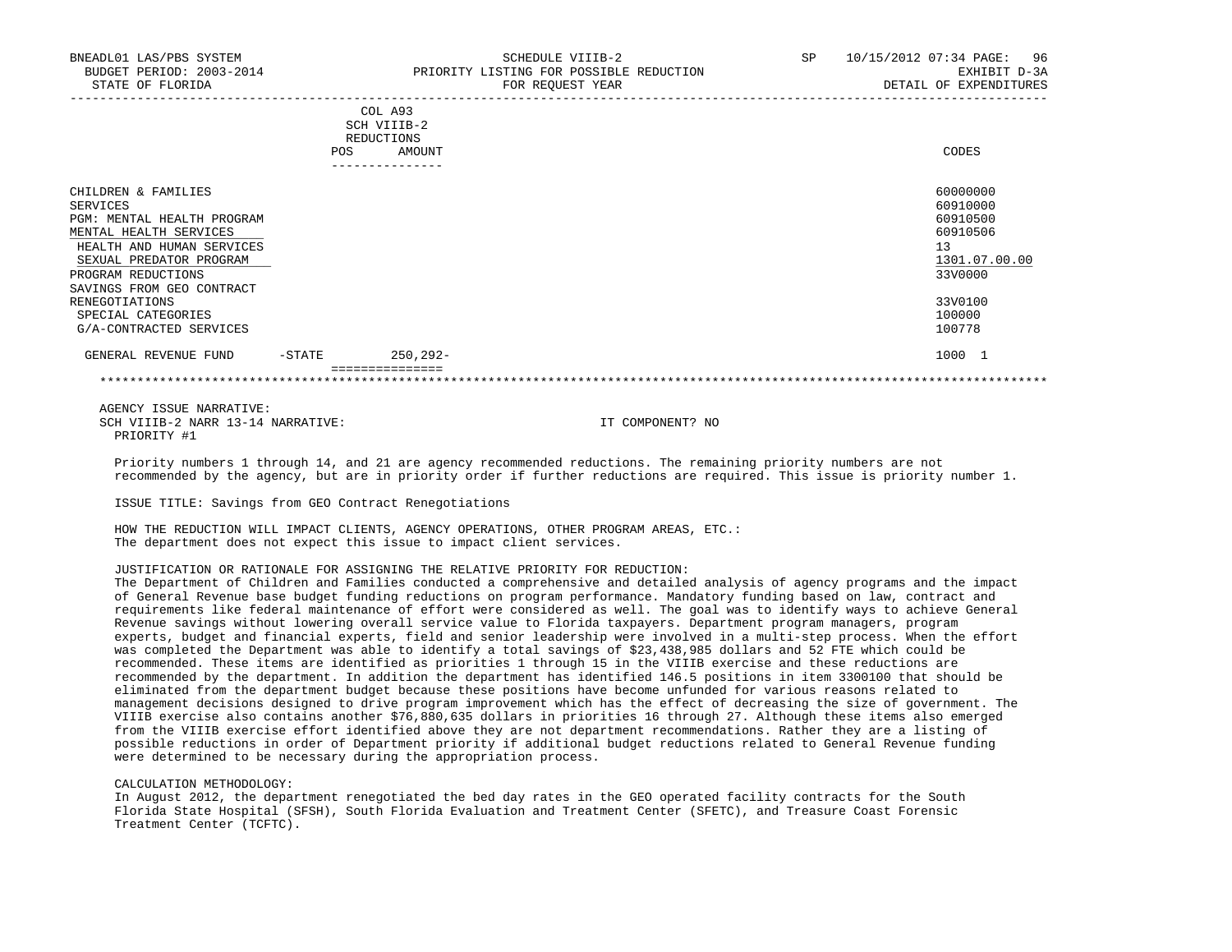| BNEADL01 LAS/PBS SYSTEM<br>BUDGET PERIOD: 2003-2014<br>STATE OF FLORIDA                                                                         | SCHEDULE VIIIB-2<br>PRIORITY LISTING FOR POSSIBLE REDUCTION<br>FOR REOUEST YEAR | SP | 10/15/2012 07:34 PAGE: 97<br>EXHIBIT D-3A<br>DETAIL OF EXPENDITURES |
|-------------------------------------------------------------------------------------------------------------------------------------------------|---------------------------------------------------------------------------------|----|---------------------------------------------------------------------|
|                                                                                                                                                 | COL A93<br>SCH VIIIB-2<br>REDUCTIONS<br>AMOUNT<br><b>POS</b><br>--------------- |    | CODES                                                               |
| CHILDREN & FAMILIES<br>SERVICES<br>PGM: MENTAL HEALTH PROGRAM<br>MENTAL HEALTH SERVICES<br>HEALTH AND HUMAN SERVICES<br>SEXUAL PREDATOR PROGRAM |                                                                                 |    | 60000000<br>60910000<br>60910500<br>60910506<br>13<br>1301.07.00.00 |
| PROGRAM REDUCTIONS<br>SAVINGS FROM GEO CONTRACT<br>RENEGOTIATIONS                                                                               |                                                                                 |    | 33V0000<br>33V0100                                                  |

RENEGOTIATIONS 33V0100

| Facility                        | Contract Amount July 1<br>(prior to renegotiations) | Renegotiated<br>Rate<br>Savings | Cost for New Beds<br>at Renegotiated<br>Rate | Difference between<br>Savings and Cost for New Beds |
|---------------------------------|-----------------------------------------------------|---------------------------------|----------------------------------------------|-----------------------------------------------------|
| Treasure Coast<br>Forensic      |                                                     |                                 |                                              |                                                     |
| Treatment Center                | \$35,244,546                                        | \$2.010.551                     | \$1.077.151                                  | \$933,400                                           |
| South Florida                   |                                                     |                                 |                                              |                                                     |
| State Hospital                  | \$25,917,664                                        | \$1,139,603                     | \$610,834                                    | \$528,769                                           |
| South Florida<br>Evaluation and |                                                     |                                 |                                              |                                                     |
| Treatment Center                | \$23,338,151                                        | \$287,539                       | \$0.00                                       | \$287,539                                           |
|                                 |                                                     |                                 |                                              | \$1,749,708                                         |

 The department's contract with GEO for the operations of the Florida Civil Commitment Center (FCCC), houses sexually violent predators, is in the process of being renegotiated. The department anticipates an annual savings of \$250,292. This contract amendment will be executed in Fiscal Year 2012-2013.

The total anticipated savings from the renegotiation of the GEO contracts is \$2,000,000.

 IS A STATUTORY CHANGE REQUIRED TO IMPLEMENT THE REDUCTION: Not applicable.

 DISTRIBUTION METHODOLOGIES USED TO DISTRIBUTE THE REDUCTION TO OTHER ENTITIES AND THE IMPACTS TO THOSE ENTITIES: Not applicable.

\*\*\*\*\*\*\*\*\*\*\*\*\*\*\*\*\*\*\*\*\*\*\*\*\*\*\*\*\*\*\*\*\*\*\*\*\*\*\*\*\*\*\*\*\*\*\*\*\*\*\*\*\*\*\*\*\*\*\*\*\*\*\*\*\*\*\*\*\*\*\*\*\*\*\*\*\*\*\*\*\*\*\*\*\*\*\*\*\*\*\*\*\*\*\*\*\*\*\*\*\*\*\*\*\*\*\*\*\*\*\*\*\*\*\*\*\*\*\*\*\*\*\*\*\*\*\*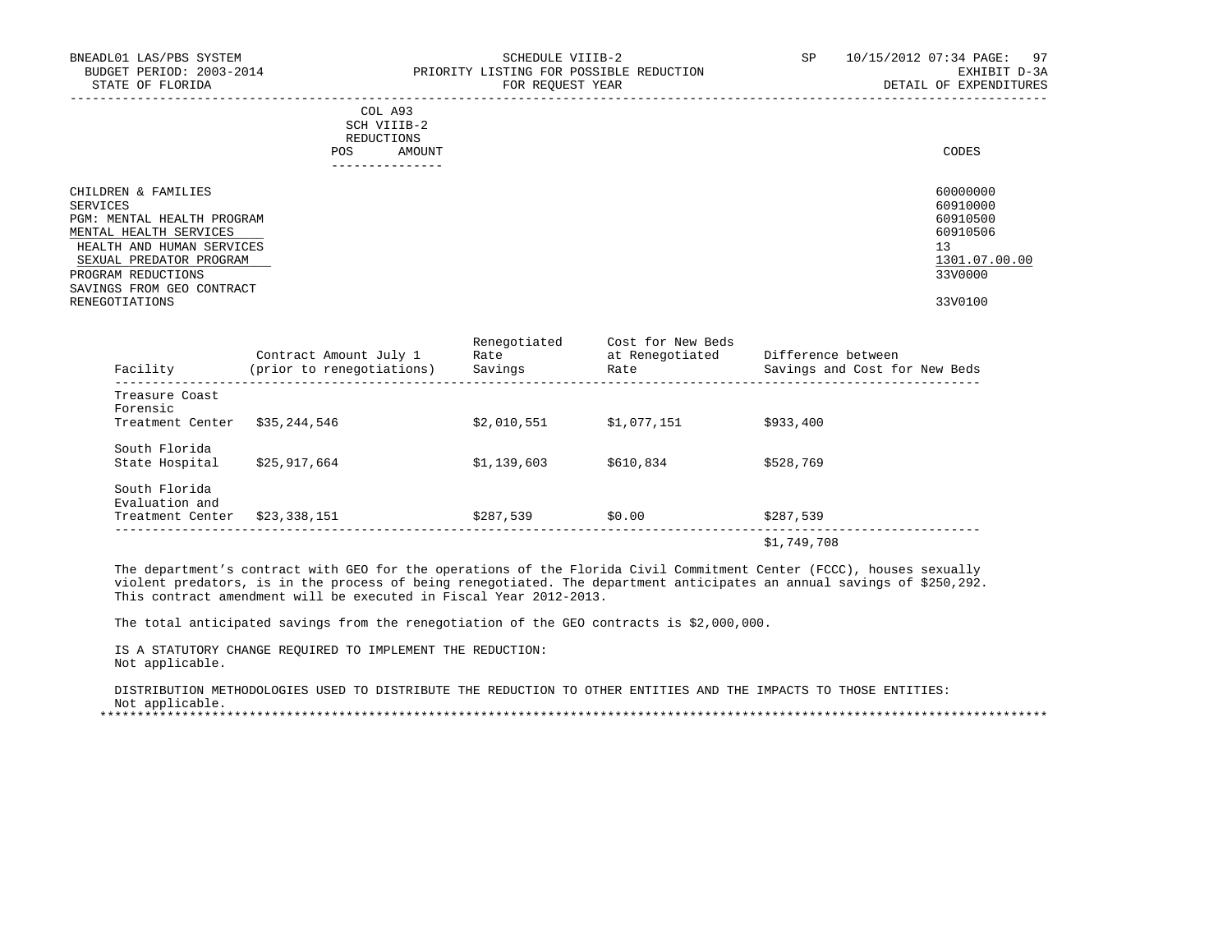| COL A93 |             |       |
|---------|-------------|-------|
|         | SCH VIIIB-2 |       |
|         | REDUCTIONS  |       |
| POS     | AMOUNT      | CODES |

| CHILDREN & FAMILIES               |          |                 | 60000000      |  |
|-----------------------------------|----------|-----------------|---------------|--|
| SERVICES                          |          |                 | 60910000      |  |
| PGM: MENTAL HEALTH PROGRAM        |          |                 | 60910500      |  |
| MENTAL HEALTH SERVICES            |          |                 | 60910506      |  |
| HEALTH AND HUMAN SERVICES         |          |                 | 13            |  |
| ADULT/COMM/MENTAL/HEALTH          |          |                 | 1301.08.00.00 |  |
| PROGRAM REDUCTIONS                |          |                 | 33V0000       |  |
| REDUCE SUBSTANCE ABUSE AND MENTAL |          |                 |               |  |
| HEALTH SERVICES                   |          |                 | 33V0250       |  |
| SPECIAL CATEGORIES                |          |                 | 100000        |  |
| G/A-COMM MENTAL HLTH SVS          |          |                 | 100610        |  |
| GENERAL REVENUE FUND              | $-MATCH$ | 18,834,498-     | 1000 2        |  |
|                                   |          | =============== |               |  |

 AGENCY ISSUE NARRATIVE: SCH VIIIB-2 NARR 13-14 NARRATIVE: IT COMPONENT? NO PRIORITY #25

 Priority numbers 1 through 14, and 21 are agency recommended reductions. The remaining priority numbers are not recommended by the agency, but are in priority order if further reductions are required. This issue is priority number 25.

ISSUE TITLE: Reduce Substance Abuse and Mental Health Services

HOW THE REDUCTION WILL IMPACT CLIENTS, AGENCY OPERATIONS, OTHER PROGRAM AREAS, ETC.:

 Reductions in funding for Substance Abuse and Mental Health services, at this point in time, will jeopardize the current Substance Abuse and Mental Health service delivery system restructuring and the transition to a managed care model through use of managing entities. The managing entities are responsible for implementing a system of care within their designated regions and are required by contract to:

- Limit administrative costs to less than 15 percent total for managing entity and providers;
- Achieve performance standards that will result in saving 3.50 percent per year while increasing numbers served;
- Maintaining a minimum level of provider and consumer satisfaction;
- Redirecting funding from residential to community-based services;
- Expending at least 80 percent of their funds on evidence-based practices

 Fiscal Year 2012-2013 reductions, in addition to the performance expectations already required by contract, will create financial instability during the first year of managing entity implementation.

 In addition, reductions in General Revenue funding will also reduce Florida's Maintenance of Effort (MOE) for both the Community Mental Health Block Grant and the Substance Abuse Prevention and Treatment Grant, which could result in a loss of federal grant funding, increasing the impact of this reduction on the service delivery system. For the previous two years, Florida has not met its MOE requirement for the SAPT Block Grant and has been granted a waiver from the Substance Abuse and Mental Health Administration (SAMHSA). The Administrator of SAMHSA has recently indicated that the agency is going to address the inability of states to meet MOE and may be reducing grant award amounts. If this occurs, it is a significant change in Federal policy. The federal penalty for failure to meet MOE is a dollar for dollar reduction in future awards. This means that a \$38,335,319 reduction in General Revenue for Fiscal Year 2013-2014 would result in a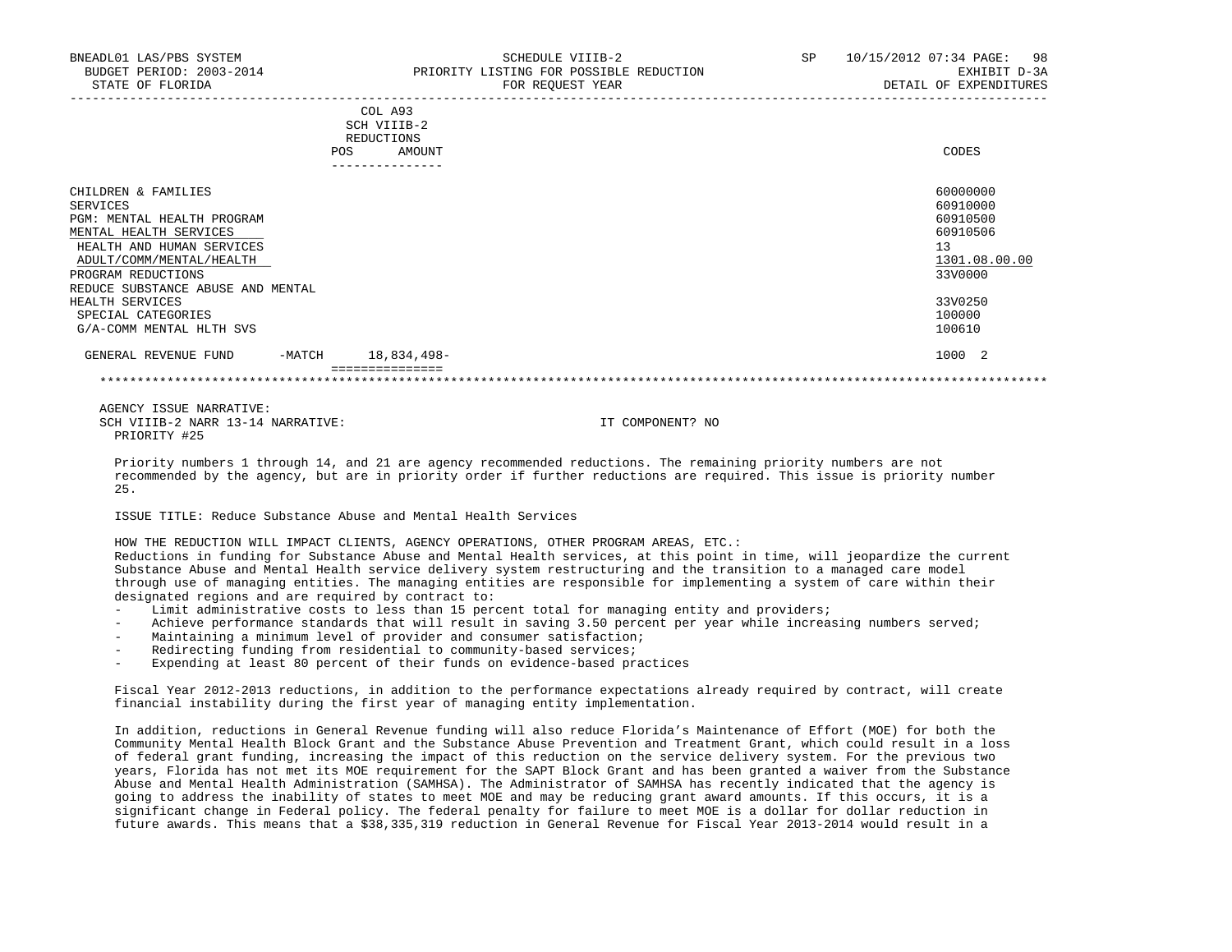## COL A93 SCH VIIIB-2 REDUCTIONS POS AMOUNT CODES ---------------

| CHILDREN & FAMILIES               | 60000000      |
|-----------------------------------|---------------|
| SERVICES                          | 60910000      |
| PGM: MENTAL HEALTH PROGRAM        | 60910500      |
| MENTAL HEALTH SERVICES            | 60910506      |
| HEALTH AND HUMAN SERVICES         | 13            |
| ADULT/COMM/MENTAL/HEALTH          | 1301.08.00.00 |
| PROGRAM REDUCTIONS                | 33V0000       |
| REDUCE SUBSTANCE ABUSE AND MENTAL |               |
| HEALTH SERVICES                   | 33V0250       |
|                                   |               |

total reduction of approximately \$76,000,000 in Fiscal Year 2014-2015.

## IMPACT OF REDUCTIONS TO ADULT MENTAL HEALTH SERVICES:

 Community mental health services and supports to adults with serious mental illness improve treatment outcomes, including clinical stability, stable housing, steady work record, academic achievement, and increased independent living. Community-based mental health services provide cost-effective alternatives to state mental health treatment facilities. Any projected cost savings from this reduction may be offset by increased costs in state mental health treatment facilities. For every adult diverted from a forensic state mental health treatment facility to the community, the State saves \$68,474 per person (based on annual cost of a forensic bed at \$113,474 minus the per person forensic cost of \$45,000 per person). For every adult diverted from a civil state mental health treatment facility to the community, the State saves \$30,622 per person (based on the average annual cost of a civil facility bed at \$101,244 at 50 percent for a six-month length of stay minus the average cost of civil community-based services of \$20,000 per person).

 Reductions in these services could hamper the Department's mission to advance individual and family recovery and resiliency could lessen our ability to help adults with serious mental illnesses to live, learn, work, and contribute to their communities". Many clients receiving mental health services are also clients of the department's other programs, especially child welfare. The reduction in available services to these consumers will affect outcomes in other areas.

 Reductions in community services and supports for persons with serious mental illness could increase the likelihood that the State may be subject to investigation by the United States Department of Justice for violation the Olmstead decision. Florida's public mental health program is already vulnerable to federal intervention due to current per capita mental health expenditures. It is noteworthy that the United States Department of Justice has begun an Olmstead investigation in our state and that our Pre-Admission Screening and Resident Review (PASARR) funds are involved.

 Concurrent reductions in funding for state mental health facility beds would exacerbate the impact on other community systems such as jails and emergency rooms. Insufficient resources may compromise public safety to the extent that individuals who have been stable in the community due to services and supports provided may be subject to arrest.

A \$18,834,498 reduction to the Adult Community Mental Health Program will result in:

 - An 6.34 percent reduction to community-based services and supports for adults with serious mental illnesses; (Adults with serious mental illnesses includes adults with severe and persistent mental illnesses, adults in crisis, as well as adults with community forensic involvement); and

 - 10,475 adults with serious mental illnesses per year not being served (estimate based on the amount of the proposed reduction divided by the Fiscal Year 2010-2011 average annual cost of \$1,798 per adult served in this program component). - Services eliminated include: Agape Family Ministry (provides Maintenance of Effort for the Community Mental Health Block Grant).

Additional cuts include approximately \$16.9 million for recovery and resiliency services.

The loss of \$18.8 million in Fiscal Year 2013-2014 would result in a dollar-for-dollar loss of \$37.7 million in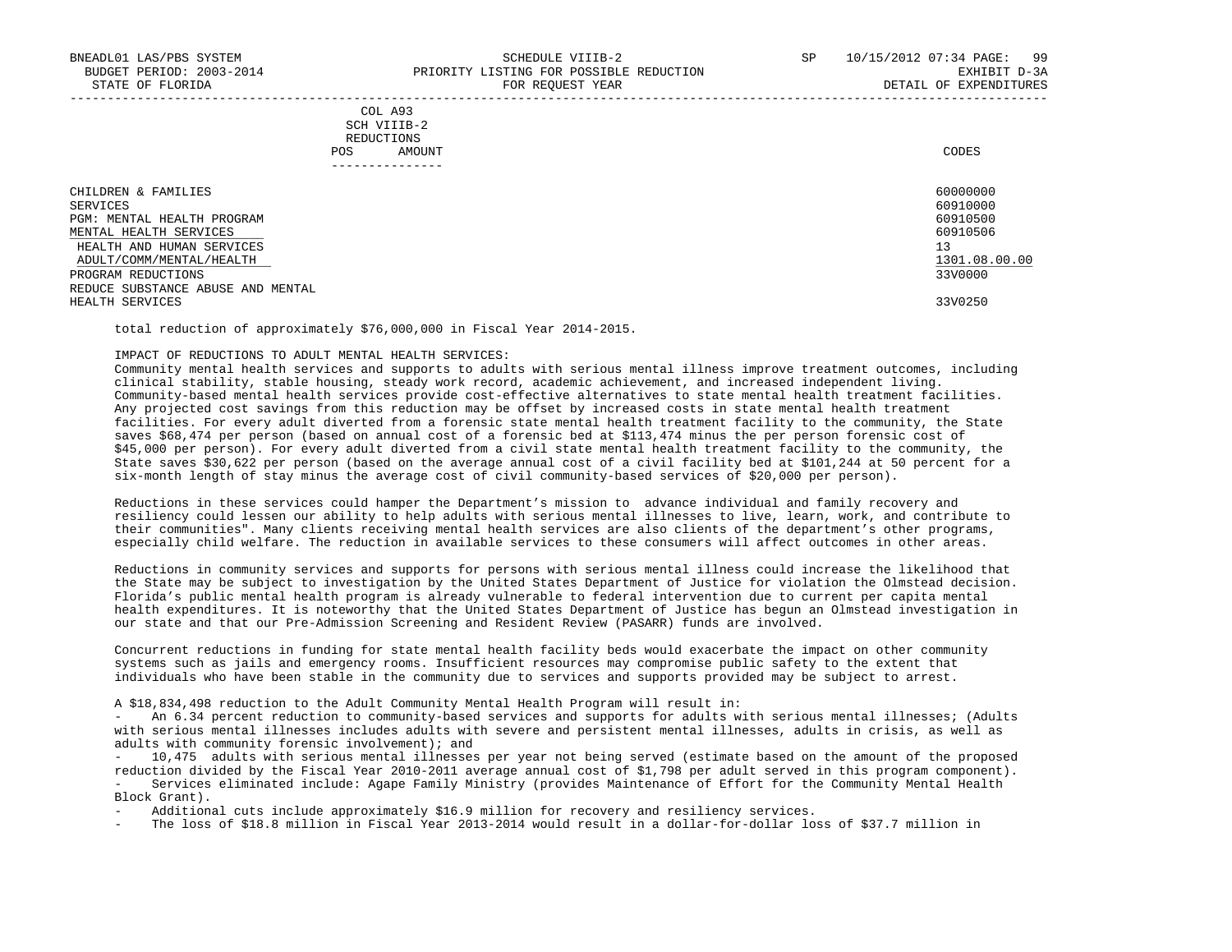## COL A93 SCH VIIIB-2 REDUCTIONS POS AMOUNT CODES ---------------

| CHILDREN & FAMILIES               | 60000000      |
|-----------------------------------|---------------|
| SERVICES                          | 60910000      |
| PGM: MENTAL HEALTH PROGRAM        | 60910500      |
| MENTAL HEALTH SERVICES            | 60910506      |
| HEALTH AND HUMAN SERVICES         | 13            |
| ADULT/COMM/MENTAL/HEALTH          | 1301.08.00.00 |
| PROGRAM REDUCTIONS                | 33V0000       |
| REDUCE SUBSTANCE ABUSE AND MENTAL |               |
| HEALTH SERVICES                   | 33V0250       |
|                                   |               |

 Fiscal Year 2014-2015 due to not meeting the Maintenance of Effort requirement for the Community Mental Health Block Grant. This would also result in 20,950 adults not being served in Fiscal Year 2014-2015.

## IMPACT OF REDUCTIONS TO CHILDREN'S MENTAL HEALTH SERVICES:

 These funding reductions could hamper the Department's mission to advance individual and family recovery and resiliency and ensuring child safety and well-being. Community-based mental health services for children promote improved outcomes, such as school attendance, academic achievement, and decreased involvement in the juvenile justice and child welfare systems and are cost-effective alternatives to hospitalizations. For every child diverted from the Statewide Inpatient Psychiatric Program (SIPP) bed and served in the community, the State saves \$54,095 per child (based on annual cost of a SIPP inpatient bed at an all-inclusive cost of \$148,190 at \$406 per bed day at 50 percent for average six-month length of stay or \$74,095 minus the per child cost of \$20,000 for community-based mental health services).

A \$4,179,445 reduction to the Children's Community Mental Health Program will result in:

 - A 5.03 percent reduction to community-based services and supports for children with or at-risk of serious emotional disturbances. Many of these children and their families are involved with the child welfare system.

 - 2,605 children, and their families, per year will not be served (estimate based on the amount of the proposed reduction divided by the Fiscal Year 2010-2011 average annual cost of \$1,605 per child served in this program component).

- Services for children at risk of emotional disturbance and mental illness are eliminated.
- Reduces funding for treatment services for children.
- Eliminates General Revenue funding for residential treatment for non-Medicaid eligible children.
- Inability to meet the Maintenance of Effort requirement for the Community Mental Health Block Grant.
- The loss of \$270,000 for recovery and resiliency services in Fiscal Year 2013-2014 would result in a

 dollar-for-dollar loss of \$540,000 in Fiscal Year 2014-2015 due to not meeting the Maintenance of Effort requirement for the Community Mental Health Block Grant. This would also result in 337 additional children not being served in Fiscal Year 2014-2015.

# IMPACT OF REDUCTIONS TO ADULT SUBSTANCE ABUSE SERVICES:

 These reductions could hamper the Department's mission to advance individual and family recovery and resiliency and lessen our ability to help adults with substance use disorders to be contributing members of their community. They also could have a direct impact on the mission of ensuring child safety and well-being. Significant reductions in adult substance abuse treatment and interventions will likely result in more children living in homes affected by substance abuse and domestic violence. Adult substance abuse services result in improved outcomes, such as increased completion of treatment, reduced arrest rates, increased stable housing, and work. Community-based substance abuse services are cost-effective alternatives to inpatient or residential treatment.

 In addition, reductions in General Revenue funding could reduce Florida's MOE for the Substance Abuse Prevention and Treatment (SAPT) Grant which may result in a loss of federal grant funding, increasing the impact of this reduction on the service delivery system. For the previous two years, Florida has not met its MOE requirement for the SAPT Block Grant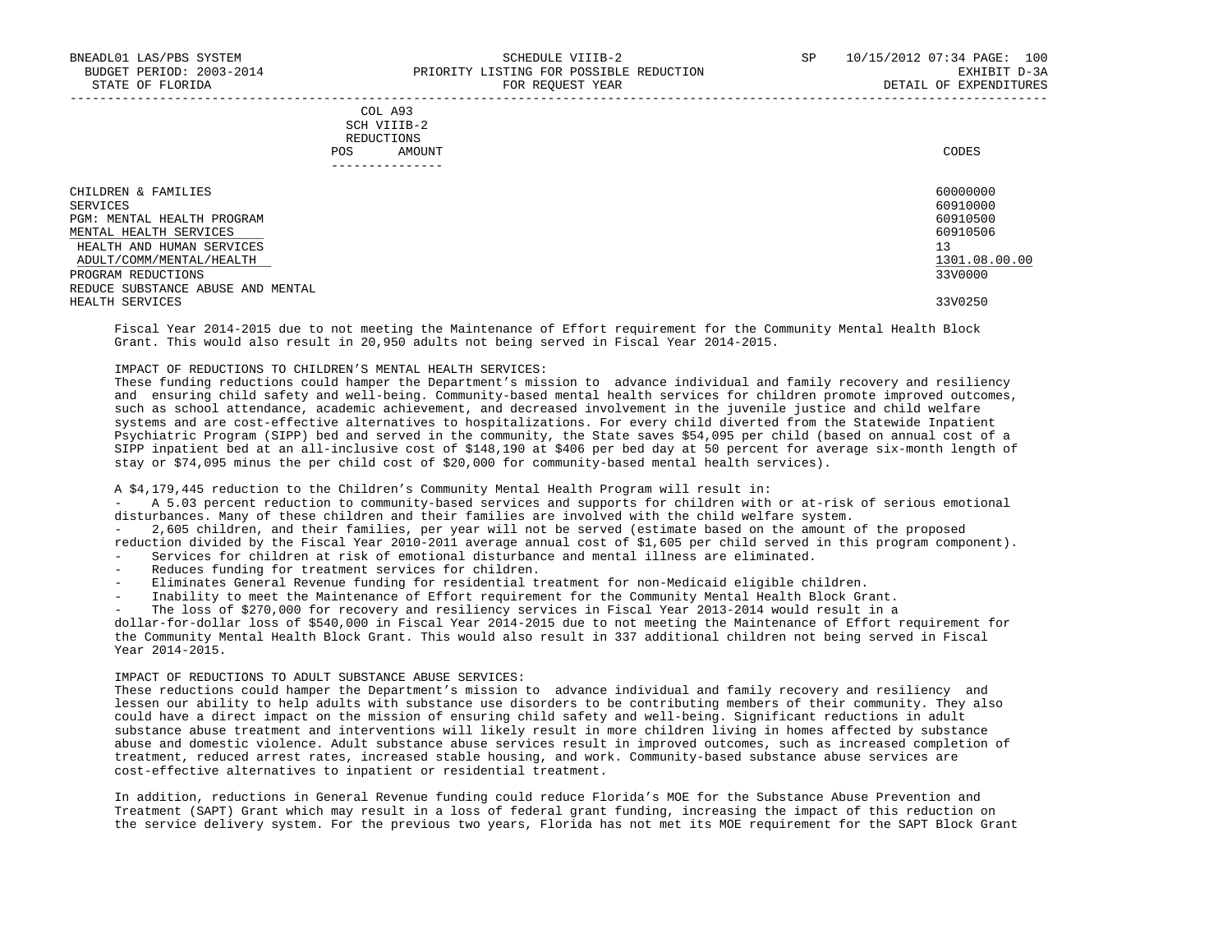## COL A93 SCH VIIIB-2 REDUCTIONS POS AMOUNT CODES ---------------

| CHILDREN & FAMILIES               | 60000000      |
|-----------------------------------|---------------|
| SERVICES                          | 60910000      |
| PGM: MENTAL HEALTH PROGRAM        | 60910500      |
| MENTAL HEALTH SERVICES            | 60910506      |
| HEALTH AND HUMAN SERVICES         | 13            |
| ADULT/COMM/MENTAL/HEALTH          | 1301.08.00.00 |
| PROGRAM REDUCTIONS                | 33V0000       |
| REDUCE SUBSTANCE ABUSE AND MENTAL |               |
| HEALTH SERVICES                   | 33V0250       |
|                                   |               |

-----------------------------------------------------------------------------------------------------------------------------------

 and was granted a waiver from the SAMHSA. The Administrator of SAMHSA has recently indicated that the agency is going to address the inability of states to meet MOE and may be reducing grant award amounts, a significant change in Federal policy. The federal penalty for failure to meet MOE is a dollar for dollar reduction in future awards.

 Limited access to substance abuse treatment services may compromise public safety to the extent that individuals who have been stable in the community due to available services and supports may be subject to arrest. Crime and correctional facility admissions could increase and there is a likelihood that these adults will be served in more costly hospital-based detoxification and inpatient treatment. Estimates of possible costs to other systems include costs to emergency rooms for treatment of overdose (\$22,504 per episode), cost of alcohol-related traffic fatalities (\$635,000 per incident), and incarceration (\$19,473 per inmate per year).

A \$7,990,734 reduction to the Adult Substance Abuse Program will result in:

 - A 6.44 percent reduction to community-based services and supports for adults with substance use disorders. This includes adults in need of treatment and detoxification services.

 - 3,330 adults with substance use disorders per year will not be served (estimate based on the amount of the proposed reduction divided by the Fiscal Year 2010-2011 average annual cost of \$2,400 per adult served in this program component). - This reduction will significantly impact our ability to provide substance abuse treatment services to parents with children in the child welfare system.

- Eliminates funding for special projects for adults.

- Eliminates all adult prevention services.
- Reduces capacity of substance abuse treatment services.

- Inability to meet Substance Abuse Prevention and Treatment Block Grant Maintenance of Effort requirement.

The loss of \$7.9 million in Fiscal Year 2013-2014 would result in a dollar-for-dollar loss of \$15.9 million in Fiscal Year 2014-2015 due to not meeting the Maintenance of Effort requirement for the Substance Abuse Prevention and Treatment Block Grant. This would also result in 6,659 adults not being served in Fiscal Year 2014-2015.

# IMPACT OF REDUCTIONS TO CHILDREN'S SUBSTANCE ABUSE SERVICES:

 Reductions in funding for substance abuse prevention and treatment services for children could hamper the Department's mission to advance individual and family recovery and resiliency and could affect efforts to protect the safety of children and adolescents with or at-risk of substance use disorders and their families. These reductions could also affect DCF's ability to promote intact families living and working in their community and have a direct impact on the Depa Depa Depa Department's mission of ensuring child safety and well-being. Children's substance abuse services result in improved outcomes, such as increased completion of treatment, reduced arrest rates/juvenile justice interventions, more stable housing, and regular school attendance.

 Limiting the availability of community-based substance abuse prevention and treatment services for children and youth may contribute to a revolving door of arrests, delinquency, and juvenile justice interventions and the likelihood that children and adolescents will be diverted to more costly hospital-based inpatient facilities. Community-based children's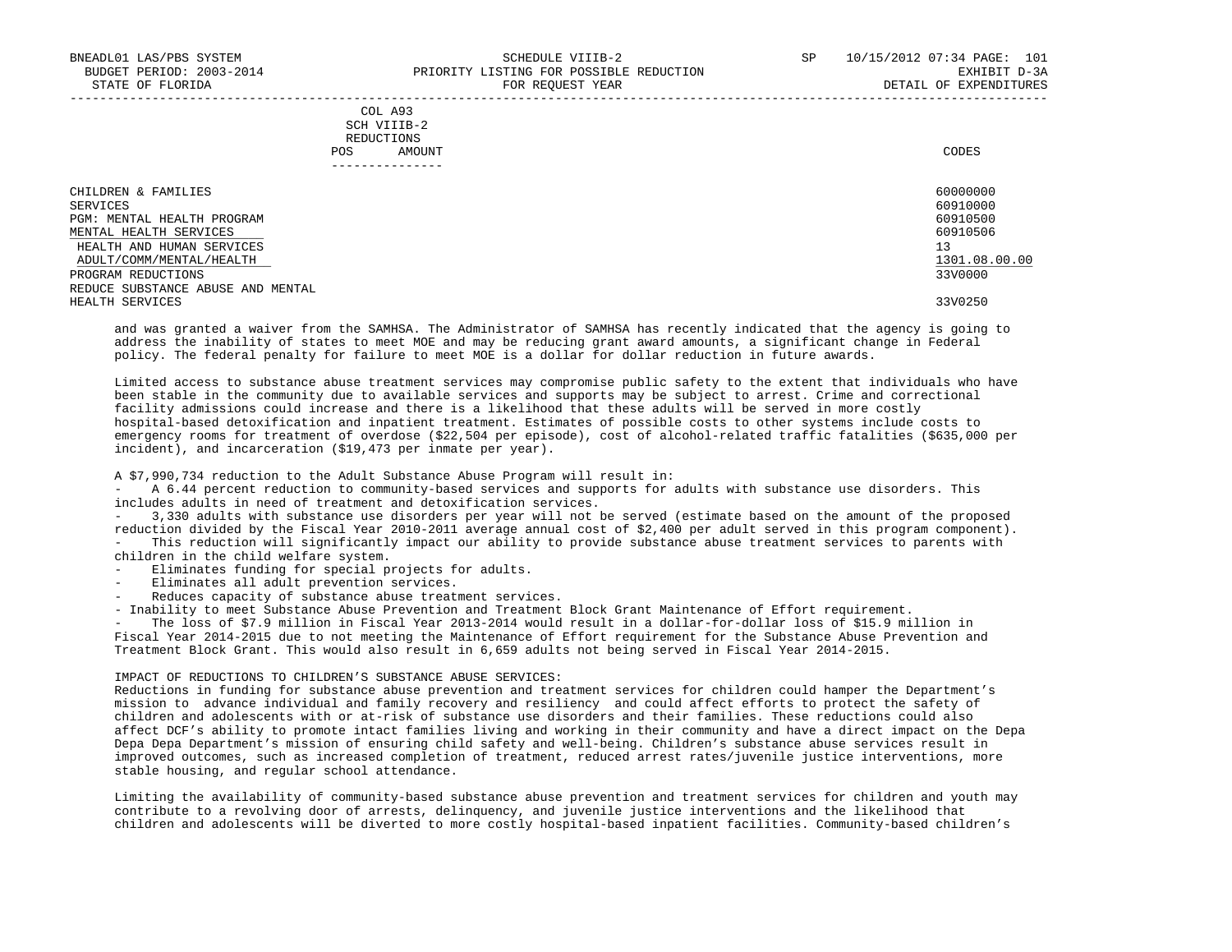## COL A93 SCH VIIIB-2 REDUCTIONS POS AMOUNT CODES ---------------

| CHILDREN & FAMILIES               | 60000000      |
|-----------------------------------|---------------|
| SERVICES                          | 60910000      |
| PGM: MENTAL HEALTH PROGRAM        | 60910500      |
| MENTAL HEALTH SERVICES            | 60910506      |
| HEALTH AND HUMAN SERVICES         | 13            |
| ADULT/COMM/MENTAL/HEALTH          | 1301.08.00.00 |
| PROGRAM REDUCTIONS                | 33V0000       |
| REDUCE SUBSTANCE ABUSE AND MENTAL |               |
| HEALTH SERVICES                   | 33V0250       |

 substance abuse services are cost-effective alternatives to hospitalizations. The average cost for a hospital admission per person with a primary Substance Abuse and Mental Health diagnosis is \$4,410; cost per persons for completion of a juvenile justice program is \$39,427, and for out-of-home placement is \$28,184.

A \$7,783,441 reduction to the Children's Substance Abuse Program will result in:

- A 10.72 percent reduction to community-based services and supports for children with substance use disorders.

 - 3,244 children and adolescents per year will not be served (estimate based on the amount of the proposed reduction divided by the Fiscal Year 2010-2011 average annual cost of \$2,400 per child served in this program component).

- Eliminates General Revenue funding for special projects for children.
- Eliminates General Revenue funding for prevention services for children and youth.
- Reduces funding for substance treatment for children.
- Inability to meet Substance Abuse Prevention and Treatment Block Grant Maintenance of Effort requirements.

The loss of \$7.7 million in Fiscal Year 2013-2014 would result in a dollar-for-dollar loss of \$15.5 million in Fiscal Year 2014-2015 due to not meeting the Maintenance of Effort requirement for the Substance Abuse Prevention and Treatment Block Grant. This would also result in 6,487 children not being served in Fiscal Year 2014-2015.

# JUSTIFICATION OR RATIONALE FOR ASSIGNING THE RELATIVE PRIORITY FOR REDUCTION:

 The Department of Children and Families conducted a comprehensive and detailed analysis of agency programs and the impact of General Revenue base budget funding reductions on program performance. Mandatory funding based on law, contract and requirements like federal maintenance of effort were considered as well. The goal was to identify ways to achieve General Revenue savings without lowering overall service value to Florida taxpayers. Department program managers, program experts, budget and financial experts, field and senior leadership were involved in a multi-step process. When the effort was completed the Department was able to identify a total savings of \$23,438,985 dollars and 52 FTE which could be recommended. These items are identified as priorities 1 through 15 in the VIIIB exercise and these reductions are recommended by the department. In addition the department has identified 146.5 positions in item 3300100 that should be eliminated from the department budget because these positions have become unfunded for various reasons related to management decisions designed to drive program improvement which has the effect of decreasing the size of government. The VIIIB exercise also contains another \$76,880,635 dollars in priorities 16 through 27. Although these items also emerged from the VIIIB exercise effort identified above they are not department recommendations. Rather they are a listing of possible reductions in order of Department priority if additional budget reductions related to General Revenue funding were determined to be necessary during the appropriation process.

#### CALCULATION METHODOLOGY:

 The Substance Abuse and Mental Health program prioritized the proposed budget reductions based on the statutory criteria for priority populations, services, and program office responsibilities that are defined in Chapters 394 and 397, Florida Statutes. Based on the statutes, funds were selected for reduction as follows:

- Special projects for recovery and resiliency services, excluding special projects for crisis services, pregnant women,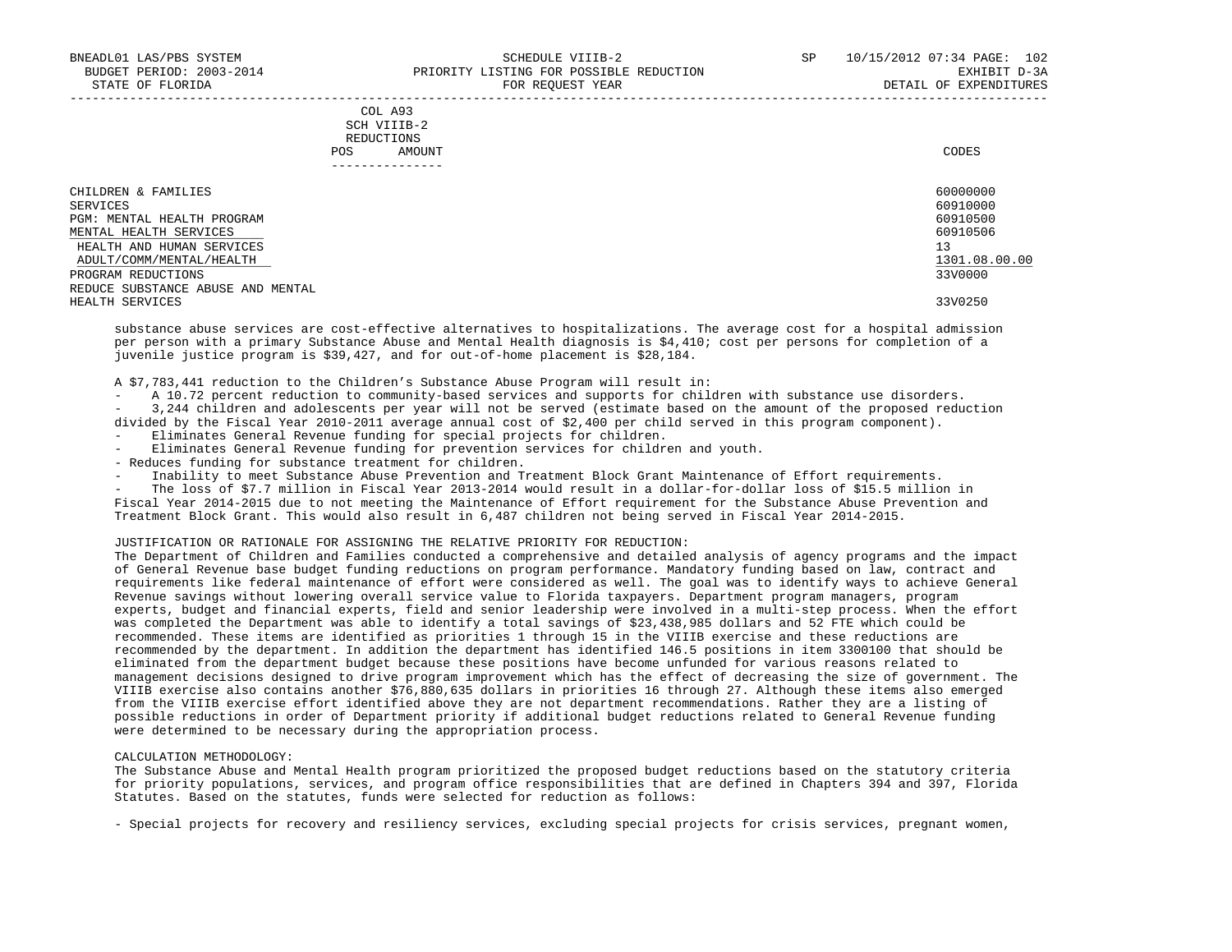## COL A93 SCH VIIIB-2 REDUCTIONS POS AMOUNT CODES ---------------

| CHILDREN & FAMILIES               | 60000000      |
|-----------------------------------|---------------|
| SERVICES                          | 60910000      |
| PGM: MENTAL HEALTH PROGRAM        | 60910500      |
| MENTAL HEALTH SERVICES            | 60910506      |
| HEALTH AND HUMAN SERVICES         | 13            |
| ADULT/COMM/MENTAL/HEALTH          | 1301.08.00.00 |
| PROGRAM REDUCTIONS                | 33V0000       |
| REDUCE SUBSTANCE ABUSE AND MENTAL |               |
| HEALTH SERVICES                   | 33V0250       |

and children and parents involved in the child welfare system;

- Prevention services and services to at-risk;

- Recovery and resiliency services;

- Crisis services/detoxification services; and

- Statutory responsibilities of the Substance Abuse and Mental Health program.

 IS A STATUTORY CHANGE REQUIRED TO IMPLEMENT THE REDUCTION: Not applicable.

 DISTRIBUTION METHODOLOGIES USED TO DISTRIBUTE THE REDUCTION TO OTHER ENTITIES AND THE IMPACTS TO THOSE ENTITIES: Not applicable.

\*\*\*\*\*\*\*\*\*\*\*\*\*\*\*\*\*\*\*\*\*\*\*\*\*\*\*\*\*\*\*\*\*\*\*\*\*\*\*\*\*\*\*\*\*\*\*\*\*\*\*\*\*\*\*\*\*\*\*\*\*\*\*\*\*\*\*\*\*\*\*\*\*\*\*\*\*\*\*\*\*\*\*\*\*\*\*\*\*\*\*\*\*\*\*\*\*\*\*\*\*\*\*\*\*\*\*\*\*\*\*\*\*\*\*\*\*\*\*\*\*\*\*\*\*\*\*

| REDUCE TEMPORARY ASSISTANCE TO |         |                 |  |         |
|--------------------------------|---------|-----------------|--|---------|
| NEEDY FAMILIES                 |         |                 |  | 33V7330 |
| OTHER PERSONAL SERVICES        |         |                 |  | 030000  |
|                                |         |                 |  |         |
| WELFARE TRANSITION TF          | -FEDERL | $8,167-$        |  | 2401 3  |
|                                |         | =============== |  |         |
| EXPENSES                       |         |                 |  | 040000  |
|                                |         |                 |  |         |
| WELFARE TRANSITION TF          | -FEDERL | $4,031-$        |  | 2401 3  |
|                                |         | =============== |  |         |
|                                |         |                 |  |         |
| SPECIAL CATEGORIES             |         |                 |  | 100000  |
| G/A-COMM MENTAL HLTH SVS       |         |                 |  | 100610  |
| WELFARE TRANSITION TF          | -FEDERL | $513,675-$      |  | 2401 3  |
|                                |         | =============== |  |         |
|                                |         |                 |  |         |
| CONTRACTED SERVICES            |         |                 |  | 100777  |
|                                |         |                 |  |         |
| WELFARE TRANSITION TF          | -FEDERL | $70 -$          |  | 2401    |
|                                |         | =============== |  |         |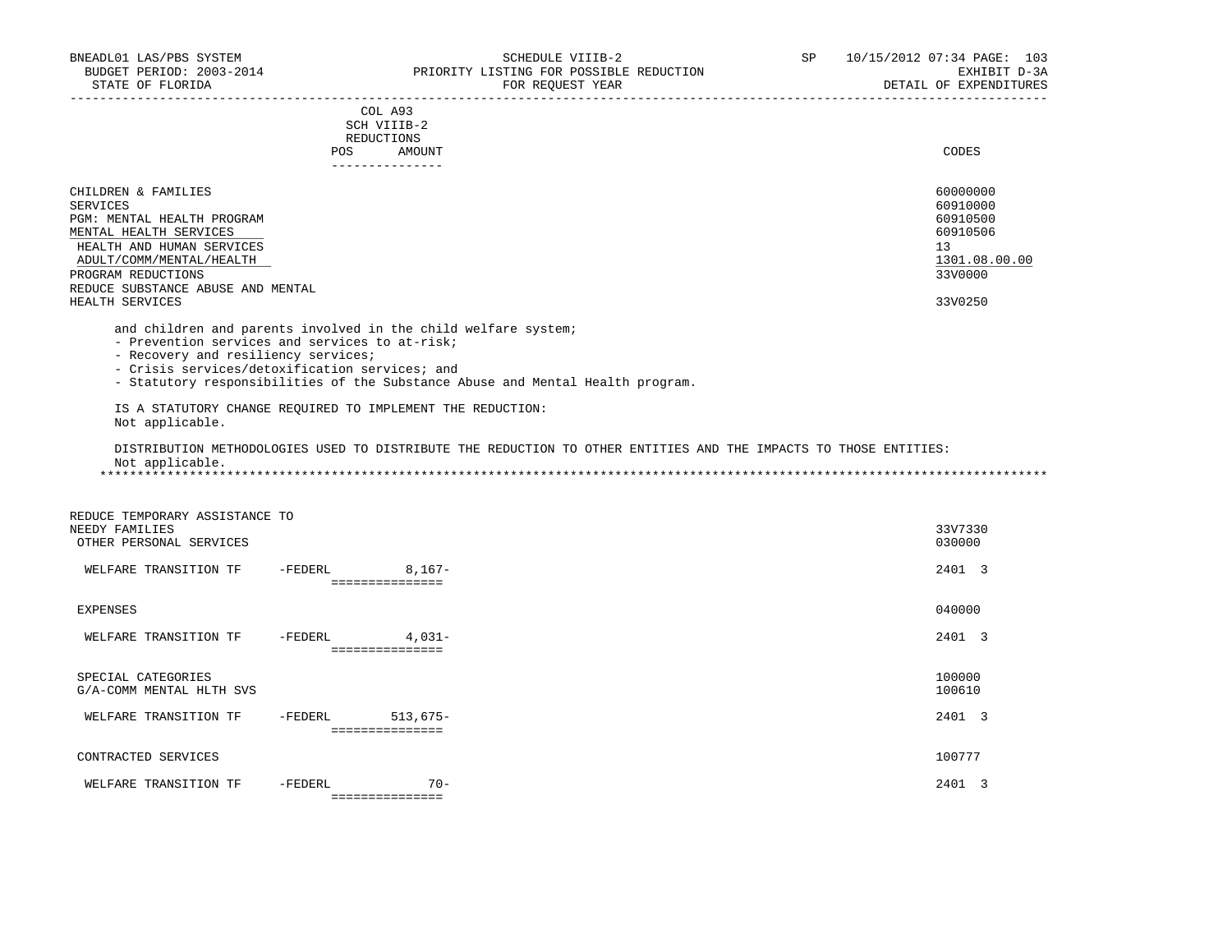| DNEAULUI LAS/FBS SISIEM<br>BUDGET PERIOD: 2003-2014<br>STATE OF FLORIDA                                                                                                                                                                                                                                             |                                                       | DUMBDULE VIIID-4<br>PRIORITY LISTING FOR POSSIBLE REDUCTION<br>FOR REOUEST YEAR | ⊣ت | TO TO AULA O PART PAGE. TUT<br>EXHIBIT D-3A<br>DETAIL OF EXPENDITURES<br>_______________________________                |
|---------------------------------------------------------------------------------------------------------------------------------------------------------------------------------------------------------------------------------------------------------------------------------------------------------------------|-------------------------------------------------------|---------------------------------------------------------------------------------|----|-------------------------------------------------------------------------------------------------------------------------|
|                                                                                                                                                                                                                                                                                                                     | COL A93<br>SCH VIIIB-2<br>REDUCTIONS<br>POS<br>AMOUNT |                                                                                 |    | CODES                                                                                                                   |
| CHILDREN & FAMILIES<br><b>SERVICES</b><br>PGM: MENTAL HEALTH PROGRAM<br>MENTAL HEALTH SERVICES<br>HEALTH AND HUMAN SERVICES<br>ADULT/COMM/MENTAL/HEALTH<br>PROGRAM REDUCTIONS<br>REDUCE TEMPORARY ASSISTANCE TO<br>NEEDY FAMILIES<br>SPECIAL CATEGORIES<br>G/A-CONTRACTED SERVICES<br>WELFARE TRANSITION TF -FEDERL | $6.024-$<br>===============                           |                                                                                 |    | 60000000<br>60910000<br>60910500<br>60910506<br>13<br>1301.08.00.00<br>33V0000<br>33V7330<br>100000<br>100778<br>2401 3 |
| DEFERRED-PAY COM CONTRACTS                                                                                                                                                                                                                                                                                          |                                                       |                                                                                 |    | 105280                                                                                                                  |
| WELFARE TRANSITION TF<br>$-FEDERL$                                                                                                                                                                                                                                                                                  | $59 -$<br>===============                             |                                                                                 |    | 2401 3                                                                                                                  |
| TOTAL: REDUCE TEMPORARY ASSISTANCE TO<br>NEEDY FAMILIES                                                                                                                                                                                                                                                             |                                                       |                                                                                 |    | 33V7330                                                                                                                 |
| TOTAL ISSUE 532,026-                                                                                                                                                                                                                                                                                                |                                                       |                                                                                 |    |                                                                                                                         |

BNEADL01 LAS/PBS SYSTEM SCHEDULE VIIIB-2 SP 10/15/2012 07:34 PAGE: 104

 =============== \*\*\*\*\*\*\*\*\*\*\*\*\*\*\*\*\*\*\*\*\*\*\*\*\*\*\*\*\*\*\*\*\*\*\*\*\*\*\*\*\*\*\*\*\*\*\*\*\*\*\*\*\*\*\*\*\*\*\*\*\*\*\*\*\*\*\*\*\*\*\*\*\*\*\*\*\*\*\*\*\*\*\*\*\*\*\*\*\*\*\*\*\*\*\*\*\*\*\*\*\*\*\*\*\*\*\*\*\*\*\*\*\*\*\*\*\*\*\*\*\*\*\*\*\*\*\*

 AGENCY ISSUE NARRATIVE: SCH VIIIB-2 NARR 13-14 NARRATIVE: IT COMPONENT? NO PRIORITY #27

 Priority numbers 1 through 14 and 21 are agency recommended reductions. The remaining priority numbers are not recommended by the agency but are in priority order if further reductions are required. This issue is priority number 27.

ISSUE TITLE: Reduce Welfare Transition Trust Fund

HOW WILL THE REDUCTION WILL IMPACT CLIENTS, AGENCY OPERATIONS, OTHER PROGRAM AREAS, ETC.:

 The Department was assigned a target for the Welfare Transition Trust Fund (WTTF). These funds are utilized by the legislature within the agency's Executive Direction and Support Services, Family Safety and Preservation Services, Mental Health Services, Substance Abuse Services, and Economic Self Sufficiency Services budget entities in accordance with legislative decisions. Anything other than a reduction in proportion to the legislative allocation decision would appear to be a violation of legislative intent. Therefore, the Department has assigned the reduction amounts in the SSBG federal funds in proportion to the amount legislatively allocated.

JUSTIFICATION OR RATIONALE FOR ASSIGNING THE RELATIVE PRIORITY FOR REDUCTION:

 The Department of Children and Families conducted a comprehensive and detailed analysis of agency programs and the impact of General Revenue base budget funding reductions on program performance. Mandatory funding based on law, contract and requirements like federal maintenance of effort were considered as well. The goal was to identify ways to achieve General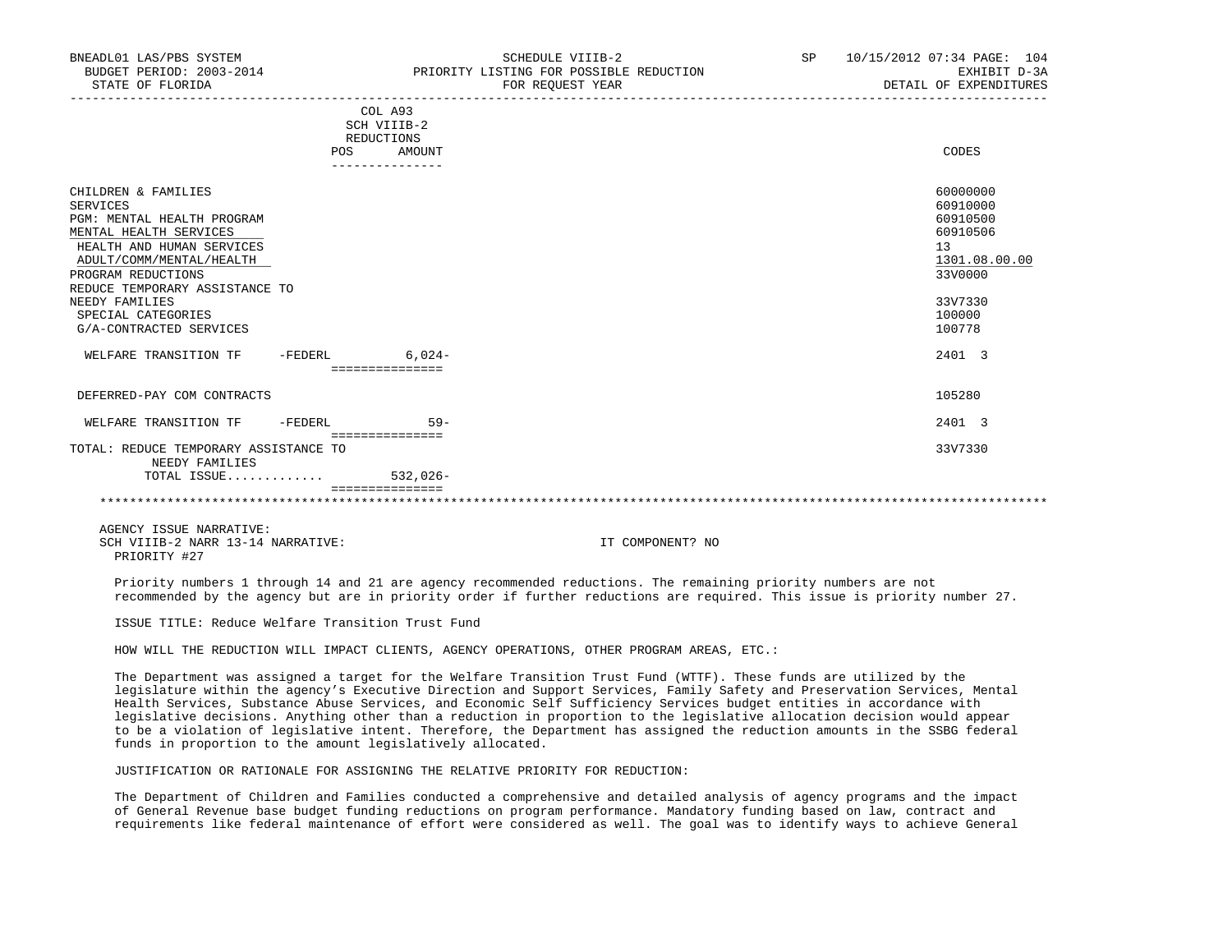| BNEADL01 LAS/PBS SYSTEM<br>BUDGET PERIOD: 2003-2014<br>STATE OF FLORIDA |      | SCHEDULE VIIIB-2<br>PRIORITY LISTING FOR POSSIBLE REDUCTION<br>FOR REQUEST YEAR | SP | 10/15/2012 07:34 PAGE: 105<br>EXHIBIT D-3A<br>DETAIL OF EXPENDITURES |
|-------------------------------------------------------------------------|------|---------------------------------------------------------------------------------|----|----------------------------------------------------------------------|
|                                                                         |      | COLA93<br>SCH VIIIB-2                                                           |    |                                                                      |
|                                                                         |      | REDUCTIONS                                                                      |    |                                                                      |
|                                                                         | POS. | AMOUNT                                                                          |    | CODES                                                                |
|                                                                         |      |                                                                                 |    |                                                                      |
| CHILDREN & FAMILIES                                                     |      |                                                                                 |    | 60000000                                                             |

| SERVICES                       | 60910000      |
|--------------------------------|---------------|
| PGM: MENTAL HEALTH PROGRAM     | 60910500      |
| MENTAL HEALTH SERVICES         | 60910506      |
| HEALTH AND HUMAN SERVICES      | 13            |
| ADULT/COMM/MENTAL/HEALTH       | 1301.08.00.00 |
| PROGRAM REDUCTIONS             | 33V0000       |
| REDUCE TEMPORARY ASSISTANCE TO |               |
| NEEDY FAMILIES                 | 33V7330       |
|                                |               |

 Revenue savings without lowering overall service value to Florida taxpayers. Department program managers, program experts, budget and financial experts, field and senior leadership were involved in a multi-step process. When the effort was completed the Department was able to identify a total savings of \$23,438,985 dollars and 52 FTE which could be recommended. These items are identified as priorities 1 through 15 in the VIIIB exercise and these reductions are recommended by the department. In addition, the department has identified 146.5 positions in item 3300100 that should be eliminated from the department budget because these positions have become unfunded for various reasons related to management decisions designed to drive program improvement which has the effect of decreasing the size of government. The VIIIB exercise also contains another \$76,880,635 dollars in priorities 16 through 27. Although these items also emerged from the VIIIB exercise effort identified above they are not department recommendations. Rather they are a listing of possible reductions in order of Department priority if additional budget reductions related to General Revenue funding were determined to be necessary during the appropriation process.

CALCULATION METHODOLOGY:

Not applicable

IS A STATUTORY CHANGE REQUIRED TO IMPLEMENT THE REDUCTION:

Not applicable

Not applicable

DISTRIBUTION METHODOLOGIES USED TO DISTRIBUTE THE REDUCTION TO OTHER ENTITIES AND THE IMPACTS TO THOSE ENTITIES:

| TOTAL: ADULT/COMM/MENTAL/HEALTH |             | 1301.08.00.00 |
|---------------------------------|-------------|---------------|
| BY FUND TYPE                    |             |               |
| GENERAL REVENUE FUND            | 18,834,498- | 1000          |
| TRUST FUNDS                     | $532.026 -$ | 2000          |
|                                 |             |               |
| TOTAL PROG COMP                 | 19,366,524- |               |

===============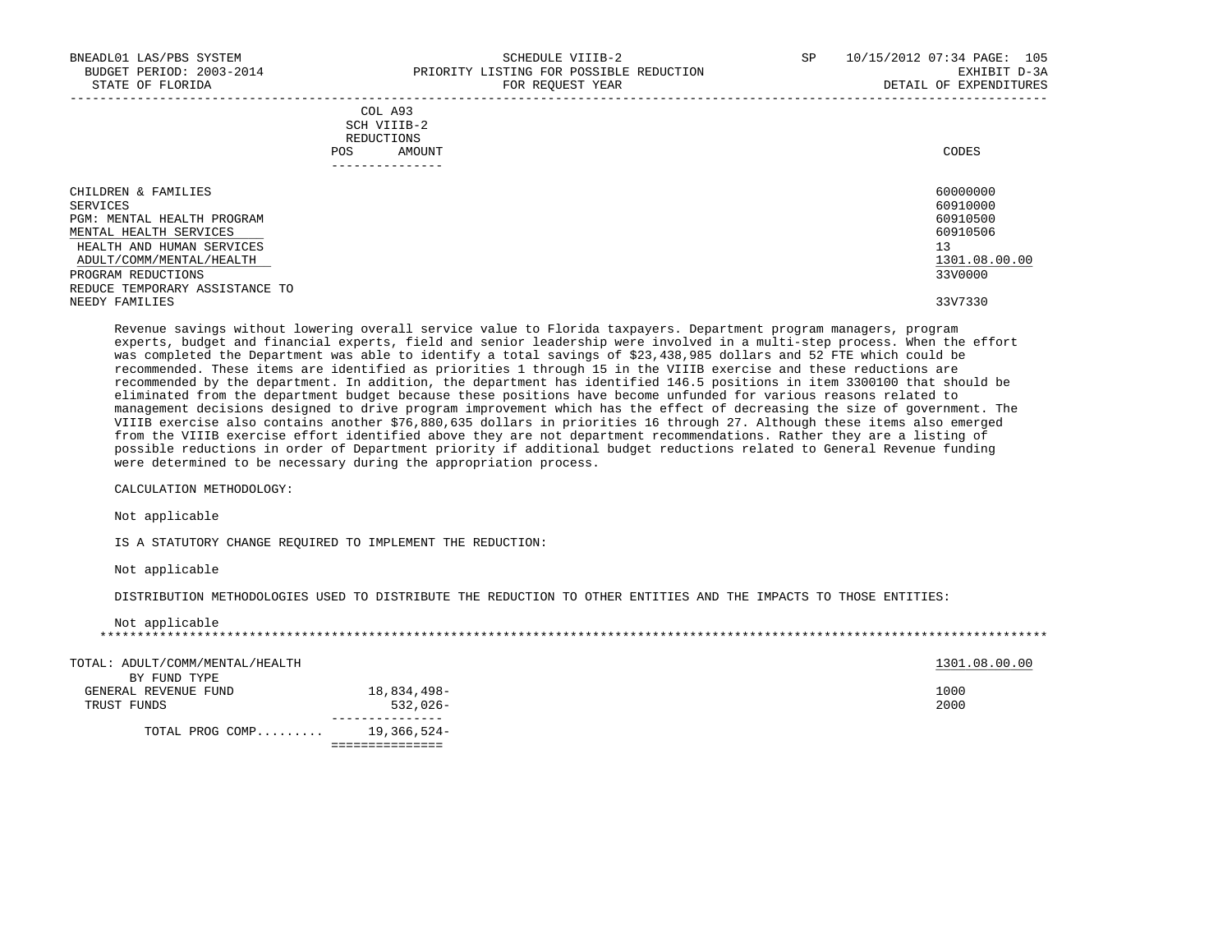| BNEADL01 LAS/PBS SYSTEM<br>BUDGET PERIOD: 2003-2014<br>STATE OF FLORIDA                                                                                                                                                                                                            |        |                                                                           | SCHEDULE VIIIB-2<br>PRIORITY LISTING FOR POSSIBLE REDUCTION<br>FOR REQUEST YEAR | SP. | 10/15/2012 07:34 PAGE: 106<br>EXHIBIT D-3A<br>DETAIL OF EXPENDITURES                                          |
|------------------------------------------------------------------------------------------------------------------------------------------------------------------------------------------------------------------------------------------------------------------------------------|--------|---------------------------------------------------------------------------|---------------------------------------------------------------------------------|-----|---------------------------------------------------------------------------------------------------------------|
|                                                                                                                                                                                                                                                                                    |        | COL A93<br>SCH VIIIB-2<br>REDUCTIONS<br>POS<br>AMOUNT<br>---------------- |                                                                                 |     | CODES                                                                                                         |
| CHILDREN & FAMILIES<br>SERVICES<br>PGM: MENTAL HEALTH PROGRAM<br>MENTAL HEALTH SERVICES<br>HEALTH AND HUMAN SERVICES<br>CHILD/COMM/MENTAL/HEALTH<br>PROGRAM REDUCTIONS<br>REDUCE SUBSTANCE ABUSE AND MENTAL<br>HEALTH SERVICES<br>SPECIAL CATEGORIES<br>G/A-CHILD MENTAL HEALTH SV |        |                                                                           |                                                                                 |     | 60000000<br>60910000<br>60910500<br>60910506<br>13<br>1301.09.00.00<br>33V0000<br>33V0250<br>100000<br>100435 |
| GENERAL REVENUE FUND                                                                                                                                                                                                                                                               | -MATCH | -STATE 858,115-<br>$270,000-$<br>---------------                          |                                                                                 |     | 1000 1<br>1000 2                                                                                              |
| TOTAL GENERAL REVENUE FUND<br>TOTAL APPRO                                                                                                                                                                                                                                          |        | 1,128,115-<br>===============<br>1,128,115-<br>===============            |                                                                                 |     | 1000                                                                                                          |
| G/A-PRTS EMO DIS CHI/YOUTH                                                                                                                                                                                                                                                         |        |                                                                           |                                                                                 |     | 102780                                                                                                        |
| GENERAL REVENUE FUND                                                                                                                                                                                                                                                               |        | -STATE 3,051,330-<br>===============                                      |                                                                                 |     | 1000 1                                                                                                        |
| TOTAL: REDUCE SUBSTANCE ABUSE AND MENTAL<br>HEALTH SERVICES<br>TOTAL ISSUE                                                                                                                                                                                                         |        | 4,179,445-<br>================                                            |                                                                                 |     | 33V0250                                                                                                       |
|                                                                                                                                                                                                                                                                                    |        |                                                                           |                                                                                 |     |                                                                                                               |
| AGENCY ISSUE NARRATIVE:<br>SCH VIIIB-2 NARR 13-14 NARRATIVE:                                                                                                                                                                                                                       |        |                                                                           | IT COMPONENT? NO                                                                |     |                                                                                                               |

PRIORITY #25

 Priority numbers 1 through 14, and 21 are agency recommended reductions. The remaining priority numbers are not recommended by the agency, but are in priority order if further reductions are required. This issue is priority number 25.

ISSUE TITLE: Reduce Substance Abuse and Mental Health Services

 HOW THE REDUCTION WILL IMPACT CLIENTS, AGENCY OPERATIONS, OTHER PROGRAM AREAS, ETC.: Reductions in funding for Substance Abuse and Mental Health services, at this point in time, will jeopardize the current Substance Abuse and Mental Health service delivery system restructuring and the transition to a managed care model through use of managing entities. The managing entities are responsible for implementing a system of care within their designated regions and are required by contract to:

- Limit administrative costs to less than 15 percent total for managing entity and providers;
- Achieve performance standards that will result in saving 3.50 percent per year while increasing numbers served;
- Maintaining a minimum level of provider and consumer satisfaction;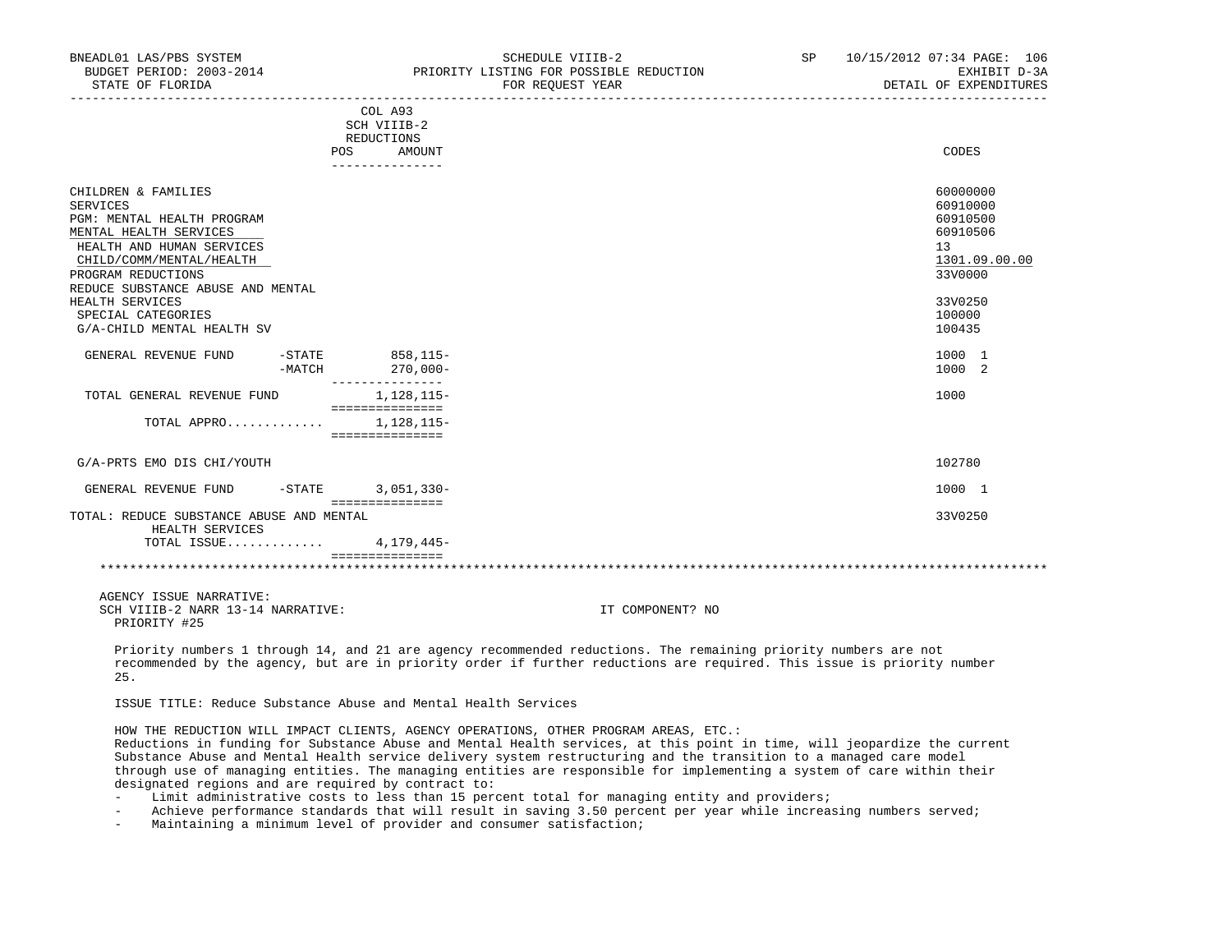## COL A93 SCH VIIIB-2 REDUCTIONS POS AMOUNT CODES ---------------

| CHILDREN & FAMILIES               | 60000000      |
|-----------------------------------|---------------|
| SERVICES                          | 60910000      |
| PGM: MENTAL HEALTH PROGRAM        | 60910500      |
| MENTAL HEALTH SERVICES            | 60910506      |
| HEALTH AND HUMAN SERVICES         | 13            |
| CHILD/COMM/MENTAL/HEALTH          | 1301.09.00.00 |
| PROGRAM REDUCTIONS                | 33V0000       |
| REDUCE SUBSTANCE ABUSE AND MENTAL |               |
| HEALTH SERVICES                   | 33V0250       |
|                                   |               |

Redirecting funding from residential to community-based services;

Expending at least 80 percent of their funds on evidence-based practices

 Fiscal Year 2012-2013 reductions, in addition to the performance expectations already required by contract, will create financial instability during the first year of managing entity implementation.

 In addition, reductions in General Revenue funding will also reduce Florida's Maintenance of Effort (MOE) for both the Community Mental Health Block Grant and the Substance Abuse Prevention and Treatment Grant, which could result in a loss of federal grant funding, increasing the impact of this reduction on the service delivery system. For the previous two years, Florida has not met its MOE requirement for the SAPT Block Grant and has been granted a waiver from the Substance Abuse and Mental Health Administration (SAMHSA). The Administrator of SAMHSA has recently indicated that the agency is going to address the inability of states to meet MOE and may be reducing grant award amounts. If this occurs, it is a significant change in Federal policy. The federal penalty for failure to meet MOE is a dollar for dollar reduction in future awards. This means that a \$38,335,319 reduction in General Revenue for Fiscal Year 2013-2014 would result in a total reduction of approximately \$76,000,000 in Fiscal Year 2014-2015.

### IMPACT OF REDUCTIONS TO ADULT MENTAL HEALTH SERVICES:

 Community mental health services and supports to adults with serious mental illness improve treatment outcomes, including clinical stability, stable housing, steady work record, academic achievement, and increased independent living. Community-based mental health services provide cost-effective alternatives to state mental health treatment facilities. Any projected cost savings from this reduction may be offset by increased costs in state mental health treatment facilities. For every adult diverted from a forensic state mental health treatment facility to the community, the State saves \$68,474 per person (based on annual cost of a forensic bed at \$113,474 minus the per person forensic cost of \$45,000 per person). For every adult diverted from a civil state mental health treatment facility to the community, the State saves \$30,622 per person (based on the average annual cost of a civil facility bed at \$101,244 at 50 percent for a six-month length of stay minus the average cost of civil community-based services of \$20,000 per person).

 Reductions in these services could hamper the Department's mission to advance individual and family recovery and resiliency could lessen our ability to help adults with serious mental illnesses to live, learn, work, and contribute to their communities". Many clients receiving mental health services are also clients of the department's other programs, especially child welfare. The reduction in available services to these consumers will affect outcomes in other areas.

 Reductions in community services and supports for persons with serious mental illness could increase the likelihood that the State may be subject to investigation by the United States Department of Justice for violation the Olmstead decision. Florida's public mental health program is already vulnerable to federal intervention due to current per capita mental health expenditures. It is noteworthy that the United States Department of Justice has begun an Olmstead investigation in our state and that our Pre-Admission Screening and Resident Review (PASARR) funds are involved.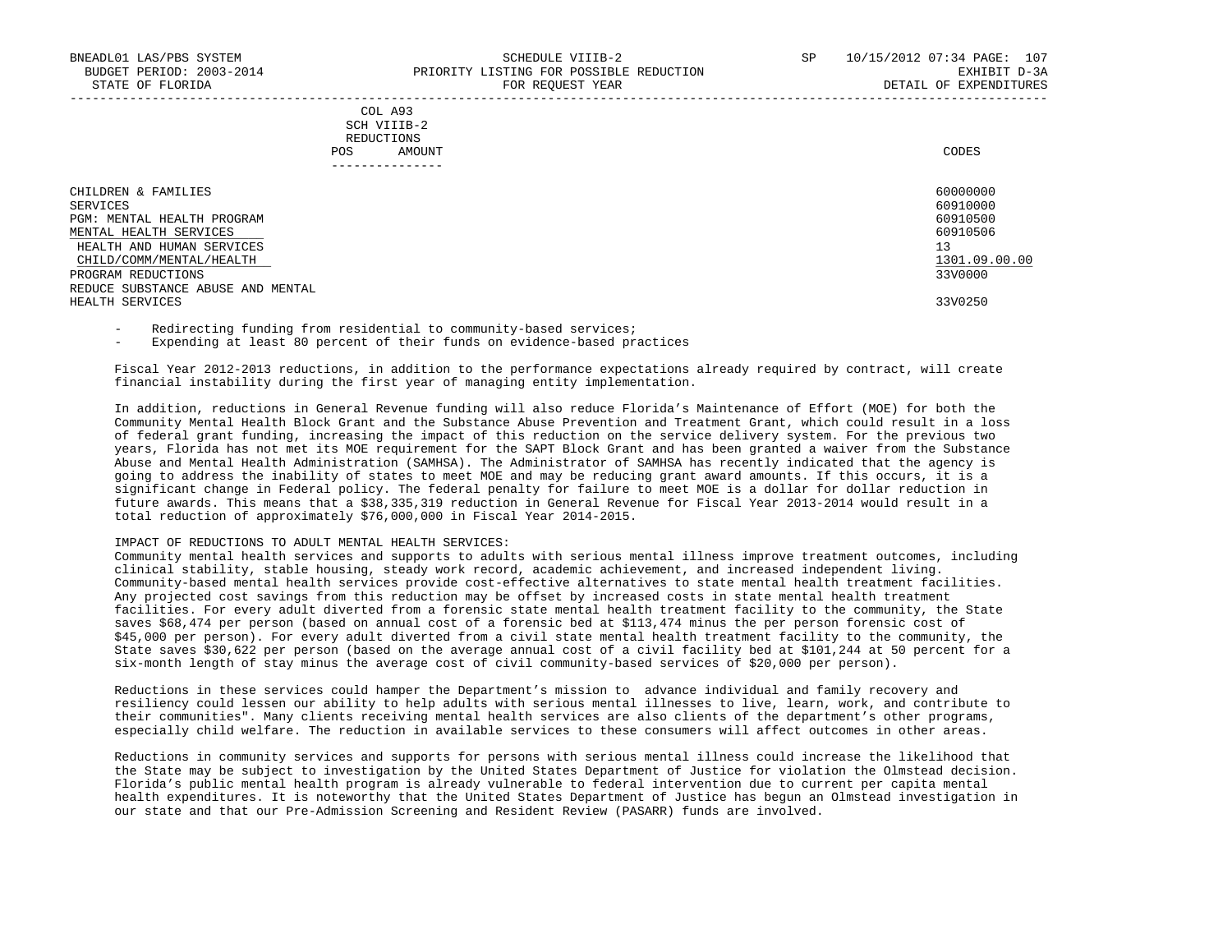## COL A93 SCH VIIIB-2 REDUCTIONS POS AMOUNT CODES ---------------

| CHILDREN & FAMILIES               | 60000000      |
|-----------------------------------|---------------|
| SERVICES                          | 60910000      |
| PGM: MENTAL HEALTH PROGRAM        | 60910500      |
| MENTAL HEALTH SERVICES            | 60910506      |
| HEALTH AND HUMAN SERVICES         | 13            |
| CHILD/COMM/MENTAL/HEALTH          | 1301.09.00.00 |
| PROGRAM REDUCTIONS                | 33V0000       |
| REDUCE SUBSTANCE ABUSE AND MENTAL |               |
| HEALTH SERVICES                   | 33V0250       |

-----------------------------------------------------------------------------------------------------------------------------------

 Concurrent reductions in funding for state mental health facility beds would exacerbate the impact on other community systems such as jails and emergency rooms. Insufficient resources may compromise public safety to the extent that individuals who have been stable in the community due to services and supports provided may be subject to arrest.

A \$18,834,498 reduction to the Adult Community Mental Health Program will result in:

 - An 6.34 percent reduction to community-based services and supports for adults with serious mental illnesses; (Adults with serious mental illnesses includes adults with severe and persistent mental illnesses, adults in crisis, as well as adults with community forensic involvement); and

 - 10,475 adults with serious mental illnesses per year not being served (estimate based on the amount of the proposed reduction divided by the Fiscal Year 2010-2011 average annual cost of \$1,798 per adult served in this program component). - Services eliminated include: Agape Family Ministry (provides Maintenance of Effort for the Community Mental Health Block Grant).

- Additional cuts include approximately \$16.9 million for recovery and resiliency services.

The loss of \$18.8 million in Fiscal Year 2013-2014 would result in a dollar-for-dollar loss of \$37.7 million in Fiscal Year 2014-2015 due to not meeting the Maintenance of Effort requirement for the Community Mental Health Block Grant. This would also result in 20,950 adults not being served in Fiscal Year 2014-2015.

# IMPACT OF REDUCTIONS TO CHILDREN'S MENTAL HEALTH SERVICES:

 These funding reductions could hamper the Department's mission to advance individual and family recovery and resiliency and ensuring child safety and well-being. Community-based mental health services for children promote improved outcomes, such as school attendance, academic achievement, and decreased involvement in the juvenile justice and child welfare systems and are cost-effective alternatives to hospitalizations. For every child diverted from the Statewide Inpatient Psychiatric Program (SIPP) bed and served in the community, the State saves \$54,095 per child (based on annual cost of a SIPP inpatient bed at an all-inclusive cost of \$148,190 at \$406 per bed day at 50 percent for average six-month length of stay or \$74,095 minus the per child cost of \$20,000 for community-based mental health services).

A \$4,179,445 reduction to the Children's Community Mental Health Program will result in:

A 5.03 percent reduction to community-based services and supports for children with or at-risk of serious emotional disturbances. Many of these children and their families are involved with the child welfare system.

 - 2,605 children, and their families, per year will not be served (estimate based on the amount of the proposed reduction divided by the Fiscal Year 2010-2011 average annual cost of \$1,605 per child served in this program component). - Services for children at risk of emotional disturbance and mental illness are eliminated.

- Reduces funding for treatment services for children.
- Eliminates General Revenue funding for residential treatment for non-Medicaid eligible children.
- Inability to meet the Maintenance of Effort requirement for the Community Mental Health Block Grant.
- The loss of \$270,000 for recovery and resiliency services in Fiscal Year 2013-2014 would result in a

 dollar-for-dollar loss of \$540,000 in Fiscal Year 2014-2015 due to not meeting the Maintenance of Effort requirement for the Community Mental Health Block Grant. This would also result in 337 additional children not being served in Fiscal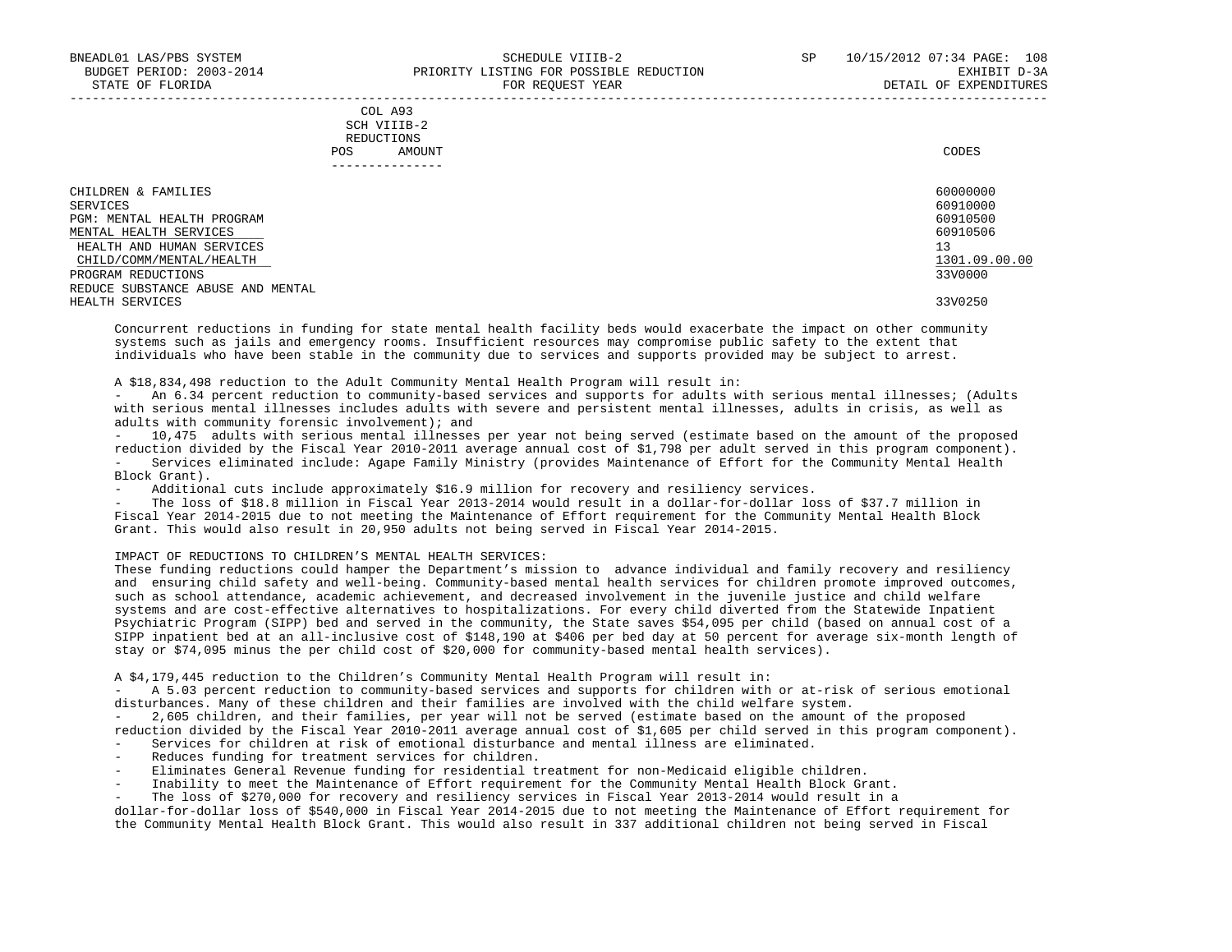| COL A93                                                                                        |
|------------------------------------------------------------------------------------------------|
| SCH VIIIB-2<br>the contract of the contract of the contract of the contract of the contract of |
| REDUCTIONS                                                                                     |
| CODES<br>AMOUNT                                                                                |
|                                                                                                |

| ------------                                            |                      |
|---------------------------------------------------------|----------------------|
| CHILDREN & FAMILIES                                     | 60000000             |
| SERVICES<br>PGM: MENTAL HEALTH PROGRAM                  | 60910000<br>60910500 |
| MENTAL HEALTH SERVICES<br>HEALTH AND HUMAN SERVICES     | 60910506<br>13       |
| CHILD/COMM/MENTAL/HEALTH                                | 1301.09.00.00        |
| PROGRAM REDUCTIONS<br>REDUCE SUBSTANCE ABUSE AND MENTAL | 33V0000              |
| HEALTH SERVICES                                         | 33V0250              |

Year 2014-2015.

IMPACT OF REDUCTIONS TO ADULT SUBSTANCE ABUSE SERVICES:

 These reductions could hamper the Department's mission to advance individual and family recovery and resiliency and lessen our ability to help adults with substance use disorders to be contributing members of their community. They also could have a direct impact on the mission of ensuring child safety and well-being. Significant reductions in adult substance abuse treatment and interventions will likely result in more children living in homes affected by substance abuse and domestic violence. Adult substance abuse services result in improved outcomes, such as increased completion of treatment, reduced arrest rates, increased stable housing, and work. Community-based substance abuse services are cost-effective alternatives to inpatient or residential treatment.

 In addition, reductions in General Revenue funding could reduce Florida's MOE for the Substance Abuse Prevention and Treatment (SAPT) Grant which may result in a loss of federal grant funding, increasing the impact of this reduction on the service delivery system. For the previous two years, Florida has not met its MOE requirement for the SAPT Block Grant and was granted a waiver from the SAMHSA. The Administrator of SAMHSA has recently indicated that the agency is going to address the inability of states to meet MOE and may be reducing grant award amounts, a significant change in Federal policy. The federal penalty for failure to meet MOE is a dollar for dollar reduction in future awards.

 Limited access to substance abuse treatment services may compromise public safety to the extent that individuals who have been stable in the community due to available services and supports may be subject to arrest. Crime and correctional facility admissions could increase and there is a likelihood that these adults will be served in more costly hospital-based detoxification and inpatient treatment. Estimates of possible costs to other systems include costs to emergency rooms for treatment of overdose (\$22,504 per episode), cost of alcohol-related traffic fatalities (\$635,000 per incident), and incarceration (\$19,473 per inmate per year).

A \$7,990,734 reduction to the Adult Substance Abuse Program will result in:

A 6.44 percent reduction to community-based services and supports for adults with substance use disorders. This includes adults in need of treatment and detoxification services.

 - 3,330 adults with substance use disorders per year will not be served (estimate based on the amount of the proposed reduction divided by the Fiscal Year 2010-2011 average annual cost of \$2,400 per adult served in this program component). This reduction will significantly impact our ability to provide substance abuse treatment services to parents with children in the child welfare system.

- Eliminates funding for special projects for adults.
- Eliminates all adult prevention services.
- Reduces capacity of substance abuse treatment services.
- Inability to meet Substance Abuse Prevention and Treatment Block Grant Maintenance of Effort requirement.

The loss of \$7.9 million in Fiscal Year 2013-2014 would result in a dollar-for-dollar loss of \$15.9 million in Fiscal Year 2014-2015 due to not meeting the Maintenance of Effort requirement for the Substance Abuse Prevention and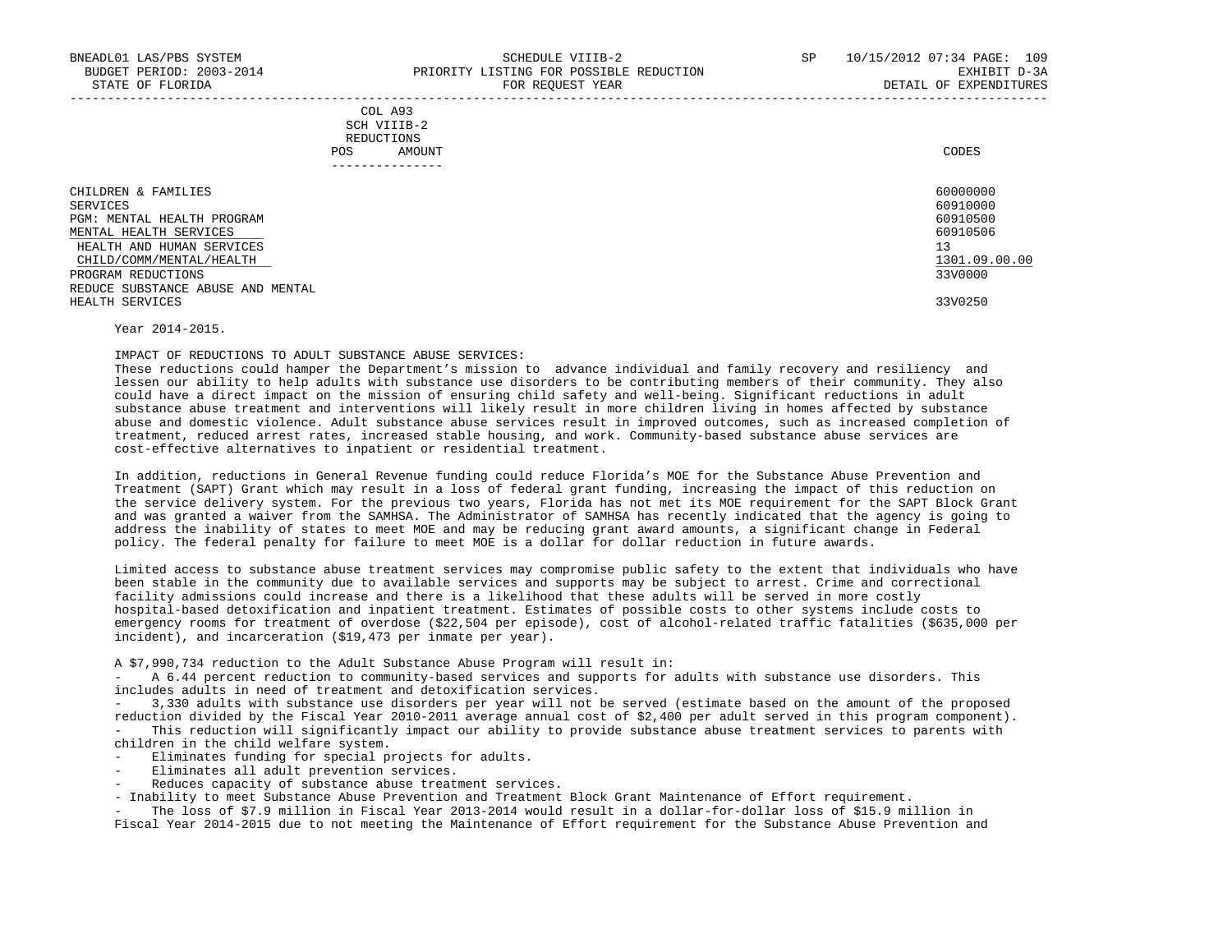| COL A93                                                                                        |
|------------------------------------------------------------------------------------------------|
| SCH VIIIB-2<br>the contract of the contract of the contract of the contract of the contract of |
| REDUCTIONS                                                                                     |
| CODES<br>AMOUNT                                                                                |
|                                                                                                |

| . _ _ _ _ _ _ _ _ _ _ _ _ _ _     |               |
|-----------------------------------|---------------|
| CHILDREN & FAMILIES               | 60000000      |
| SERVICES                          | 60910000      |
| PGM: MENTAL HEALTH PROGRAM        | 60910500      |
| MENTAL HEALTH SERVICES            | 60910506      |
| HEALTH AND HUMAN SERVICES         | 13            |
| CHILD/COMM/MENTAL/HEALTH          | 1301.09.00.00 |
| PROGRAM REDUCTIONS                | 33V0000       |
| REDUCE SUBSTANCE ABUSE AND MENTAL |               |
| HEALTH SERVICES                   | 33V0250       |

Treatment Block Grant. This would also result in 6,659 adults not being served in Fiscal Year 2014-2015.

### IMPACT OF REDUCTIONS TO CHILDREN'S SUBSTANCE ABUSE SERVICES:

 Reductions in funding for substance abuse prevention and treatment services for children could hamper the Department's mission to advance individual and family recovery and resiliency and could affect efforts to protect the safety of children and adolescents with or at-risk of substance use disorders and their families. These reductions could also affect DCF's ability to promote intact families living and working in their community and have a direct impact on the Depa Depa Depa Department's mission of ensuring child safety and well-being. Children's substance abuse services result in improved outcomes, such as increased completion of treatment, reduced arrest rates/juvenile justice interventions, more stable housing, and regular school attendance.

 Limiting the availability of community-based substance abuse prevention and treatment services for children and youth may contribute to a revolving door of arrests, delinquency, and juvenile justice interventions and the likelihood that children and adolescents will be diverted to more costly hospital-based inpatient facilities. Community-based children's substance abuse services are cost-effective alternatives to hospitalizations. The average cost for a hospital admission per person with a primary Substance Abuse and Mental Health diagnosis is \$4,410; cost per persons for completion of a juvenile justice program is \$39,427, and for out-of-home placement is \$28,184.

A \$7,783,441 reduction to the Children's Substance Abuse Program will result in:

A 10.72 percent reduction to community-based services and supports for children with substance use disorders. - 3,244 children and adolescents per year will not be served (estimate based on the amount of the proposed reduction

- divided by the Fiscal Year 2010-2011 average annual cost of \$2,400 per child served in this program component).
- Eliminates General Revenue funding for special projects for children.
- Eliminates General Revenue funding for prevention services for children and youth.
- Reduces funding for substance treatment for children.
- Inability to meet Substance Abuse Prevention and Treatment Block Grant Maintenance of Effort requirements.

The loss of \$7.7 million in Fiscal Year 2013-2014 would result in a dollar-for-dollar loss of \$15.5 million in Fiscal Year 2014-2015 due to not meeting the Maintenance of Effort requirement for the Substance Abuse Prevention and Treatment Block Grant. This would also result in 6,487 children not being served in Fiscal Year 2014-2015.

### JUSTIFICATION OR RATIONALE FOR ASSIGNING THE RELATIVE PRIORITY FOR REDUCTION:

 The Department of Children and Families conducted a comprehensive and detailed analysis of agency programs and the impact of General Revenue base budget funding reductions on program performance. Mandatory funding based on law, contract and requirements like federal maintenance of effort were considered as well. The goal was to identify ways to achieve General Revenue savings without lowering overall service value to Florida taxpayers. Department program managers, program experts, budget and financial experts, field and senior leadership were involved in a multi-step process. When the effort was completed the Department was able to identify a total savings of \$23,438,985 dollars and 52 FTE which could be recommended. These items are identified as priorities 1 through 15 in the VIIIB exercise and these reductions are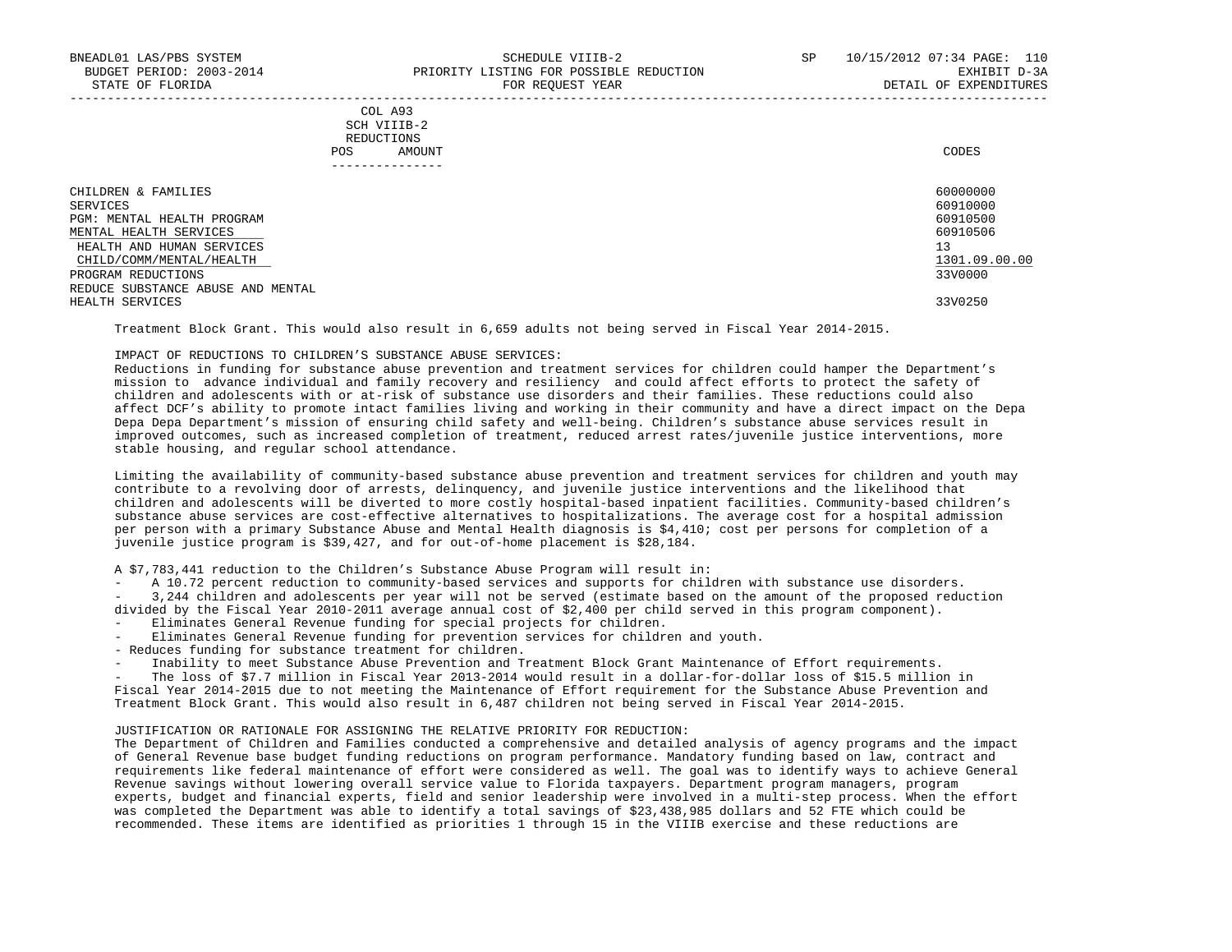| COL A93                                                                                                         |             |
|-----------------------------------------------------------------------------------------------------------------|-------------|
| the contract of the contract of the contract of the contract of the contract of the contract of the contract of |             |
| REDUCTIONS                                                                                                      |             |
| AMOUNT                                                                                                          | CODES       |
|                                                                                                                 | SCH VIIIB-2 |

| -------------                     |               |
|-----------------------------------|---------------|
| CHILDREN & FAMILIES               | 60000000      |
| SERVICES                          | 60910000      |
| PGM: MENTAL HEALTH PROGRAM        | 60910500      |
| MENTAL HEALTH SERVICES            | 60910506      |
| HEALTH AND HUMAN SERVICES         | 13            |
| CHILD/COMM/MENTAL/HEALTH          | 1301.09.00.00 |
| PROGRAM REDUCTIONS                | 33V0000       |
| REDUCE SUBSTANCE ABUSE AND MENTAL |               |
| HEALTH SERVICES                   | 33V0250       |

 recommended by the department. In addition the department has identified 146.5 positions in item 3300100 that should be eliminated from the department budget because these positions have become unfunded for various reasons related to management decisions designed to drive program improvement which has the effect of decreasing the size of government. The VIIIB exercise also contains another \$76,880,635 dollars in priorities 16 through 27. Although these items also emerged from the VIIIB exercise effort identified above they are not department recommendations. Rather they are a listing of possible reductions in order of Department priority if additional budget reductions related to General Revenue funding were determined to be necessary during the appropriation process.

#### CALCULATION METHODOLOGY:

 The Substance Abuse and Mental Health program prioritized the proposed budget reductions based on the statutory criteria for priority populations, services, and program office responsibilities that are defined in Chapters 394 and 397, Florida Statutes. Based on the statutes, funds were selected for reduction as follows:

 - Special projects for recovery and resiliency services, excluding special projects for crisis services, pregnant women, and children and parents involved in the child welfare system;

- Prevention services and services to at-risk;
- Recovery and resiliency services;
- Crisis services/detoxification services; and
- Statutory responsibilities of the Substance Abuse and Mental Health program.

 IS A STATUTORY CHANGE REQUIRED TO IMPLEMENT THE REDUCTION: Not applicable.

 DISTRIBUTION METHODOLOGIES USED TO DISTRIBUTE THE REDUCTION TO OTHER ENTITIES AND THE IMPACTS TO THOSE ENTITIES: Not applicable. \*\*\*\*\*\*\*\*\*\*\*\*\*\*\*\*\*\*\*\*\*\*\*\*\*\*\*\*\*\*\*\*\*\*\*\*\*\*\*\*\*\*\*\*\*\*\*\*\*\*\*\*\*\*\*\*\*\*\*\*\*\*\*\*\*\*\*\*\*\*\*\*\*\*\*\*\*\*\*\*\*\*\*\*\*\*\*\*\*\*\*\*\*\*\*\*\*\*\*\*\*\*\*\*\*\*\*\*\*\*\*\*\*\*\*\*\*\*\*\*\*\*\*\*\*\*\*

REDUCE SOCIAL SERVICES BLOCK GRANT<br>TRUST FUND TRUST FUND 33V7320 SPECIAL CATEGORIES 100000 G/A-CHILD MENTAL HEALTH SV

SOCIAL SVCS BLK GRT TF -FEDERL 72,295- 2639 3

===============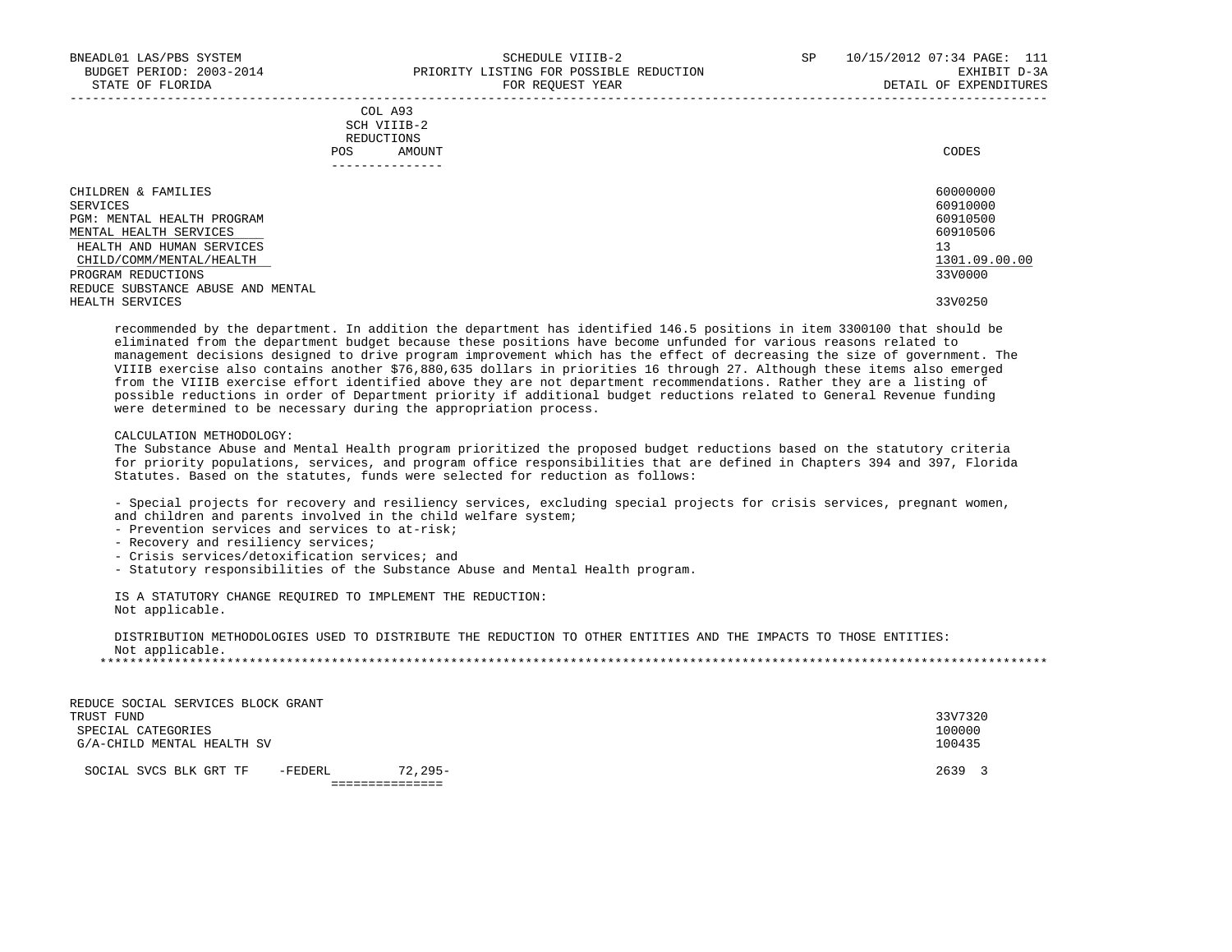|                                                         | COL A93         |               |
|---------------------------------------------------------|-----------------|---------------|
|                                                         | SCH VIIIB-2     |               |
|                                                         | REDUCTIONS      |               |
| POS                                                     | AMOUNT          | CODES         |
|                                                         | --------------- |               |
|                                                         |                 |               |
| CHILDREN & FAMILIES                                     |                 | 60000000      |
| SERVICES                                                |                 | 60910000      |
| PGM: MENTAL HEALTH PROGRAM                              |                 | 60910500      |
| MENTAL HEALTH SERVICES                                  |                 | 60910506      |
| HEALTH AND HUMAN SERVICES                               |                 | 13            |
| CHILD/COMM/MENTAL/HEALTH                                |                 | 1301.09.00.00 |
| PROGRAM REDUCTIONS                                      |                 | 33V0000       |
| REDUCE SOCIAL SERVICES BLOCK GRANT                      |                 |               |
| TRUST FUND                                              |                 | 33V7320       |
| SPECIAL CATEGORIES                                      |                 | 100000        |
| G/A-CHILDREN'S BAKER ACT                                |                 | 104257        |
|                                                         |                 |               |
| SOCIAL SVCS BLK GRT TF<br>-FEDERL                       | 176,722-        | 2639 3        |
|                                                         | =============   |               |
| TOTAL: REDUCE SOCIAL SERVICES BLOCK GRANT<br>TRUST FUND |                 | 33V7320       |
| TOTAL ISSUE                                             | 249,017-        |               |
|                                                         |                 |               |
|                                                         |                 |               |

 AGENCY ISSUE NARRATIVE: SCH VIIIB-2 NARR 13-14 NARRATIVE: IT COMPONENT? NO PRIORITY #26

 Priority numbers 1 through 14 and 21 are agency recommended reductions. The remaining priority numbers are not recommended by the agency but are in priority order if further reductions are required. This issue is priority number 26.

ISSUE TITLE: Reduce Social Services Block Grant Trust Fund

HOW WILL THE REDUCTION WILL IMPACT CLIENTS, AGENCY OPERATIONS, OTHER PROGRAM AREAS, ETC.:

 The Department was assigned a target for the Social Services Block Grant (SSBG) federal funds. These funds are utilized by the legislature within the agency's Executive Direction and Support Services, Family Safety and Preservation Services, Mental Health Services and Substance Abuse Services budget entities in accordance with legislative decisions. Anything other than a reduction in proportion to the legislative allocation decision would appear to be a violation of legislative intent. Therefore, the Department has assigned the reduction amounts in the SSBG federal funds in proportion to the amount legislatively allocated.

#### JUSTIFICATION OR RATIONALE FOR ASSIGNING THE RELATIVE PRIORITY FOR REDUCTION:

 The Department of Children and Families conducted a comprehensive and detailed analysis of agency programs and the impact of General Revenue base budget funding reductions on program performance. Mandatory funding based on law, contract and requirements like federal maintenance of effort were considered as well. The goal was to identify ways to achieve General Revenue savings without lowering overall service value to Florida taxpayers. Department program managers, program experts, budget and financial experts, field and senior leadership were involved in a multi-step process. When the effort was completed the Department was able to identify a total savings of \$23,438,985 dollars and 52 FTE which could be recommended. These items are identified as priorities 1 through 15 in the VIIIB exercise and these reductions are recommended by the department. In addition, the department has identified 146.5 positions in item 3300100 that should be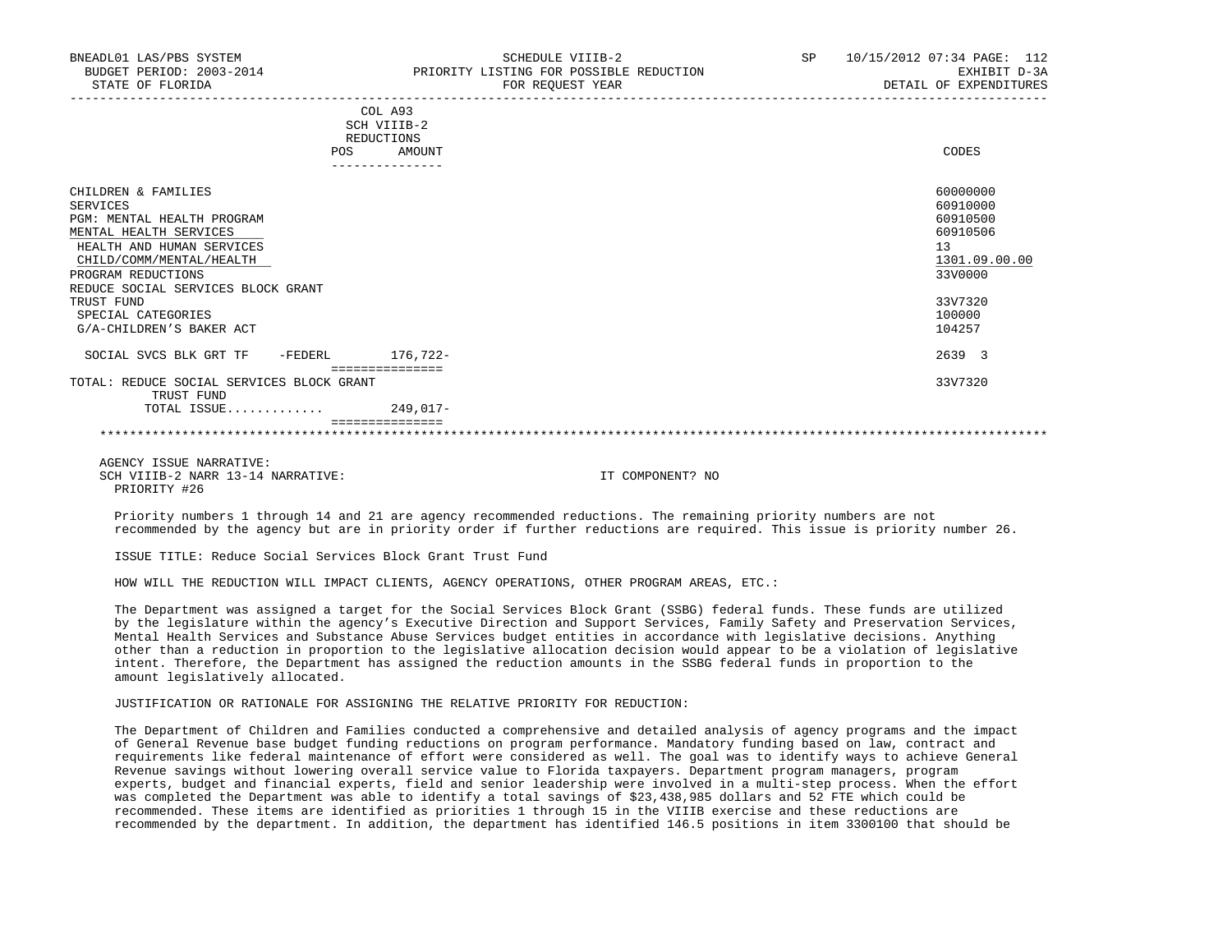| BNEADL01 LAS/PBS SYSTEM<br>BUDGET PERIOD: 2003-2014<br>STATE OF FLORIDA |                                                       | SCHEDULE VIIIB-2<br>PRIORITY LISTING FOR POSSIBLE REDUCTION<br>FOR REQUEST YEAR | SP | 10/15/2012 07:34 PAGE: 113<br>EXHIBIT D-3A<br>DETAIL OF EXPENDITURES |
|-------------------------------------------------------------------------|-------------------------------------------------------|---------------------------------------------------------------------------------|----|----------------------------------------------------------------------|
|                                                                         | COL A93<br>SCH VIIIB-2<br>REDUCTIONS<br>AMOUNT<br>POS |                                                                                 |    | CODES                                                                |
| CHILDREN & FAMILIES                                                     |                                                       |                                                                                 |    | 60000000                                                             |
| SERVICES                                                                |                                                       |                                                                                 |    | 60910000                                                             |
| PGM: MENTAL HEALTH PROGRAM                                              |                                                       |                                                                                 |    | 60910500                                                             |
| MENTAL HEALTH SERVICES                                                  |                                                       |                                                                                 |    | 60910506                                                             |
| HEALTH AND HUMAN SERVICES                                               |                                                       |                                                                                 |    | 13                                                                   |
| CHILD/COMM/MENTAL/HEALTH                                                |                                                       |                                                                                 |    | 1301.09.00.00                                                        |
| PROGRAM REDUCTIONS                                                      |                                                       |                                                                                 |    | 33V0000                                                              |
| REDUCE SOCIAL SERVICES BLOCK GRANT                                      |                                                       |                                                                                 |    |                                                                      |
| TRUST FUND                                                              |                                                       |                                                                                 |    | 33V7320                                                              |

 eliminated from the department budget because these positions have become unfunded for various reasons related to management decisions designed to drive program improvement which has the effect of decreasing the size of government. The VIIIB exercise also contains another \$76,880,635 dollars in priorities 16 through 27. Although these items also emerged from the VIIIB exercise effort identified above they are not department recommendations. Rather they are a listing of possible reductions in order of Department priority if additional budget reductions related to General Revenue funding were determined to be necessary during the appropriation process.

CALCULATION METHODOLOGY:

Not applicable

IS A STATUTORY CHANGE REQUIRED TO IMPLEMENT THE REDUCTION:

Not applicable

DISTRIBUTION METHODOLOGIES USED TO DISTRIBUTE THE REDUCTION TO OTHER ENTITIES AND THE IMPACTS TO THOSE ENTITIES:

Not applicable

\*\*\*\*\*\*\*\*\*\*\*\*\*\*\*\*\*\*\*\*\*\*\*\*\*\*\*\*\*\*\*\*\*\*\*\*\*\*\*\*\*\*\*\*\*\*\*\*\*\*\*\*\*\*\*\*\*\*\*\*\*\*\*\*\*\*\*\*\*\*\*\*\*\*\*\*\*\*\*\*\*\*\*\*\*\*\*\*\*\*\*\*\*\*\*\*\*\*\*\*\*\*\*\*\*\*\*\*\*\*\*\*\*\*\*\*\*\*\*\*\*\*\*\*\*\*\*

| GENERAL REVENUE FUND<br>TRUST FUNDS | 4,179,445–<br>$249.017-$ | 1000<br>2000 |
|-------------------------------------|--------------------------|--------------|
|                                     |                          |              |
|                                     |                          |              |
|                                     |                          |              |
|                                     |                          |              |
| TOTAL PROG COMP                     | 4,428,462-               |              |
|                                     |                          |              |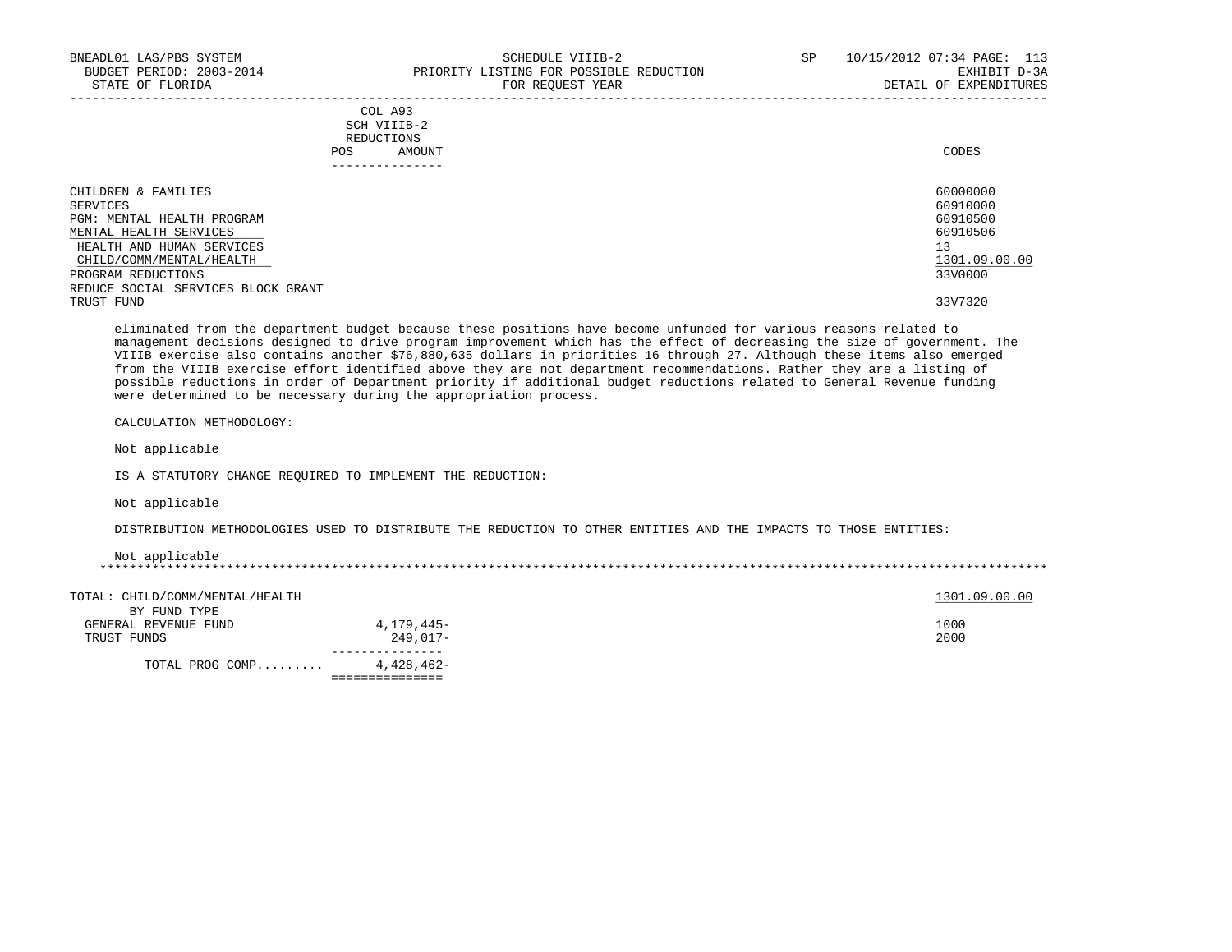| BNEADL01 LAS/PBS SYSTEM<br>BUDGET PERIOD: 2003-2014<br>STATE OF FLORIDA                                                                                                                                                                      |           | SCHEDULE VIIIB-2<br>PRIORITY LISTING FOR POSSIBLE REDUCTION<br>FOR REOUEST YEAR | SP | 10/15/2012 07:34 PAGE: 114<br>EXHIBIT D-3A<br>DETAIL OF EXPENDITURES                                |
|----------------------------------------------------------------------------------------------------------------------------------------------------------------------------------------------------------------------------------------------|-----------|---------------------------------------------------------------------------------|----|-----------------------------------------------------------------------------------------------------|
|                                                                                                                                                                                                                                              | POS.      | COL A93<br>SCH VIIIB-2<br>REDUCTIONS<br>AMOUNT                                  |    | CODES                                                                                               |
|                                                                                                                                                                                                                                              |           |                                                                                 |    |                                                                                                     |
| CHILDREN & FAMILIES<br><b>SERVICES</b><br>PGM: MENTAL HEALTH PROGRAM<br>MENTAL HEALTH SERVICES<br>GOV OPERATIONS/SUPPORT<br>EXEC LEADERSHIP/SUPPRT SVC<br>PROGRAM REDUCTIONS<br>REDUCE TEMPORARY ASSISTANCE TO<br>NEEDY FAMILIES<br>EXPENSES |           |                                                                                 |    | 60000000<br>60910000<br>60910500<br>60910506<br>16<br>1602.00.00.00<br>33V0000<br>33V7330<br>040000 |
| WELFARE TRANSITION TF                                                                                                                                                                                                                        | $-FEDERL$ | $661-$                                                                          |    | 2401 3                                                                                              |
|                                                                                                                                                                                                                                              |           | ===============                                                                 |    |                                                                                                     |
| SPECIAL CATEGORIES<br>CONTRACTED SERVICES                                                                                                                                                                                                    |           |                                                                                 |    | 100000<br>100777                                                                                    |
| WELFARE TRANSITION TF                                                                                                                                                                                                                        | $-FEDERL$ | $70 -$                                                                          |    | 2401 3                                                                                              |
| TOTAL: REDUCE TEMPORARY ASSISTANCE TO<br>NEEDY FAMILIES                                                                                                                                                                                      |           | ===============                                                                 |    | 33V7330                                                                                             |
| TOTAL ISSUE                                                                                                                                                                                                                                  |           | $731 -$                                                                         |    |                                                                                                     |
|                                                                                                                                                                                                                                              |           |                                                                                 |    |                                                                                                     |

 AGENCY ISSUE NARRATIVE: SCH VIIIB-2 NARR 13-14 NARRATIVE: IT COMPONENT? NO PRIORITY #27

 Priority numbers 1 through 14 and 21 are agency recommended reductions. The remaining priority numbers are not recommended by the agency but are in priority order if further reductions are required. This issue is priority number 27.

ISSUE TITLE: Reduce Welfare Transition Trust Fund

HOW WILL THE REDUCTION WILL IMPACT CLIENTS, AGENCY OPERATIONS, OTHER PROGRAM AREAS, ETC.:

 The Department was assigned a target for the Welfare Transition Trust Fund (WTTF). These funds are utilized by the legislature within the agency's Executive Direction and Support Services, Family Safety and Preservation Services, Mental Health Services, Substance Abuse Services, and Economic Self Sufficiency Services budget entities in accordance with legislative decisions. Anything other than a reduction in proportion to the legislative allocation decision would appear to be a violation of legislative intent. Therefore, the Department has assigned the reduction amounts in the SSBG federal funds in proportion to the amount legislatively allocated.

JUSTIFICATION OR RATIONALE FOR ASSIGNING THE RELATIVE PRIORITY FOR REDUCTION:

 The Department of Children and Families conducted a comprehensive and detailed analysis of agency programs and the impact of General Revenue base budget funding reductions on program performance. Mandatory funding based on law, contract and requirements like federal maintenance of effort were considered as well. The goal was to identify ways to achieve General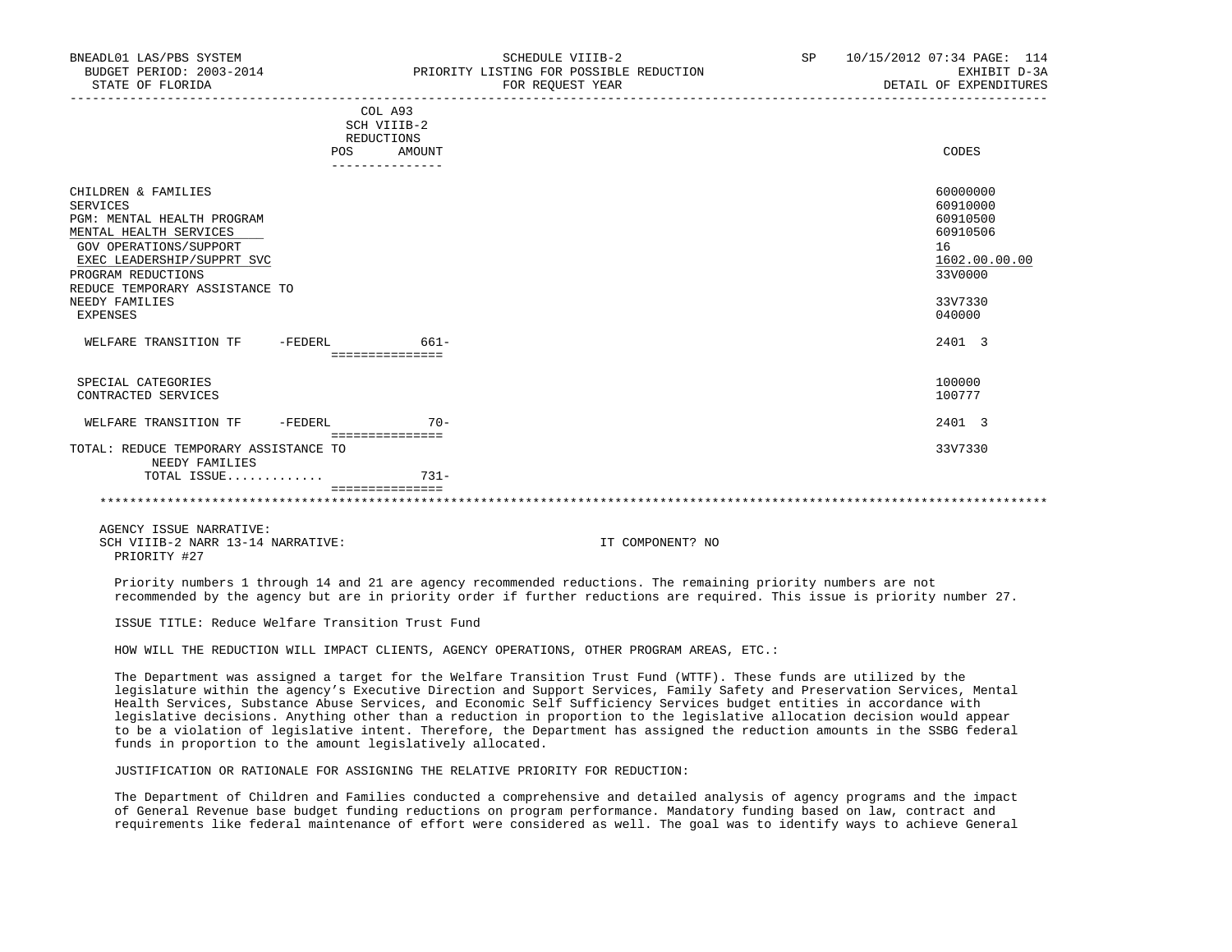|                            |     | COL A93<br>SCH VIIIB-2<br>REDUCTIONS |          |
|----------------------------|-----|--------------------------------------|----------|
|                            | POS | AMOUNT                               | CODES    |
|                            |     |                                      |          |
| CHILDREN & FAMILIES        |     |                                      | 60000000 |
| SERVICES                   |     |                                      | 60910000 |
| PGM: MENTAL HEALTH PROGRAM |     |                                      | 60910500 |
| MENTAL HEALTH SERVICES     |     |                                      | 60910506 |
| GOV OPERATIONS/SUPPORT     |     |                                      | 1 6      |

 GOV OPERATIONS/SUPPORT 16  $\frac{\text{EXEC}}{\text{EXEC}}$  LEADERSHIP/SUPPRT SVC  $\frac{1602.00}{3300000}$ PROGRAM REDUCTIONS REDUCE TEMPORARY ASSISTANCE TO<br>NEEDY FAMILIES NEEDY FAMILIES 33V7330

 Revenue savings without lowering overall service value to Florida taxpayers. Department program managers, program experts, budget and financial experts, field and senior leadership were involved in a multi-step process. When the effort was completed the Department was able to identify a total savings of \$23,438,985 dollars and 52 FTE which could be recommended. These items are identified as priorities 1 through 15 in the VIIIB exercise and these reductions are recommended by the department. In addition, the department has identified 146.5 positions in item 3300100 that should be eliminated from the department budget because these positions have become unfunded for various reasons related to management decisions designed to drive program improvement which has the effect of decreasing the size of government. The VIIIB exercise also contains another \$76,880,635 dollars in priorities 16 through 27. Although these items also emerged from the VIIIB exercise effort identified above they are not department recommendations. Rather they are a listing of possible reductions in order of Department priority if additional budget reductions related to General Revenue funding were determined to be necessary during the appropriation process.

CALCULATION METHODOLOGY:

Not applicable

IS A STATUTORY CHANGE REQUIRED TO IMPLEMENT THE REDUCTION:

TOTAL SALARY RATE....... 2,651,070-

===============

Not applicable

DISTRIBUTION METHODOLOGIES USED TO DISTRIBUTE THE REDUCTION TO OTHER ENTITIES AND THE IMPACTS TO THOSE ENTITIES:

| Not applicable                    |             |               |
|-----------------------------------|-------------|---------------|
| TOTAL: EXEC LEADERSHIP/SUPPRT SVC |             | 1602.00.00.00 |
| BY FUND TYPE                      |             |               |
| TRUST FUNDS                       | $731 -$     | 2000          |
|                                   |             |               |
| TOTAL: MENTAL HEALTH SERVICES     |             | 60910506      |
| BY FUND TYPE                      |             |               |
| GENERAL REVENUE FUND              | 33,740,722- | 1000          |
| TRUST FUNDS                       | 781,774-    | 2000          |
| TOTAL POSITIONS 90.00-            |             |               |
|                                   |             |               |
| TOTAL SUB-BUREAU $34,522,496-$    |             |               |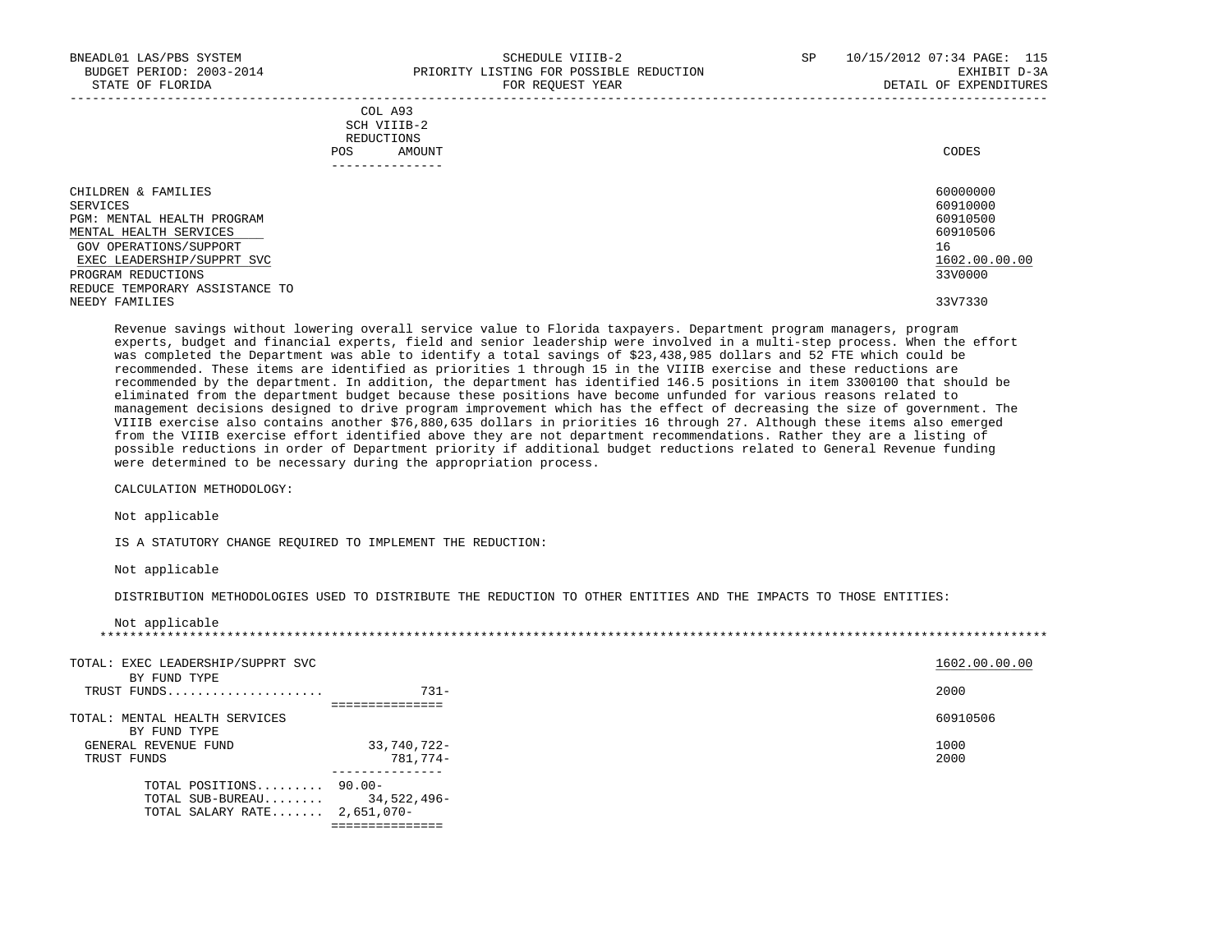|                                                                                                                                                 | POS    | COL A93<br>SCH VIIIB-2<br>REDUCTIONS<br>AMOUNT | CODES                                                               |
|-------------------------------------------------------------------------------------------------------------------------------------------------|--------|------------------------------------------------|---------------------------------------------------------------------|
|                                                                                                                                                 |        |                                                |                                                                     |
| CHILDREN & FAMILIES<br><b>SERVICES</b><br>PGM: SUBSTANCE ABUSE PGM<br>SUBSTANCE ABUSE SERVICES<br>PUBLIC PROTECTION<br>CHILDREN SUBSTANCE ABUSE |        |                                                | 60000000<br>60910000<br>60910600<br>60910604<br>12<br>1201.02.00.00 |
| PROGRAM REDUCTIONS                                                                                                                              |        |                                                | 33V0000                                                             |
| REDUCE SUBSTANCE ABUSE AND MENTAL<br>HEALTH SERVICES<br>SPECIAL CATEGORIES<br>G/A-CHLD/ADOS SUB ABSE SVC                                        |        |                                                | 33V0250<br>100000<br>100420                                         |
| GENERAL REVENUE FUND                                                                                                                            | -MATCH | 7,521,499-<br>===============                  | 1000 2                                                              |
| CONTRACTED SERVICES                                                                                                                             |        |                                                | 100777                                                              |
| GENERAL REVENUE FUND                                                                                                                            | -MATCH | 261,942-<br>===============                    | 1000 2                                                              |
| TOTAL: REDUCE SUBSTANCE ABUSE AND MENTAL<br>HEALTH SERVICES                                                                                     |        |                                                | 33V0250                                                             |
| TOTAL ISSUE                                                                                                                                     |        | $7,783,441-$                                   |                                                                     |
|                                                                                                                                                 |        |                                                |                                                                     |

 AGENCY ISSUE NARRATIVE: SCH VIIIB-2 NARR 13-14 NARRATIVE: IT COMPONENT? NO PRIORITY #25

 Priority numbers 1 through 14, and 21 are agency recommended reductions. The remaining priority numbers are not recommended by the agency but are in priority order if further reductions are required. This issue is priority number 25.

ISSUE TITLE: Reduce Substance Abuse and Mental Health Services

HOW THE REDUCTION WILL IMPACT CLIENTS, AGENCY OPERATIONS, OTHER PROGRAM AREAS, ETC.:

 Reductions in funding for Substance Abuse and Mental Health services, at this point in time, will jeopardize the current Substance Abuse and Mental Health service delivery system restructuring and the transition to a managed care model through use of managing entities. The managing entities are responsible for implementing a system of care within their designated regions and are required by contract to:

- Limit administrative costs to less than 15 percent total for managing entity and providers;
- Achieve performance standards that will result in saving 3.50 percent per year while increasing numbers served;
- Maintaining a minimum level of provider and consumer satisfaction;
- Redirecting funding from residential to community-based services;
- Expending at least 80 percent of their funds on evidence-based practices

 Fiscal Year 2012-2013 reductions, in addition to the performance expectations already required by contract, will create financial instability during the first year of managing entity implementation.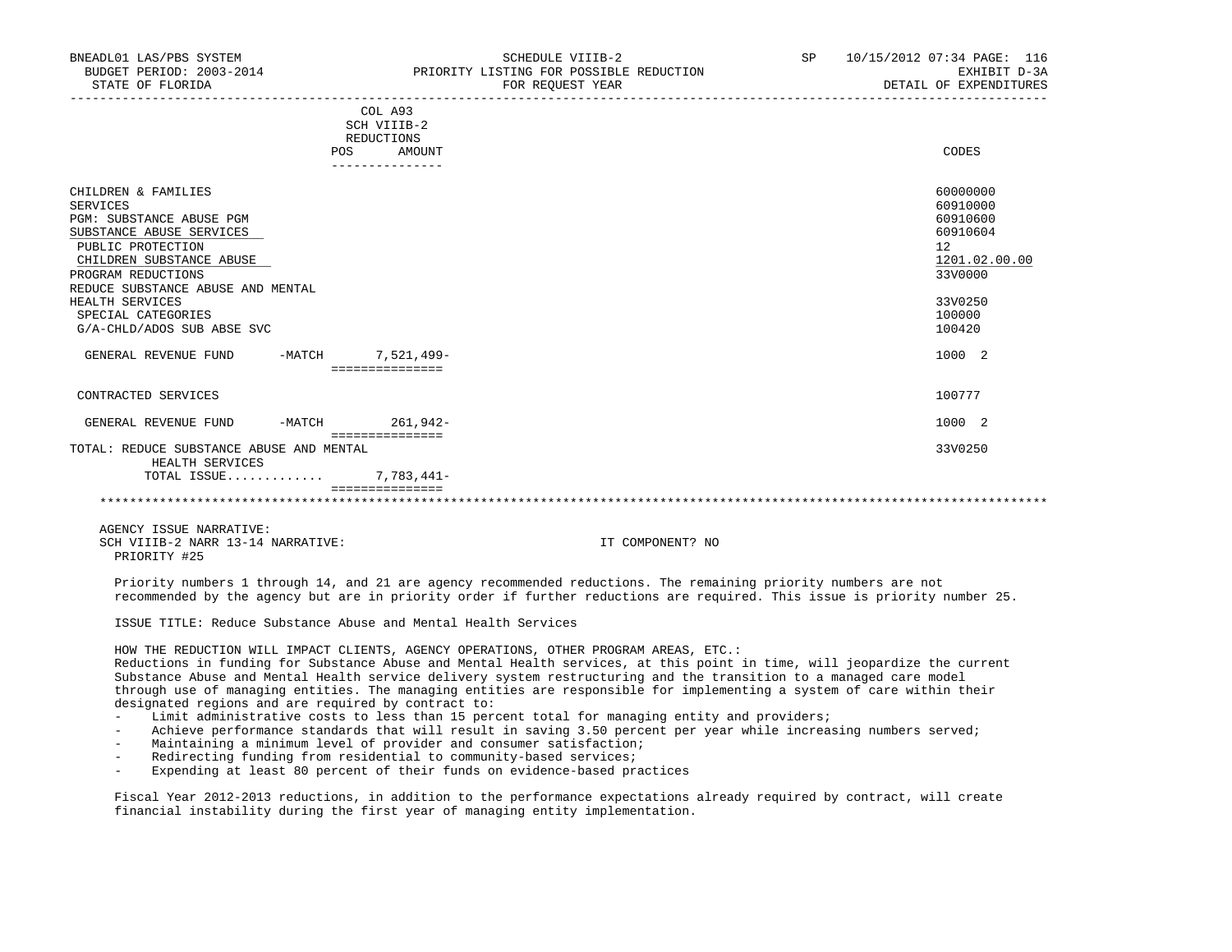| COL A93     |                 |
|-------------|-----------------|
| SCH VIIIB-2 |                 |
| REDUCTIONS  |                 |
| POS         | CODES<br>AMOUNT |

| -------------                     |               |
|-----------------------------------|---------------|
| CHILDREN & FAMILIES               | 60000000      |
| SERVICES                          | 60910000      |
| PGM: SUBSTANCE ABUSE PGM          | 60910600      |
| SUBSTANCE ABUSE SERVICES          | 60910604      |
| PUBLIC PROTECTION                 | 12            |
| CHILDREN SUBSTANCE ABUSE          | 1201.02.00.00 |
| PROGRAM REDUCTIONS                | 33V0000       |
| REDUCE SUBSTANCE ABUSE AND MENTAL |               |
| HEALTH SERVICES                   | 33V0250       |

 In addition, reductions in General Revenue funding will also reduce Florida's Maintenance of Effort (MOE) for both the Community Mental Health Block Grant and the Substance Abuse Prevention and Treatment Grant, which could result in a loss of federal grant funding, increasing the impact of this reduction on the service delivery system. For the previous two years, Florida has not met its MOE requirement for the SAPT Block Grant and has been granted a waiver from the Substance Abuse and Mental Health Administration (SAMHSA). The Administrator of SAMHSA has recently indicated that the agency is going to address the inability of states to meet MOE and may be reducing grant award amounts. If this occurs, it is a significant change in Federal policy. The federal penalty for failure to meet MOE is a dollar for dollar reduction in future awards. This means that a \$38,335,319 reduction in General Revenue for Fiscal Year 2013-2014 would result in a total reduction of approximately \$76,000,000 in Fiscal Year 2014-2015.

#### IMPACT OF REDUCTIONS TO ADULT MENTAL HEALTH SERVICES:

 Community mental health services and supports to adults with serious mental illness improve treatment outcomes, including clinical stability, stable housing, steady work record, academic achievement, and increased independent living. Community-based mental health services provide cost-effective alternatives to state mental health treatment facilities. Any projected cost savings from this reduction may be offset by increased costs in state mental health treatment facilities. For every adult diverted from a forensic state mental health treatment facility to the community, the State saves \$68,474 per person (based on annual cost of a forensic bed at \$113,474 minus the per person forensic cost of \$45,000 per person). For every adult diverted from a civil state mental health treatment facility to the community, the State saves \$30,622 per person (based on the average annual cost of a civil facility bed at \$101,244 at 50 percent for a six-month length of stay minus the average cost of civil community-based services of \$20,000 per person).

 Reductions in these services could hamper the Department's mission to advance individual and family recovery and resiliency could lessen our ability to help adults with serious mental illnesses to live, learn, work, and contribute to their communities". Many clients receiving mental health services are also clients of the department's other programs, especially child welfare. The reduction in available services to these consumers will affect outcomes in other areas.

 Reductions in community services and supports for persons with serious mental illness could increase the likelihood that the State may be subject to investigation by the United States Department of Justice for violation the Olmstead decision. Florida's public mental health program is already vulnerable to federal intervention due to current per capita mental health expenditures. It is noteworthy that the United States Department of Justice has begun an Olmstead investigation in our state and that our Pre-Admission Screening and Resident Review (PASARR) funds are involved.

 Concurrent reductions in funding for state mental health facility beds would exacerbate the impact on other community systems such as jails and emergency rooms. Insufficient resources may compromise public safety to the extent that individuals who have been stable in the community due to services and supports provided may be subject to arrest.

A \$18,834,498 reduction to the Adult Community Mental Health Program will result in:

- An 6.34 percent reduction to community-based services and supports for adults with serious mental illnesses; (Adults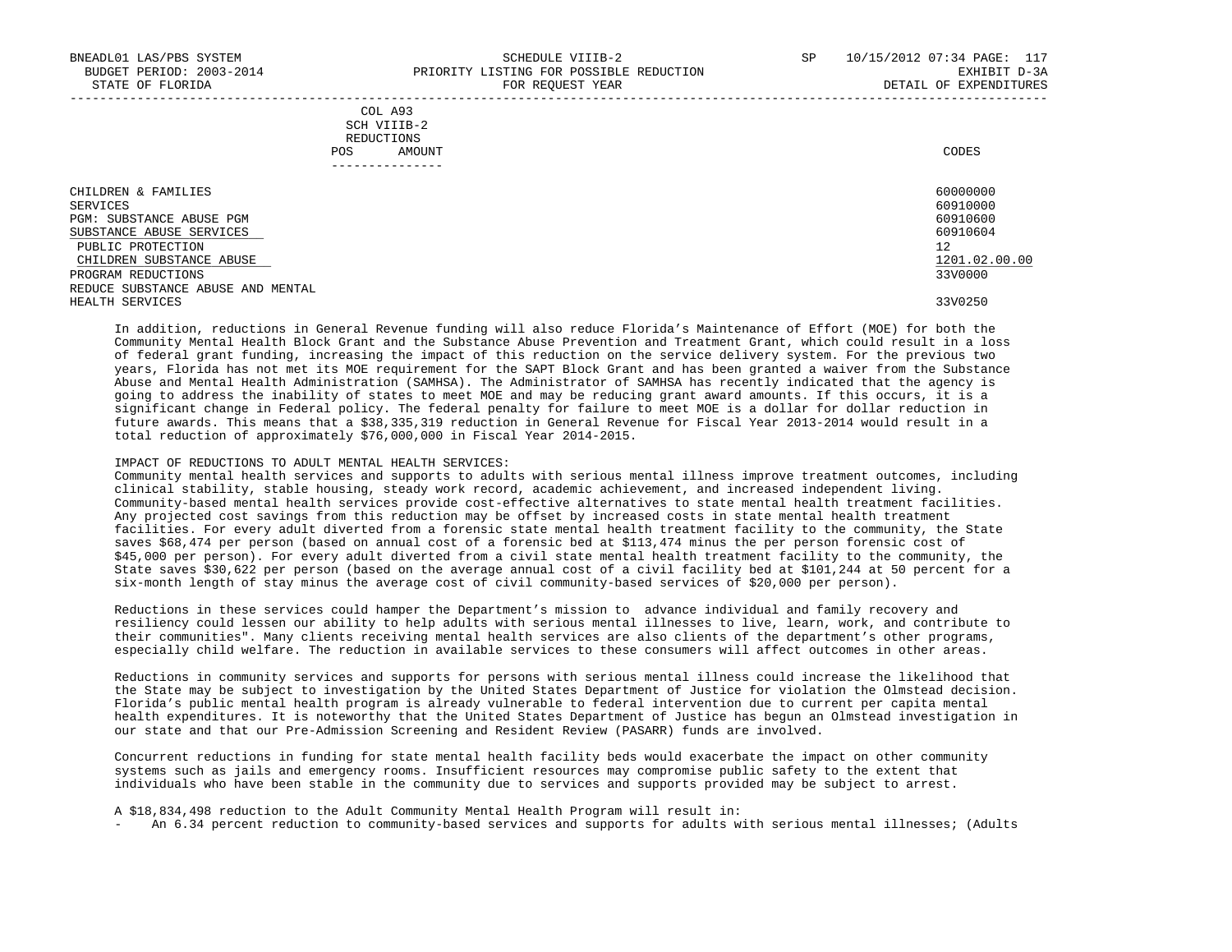| COL A93                                                                                        |
|------------------------------------------------------------------------------------------------|
| SCH VIIIB-2<br>the contract of the contract of the contract of the contract of the contract of |
| REDUCTIONS                                                                                     |
| CODES<br>AMOUNT                                                                                |
|                                                                                                |

| . _ _ _ _ _ _ _ _ _ _ _ _ _                             |                      |
|---------------------------------------------------------|----------------------|
| CHILDREN & FAMILIES                                     | 60000000             |
| SERVICES<br>PGM: SUBSTANCE ABUSE PGM                    | 60910000<br>60910600 |
| SUBSTANCE ABUSE SERVICES<br>PUBLIC PROTECTION           | 60910604<br>12       |
| CHILDREN SUBSTANCE ABUSE                                | 1201.02.00.00        |
| PROGRAM REDUCTIONS<br>REDUCE SUBSTANCE ABUSE AND MENTAL | 33V0000              |
| HEALTH SERVICES                                         | 33V0250              |

 with serious mental illnesses includes adults with severe and persistent mental illnesses, adults in crisis, as well as adults with community forensic involvement); and

 - 10,475 adults with serious mental illnesses per year not being served (estimate based on the amount of the proposed reduction divided by the Fiscal Year 2010-2011 average annual cost of \$1,798 per adult served in this program component). - Services eliminated include: Agape Family Ministry (provides Maintenance of Effort for the Community Mental Health Block Grant).

Additional cuts include approximately \$16.9 million for recovery and resiliency services.

The loss of \$18.8 million in Fiscal Year 2013-2014 would result in a dollar-for-dollar loss of \$37.7 million in Fiscal Year 2014-2015 due to not meeting the Maintenance of Effort requirement for the Community Mental Health Block Grant. This would also result in 20,950 adults not being served in Fiscal Year 2014-2015.

# IMPACT OF REDUCTIONS TO CHILDREN'S MENTAL HEALTH SERVICES:

 These funding reductions could hamper the Department's mission to advance individual and family recovery and resiliency and ensuring child safety and well-being. Community-based mental health services for children promote improved outcomes, such as school attendance, academic achievement, and decreased involvement in the juvenile justice and child welfare systems and are cost-effective alternatives to hospitalizations. For every child diverted from the Statewide Inpatient Psychiatric Program (SIPP) bed and served in the community, the State saves \$54,095 per child (based on annual cost of a SIPP inpatient bed at an all-inclusive cost of \$148,190 at \$406 per bed day at 50 percent for average six-month length of stay or \$74,095 minus the per child cost of \$20,000 for community-based mental health services).

A \$4,179,445 reduction to the Children's Community Mental Health Program will result in:

 - A 5.03 percent reduction to community-based services and supports for children with or at-risk of serious emotional disturbances. Many of these children and their families are involved with the child welfare system.

 - 2,605 children, and their families, per year will not be served (estimate based on the amount of the proposed reduction divided by the Fiscal Year 2010-2011 average annual cost of \$1,605 per child served in this program component).

- Services for children at risk of emotional disturbance and mental illness are eliminated.
- Reduces funding for treatment services for children.
- Eliminates General Revenue funding for residential treatment for non-Medicaid eligible children.
- Inability to meet the Maintenance of Effort requirement for the Community Mental Health Block Grant.
- The loss of \$270,000 for recovery and resiliency services in Fiscal Year 2013-2014 would result in a

 dollar-for-dollar loss of \$540,000 in Fiscal Year 2014-2015 due to not meeting the Maintenance of Effort requirement for the Community Mental Health Block Grant. This would also result in 337 additional children not being served in Fiscal Year 2014-2015.

### IMPACT OF REDUCTIONS TO ADULT SUBSTANCE ABUSE SERVICES:

 These reductions could hamper the Department's mission to advance individual and family recovery and resiliency and lessen our ability to help adults with substance use disorders to be contributing members of their community. They also could have a direct impact on the mission of ensuring child safety and well-being. Significant reductions in adult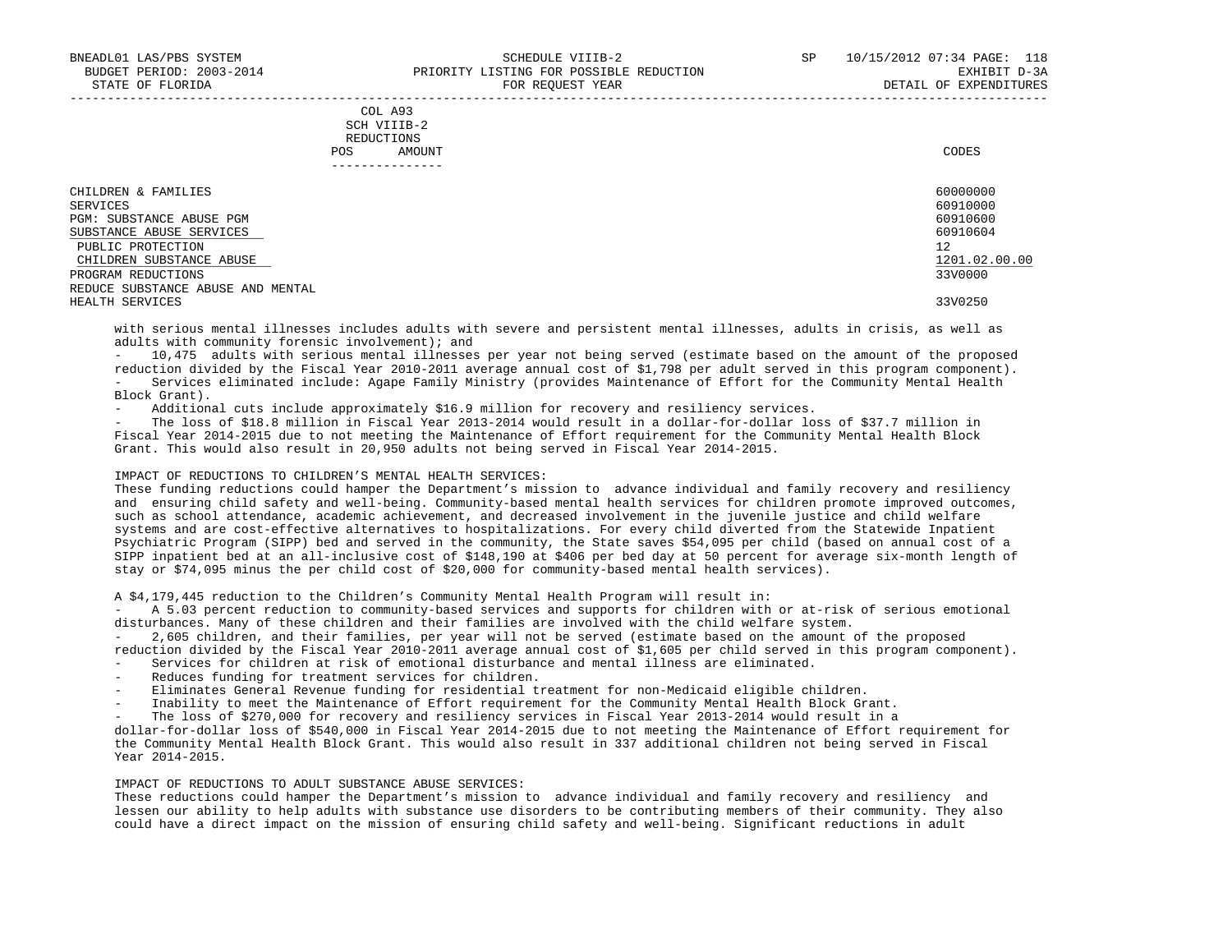| CHILDREN & FAMILIES               | 60000000      |
|-----------------------------------|---------------|
| SERVICES                          | 60910000      |
| PGM: SUBSTANCE ABUSE PGM          | 60910600      |
| SUBSTANCE ABUSE SERVICES          | 60910604      |
| PUBLIC PROTECTION                 | 12            |
| CHILDREN SUBSTANCE ABUSE          | 1201.02.00.00 |
| PROGRAM REDUCTIONS                | 33V0000       |
| REDUCE SUBSTANCE ABUSE AND MENTAL |               |
| HEALTH SERVICES                   | 33V0250       |

-----------------------------------------------------------------------------------------------------------------------------------

 substance abuse treatment and interventions will likely result in more children living in homes affected by substance abuse and domestic violence. Adult substance abuse services result in improved outcomes, such as increased completion of treatment, reduced arrest rates, increased stable housing, and work. Community-based substance abuse services are cost-effective alternatives to inpatient or residential treatment.

 In addition, reductions in General Revenue funding could reduce Florida's MOE for the Substance Abuse Prevention and Treatment (SAPT) Grant which may result in a loss of federal grant funding, increasing the impact of this reduction on the service delivery system. For the previous two years, Florida has not met its MOE requirement for the SAPT Block Grant and was granted a waiver from the SAMHSA. The Administrator of SAMHSA has recently indicated that the agency is going to address the inability of states to meet MOE and may be reducing grant award amounts, a significant change in Federal policy. The federal penalty for failure to meet MOE is a dollar for dollar reduction in future awards.

 Limited access to substance abuse treatment services may compromise public safety to the extent that individuals who have been stable in the community due to available services and supports may be subject to arrest. Crime and correctional facility admissions could increase and there is a likelihood that these adults will be served in more costly hospital-based detoxification and inpatient treatment. Estimates of possible costs to other systems include costs to emergency rooms for treatment of overdose (\$22,504 per episode), cost of alcohol-related traffic fatalities (\$635,000 per incident), and incarceration (\$19,473 per inmate per year).

A \$7,990,734 reduction to the Adult Substance Abuse Program will result in:

 - A 6.44 percent reduction to community-based services and supports for adults with substance use disorders. This includes adults in need of treatment and detoxification services.

 - 3,330 adults with substance use disorders per year will not be served (estimate based on the amount of the proposed reduction divided by the Fiscal Year 2010-2011 average annual cost of \$2,400 per adult served in this program component). - This reduction will significantly impact our ability to provide substance abuse treatment services to parents with

children in the child welfare system.

- Eliminates funding for special projects for adults.

Eliminates all adult prevention services.

Reduces capacity of substance abuse treatment services.

- Inability to meet Substance Abuse Prevention and Treatment Block Grant Maintenance of Effort requirement.

The loss of \$7.9 million in Fiscal Year 2013-2014 would result in a dollar-for-dollar loss of \$15.9 million in Fiscal Year 2014-2015 due to not meeting the Maintenance of Effort requirement for the Substance Abuse Prevention and Treatment Block Grant. This would also result in 6,659 adults not being served in Fiscal Year 2014-2015.

#### IMPACT OF REDUCTIONS TO CHILDREN'S SUBSTANCE ABUSE SERVICES:

 Reductions in funding for substance abuse prevention and treatment services for children could hamper the Department's mission to advance individual and family recovery and resiliency and could affect efforts to protect the safety of children and adolescents with or at-risk of substance use disorders and their families. These reductions could also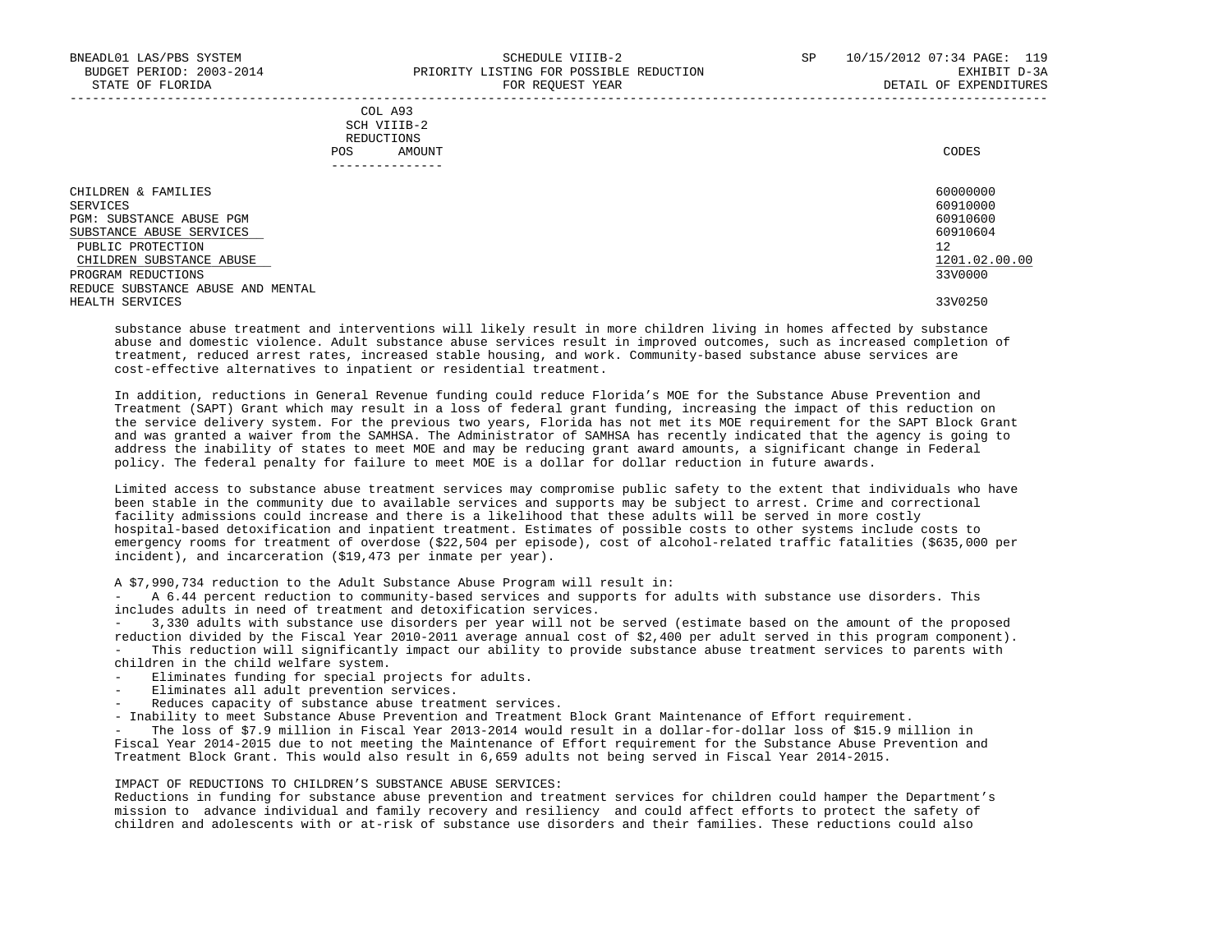| CHILDREN & FAMILIES               | 60000000      |
|-----------------------------------|---------------|
| SERVICES                          | 60910000      |
| PGM: SUBSTANCE ABUSE PGM          | 60910600      |
| SUBSTANCE ABUSE SERVICES          | 60910604      |
| PUBLIC PROTECTION                 | 12            |
| CHILDREN SUBSTANCE ABUSE          | 1201.02.00.00 |
| PROGRAM REDUCTIONS                | 33V0000       |
| REDUCE SUBSTANCE ABUSE AND MENTAL |               |
| HEALTH SERVICES                   | 33V0250       |

-----------------------------------------------------------------------------------------------------------------------------------

 affect DCF's ability to promote intact families living and working in their community and have a direct impact on the Depa Department's mission of ensuring child safety and well-being. Children's substance abuse services result in improved outcomes, such as increased completion of treatment, reduced arrest rates/juvenile justice interventions, more stable housing, and regular school attendance.

 Limiting the availability of community-based substance abuse prevention and treatment services for children and youth may contribute to a revolving door of arrests, delinquency, and juvenile justice interventions and the likelihood that children and adolescents will be diverted to more costly hospital-based inpatient facilities. Community-based children's substance abuse services are cost-effective alternatives to hospitalizations. The average cost for a hospital admission per person with a primary Substance Abuse and Mental Health diagnosis is \$4,410; cost per persons for completion of a juvenile justice program is \$39,427, and for out-of-home placement is \$28,184.

A \$7,783,441 reduction to the Children's Substance Abuse Program will result in:

 - A 10.72 percent reduction to community-based services and supports for children with substance use disorders. - 3,244 children and adolescents per year will not be served (estimate based on the amount of the proposed reduction divided by the Fiscal Year 2010-2011 average annual cost of \$2,400 per child served in this program component).

- Eliminates General Revenue funding for special projects for children.
- Eliminates General Revenue funding for prevention services for children and youth.
- Reduces funding for substance treatment for children.
- Inability to meet Substance Abuse Prevention and Treatment Block Grant Maintenance of Effort requirements.

 - The loss of \$7.7 million in Fiscal Year 2013-2014 would result in a dollar-for-dollar loss of \$15.5 million in Fiscal Year 2014-2015 due to not meeting the Maintenance of Effort requirement for the Substance Abuse Prevention and Treatment Block Grant. This would also result in 6,487 children not being served in Fiscal Year 2014-2015.

### JUSTIFICATION OR RATIONALE FOR ASSIGNING THE RELATIVE PRIORITY FOR REDUCTION:

 The Department of Children and Families conducted a comprehensive and detailed analysis of agency programs and the impact of General Revenue base budget funding reductions on program performance. Mandatory funding based on law, contract and requirements like federal maintenance of effort were considered as well. The goal was to identify ways to achieve General Revenue savings without lowering overall service value to Florida taxpayers. Department program managers, program experts, budget and financial experts, field and senior leadership were involved in a multi-step process. When the effort was completed the Department was able to identify a total savings of \$23,438,985 dollars and 52 FTE which could be recommended. These items are identified as priorities 1 through 15 in the VIIIB exercise and these reductions are recommended by the department. In addition the department has identified 146.5 positions in item 3300100 that should be eliminated from the department budget because these positions have become unfunded for various reasons related to management decisions designed to drive program improvement which has the effect of decreasing the size of government. The VIIIB exercise also contains another \$76,880,635 dollars in priorities 16 through 27. Although these items also emerged from the VIIIB exercise effort identified above they are not department recommendations. Rather they are a listing of possible reductions in order of Department priority if additional budget reductions related to General Revenue funding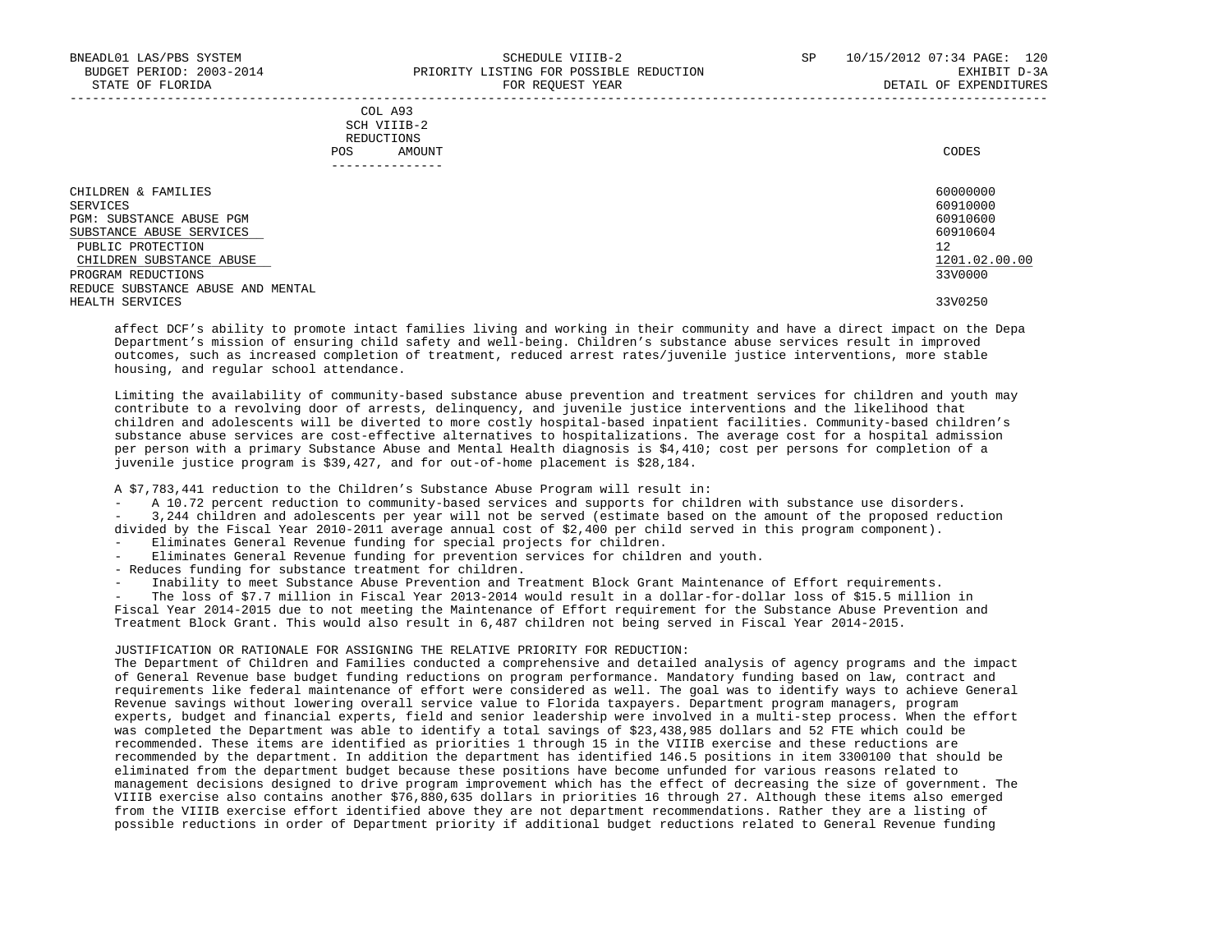| CHILDREN & FAMILIES               | 60000000      |
|-----------------------------------|---------------|
| SERVICES                          | 60910000      |
| PGM: SUBSTANCE ABUSE PGM          | 60910600      |
| SUBSTANCE ABUSE SERVICES          | 60910604      |
| PUBLIC PROTECTION                 | 12            |
| CHILDREN SUBSTANCE ABUSE          | 1201.02.00.00 |
| PROGRAM REDUCTIONS                | 33V0000       |
| REDUCE SUBSTANCE ABUSE AND MENTAL |               |
| HEALTH SERVICES                   | 33V0250       |

-----------------------------------------------------------------------------------------------------------------------------------

were determined to be necessary during the appropriation process.

#### CALCULATION METHODOLOGY:

 The Substance Abuse and Mental Health program prioritized the proposed budget reductions based on the statutory criteria for priority populations, services, and program office responsibilities that are defined in Chapters 394 and 397, Florida Statutes. Based on the statutes, funds were selected for reduction as follows:

 - Special projects for recovery and resiliency services, excluding special projects for crisis services, pregnant women, and children and parents involved in the child welfare system;

- Prevention services and services to at-risk;
- Recovery and resiliency services;
- Crisis services/detoxification services; and

- Statutory responsibilities of the Substance Abuse and Mental Health program.

 IS A STATUTORY CHANGE REQUIRED TO IMPLEMENT THE REDUCTION: Not applicable.

 DISTRIBUTION METHODOLOGIES USED TO DISTRIBUTE THE REDUCTION TO OTHER ENTITIES AND THE IMPACTS TO THOSE ENTITIES: Not applicable.<br>\*\*\*\*\*\*\*\*\*\*\*\*\*\*\*\*\*\*\*\* \*\*\*\*\*\*\*\*\*\*\*\*\*\*\*\*\*\*\*\*\*\*\*\*\*\*\*\*\*\*\*\*\*\*\*\*\*\*\*\*\*\*\*\*\*\*\*\*\*\*\*\*\*\*\*\*\*\*\*\*\*\*\*\*\*\*\*\*\*\*\*\*\*\*\*\*\*\*\*\*\*\*\*\*\*\*\*\*\*\*\*\*\*\*\*\*\*\*\*\*\*\*\*\*\*\*\*\*\*\*\*\*\*\*\*\*\*\*\*\*\*\*\*\*\*\*\*

| REDUCE SOCIAL SERVICES BLOCK GRANT |            |                  |         |
|------------------------------------|------------|------------------|---------|
| TRUST FUND                         |            |                  | 33V7320 |
| SPECIAL CATEGORIES                 |            |                  | 100000  |
| G/A-CHLD/ADOS SUB ABSE SVC         |            |                  | 100420  |
| -FEDERL<br>SOCIAL SVCS BLK GRT TF  | $72.295 -$ |                  | 2639 3  |
|                                    |            |                  |         |
|                                    |            |                  |         |
| AGENCY ISSUE NARRATIVE:            |            |                  |         |
| SCH VIIIB-2 NARR 13-14 NARRATIVE:  |            | IT COMPONENT? NO |         |
| PRIORITY #26                       |            |                  |         |

 Priority numbers 1 through 14 and 21 are agency recommended reductions. The remaining priority numbers are not recommended by the agency but are in priority order if further reductions are required. This issue is priority number 26.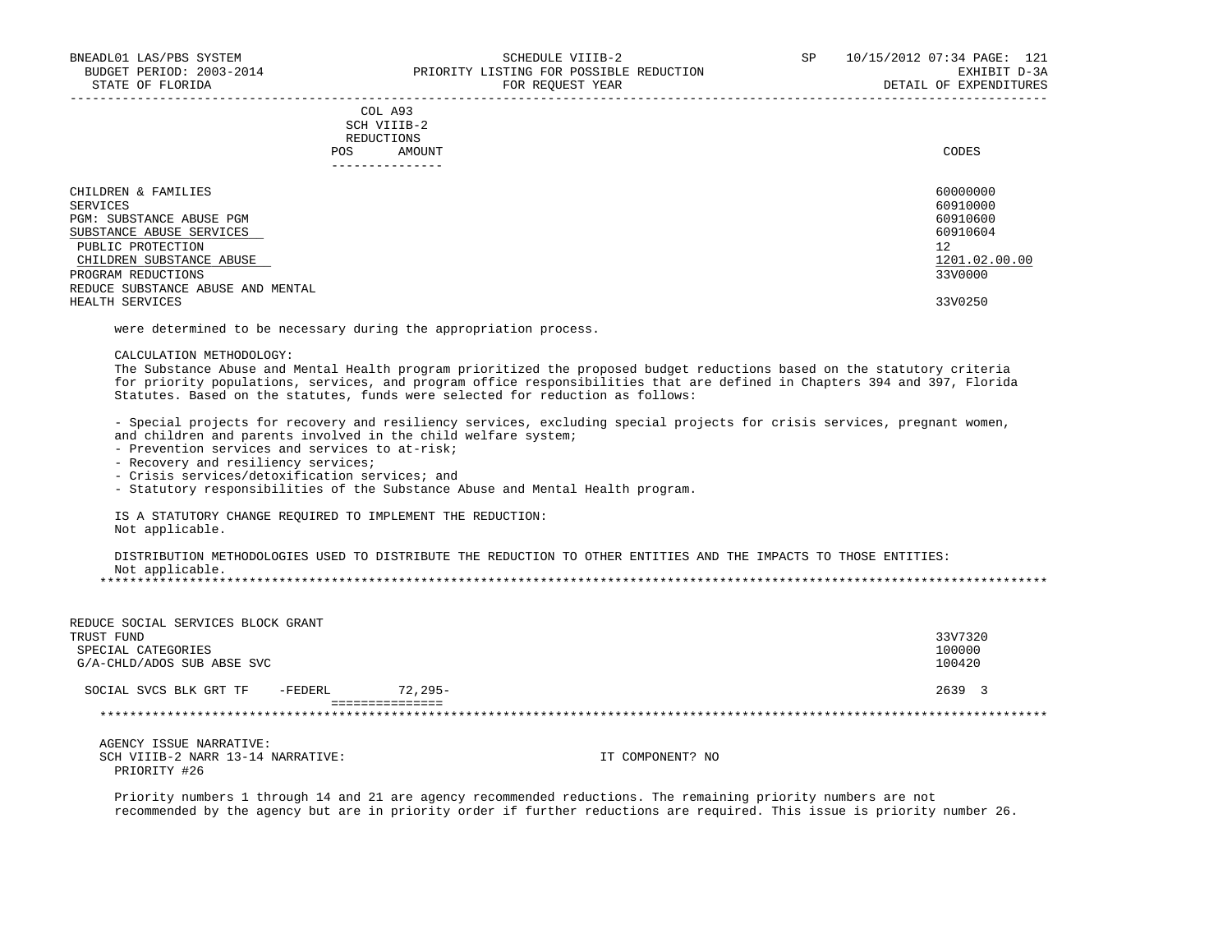### COL A93 SCH VIIIB-2 REDUCTIONS POS AMOUNT CODES ---------------

| CHILDREN & FAMILIES                | 60000000      |
|------------------------------------|---------------|
| SERVICES                           | 60910000      |
| PGM: SUBSTANCE ABUSE PGM           | 60910600      |
| SUBSTANCE ABUSE SERVICES           | 60910604      |
| PUBLIC PROTECTION                  | 12            |
| CHILDREN SUBSTANCE ABUSE           | 1201.02.00.00 |
| PROGRAM REDUCTIONS                 | 33V0000       |
| REDUCE SOCIAL SERVICES BLOCK GRANT |               |
| TRUST FUND                         | 33V7320       |

ISSUE TITLE: Reduce Social Services Block Grant Trust Fund

HOW WILL THE REDUCTION WILL IMPACT CLIENTS, AGENCY OPERATIONS, OTHER PROGRAM AREAS, ETC.:

 The Department was assigned a target for the Social Services Block Grant (SSBG) federal funds. These funds are utilized by the legislature within the agency's Executive Direction and Support Services, Family Safety and Preservation Services, Mental Health Services and Substance Abuse Services budget entities in accordance with legislative decisions. Anything other than a reduction in proportion to the legislative allocation decision would appear to be a violation of legislative intent. Therefore, the Department has assigned the reduction amounts in the SSBG federal funds in proportion to the amount legislatively allocated.

JUSTIFICATION OR RATIONALE FOR ASSIGNING THE RELATIVE PRIORITY FOR REDUCTION:

 The Department of Children and Families conducted a comprehensive and detailed analysis of agency programs and the impact of General Revenue base budget funding reductions on program performance. Mandatory funding based on law, contract and requirements like federal maintenance of effort were considered as well. The goal was to identify ways to achieve General Revenue savings without lowering overall service value to Florida taxpayers. Department program managers, program experts, budget and financial experts, field and senior leadership were involved in a multi-step process. When the effort was completed the Department was able to identify a total savings of \$23,438,985 dollars and 52 FTE which could be recommended. These items are identified as priorities 1 through 15 in the VIIIB exercise and these reductions are recommended by the department. In addition, the department has identified 146.5 positions in item 3300100 that should be eliminated from the department budget because these positions have become unfunded for various reasons related to management decisions designed to drive program improvement which has the effect of decreasing the size of government. The VIIIB exercise also contains another \$76,880,635 dollars in priorities 16 through 27. Although these items also emerged from the VIIIB exercise effort identified above they are not department recommendations. Rather they are a listing of possible reductions in order of Department priority if additional budget reductions related to General Revenue funding were determined to be necessary during the appropriation process.

CALCULATION METHODOLOGY:

Not applicable

IS A STATUTORY CHANGE REQUIRED TO IMPLEMENT THE REDUCTION:

Not applicable

DISTRIBUTION METHODOLOGIES USED TO DISTRIBUTE THE REDUCTION TO OTHER ENTITIES AND THE IMPACTS TO THOSE ENTITIES: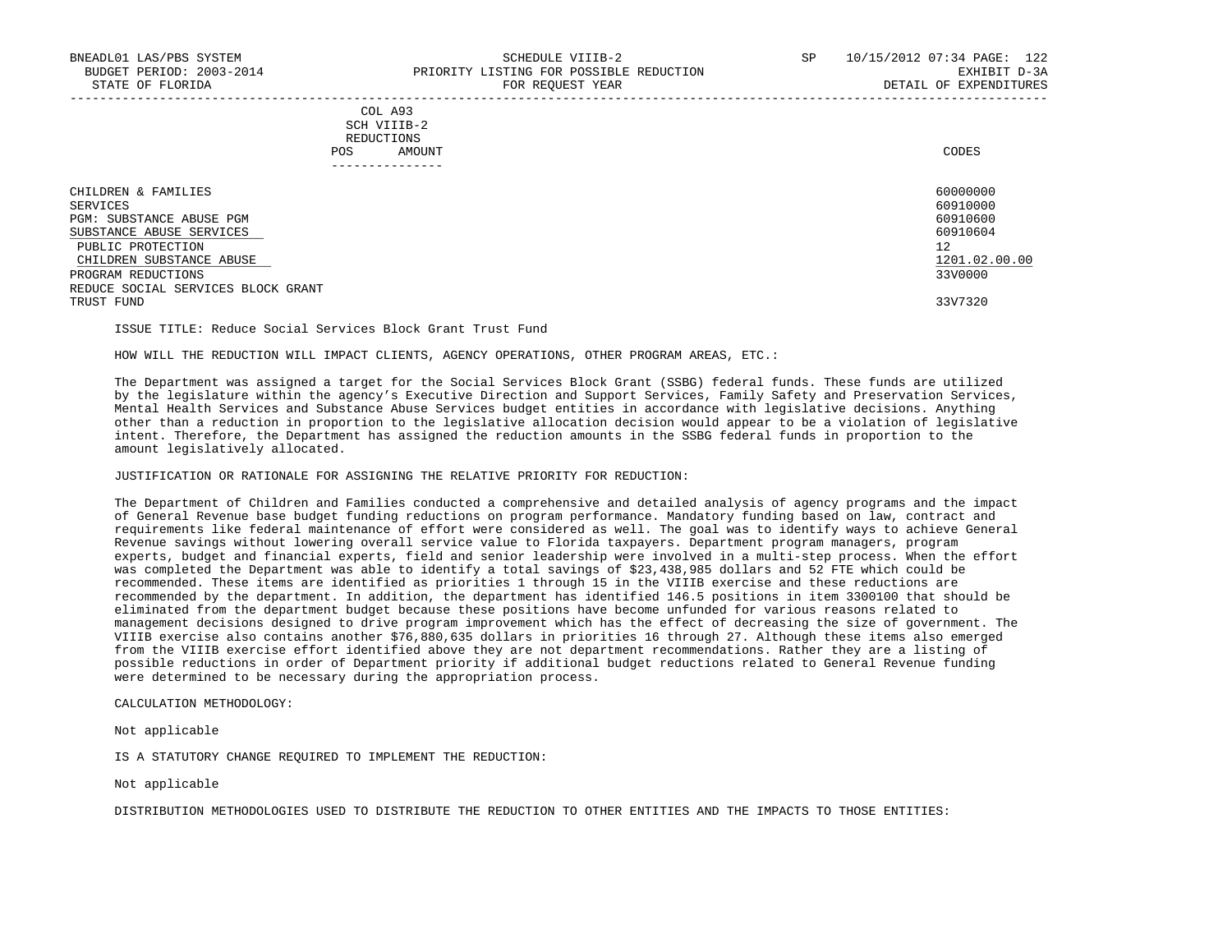| BNEADL01 LAS/PBS SYSTEM<br>BUDGET PERIOD: 2003-2014<br>STATE OF FLORIDA                                                                                                                                                              |                                             | SCHEDULE VIIIB-2<br>PRIORITY LISTING FOR POSSIBLE REDUCTION<br>FOR REQUEST YEAR | SP | 10/15/2012 07:34 PAGE: 123<br>EXHIBIT D-3A<br>DETAIL OF EXPENDITURES                      |
|--------------------------------------------------------------------------------------------------------------------------------------------------------------------------------------------------------------------------------------|---------------------------------------------|---------------------------------------------------------------------------------|----|-------------------------------------------------------------------------------------------|
|                                                                                                                                                                                                                                      | COL A93<br>SCH VIIIB-2<br>REDUCTIONS<br>POS | AMOUNT                                                                          |    | CODES                                                                                     |
| CHILDREN & FAMILIES<br>SERVICES<br>PGM: SUBSTANCE ABUSE PGM<br>SUBSTANCE ABUSE SERVICES<br>PUBLIC PROTECTION<br>CHILDREN SUBSTANCE ABUSE<br>PROGRAM REDUCTIONS<br>REDUCE SOCIAL SERVICES BLOCK GRANT<br>TRUST FUND<br>Not applicable |                                             |                                                                                 |    | 60000000<br>60910000<br>60910600<br>60910604<br>12<br>1201.02.00.00<br>33V0000<br>33V7320 |
| REDUCE TEMPORARY ASSISTANCE TO<br>NEEDY FAMILIES<br>SPECIAL CATEGORIES<br>G/A-CHLD/ADOS SUB ABSE SVC                                                                                                                                 |                                             |                                                                                 |    | 33V7330<br>100000<br>100420                                                               |
| $-FEDERL$<br>WELFARE TRANSITION TF                                                                                                                                                                                                   | ===============                             | 44,682-                                                                         |    | 2401 3                                                                                    |
|                                                                                                                                                                                                                                      |                                             |                                                                                 |    |                                                                                           |
| AGENCY ISSUE NARRATIVE:<br>SCH VIIIB-2 NARR 13-14 NARRATIVE:<br>PRIORITY #27                                                                                                                                                         |                                             | IT COMPONENT? NO                                                                |    |                                                                                           |

 Priority numbers 1 through 14 and 21 are agency recommended reductions. The remaining priority numbers are not recommended by the agency but are in priority order if further reductions are required. This issue is priority number 27.

ISSUE TITLE: Reduce Welfare Transition Trust Fund

HOW WILL THE REDUCTION WILL IMPACT CLIENTS, AGENCY OPERATIONS, OTHER PROGRAM AREAS, ETC.:

 The Department was assigned a target for the Welfare Transition Trust Fund (WTTF). These funds are utilized by the legislature within the agency's Executive Direction and Support Services, Family Safety and Preservation Services, Mental Health Services, Substance Abuse Services, and Economic Self Sufficiency Services budget entities in accordance with legislative decisions. Anything other than a reduction in proportion to the legislative allocation decision would appear to be a violation of legislative intent. Therefore, the Department has assigned the reduction amounts in the SSBG federal funds in proportion to the amount legislatively allocated.

JUSTIFICATION OR RATIONALE FOR ASSIGNING THE RELATIVE PRIORITY FOR REDUCTION:

 The Department of Children and Families conducted a comprehensive and detailed analysis of agency programs and the impact of General Revenue base budget funding reductions on program performance. Mandatory funding based on law, contract and requirements like federal maintenance of effort were considered as well. The goal was to identify ways to achieve General Revenue savings without lowering overall service value to Florida taxpayers. Department program managers, program experts, budget and financial experts, field and senior leadership were involved in a multi-step process. When the effort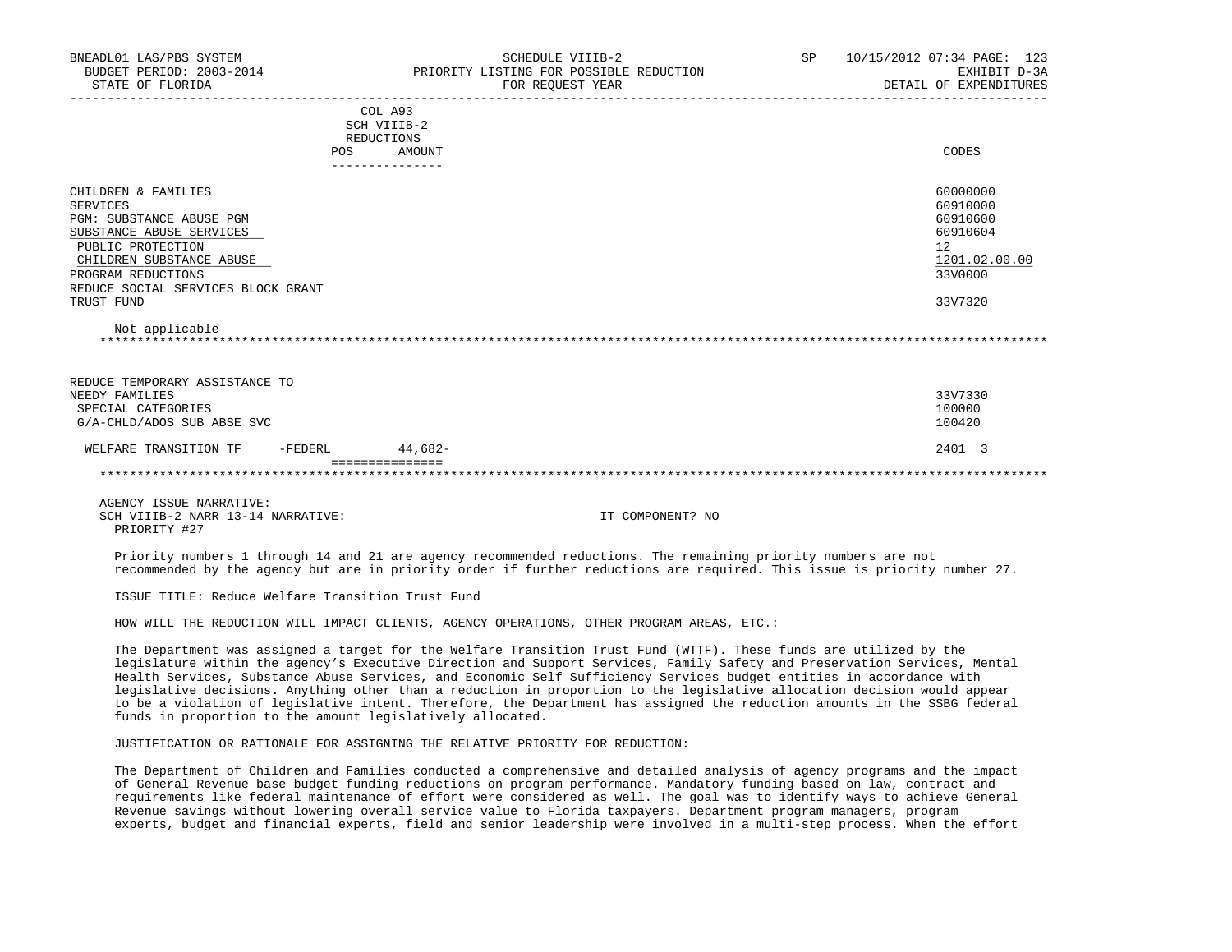| BNEADL01 LAS/PBS SYSTEM<br>BUDGET PERIOD: 2003-2014<br>STATE OF FLORIDA |      | SCHEDULE VIIIB-2<br>PRIORITY LISTING FOR POSSIBLE REDUCTION<br>FOR REOUEST YEAR | SP | 10/15/2012 07:34 PAGE: 124<br>EXHIBIT D-3A<br>DETAIL OF EXPENDITURES |
|-------------------------------------------------------------------------|------|---------------------------------------------------------------------------------|----|----------------------------------------------------------------------|
|                                                                         | POS. | COL A93<br>SCH VIIIB-2<br>REDUCTIONS<br>AMOUNT                                  |    | CODES                                                                |
| CHILDREN & FAMILIES                                                     |      |                                                                                 |    | 60000000                                                             |
| SERVICES                                                                |      |                                                                                 |    | 60910000                                                             |
| PGM: SUBSTANCE ABUSE PGM                                                |      |                                                                                 |    | 60910600                                                             |
| SUBSTANCE ABUSE SERVICES                                                |      |                                                                                 |    | 60910604                                                             |
| PUBLIC PROTECTION                                                       |      |                                                                                 |    | 12                                                                   |
| CHILDREN SUBSTANCE ABUSE                                                |      |                                                                                 |    | 1201.02.00.00                                                        |
| PROGRAM REDUCTIONS                                                      |      |                                                                                 |    | 33V0000                                                              |
| REDUCE TEMPORARY ASSISTANCE TO                                          |      |                                                                                 |    |                                                                      |
| NEEDY FAMILIES                                                          |      |                                                                                 |    | 33V7330                                                              |

 was completed the Department was able to identify a total savings of \$23,438,985 dollars and 52 FTE which could be recommended. These items are identified as priorities 1 through 15 in the VIIIB exercise and these reductions are recommended by the department. In addition, the department has identified 146.5 positions in item 3300100 that should be eliminated from the department budget because these positions have become unfunded for various reasons related to management decisions designed to drive program improvement which has the effect of decreasing the size of government. The VIIIB exercise also contains another \$76,880,635 dollars in priorities 16 through 27. Although these items also emerged from the VIIIB exercise effort identified above they are not department recommendations. Rather they are a listing of possible reductions in order of Department priority if additional budget reductions related to General Revenue funding were determined to be necessary during the appropriation process.

CALCULATION METHODOLOGY:

Not applicable

IS A STATUTORY CHANGE REQUIRED TO IMPLEMENT THE REDUCTION:

Not applicable

DISTRIBUTION METHODOLOGIES USED TO DISTRIBUTE THE REDUCTION TO OTHER ENTITIES AND THE IMPACTS TO THOSE ENTITIES:

| Not applicable |
|----------------|
|                |

| TOTAL: CHILDREN SUBSTANCE ABUSE |            | 1201.02.00.00 |
|---------------------------------|------------|---------------|
| BY FUND TYPE                    |            |               |
| GENERAL REVENUE FUND            | 7,783,441– | 1000          |
| TRUST FUNDS                     | $116.977-$ | 2000          |
|                                 |            |               |
| TOTAL PROG COMP                 | 7,900,418- |               |
|                                 |            |               |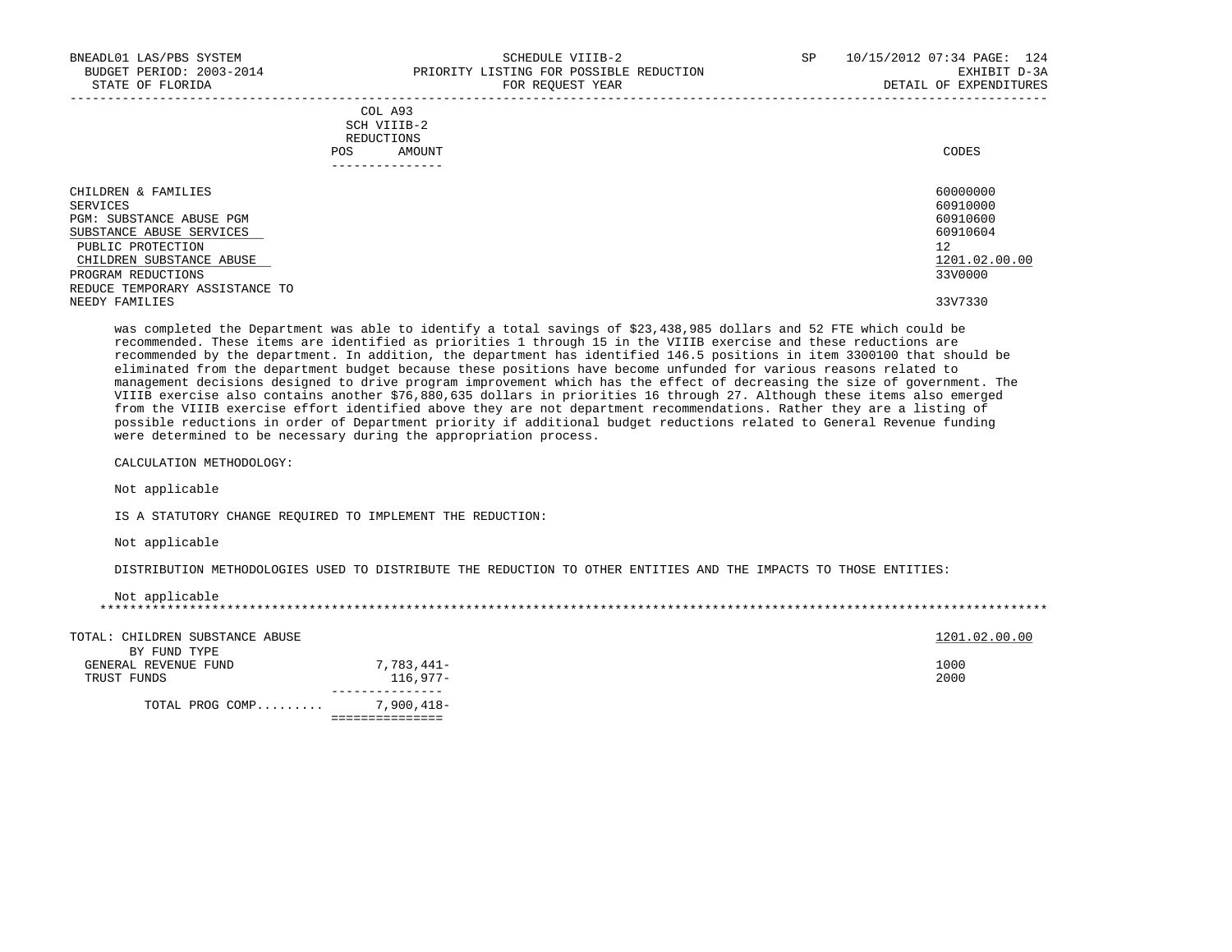|                                  | <b>POS</b> | COL A93<br>SCH VIIIB-2<br>REDUCTIONS<br>AMOUNT | CODES         |
|----------------------------------|------------|------------------------------------------------|---------------|
| CHILDREN & FAMILIES              |            |                                                | 60000000      |
| SERVICES                         |            |                                                | 60910000      |
| PGM: SUBSTANCE ABUSE PGM         |            |                                                | 60910600      |
| SUBSTANCE ABUSE SERVICES         |            |                                                | 60910604      |
| PUBLIC PROTECTION                |            |                                                | 12            |
| ADULT SUBSTANCE ABUSE            |            |                                                | 1201.03.00.00 |
| PROGRAM REDUCTIONS               |            |                                                | 33V0000       |
| SUBSTANCE ABUSE REVERSION TARGET |            |                                                | 33V0240       |
| SPECIAL CATEGORIES               |            |                                                | 100000        |
| G/A-COM SUB ABUSE SVCS           |            |                                                | 100618        |
| GENERAL REVENUE FUND             | $-MATCH$   | $35,999-$                                      | 1000 2        |
|                                  |            |                                                |               |
|                                  |            |                                                |               |

 AGENCY ISSUE NARRATIVE: SCH VIIIB-2 NARR 13-14 NARRATIVE: IT COMPONENT? NO PRIORITY #13

 Priority numbers 1 through 14 and 21 are agency recommended reductions. The remaining priority numbers are not recommended by the agency but are in priority order if further reductions are required. This issue is priority number 13.

ISSUE TITLE: Substance Abuse Reversion Target

 HOW THE REDUCTION WILL IMPACT CLIENTS, AGENCY OPERATIONS, OTHER PROGRAM AREAS, ETC.: This reduction is not expected to have any impact on DCF's clients nor agency operations.

# JUSTIFICATION OR RATIONALE FOR ASSIGNING THE RELATIVE PRIORITY FOR REDUCTION:

 The Department of Children and Families conducted a comprehensive and detailed analysis of agency programs and the impact of General Revenue base budget funding reductions on program performance. Mandatory funding based on law, contract and requirements like federal maintenance of effort were considered as well. The goal was to identify ways to achieve General Revenue savings without lowering overall service value to Florida taxpayers. Department program managers, program experts, budget and financial experts, field and senior leadership were involved in a multi-step process. When the effort was completed the Department was able to identify a total savings of \$23,438,985 dollars and 52 FTE which could be recommended. These items are identified as priorities 1 through 15 in the VIIIB exercise and these reductions are recommended by the department. In addition the department has identified 146.5 positions in item 3300100 that should be eliminated from the department budget because these positions have become unfunded for various reasons related to management decisions designed to drive program improvement which has the effect of decreasing the size of government. The VIIIB exercise also contains another \$76,880,635 dollars in priorities 16 through 27. Although these items also emerged from the VIIIB exercise effort identified above they are not department recommendations. Rather they are a listing of possible reductions in order of Department priority if additional budget reductions related to General Revenue funding were determined to be necessary during the appropriation process.

#### CALCULATION METHODOLOGY:

 The reduction amount was reverted in FY 2011-2012 and the reduction will be taken in the Outreach to the Elderly for Medical Compliance Program, whose goals do not align with the strategic priorities of the Department of Children and Families. Medication compliance, medication coordination, and hospital-based injury follow-up services are program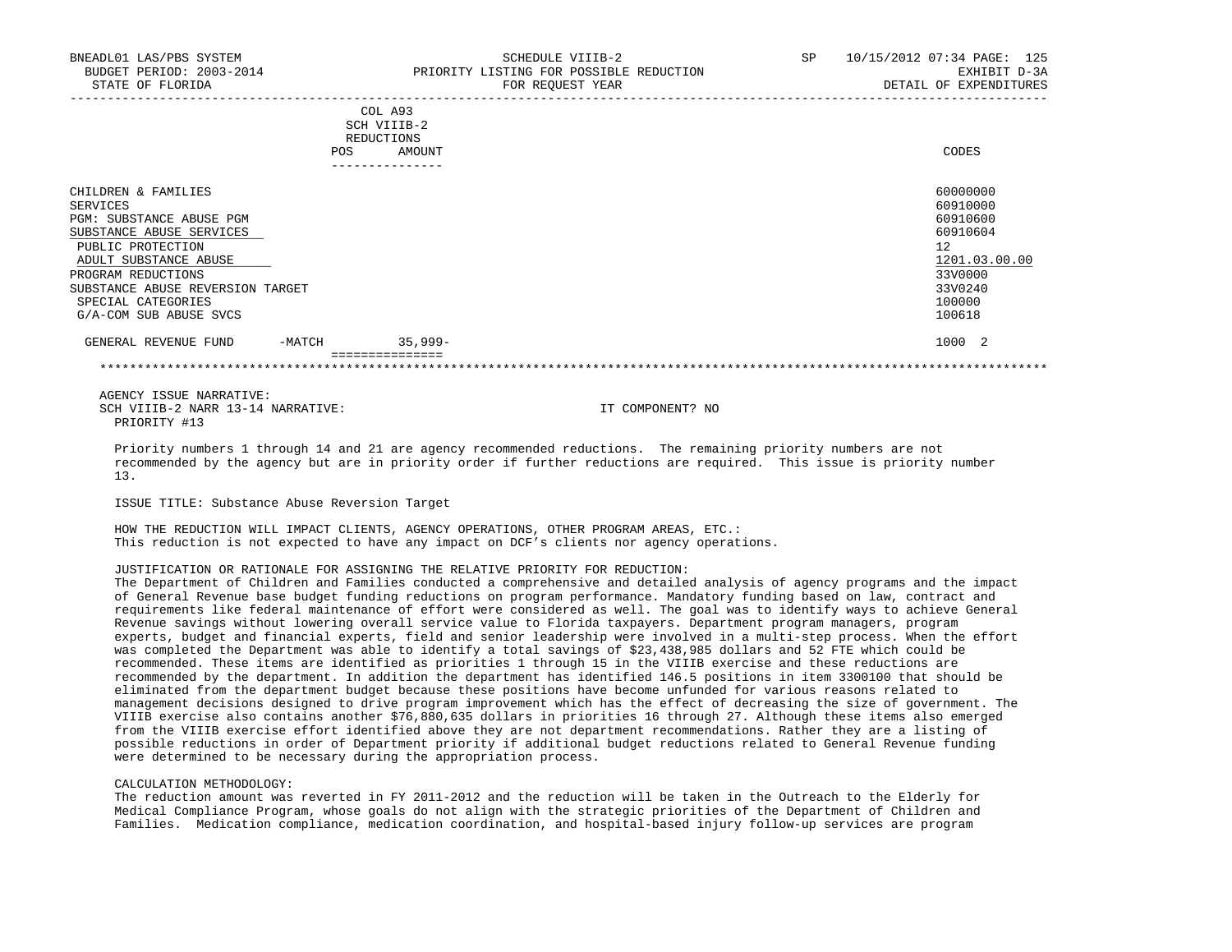### COL A93 SCH VIIIB-2 REDUCTIONS POS AMOUNT CODES AND A LOCAL AND LOCAL AND LOCAL AND LOCAL AND LOCAL AND LOCAL AND LOCAL AND LOCAL AND LOCAL AND LOCAL AND LOCAL AND LOCAL AND LOCAL AND LOCAL AND LOCAL AND LOCAL AND LOCAL AND LOCAL AND LOCAL AND LOCAL AND ---------------

| CHILDREN & FAMILIES              | 60000000      |
|----------------------------------|---------------|
| SERVICES                         | 60910000      |
| PGM: SUBSTANCE ABUSE PGM         | 60910600      |
| SUBSTANCE ABUSE SERVICES         | 60910604      |
| PUBLIC PROTECTION                | 12            |
| ADULT SUBSTANCE ABUSE            | 1201.03.00.00 |
| PROGRAM REDUCTIONS               | 33V0000       |
| SUBSTANCE ABUSE REVERSION TARGET | 33V0240       |

-----------------------------------------------------------------------------------------------------------------------------------

domains that fall under the purview of the Department of Health and/or the Agency for Health Care Administration.

 The Outreach to the Elderly for Medical Compliance Program provides services to elderly patients who have legitimate prescriptions they generally intend to take as prescribed. In contrast, DCF's Substance Abuse and Mental Health Program Office works to reduce the incidence of nonmedical prescription drug use and treat prescription drug use disorders. Nonmedical prescription drug use refers to the use of pharmaceuticals without a prescription or the use of pharmaceuticals simply for the experience or feelings they produce (i.e., euphoria/pleasure).

 IS A STATUTORY CHANGE REQUIRED TO IMPLEMENT THE REDUCTION: Not applicable.

 DISTRIBUTION METHODOLOGIES USED TO DISTRIBUTE THE REDUCTION TO OTHER ENTITIES AND THE IMPACTS TO THOSE ENTITIES: Not applicable. \*\*\*\*\*\*\*\*\*\*\*\*\*\*\*\*\*\*\*\*\*\*\*\*\*\*\*\*\*\*\*\*\*\*\*\*\*\*\*\*\*\*\*\*\*\*\*\*\*\*\*\*\*\*\*\*\*\*\*\*\*\*\*\*\*\*\*\*\*\*\*\*\*\*\*\*\*\*\*\*\*\*\*\*\*\*\*\*\*\*\*\*\*\*\*\*\*\*\*\*\*\*\*\*\*\*\*\*\*\*\*\*\*\*\*\*\*\*\*\*\*\*\*\*\*\*\*

| REDUCE SUBSTANCE ABUSE AND MENTAL<br>HEALTH SERVICES<br>SPECIAL CATEGORIES<br>G/A-COM SUB ABUSE SVCS |          |                 | 33V0250<br>100000<br>100618 |
|------------------------------------------------------------------------------------------------------|----------|-----------------|-----------------------------|
| GENERAL REVENUE FUND                                                                                 | $-MATCH$ | $6,640,593-$    | 1000 2                      |
|                                                                                                      |          | :============== |                             |
| CONTRACTED SERVICES                                                                                  |          |                 | 100777                      |
| GENERAL REVENUE FUND                                                                                 | -MATCH   | 1,314,142-      | 1000 2                      |
| TOTAL: REDUCE SUBSTANCE ABUSE AND MENTAL<br>HEALTH SERVICES                                          |          | =============== | 33V0250                     |
| TOTAL ISSUE                                                                                          |          | 7,954,735-      |                             |
|                                                                                                      |          | =============== |                             |
|                                                                                                      |          |                 |                             |

 AGENCY ISSUE NARRATIVE: SCH VIIIB-2 NARR 13-14 NARRATIVE: IT COMPONENT? NO PRIORITY #25

Priority numbers 1 through 14, and 21 are agency recommended reductions. The remaining priority numbers are not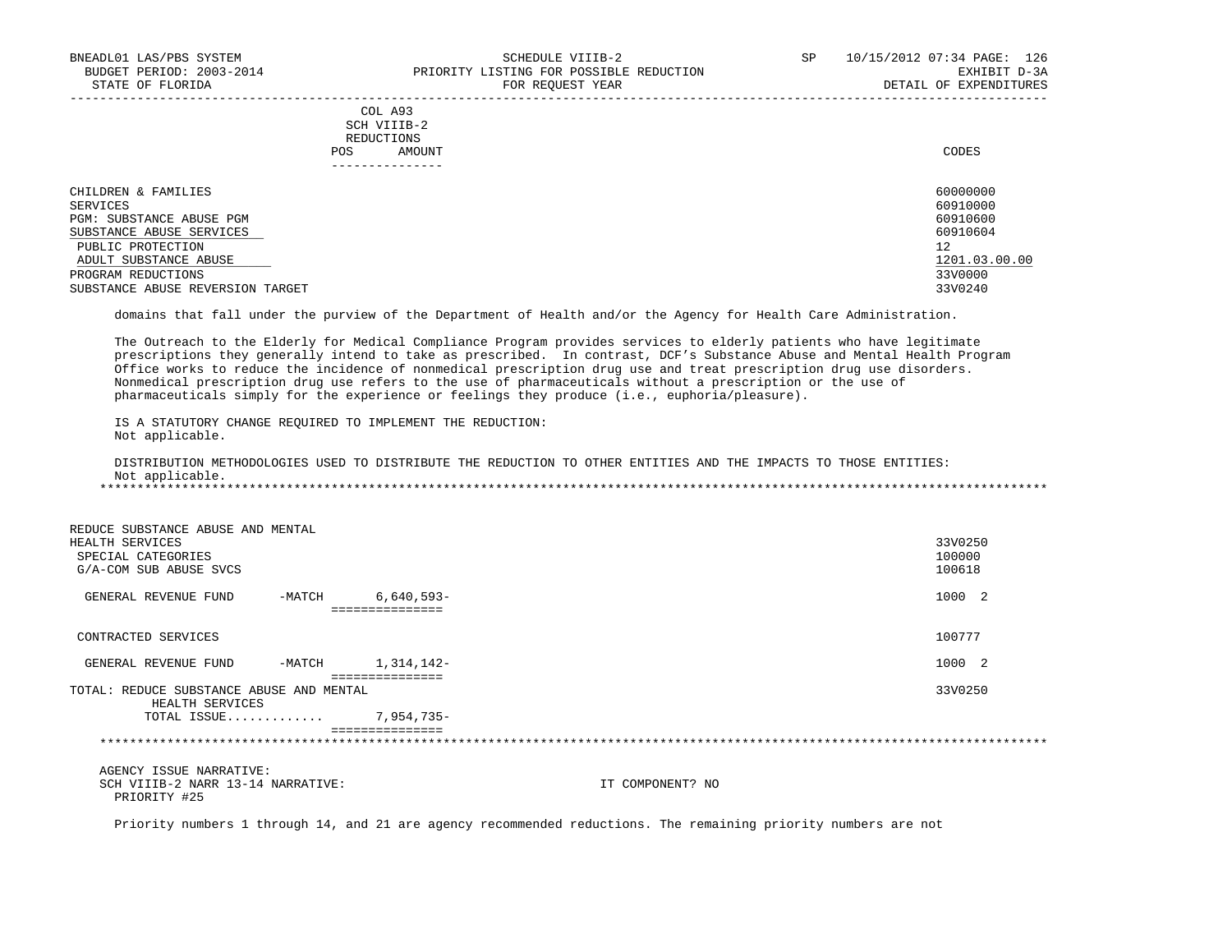### COL A93 SCH VIIIB-2 REDUCTIONS POS AMOUNT CODES ---------------

| CHILDREN & FAMILIES               | 60000000      |
|-----------------------------------|---------------|
| SERVICES                          | 60910000      |
| PGM: SUBSTANCE ABUSE PGM          | 60910600      |
| SUBSTANCE ABUSE SERVICES          | 60910604      |
| PUBLIC PROTECTION                 | 12            |
| ADULT SUBSTANCE ABUSE             | 1201.03.00.00 |
| PROGRAM REDUCTIONS                | 33V0000       |
| REDUCE SUBSTANCE ABUSE AND MENTAL |               |
| HEALTH SERVICES                   | 33V0250       |

recommended by the agency but are in priority order if further reductions are required. This issue is priority number 25.

ISSUE TITLE: Reduce Substance Abuse and Mental Health Services

HOW THE REDUCTION WILL IMPACT CLIENTS, AGENCY OPERATIONS, OTHER PROGRAM AREAS, ETC.:

 Reductions in funding for Substance Abuse and Mental Health services, at this point in time, will jeopardize the current Substance Abuse and Mental Health service delivery system restructuring and the transition to a managed care model through use of managing entities. The managing entities are responsible for implementing a system of care within their designated regions and are required by contract to:

- Limit administrative costs to less than 15 percent total for managing entity and providers;
- Achieve performance standards that will result in saving 3.50 percent per year while increasing numbers served;
- Maintaining a minimum level of provider and consumer satisfaction;
- Redirecting funding from residential to community-based services;
- Expending at least 80 percent of their funds on evidence-based practices

 Fiscal Year 2012-2013 reductions, in addition to the performance expectations already required by contract, will create financial instability during the first year of managing entity implementation.

 In addition, reductions in General Revenue funding will also reduce Florida's Maintenance of Effort (MOE) for both the Community Mental Health Block Grant and the Substance Abuse Prevention and Treatment Grant, which could result in a loss of federal grant funding, increasing the impact of this reduction on the service delivery system. For the previous two years, Florida has not met its MOE requirement for the SAPT Block Grant and has been granted a waiver from the Substance Abuse and Mental Health Administration (SAMHSA). The Administrator of SAMHSA has recently indicated that the agency is going to address the inability of states to meet MOE and may be reducing grant award amounts. If this occurs, it is a significant change in Federal policy. The federal penalty for failure to meet MOE is a dollar for dollar reduction in future awards. This means that a \$38,335,319 reduction in General Revenue for Fiscal Year 2013-2014 would result in a total reduction of approximately \$76,000,000 in Fiscal Year 2014-2015.

#### IMPACT OF REDUCTIONS TO ADULT MENTAL HEALTH SERVICES:

 Community mental health services and supports to adults with serious mental illness improve treatment outcomes, including clinical stability, stable housing, steady work record, academic achievement, and increased independent living. Community-based mental health services provide cost-effective alternatives to state mental health treatment facilities. Any projected cost savings from this reduction may be offset by increased costs in state mental health treatment facilities. For every adult diverted from a forensic state mental health treatment facility to the community, the State saves \$68,474 per person (based on annual cost of a forensic bed at \$113,474 minus the per person forensic cost of \$45,000 per person). For every adult diverted from a civil state mental health treatment facility to the community, the State saves \$30,622 per person (based on the average annual cost of a civil facility bed at \$101,244 at 50 percent for a six-month length of stay minus the average cost of civil community-based services of \$20,000 per person).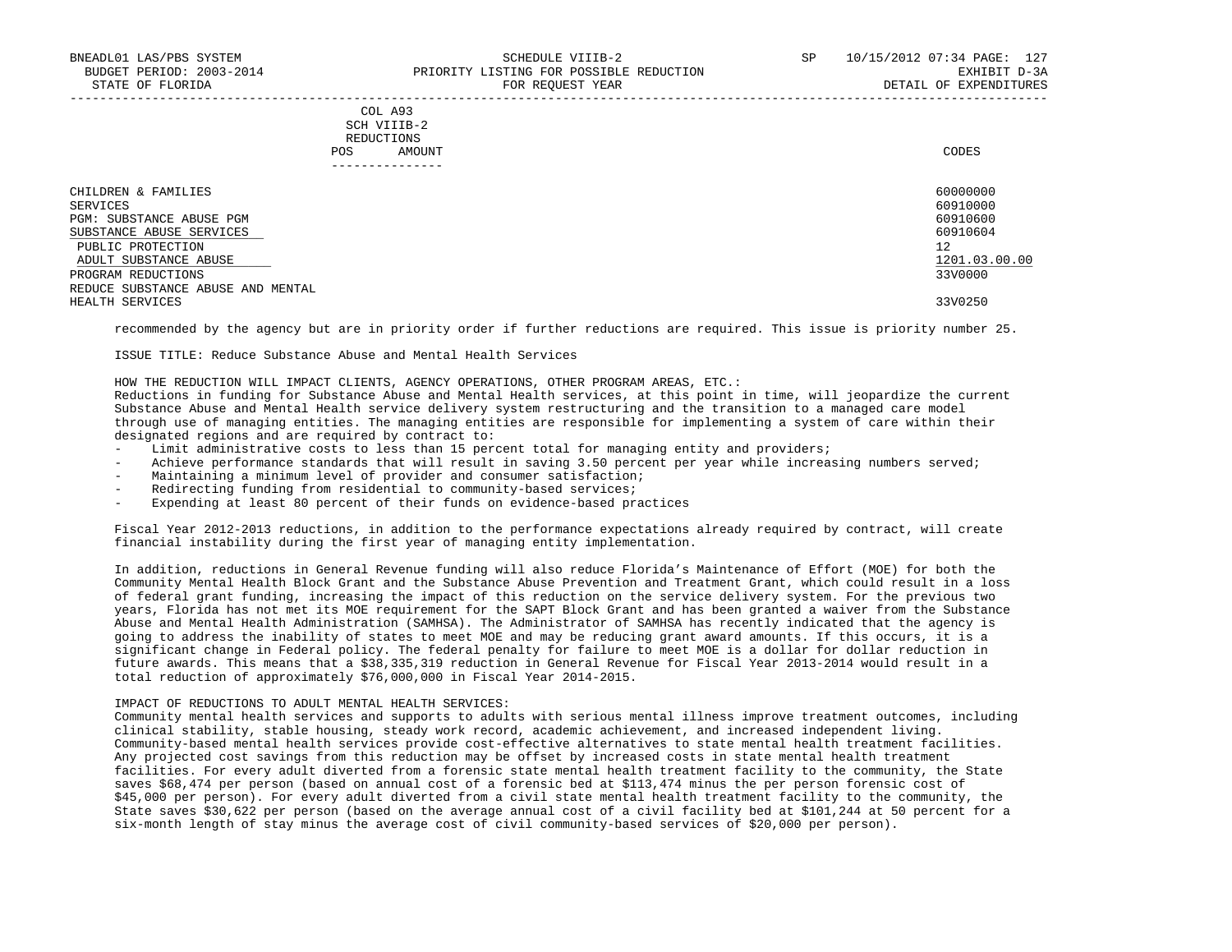| CHILDREN & FAMILIES               | 60000000      |
|-----------------------------------|---------------|
| SERVICES                          | 60910000      |
| PGM: SUBSTANCE ABUSE PGM          | 60910600      |
| SUBSTANCE ABUSE SERVICES          | 60910604      |
| PUBLIC PROTECTION                 | 12            |
| ADULT SUBSTANCE ABUSE             | 1201.03.00.00 |
| PROGRAM REDUCTIONS                | 33V0000       |
| REDUCE SUBSTANCE ABUSE AND MENTAL |               |
| HEALTH SERVICES                   | 33V0250       |

-----------------------------------------------------------------------------------------------------------------------------------

 Reductions in these services could hamper the Department's mission to advance individual and family recovery and resiliency could lessen our ability to help adults with serious mental illnesses to live, learn, work, and contribute to their communities". Many clients receiving mental health services are also clients of the department's other programs, especially child welfare. The reduction in available services to these consumers will affect outcomes in other areas.

 Reductions in community services and supports for persons with serious mental illness could increase the likelihood that the State may be subject to investigation by the United States Department of Justice for violation the Olmstead decision. Florida's public mental health program is already vulnerable to federal intervention due to current per capita mental health expenditures. It is noteworthy that the United States Department of Justice has begun an Olmstead investigation in our state and that our Pre-Admission Screening and Resident Review (PASARR) funds are involved.

 Concurrent reductions in funding for state mental health facility beds would exacerbate the impact on other community systems such as jails and emergency rooms. Insufficient resources may compromise public safety to the extent that individuals who have been stable in the community due to services and supports provided may be subject to arrest.

# A \$18,834,498 reduction to the Adult Community Mental Health Program will result in:

 - An 6.34 percent reduction to community-based services and supports for adults with serious mental illnesses; (Adults with serious mental illnesses includes adults with severe and persistent mental illnesses, adults in crisis, as well as adults with community forensic involvement); and

- 10,475 adults with serious mental illnesses per year not being served (estimate based on the amount of the proposed reduction divided by the Fiscal Year 2010-2011 average annual cost of \$1,798 per adult served in this program component). - Services eliminated include: Agape Family Ministry (provides Maintenance of Effort for the Community Mental Health Block Grant).

- Additional cuts include approximately \$16.9 million for recovery and resiliency services.

The loss of \$18.8 million in Fiscal Year 2013-2014 would result in a dollar-for-dollar loss of \$37.7 million in Fiscal Year 2014-2015 due to not meeting the Maintenance of Effort requirement for the Community Mental Health Block Grant. This would also result in 20,950 adults not being served in Fiscal Year 2014-2015.

# IMPACT OF REDUCTIONS TO CHILDREN'S MENTAL HEALTH SERVICES:

 These funding reductions could hamper the Department's mission to advance individual and family recovery and resiliency and ensuring child safety and well-being. Community-based mental health services for children promote improved outcomes, such as school attendance, academic achievement, and decreased involvement in the juvenile justice and child welfare systems and are cost-effective alternatives to hospitalizations. For every child diverted from the Statewide Inpatient Psychiatric Program (SIPP) bed and served in the community, the State saves \$54,095 per child (based on annual cost of a SIPP inpatient bed at an all-inclusive cost of \$148,190 at \$406 per bed day at 50 percent for average six-month length of stay or \$74,095 minus the per child cost of \$20,000 for community-based mental health services).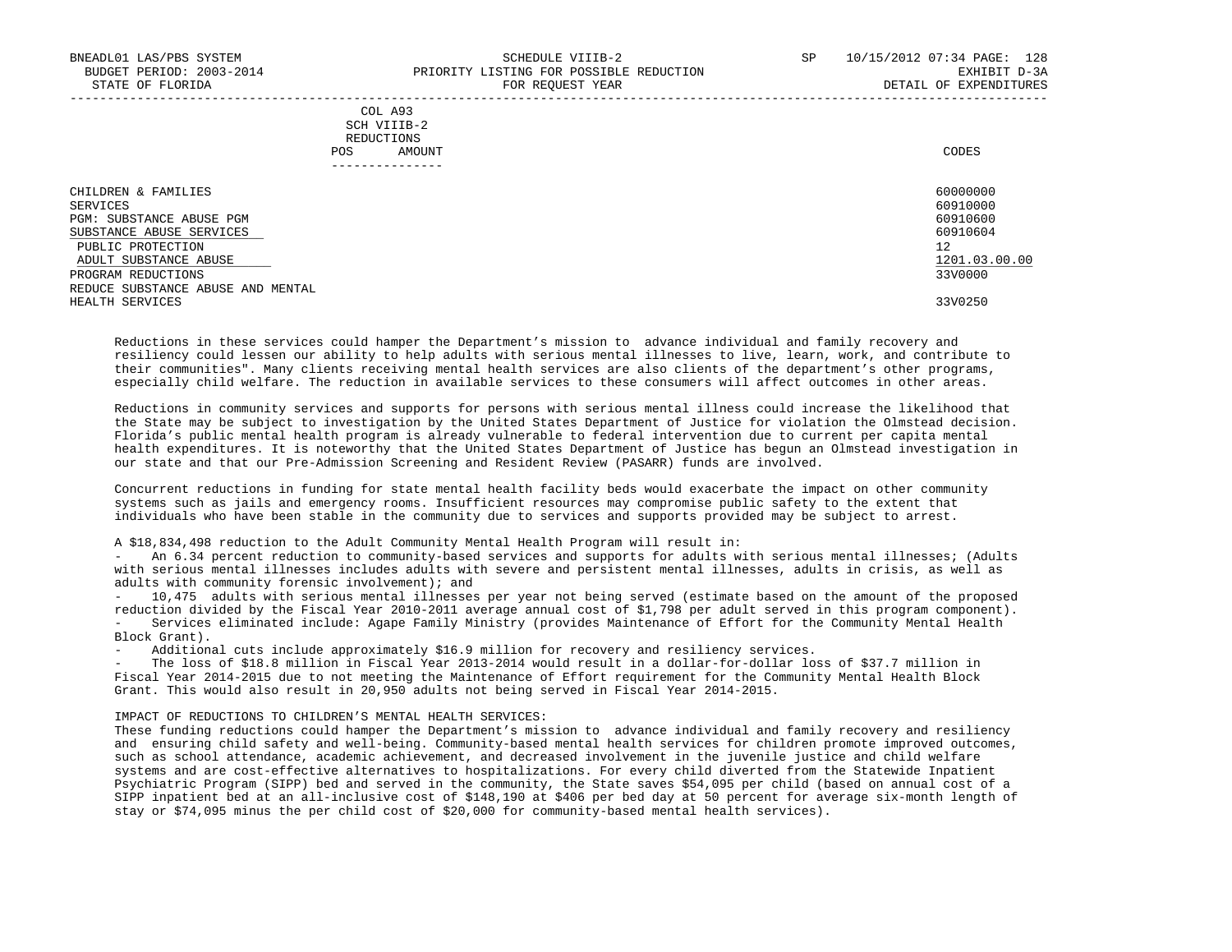| COL A93                                                                                        |
|------------------------------------------------------------------------------------------------|
| SCH VIIIB-2<br>the contract of the contract of the contract of the contract of the contract of |
| REDUCTIONS                                                                                     |
| CODES<br>AMOUNT                                                                                |
|                                                                                                |

| - - - - - - - - - - - - - -       |               |
|-----------------------------------|---------------|
| CHILDREN & FAMILIES               | 60000000      |
| SERVICES                          | 60910000      |
| PGM: SUBSTANCE ABUSE PGM          | 60910600      |
| SUBSTANCE ABUSE SERVICES          | 60910604      |
| PUBLIC PROTECTION                 | 12            |
| ADULT SUBSTANCE ABUSE             | 1201.03.00.00 |
| PROGRAM REDUCTIONS                | 33V0000       |
| REDUCE SUBSTANCE ABUSE AND MENTAL |               |
| HEALTH SERVICES                   | 33V0250       |
|                                   |               |

A \$4,179,445 reduction to the Children's Community Mental Health Program will result in:

 - A 5.03 percent reduction to community-based services and supports for children with or at-risk of serious emotional disturbances. Many of these children and their families are involved with the child welfare system.

 - 2,605 children, and their families, per year will not be served (estimate based on the amount of the proposed reduction divided by the Fiscal Year 2010-2011 average annual cost of \$1,605 per child served in this program component).

- Services for children at risk of emotional disturbance and mental illness are eliminated.
- Reduces funding for treatment services for children.
- Eliminates General Revenue funding for residential treatment for non-Medicaid eligible children.
- Inability to meet the Maintenance of Effort requirement for the Community Mental Health Block Grant.
- The loss of \$270,000 for recovery and resiliency services in Fiscal Year 2013-2014 would result in a

 dollar-for-dollar loss of \$540,000 in Fiscal Year 2014-2015 due to not meeting the Maintenance of Effort requirement for the Community Mental Health Block Grant. This would also result in 337 additional children not being served in Fiscal Year 2014-2015.

#### IMPACT OF REDUCTIONS TO ADULT SUBSTANCE ABUSE SERVICES:

 These reductions could hamper the Department's mission to advance individual and family recovery and resiliency and lessen our ability to help adults with substance use disorders to be contributing members of their community. They also could have a direct impact on the mission of ensuring child safety and well-being. Significant reductions in adult substance abuse treatment and interventions will likely result in more children living in homes affected by substance abuse and domestic violence. Adult substance abuse services result in improved outcomes, such as increased completion of treatment, reduced arrest rates, increased stable housing, and work. Community-based substance abuse services are cost-effective alternatives to inpatient or residential treatment.

 In addition, reductions in General Revenue funding could reduce Florida's MOE for the Substance Abuse Prevention and Treatment (SAPT) Grant which may result in a loss of federal grant funding, increasing the impact of this reduction on the service delivery system. For the previous two years, Florida has not met its MOE requirement for the SAPT Block Grant and was granted a waiver from the SAMHSA. The Administrator of SAMHSA has recently indicated that the agency is going to address the inability of states to meet MOE and may be reducing grant award amounts, a significant change in Federal policy. The federal penalty for failure to meet MOE is a dollar for dollar reduction in future awards.

 Limited access to substance abuse treatment services may compromise public safety to the extent that individuals who have been stable in the community due to available services and supports may be subject to arrest. Crime and correctional facility admissions could increase and there is a likelihood that these adults will be served in more costly hospital-based detoxification and inpatient treatment. Estimates of possible costs to other systems include costs to emergency rooms for treatment of overdose (\$22,504 per episode), cost of alcohol-related traffic fatalities (\$635,000 per incident), and incarceration (\$19,473 per inmate per year).

A \$7,990,734 reduction to the Adult Substance Abuse Program will result in: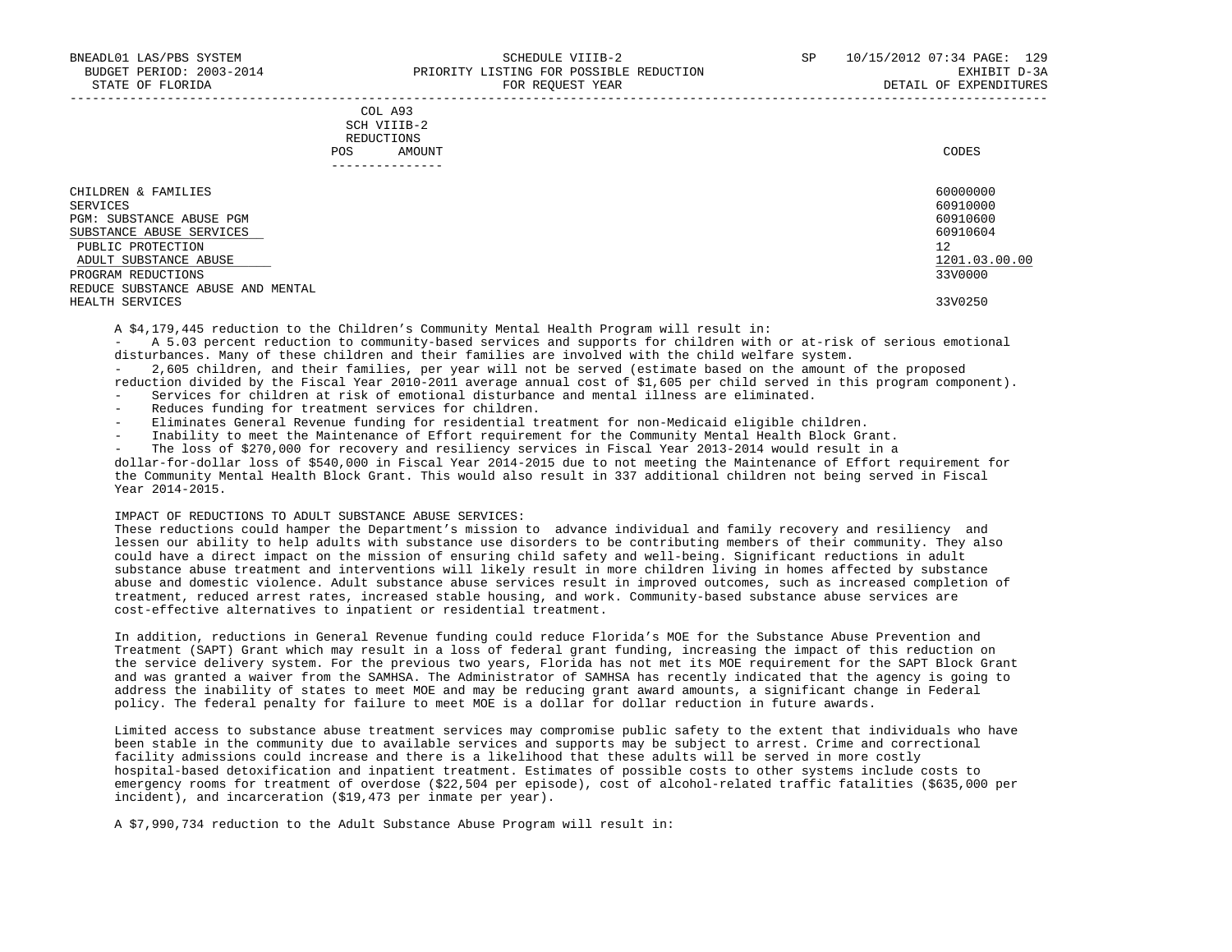|     | COL A93     |       |
|-----|-------------|-------|
|     | SCH VIIIB-2 |       |
|     | REDUCTIONS  |       |
| POS | AMOUNT      | CODES |

| ____________                      |               |
|-----------------------------------|---------------|
| CHILDREN & FAMILIES               | 60000000      |
| SERVICES                          | 60910000      |
| PGM: SUBSTANCE ABUSE PGM          | 60910600      |
| SUBSTANCE ABUSE SERVICES          | 60910604      |
| PUBLIC PROTECTION                 | 12            |
| ADULT SUBSTANCE ABUSE             | 1201.03.00.00 |
| PROGRAM REDUCTIONS                | 33V0000       |
| REDUCE SUBSTANCE ABUSE AND MENTAL |               |
| HEALTH SERVICES                   | 33V0250       |

A 6.44 percent reduction to community-based services and supports for adults with substance use disorders. This includes adults in need of treatment and detoxification services.

 - 3,330 adults with substance use disorders per year will not be served (estimate based on the amount of the proposed reduction divided by the Fiscal Year 2010-2011 average annual cost of \$2,400 per adult served in this program component). - This reduction will significantly impact our ability to provide substance abuse treatment services to parents with children in the child welfare system.

- Eliminates funding for special projects for adults.

- Eliminates all adult prevention services.
- Reduces capacity of substance abuse treatment services.

- Inability to meet Substance Abuse Prevention and Treatment Block Grant Maintenance of Effort requirement.

The loss of \$7.9 million in Fiscal Year 2013-2014 would result in a dollar-for-dollar loss of \$15.9 million in Fiscal Year 2014-2015 due to not meeting the Maintenance of Effort requirement for the Substance Abuse Prevention and Treatment Block Grant. This would also result in 6,659 adults not being served in Fiscal Year 2014-2015.

#### IMPACT OF REDUCTIONS TO CHILDREN'S SUBSTANCE ABUSE SERVICES:

 Reductions in funding for substance abuse prevention and treatment services for children could hamper the Department's mission to advance individual and family recovery and resiliency and could affect efforts to protect the safety of children and adolescents with or at-risk of substance use disorders and their families. These reductions could also affect DCF's ability to promote intact families living and working in their community and have a direct impact on the Depa Depaaffect DCF's ability to promote intact families living and working in their community and have a direct impact on the Depa Department's mission of ensuring child safety and well-being. Children's substance abuse services result in improved outcomes, such as increased completion of treatment, reduced arrest rates/juvenile justice interventions, more stable housing, and regular school attendance.

 Limiting the availability of community-based substance abuse prevention and treatment services for children and youth may contribute to a revolving door of arrests, delinquency, and juvenile justice interventions and the likelihood that children and adolescents will be diverted to more costly hospital-based inpatient facilities. Community-based children's substance abuse services are cost-effective alternatives to hospitalizations. The average cost for a hospital admission per person with a primary Substance Abuse and Mental Health diagnosis is \$4,410; cost per persons for completion of a juvenile justice program is \$39,427, and for out-of-home placement is \$28,184.

A \$7,783,441 reduction to the Children's Substance Abuse Program will result in:

- A 10.72 percent reduction to community-based services and supports for children with substance use disorders.

 - 3,244 children and adolescents per year will not be served (estimate based on the amount of the proposed reduction divided by the Fiscal Year 2010-2011 average annual cost of \$2,400 per child served in this program component).

- Eliminates General Revenue funding for special projects for children.
- Eliminates General Revenue funding for prevention services for children and youth.
- Reduces funding for substance treatment for children.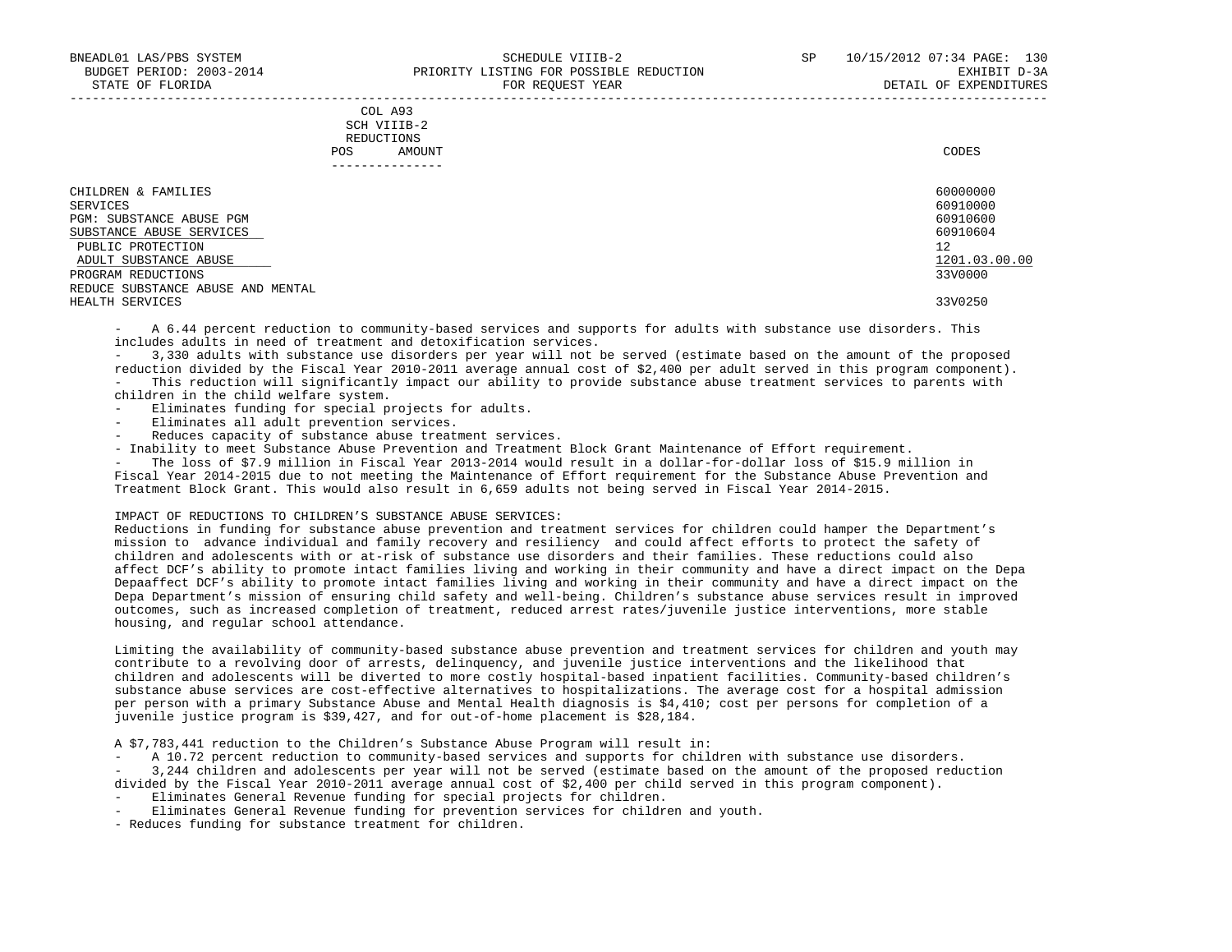|     | COL A93     |       |
|-----|-------------|-------|
|     | SCH VIIIB-2 |       |
|     | REDUCTIONS  |       |
| POS | AMOUNT      | CODES |

| . _ _ _ _ _ _ _ _ _ _ _ _ _       |               |
|-----------------------------------|---------------|
| CHILDREN & FAMILIES               | 60000000      |
| SERVICES                          | 60910000      |
| PGM: SUBSTANCE ABUSE PGM          | 60910600      |
| SUBSTANCE ABUSE SERVICES          | 60910604      |
| PUBLIC PROTECTION                 | 12            |
| ADULT SUBSTANCE ABUSE             | 1201.03.00.00 |
| PROGRAM REDUCTIONS                | 33V0000       |
| REDUCE SUBSTANCE ABUSE AND MENTAL |               |
| HEALTH SERVICES                   | 33V0250       |

- Inability to meet Substance Abuse Prevention and Treatment Block Grant Maintenance of Effort requirements.

 - The loss of \$7.7 million in Fiscal Year 2013-2014 would result in a dollar-for-dollar loss of \$15.5 million in Fiscal Year 2014-2015 due to not meeting the Maintenance of Effort requirement for the Substance Abuse Prevention and Treatment Block Grant. This would also result in 6,487 children not being served in Fiscal Year 2014-2015.

# JUSTIFICATION OR RATIONALE FOR ASSIGNING THE RELATIVE PRIORITY FOR REDUCTION:

 The Department of Children and Families conducted a comprehensive and detailed analysis of agency programs and the impact of General Revenue base budget funding reductions on program performance. Mandatory funding based on law, contract and requirements like federal maintenance of effort were considered as well. The goal was to identify ways to achieve General Revenue savings without lowering overall service value to Florida taxpayers. Department program managers, program experts, budget and financial experts, field and senior leadership were involved in a multi-step process. When the effort was completed the Department was able to identify a total savings of \$23,438,985 dollars and 52 FTE which could be recommended. These items are identified as priorities 1 through 15 in the VIIIB exercise and these reductions are recommended by the department. In addition the department has identified 146.5 positions in item 3300100 that should be eliminated from the department budget because these positions have become unfunded for various reasons related to management decisions designed to drive program improvement which has the effect of decreasing the size of government. The VIIIB exercise also contains another \$76,880,635 dollars in priorities 16 through 27. Although these items also emerged from the VIIIB exercise effort identified above they are not department recommendations. Rather they are a listing of possible reductions in order of Department priority if additional budget reductions related to General Revenue funding were determined to be necessary during the appropriation process.

# CALCULATION METHODOLOGY:

 The Substance Abuse and Mental Health program prioritized the proposed budget reductions based on the statutory criteria for priority populations, services, and program office responsibilities that are defined in Chapters 394 and 397, Florida Statutes. Based on the statutes, funds were selected for reduction as follows:

 - Special projects for recovery and resiliency services, excluding special projects for crisis services, pregnant women, and children and parents involved in the child welfare system;

- Prevention services and services to at-risk;
- Recovery and resiliency services;
- Crisis services/detoxification services; and
- Statutory responsibilities of the Substance Abuse and Mental Health program.

 IS A STATUTORY CHANGE REQUIRED TO IMPLEMENT THE REDUCTION: Not applicable.

 DISTRIBUTION METHODOLOGIES USED TO DISTRIBUTE THE REDUCTION TO OTHER ENTITIES AND THE IMPACTS TO THOSE ENTITIES: Not applicable. \*\*\*\*\*\*\*\*\*\*\*\*\*\*\*\*\*\*\*\*\*\*\*\*\*\*\*\*\*\*\*\*\*\*\*\*\*\*\*\*\*\*\*\*\*\*\*\*\*\*\*\*\*\*\*\*\*\*\*\*\*\*\*\*\*\*\*\*\*\*\*\*\*\*\*\*\*\*\*\*\*\*\*\*\*\*\*\*\*\*\*\*\*\*\*\*\*\*\*\*\*\*\*\*\*\*\*\*\*\*\*\*\*\*\*\*\*\*\*\*\*\*\*\*\*\*\*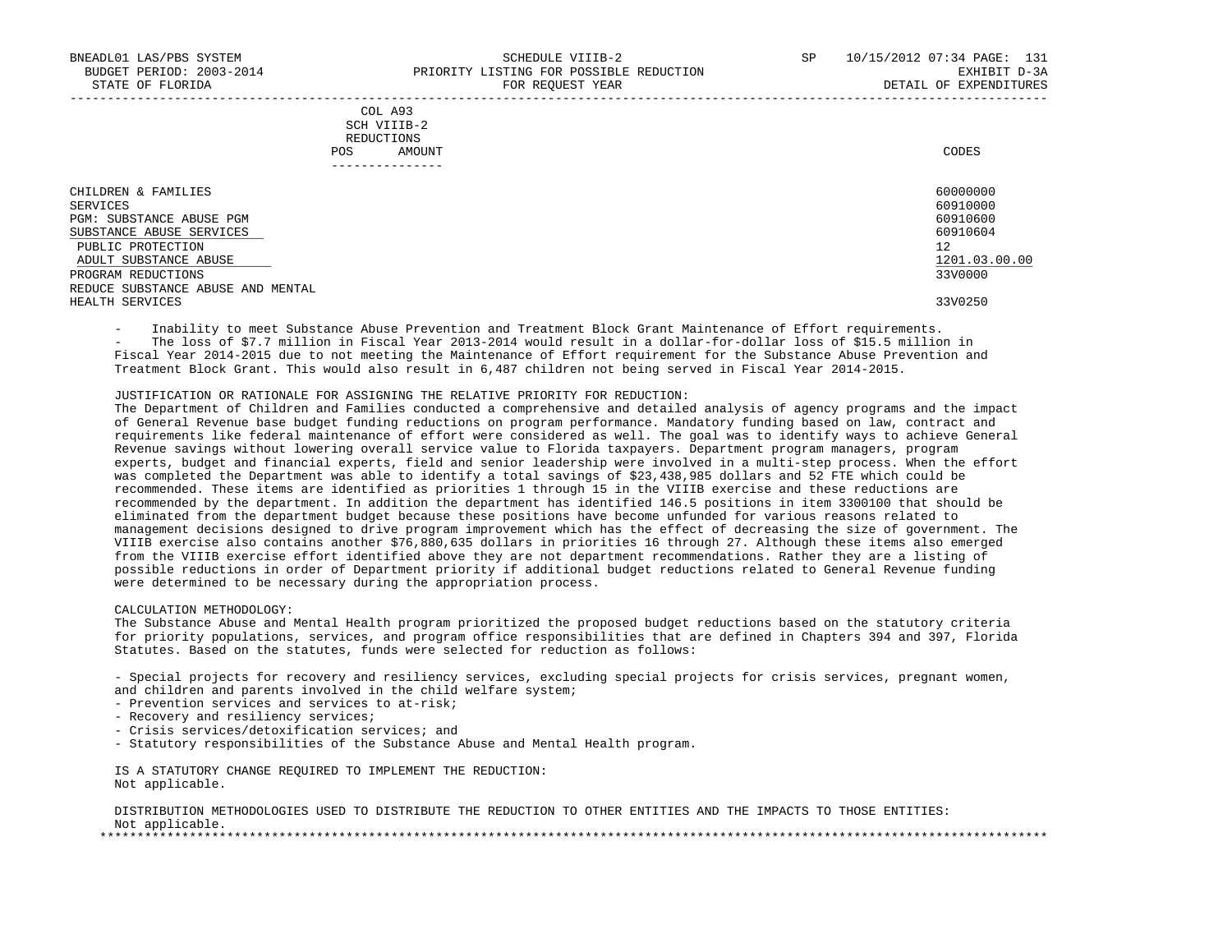|     | COL A93     |       |
|-----|-------------|-------|
|     | SCH VIIIB-2 |       |
|     | REDUCTIONS  |       |
| POS | AMOUNT      | CODES |

| CHILDREN & FAMILIES            |         |                 | 60000000      |  |
|--------------------------------|---------|-----------------|---------------|--|
| SERVICES                       |         |                 | 60910000      |  |
| PGM: SUBSTANCE ABUSE PGM       |         |                 | 60910600      |  |
| SUBSTANCE ABUSE SERVICES       |         |                 | 60910604      |  |
| PUBLIC PROTECTION              |         |                 | 12            |  |
| ADULT SUBSTANCE ABUSE          |         |                 | 1201.03.00.00 |  |
| PROGRAM REDUCTIONS             |         |                 | 33V0000       |  |
| REDUCE TEMPORARY ASSISTANCE TO |         |                 |               |  |
| NEEDY FAMILIES                 |         |                 | 33V7330       |  |
| SPECIAL CATEGORIES             |         |                 | 100000        |  |
| G/A-COM SUB ABUSE SVCS         |         |                 | 100618        |  |
| WELFARE TRANSITION TF          | -FEDERL | $388.955 -$     | 2401 3        |  |
|                                |         | =============== |               |  |

 AGENCY ISSUE NARRATIVE: SCH VIIIB-2 NARR 13-14 NARRATIVE: IT COMPONENT? NO PRIORITY #27

 Priority numbers 1 through 14 and 21 are agency recommended reductions. The remaining priority numbers are not recommended by the agency but are in priority order if further reductions are required. This issue is priority number 27.

ISSUE TITLE: Reduce Welfare Transition Trust Fund

HOW WILL THE REDUCTION WILL IMPACT CLIENTS, AGENCY OPERATIONS, OTHER PROGRAM AREAS, ETC.:

 The Department was assigned a target for the Welfare Transition Trust Fund (WTTF). These funds are utilized by the legislature within the agency's Executive Direction and Support Services, Family Safety and Preservation Services, Mental Health Services, Substance Abuse Services, and Economic Self Sufficiency Services budget entities in accordance with legislative decisions. Anything other than a reduction in proportion to the legislative allocation decision would appear to be a violation of legislative intent. Therefore, the Department has assigned the reduction amounts in the SSBG federal funds in proportion to the amount legislatively allocated.

### JUSTIFICATION OR RATIONALE FOR ASSIGNING THE RELATIVE PRIORITY FOR REDUCTION:

 The Department of Children and Families conducted a comprehensive and detailed analysis of agency programs and the impact of General Revenue base budget funding reductions on program performance. Mandatory funding based on law, contract and requirements like federal maintenance of effort were considered as well. The goal was to identify ways to achieve General Revenue savings without lowering overall service value to Florida taxpayers. Department program managers, program experts, budget and financial experts, field and senior leadership were involved in a multi-step process. When the effort was completed the Department was able to identify a total savings of \$23,438,985 dollars and 52 FTE which could be recommended. These items are identified as priorities 1 through 15 in the VIIIB exercise and these reductions are recommended by the department. In addition, the department has identified 146.5 positions in item 3300100 that should be eliminated from the department budget because these positions have become unfunded for various reasons related to management decisions designed to drive program improvement which has the effect of decreasing the size of government. The VIIIB exercise also contains another \$76,880,635 dollars in priorities 16 through 27. Although these items also emerged from the VIIIB exercise effort identified above they are not department recommendations. Rather they are a listing of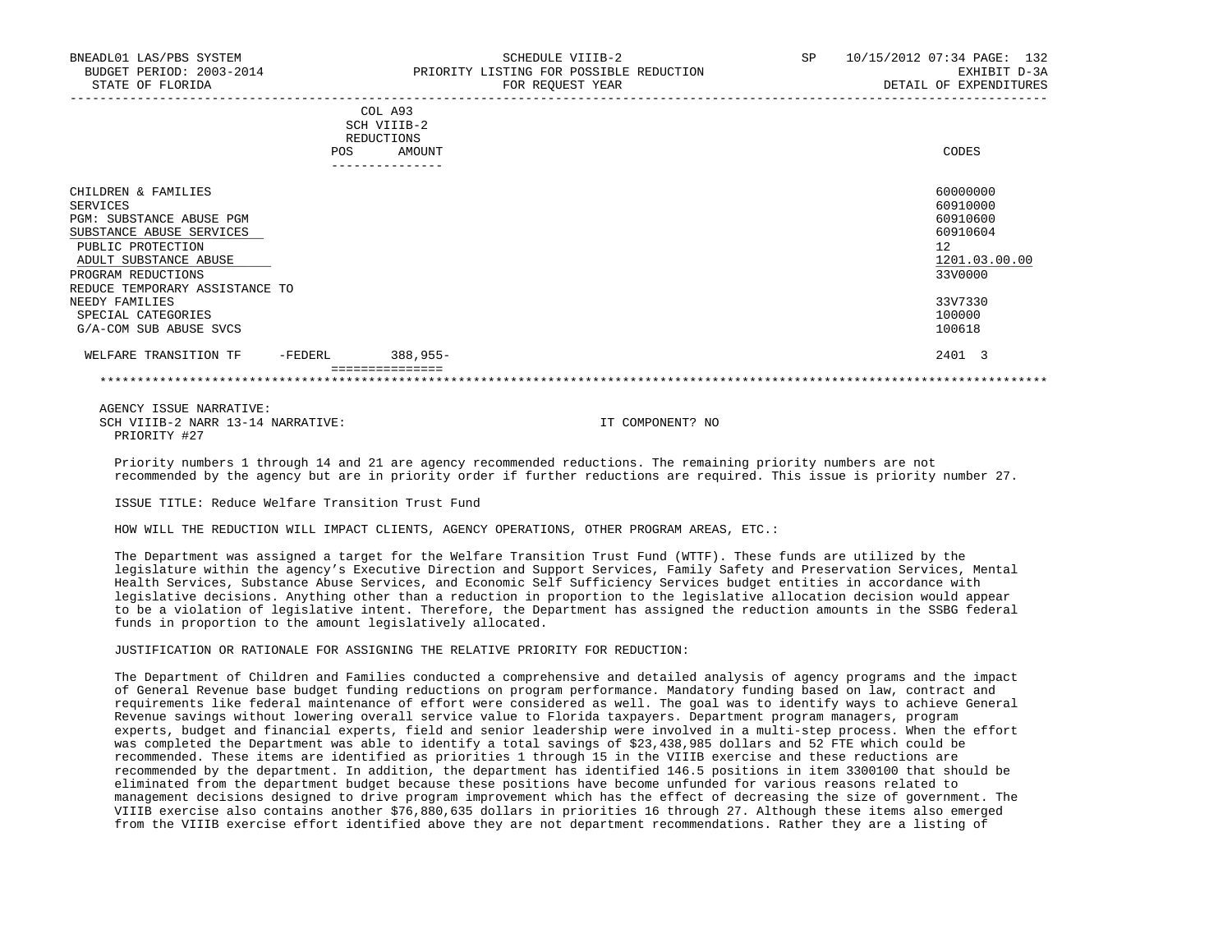### COL A93 SCH VIIIB-2 REDUCTIONS POS AMOUNT CODES AND A LOCAL CODES AND A LOCAL CODES AND A LOCAL CODES CODES AND A LOCAL CODES AND A LOCAL CODES ---------------

| CHILDREN & FAMILIES            | 60000000      |
|--------------------------------|---------------|
| SERVICES                       | 60910000      |
| PGM: SUBSTANCE ABUSE PGM       | 60910600      |
| SUBSTANCE ABUSE SERVICES       | 60910604      |
| PUBLIC PROTECTION              | 12            |
| ADULT SUBSTANCE ABUSE          | 1201.03.00.00 |
| PROGRAM REDUCTIONS             | 33V0000       |
| REDUCE TEMPORARY ASSISTANCE TO |               |
| NEEDY FAMILIES                 | 33V7330       |

-----------------------------------------------------------------------------------------------------------------------------------

 possible reductions in order of Department priority if additional budget reductions related to General Revenue funding were determined to be necessary during the appropriation process.

CALCULATION METHODOLOGY:

Not applicable

IS A STATUTORY CHANGE REQUIRED TO IMPLEMENT THE REDUCTION:

Not applicable

DISTRIBUTION METHODOLOGIES USED TO DISTRIBUTE THE REDUCTION TO OTHER ENTITIES AND THE IMPACTS TO THOSE ENTITIES:

 Not applicable \*\*\*\*\*\*\*\*\*\*\*\*\*\*\*\*\*\*\*\*\*\*\*\*\*\*\*\*\*\*\*\*\*\*\*\*\*\*\*\*\*\*\*\*\*\*\*\*\*\*\*\*\*\*\*\*\*\*\*\*\*\*\*\*\*\*\*\*\*\*\*\*\*\*\*\*\*\*\*\*\*\*\*\*\*\*\*\*\*\*\*\*\*\*\*\*\*\*\*\*\*\*\*\*\*\*\*\*\*\*\*\*\*\*\*\*\*\*\*\*\*\*\*\*\*\*\*

TOTAL: ADULT SUBSTANCE ABUSE 200.00 and the state of the state of the state of the state of the state of the state of the state of the state of the state of the state of the state of the state of the state of the state of BY FUND TYPE GENERAL REVENUE FUND 7,990,734-<br>
1000 TRUST FUNDS 388,955- 2000 ---------------

 TOTAL PROG COMP......... 8,379,689- ===============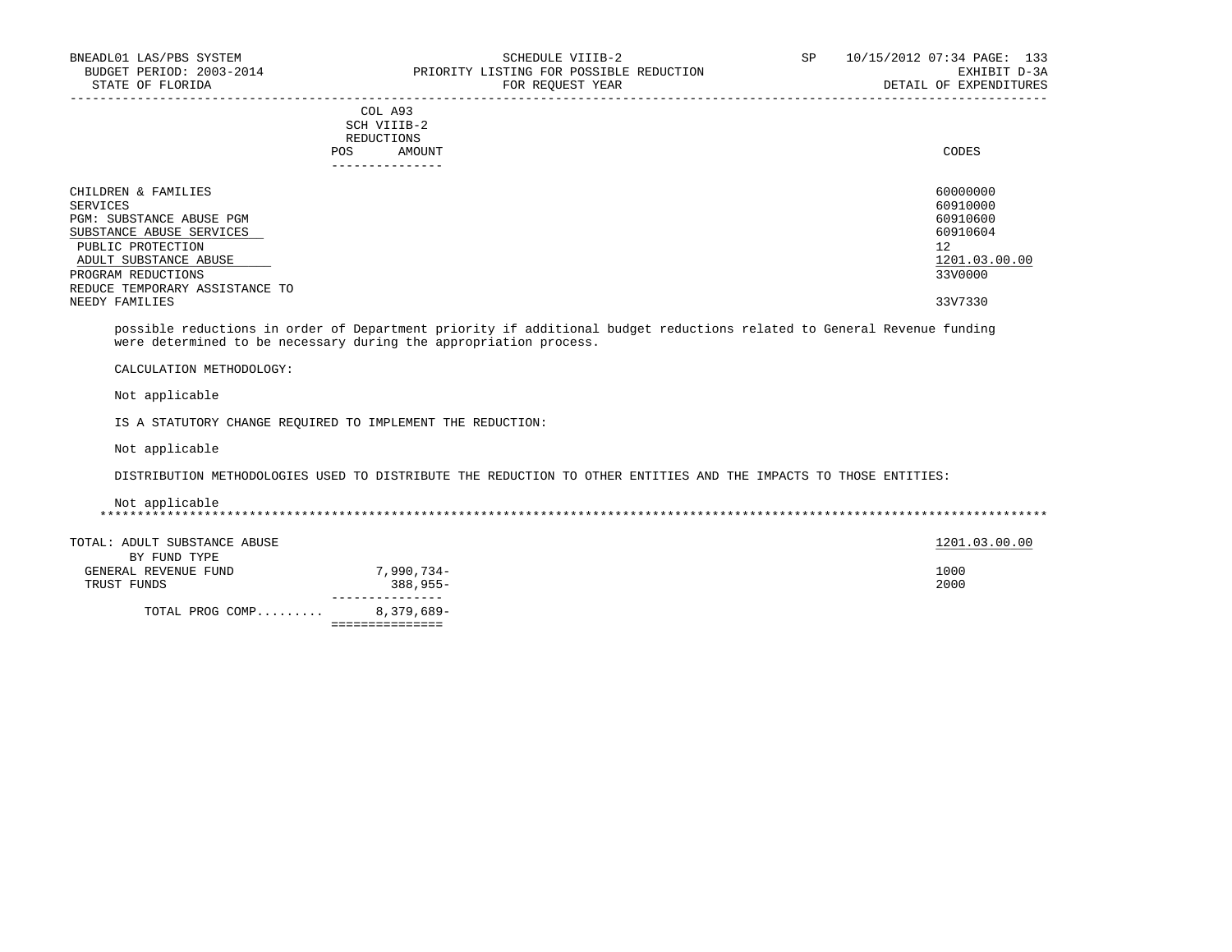| BNEADL01 LAS/PBS SYSTEM<br>BUDGET PERIOD: 2003-2014<br>STATE OF FLORIDA | SP<br>SCHEDULE VIIIB-2<br>PRIORITY LISTING FOR POSSIBLE REDUCTION<br>FOR REOUEST YEAR | 10/15/2012 07:34 PAGE: 134<br>EXHIBIT D-3A<br>DETAIL OF EXPENDITURES |
|-------------------------------------------------------------------------|---------------------------------------------------------------------------------------|----------------------------------------------------------------------|
|                                                                         | COL A93<br>SCH VIIIB-2<br>REDUCTIONS<br>AMOUNT<br>POS                                 | CODES                                                                |
| CHILDREN & FAMILIES                                                     |                                                                                       | 60000000                                                             |
| SERVICES                                                                |                                                                                       | 60910000                                                             |
| PGM: SUBSTANCE ABUSE PGM                                                |                                                                                       | 60910600                                                             |
| SUBSTANCE ABUSE SERVICES                                                |                                                                                       | 60910604                                                             |
| GOV OPERATIONS/SUPPORT                                                  |                                                                                       | 16                                                                   |
| EXEC LEADERSHIP/SUPPRT SVC                                              |                                                                                       | 1602.00.00.00                                                        |
| PROGRAM REDUCTIONS                                                      |                                                                                       | 33V0000                                                              |
| REDUCE TEMPORARY ASSISTANCE TO                                          |                                                                                       |                                                                      |
| NEEDY FAMILIES                                                          |                                                                                       | 33V7330                                                              |

 EXPENSES 040000 WELFARE TRANSITION TF FEDERL 1,984-<br>
2401 3 ===============

\*\*\*\*\*\*\*\*\*\*\*\*\*\*\*\*\*\*\*\*\*\*\*\*\*\*\*\*\*\*\*\*\*\*\*\*\*\*\*\*\*\*\*\*\*\*\*\*\*\*\*\*\*\*\*\*\*\*\*\*\*\*\*\*\*\*\*\*\*\*\*\*\*\*\*\*\*\*\*\*\*\*\*\*\*\*\*\*\*\*\*\*\*\*\*\*\*\*\*\*\*\*\*\*\*\*\*\*\*\*\*\*\*\*\*\*\*\*\*\*\*\*\*\*\*\*\*

 AGENCY ISSUE NARRATIVE: SCH VIIIB-2 NARR 13-14 NARRATIVE: IT COMPONENT? NO PRIORITY #27

 Priority numbers 1 through 14 and 21 are agency recommended reductions. The remaining priority numbers are not recommended by the agency but are in priority order if further reductions are required. This issue is priority number 27.

ISSUE TITLE: Reduce Welfare Transition Trust Fund

HOW WILL THE REDUCTION WILL IMPACT CLIENTS, AGENCY OPERATIONS, OTHER PROGRAM AREAS, ETC.:

 The Department was assigned a target for the Welfare Transition Trust Fund (WTTF). These funds are utilized by the legislature within the agency's Executive Direction and Support Services, Family Safety and Preservation Services, Mental Health Services, Substance Abuse Services, and Economic Self Sufficiency Services budget entities in accordance with legislative decisions. Anything other than a reduction in proportion to the legislative allocation decision would appear to be a violation of legislative intent. Therefore, the Department has assigned the reduction amounts in the SSBG federal funds in proportion to the amount legislatively allocated.

# JUSTIFICATION OR RATIONALE FOR ASSIGNING THE RELATIVE PRIORITY FOR REDUCTION:

 The Department of Children and Families conducted a comprehensive and detailed analysis of agency programs and the impact of General Revenue base budget funding reductions on program performance. Mandatory funding based on law, contract and requirements like federal maintenance of effort were considered as well. The goal was to identify ways to achieve General Revenue savings without lowering overall service value to Florida taxpayers. Department program managers, program experts, budget and financial experts, field and senior leadership were involved in a multi-step process. When the effort was completed the Department was able to identify a total savings of \$23,438,985 dollars and 52 FTE which could be recommended. These items are identified as priorities 1 through 15 in the VIIIB exercise and these reductions are recommended by the department. In addition, the department has identified 146.5 positions in item 3300100 that should be eliminated from the department budget because these positions have become unfunded for various reasons related to management decisions designed to drive program improvement which has the effect of decreasing the size of government. The VIIIB exercise also contains another \$76,880,635 dollars in priorities 16 through 27. Although these items also emerged from the VIIIB exercise effort identified above they are not department recommendations. Rather they are a listing of possible reductions in order of Department priority if additional budget reductions related to General Revenue funding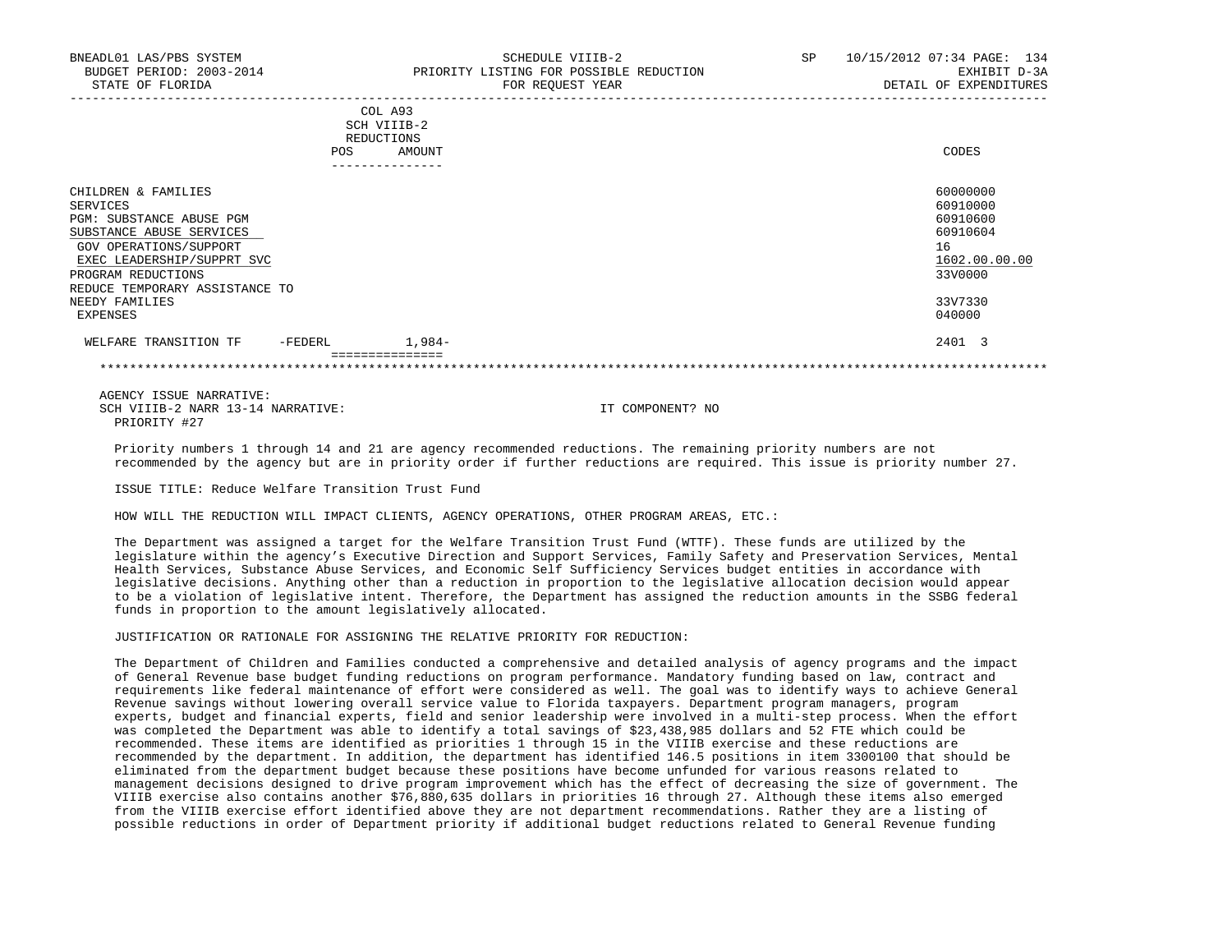| COL A93<br>SCH VIIIB-2<br>REDUCTIONS<br>AMOUNT<br><b>POS</b><br>------------ | CODES         |
|------------------------------------------------------------------------------|---------------|
| CHILDREN & FAMILIES                                                          | 60000000      |
| SERVICES                                                                     | 60910000      |
| PGM: SUBSTANCE ABUSE PGM                                                     | 60910600      |
| SUBSTANCE ABUSE SERVICES                                                     | 60910604      |
| GOV OPERATIONS/SUPPORT                                                       | 16            |
| EXEC LEADERSHIP/SUPPRT SVC                                                   | 1602.00.00.00 |
| PROGRAM REDUCTIONS                                                           | 33V0000       |
| REDUCE TEMPORARY ASSISTANCE TO                                               |               |
| NEEDY FAMILIES                                                               | 33V7330       |

were determined to be necessary during the appropriation process.

CALCULATION METHODOLOGY:

Not applicable

IS A STATUTORY CHANGE REQUIRED TO IMPLEMENT THE REDUCTION:

Not applicable

DISTRIBUTION METHODOLOGIES USED TO DISTRIBUTE THE REDUCTION TO OTHER ENTITIES AND THE IMPACTS TO THOSE ENTITIES:

# Not applicable \*\*\*\*\*\*\*\*\*\*\*\*\*\*\*\*\*\*\*\*\*\*\*\*\*\*\*\*\*\*\*\*\*\*\*\*\*\*\*\*\*\*\*\*\*\*\*\*\*\*\*\*\*\*\*\*\*\*\*\*\*\*\*\*\*\*\*\*\*\*\*\*\*\*\*\*\*\*\*\*\*\*\*\*\*\*\*\*\*\*\*\*\*\*\*\*\*\*\*\*\*\*\*\*\*\*\*\*\*\*\*\*\*\*\*\*\*\*\*\*\*\*\*\*\*\*\*

| TOTAL: SUBSTANCE ABUSE SERVICES |             | 60910604 |
|---------------------------------|-------------|----------|
| BY FUND TYPE                    |             |          |
| GENERAL REVENUE FUND            | 15,774,175– | 1000     |
| TRUST FUNDS                     | $507.916 -$ | 2000     |
|                                 |             |          |
| TOTAL SUB-BUREAU                | 16,282,091- |          |

===============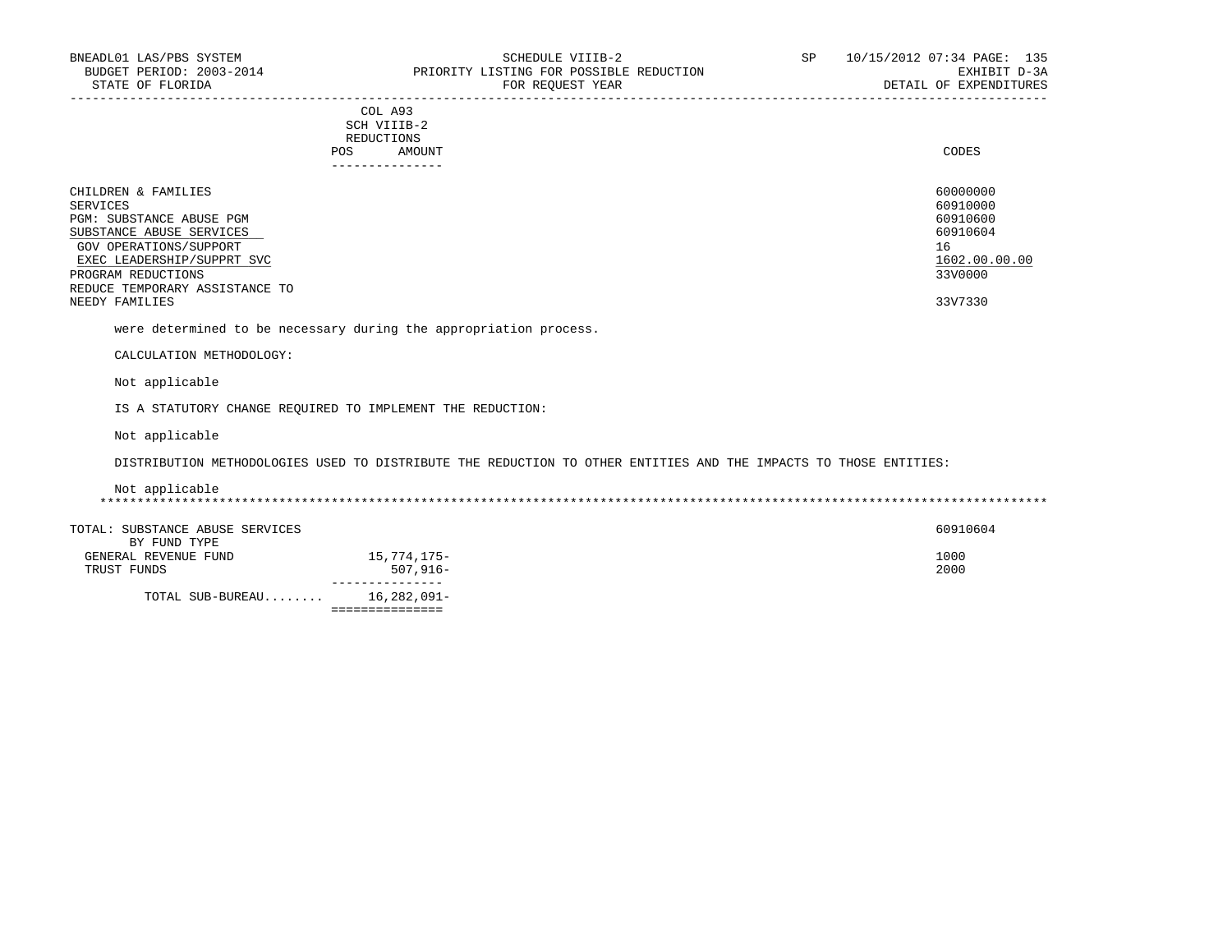|                                                                                                                                                                                                                                                       | COL A93<br>SCH VIIIB-2<br>REDUCTIONS             |                                                                                                     |
|-------------------------------------------------------------------------------------------------------------------------------------------------------------------------------------------------------------------------------------------------------|--------------------------------------------------|-----------------------------------------------------------------------------------------------------|
|                                                                                                                                                                                                                                                       | <b>POS</b><br>AMOUNT<br>_______________          | CODES                                                                                               |
| CHILDREN & FAMILIES<br><b>SERVICES</b><br>PGM: ECON SELF SUFFICIENCY<br>ECONOMIC SELF SUFFICIENCY<br>HEALTH AND HUMAN SERVICES<br>SERVICES/MOST VULNERABLE<br>PROGRAM REDUCTIONS<br>HOMELESS PROGRAM REDUCTION<br>SALARY RATE<br>SALARY RATE 105,645- | ===============                                  | 60000000<br>60910000<br>60910700<br>60910708<br>13<br>1304.00.00.00<br>33V0000<br>33V7070<br>000000 |
| SALARIES AND BENEFITS                                                                                                                                                                                                                                 |                                                  | 010000                                                                                              |
| GENERAL REVENUE FUND                                                                                                                                                                                                                                  | $2.00 -$<br>-STATE 172,672-<br>===============   | 1000 1                                                                                              |
| OTHER PERSONAL SERVICES                                                                                                                                                                                                                               |                                                  | 030000                                                                                              |
| GENERAL REVENUE FUND                                                                                                                                                                                                                                  | $-$ STATE 55,868-<br>---------------             | 1000 1                                                                                              |
| <b>EXPENSES</b>                                                                                                                                                                                                                                       |                                                  | 040000                                                                                              |
| GENERAL REVENUE FUND<br>-MATCH                                                                                                                                                                                                                        | $-$ STATE $177, 322-$<br>$3-$<br>--------------- | 1000 1<br>1000 2                                                                                    |
| TOTAL GENERAL REVENUE FUND                                                                                                                                                                                                                            | 177,325-<br>===============                      | 1000                                                                                                |
| TOTAL APPRO                                                                                                                                                                                                                                           | 177,325-<br>===============                      |                                                                                                     |
| SPECIAL CATEGORIES<br>CONTRACTED SERVICES                                                                                                                                                                                                             |                                                  | 100000<br>100777                                                                                    |
| GENERAL REVENUE FUND<br>$-MATCH$                                                                                                                                                                                                                      | $-$ STATE 22,409-<br>1,275-<br>________________  | 1000 1<br>1000 2                                                                                    |
| TOTAL GENERAL REVENUE FUND                                                                                                                                                                                                                            | $23,684-$<br>===============                     | 1000                                                                                                |
| TOTAL APPRO                                                                                                                                                                                                                                           | $23,684-$<br>===============                     |                                                                                                     |
| LEASE/PURCHASE/EQUIPMENT                                                                                                                                                                                                                              |                                                  | 105281                                                                                              |

GENERAL REVENUE FUND -STATE 2,853- 2000 1 ===============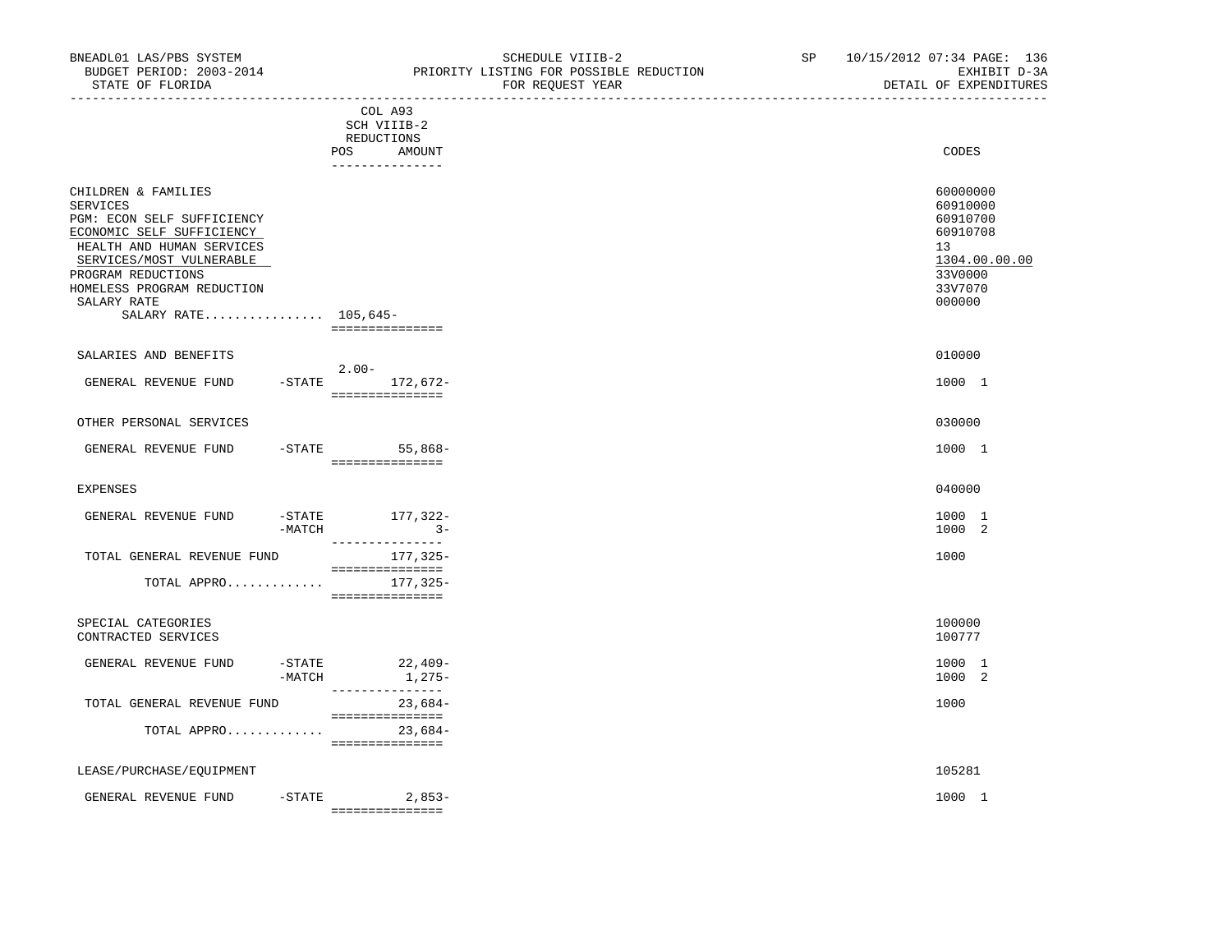| BNEADL01 LAS/PBS SYSTEM<br>BUDGET PERIOD: 2003-2014                                                                                                                                                     | SCHEDULE VIIIB-2<br>PRIORITY LISTING FOR POSSIBLE REDUCTION  | SP. | 10/15/2012 07:34 PAGE: 137<br>EXHIBIT D-3A                                                |
|---------------------------------------------------------------------------------------------------------------------------------------------------------------------------------------------------------|--------------------------------------------------------------|-----|-------------------------------------------------------------------------------------------|
| STATE OF FLORIDA                                                                                                                                                                                        | FOR REQUEST YEAR                                             |     | DETAIL OF EXPENDITURES                                                                    |
|                                                                                                                                                                                                         | COL A93<br>SCH VIIIB-2<br>REDUCTIONS<br>AMOUNT<br><b>POS</b> |     | CODES                                                                                     |
| CHILDREN & FAMILIES<br>SERVICES<br>PGM: ECON SELF SUFFICIENCY<br>ECONOMIC SELF SUFFICIENCY<br>HEALTH AND HUMAN SERVICES<br>SERVICES/MOST VULNERABLE<br>PROGRAM REDUCTIONS<br>HOMELESS PROGRAM REDUCTION |                                                              |     | 60000000<br>60910000<br>60910700<br>60910708<br>13<br>1304.00.00.00<br>33V0000<br>33V7070 |
| TOTAL: HOMELESS PROGRAM REDUCTION<br>TOTAL POSITIONS $2.00-$<br>TOTAL ISSUE<br>TOTAL SALARY RATE $105,645-$                                                                                             | 432,402-                                                     |     | 33V7070                                                                                   |
|                                                                                                                                                                                                         |                                                              |     |                                                                                           |

 AGENCY ISSUE NARRATIVE: SCH VIIIB-2 NARR 13-14 NARRATIVE: IT COMPONENT? NO PRIORITY #20

 Priority numbers 1 through 14 and 21 are agency recommended reductions. The remaining priority numbers are not recommended by the agency but are in priority order if further reductions are required. This issue is priority number 20.

ISSUE TITLE: Homeless Program Reduction

HOW WILL THE REDUCTION WILL IMPACT CLIENTS, AGENCY OPERATIONS, OTHER PROGRAM AREAS, ETC.:

 The elimination of the general revenue funding for the homeless program would end the operation of the Office on Homelessness, and eliminate funding to support the operation of the statewide interagency Council on Homelessness. The funding for two Full Time Equivalent (FTE) positions, and one Other Personal Service (OPS) position would be eliminated. The impact of these reductions would include the following:

 State would no longer provide for interagency planning and coordination of state services and resources to assist communities in serving the needs of those who face the loss of housing. The Council on Homelessness would no longer function to provide policy proposals to reduce homelessness, or to recommend action to remove barriers to accessing state services for persons who have become homeless.

 There would be no state agency with the responsibility to coordinate across state, local and private agencies to provide a community based program and plan to serve those persons who face becoming homeless.

Statewide data collection and reporting on the extent of homelessness in Florida would end.

 The loss of the state staff, whose responsibility is to provide assistance, training, guidance and support to the 28 community planning efforts in competing for federal grants and to serve the needs of the homeless, would leave the state at risk of losing valuable federal resources to house those who have become homeless, and help prevent other families and individuals from eviction and homelessness. This loss would come at a time when major federal policy changes are going into effect that the community planning areas must address to stay competitive to secure limited federal funding.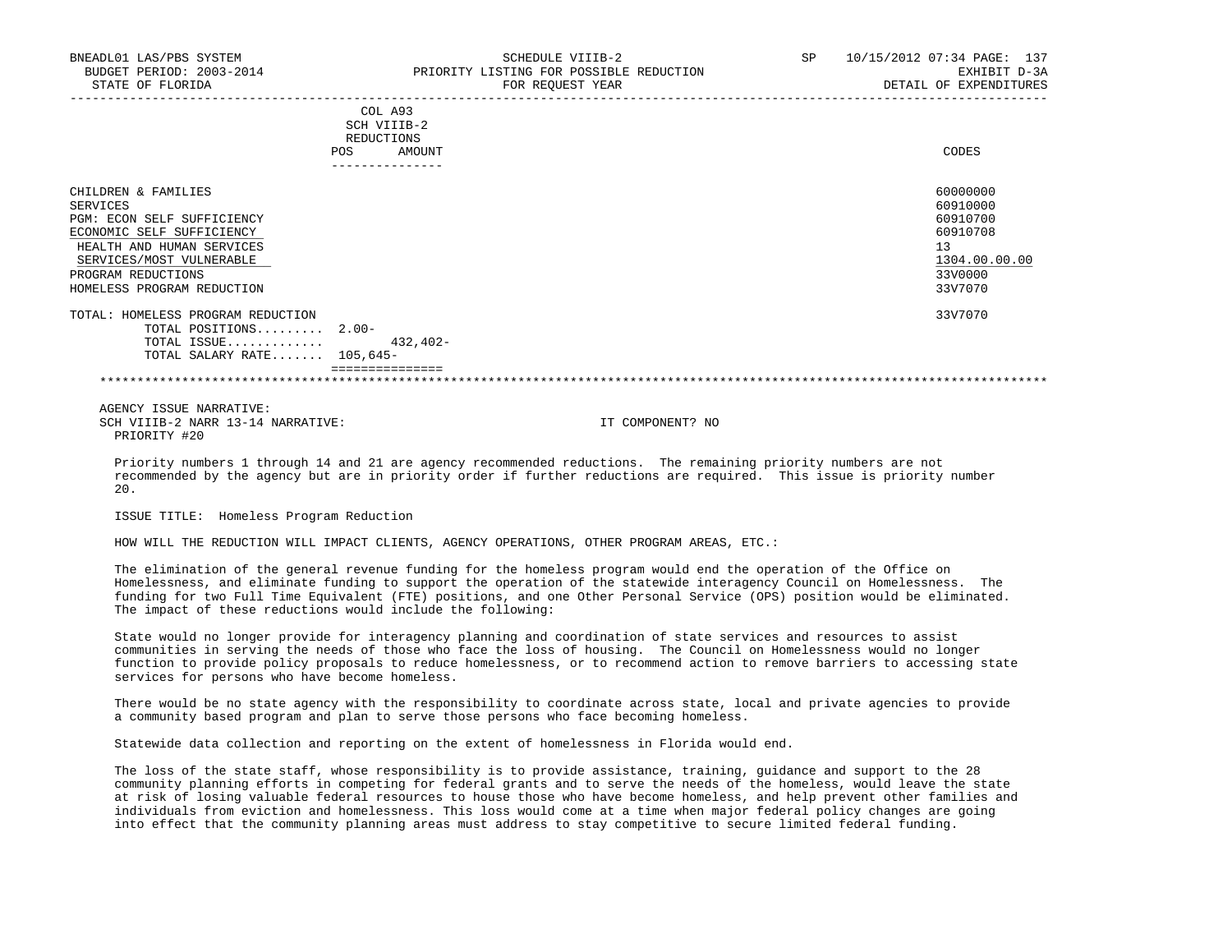| COL A93     |       |
|-------------|-------|
| SCH VIIIB-2 |       |
| REDUCTIONS  |       |
| AMOUNT      | CODES |
|             |       |

| CHILDREN & FAMILIES                                   | 60000000             |
|-------------------------------------------------------|----------------------|
| SERVICES<br>PGM: ECON SELF SUFFICIENCY                | 60910000<br>60910700 |
| ECONOMIC SELF SUFFICIENCY                             | 60910708             |
| HEALTH AND HUMAN SERVICES<br>SERVICES/MOST VULNERABLE | 13<br>1304.00.00.00  |
| PROGRAM REDUCTIONS<br>HOMELESS PROGRAM REDUCTION      | 33V0000<br>33V7070   |

 Florida would not be able to help bring together statewide training and stakeholder meetings to share best practices, and promote new approaches to community solutions to meet the needs of the families becoming homeless. State revenues help support annual training bring over 400 provider agency representatives together to share solutions and ideas.

 There would no longer be a single point of contact within state government for persons in crisis, facing the loss of a place of live, to contact to find out who can help meet their need at the local level. The Office responds to over 35,000 persons each year who write or call state government looking for the help to keep them safely sheltered and off of the street.

 The elimination of the state funding for the office on homelessness also eliminates the source of the required state match for the federal Emergency Solutions Grant and the Department's administration of that grant to community agencies. With a dollar for dollar match required for the grant administrative costs of over \$136,000, other state funding will need to be found to continue to manage this federal grant. The state funding also helps provide OPS supervision for the emergency financial aid program to help families with children avoid eviction, as the federal TANF allocation does not cover all of the program's operating costs.

 The staff eliminated will also eliminate the capacity to research and promote grant and other funding opportunities that our community agencies need to house and provide essential supportive services to those who are homeless. Such opportunities that have been successfully accessed include housing assistance for our homeless veterans, new housing options for persons with severe mental illness upon release from residential treatment, and supportive housing for special need populations including youth aging out of foster care.

 The Legislature created this Office on Homelessness, and the policy making interagency Council on Homelessness in 2001 to ensure that the state was a good partner to our communities in working to reduce the scope of homelessness. Since its creation, there has been more local community planning to develop the service plans to address the unique needs of each community. The homeless continuum of care planning has expanded from just 31 counties in 2001 to 64 counties in 2011. This increased planning has also increased the amount of federal funding to support housing projects for the homeless. From only \$43 million in grants in 2001, the state's 28 local homeless planning areas were able to bring \$78 million into Florida in 2011, supporting over 350 housing projects for persons who are homeless. This success has raised the shelter capacity to over 38,000 beds available each night to meet the need for those who have lost their housing. The net impact has been a reduction in homelessness over the last ten years. From 67,981 persons living on the street or staying in emergency shelters in 2002, today the daily count of the literal homeless in our state is down to 54,300 persons.

 With this progress, Florida still ranks as the third highest state in daily counts of the homeless in the nation. The recession continues to drive more mortgage foreclosures , forcing thousands of families and households out of their homes in our state. Unemployment remains above the national average with 816,000 persons in our work force out of a job and seeking employment.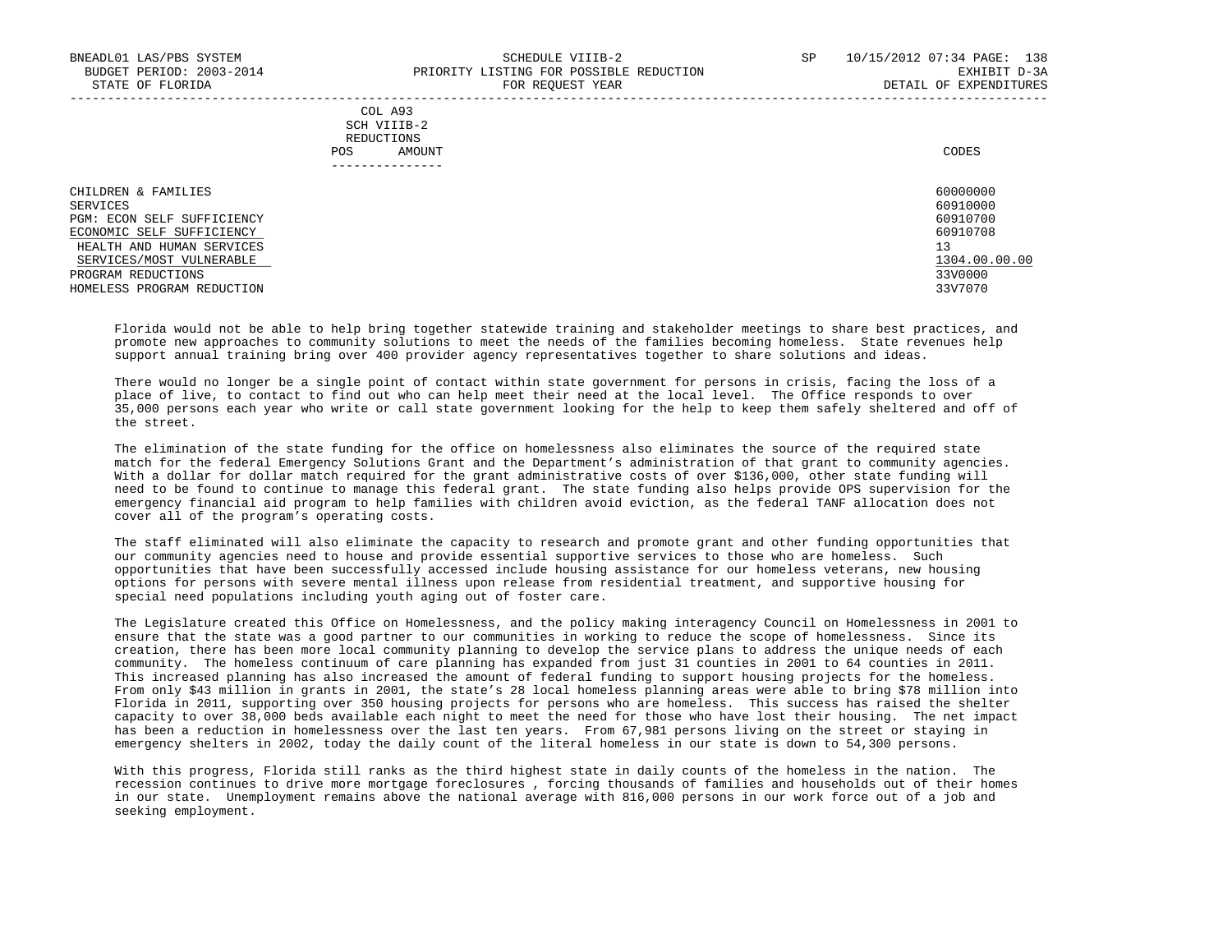|            | _______________ |       |
|------------|-----------------|-------|
| POS        | AMOUNT          | CODES |
| REDUCTIONS |                 |       |
|            | SCH VIIIB-2     |       |
|            | COL A93         |       |

| CHILDREN & FAMILIES        | 60000000      |
|----------------------------|---------------|
| SERVICES                   | 60910000      |
| PGM: ECON SELF SUFFICIENCY | 60910700      |
| ECONOMIC SELF SUFFICIENCY  | 60910708      |
| HEALTH AND HUMAN SERVICES  | 13            |
| SERVICES/MOST VULNERABLE   | 1304.00.00.00 |
| PROGRAM REDUCTIONS         | 33V0000       |
| HOMELESS PROGRAM REDUCTION | 33V7070       |

### JUSTIFICATION OR RATIONALE FOR ASSIGNING THE RELATIVE PRIORITY FOR REDUCTION:

 The Department of Children and Families conducted a comprehensive and detailed analysis of agency programs and the impact of General Revenue base budget funding reductions on program performance. Mandatory funding based on law, contract and requirements like federal maintenance of effort were considered as well. The goal was to identify ways to achieve General Revenue savings without lowering overall service value to Florida taxpayers. Department program managers, program experts, budget and financial experts, field and senior leadership were involved in a multi-step process. When the effort was completed the Department was able to identify a total savings of \$23,438,985 dollars and 52 FTE which could be recommended. These items are identified as priorities 1 through 15 in the VIIIB exercise and these reductions are recommended by the department. In addition, the department has identified 146.5 positions in item 3300100 that should be eliminated from the department budget because these positions have become unfunded for various reasons related to management decisions designed to drive program improvement which has the effect of decreasing the size of government. The VIIIB exercise also contains another \$76,880,635 dollars in priorities 16 through 27. Although these items also emerged from the VIIIB exercise effort identified above they are not department recommendations. Rather they are a listing of possible reductions in order of Department priority if additional budget reductions related to General Revenue funding were determined to be necessary during the appropriation process.

CALCULATION METHODOLOGY:

This issue reduces all state funds within base budget.

IS A STATUTORY CHANGE REQUIRED TO IMPLEMENT THE REDUCTION:

Not applicable

DISTRIBUTION METHODOLOGIES USED TO DISTRIBUTE THE REDUCTION TO OTHER ENTITIES AND THE IMPACTS TO THOSE ENTITIES:

 Not applicable \*\*\*\*\*\*\*\*\*\*\*\*\*\*\*\*\*\*\*\*\*\*\*\*\*\*\*\*\*\*\*\*\*\*\*\*\*\*\*\*\*\*\*\*\*\*\*\*\*\*\*\*\*\*\*\*\*\*\*\*\*\*\*\*\*\*\*\*\*\*\*\*\*\*\*\*\*\*\*\*\*\*\*\*\*\*\*\*\*\*\*\*\*\*\*\*\*\*\*\*\*\*\*\*\*\*\*\*\*\*\*\*\*\*\*\*\*\*\*\*\*\*\*\*\*\*\*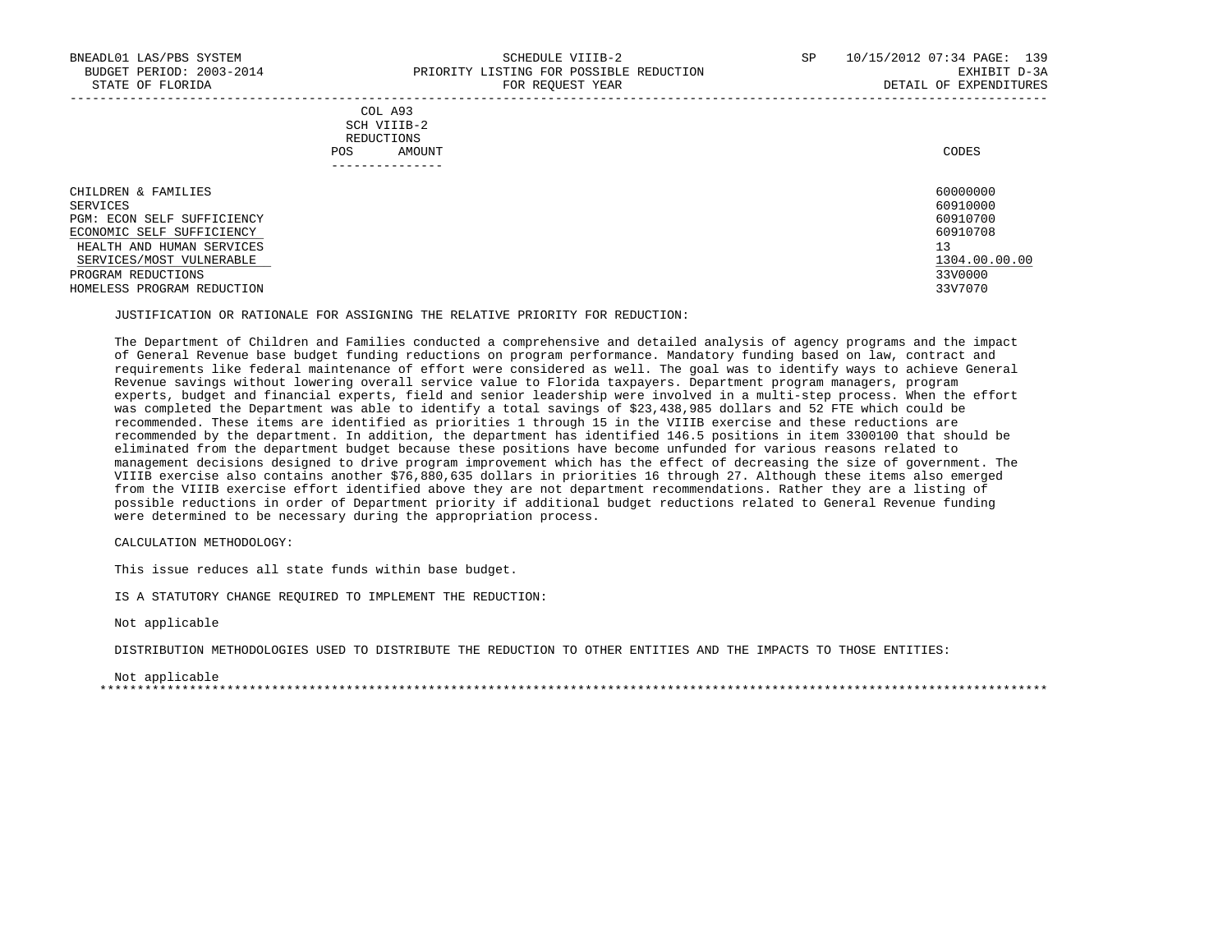| BNEADL01 LAS/PBS SYSTEM<br>BUDGET PERIOD: 2003-2014<br>STATE OF FLORIDA                                                                                                                                 |                                                                       | PRIORITY LISTING FOR POSSIBLE REDUCTION | SCHEDULE VIIIB-2<br>FOR REQUEST YEAR<br>------------ |                    |                              | SP 10/15/2012 07:34 PAGE: 140<br>EXHIBIT D-3A<br>DETAIL OF EXPENDITURES                   |
|---------------------------------------------------------------------------------------------------------------------------------------------------------------------------------------------------------|-----------------------------------------------------------------------|-----------------------------------------|------------------------------------------------------|--------------------|------------------------------|-------------------------------------------------------------------------------------------|
|                                                                                                                                                                                                         | COL A93<br>SCH VIIIB-2<br>REDUCTIONS<br>POS AMOUNT<br>--------------- |                                         |                                                      |                    |                              | CODES                                                                                     |
| CHILDREN & FAMILIES<br>SERVICES<br>PGM: ECON SELF SUFFICIENCY<br>ECONOMIC SELF SUFFICIENCY<br>HEALTH AND HUMAN SERVICES<br>SERVICES/MOST VULNERABLE<br>PROGRAM REDUCTIONS<br>HOMELESS PROGRAM REDUCTION |                                                                       |                                         |                                                      |                    |                              | 60000000<br>60910000<br>60910700<br>60910708<br>13<br>1304.00.00.00<br>33V0000<br>33V7070 |
| POSITION DETAIL OF SALARIES AND BENEFITS:                                                                                                                                                               | FTE                                                                   | BASE RATE                               |                                                      | ADDITIVES BENEFITS | SUBTOTAL                     | LAPSE LAPSED SALARIES<br>ႜႂ<br>AND BENEFITS                                               |
|                                                                                                                                                                                                         |                                                                       |                                         |                                                      |                    | ______ _______________ _____ |                                                                                           |
| A93 - SCH VIIIB-2 REDUCTIONS                                                                                                                                                                            |                                                                       |                                         |                                                      |                    |                              |                                                                                           |
| CHANGES TO CURRENTLY AUTHORIZED POSITIONS<br>P101 PROPOSED CLASS CODE<br>C0001 001                                                                                                                      | $2.00 -$                                                              |                                         |                                                      |                    |                              | 0.00                                                                                      |
| TOTALS FOR ISSUE BY FUND                                                                                                                                                                                |                                                                       |                                         |                                                      |                    |                              |                                                                                           |
|                                                                                                                                                                                                         | $2.00 -$                                                              |                                         |                                                      |                    |                              |                                                                                           |
| RA06 RATE ADJ - NO FTE - NO SALARY - NO BENEFITS<br>C0002 001                                                                                                                                           |                                                                       | $105,645-$                              |                                                      |                    |                              | ==============                                                                            |
| TOTAL SALARY RATE                                                                                                                                                                                       |                                                                       | $105,645-$                              |                                                      |                    |                              |                                                                                           |
| OTHER SALARY AMOUNT                                                                                                                                                                                     |                                                                       |                                         |                                                      |                    |                              | ==============                                                                            |
| 1000 GENERAL REVENUE FUND                                                                                                                                                                               |                                                                       |                                         |                                                      |                    |                              | 172,672-<br>-------------                                                                 |
|                                                                                                                                                                                                         |                                                                       |                                         |                                                      |                    |                              | 172,672-<br>==============                                                                |
|                                                                                                                                                                                                         |                                                                       |                                         |                                                      |                    |                              |                                                                                           |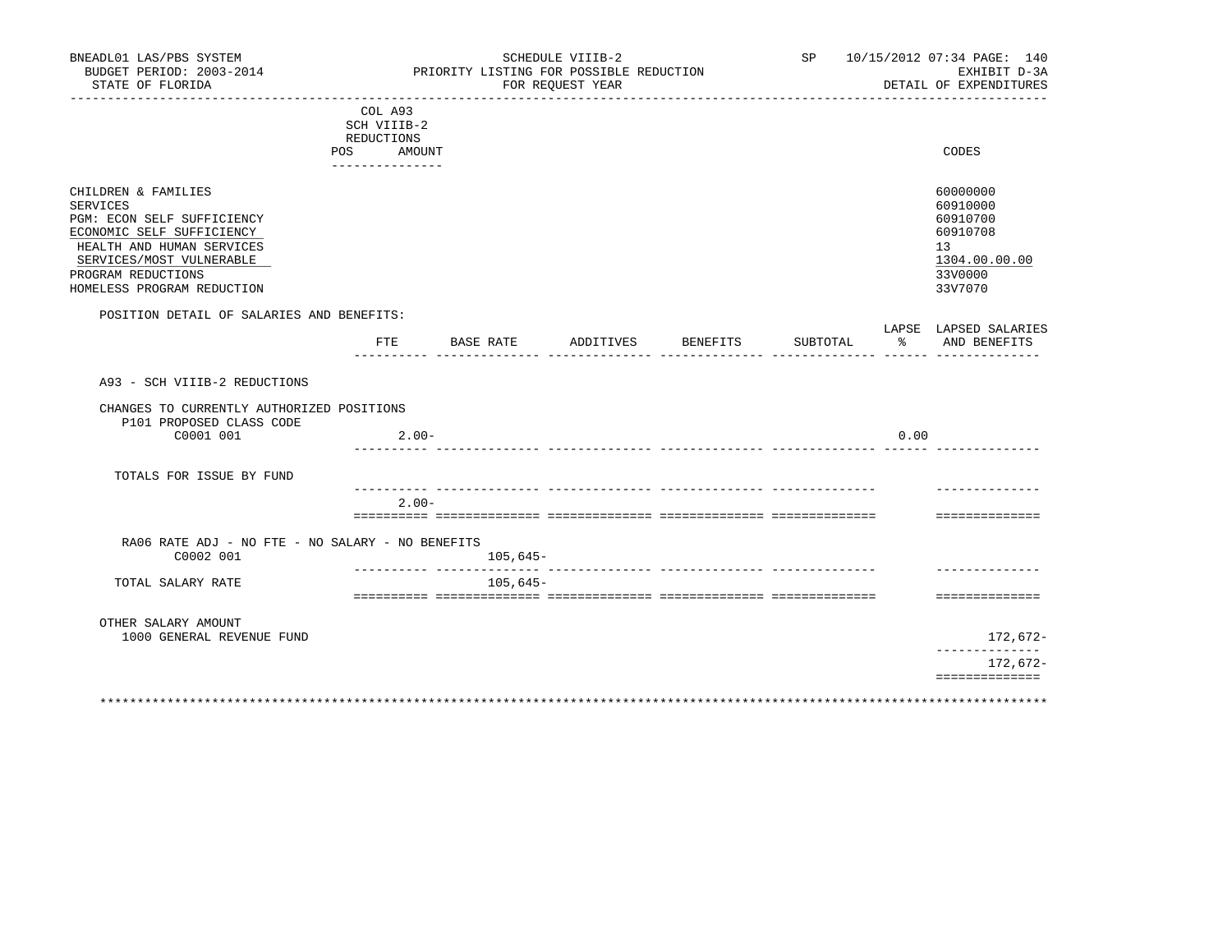TOTAL ISSUE............. 3,002,208-

===============

|                                                                                                                                                                                                                               |           | COL A93<br>SCH VIIIB-2<br>REDUCTIONS<br>POS AMOUNT | CODES                                                                                     |
|-------------------------------------------------------------------------------------------------------------------------------------------------------------------------------------------------------------------------------|-----------|----------------------------------------------------|-------------------------------------------------------------------------------------------|
|                                                                                                                                                                                                                               |           | _______________                                    |                                                                                           |
| CHILDREN & FAMILIES<br>SERVICES<br>PGM: ECON SELF SUFFICIENCY<br>ECONOMIC SELF SUFFICIENCY<br>HEALTH AND HUMAN SERVICES<br>SERVICES/MOST VULNERABLE<br>PROGRAM REDUCTIONS<br>REDUCE TEMPORARY ASSISTANCE TO<br>NEEDY FAMILIES |           |                                                    | 60000000<br>60910000<br>60910700<br>60910708<br>13<br>1304.00.00.00<br>33V0000<br>33V7330 |
| OTHER PERSONAL SERVICES                                                                                                                                                                                                       |           |                                                    | 030000                                                                                    |
| WELFARE TRANSITION TF                                                                                                                                                                                                         |           | $-FEDERL$ 5,871-<br>===============                | 2401 3                                                                                    |
| EXPENSES                                                                                                                                                                                                                      |           |                                                    | 040000                                                                                    |
| WELFARE TRANSITION TF                                                                                                                                                                                                         |           | -FEDERL 1,862-<br>----------------                 | 2401 3                                                                                    |
| SPECIAL CATEGORIES<br>G/A-FED EMER SHELTER PGRM                                                                                                                                                                               |           |                                                    | 100000<br>100550                                                                          |
| WELFARE TRANSITION TF                                                                                                                                                                                                         |           | $-FEDERL$ 55,011-<br>________________              | 2401 3                                                                                    |
| CONTRACTED SERVICES                                                                                                                                                                                                           |           |                                                    | 100777                                                                                    |
| WELFARE TRANSITION TF                                                                                                                                                                                                         | -FEDERL   | $89 -$<br>________________                         | 2401 3                                                                                    |
| LEASE/PURCHASE/EQUIPMENT                                                                                                                                                                                                      |           |                                                    | 105281                                                                                    |
| WELFARE TRANSITION TF -FEDERL                                                                                                                                                                                                 |           | $1 -$<br>---------------                           | 2401 3                                                                                    |
| FINANCIAL ASSISTANCE PAYMT<br>CASH ASSISTANCE                                                                                                                                                                                 |           |                                                    | 110000<br>110012                                                                          |
| WELFARE TRANSITION TF                                                                                                                                                                                                         | $-FEDERL$ | $2,939,374-$<br>===============                    | 2401 3                                                                                    |
| TOTAL: REDUCE TEMPORARY ASSISTANCE TO<br>NEEDY FAMILIES                                                                                                                                                                       |           |                                                    | 33V7330                                                                                   |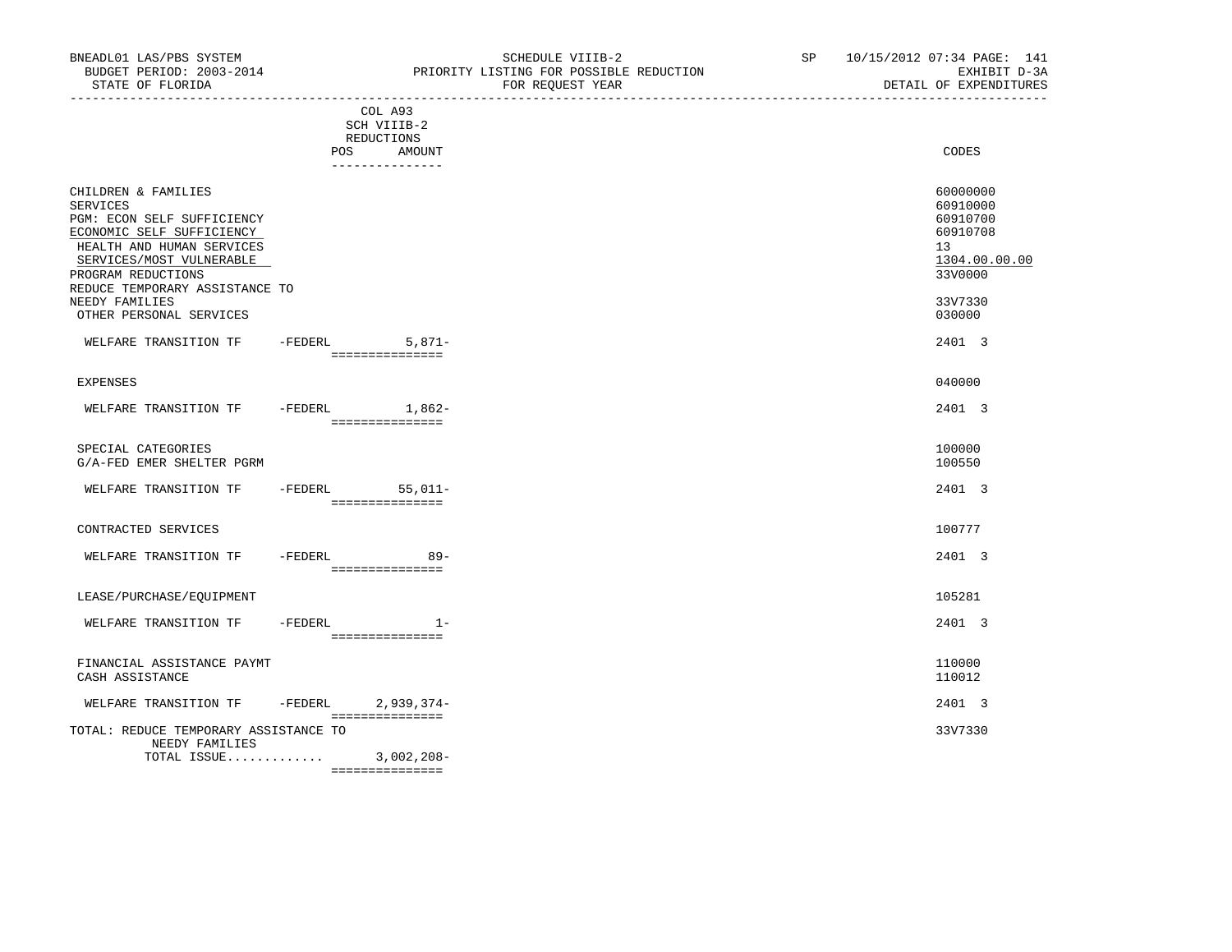|     | ---------------- |       |
|-----|------------------|-------|
| POS | AMOUNT           | CODES |
|     | REDUCTIONS       |       |
|     | SCH VIIIB-2      |       |
|     | COL A93          |       |

| CHILDREN & FAMILIES            | 60000000      |
|--------------------------------|---------------|
| SERVICES                       | 60910000      |
| PGM: ECON SELF SUFFICIENCY     | 60910700      |
| ECONOMIC SELF SUFFICIENCY      | 60910708      |
| HEALTH AND HUMAN SERVICES      |               |
| SERVICES/MOST VULNERABLE       | 1304.00.00.00 |
| PROGRAM REDUCTIONS             | 33V0000       |
| REDUCE TEMPORARY ASSISTANCE TO |               |
| NEEDY FAMILIES                 | 33V7330       |
|                                |               |

 AGENCY ISSUE NARRATIVE: SCH VIIIB-2 NARR 13-14 NARRATIVE: IT COMPONENT? NO PRIORITY #27

 Priority numbers 1 through 14 and 21 are agency recommended reductions. The remaining priority numbers are not recommended by the agency but are in priority order if further reductions are required. This issue is priority number 27.

ISSUE TITLE: Reduce Welfare Transition Trust Fund

HOW WILL THE REDUCTION WILL IMPACT CLIENTS, AGENCY OPERATIONS, OTHER PROGRAM AREAS, ETC.:

 The Department was assigned a target for the Welfare Transition Trust Fund (WTTF). These funds are utilized by the legislature within the agency's Executive Direction and Support Services, Family Safety and Preservation Services, Mental Health Services, Substance Abuse Services, and Economic Self Sufficiency Services budget entities in accordance with legislative decisions. Anything other than a reduction in proportion to the legislative allocation decision would appear to be a violation of legislative intent. Therefore, the Department has assigned the reduction amounts in the SSBG federal funds in proportion to the amount legislatively allocated.

JUSTIFICATION OR RATIONALE FOR ASSIGNING THE RELATIVE PRIORITY FOR REDUCTION:

 The Department of Children and Families conducted a comprehensive and detailed analysis of agency programs and the impact of General Revenue base budget funding reductions on program performance. Mandatory funding based on law, contract and requirements like federal maintenance of effort were considered as well. The goal was to identify ways to achieve General Revenue savings without lowering overall service value to Florida taxpayers. Department program managers, program experts, budget and financial experts, field and senior leadership were involved in a multi-step process. When the effort was completed the Department was able to identify a total savings of \$23,438,985 dollars and 52 FTE which could be recommended. These items are identified as priorities 1 through 15 in the VIIIB exercise and these reductions are recommended by the department. In addition, the department has identified 146.5 positions in item 3300100 that should be eliminated from the department budget because these positions have become unfunded for various reasons related to management decisions designed to drive program improvement which has the effect of decreasing the size of government. The VIIIB exercise also contains another \$76,880,635 dollars in priorities 16 through 27. Although these items also emerged from the VIIIB exercise effort identified above they are not department recommendations. Rather they are a listing of possible reductions in order of Department priority if additional budget reductions related to General Revenue funding were determined to be necessary during the appropriation process.

CALCULATION METHODOLOGY: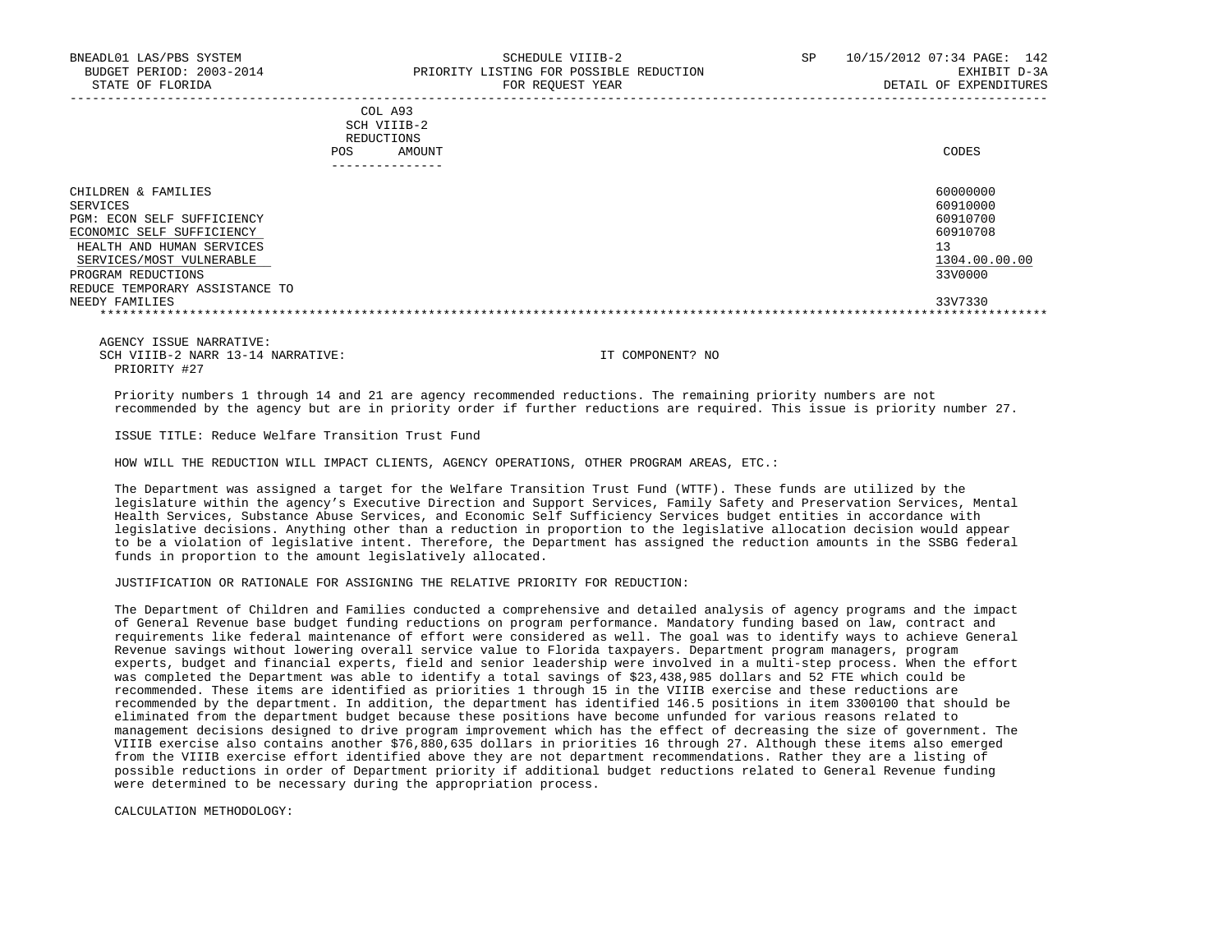| COL A93<br>SCH VIIIB-2<br>REDUCTIONS<br>AMOUNT<br>POS<br>---------------                                                                                                                                                      | CODES                                                                                     |
|-------------------------------------------------------------------------------------------------------------------------------------------------------------------------------------------------------------------------------|-------------------------------------------------------------------------------------------|
| CHILDREN & FAMILIES<br>SERVICES<br>PGM: ECON SELF SUFFICIENCY<br>ECONOMIC SELF SUFFICIENCY<br>HEALTH AND HUMAN SERVICES<br>SERVICES/MOST VULNERABLE<br>PROGRAM REDUCTIONS<br>REDUCE TEMPORARY ASSISTANCE TO<br>NEEDY FAMILIES | 60000000<br>60910000<br>60910700<br>60910708<br>13<br>1304.00.00.00<br>33V0000<br>33V7330 |
| Not applicable                                                                                                                                                                                                                |                                                                                           |

IS A STATUTORY CHANGE REQUIRED TO IMPLEMENT THE REDUCTION:

Not applicable

DISTRIBUTION METHODOLOGIES USED TO DISTRIBUTE THE REDUCTION TO OTHER ENTITIES AND THE IMPACTS TO THOSE ENTITIES:

| Not applicable |  |
|----------------|--|
|                |  |

| TOTAL SALARY RATE $105,645-$    |              |               |
|---------------------------------|--------------|---------------|
| TOTAL PROG COMP 3,434,610-      |              |               |
| TOTAL POSITIONS $2.00-$         |              |               |
|                                 |              |               |
| TRUST FUNDS                     | $3,002,208-$ | 2000          |
| GENERAL REVENUE FUND            | 432,402-     | 1000          |
| BY FUND TYPE                    |              |               |
| TOTAL: SERVICES/MOST VULNERABLE |              | 1304.00.00.00 |
|                                 |              |               |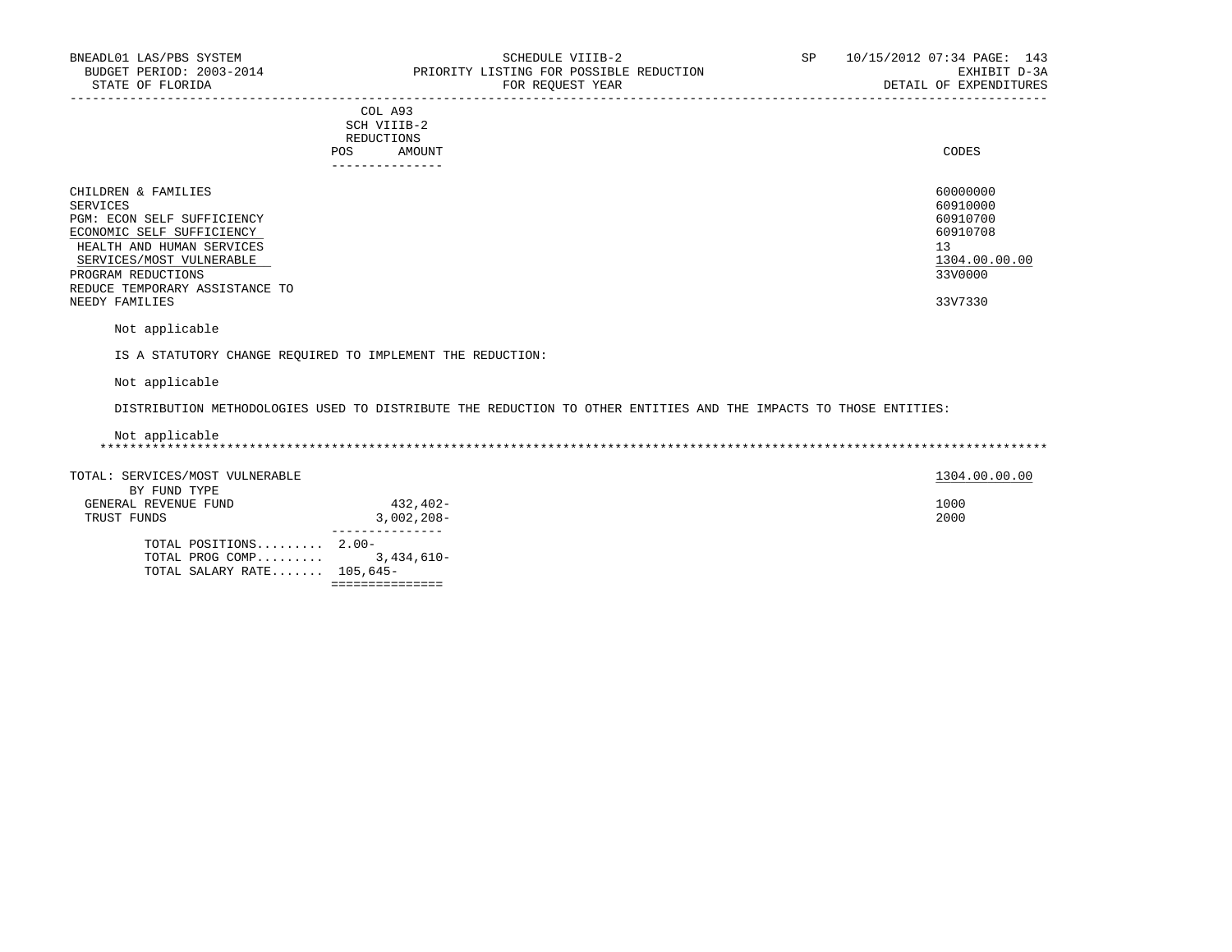| BNEADL01 LAS/PBS SYSTEM<br>BUDGET PERIOD: 2003-2014<br>STATE OF FLORIDA                                                                              | SCHEDULE VIIIB-2<br>PRIORITY LISTING FOR POSSIBLE REDUCTION<br>FOR REQUEST YEAR                        | SP | 10/15/2012 07:34 PAGE: 144<br>EXHIBIT D-3A<br>DETAIL OF EXPENDITURES |
|------------------------------------------------------------------------------------------------------------------------------------------------------|--------------------------------------------------------------------------------------------------------|----|----------------------------------------------------------------------|
|                                                                                                                                                      | COL A93<br>SCH VIIIB-2<br><b>REDUCTIONS</b><br>AMOUNT<br><b>POS</b><br>. _ _ _ _ _ _ _ _ _ _ _ _ _ _ _ |    | CODES                                                                |
| CHILDREN & FAMILIES<br>SERVICES<br>PGM: ECON SELF SUFFICIENCY<br>ECONOMIC SELF SUFFICIENCY<br>HEALTH AND HUMAN SERVICES<br>COMPREHENSIVE/ELIGIB/SVCS |                                                                                                        |    | 60000000<br>60910000<br>60910700<br>60910708<br>13<br>1304.01.00.00  |
| MANAGEMENT REDUCTIONS<br>REDUCE LEASE OBLIGATION<br>EXPENSES                                                                                         |                                                                                                        |    | 33G0000<br>33G7100<br>040000                                         |

GENERAL REVENUE FUND -MATCH 470,928- 1000 2 FEDERAL GRANTS TRUST FUND -FEDERL 431,273- 2261 3 ---------------

 TOTAL APPRO............. 902,201- ===============

\*\*\*\*\*\*\*\*\*\*\*\*\*\*\*\*\*\*\*\*\*\*\*\*\*\*\*\*\*\*\*\*\*\*\*\*\*\*\*\*\*\*\*\*\*\*\*\*\*\*\*\*\*\*\*\*\*\*\*\*\*\*\*\*\*\*\*\*\*\*\*\*\*\*\*\*\*\*\*\*\*\*\*\*\*\*\*\*\*\*\*\*\*\*\*\*\*\*\*\*\*\*\*\*\*\*\*\*\*\*\*\*\*\*\*\*\*\*\*\*\*\*\*\*\*\*\*

 AGENCY ISSUE NARRATIVE: SCH VIIIB-2 NARR 13-14 NARRATIVE: IT COMPONENT? NO PRIORITY #2

ISSUE TITLE: Reduce Lease Obligation

 Priority numbers 1 through 14 and 21 are agency recommended reductions. The remaining priority numbers are not recommended by the agency but are in priority order if further reductions are required. This issue is priority number 2.

 HOW THE REDUCTION WILL IMPACT CLIENTS, AGENCY OPERATIONS, OTHER PROGRAM AREAS, ETC.: A budget reduction of \$1,152,709 (\$691,043 of General Revenue, \$457,012 of unfunded Federal Grants Trust Fund, and \$4,654 in Working Capital Trust Fund "double budget") in recurring budget authority will be absorbed throughout the Department due to lease savings.

### JUSTIFICATION OR RATIONALE FOR ADDIGNING THE RELATIVE PRIORITY FOR REDUCTION:

 The Department of Children and Families conducted a comprehensive and detailed analysis of agency programs and the impact of General Revenue base budget funding reductions on program performance. Mandatory funding based on law, contract and requirements like federal maintenance of effort were considered as well. The goal was to identify ways to achieve General Revenue savings without lowering overall service value to Florida taxpayers. Department program managers, program experts, budget and financial experts, field and senior leadership were involved in a multi-step process. When the effort was completed the Department was able to identify a total savings of \$23,438,985 dollars and 52 FTE which could be recommended. These items are identified as priorities 1 through 15 in the VIIIB exercise and these reductions are recommended by the department. In addition the department has identified 146.5 positions in item 3300100 that should be eliminated from the department budget because these positions have become unfunded for various reasons related to management decisions designed to drive program improvement which has the effect of decreasing the size of government. The VIIIB exercise also contains another \$76,880,635 dollars in priorities 16 through 27. Although these items also emerged from the VIIIB exercise effort identified above they are not department recommendations. Rather they are a listing of possible reductions in order of Department priority if additional budget reductions related to General Revenue funding were determined to be necessary during the appropriation process.

CALCULATION METHODOLOGY: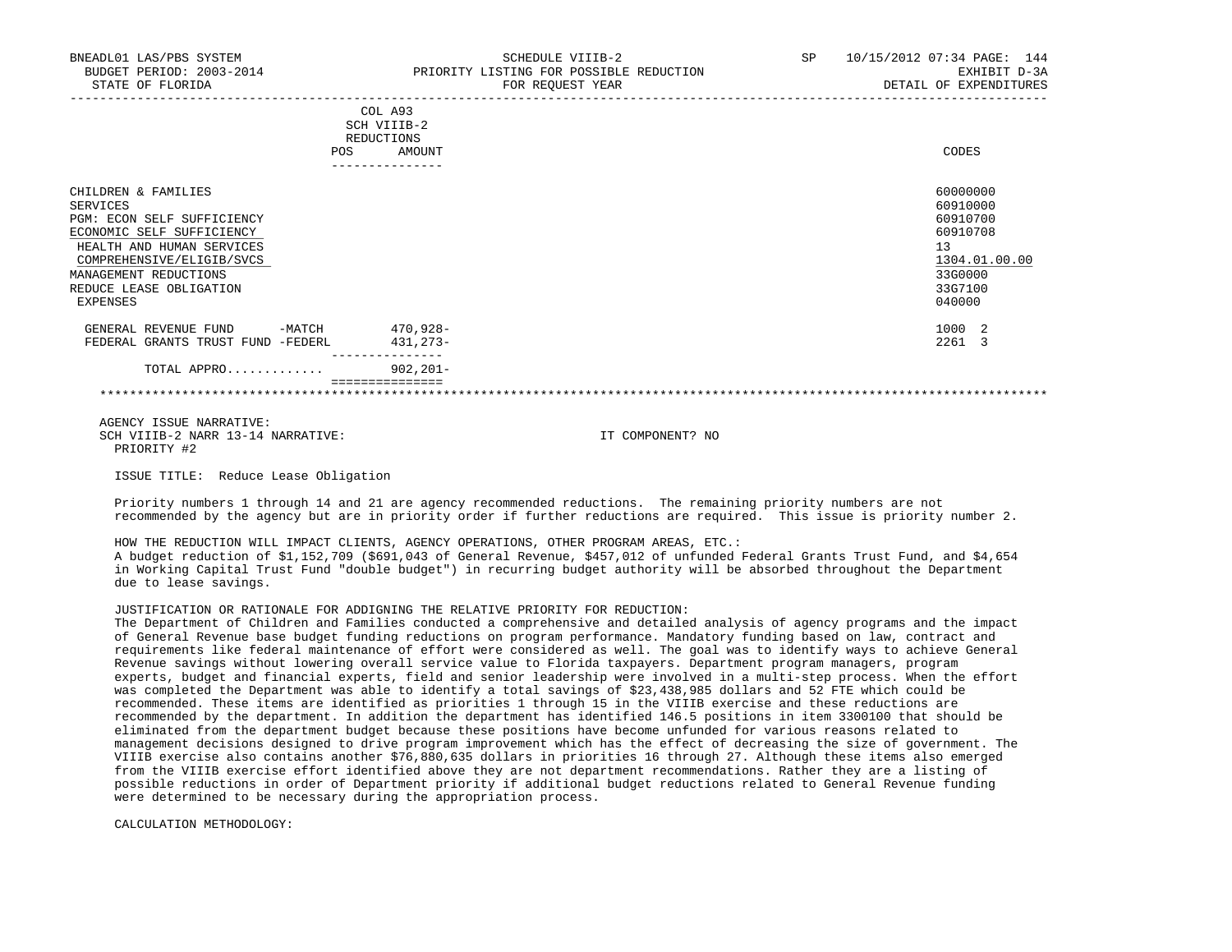|     | --------------- |       |
|-----|-----------------|-------|
| POS | AMOUNT          | CODES |
|     | REDUCTIONS      |       |
|     | SCH VIIIB-2     |       |
|     | COL A93         |       |

| CHILDREN & FAMILIES        | 60000000      |
|----------------------------|---------------|
| SERVICES                   | 60910000      |
| PGM: ECON SELF SUFFICIENCY | 60910700      |
| ECONOMIC SELF SUFFICIENCY  | 60910708      |
| HEALTH AND HUMAN SERVICES  | 13            |
| COMPREHENSIVE/ELIGIB/SVCS  | 1304.01.00.00 |
| MANAGEMENT REDUCTIONS      | 33G0000       |
| REDUCE LEASE OBLIGATION    | 33G7100       |

 An analysis was completed on private sector leases that will be expiring between now and the end of 2014 to determine the projected cost avoidance related to these leases. Based on this analysis it was determined that the Department could reduce recurring General Revenue in the amount of \$691,043. The General Revenue in many of the areas impacted was being used a match to several Federal Grants and as a result of reducing the General Revenue, \$457,012 in Federal Grants Trust Fund budget authority was identified as unfunded.

 IS A STATUTORY CHANGE REQUIRED TO IMPLEMENT THE REDUCTION: Not Applicable

 DISTRIBUTION METHODOLOGIES USED TO DISTRIBUTE THE REDUCTION TO OTHER ENTITIES AND THE IMPACTS TO THOSE ENTITIES: The projected cost avoidance was identified by individual lease and spread to those Entities that were located within the service centers.

 This reduction will be effective statewide and the distribution will be based on the Fiscal Year 2013-2014 Approved Allocation Methodologies for the programs impacted.

| PROGRAM REDUCTIONS<br>AUTOMATED COMMUNITY CONNECTION TO             |                               | 33V0000           |
|---------------------------------------------------------------------|-------------------------------|-------------------|
| ECONOMIC SELF SUFFICIENCY - CALL<br>CENTER TOLL<br>EXPENSES         |                               | 33V0140<br>040000 |
| -MATCH<br>GENERAL REVENUE FUND<br>FEDERAL GRANTS TRUST FUND -FEDERL | $600,000 -$<br>$560,865 -$    | 1000 2<br>2261    |
| TOTAL APPRO                                                         | 1,160,865-<br>=============== |                   |

 AGENCY ISSUE NARRATIVE: SCH VIIIB-2 NARR 13-14 NARRATIVE: IT COMPONENT? NO PRIORITY #6

 Priority numbers 1 through 14 and 21 are agency recommended reductions. The remaining priority numbers are not recommended by the agency but are in priority order if further reductions are required. This issue is priority number 6.

ISSUE TITLE: Automated Community Connection to Economic Self Sufficiency - Call Center Toll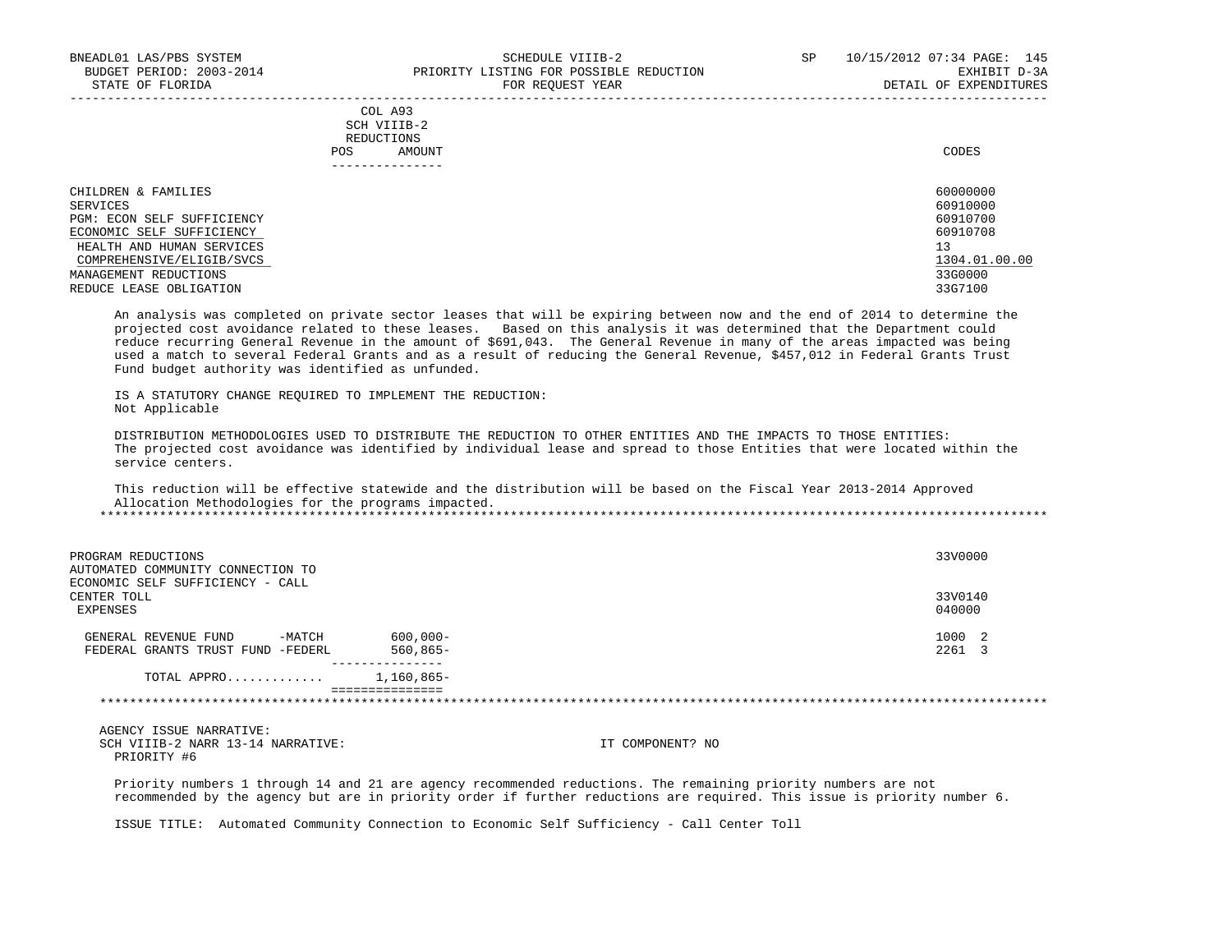|     | COL A93                                                                                                                        |       |
|-----|--------------------------------------------------------------------------------------------------------------------------------|-------|
|     | SCH VIIIB-2<br>the contract of the contract of the contract of the contract of the contract of the contract of the contract of |       |
|     | REDUCTIONS                                                                                                                     |       |
| POS | AMOUNT                                                                                                                         | CODES |
|     |                                                                                                                                |       |

| -------------                                                                                                                                        |                                                                     |
|------------------------------------------------------------------------------------------------------------------------------------------------------|---------------------------------------------------------------------|
| CHILDREN & FAMILIES<br>SERVICES<br>PGM: ECON SELF SUFFICIENCY<br>ECONOMIC SELF SUFFICIENCY<br>HEALTH AND HUMAN SERVICES<br>COMPREHENSIVE/ELIGIB/SVCS | 60000000<br>60910000<br>60910700<br>60910708<br>13<br>1304.01.00.00 |
| PROGRAM REDUCTIONS<br>AUTOMATED COMMUNITY CONNECTION TO                                                                                              | 33V0000                                                             |
| ECONOMIC SELF SUFFICIENCY - CALL<br>CENTER TOLL                                                                                                      | 33V0140                                                             |

# HOW WILL THE REDUCTION IMPACT CLIENTS, AGENCY OPERATIONS, OTHER PROGRAM AREAS, ETC:

 The Department incurs 2.2 cents per minute in toll charge for all customers dialing the 888-767-2237 (866.76ACCESS) customer service toll-free phone line, whether it is for the purpose of accessing the voice automated response service, holding for a customer call agent, or actually talking with a customer call agent. By working with DMS to secure multiple mobile or wire line service provider networks to recognize and route a unique and dedicated three digit dialing option to a local SIP trunk, the Department will reduce the number of minutes billed to our toll-free phone number by 20%.

# JUSTIFICATION OR RATIONALE FOR ASSIGNING THE RELATIVE PRIORITY FOR REDUCTION:

 The Department of Children and Families conducted a comprehensive and detailed analysis of agency programs and the impact of General Revenue base budget funding reductions on program performance. Mandatory funding based on law, contract and requirements like federal maintenance of effort were considered as well. The goal was to identify ways to achieve General Revenue savings without lowering overall service value to Florida taxpayers. Department program managers, program experts, budget and financial experts, field and senior leadership were involved in a multi-step process. When the effort was completed the Department was able to identify a total savings of \$23,438,985 dollars and 52 FTE which could be recommended. These items are identified as priorities 1 through 15 in the VIIIB exercise and these reductions are recommended by the department. In addition, the department has identified 146.5 positions in item 3300100 that should be eliminated from the department budget because these positions have become unfunded for various reasons related to management decisions designed to drive program improvement which has the effect of decreasing the size of government. The VIIIB exercise also contains another \$76,880,635 dollars in priorities 16 through 27. Although these items also emerged from the VIIIB exercise effort identified above they are not department recommendations. Rather they are a listing of possible reductions in order of Department priority if additional budget reductions related to General Revenue funding were determined to be necessary during the appropriation process.

## WHAT CALCULATION METHODOLOGY WAS USED:

Not applicable

IS A STATUTORY CHANGE REQUIRED TO IMPLEMENT THE REDUCTION:

Not applicable

DISTRIBUTION METHODOLOGIES USED TO DISTRIBUTE THE REDUCTION TO OTHER ENTITIES AND THE IMPACTS TO THOSE ENTITIES: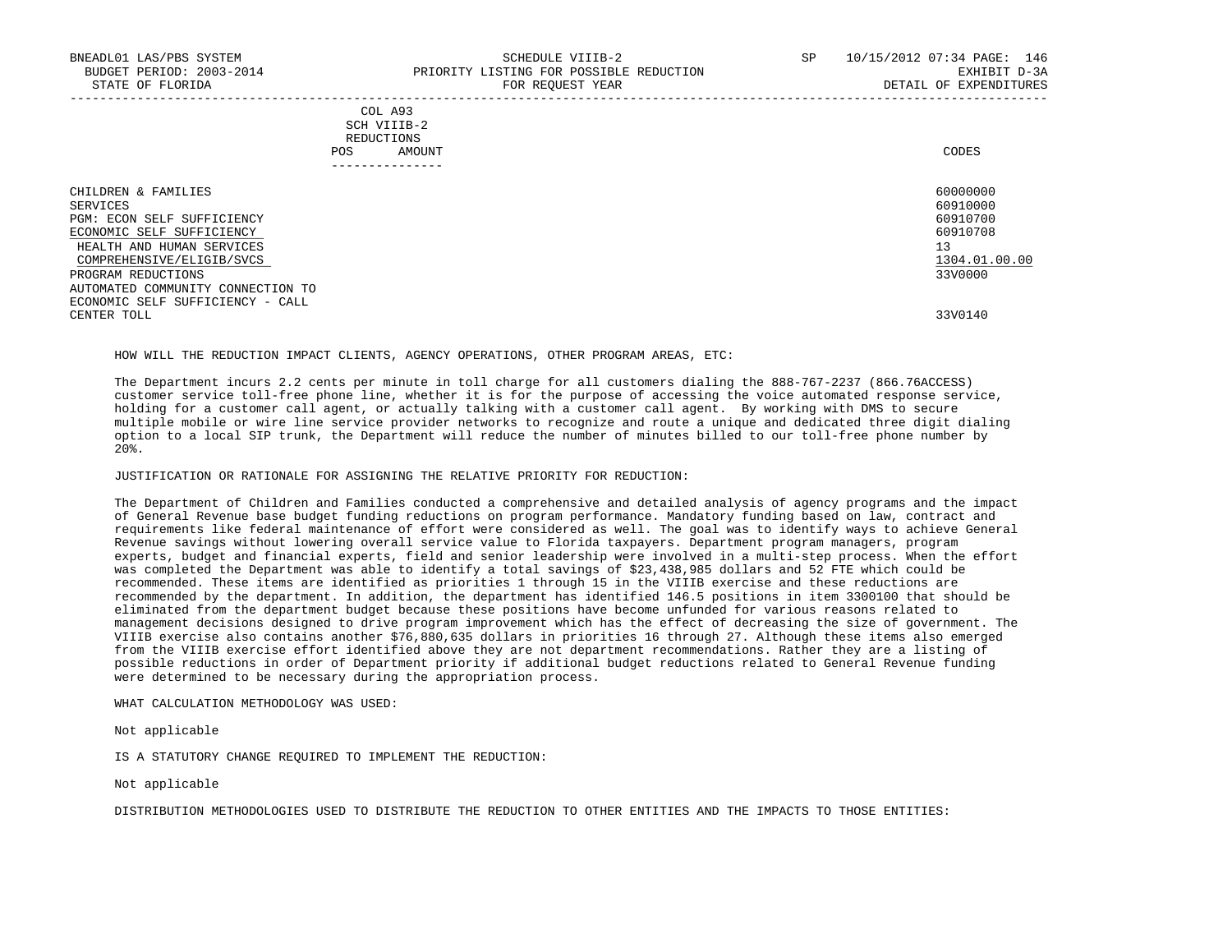| BNEADL01 LAS/PBS SYSTEM<br>BUDGET PERIOD: 2003-2014<br>STATE OF FLORIDA                                                                                                                                                                                    |                                                                       | SCHEDULE VIIIB-2<br>PRIORITY LISTING FOR POSSIBLE REDUCTION<br>FOR REQUEST YEAR<br>-----------------------------------                                                                                                                                                                                                                                                                                                                                                          | SP | 10/15/2012 07:34 PAGE: 147<br>EXHIBIT D-3A<br>DETAIL OF EXPENDITURES           |
|------------------------------------------------------------------------------------------------------------------------------------------------------------------------------------------------------------------------------------------------------------|-----------------------------------------------------------------------|---------------------------------------------------------------------------------------------------------------------------------------------------------------------------------------------------------------------------------------------------------------------------------------------------------------------------------------------------------------------------------------------------------------------------------------------------------------------------------|----|--------------------------------------------------------------------------------|
|                                                                                                                                                                                                                                                            | COL A93<br>SCH VIIIB-2<br>REDUCTIONS<br>POS AMOUNT<br>--------------- |                                                                                                                                                                                                                                                                                                                                                                                                                                                                                 |    | CODES                                                                          |
| CHILDREN & FAMILIES<br><b>SERVICES</b><br>PGM: ECON SELF SUFFICIENCY<br>ECONOMIC SELF SUFFICIENCY<br>HEALTH AND HUMAN SERVICES<br>COMPREHENSIVE/ELIGIB/SVCS<br>PROGRAM REDUCTIONS<br>AUTOMATED COMMUNITY CONNECTION TO<br>ECONOMIC SELF SUFFICIENCY - CALL |                                                                       |                                                                                                                                                                                                                                                                                                                                                                                                                                                                                 |    | 60000000<br>60910000<br>60910700<br>60910708<br>13<br>1304.01.00.00<br>33V0000 |
| CENTER TOLL<br>Not applicable                                                                                                                                                                                                                              |                                                                       |                                                                                                                                                                                                                                                                                                                                                                                                                                                                                 |    | 33V0140                                                                        |
| AUTOMATED COMMUNITY CONNECTION TO<br>ECONOMIC SELF-SUFFICIENCY SCANNING<br><b>SERVICES</b><br>SPECIAL CATEGORIES<br>CONTRACTED SERVICES                                                                                                                    |                                                                       |                                                                                                                                                                                                                                                                                                                                                                                                                                                                                 |    | 33V0200<br>100000<br>100777                                                    |
| GENERAL REVENUE FUND -MATCH 600,000-<br>FEDERAL GRANTS TRUST FUND -FEDERL                                                                                                                                                                                  | 580,607-                                                              |                                                                                                                                                                                                                                                                                                                                                                                                                                                                                 |    | 1000 2<br>2261 3                                                               |
| TOTAL APPRO 1,180,607-                                                                                                                                                                                                                                     | ________________<br>===============                                   |                                                                                                                                                                                                                                                                                                                                                                                                                                                                                 |    |                                                                                |
|                                                                                                                                                                                                                                                            |                                                                       |                                                                                                                                                                                                                                                                                                                                                                                                                                                                                 |    |                                                                                |
| AGENCY ISSUE NARRATIVE:<br>SCH VIIIB-2 NARR 13-14 NARRATIVE:<br>PRIORITY #7                                                                                                                                                                                |                                                                       | IT COMPONENT? NO                                                                                                                                                                                                                                                                                                                                                                                                                                                                |    |                                                                                |
|                                                                                                                                                                                                                                                            |                                                                       | Priority numbers 1 through 14 and 21 are agency recommended reductions. The remaining priority numbers are not<br>recommended by the agency but are in priority order if further reductions are required. This issue is priority number 7.                                                                                                                                                                                                                                      |    |                                                                                |
|                                                                                                                                                                                                                                                            |                                                                       | ISSUE TITLE: Automated Community Connection to Economic Self Sufficiency Scanning Services                                                                                                                                                                                                                                                                                                                                                                                      |    |                                                                                |
|                                                                                                                                                                                                                                                            |                                                                       | HOW WILL THE REDUCTION IMPACT CLIENTS, AGENCY OPERATIONS, OTHER PROGRAM AREAS, ETC:                                                                                                                                                                                                                                                                                                                                                                                             |    |                                                                                |
|                                                                                                                                                                                                                                                            |                                                                       | During fiscal year (FY) 2011-2012, the Department transitioned from six regions, with dedicated specialized staff<br>performing mail handling and document indexing functions, to a statewide centralized contracted services platform using<br>the state term contract for staff augmentation. Once the entire process was standardized and improved efficiencies<br>identified in FY 2012-2013, a competitive procurement resulted in further automation and cost reductions. |    |                                                                                |
|                                                                                                                                                                                                                                                            |                                                                       | JUSTIFICATION OR RATIONALE FOR ASSIGNING THE RELATIVE PRIORITY FOR REDUCTION:                                                                                                                                                                                                                                                                                                                                                                                                   |    |                                                                                |
|                                                                                                                                                                                                                                                            |                                                                       | The Department of Children and Families conducted a comprehensive and detailed analysis of agency programs and the impact<br>of General Revenue base budget funding reductions on program performance. Mandatory funding based on law, contract and                                                                                                                                                                                                                             |    |                                                                                |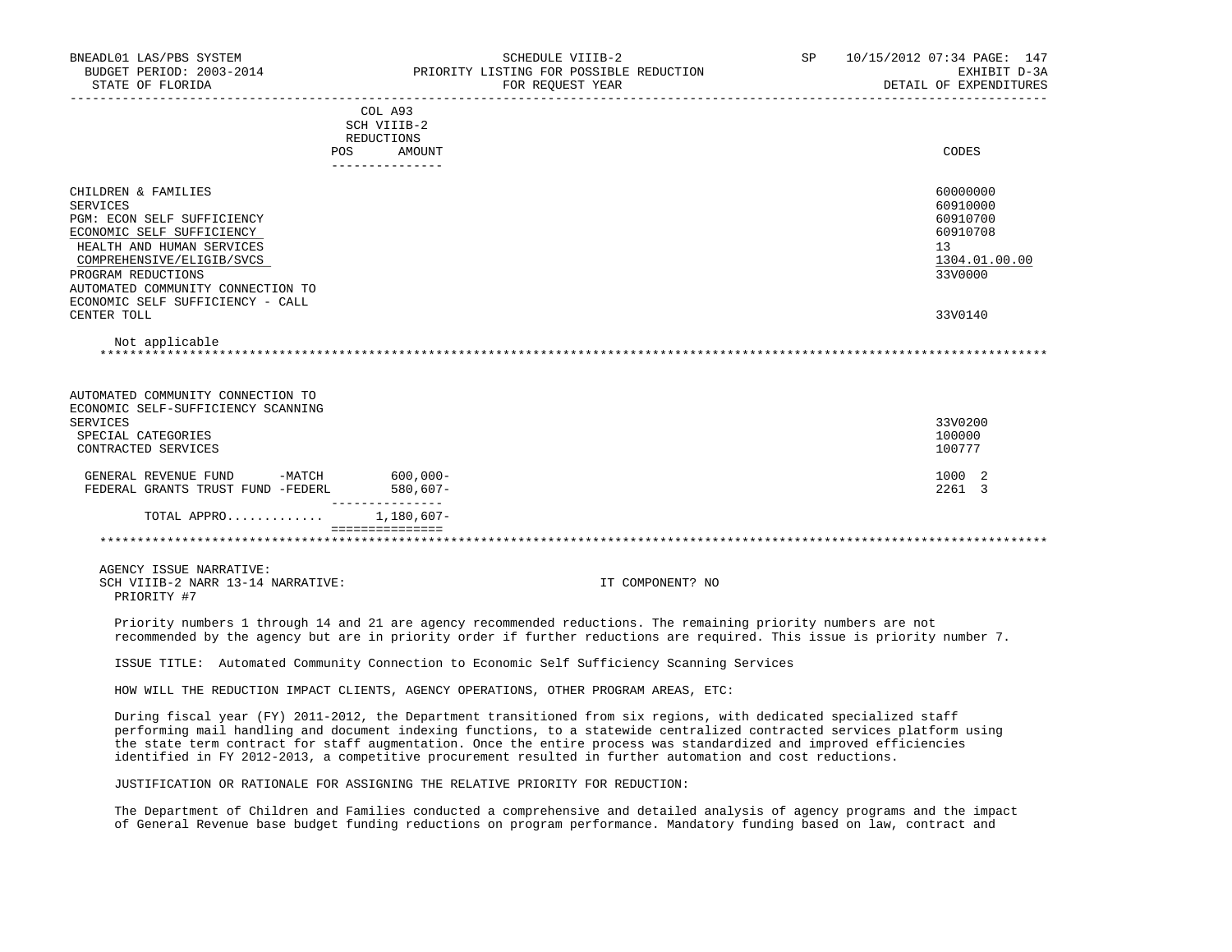| CHILDREN & FAMILIES                | 60000000      |
|------------------------------------|---------------|
| SERVICES                           | 60910000      |
| PGM: ECON SELF SUFFICIENCY         | 60910700      |
| ECONOMIC SELF SUFFICIENCY          | 60910708      |
| HEALTH AND HUMAN SERVICES          | 13            |
| COMPREHENSIVE/ELIGIB/SVCS          | 1304.01.00.00 |
| PROGRAM REDUCTIONS                 | 33V0000       |
| AUTOMATED COMMUNITY CONNECTION TO  |               |
| ECONOMIC SELF-SUFFICIENCY SCANNING |               |
| SERVICES                           | 33V0200       |

 requirements like federal maintenance of effort were considered as well. The goal was to identify ways to achieve General Revenue savings without lowering overall service value to Florida taxpayers. Department program managers, program experts, budget and financial experts, field and senior leadership were involved in a multi-step process. When the effort was completed the Department was able to identify a total savings of \$23,438,985 dollars and 52 FTE which could be recommended. These items are identified as priorities 1 through 15 in the VIIIB exercise and these reductions are recommended by the department. In addition, the department has identified 146.5 positions in item 3300100 that should be eliminated from the department budget because these positions have become unfunded for various reasons related to management decisions designed to drive program improvement which has the effect of decreasing the size of government. The VIIIB exercise also contains another \$76,880,635 dollars in priorities 16 through 27. Although these items also emerged from the VIIIB exercise effort identified above they are not department recommendations. Rather they are a listing of possible reductions in order of Department priority if additional budget reductions related to General Revenue funding were determined to be necessary during the appropriation process.

WHAT CALCULATION METHODOLOGY WAS USED:

 The Department will be able to further reduce the cost of indexing a client verification document from \$0.34/document (FY 12-13) to a contracted rate of just \$0.18/document (FY 13-14). This meets current federal requirements; however additional security features may be required for the handling of IRS-related documents by FY 13-14.

IS A STATUTORY CHANGE REQUIRED TO IMPLEMENT THE REDUCTION:

Not applicable

DISTRIBUTION METHODOLOGIES USED TO DISTRIBUTE THE REDUCTION TO OTHER ENTITIES AND THE IMPACTS TO THOSE ENTITIES:

 Not applicable \*\*\*\*\*\*\*\*\*\*\*\*\*\*\*\*\*\*\*\*\*\*\*\*\*\*\*\*\*\*\*\*\*\*\*\*\*\*\*\*\*\*\*\*\*\*\*\*\*\*\*\*\*\*\*\*\*\*\*\*\*\*\*\*\*\*\*\*\*\*\*\*\*\*\*\*\*\*\*\*\*\*\*\*\*\*\*\*\*\*\*\*\*\*\*\*\*\*\*\*\*\*\*\*\*\*\*\*\*\*\*\*\*\*\*\*\*\*\*\*\*\*\*\*\*\*\*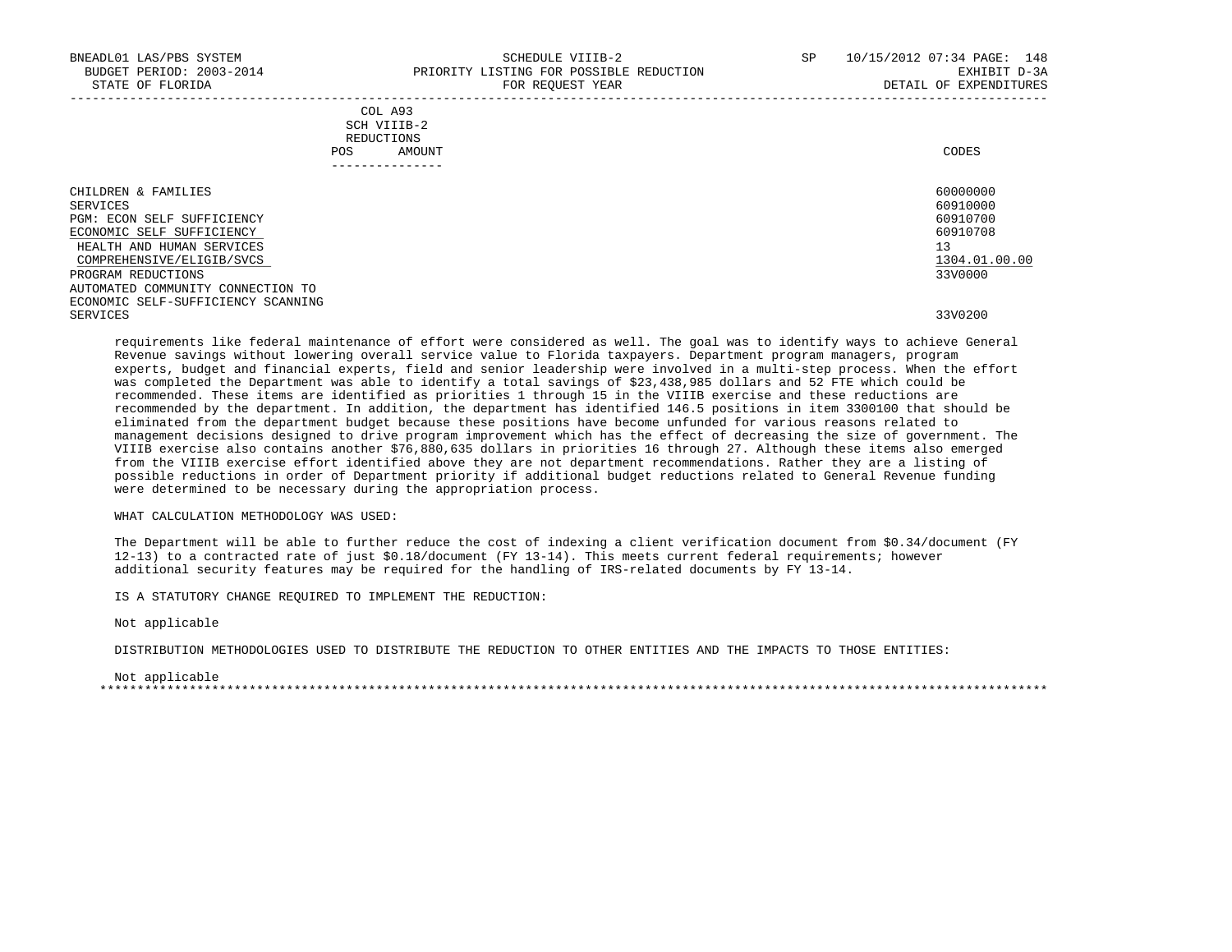|                                                                                                                                                                                                                     |                                      |                                      | ------------------------------------- |                                                                                |
|---------------------------------------------------------------------------------------------------------------------------------------------------------------------------------------------------------------------|--------------------------------------|--------------------------------------|---------------------------------------|--------------------------------------------------------------------------------|
|                                                                                                                                                                                                                     | REDUCTIONS                           | COL A93<br>SCH VIIIB-2<br>POS AMOUNT |                                       | CODES                                                                          |
| CHILDREN & FAMILIES<br><b>SERVICES</b><br>PGM: ECON SELF SUFFICIENCY<br>ECONOMIC SELF SUFFICIENCY<br>HEALTH AND HUMAN SERVICES<br>COMPREHENSIVE/ELIGIB/SVCS<br>PROGRAM REDUCTIONS<br>REDUCE TEMPORARY ASSISTANCE TO |                                      | ---------------                      |                                       | 60000000<br>60910000<br>60910700<br>60910708<br>13<br>1304.01.00.00<br>33V0000 |
| NEEDY FAMILIES<br>OTHER PERSONAL SERVICES                                                                                                                                                                           |                                      |                                      |                                       | 33V7330<br>030000                                                              |
| WELFARE TRANSITION TF                                                                                                                                                                                               | -FEDERL 9,131-                       | ===============                      |                                       | 2401 3                                                                         |
| EXPENSES                                                                                                                                                                                                            |                                      |                                      |                                       | 040000                                                                         |
| WELFARE TRANSITION TF -FEDERL 82,638-                                                                                                                                                                               | ----------------                     |                                      |                                       | 2401 3                                                                         |
| OPERATING CAPITAL OUTLAY                                                                                                                                                                                            |                                      |                                      |                                       | 060000                                                                         |
| WELFARE TRANSITION TF                                                                                                                                                                                               | -FEDERL 297-                         | ===============                      |                                       | 2401 3                                                                         |
| SPECIAL CATEGORIES<br>CONTRACTED SERVICES                                                                                                                                                                           |                                      |                                      |                                       | 100000<br>100777                                                               |
| WELFARE TRANSITION TF                                                                                                                                                                                               | $-FEDERL$ 11,456-<br>=============== |                                      |                                       | 2401 3                                                                         |
| G/A-CONTRACTED SERVICES                                                                                                                                                                                             |                                      |                                      |                                       | 100778                                                                         |
| WELFARE TRANSITION TF                                                                                                                                                                                               | $-FEDERL$<br>===============         | 4,844-                               |                                       | 2401 3                                                                         |
| PUBLIC ASST FRAUD CONTRACT                                                                                                                                                                                          |                                      |                                      |                                       | 102807                                                                         |
| WELFARE TRANSITION TF                                                                                                                                                                                               | -FEDERL                              | 77,070-<br>===============           |                                       | 2401 3                                                                         |
| DEFERRED-PAY COM CONTRACTS                                                                                                                                                                                          |                                      |                                      |                                       | 105280                                                                         |

WELFARE TRANSITION TF -FEDERL 27- 2401 3 ===============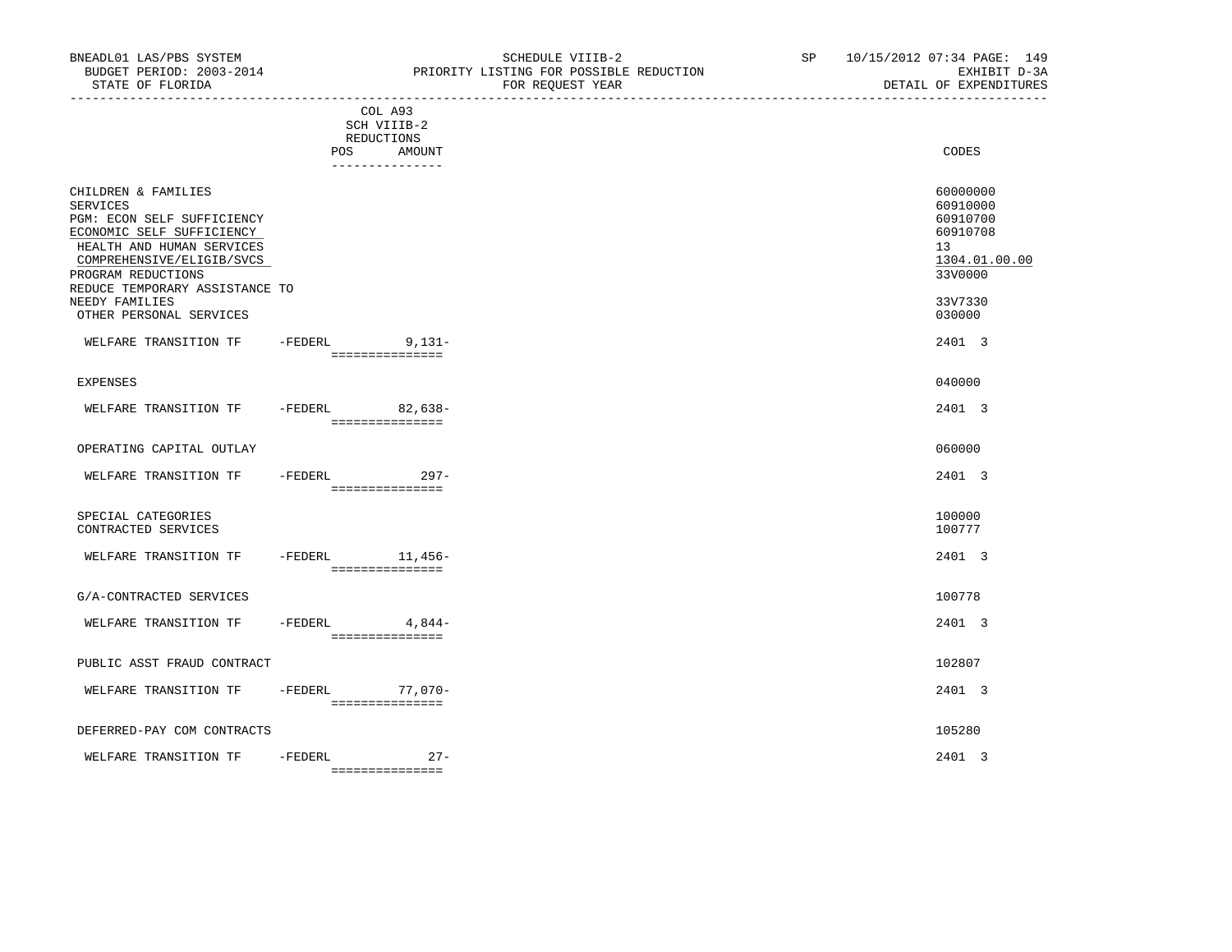|                                                         |     | COL A93         |               |
|---------------------------------------------------------|-----|-----------------|---------------|
|                                                         |     | SCH VIIIB-2     |               |
|                                                         |     | REDUCTIONS      |               |
|                                                         | POS | AMOUNT          | CODES         |
|                                                         |     |                 |               |
| CHILDREN & FAMILIES                                     |     |                 | 60000000      |
| SERVICES                                                |     |                 | 60910000      |
| PGM: ECON SELF SUFFICIENCY                              |     |                 | 60910700      |
| ECONOMIC SELF SUFFICIENCY                               |     |                 | 60910708      |
| HEALTH AND HUMAN SERVICES                               |     |                 | 13            |
| COMPREHENSIVE/ELIGIB/SVCS                               |     |                 | 1304.01.00.00 |
| PROGRAM REDUCTIONS                                      |     |                 | 33V0000       |
| REDUCE TEMPORARY ASSISTANCE TO                          |     |                 |               |
| NEEDY FAMILIES                                          |     |                 | 33V7330       |
| SPECIAL CATEGORIES                                      |     |                 | 100000        |
| LEASE/PURCHASE/EQUIPMENT                                |     |                 | 105281        |
| WELFARE TRANSITION TF<br>-FEDERL                        |     | 2,550-          | 2401 3        |
|                                                         |     | =============== |               |
| TOTAL: REDUCE TEMPORARY ASSISTANCE TO<br>NEEDY FAMILIES |     |                 | 33V7330       |
| TOTAL ISSUE                                             |     | 188,013-        |               |
|                                                         |     |                 |               |

 AGENCY ISSUE NARRATIVE: SCH VIIIB-2 NARR 13-14 NARRATIVE: IT COMPONENT? NO PRIORITY #27

 Priority numbers 1 through 14 and 21 are agency recommended reductions. The remaining priority numbers are not recommended by the agency but are in priority order if further reductions are required. This issue is priority number 27.

ISSUE TITLE: Reduce Welfare Transition Trust Fund

HOW WILL THE REDUCTION WILL IMPACT CLIENTS, AGENCY OPERATIONS, OTHER PROGRAM AREAS, ETC.:

 The Department was assigned a target for the Welfare Transition Trust Fund (WTTF). These funds are utilized by the legislature within the agency's Executive Direction and Support Services, Family Safety and Preservation Services, Mental Health Services, Substance Abuse Services, and Economic Self Sufficiency Services budget entities in accordance with legislative decisions. Anything other than a reduction in proportion to the legislative allocation decision would appear to be a violation of legislative intent. Therefore, the Department has assigned the reduction amounts in the SSBG federal funds in proportion to the amount legislatively allocated.

## JUSTIFICATION OR RATIONALE FOR ASSIGNING THE RELATIVE PRIORITY FOR REDUCTION:

 The Department of Children and Families conducted a comprehensive and detailed analysis of agency programs and the impact of General Revenue base budget funding reductions on program performance. Mandatory funding based on law, contract and requirements like federal maintenance of effort were considered as well. The goal was to identify ways to achieve General Revenue savings without lowering overall service value to Florida taxpayers. Department program managers, program experts, budget and financial experts, field and senior leadership were involved in a multi-step process. When the effort was completed the Department was able to identify a total savings of \$23,438,985 dollars and 52 FTE which could be recommended. These items are identified as priorities 1 through 15 in the VIIIB exercise and these reductions are recommended by the department. In addition, the department has identified 146.5 positions in item 3300100 that should be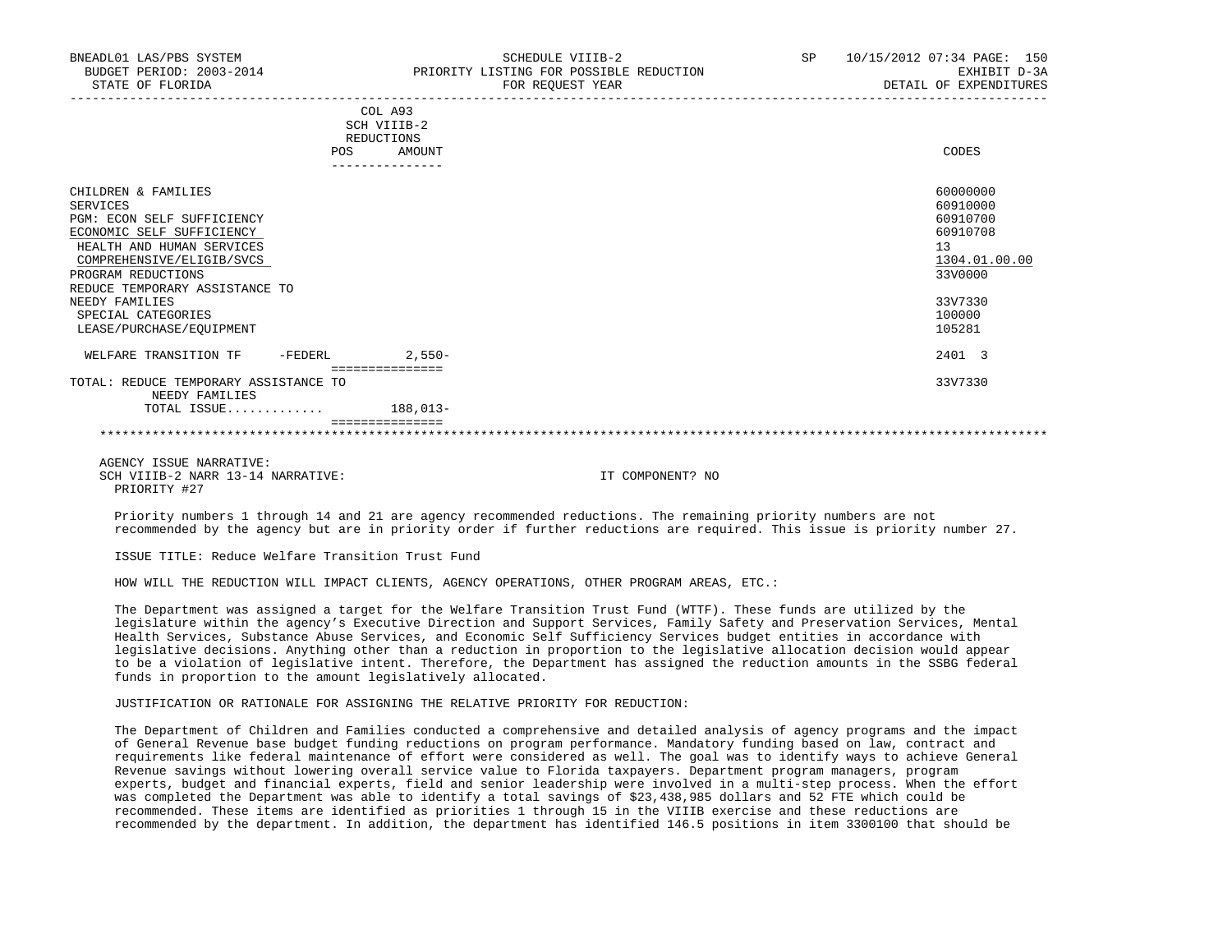| BNEADL01 LAS/PBS SYSTEM<br>BUDGET PERIOD: 2003-2014<br>STATE OF FLORIDA | SCHEDULE VIIIB-2<br>PRIORITY LISTING FOR POSSIBLE REDUCTION<br>FOR REQUEST YEAR | SP | 10/15/2012 07:34 PAGE: 151<br>EXHIBIT D-3A<br>DETAIL OF EXPENDITURES |
|-------------------------------------------------------------------------|---------------------------------------------------------------------------------|----|----------------------------------------------------------------------|
|                                                                         | COL A93<br>SCH VIIIB-2<br>REDUCTIONS<br>AMOUNT<br>POS                           |    | CODES                                                                |
| CHILDREN & FAMILIES                                                     |                                                                                 |    | 60000000                                                             |
| SERVICES                                                                |                                                                                 |    | 60910000                                                             |
| PGM: ECON SELF SUFFICIENCY<br>ECONOMIC SELF SUFFICIENCY                 |                                                                                 |    | 60910700<br>60910708                                                 |
| HEALTH AND HUMAN SERVICES                                               |                                                                                 |    | 13                                                                   |
| COMPREHENSIVE/ELIGIB/SVCS                                               |                                                                                 |    | 1304.01.00.00                                                        |
| PROGRAM REDUCTIONS                                                      |                                                                                 |    | 33V0000                                                              |
| REDUCE TEMPORARY ASSISTANCE TO                                          |                                                                                 |    |                                                                      |
| NEEDY FAMILIES                                                          |                                                                                 |    | 33V7330                                                              |

 eliminated from the department budget because these positions have become unfunded for various reasons related to management decisions designed to drive program improvement which has the effect of decreasing the size of government. The VIIIB exercise also contains another \$76,880,635 dollars in priorities 16 through 27. Although these items also emerged from the VIIIB exercise effort identified above they are not department recommendations. Rather they are a listing of possible reductions in order of Department priority if additional budget reductions related to General Revenue funding were determined to be necessary during the appropriation process.

CALCULATION METHODOLOGY:

Not applicable

IS A STATUTORY CHANGE REQUIRED TO IMPLEMENT THE REDUCTION:

Not applicable

DISTRIBUTION METHODOLOGIES USED TO DISTRIBUTE THE REDUCTION TO OTHER ENTITIES AND THE IMPACTS TO THOSE ENTITIES:

Not applicable

\*\*\*\*\*\*\*\*\*\*\*\*\*\*\*\*\*\*\*\*\*\*\*\*\*\*\*\*\*\*\*\*\*\*\*\*\*\*\*\*\*\*\*\*\*\*\*\*\*\*\*\*\*\*\*\*\*\*\*\*\*\*\*\*\*\*\*\*\*\*\*\*\*\*\*\*\*\*\*\*\*\*\*\*\*\*\*\*\*\*\*\*\*\*\*\*\*\*\*\*\*\*\*\*\*\*\*\*\*\*\*\*\*\*\*\*\*\*\*\*\*\*\*\*\*\*\*

| TOTAL PROG COMP                      | 3,431,686- |               |
|--------------------------------------|------------|---------------|
| TRUST FUNDS                          | 1,760,758- | 2000          |
| BY FUND TYPE<br>GENERAL REVENUE FUND | 1,670,928- | 1000          |
| TOTAL: COMPREHENSIVE/ELIGIB/SVCS     |            | 1304.01.00.00 |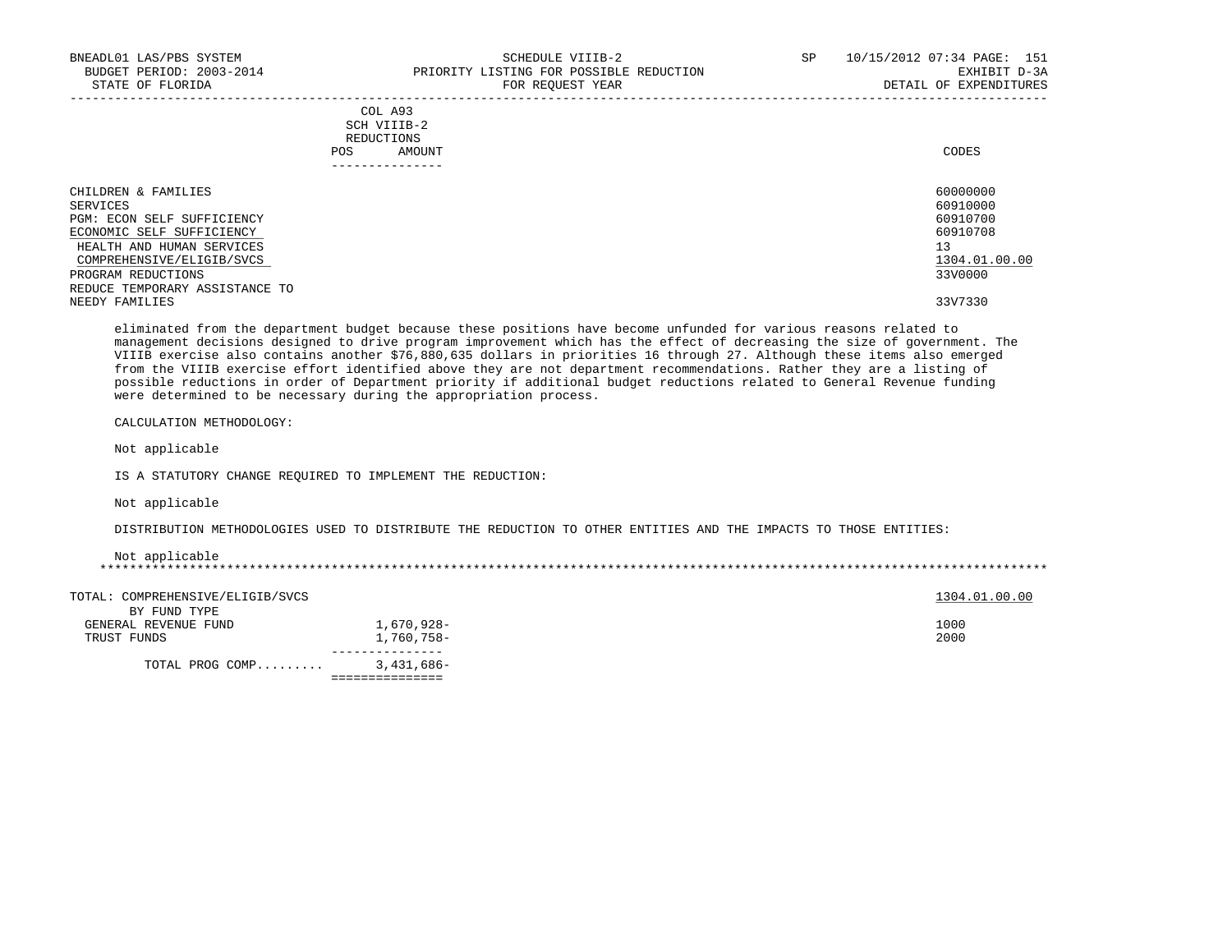| BNEADL01 LAS/PBS SYSTEM<br>BUDGET PERIOD: 2003-2014<br>STATE OF FLORIDA                                              | SCHEDULE VIIIB-2<br>PRIORITY LISTING FOR POSSIBLE REDUCTION<br>FOR REOUEST YEAR | 10/15/2012 07:34 PAGE: 152<br>SP<br>EXHIBIT D-3A<br>DETAIL OF EXPENDITURES |
|----------------------------------------------------------------------------------------------------------------------|---------------------------------------------------------------------------------|----------------------------------------------------------------------------|
|                                                                                                                      | COL A93<br>SCH VIIIB-2<br>REDUCTIONS<br>AMOUNT<br><b>POS</b>                    | CODES                                                                      |
| CHILDREN & FAMILIES<br>SERVICES<br>PGM: ECON SELF SUFFICIENCY<br>ECONOMIC SELF SUFFICIENCY<br>GOV OPERATIONS/SUPPORT |                                                                                 | 60000000<br>60910000<br>60910700<br>60910708<br>16                         |

 EXEC LEADERSHIP/SUPPRT SVC 1602.00.00.00 \_\_\_\_\_\_\_\_\_\_\_\_\_\_\_\_\_\_\_\_\_\_\_\_\_\_ \_\_\_\_\_\_\_\_\_\_\_\_\_ MANAGEMENT REDUCTIONS REDUCE LEASE OBLIGATION 33G7100<br>EXPENSES 0910000

EXPENSES 040000

| _______________ |                         |                         |                              |       |                 |  |
|-----------------|-------------------------|-------------------------|------------------------------|-------|-----------------|--|
|                 | GRANTS<br>---<br>. ч д. | <b>TRIIST</b><br>דו הדי | FEDERL                       | 2,000 | $- - -$<br>2261 |  |
|                 | GENERAL<br>∸            | FUND                    | $M \wedge T$<br>– IVI 4<br>. | 380-  | 1000            |  |

 TOTAL APPRO............. 5,046- ===============

\*\*\*\*\*\*\*\*\*\*\*\*\*\*\*\*\*\*\*\*\*\*\*\*\*\*\*\*\*\*\*\*\*\*\*\*\*\*\*\*\*\*\*\*\*\*\*\*\*\*\*\*\*\*\*\*\*\*\*\*\*\*\*\*\*\*\*\*\*\*\*\*\*\*\*\*\*\*\*\*\*\*\*\*\*\*\*\*\*\*\*\*\*\*\*\*\*\*\*\*\*\*\*\*\*\*\*\*\*\*\*\*\*\*\*\*\*\*\*\*\*\*\*\*\*\*\*

 AGENCY ISSUE NARRATIVE: SCH VIIIB-2 NARR 13-14 NARRATIVE: IT COMPONENT? NO PRIORITY #2

ISSUE TITLE: Reduce Lease Obligation

 Priority numbers 1 through 14 and 21 are agency recommended reductions. The remaining priority numbers are not recommended by the agency but are in priority order if further reductions are required. This issue is priority number 2.

 HOW THE REDUCTION WILL IMPACT CLIENTS, AGENCY OPERATIONS, OTHER PROGRAM AREAS, ETC.: A budget reduction of \$1,152,709 (\$691,043 of General Revenue, \$457,012 of unfunded Federal Grants Trust Fund, and \$4,654 in Working Capital Trust Fund "double budget") in recurring budget authority will be absorbed throughout the Department due to lease savings.

# JUSTIFICATION OR RATIONALE FOR ADDIGNING THE RELATIVE PRIORITY FOR REDUCTION:

 The Department of Children and Families conducted a comprehensive and detailed analysis of agency programs and the impact of General Revenue base budget funding reductions on program performance. Mandatory funding based on law, contract and requirements like federal maintenance of effort were considered as well. The goal was to identify ways to achieve General Revenue savings without lowering overall service value to Florida taxpayers. Department program managers, program experts, budget and financial experts, field and senior leadership were involved in a multi-step process. When the effort was completed the Department was able to identify a total savings of \$23,438,985 dollars and 52 FTE which could be recommended. These items are identified as priorities 1 through 15 in the VIIIB exercise and these reductions are recommended by the department. In addition the department has identified 146.5 positions in item 3300100 that should be eliminated from the department budget because these positions have become unfunded for various reasons related to management decisions designed to drive program improvement which has the effect of decreasing the size of government. The VIIIB exercise also contains another \$76,880,635 dollars in priorities 16 through 27. Although these items also emerged from the VIIIB exercise effort identified above they are not department recommendations. Rather they are a listing of possible reductions in order of Department priority if additional budget reductions related to General Revenue funding were determined to be necessary during the appropriation process.

CALCULATION METHODOLOGY: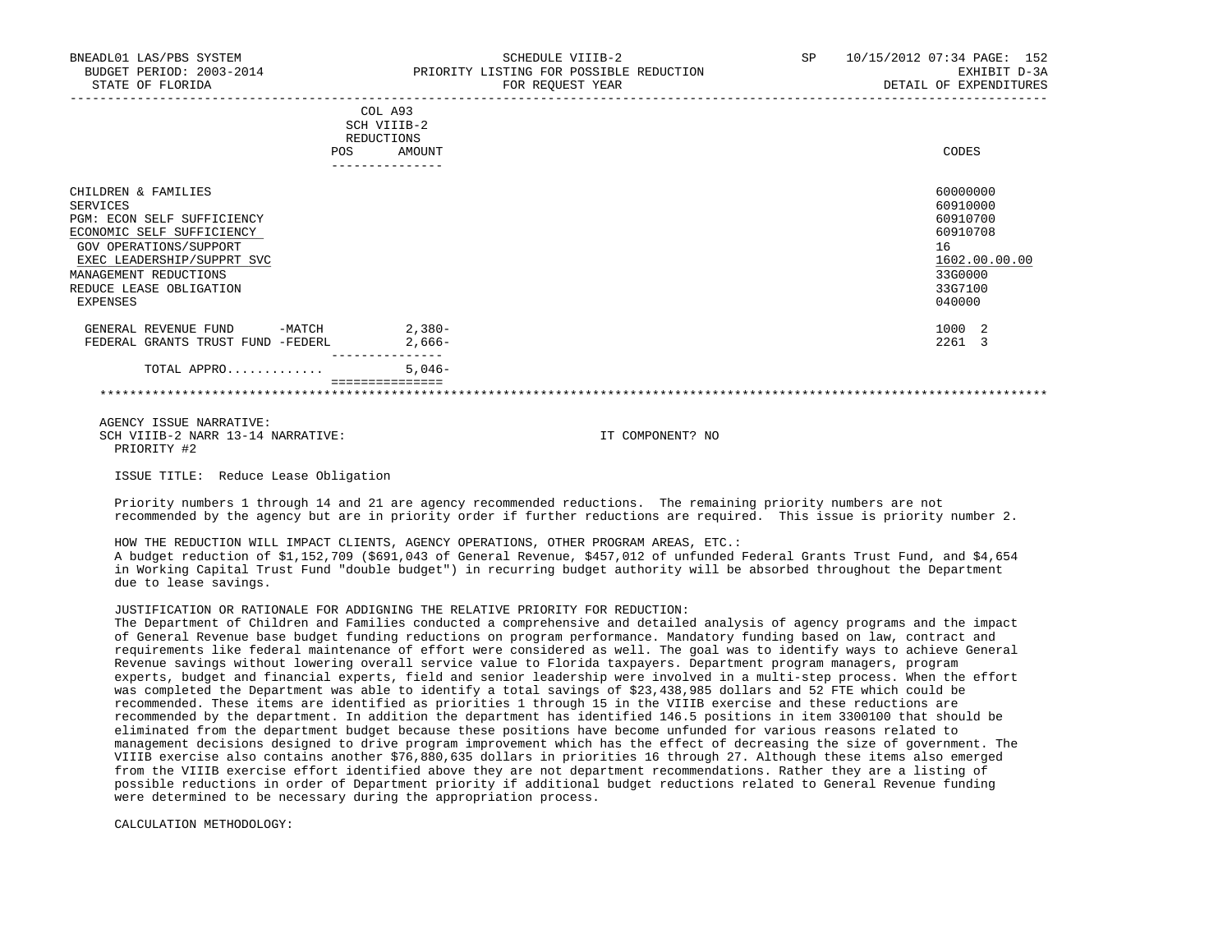# COL A93 SCH VIIIB-2 REDUCTIONS POS AMOUNT CODES AND A LOCAL AND LOCAL AND LOCAL AND LOCAL AND LOCAL AND LOCAL AND LOCAL AND LOCAL AND LOCAL AND LOCAL AND LOCAL AND LOCAL AND LOCAL AND LOCAL AND LOCAL AND LOCAL AND LOCAL AND LOCAL AND LOCAL AND LOCAL AND ---------------

| CHILDREN & FAMILIES        | 60000000      |
|----------------------------|---------------|
| SERVICES                   | 60910000      |
| PGM: ECON SELF SUFFICIENCY | 60910700      |
| ECONOMIC SELF SUFFICIENCY  | 60910708      |
| GOV OPERATIONS/SUPPORT     | 16            |
| EXEC LEADERSHIP/SUPPRT SVC | 1602.00.00.00 |
| MANAGEMENT REDUCTIONS      | 33G0000       |
| REDUCE LEASE OBLIGATION    | 33G7100       |

-----------------------------------------------------------------------------------------------------------------------------------

 An analysis was completed on private sector leases that will be expiring between now and the end of 2014 to determine the projected cost avoidance related to these leases. Based on this analysis it was determined that the Department could reduce recurring General Revenue in the amount of \$691,043. The General Revenue in many of the areas impacted was being used a match to several Federal Grants and as a result of reducing the General Revenue, \$457,012 in Federal Grants Trust Fund budget authority was identified as unfunded.

 IS A STATUTORY CHANGE REQUIRED TO IMPLEMENT THE REDUCTION: Not Applicable

 DISTRIBUTION METHODOLOGIES USED TO DISTRIBUTE THE REDUCTION TO OTHER ENTITIES AND THE IMPACTS TO THOSE ENTITIES: The projected cost avoidance was identified by individual lease and spread to those Entities that were located within the service centers.

 This reduction will be effective statewide and the distribution will be based on the Fiscal Year 2013-2014 Approved Allocation Methodologies for the programs impacted.

| PROGRAM REDUCTIONS<br>AUTOMATED COMMUNITY CONNECTION TO<br>ECONOMIC SELF SUFFICIENCY - ADDRESS |                                                   |                  | 33V0000 |
|------------------------------------------------------------------------------------------------|---------------------------------------------------|------------------|---------|
| VERIFICATION SOFTWARE                                                                          |                                                   |                  | 33V0130 |
| SPECIAL CATEGORIES                                                                             |                                                   |                  | 100000  |
| CONTRACTED SERVICES                                                                            |                                                   |                  | 100777  |
|                                                                                                |                                                   |                  | 1000 2  |
| -MATCH<br>GENERAL REVENUE FUND                                                                 | $1,500,000-$                                      |                  |         |
| FEDERAL GRANTS TRUST FUND -FEDERL                                                              | 1,410,000-                                        |                  | 2261 3  |
| TOTAL APPRO                                                                                    | --------------<br>$2,910,000-$<br>--------------- |                  |         |
|                                                                                                |                                                   |                  |         |
| AGENCY ISSUE NARRATIVE:                                                                        |                                                   |                  |         |
| SCH VIIIB-2 NARR 13-14 NARRATIVE:<br>PRIORITY #8                                               |                                                   | IT COMPONENT? NO |         |
|                                                                                                |                                                   |                  |         |

 Priority numbers 1 through 14 and 21 are agency recommended reductions. The remaining priority numbers are not recommended by the agency but are in priority order if further reductions are required. This issue is priority number 8.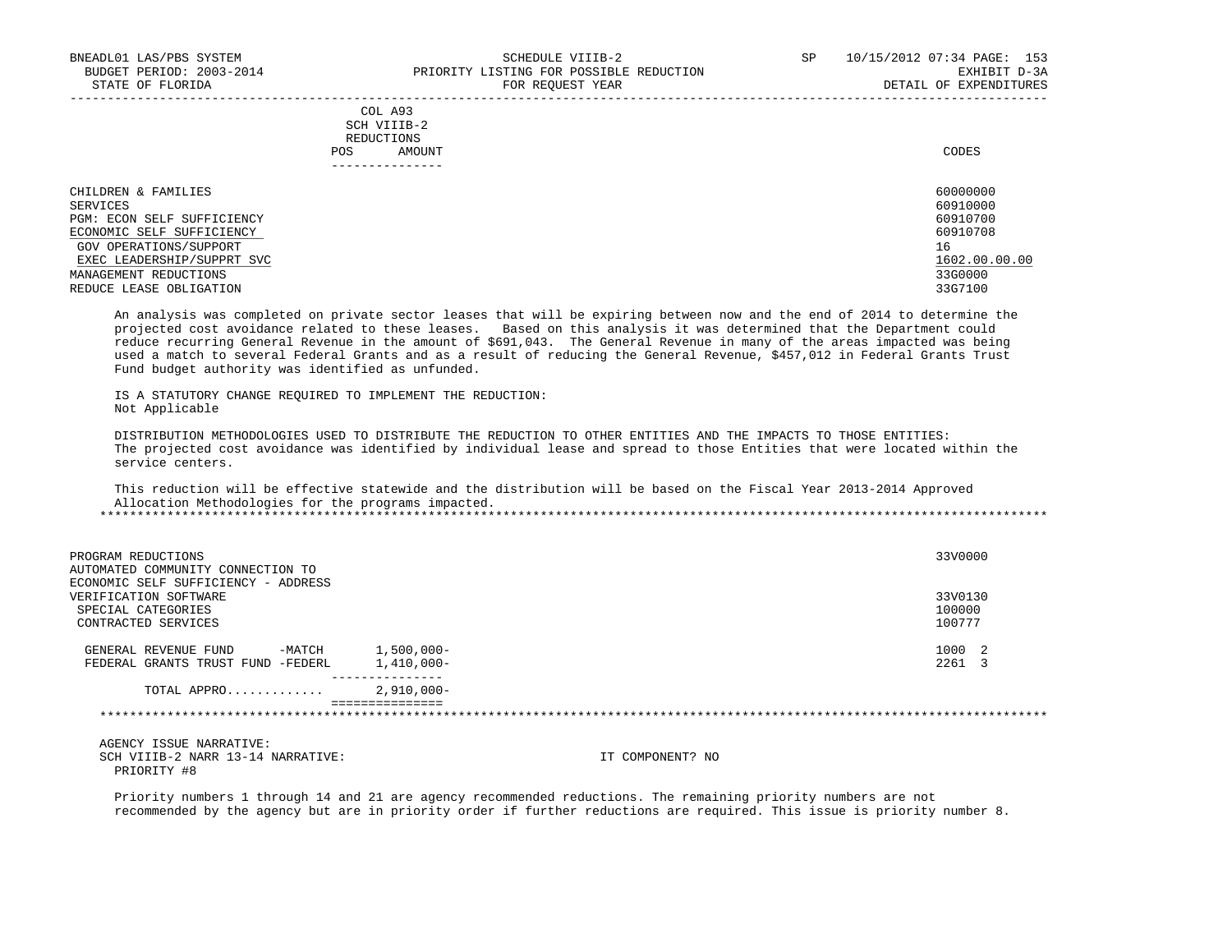# COL A93 SCH VIIIB-2 REDUCTIONS POS AMOUNT CODES ---------------

| CHILDREN & FAMILIES                 | 60000000      |
|-------------------------------------|---------------|
| SERVICES                            | 60910000      |
| PGM: ECON SELF SUFFICIENCY          | 60910700      |
| ECONOMIC SELF SUFFICIENCY           | 60910708      |
| GOV OPERATIONS/SUPPORT              | 16            |
| EXEC LEADERSHIP/SUPPRT SVC          | 1602.00.00.00 |
| PROGRAM REDUCTIONS                  | 33V0000       |
| AUTOMATED COMMUNITY CONNECTION TO   |               |
| ECONOMIC SELF SUFFICIENCY - ADDRESS |               |
| VERIFICATION SOFTWARE               | 33V0130       |

ISSUE TITLE: Autuomated Community Connection to Economic Self Sufficiency - Address Verification Software

HOW WILL THE REDUCTION WILL IMPACT CLIENTS, AGENCY OPERATIONS, OTHER PROGRAM AREAS, ETC.:

 This reduction can be realized because of a one-time solution implemented during fiscal year (FY) 2012-2013 that translates into a reduction of the Electronic Benefit Transfer (EBT) vendor contract charges for returned/remailed EBT cards. The address cleansing occurs real time during each on-line web application submission. The cost reduction shows up in the EBT contract costs without any direct impact on agency clients or operations. This meets all federal requirements; and the savings represents a coordinated effort to achieve efficiencies in multiple program areas application processing, eligibility authentication, and benefit delivery.

# JUSTIFICATION OR RATIONALE FOR ASSIGNING THE RELATIVE PRIORITY FOR REDUCTION:

 The Department of Children and Families conducted a comprehensive and detailed analysis of agency programs and the impact of General Revenue base budget funding reductions on program performance. Mandatory funding based on law, contract and requirements like federal maintenance of effort were considered as well. The goal was to identify ways to achieve General Revenue savings without lowering overall service value to Florida taxpayers. Department program managers, program experts, budget and financial experts, field and senior leadership were involved in a multi-step process. When the effort was completed the Department was able to identify a total savings of \$23,438,985 dollars and 52 FTE which could be recommended. These items are identified as priorities 1 through 15 in the VIIIB exercise and these reductions are recommended by the department. In addition, the department has identified 146.5 positions in item 3300100 that should be eliminated from the department budget because these positions have become unfunded for various reasons related to management decisions designed to drive program improvement which has the effect of decreasing the size of government. The VIIIB exercise also contains another \$76,880,635 dollars in priorities 16 through 27. Although these items also emerged from the VIIIB exercise effort identified above they are not department recommendations. Rather they are a listing of possible reductions in order of Department priority if additional budget reductions related to General Revenue funding were determined to be necessary during the appropriation process.

CALCULATION METHODOLOGY:

 With nearly a 4% return mail rate for over 2.4 million unduplicated households annually, a 75% reduction in returned EBT cards will generate the necessary saving.

IS A STATUTORY CHANGE REQUIRED TO IMPLEMENT THE REDUCTION:

Not applicable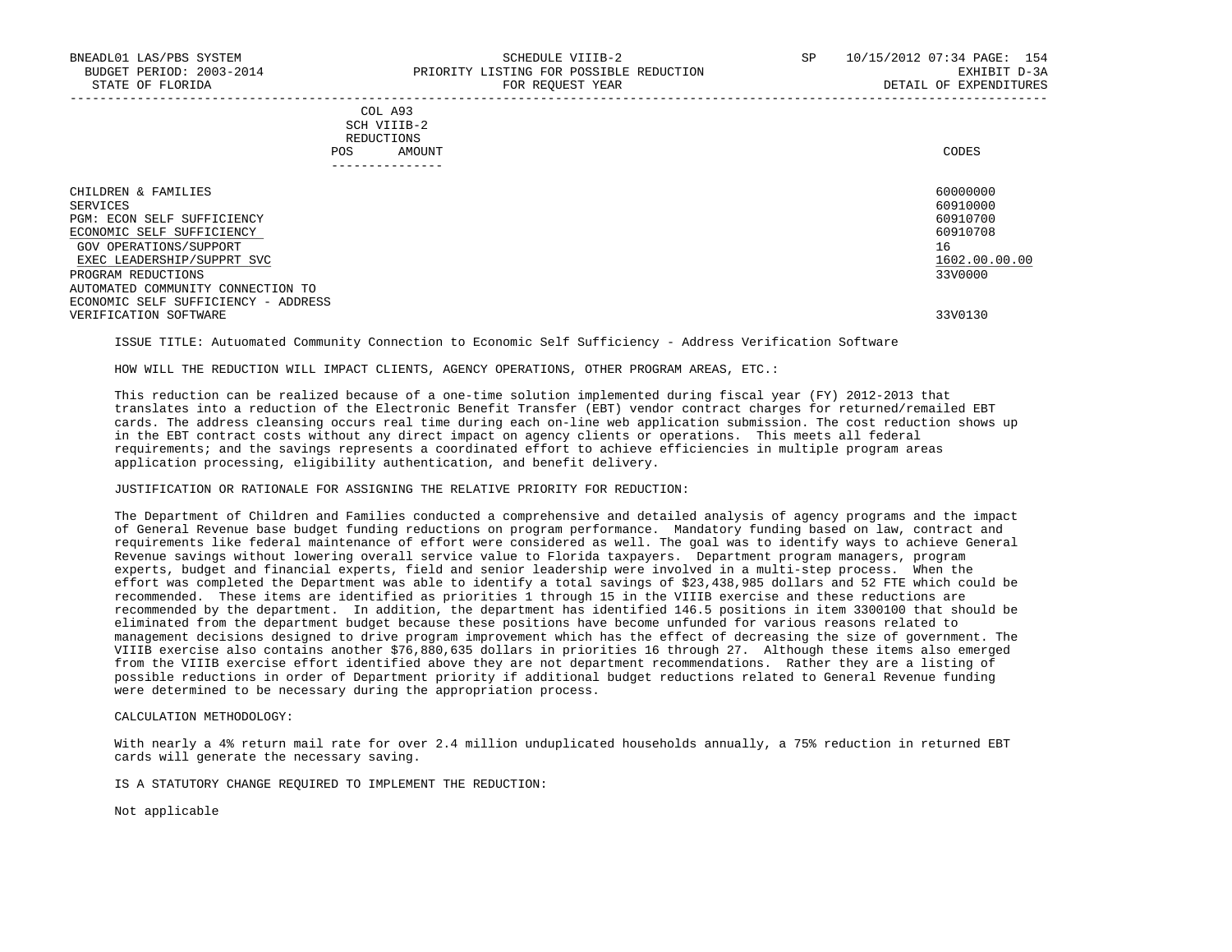| BNEADL01 LAS/PBS SYSTEM<br>BUDGET PERIOD: 2003-2014<br>STATE OF FLORIDA<br>_________________________                                                                                                                                                 | SCHEDULE VIIIB-2<br>PRIORITY LISTING FOR POSSIBLE REDUCTION<br>FOR REOUEST YEAR                                  | SP               | 10/15/2012 07:34 PAGE: 155<br>EXHIBIT D-3A<br>DETAIL OF EXPENDITURES           |
|------------------------------------------------------------------------------------------------------------------------------------------------------------------------------------------------------------------------------------------------------|------------------------------------------------------------------------------------------------------------------|------------------|--------------------------------------------------------------------------------|
|                                                                                                                                                                                                                                                      | COL A93<br>SCH VIIIB-2<br>REDUCTIONS<br>POS<br>AMOUNT<br>---------------                                         |                  | CODES                                                                          |
| CHILDREN & FAMILIES<br>SERVICES<br>PGM: ECON SELF SUFFICIENCY<br>ECONOMIC SELF SUFFICIENCY<br>GOV OPERATIONS/SUPPORT<br>EXEC LEADERSHIP/SUPPRT SVC<br>PROGRAM REDUCTIONS<br>AUTOMATED COMMUNITY CONNECTION TO<br>ECONOMIC SELF SUFFICIENCY - ADDRESS |                                                                                                                  |                  | 60000000<br>60910000<br>60910700<br>60910708<br>16<br>1602.00.00.00<br>33V0000 |
| VERIFICATION SOFTWARE                                                                                                                                                                                                                                |                                                                                                                  |                  | 33V0130                                                                        |
|                                                                                                                                                                                                                                                      | DISTRIBUTION METHODOLOGIES USED TO DISTRIBUTE THE REDUCTION TO OTHER ENTITIES AND THE IMPACTS TO THOSE ENTITIES: |                  |                                                                                |
| Not applicable<br>*****************                                                                                                                                                                                                                  |                                                                                                                  |                  |                                                                                |
| AUTOMATED COMMUNITY CONNECTION TO<br>ECONOMIC SELF SUFFICIENCY REVERSION<br>TARGET<br>SALARY RATE<br>SALARY RATE 1,059,492-                                                                                                                          | ===============                                                                                                  |                  | 33V0260<br>000000                                                              |
| SALARIES AND BENEFITS                                                                                                                                                                                                                                |                                                                                                                  |                  | 010000                                                                         |
| GENERAL REVENUE FUND -MATCH 877,311-<br>FEDERAL GRANTS TRUST FUND -FEDERL                                                                                                                                                                            | 831,547-                                                                                                         |                  | 1000 2<br>2261 3                                                               |
| TOTAL POSITIONS 28.00-<br>TOTAL APPRO 1,708,858-                                                                                                                                                                                                     | ________________                                                                                                 |                  |                                                                                |
| TOTAL: AUTOMATED COMMUNITY CONNECTION TO<br>ECONOMIC SELF SUFFICIENCY REVERSION<br>TARGET<br>TOTAL POSITIONS 28.00-<br>TOTAL ISSUE 1,708,858-<br>TOTAL SALARY RATE 1,059,492-                                                                        | ===============                                                                                                  |                  | 33V0260                                                                        |
| **********************************                                                                                                                                                                                                                   | ===============                                                                                                  |                  |                                                                                |
| AGENCY ISSUE NARRATIVE:<br>SCH VIIIB-2 NARR 13-14 NARRATIVE:<br>PRIORITY #14                                                                                                                                                                         | Defensive numbers 1 through 14 and 21 are essent mosemmended reductions. The remaining priority numbers are not  | IT COMPONENT? NO |                                                                                |

 Priority numbers 1 through 14 and 21 are agency recommended reductions. The remaining priority numbers are not recommended by the agency but are in priority order if further reductions are required. This issue is priority number 14.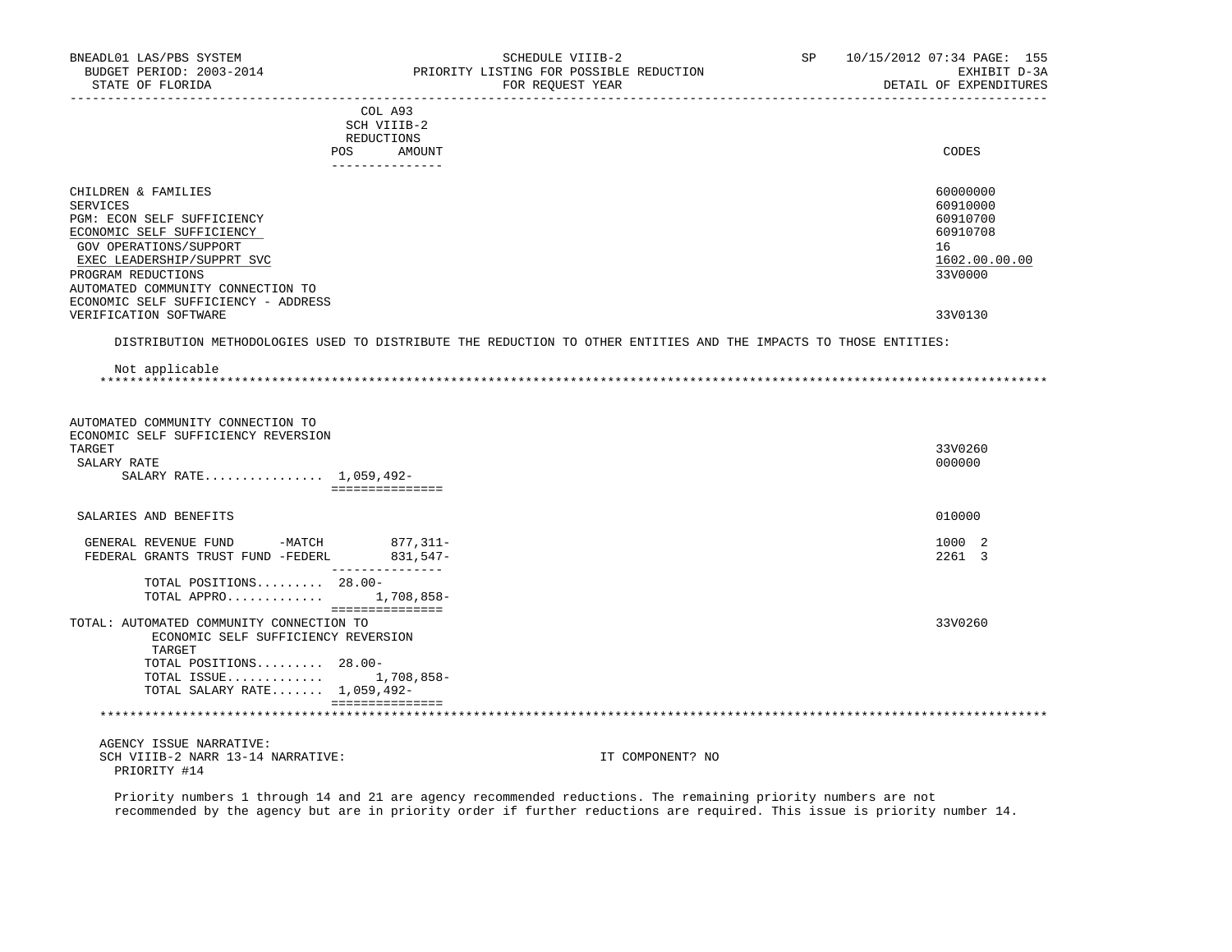|            | _______________ |       |
|------------|-----------------|-------|
| POS        | AMOUNT          | CODES |
| REDUCTIONS |                 |       |
|            | SCH VIIIB-2     |       |
|            | COL A93         |       |

| CHILDREN & FAMILIES                 | 60000000      |
|-------------------------------------|---------------|
| SERVICES                            | 60910000      |
| PGM: ECON SELF SUFFICIENCY          | 60910700      |
| ECONOMIC SELF SUFFICIENCY           | 60910708      |
| GOV OPERATIONS/SUPPORT              | 16            |
| EXEC LEADERSHIP/SUPPRT SVC          | 1602.00.00.00 |
| PROGRAM REDUCTIONS                  | 33V0000       |
| AUTOMATED COMMUNITY CONNECTION TO   |               |
| ECONOMIC SELF SUFFICIENCY REVERSION |               |
| TARGET                              | 33V0260       |

ISSUE TITLE: Automated Community Connection to Economic Self Sufficiency Reversion Target

HOW WILL THE REDUCTION WILL IMPACT CLIENTS, AGENCY OPERATIONS, OTHER PROGRAM AREAS, ETC.:

 Consolidation of the regional program offices from six to three and centralizing the supervision will achieve optimal efficiencies and eliminate redundant supervisory responsibilities while maintaining the maximum number of direct service delivery staff. The consolidation will result in the loss of 28.0 program office Full Time Equivalent (FTE) located within the six region offices and headquarters. The impact to customers will be minimized and assures federal compliance with overall quality and timeliness of the Automated Community Connection to Economic Self Sufficiency (ACCESS) program.

### JUSTIFICATION OR RATIONALE FOR ASSIGNING THE RELATIVE PRIORITY FOR REDUCTION:

 The Department of Children and Families conducted a comprehensive and detailed analysis of agency programs and the impact of General Revenue base budget funding reductions on program performance. Mandatory funding based on law, contract and requirements like federal maintenance of effort were considered as well. The goal was to identify ways to achieve General Revenue savings without lowering overall service value to Florida taxpayers. Department program managers, program experts, budget and financial experts, field and senior leadership were involved in a multi-step process. When the effort was completed the Department was able to identify a total savings of \$23,438,985 dollars and 52 FTE which could be recommended. These items are identified as priorities 1 through 15 in the VIIIB exercise and these reductions are recommended by the department. In addition, the department has identified 146.5 positions in item 3300100 that should be eliminated from the department budget because these positions have become unfunded for various reasons related to management decisions designed to drive program improvement which has the effect of decreasing the size of government. The VIIIB exercise also contains another \$76,880,635 dollars in priorities 16 through 27. Although these items also emerged from the VIIIB exercise effort identified above they are not department recommendations. Rather they are a listing of possible reductions in order of Department priority if additional budget reductions related to General Revenue funding were determined to be necessary during the appropriation process.

CALCULATION METHODOLOGY:

The reduction is based on an average Salary and Benefits of \$64,166 per FTE.

IS A STATUTORY CHANGE REQUIRED TO IMPLEMENT THE REDUCTION:

Not applicable

DISTRIBUTION METHODOLOGIES USED TO DISTRIBUTE THE REDUCTION TO OTHER ENTITIES AND THE IMPACTS TO THOSE ENTITIES: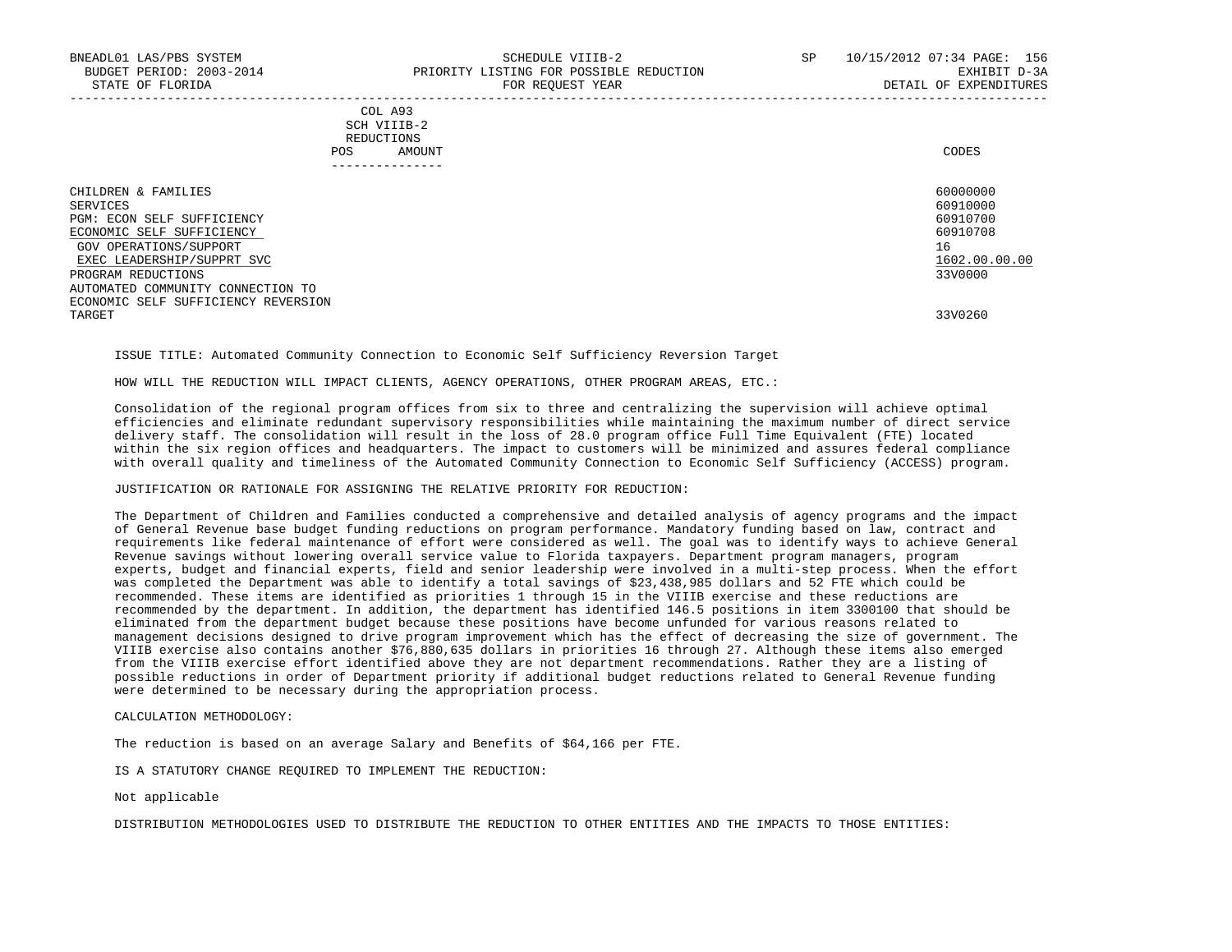| BNEADL01 LAS/PBS SYSTEM<br>BUDGET PERIOD: 2003-2014                                                                                                                                                           |                                                                   | PRIORITY LISTING FOR POSSIBLE REDUCTION | SCHEDULE VIIIB-2 |                                 | SP       |      | 10/15/2012 07:34 PAGE: 157<br>EXHIBIT D-3A                                     |
|---------------------------------------------------------------------------------------------------------------------------------------------------------------------------------------------------------------|-------------------------------------------------------------------|-----------------------------------------|------------------|---------------------------------|----------|------|--------------------------------------------------------------------------------|
| STATE OF FLORIDA                                                                                                                                                                                              |                                                                   |                                         | FOR REOUEST YEAR | . _ _ _ _ _ _ _ _ _ _ _ _ _ _ _ |          |      | DETAIL OF EXPENDITURES                                                         |
| POS                                                                                                                                                                                                           | COL A93<br>SCH VIIIB-2<br>REDUCTIONS<br>AMOUNT<br>--------------- |                                         |                  |                                 |          |      | CODES                                                                          |
| CHILDREN & FAMILIES<br>SERVICES<br>PGM: ECON SELF SUFFICIENCY<br>ECONOMIC SELF SUFFICIENCY<br>GOV OPERATIONS/SUPPORT<br>EXEC LEADERSHIP/SUPPRT SVC<br>PROGRAM REDUCTIONS<br>AUTOMATED COMMUNITY CONNECTION TO |                                                                   |                                         |                  |                                 |          |      | 60000000<br>60910000<br>60910700<br>60910708<br>16<br>1602.00.00.00<br>33V0000 |
| ECONOMIC SELF SUFFICIENCY REVERSION<br>TARGET                                                                                                                                                                 |                                                                   |                                         |                  |                                 |          |      | 33V0260                                                                        |
| Not applicable                                                                                                                                                                                                |                                                                   |                                         |                  |                                 |          |      |                                                                                |
| POSITION DETAIL OF SALARIES AND BENEFITS:                                                                                                                                                                     |                                                                   |                                         |                  |                                 |          |      |                                                                                |
|                                                                                                                                                                                                               |                                                                   | FTE BASE RATE                           |                  | ADDITIVES BENEFITS              | SUBTOTAL |      | LAPSE LAPSED SALARIES<br>% AND BENEFITS                                        |
| A93 - SCH VIIIB-2 REDUCTIONS                                                                                                                                                                                  |                                                                   |                                         |                  |                                 |          |      |                                                                                |
| CHANGES TO CURRENTLY AUTHORIZED POSITIONS<br>P101 PROPOSED CLASS CODE                                                                                                                                         |                                                                   |                                         |                  |                                 |          |      |                                                                                |
| C0001 001                                                                                                                                                                                                     | $28.00 -$                                                         |                                         |                  |                                 |          | 0.00 |                                                                                |
| TOTALS FOR ISSUE BY FUND                                                                                                                                                                                      |                                                                   |                                         |                  |                                 |          |      |                                                                                |
|                                                                                                                                                                                                               | $28.00 -$                                                         |                                         |                  |                                 |          |      | ==============                                                                 |
| RA06 RATE ADJ - NO FTE - NO SALARY - NO BENEFITS                                                                                                                                                              |                                                                   |                                         |                  |                                 |          |      |                                                                                |
| C0002 001                                                                                                                                                                                                     |                                                                   | 1,059,492-                              |                  |                                 |          |      |                                                                                |
| TOTAL SALARY RATE                                                                                                                                                                                             |                                                                   | 1,059,492-                              |                  |                                 |          |      | ==============                                                                 |
| OTHER SALARY AMOUNT<br>1000 GENERAL REVENUE FUND<br>2261 FEDERAL GRANTS TRUST FUND                                                                                                                            |                                                                   |                                         |                  |                                 |          |      | 877,311-<br>831,547-                                                           |
|                                                                                                                                                                                                               |                                                                   |                                         |                  |                                 |          |      | --------------<br>1,708,858-                                                   |
|                                                                                                                                                                                                               |                                                                   |                                         |                  |                                 |          |      | ==============                                                                 |
|                                                                                                                                                                                                               |                                                                   |                                         |                  |                                 |          |      |                                                                                |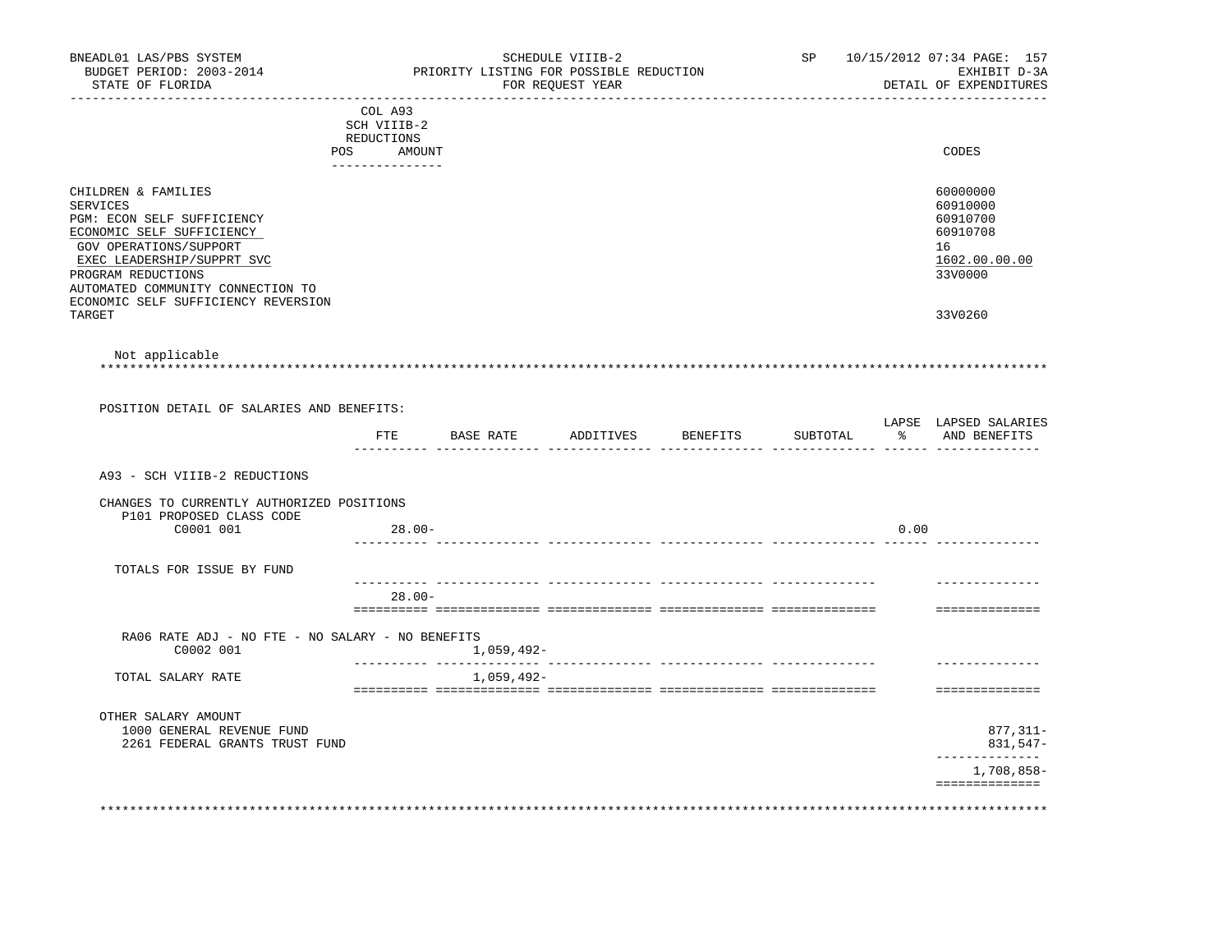| BNEADL01 LAS/PBS SYSTEM<br>BUDGET PERIOD: 2003-2014<br>STATE OF FLORIDA | SCHEDULE VIIIB-2<br>PRIORITY LISTING FOR POSSIBLE REDUCTION<br>FOR REOUEST YEAR | 10/15/2012 07:34 PAGE: 158<br>SP<br>EXHIBIT D-3A<br>DETAIL OF EXPENDITURES |
|-------------------------------------------------------------------------|---------------------------------------------------------------------------------|----------------------------------------------------------------------------|
|                                                                         | COL A93                                                                         |                                                                            |
|                                                                         | SCH VIIIB-2                                                                     |                                                                            |
|                                                                         | REDUCTIONS                                                                      |                                                                            |
|                                                                         | AMOUNT<br>POS                                                                   | CODES                                                                      |
|                                                                         | --------------                                                                  |                                                                            |
| CHILDREN & FAMILIES                                                     |                                                                                 | 60000000                                                                   |
| SERVICES                                                                |                                                                                 | 60910000                                                                   |
| PGM: ECON SELF SUFFICIENCY                                              |                                                                                 | 60910700                                                                   |
| ECONOMIC SELF SUFFICIENCY                                               |                                                                                 | 60910708                                                                   |
| GOV OPERATIONS/SUPPORT                                                  |                                                                                 | 16                                                                         |
| EXEC LEADERSHIP/SUPPRT SVC                                              |                                                                                 | 1602.00.00.00                                                              |

 EXEC LEADERSHIP/SUPPRT SVC 1602.00.00.00 \_\_\_\_\_\_\_\_\_\_\_\_\_\_\_\_\_\_\_\_\_\_\_\_\_\_ \_\_\_\_\_\_\_\_\_\_\_\_\_ PROGRAM REDUCTIONS REDUCE ELECTRONIC BENEFIT TRANSFER PROGRAM 33V6030 SPECIAL CATEGORIES 100000<br>CONTRACTED SERVICES 100777 CONTRACTED SERVICES

GENERAL REVENUE FUND -MATCH 3,500,000-<br>
FEDERAL GRANTS TRUST FUND -FEDERL 2,908,608-FEDERAL GRANTS TRUST FUND -FEDERL --------------- TOTAL APPRO............. 6,408,608-

#### =============== \*\*\*\*\*\*\*\*\*\*\*\*\*\*\*\*\*\*\*\*\*\*\*\*\*\*\*\*\*\*\*\*\*\*\*\*\*\*\*\*\*\*\*\*\*\*\*\*\*\*\*\*\*\*\*\*\*\*\*\*\*\*\*\*\*\*\*\*\*\*\*\*\*\*\*\*\*\*\*\*\*\*\*\*\*\*\*\*\*\*\*\*\*\*\*\*\*\*\*\*\*\*\*\*\*\*\*\*\*\*\*\*\*\*\*\*\*\*\*\*\*\*\*\*\*\*\*

 AGENCY ISSUE NARRATIVE: SCH VIIIB-2 NARR 13-14 NARRATIVE: IT COMPONENT? NO PRIORITY #5

 Priority numbers 1 through 14 and 21 are agency recommended reductions. The remaining priority numbers are not recommended by the agency but are in priority order if further reductions are required. This issue is priority number 5.

ISSUE TITLE: Reduce Electronic Benefit Transfer Program

HOW WILL THE REDUCTION WILL IMPACT CLIENTS, AGENCY OPERATIONS, OTHER PROGRAM AREAS, ETC.:

 The current Electronic Benefit Transfer (EBT) contract was reprocured through an Invitation To Negotiate (ITN) during fiscal year (FY) 2012-2013. The new FY 2013-2014 contract is anticipated to have reduced cost per case maintenance (CPCM) monthly charge and restructured costs for Disaster Food Assistance cases. The service levels in the EBT contract charges, including the CPCM, meet or exceed all federally required services.

### JUSTIFICATION OR RATIONALE FOR ASSIGNING THE RELATIVE PRIORITY FOR REDUCTION:

 The Department of Children and Families conducted a comprehensive and detailed analysis of agency programs and the impact of General Revenue base budget funding reductions on program performance. Mandatory funding based on law, contract and requirements like federal maintenance of effort were considered as well. The goal was to identify ways to achieve General Revenue savings without lowering overall service value to Florida taxpayers. Department program managers, program experts, budget and financial experts, field and senior leadership were involved in a multi-step process. When the effort was completed the Department was able to identify a total savings of \$23,438,985 dollars and 52 FTE which could be recommended. These items are identified as priorities 1 through 15 in the VIIIB exercise and these reductions are recommended by the department. In addition, the department has identified 146.5 positions in item 3300100 that should be eliminated from the department budget because these positions have become unfunded for various reasons related to management decisions designed to drive program improvement which has the effect of decreasing the size of government. The VIIIB exercise also contains another \$76,880,635 dollars in priorities 16 through 27. Although these items also emerged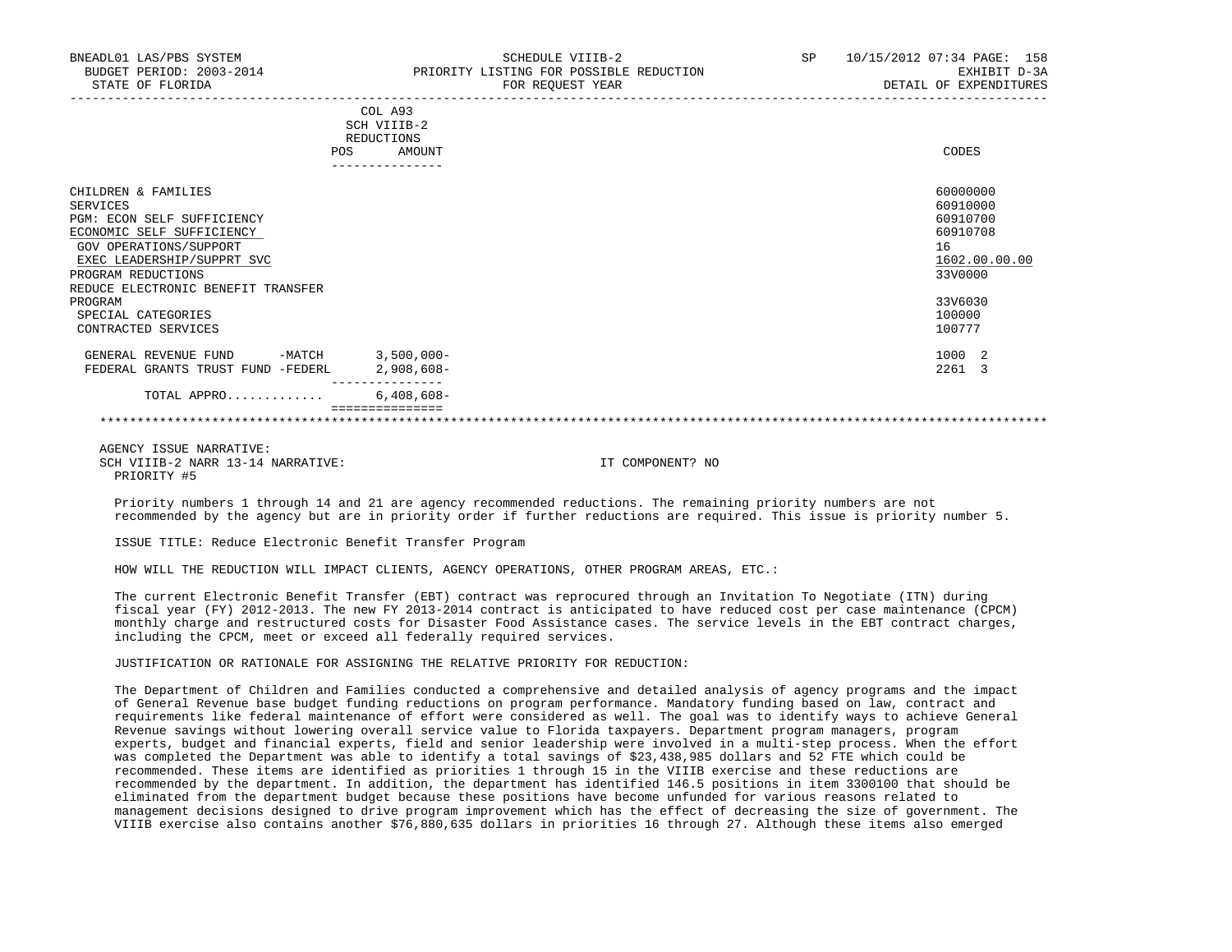| COL A93     |       |
|-------------|-------|
| SCH VIIIB-2 |       |
| REDUCTIONS  |       |
| AMOUNT      | CODES |
|             |       |

| --------------                     |               |
|------------------------------------|---------------|
| CHILDREN & FAMILIES                | 60000000      |
| SERVICES                           | 60910000      |
| PGM: ECON SELF SUFFICIENCY         | 60910700      |
| ECONOMIC SELF SUFFICIENCY          | 60910708      |
| GOV OPERATIONS/SUPPORT             | 16            |
| EXEC LEADERSHIP/SUPPRT SVC         | 1602.00.00.00 |
| PROGRAM REDUCTIONS                 | 33V0000       |
| REDUCE ELECTRONIC BENEFIT TRANSFER |               |
| PROGRAM                            | 33V6030       |

 from the VIIIB exercise effort identified above they are not department recommendations. Rather they are a listing of possible reductions in order of Department priority if additional budget reductions related to General Revenue funding were determined to be necessary during the appropriation process.

# CALCULATION METHODOLOGY:

 1) It is assumed that both Supplemental Nutrition Assistance (SNAP) and cash assistance caseload will grow at a monthly rate of 1% in FY 2013-14.

 2). The FY 2013-14 baseline cost of the EBT Contract is calculated using the monthly Cost per Case Maintenance (CPCM) of the current contract. With a 1% monthly caseload growth factored into the equation, total projected cost is \$26,672,454. 3). The FY 2013-14 negotiated price of the new EBT contract is calculated using the average CPCM of the three (3) price proposals submitted in response to the department's Invitation to Negotiate (ITN). With a 1% caseload growth factored into the equation, total projected cost is \$19,372,613.

 4). Annual savings of \$7,299,791 is the difference between contract price at the current unit cost and contract price with negotiated unit costs.

 The total amount of the proposed recurring reduction in this issue is \$6,408,608. The difference between the amount of the issue and the amount of the savings is \$891,183 which will be used to fund a mail/scan contract.

IS A STATUTORY CHANGE REQUIRED TO IMPLEMENT THE REDUCTION:

Not applicable

DISTRIBUTION METHODOLOGIES USED TO DISTRIBUTE THE REDUCTION TO OTHER ENTITIES AND THE IMPACTS TO THOSE ENTITIES:

 Not applicable \*\*\*\*\*\*\*\*\*\*\*\*\*\*\*\*\*\*\*\*\*\*\*\*\*\*\*\*\*\*\*\*\*\*\*\*\*\*\*\*\*\*\*\*\*\*\*\*\*\*\*\*\*\*\*\*\*\*\*\*\*\*\*\*\*\*\*\*\*\*\*\*\*\*\*\*\*\*\*\*\*\*\*\*\*\*\*\*\*\*\*\*\*\*\*\*\*\*\*\*\*\*\*\*\*\*\*\*\*\*\*\*\*\*\*\*\*\*\*\*\*\*\*\*\*\*\*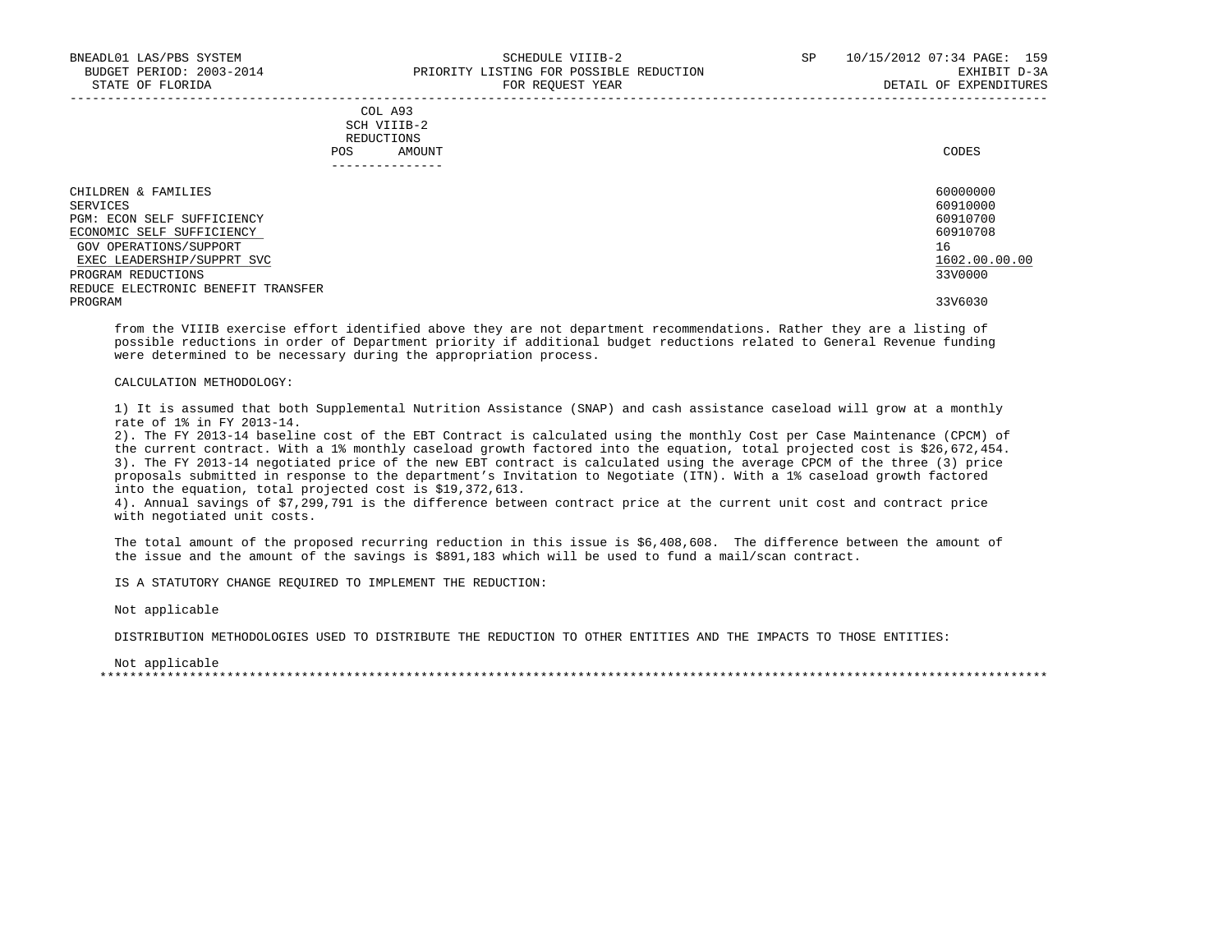| ------------------------------                          |                 |                                    |                      |
|---------------------------------------------------------|-----------------|------------------------------------|----------------------|
|                                                         |                 | COL A93                            |                      |
|                                                         |                 | SCH VIIIB-2                        |                      |
|                                                         |                 | REDUCTIONS                         |                      |
|                                                         | POS             | AMOUNT                             | CODES                |
|                                                         |                 | ---------------                    |                      |
| CHILDREN & FAMILIES<br>SERVICES                         |                 |                                    | 60000000<br>60910000 |
| PGM: ECON SELF SUFFICIENCY<br>ECONOMIC SELF SUFFICIENCY |                 |                                    | 60910700<br>60910708 |
| GOV OPERATIONS/SUPPORT<br>EXEC LEADERSHIP/SUPPRT SVC    |                 |                                    | 16<br>1602.00.00.00  |
| PROGRAM REDUCTIONS                                      |                 |                                    | 33V0000              |
| REDUCE TEMPORARY ASSISTANCE TO                          |                 |                                    |                      |
| NEEDY FAMILIES<br>OTHER PERSONAL SERVICES               |                 |                                    | 33V7330<br>030000    |
| WELFARE TRANSITION TF                                   | -FEDERL         | $657-$                             | 2401 3               |
|                                                         |                 | ===============                    |                      |
|                                                         |                 |                                    |                      |
| <b>EXPENSES</b>                                         |                 |                                    | 040000               |
| WELFARE TRANSITION TF                                   |                 | $-FEDERL$ 15,465-                  | 2401 3               |
|                                                         |                 | ___________________                |                      |
| OPERATING CAPITAL OUTLAY                                |                 |                                    | 060000               |
|                                                         |                 |                                    |                      |
| WELFARE TRANSITION TF                                   | $-FEDERL$       | $2 -$                              | 2401 3               |
|                                                         |                 | ===============                    |                      |
| SPECIAL CATEGORIES                                      |                 |                                    | 100000               |
| CONTRACTED SERVICES                                     |                 |                                    | 100777               |
|                                                         |                 |                                    |                      |
| WELFARE TRANSITION TF                                   | -FEDERL 66,059- |                                    | 2401 3               |
|                                                         |                 | ================                   |                      |
| G/A-CONTRACTED SERVICES                                 |                 |                                    | 100778               |
|                                                         |                 |                                    |                      |
| WELFARE TRANSITION TF                                   |                 | -FEDERL 19,093-<br>=============== | 2401 3               |
|                                                         |                 |                                    |                      |
| DEFERRED-PAY COM CONTRACTS                              |                 |                                    | 105280               |
|                                                         |                 |                                    |                      |
| WELFARE TRANSITION TF                                   | -FEDERL         | $5 -$<br>===============           | 2401 3               |
|                                                         |                 |                                    |                      |
| LEASE/PURCHASE/EQUIPMENT                                |                 |                                    | 105281               |
| WELFARE TRANSITION TF                                   | -FEDERL         | $68-$                              | 2401 3               |
|                                                         |                 | ===============                    |                      |
| TOTAL: REDUCE TEMPORARY ASSISTANCE TO                   |                 |                                    | 33V7330              |

 NEEDY FAMILIES TOTAL ISSUE............. 101,349-

===============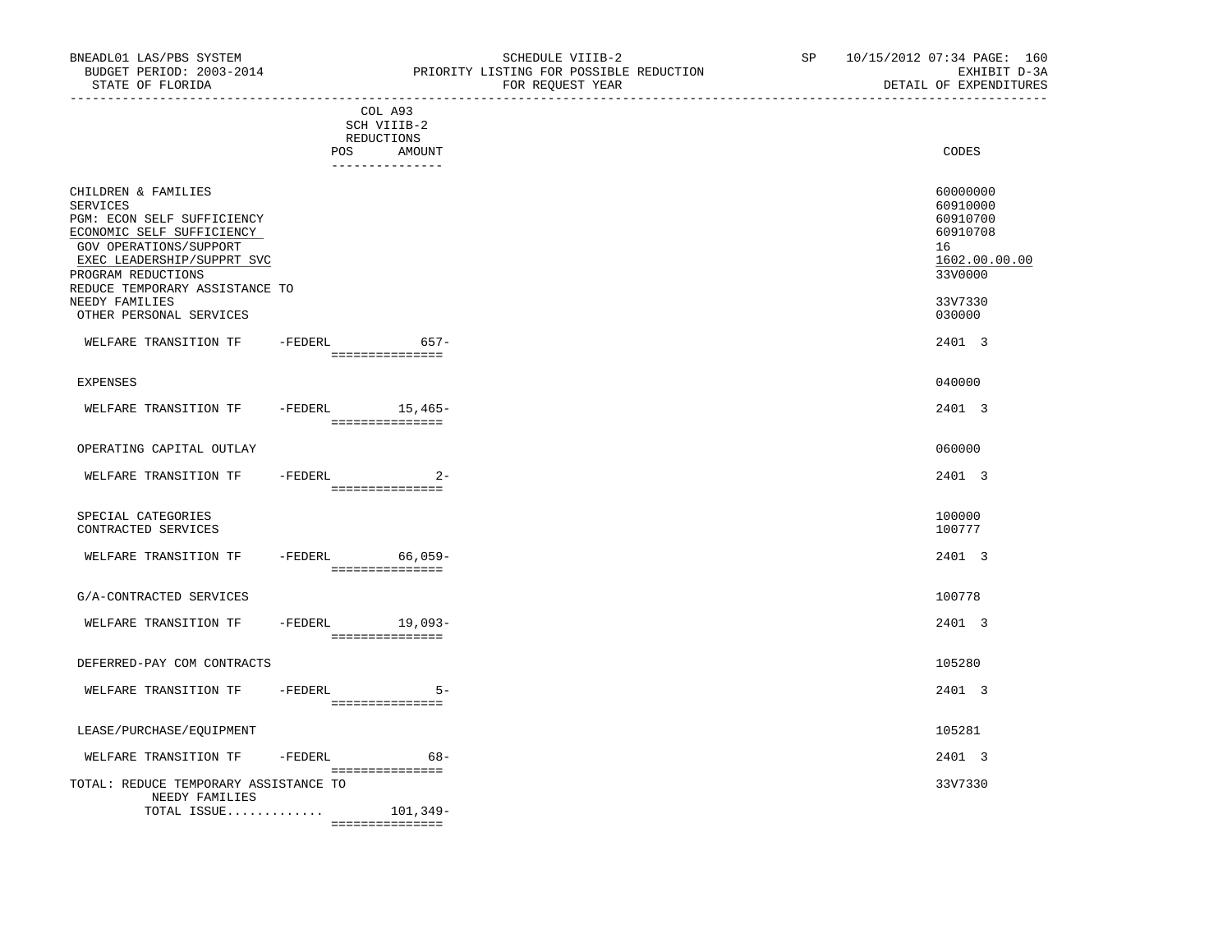| COL A93     |                 |
|-------------|-----------------|
| SCH VIIIB-2 |                 |
| REDUCTIONS  |                 |
| POS         | CODES<br>AMOUNT |

| ______________                                                                             |                                              |
|--------------------------------------------------------------------------------------------|----------------------------------------------|
| CHILDREN & FAMILIES<br>SERVICES<br>PGM: ECON SELF SUFFICIENCY<br>ECONOMIC SELF SUFFICIENCY | 60000000<br>60910000<br>60910700<br>60910708 |
| GOV OPERATIONS/SUPPORT<br>EXEC LEADERSHIP/SUPPRT SVC                                       | 16<br>1602.00.00.00                          |
| PROGRAM REDUCTIONS<br>REDUCE TEMPORARY ASSISTANCE TO<br>NEEDY FAMILIES                     | 33V0000<br>33V7330                           |
|                                                                                            |                                              |

 AGENCY ISSUE NARRATIVE: SCH VIIIB-2 NARR 13-14 NARRATIVE: IT COMPONENT? NO PRIORITY #27

 Priority numbers 1 through 14 and 21 are agency recommended reductions. The remaining priority numbers are not recommended by the agency but are in priority order if further reductions are required. This issue is priority number 27.

ISSUE TITLE: Reduce Welfare Transition Trust Fund

HOW WILL THE REDUCTION WILL IMPACT CLIENTS, AGENCY OPERATIONS, OTHER PROGRAM AREAS, ETC.:

 The Department was assigned a target for the Welfare Transition Trust Fund (WTTF). These funds are utilized by the legislature within the agency's Executive Direction and Support Services, Family Safety and Preservation Services, Mental Health Services, Substance Abuse Services, and Economic Self Sufficiency Services budget entities in accordance with legislative decisions. Anything other than a reduction in proportion to the legislative allocation decision would appear to be a violation of legislative intent. Therefore, the Department has assigned the reduction amounts in the SSBG federal funds in proportion to the amount legislatively allocated.

JUSTIFICATION OR RATIONALE FOR ASSIGNING THE RELATIVE PRIORITY FOR REDUCTION:

 The Department of Children and Families conducted a comprehensive and detailed analysis of agency programs and the impact of General Revenue base budget funding reductions on program performance. Mandatory funding based on law, contract and requirements like federal maintenance of effort were considered as well. The goal was to identify ways to achieve General Revenue savings without lowering overall service value to Florida taxpayers. Department program managers, program experts, budget and financial experts, field and senior leadership were involved in a multi-step process. When the effort was completed the Department was able to identify a total savings of \$23,438,985 dollars and 52 FTE which could be recommended. These items are identified as priorities 1 through 15 in the VIIIB exercise and these reductions are recommended by the department. In addition, the department has identified 146.5 positions in item 3300100 that should be eliminated from the department budget because these positions have become unfunded for various reasons related to management decisions designed to drive program improvement which has the effect of decreasing the size of government. The VIIIB exercise also contains another \$76,880,635 dollars in priorities 16 through 27. Although these items also emerged from the VIIIB exercise effort identified above they are not department recommendations. Rather they are a listing of possible reductions in order of Department priority if additional budget reductions related to General Revenue funding were determined to be necessary during the appropriation process.

CALCULATION METHODOLOGY: